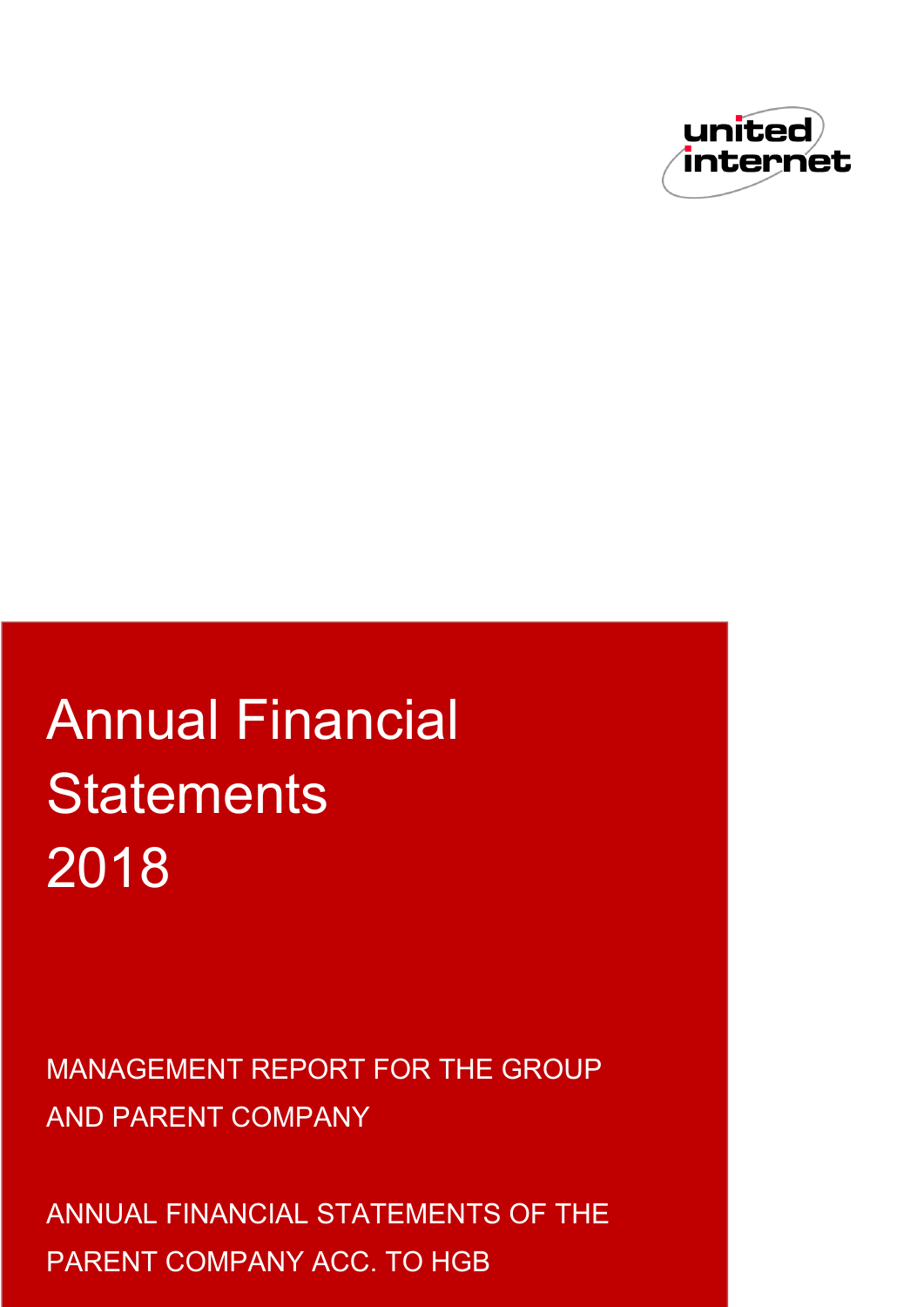# **CONTENTS OF THE MANAGEMENT REPORT**

| 1   | Company and Group profile                                     | 4  |
|-----|---------------------------------------------------------------|----|
| 1.1 | <b>Business model</b>                                         | 4  |
|     | Group structure                                               | 4  |
|     | <b>Business operations</b>                                    | 7  |
|     | Management                                                    | 9  |
|     | Main markets and competition                                  | 10 |
|     | Main locations                                                | 11 |
| 1.2 | Strategy                                                      | 12 |
| 1.3 | Control systems                                               | 13 |
| 1.4 | Research and development                                      | 14 |
| 2   | Economic report                                               | 18 |
| 2.1 | General economic and sector conditions                        | 18 |
|     | General economy                                               | 18 |
|     | Sector / key markets                                          | 20 |
|     | Legal conditions / significant events                         | 22 |
| 2.2 | <b>Business development</b>                                   | 23 |
|     | Use and definition of relevant financial performance measures | 23 |
|     | Actual and forecast development                               | 25 |
|     | Development of divisions and segments                         | 27 |
|     | Group investments                                             | 37 |
|     | Share and dividend                                            | 39 |
|     | Liquidity and finance                                         | 42 |
| 2.3 | Position of the Group                                         | 44 |
|     | Earnings position                                             | 44 |
|     | <b>Financial position</b>                                     | 48 |
|     | Asset position                                                | 50 |
|     | Management Board's overall assessment                         | 53 |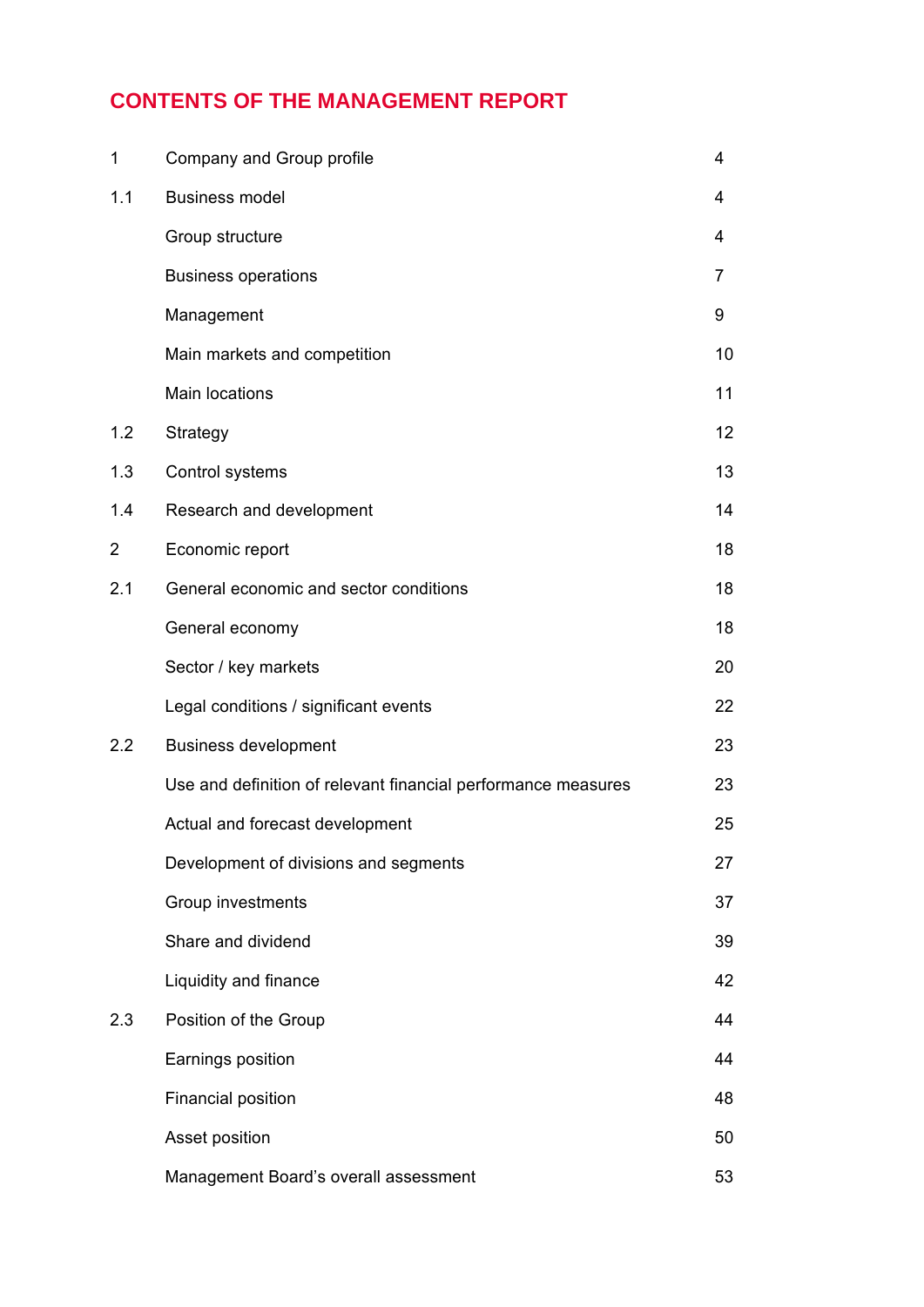| 2.4 | Position of the company                                         | 54  |
|-----|-----------------------------------------------------------------|-----|
|     | Earnings position                                               | 54  |
|     | Financial position and assets                                   | 55  |
|     | Management Board's overall assessment                           | 56  |
| 2.5 | Significant non-financial performance indicators                | 57  |
|     | Sustainable business policy                                     | 57  |
|     | Employees                                                       | 62  |
|     | Green IT                                                        | 68  |
|     | Social responsibility                                           | 69  |
| 3   | Subsequent events                                               | 71  |
| 4   | Risk, opportunity and forecast report                           | 72  |
| 4.1 | Risk report                                                     | 72  |
| 4.2 | Opportunity report                                              | 84  |
| 4.3 | Forecast report                                                 | 87  |
|     | Expectations for the economy                                    | 87  |
|     | Sector / market expectations                                    | 88  |
|     | Expectations for the company                                    | 91  |
|     | Management Board's overall statement                            | 92  |
| 5   | Accounting-related internal control and risk management system  | 93  |
| 6   | Disclosures required by takeover law                            | 95  |
| 7   | Declaration on company management / Corporate Governance Report | 99  |
| 8   | Remuneration report                                             | 111 |
| 9   | Dependent company report                                        | 118 |

Notes:

- Due to calculation processes, tables and references may produce rounding differences from the mathematically exact values (monetary units, percentage statements, etc.).
- **These annual financial statements are available in German and English. Both versions can** also be downloaded from www.united-internet.de. In all cases of doubt, the German version shall prevail.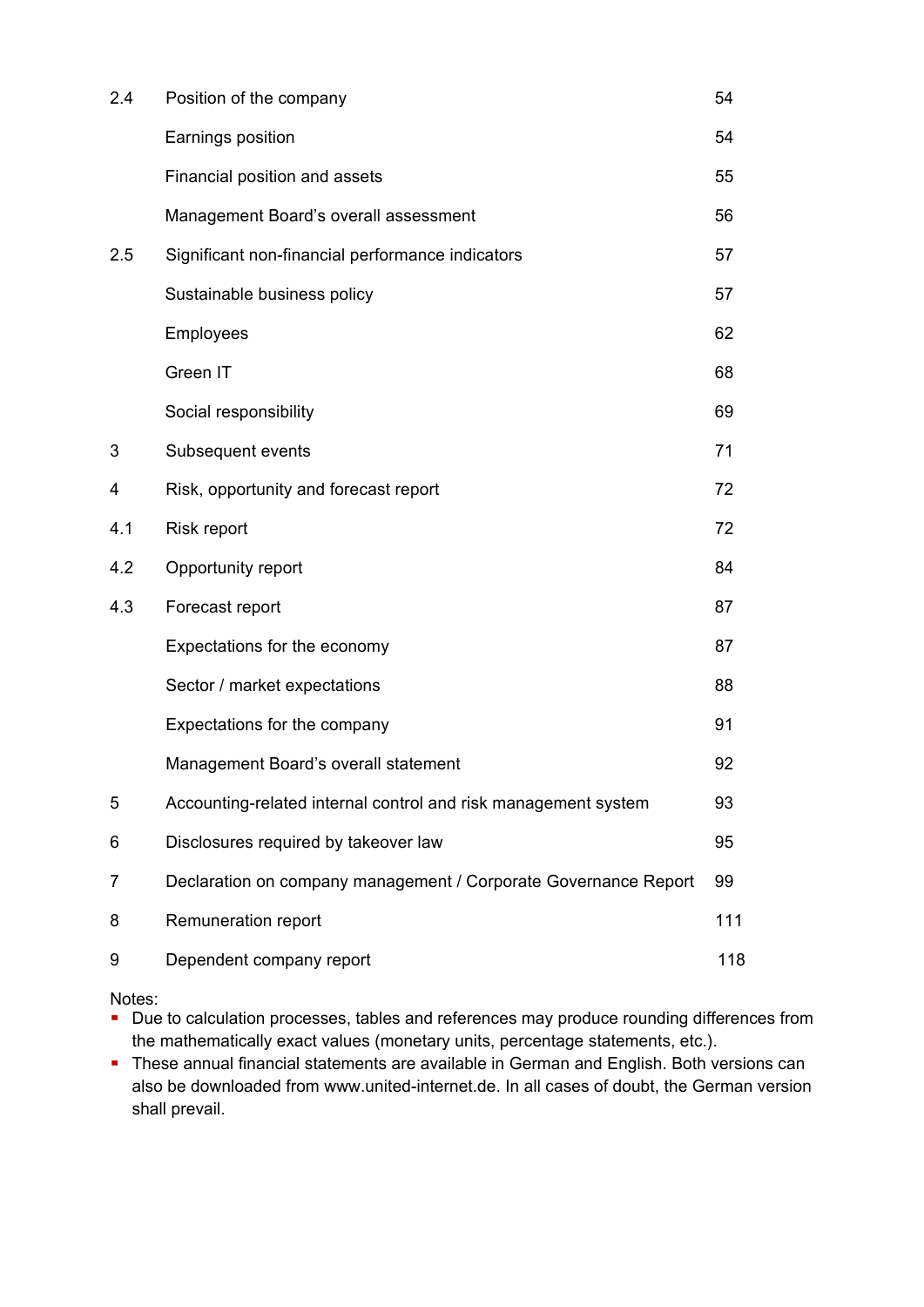# **MANAGEMENT REPORT FOR THE FISCAL YEAR 2018**

# **1 COMPANY AND GROUP PROFILE**

# **1.1 BUSINESS MODEL**

# **Group structure**

Founded on January 1, 1998 and based in Montabaur, Germany, United Internet AG is the **Group parent company** of the United Internet Group.

Together with its service company United Internet Corporate Services GmbH, United Internet AG focuses mainly on centralized functions such as Finance, Corporate Controlling & Accounting, Tax, Investment Management, Press Relations, Investor Relations, Legal. Corporate Governance, Compliance, Risk Management, Corporate Audit, HR Management, Facility Management, Procurement, and Corporate IT.

Compared to the previous year, there were only minor changes in the Group structure as of December 31, 2018.

Operating activities in the **Consumer Access segment** are mainly managed by the companies Drillisch Online GmbH und 1&1 Telecom GmbH – under the umbrella of 1&1 Drillisch AG.

In its **Business Access segment**, United Internet mainly operates via 1&1 Versatel GmbH – held by United Internet Service Holding GmbH.

Operating activities in the **Consumer Applications segment** are primarily managed via the companies 1&1 De-Mail GmbH, 1&1 Mail & Media GmbH and United Internet Media GmbH – pooled together under 1&1 Mail & Media Applications SE.

In its **Business Applications segment**, United Internet is primarily active via Strato AG and its subsidiary Cronon AG – held by the holding companies 1&1 Internet TopCo SE and 1&1 Internet Holding SE – as well as via 1&1 IONOS SE (formerly: 1&1 Internet SE) and its main domestic and foreign subsidiaries. These include – in addition to 1&1's foreign subsidiaries 1&1 IONOS Inc. (USA), 1&1 Internet Ltd. (UK), 1&1 Internet S.A.R.L. (France) and 1&1 Internet España S.L.U. (Spain) – in particular 1&1 IONOS Cloud GmbH, Arsys Internet S.L. (Spain), Fasthosts Internet Ltd. (UK), home.pl S.A. (Poland), InterNetX GmbH, Sedo GmbH, united-domains AG, and World4You Internet Services GmbH (Austria; acquired in 2018).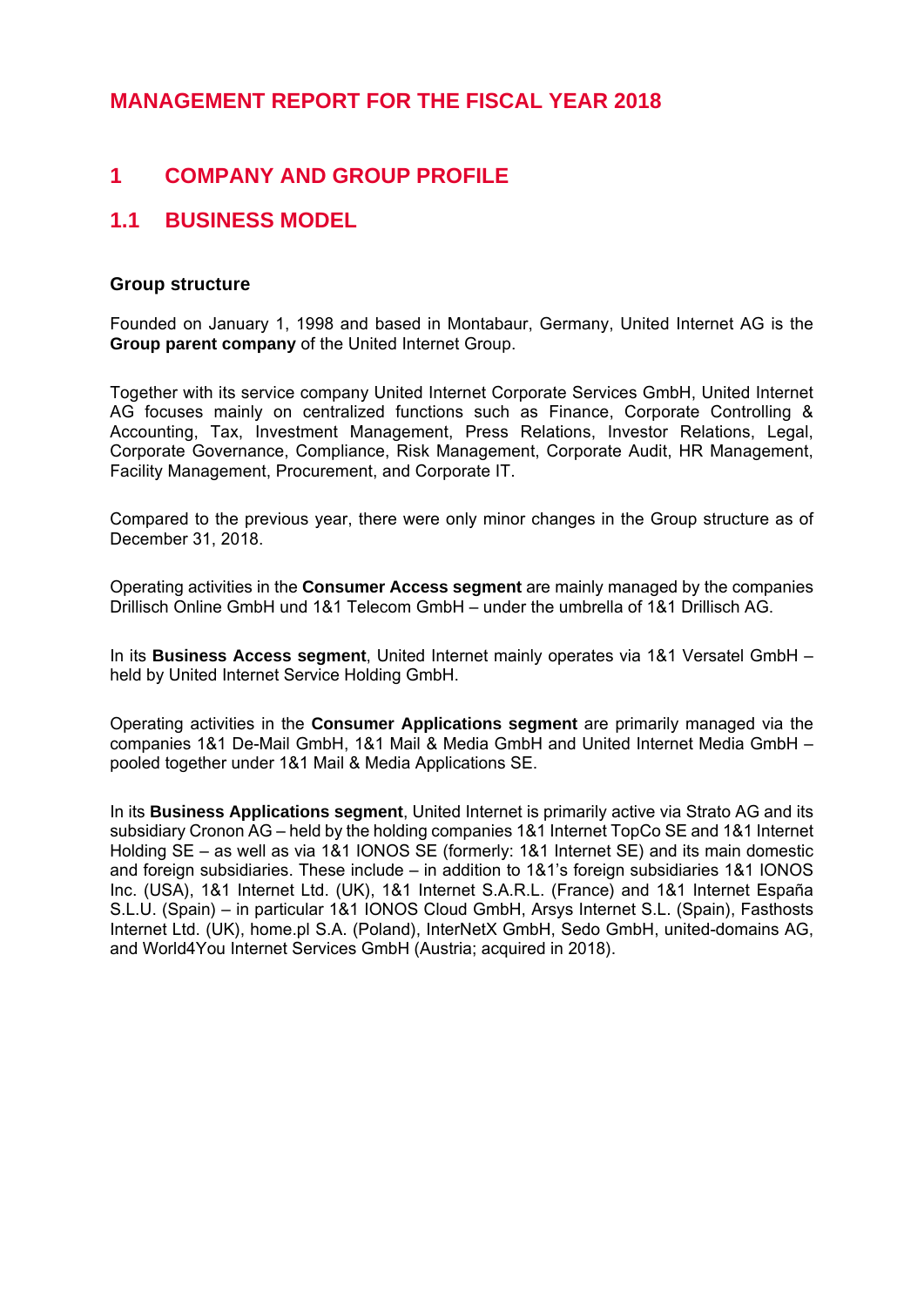In addition to these operative and fully consolidated subsidiaries, United Internet AG held a number of other **investments** as of December 31, 2018.

These mainly consist of equity interests – held by United Internet Investments Holding AG & Co. KG (formerly: United Internet Investments Holding GmbH) – in the listed companies Rocket Internet SE, Berlin (9.00%), and Tele Columbus AG, Berlin (28.52%), as well as investments in the strategic partners ePages GmbH, Hamburg (25.01%), Open-Xchange AG, Nuremberg (25.39%), rankingCoach International GmbH, Cologne (30.70%), uberall GmbH, Berlin (29.70%), and virtual minds AG, Freiburg (25.10%). In addition, United Internet holds shares in AWIN AG, Berlin (20.00%), via 1&1 Mail & Media Applications SE – following the contribution of affilinet to AWIN in 2017.

Further details on these investments and changes in investments are provided in section 2.2 "Business development" under "Group investments".

A simplified illustration of the Group structure of United Internet with its significant operating subsidiaries and investments – as of December 31, 2018 – is shown in the following chart.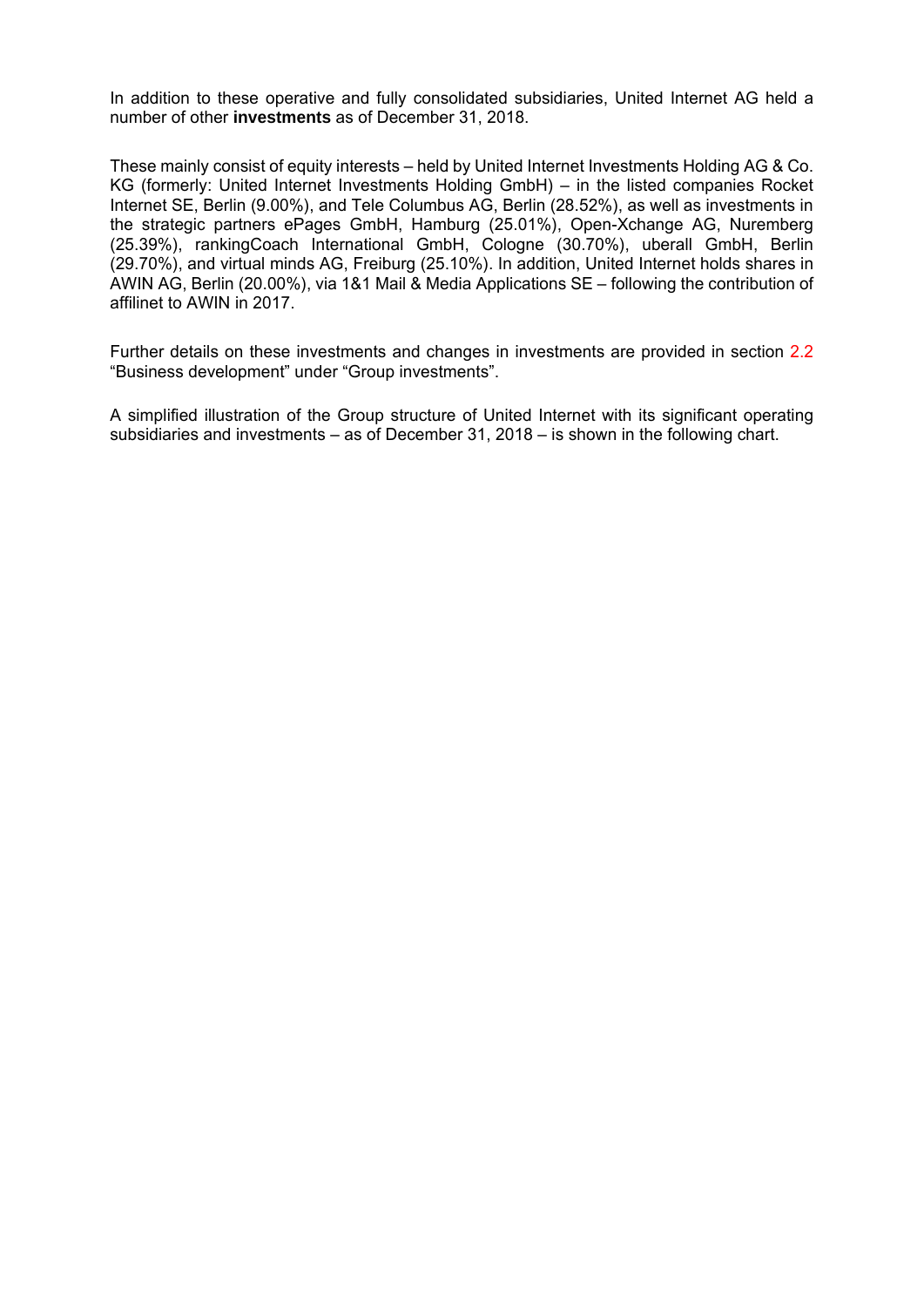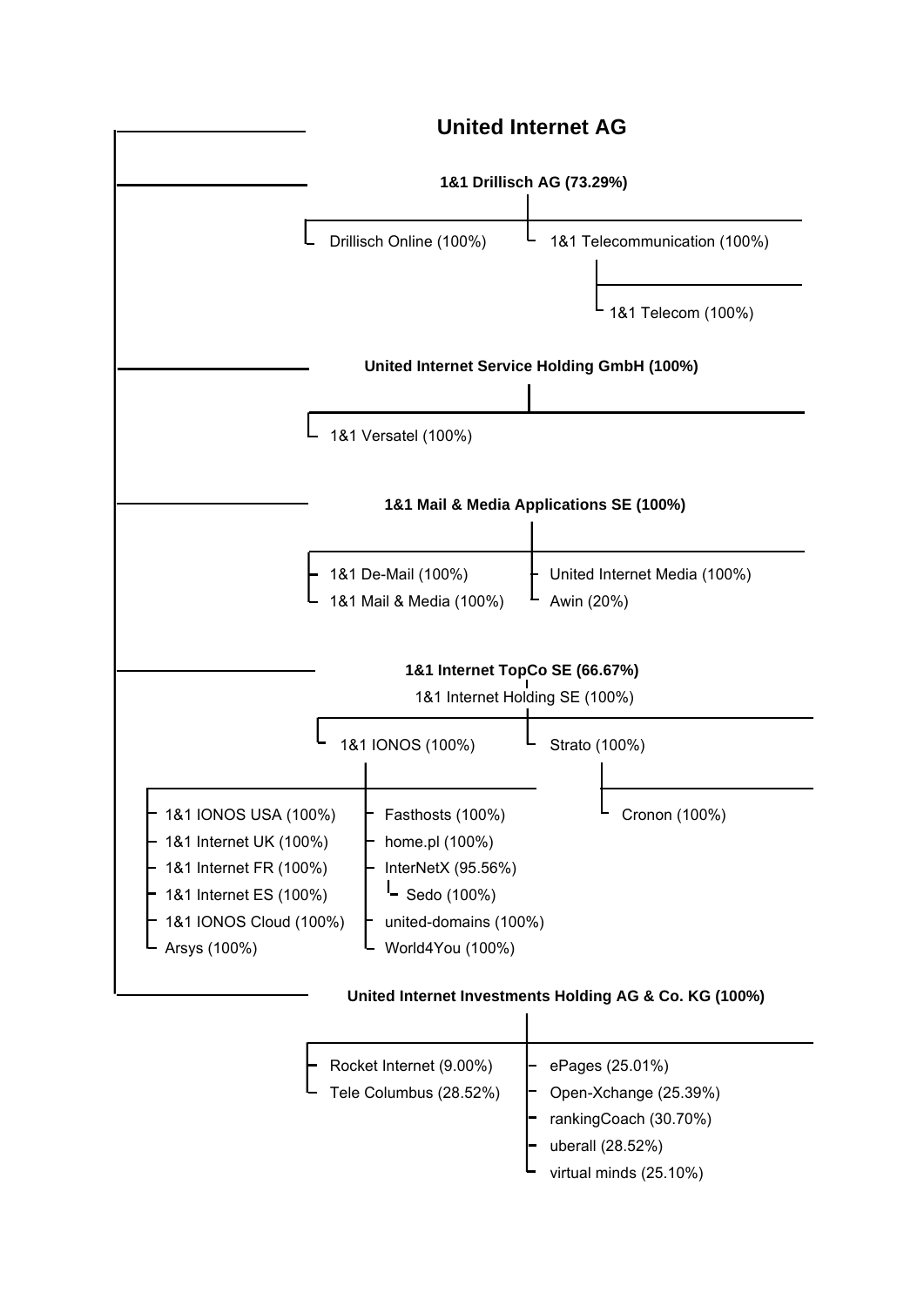## **Business operations**

With 23.85 million fee-based customer contracts (prior year: 22.57 million) and 37.00 million adfinanced free accounts (prior year: 35.67 million), United Internet is a leading European internet specialist.

In the course of preparing the consolidated financial statements 2018, the Management Board of United Internet decided to further increase the transparency of reporting and to report in future on 4 segments (previously: 2 reporting segments). In addition to the increase in transparency, the new segmentation also reflects more accurately the corporate structures and responsibilities within the United Internet Group.

The Group's operating business is therefore now divided into the two business divisions "Access" and "Applications", which in turn are divided into the reporting segments "Consumer Access" and "Business Access", as well as "Consumer Applications" and "Business Applications".

#### **Access division**

The Access division, with its two segments Consumer Access and Business Access, comprises United Internet's fee-based access products for its consumer and business customers. In its consumer business, these include broadband and mobile access products with the respective applications (such as home networks, online storage, telephony, video-on-demand or IPTV), while the business segment offers data and network solutions for small and medium-sized enterprises (SMEs), as well as infrastructure services for large corporations.

With a current length of over 47,000 km, United Internet owns one of Germany's largest fiberoptic networks. Moreover, the company – indirectly via 1&1 Drillisch AG, acquired in 2017 – is the only MBA MVNO in Germany with long-term rights to a share of up to 30% of the used network capacity of Telefónica Germany and thus extensive access to one of Germany's largest mobile networks. In addition to its own landline network and privileged access to the Telefónica network, the company also purchases standardized network services from various pre-service providers. These wholesale services are enhanced with end-user devices, self-developed applications and services from the company's own "Internet Factory" in order to differentiate them from the competition.

In its Access division, United Internet operates exclusively in Germany, where it is one of the leading providers.

Access products are marketed via well-known brands, such as 1&1, or the discount brands of Drillisch Online, such as winSIM, yourfone and smartmobile.de, which enable the company to offer a comprehensive range of products while also targeting specific customer groups.

#### **Applications division**

The Applications division, with its two segments Consumer Applications and Business Applications, comprises ad-financed and fee-based application products for consumer and business customers. These applications include domains, home pages, web hosting, servers and e-shops, Personal Information Management applications (e-mail, to-do lists, appointments, addresses), group work, online storage and office software.

The applications are developed at the company's own "Internet Factory", or in cooperation with partner firms, and operated on around 90,000 servers at the company's 10 data centers.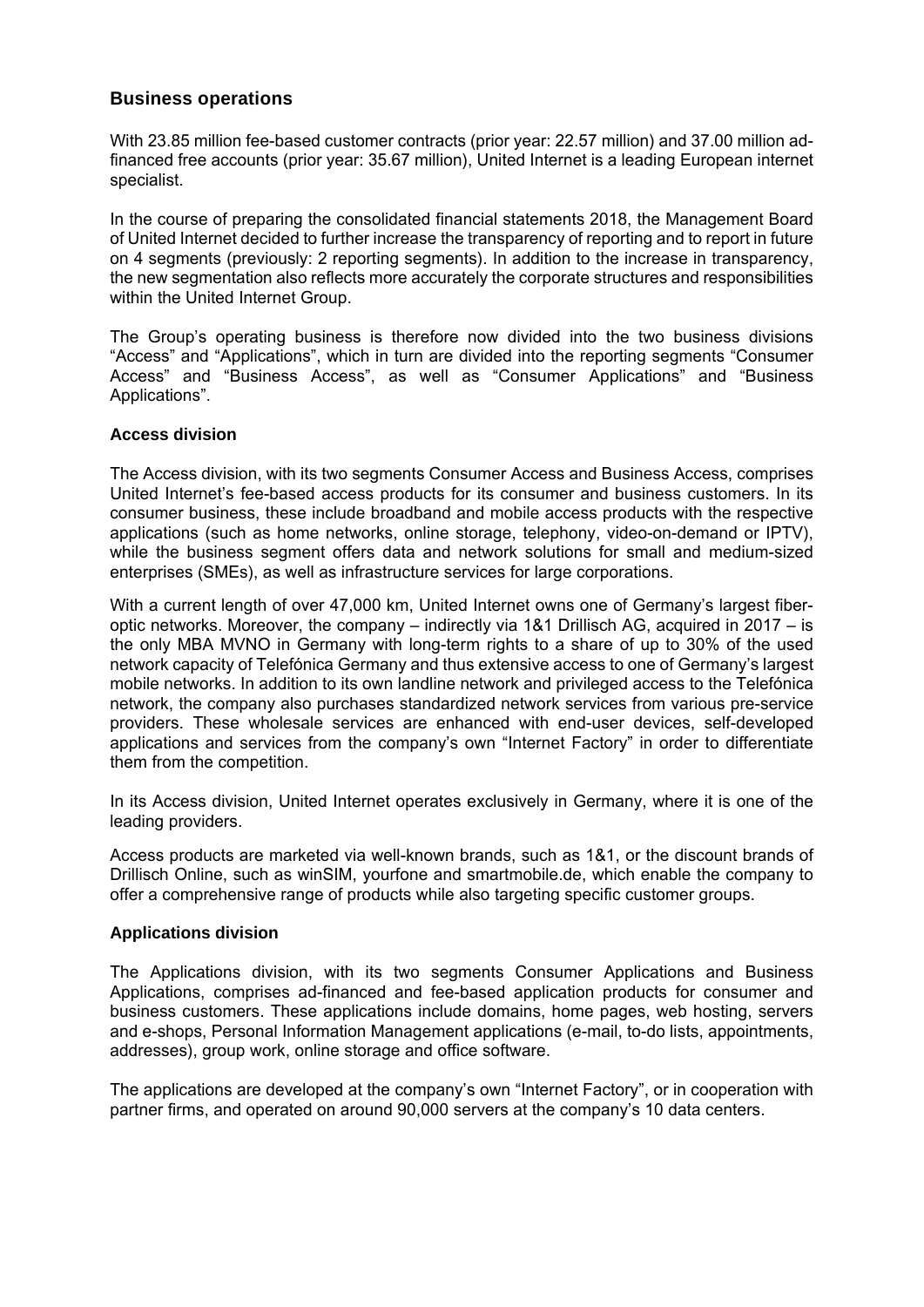In its Applications division, United Internet is also a leading global player with activities in Europe (Germany, France, the UK, Italy, the Netherlands, Austria, Poland, Switzerland and Spain) and North America (Canada, Mexico and the USA).

Applications are marketed to specific home-user and business-user target groups via the differently positioned brands GMX, mail.com, WEB.DE, 1&1 IONOS, Arsys, Fasthosts, home.pl, InterNetX, Strato, united-domains and World4You. Via the Sedo brand, United Internet also offers customers professional services in the field of active domain management. Free apps are monetized via advertising run by United Internet Media.

**Divisions, segments and brands (as of: December 31, 2018):**

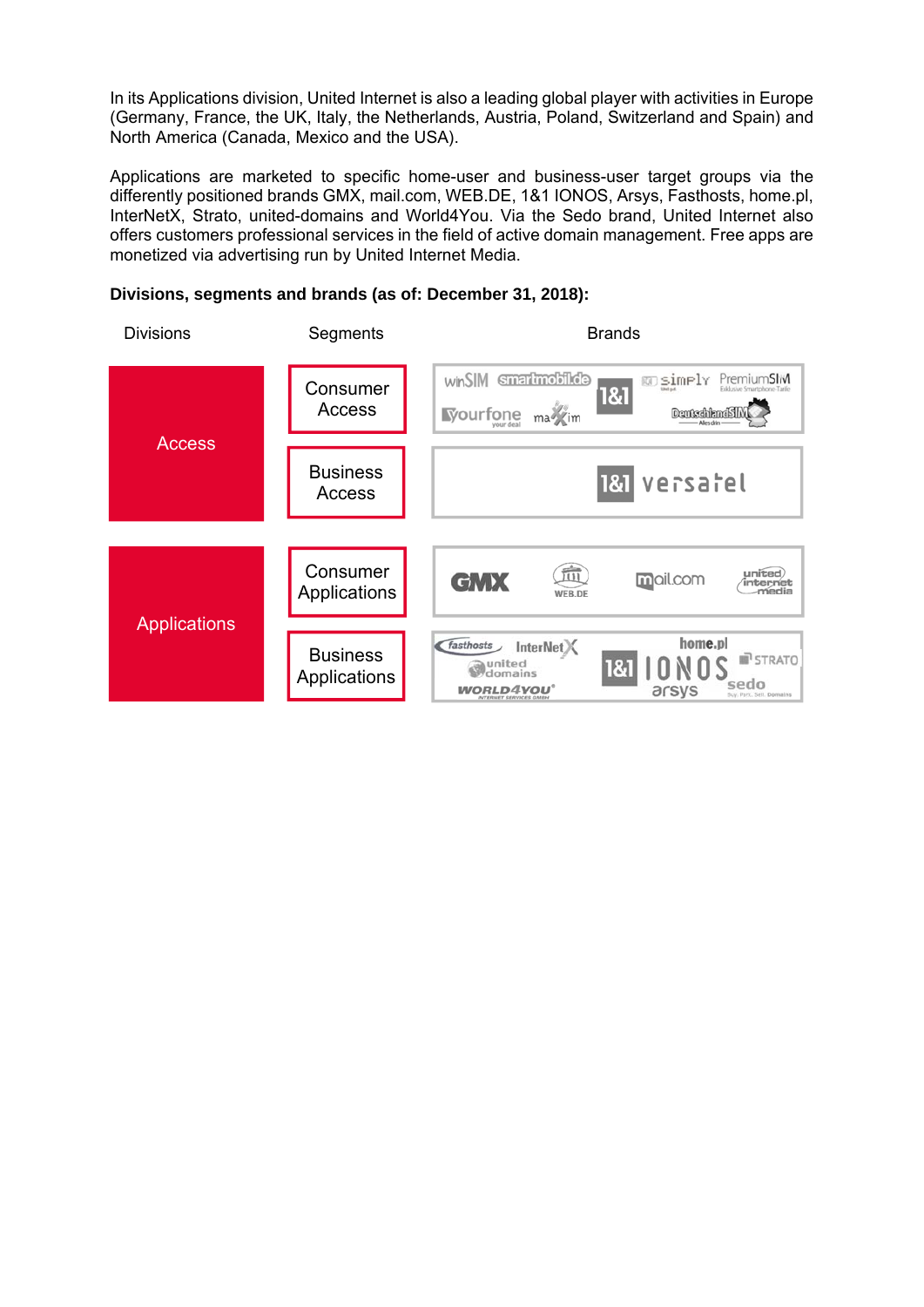# **Management**

The **Management Board** of United Internet AG comprised the following 2 to 3 members in fiscal year 2018:

- Ralph Dommermuth, company founder and Chief Executive Officer (with the company since 1988)
- **Frank Krause, Chief Financial Officer** (with the company since 2015)
- Jan Oetjen, Management Board member responsible for Consumer Applications until June 30, 2018 (with the company since 2008)

Mr. Jan Oetjen stepped down as planned from his position as a member of the Management Board of United Internet AG on June 30, 2018, in order to focus on the development of the Consumer Applications segment as CEO of 1&1 Mail & Media Applications SE.

As in the previous year, the **Supervisory Board** of United Internet AG elected by the Annual Shareholders' Meeting 2015 comprised the following three members in fiscal year 2018:

- **Kurt Dobitsch, chair**
- **Michael Scheeren, deputy chair**
- **Kai-Uwe Ricke**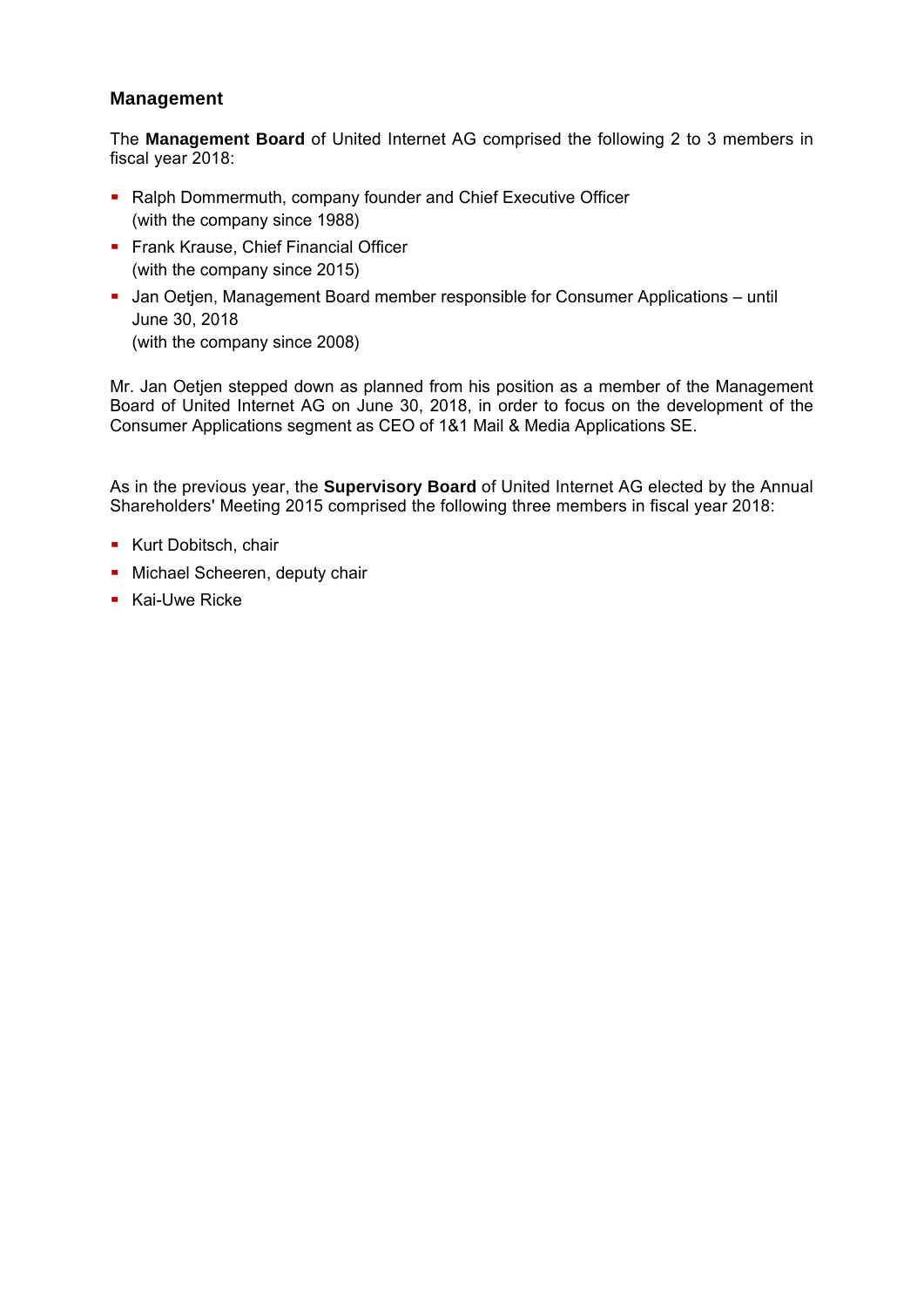## **Main markets and competition**

Germany is the most important **sales market** of the United Internet Group by far and accounts for around 92% of total global sales.

Besides Germany, the Group's most important sales markets are

- $\blacksquare$  the UK.
- $\blacksquare$  the USA,
- Spain.
- France.
- Poland,
- **Austria and Switzerland.**

#### **Competitive standing in the Consumer Access segment**

In its purely domestic Consumer Access segment, United Internet is one of the top three suppliers of broadband products in Germany's broadband market and one of the fastest growing companies in the German mobile communications market with its mobile internet products. Following the merger with Drillisch (now 1&1 Drillisch) in 2017, United Internet is the fourth force in Germany's telecommunications market with landline and mobile products – after Deutsche Telekom, Vodafone and Telefónica Germany.

#### **Competitive standing in the Business Access segment**

United Internet is also a leading company its Business Access segment, whose operations are also limited to Germany. With the fiber-optic network of 1&1 Versatel spanning over 47,000 km, United Internet owns one of Germany's largest fiber-optic networks.

#### **Competitive standing in the Consumer Applications segment**

In its Consumer Applications segment, United Internet operates in Germany, Switzerland and Austria via the GMX and WEB.DE brands, as well as in countries such as the USA, UK, France and Spain via the international brand mail.com. United Internet is the leading provider of email services and one of the leaders in cloud services in its domestic German market.

#### **Competitive standing in the Business Applications segment**

In the globally aligned Business Applications segment, United Internet is active in a total of 12 countries with its hosting and cloud applications. The company has long been the market leader in Germany and strengthened its position in 2017 with the takeover of its competitor Strato. In Europe, United Internet's hosting and cloud applications are now available in all major markets – either locally or from Germany. In addition to the domestic German market, these mainly include the major European economies of France, the UK, Italy, Poland and Spain. With the exception of Italy, the company is among the market leaders in the aforementioned countries. All in all, therefore, United Internet is also one of the leading European suppliers of hosting and cloud applications. Further target markets outside Europe are the North American countries Canada, USA and Mexico. In the most important of these markets, the USA, United Internet is one of the major players in this segment. From a global perspective, United Internet is thus one of the leading companies for hosting and cloud applications – also according to internet analysts such as 451 RESEARCH.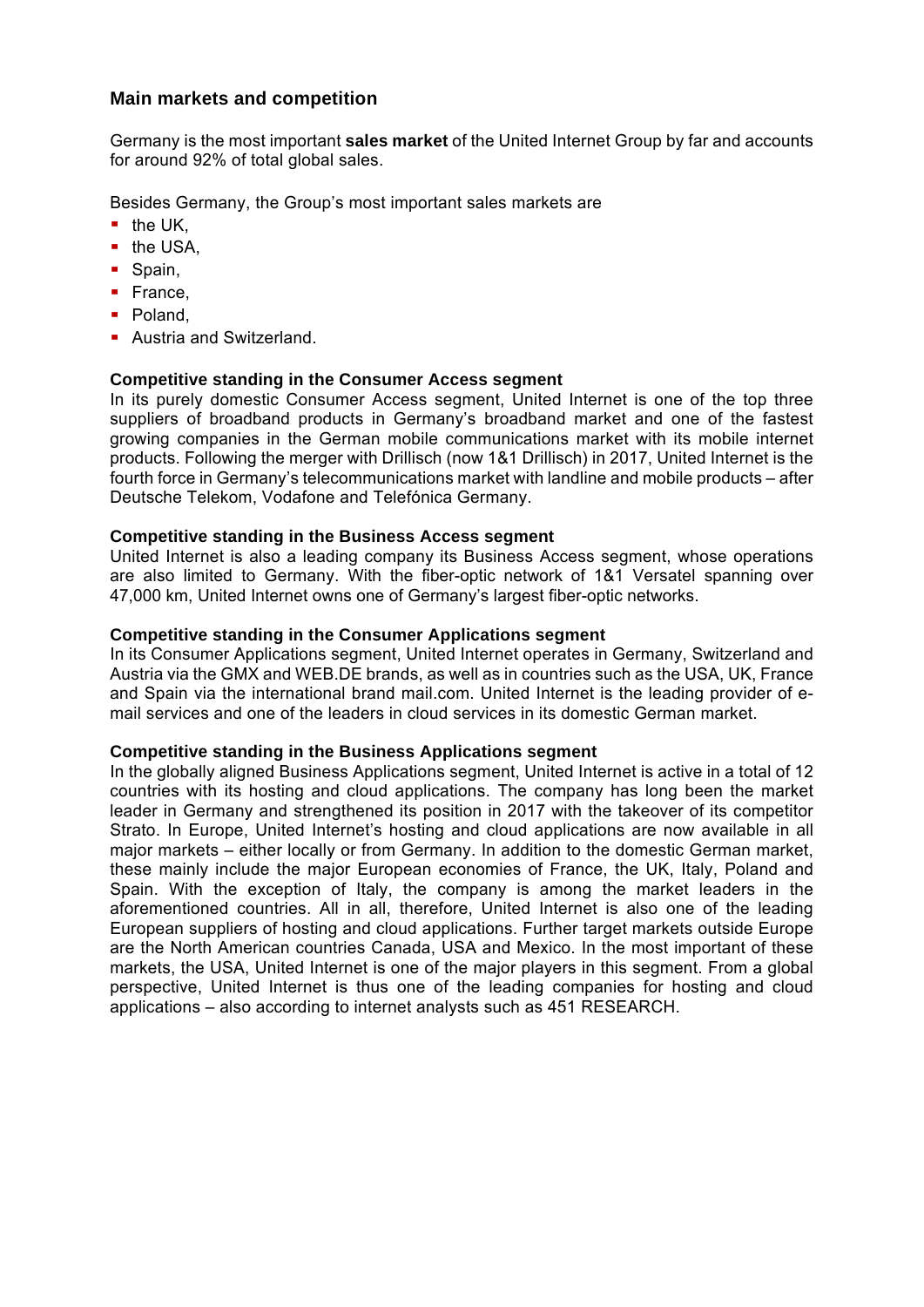# **Main locations**

As of December 31, 2018, the United Internet Group employed a total of 9,093 people at around 40 domestic and foreign facilities

|  |  |  | Main locations (by headcount; > 50 employees) |
|--|--|--|-----------------------------------------------|
|--|--|--|-----------------------------------------------|

| Location                       | Segment                      | Company                       |
|--------------------------------|------------------------------|-------------------------------|
| Montabaur                      | Corporate functions          | United Internet               |
| (HQ)                           | <b>Consumer Access</b>       | 1&1 Telecommunication         |
|                                | Corporate functions          | United Internet               |
|                                | <b>Consumer Access</b>       | 1&1 Telecommunication         |
| Karlsruhe                      | <b>Consumer Applications</b> | 1&1 Mail & Media Applications |
|                                | <b>Business Applications</b> | <b>1&amp;1 IONOS</b>          |
|                                | <b>Consumer Access</b>       | 1&1 Telecommunication         |
| <b>Berlin</b>                  | <b>Business Access</b>       | 1&1 Versatel                  |
|                                | <b>Business Applications</b> | 1&1 IONOS, Strato             |
|                                | <b>Consumer Access</b>       | 1&1 Telecommunication         |
| Zweibrücken                    | <b>Business Applications</b> | <b>1&amp;1 IONOS</b>          |
| Munich                         | <b>Consumer Access</b>       | 1&1 Drillisch                 |
|                                | <b>Consumer Applications</b> | 1&1 Mail & Media Applications |
| Cebu City<br>(Philippines)     | <b>Business Applications</b> | <b>1&amp;1 IONOS</b>          |
| Madrid / Logroño<br>(Spain)    | <b>Business Applications</b> | 1&1 IONOS, Arsys              |
| <b>Stettin</b><br>(Poland)     | <b>Business Applications</b> | home.pl                       |
| Flensburg                      | <b>Business Access</b>       | 1&1 Versatel                  |
| Krefeld                        | <b>Consumer Access</b>       | 1&1 Drillisch                 |
| Dortmund                       | <b>Business Access</b>       | 1&1 Versatel                  |
| Gloucester<br>(UK)             | <b>Business Applications</b> | 1&1 IONOS, Fasthosts          |
| Düsseldorf                     | <b>Business Access</b>       | 1&1 Versatel                  |
| Maintal                        | <b>Consumer Access</b>       | 1&1 Drillisch                 |
| <b>Bucharest</b><br>(Romania)  | <b>Business Applications</b> | <b>1&amp;1 IONOS</b>          |
| Stuttgart                      | <b>Business Access</b>       | 1&1 Versatel                  |
| Chesterbrook / Lenexa<br>(USA) | <b>Business Access</b>       | <b>1&amp;1 IONOS</b>          |
| Regensburg                     | <b>Business Applications</b> | <b>InterNetX</b>              |
| Essen                          | <b>Business Access</b>       | 1&1 Versatel                  |
| Cologne                        | <b>Business Applications</b> | Sedo                          |
| Starnberg                      | <b>Business Applications</b> | united-domains                |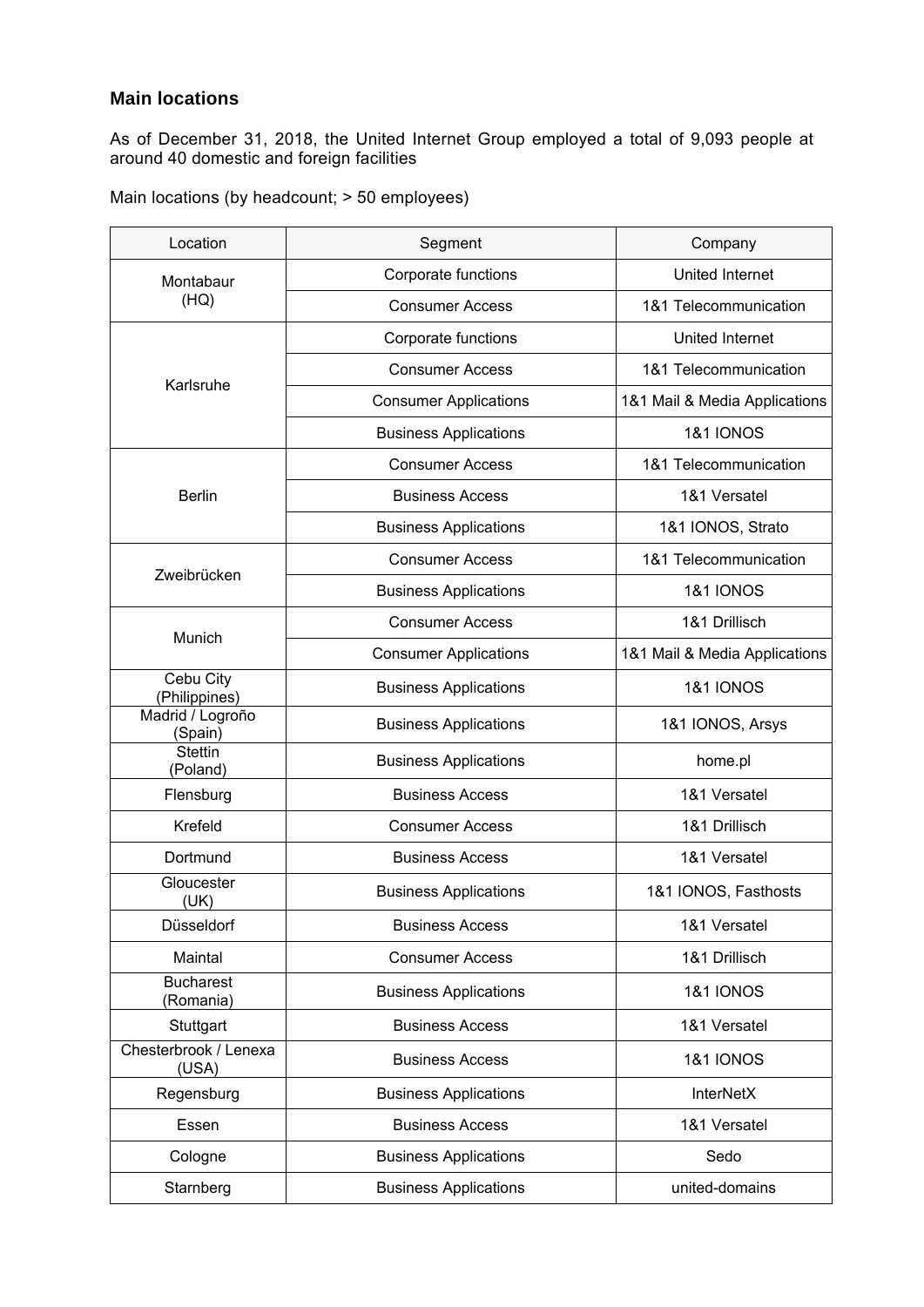# **1.2 STRATEGY**

United Internet's business model is based predominantly on customer contracts (electronic subscriptions) with fixed monthly amounts and contractually agreed terms. Such a business model ensures stable and plannable revenue and cash flows, protects against macroeconomic effects and provides the financial scope to grasp opportunities in new/extended business fields and new/extended markets – organically or via acquisitions and investments.

The large number of customer relationships also helps the company to utilize so-called economies of scale: the more customers using the products created by our development teams and operated at our own data centers, and/or transport data via our own networks, the greater our profit will be. These profits can then be invested in new customers, new developments and new or extended business fields.

From the current perspective, Cloud Applications and Mobile Internet will be the growth markets over the coming years. With its clear positioning in the Access and Applications segments, United Internet is well placed to exploit the expected market potential.

In view of the dynamic market development of Cloud Applications and Mobile Internet, the company's growth opportunities are clearly apparent: universally accessible, increasingly powerful broadband connections are enabling new and more sophisticated cloud applications. These internet-based programs for private users and companies will also be United Internet's growth drivers in the years ahead – both as stand-alone products in the Applications division as well as in combination with landline and mobile access products in the Access division.

With its many years of experience as an access and application provider, its expertise in software development and data center operation, marketing, sales and customer support, as well as its strong and well-known brands (such as 1&1, GMX and WEB.DE), and customer relationships with millions of private users, freelancers and small companies in Germany and abroad (currently around 61 million user accounts world-wide), the company is excellently positioned.

In order to leverage this positioning for further sustainable growth, United Internet will also invest heavily in new customers, new products and new or extended business fields in future, as well as in its further internationalization.

In addition to organic growth, United Internet also continuously seeks possibilities for company acquisitions, investments and cooperations, in order to extend its market positions, and competencies.

Thanks to its high and plannable level of free cash flow, United Internet has a strong source of internal funding as well as good access to debt financing markets. Further information on the company's equity strength and external financing is presented in section 2.2 Business Development and 2.3 Position of the Group.

Further information on strategy, opportunities and targets is included in the "Risk, Opportunity and Forecast Report" in section 4.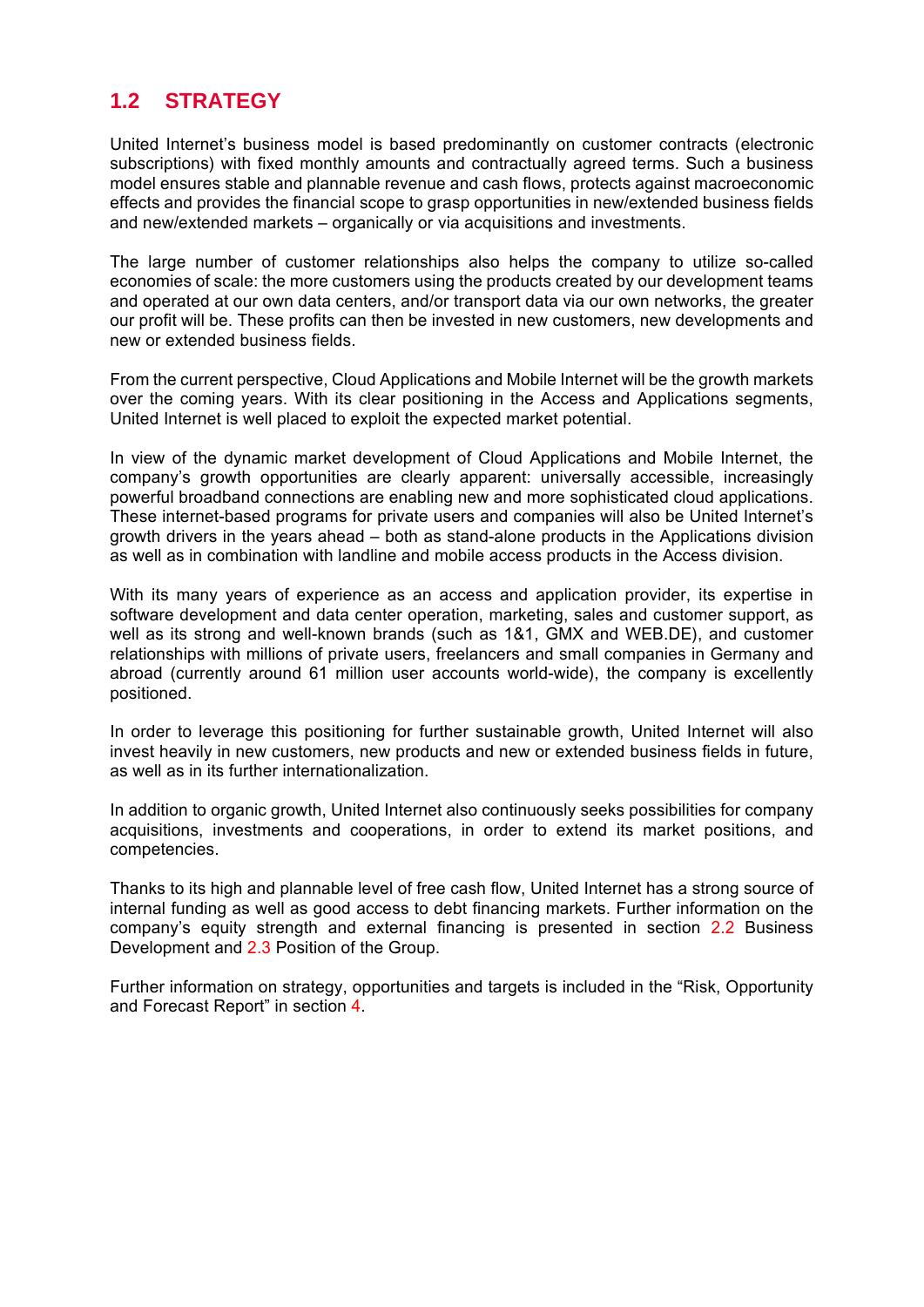# **1.3 CONTROL SYSTEMS**

The internal control systems help management steer and monitor the Group and its segments. The systems consist of planning, actual situation and forecast calculations based on the Group's annually revised strategic planning. Particular attention is paid to market developments, technological developments and trends, as well as their impact on the Group's own products and services, and the Group's financial possibilities. The corporate control system's aim is the continuous and sustainable development of United Internet and its subsidiaries.

The Group's reporting system comprises the monthly profit calculations and quarterly IFRScompliant reports for all consolidated subsidiaries. It presents the financial position and performance of the Group and all divisions. Financial reporting also includes other detailed information which is required for the assessment and control of operating business.

The key performance indicators of the United Internet Group for chief corporate management are presented in "Segment reporting" under point 5 of the Notes to the Consolidated Financial Statements.

Quarterly reports on significant risks for the company represent a further component of the control systems.

The above mentioned reports are discussed at meetings of the Management Board and Supervisory Board and provide the fundamental basis for assessments and decisions.

In order to control the Group's performance, United Internet AG uses in particular the key figures of the income statement (sales, EBITDA, EBIT, EPS), of the statement of cash flows (free cash flow) and of the statement of financial position (asset items, financial liabilities). The company also employs non-financial key figures, in particular the number and growth of fee-based customer contracts, as well as ad-financed free accounts. The use and definition of the relevant key financial figures is shown in section 2.2.

The key performance indicators (KPIs) are sales and EBITDA. These figures are also used in forecast reporting.

A comparison of the KPIs stated in the forecast and the actual figures is provided in this Management Report in 2.2 "Business Development" in the section "Actual and Forecast Development" as well as in 2.3 "Position of the Group".

The number of customer contracts, the gross and net sales figures and the related customer acquisition costs in particular – compared to the company's plans and forecast calculations – serve as an early warning system.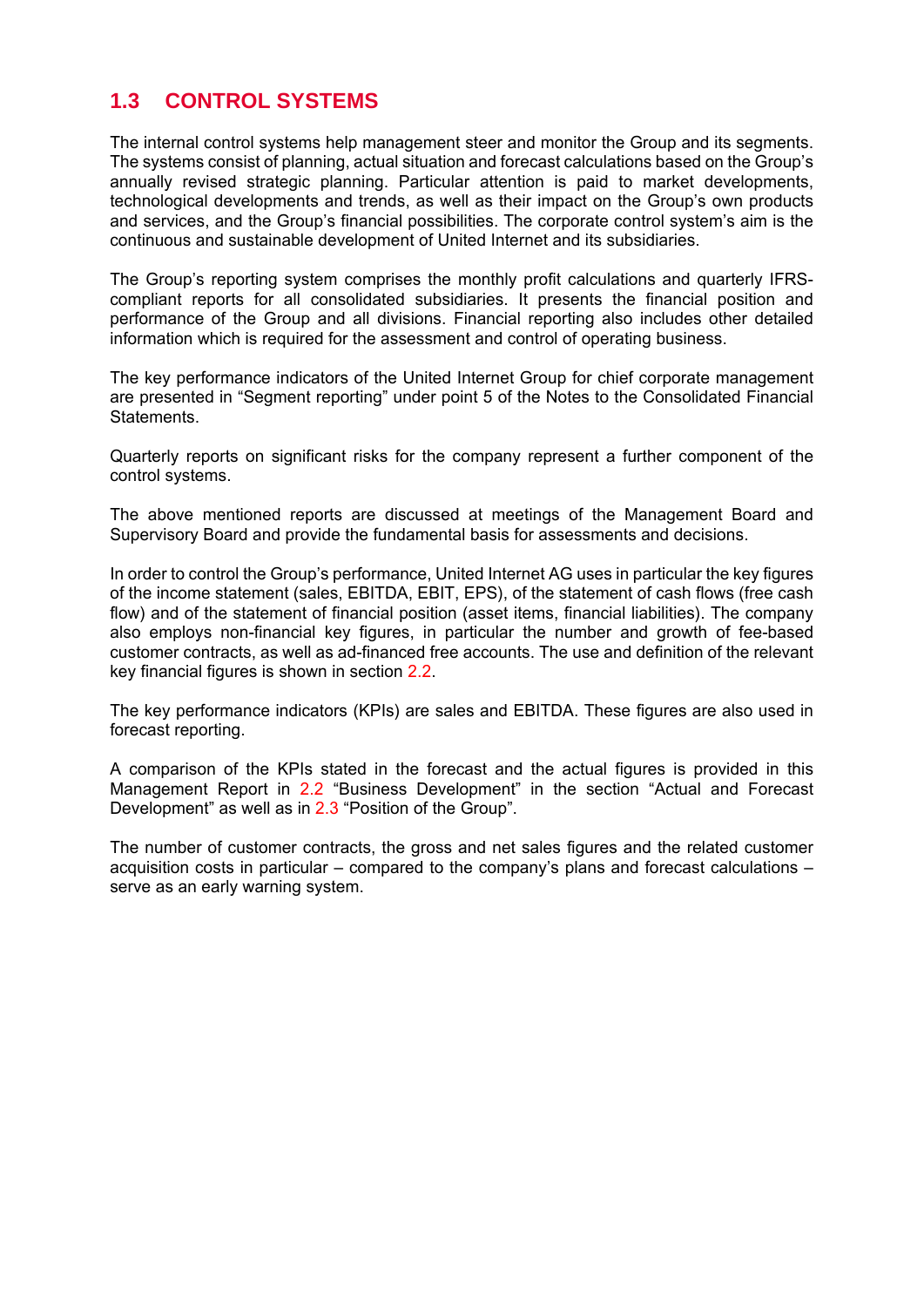# **1.4 RESEARCH AND DEVELOPMENT**

As an internet service provider, the United Internet Group does not engage in research and development (R&D) on a scale comparable with manufacturing companies. Against this backdrop, United Internet does not disclose key figures for R&D.

At the same time, the United Internet brands stand for high-performance internet access, solutions and innovative web-based products and applications which are mostly developed inhouse. The success of United Internet is rooted in an ability to develop, combine or adapt innovative products and services and launch them on major markets.

Thanks to its high-performance development teams, United Internet is able to react fast and flexibly to new ideas and trends and continuously enhance its established products, adapting them to changing market needs – a key success factor in the fast-moving internet market. The company's expertise in product development, enhancement and roll-out minimizes its reliance on third party development work and supplies in many areas and thus ensures decisive competitive and time-to-market advantages.

At United Internet's own development centers (especially in Karlsruhe, Berlin and Bucharest), over 3,000 developers, product managers and technical administrators (corresponding to around 33% of all employees) use mainly open source code in clearly defined and modeled development environments. Third-party programming services are also used to swiftly and efficiently implement specific projects. This enables the company to quickly change existing products and adapt them to changing customer needs. United Internet also procures solutions from partners, which are then modified according to needs and integrated into its systems. With the aid of its self-developed applications, United Internet has a set of modules which can be easily combined and provided with product-specific or country-specific user interfaces in order to create a variety of powerful and integrated applications – a huge benefit when tailoring products to varying target groups or for international rollouts.

Due to the steady growth in customer figures, the demands placed on reliability and availability are constantly rising. In addition to the further development of existing products and continuous optimization of back-end operations, the company also focuses on continuously enhancing existing processes in order to raise system reliability and thus also customer satisfaction.

#### **Focus areas 2018**

#### **Consumer Access**

#### **Launch of VDSL 250**

In 2018, the broadband portfolio of the Consumer Access segment was expanded with the addition of a further speed category. Super vectoring technology allows speeds of up to 250 Mbit/s in Deutsche Telekom's VDSL network infrastructure or via the 1&1 Versatel network. Likewise, 1&1 Drillisch is now in a position to reach this speed in the Open Access model via its cooperation with regional city carriers M-Net, Wilhelm.tel, R-Kom and Com-IN. Further partners are to be integrated shortly.

These constantly new expansion areas are offered to new and existing customers as soon as they have been activated. In order to be able to offer the new speed category, the router portfolio was expanded and made 250 Mbit/s-compatible with the Fritzbox 7590 and 7530 from technology partner AVM.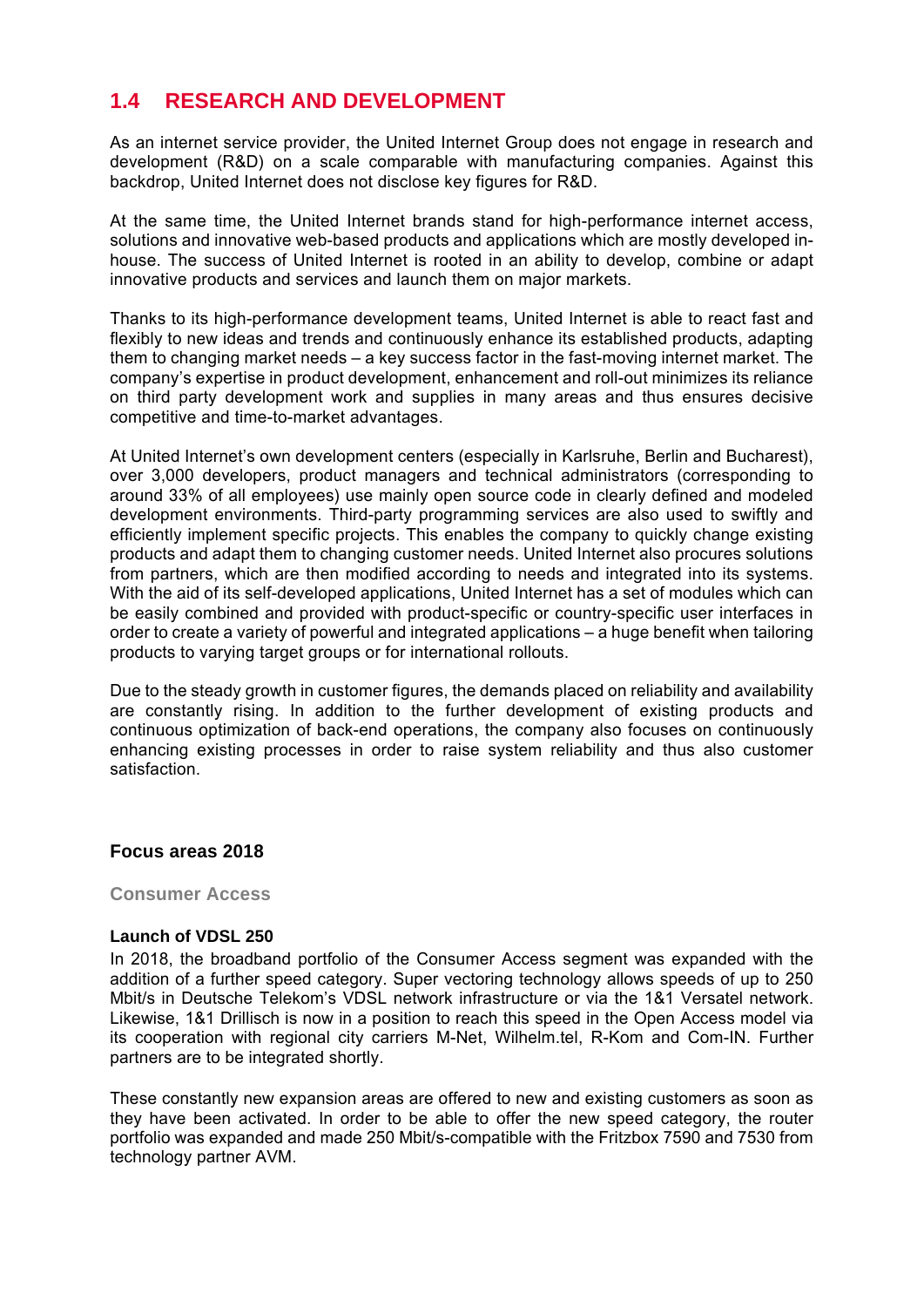#### **1&1 Digital TV**

Together with 1&1 Versatel and IPTV specialist Zattoo as the technical service provider, 1&1 continued to develop 1&1 Digital TV in the fiscal year 2018. Further investments were made in the stability and quality of the platform in order to optimize this product for the future.

1&1 Digital TV offers users the opportunity to receive television via the 1&1 broadband network. It can be used either via the 1&1 TV Box or via WiFi on a tablet or smartphone (Android/iOS). Native apps are also available for Fire TV and Apple TV. 1&1 Digital TV can be booked as a fee-based option for all VDSL connections. The basic package offers up to 3 TV streams that can be used simultaneously and contains around 90 free-to-air channels. Public broadcasters are already included in HD. On request, HD-TV can be booked for all private channels. A wide range of genre- and country-specific TV packages are also available.

1&1 Digital TV is the first completely cloud-based TV offering of a landline provider in the German market. Convenient features, such as recording, pause, instant restart and catch-up, are completely implemented in the cloud. This makes it possible to program recordings at home or on the go using a smartphone. The recordings are then stored in a personal cloud and can be accessed within the private home network. In addition to cloud-based services such as recording, pause and instant restart, 1&1 Digital TV can also be used on multiple devices.

#### **Business Access**

#### **Development of a new SD-WAN platform**

Wide Area Networks (WAN) are a business-critical component of contemporary enterprise infrastructures. Customer requirements for the network connections of their locations can differ greatly, regardless of which networking concept they use.

Expanding WAN capacity can be complex and expensive. SD WAN (Software Defined Wide Area Network) products have proven to be a successful way of improving application performance, reducing WAN costs and strengthening business continuity.

The growing digitalization of corporate clients places high demands on the speed and flexibility of networking. More and more companies are now centralizing their IT services and accessing shared resources. This trend is being accelerated by cloud services which are being increasingly used by companies.

SD-WAN is an innovative production platform that 1&1 Versatel can use to offer new products. These products require an MPLS and IP backbone, but use this to form a logical overlay network with new features (e.g. virtualization) using new CPEs and encryption.

SD WAN products offer solutions that can be located remotely or in branch offices, larger offices, enterprise data centers, and increasingly on cloud platforms. SD-WAN enables routing that recognizes the data streams of individual applications. For example, it is advantageous to use high-quality connections for voice transmissions and systems that require a short runtime of the data packets. Applications for which this is not important can be run via simpler internet connections.

#### **UCAAS and Virtual PBX**

The UCaaS business products (Unified Communication as a Service) provide corporate clients with a modular and individually usable communication solution with local and central TC and UC functionalities.

Due to the successful cooperation in various projects in the past, 1&1 Versatel has entered into a strategic sales partnership agreement with effexx Telekommunikation GmbH. Both companies benefit from their complementary strengths: 1&1 Versatel can combine its data and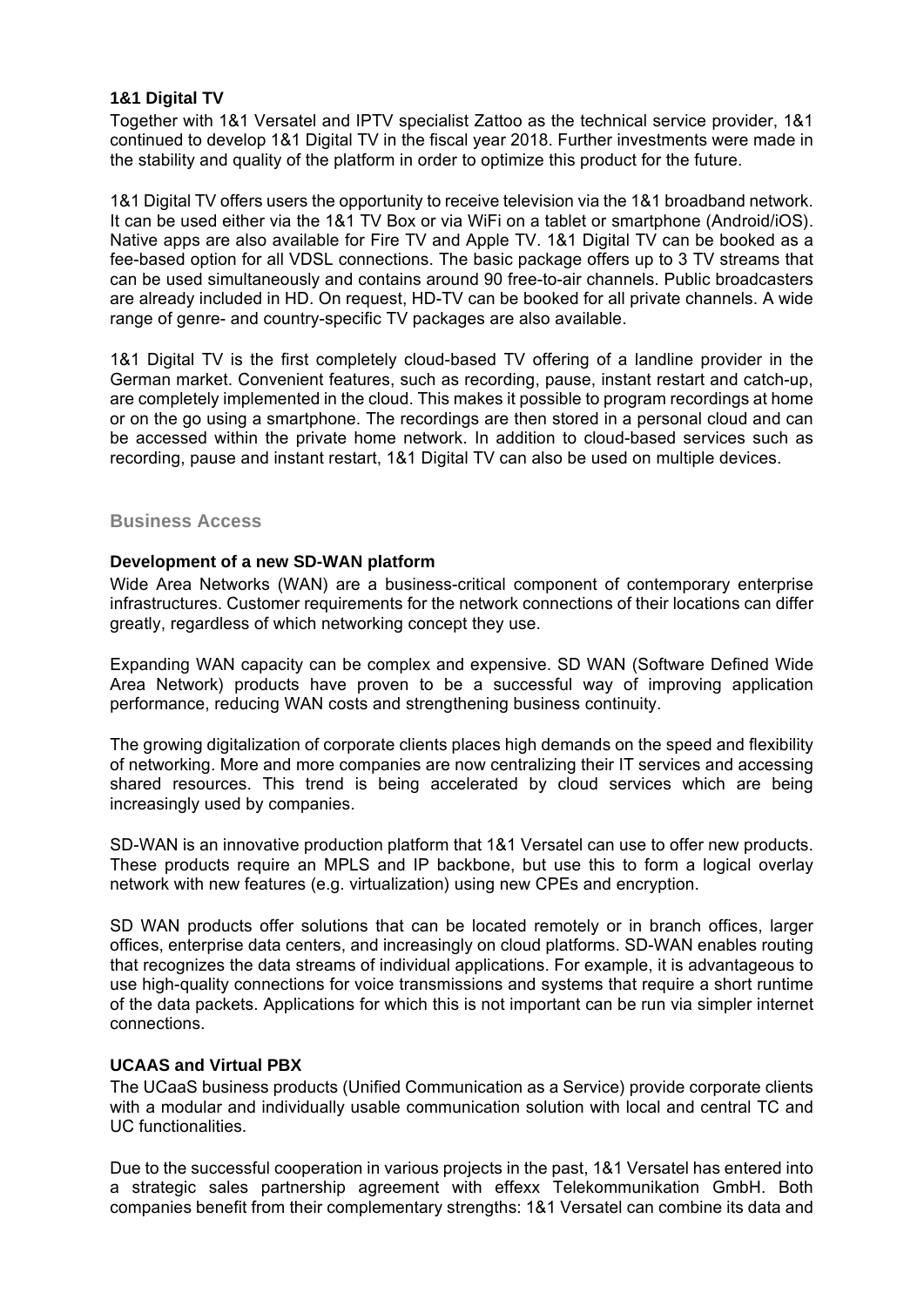voice connections with UC services and effexx handles all services for the products and solutions of the manufacturer Innovaphone.

The solutions offered provide the technological basis for a unique migration strategy in the final phase of ISDN migration. IP phones and UC functions can be introduced and used in parallel to the existing ISDN phone system. This makes extensions possible, or devices of the existing phone system can be gradually replaced by IP phones. Customer phone number blocks can also be combined via the different technologies.

The 1&1 Versatel UCaaS business products also comprise a Virtual PBX with SIP PBX functionality in the cloud. Business clients can use their landline numbers worldwide via encrypted internet access. The VPBX business model also enables multi-tenant concepts for resellers. As the general contractor, 1&1 Versatel is the contractual partner for the client and thus ensures "one face to the customer".

**Consumer Applications** 

#### **Launch of netID**

In 2018, the Log-In Alliance became the European netID Foundation (EnID) with its single signon product netID, a European alternative to the major US corporations. The product enables users to access all internet offerings of the netID partners using the same log-in data. EnID supports the implementation of European data protection law by allowing users to organize their consent to the use of online services via a privacy center which guarantees transparency and compliance with data privacy regulations. At the time of the official launch in November 2018, more than 35 million internet users were able to log in directly on netID partner sites using their existing WEB.DE, GMX and 7Pass accounts. Over 60 online offerings – from the field of information, entertainment and e-commerce – can currently be used with the netID login. These include various channel portals of ProSiebenSat.1, but also the Calida Group and the online portal of Süddeutsche Zeitung.

Via its subsidiary 1&1 Mail & Media GmbH, United Internet assumes the role of netID account provider within the netID system. The existing user management infrastructure of WEB.DE / GMX has been connected to netID.

As the technical service provider, 1&1 Mail & Media develops and operates the core components of the netID platform:

- **Broker:** The central intermediary that links users and account providers within the federal structure on the basis of established standard protocols.
- **Permission center: The system for the storage and administration of user consents and** revocations in compliance with data privacy regulations.
- Neutral instance: A multi-tenant-capable white label solution for netID account providers without their own infrastructure for user authentication.
- Developer portal: A website for netID users to manage their access data themselves. They also receive support with the integration of netID APIs into their system environment.

In addition, the central Big Data platform was further expanded and is also used as an analytics backend for netID. It enables the consolidation of events from various sources in order to generate real-time metrics and reports at any level of granularity.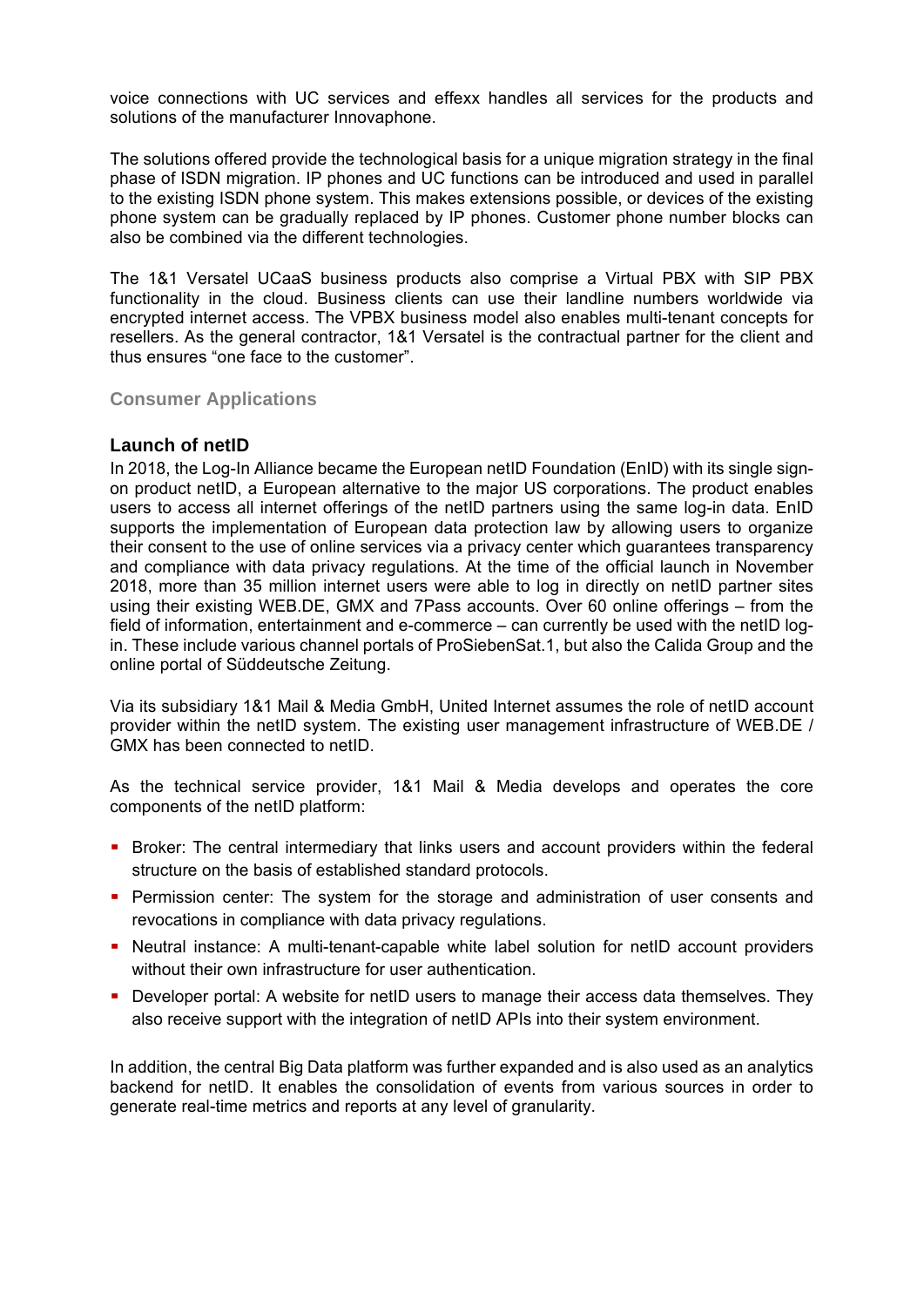#### **New responsive search for GMX and WEB.DE**

The heavily frequented portal search function (around 240 million visits per year) was completely revamped in the fiscal year 2018 under the motto "Mobile First". With its high level of responsiveness, it is now more user-friendly – especially for mobile users.

The new search function was implemented with white label capability so that other brands and designs can be rolled out in addition to the GMX and WEB.DE brands with identical code bases. In order to react quickly to new customer wishes, new features are constantly being made available. The JavaScript framework Angular is used at the front-end of the search application.

In order to further optimize performance for the customer, a pre-rendering was implemented that greets the customer with a rendered page at the beginning of the visit. Moreover, the search application was equipped with Sentry.io as an analysis tool for errors in the customer's browser. This makes it possible to react even faster and, above all, more consciously to errors in the future in order to guarantee the customer a consistent and flawless search experience over the long term.

#### **Business Applications**

#### **Bare Metal Server (dedicated hardware on demand)**

With the aim of bringing more flexibility to the previously rather rigid world of dedicated servers, 1&1 IONOS has developed its Bare Metal Server product on the basis of its own cloud platform. This enables customers to operate their dedicated servers on demand. The flexible CDR-based accounting system of the cloud server platform is used for this purpose. As the tariff and network aspects of the product are operated within the existing cloud server platform, many cloud services available there – such as shared storage or load balancers – can also be used with dedicated servers.

In addition, by combining the two types of server infrastructure, customers can operate them in a hybrid system. In this way, customers have the best of both worlds and can professionalize their applications.

The new and modern technical platform has enabled 1&1 IONOS to reduce the provisioning time of dedicated servers from 1-2 hours to less than 10 minutes. This system also makes it possible to integrate significantly more product variants and offer them even faster in the future – while at the same time reducing implementation and operating costs.

#### **Two-factor authentication for best-possible security of customer accounts**

Since May 2018, 1&1 IONOS customers have been able to additionally secure their customer account and thus protect it effectively and easily against misuse. In addition to the user's login data, a six-digit code is requested which is displayed to the user via a so-called authenticator app. In order to implement two-factor authentication for its customers, 1&1 IONOS uses the Time-based One-time Password (TOTP) procedure – a global standard of the Internet Engineering Task Force (IETF), an organization dedicated to the technical development and improvement of the internet and how it works.

All customers need to set up two-factor authentication is a freely available authenticator app on their smartphone or tablet that scans a QR code displayed in the Control Center. After subsequent confirmation, two-factor authentication is activated for the relevant customer account.

From this point on, 1&1 IONOS customers will be asked for the six-digit code displayed by the app – in addition to their access data – each time they log in. Log-in is only possible if the access data and code match. This makes it impossible for potential attackers who have obtained access data from a 1&1 IONOS customer to log in to the respective customer account.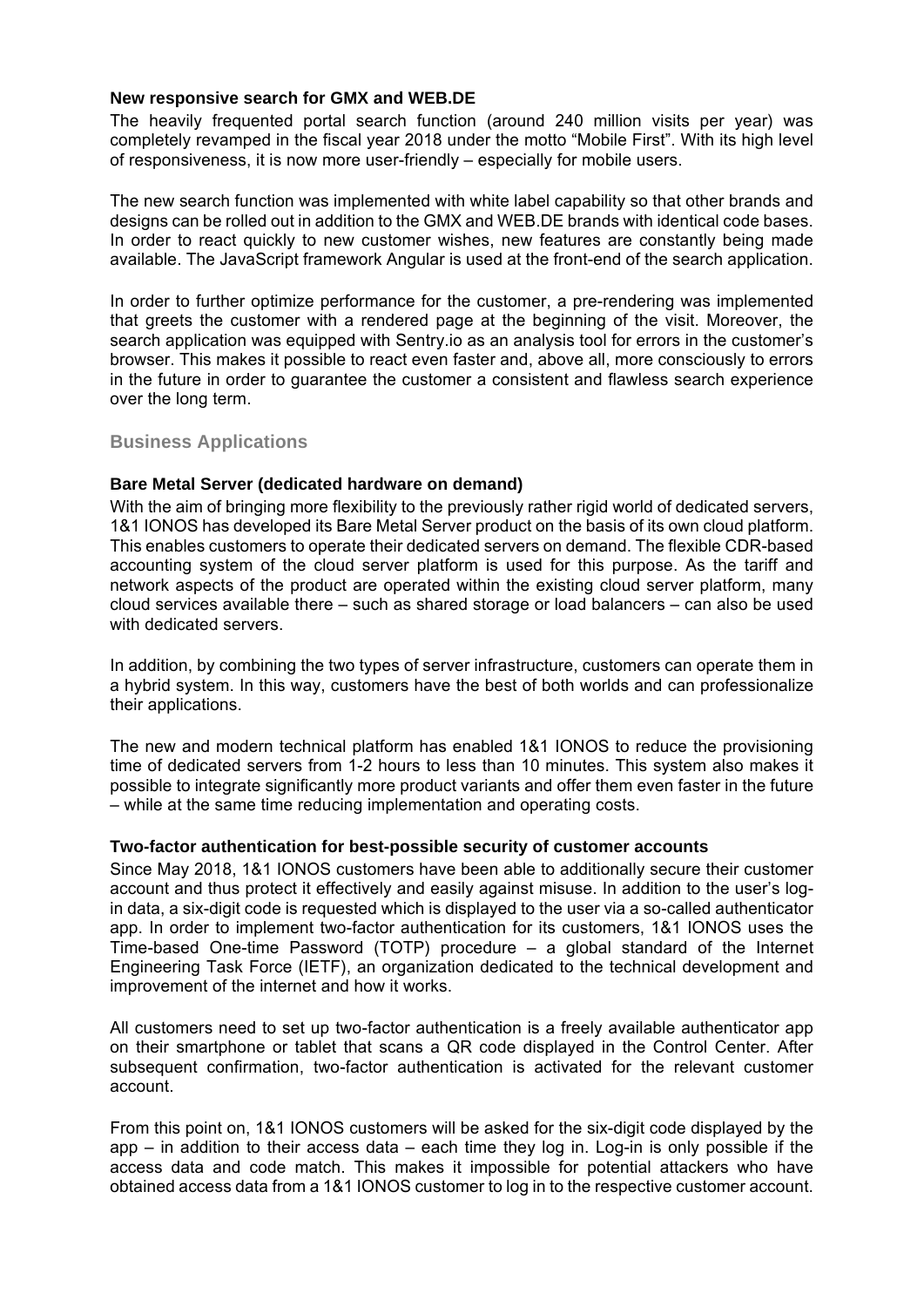# **2 ECONOMIC REPORT**

# **2.1 GENERAL ECONOMIC AND SECTOR CONDITIONS**

# **General economic development**

The International Monetary Fund (IMF) already downgraded its forecasts for the global economy during 2018. In the latest update to its "World Economic Outlook" on January 21, 2019, the Fund calculated preliminary growth for the **global economy** of 3.7% in 2018. This was on a par with the previous year (3.7%) and also 0.2 percentage points below the IMF's outlook in January 2018 (3.9%).

The Fund attributed this weaker-than-expected global economic trend to unresolved global trade conflicts, the threat of an unregulated Brexit, and weakening growth in China.

From the point of view of United Internet, the economies of its current target markets all performed worse than originally expected (apart from the USA and Spain). With the exception of the USA and Mexico, the pace of economic growth in United Internet's target markets was also slower than in the previous year

With growth of 2.9% in 2018, the **US economy** improved strongly over the previous year (2.3%) and also exceeded the IMF forecast issued at the beginning of the year (outlook January 2018: 2.7%). Economic growth of 2.1% in **Canada** was well below the prior-year figure (3.0%) and also failed to reach the IMF's original expectations (2.3%). **Mexico's** growth rate of 2.1% was slightly up on the previous year (2.0%) but still below the original forecast (2.3%).

At 1.8%, economic growth in the **eurozone** fell well short of the prior-year figure (2.4%) and also short of the IMF's original expectations (2.2%).

In **France**, the 1.5% increase in economic output was well below the prior-year level (1.8%) and original expectations (1.9%). With economic growth of 2.5%, **Spain** was down on its prior-year rate (3.1%) but still slightly above expectations (2.4%). **Italy** achieved growth of 1.0% and thus lay well below the prior-year figure (1.6%) and the original expectations of the IMF (1.4%).

With growth of 1.4%, the economic trend in the non-euro country **UK** was down on the previous year (1.7%) and also below the IMF's original expectations (1.5%).

The IMF calculated economic growth of just 1.5% for **Germany**, United Internet's most important market (sales share 2018: around 92%), for 2018. This is 1.0 percentage point less than in the previous year (2.5%) and 0.8 percentage points below the IMF's original expectations (2.3%). The IMF's calculations for Germany are line with the preliminary figures of the country's Federal Statistics Office (Destatis), which also calculated growth (after price and calendar adjustments) in gross domestic product (GDP) of 1.5% (prior year: 2.5%). This growth was again driven in particular by consumer spending (+1.0%), as well as public sector spending (+1.1%). However, these growth rates were much weaker than in the previous years (prior year: 1.8% and 1.6%, respectively).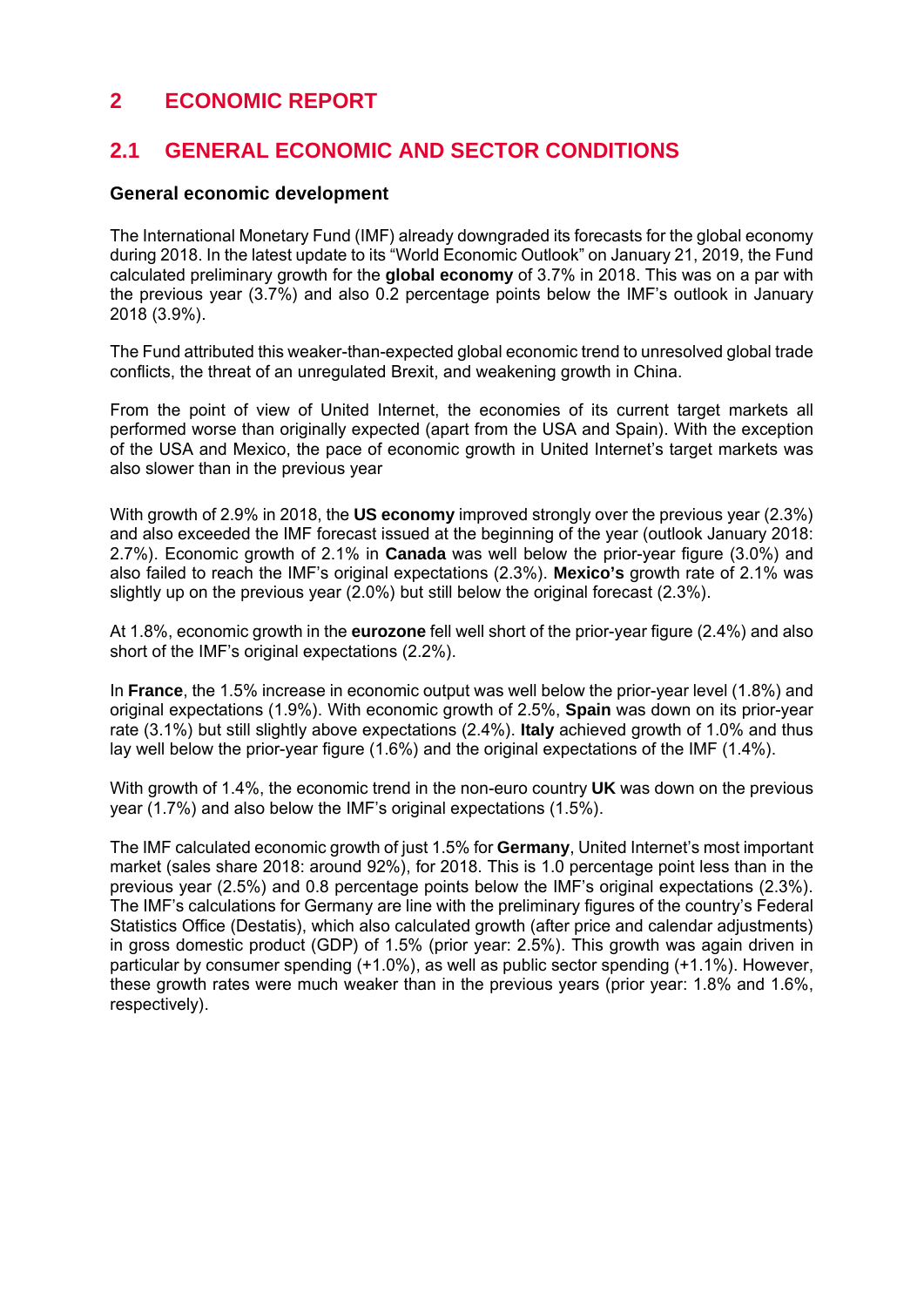|            | January<br>forecast | April<br>forecast | July<br>forecast | October<br>forecast | Actual<br>2018 | Change on January<br>forecast |
|------------|---------------------|-------------------|------------------|---------------------|----------------|-------------------------------|
| World      | 3.9%                | 3.9%              | 3.9%             | 3.7%                | 3.7%           | $-0.2$ %-points               |
| <b>USA</b> | 2.7%                | 2.9%              | 2.9%             | 2.9%                | 2.9%           | $+0.2$ %-points               |
| Canada     | 2.3%                | 2.1%              | 2.1%             | 2.1%                | 2.1%           | $-0.2$ %-points               |
| Mexico     | 2.3%                | 2.3%              | 2.3%             | 2.2%                | 2.1%           | $-0.2$ %-points               |
| Eurozone   | 2.2%                | 2.4%              | 2.2%             | 2.0%                | 1.8%           | $-0.4$ %-points               |
| France     | 1.9%                | 2.1%              | 1.8%             | 1.6%                | 1.5%           | $-0.4$ %-points               |
| Spain      | 2.4%                | 2.8%              | 2.8%             | 2.7%                | 2.5%           | $+0.1$ %-points               |
| Italy      | 1.4%                | 1.5%              | 1.2%             | 1.2%                | 1.0%           | $-0.4$ %-points               |
| UK         | 1.5%                | 1.6%              | 1.4%             | 1.4%                | 1.4%           | $-0.1$ %-points               |
| Germany    | 2.3%                | 2.5%              | 2.2%             | 1.9%                | 1.5%           | $-0.8$ %-points               |

Changes in growth forecasts made during 2018 for United Internet's key target countries and regions

Source: International Monetary Fund, World Economic Outlook (Update), January 2019

#### Multi-period overview: GDP trend in United Internet's key target countries and regions

|            | 2014    | 2015 | 2016 | 2017 | 2018 | YoY change          |
|------------|---------|------|------|------|------|---------------------|
| World      | 3.4%    | 3.2% | 3.2% | 3.7% | 3.7% | $+/- 0.0 %$ -points |
| <b>USA</b> | 2.4%    | 2.6% | 1.5% | 2.3% | 2.9% | $+0.6$ %-points     |
| Canada     | 2.5%    | 0.9% | 1.4% | 3.0% | 2.1% | - 0.9 %-points      |
| Mexico     | 2.3%    | 2.6% | 2.9% | 2.0% | 2.1% | $+0.1$ %-points     |
| Eurozone   | 0.9%    | 2.0% | 1.8% | 2.4% | 1.8% | $-0.6$ %-points     |
| France     | 0.2%    | 1.3% | 1.2% | 1.8% | 1.5% | - 0.3 %-points      |
| Spain      | 1.4%    | 3.2% | 3.3% | 3.1% | 2.5% | $-0.6$ %-points     |
| Italy      | $-0.4%$ | 0.7% | 0.9% | 1.6% | 1.0% | $-0.6$ %-points     |
| <b>UK</b>  | 2.9%    | 2.2% | 1.9% | 1.7% | 1.4% | $-0.3$ %-points     |
| Germany    | 1.6%    | 1.5% | 1.9% | 2.5% | 1.5% | $-1.0$ %-points     |
|            |         |      |      |      |      |                     |

Source: International Monetary Fund, World Economic Outlook (Update), January 2019

#### Multi-period overview: development of price- and calendar-adjusted GDP in Germany

|            | 2014 | 2015 | 2016   | 2017 | 2018 | YoY change      |
|------------|------|------|--------|------|------|-----------------|
| <b>GDP</b> | 1.9% | 1.5% | $.9\%$ | 2.5% | 1.5% | $-1.0$ %-points |

Source: German Federal Statistical Office, January 2019

# **Development of sector / core markets**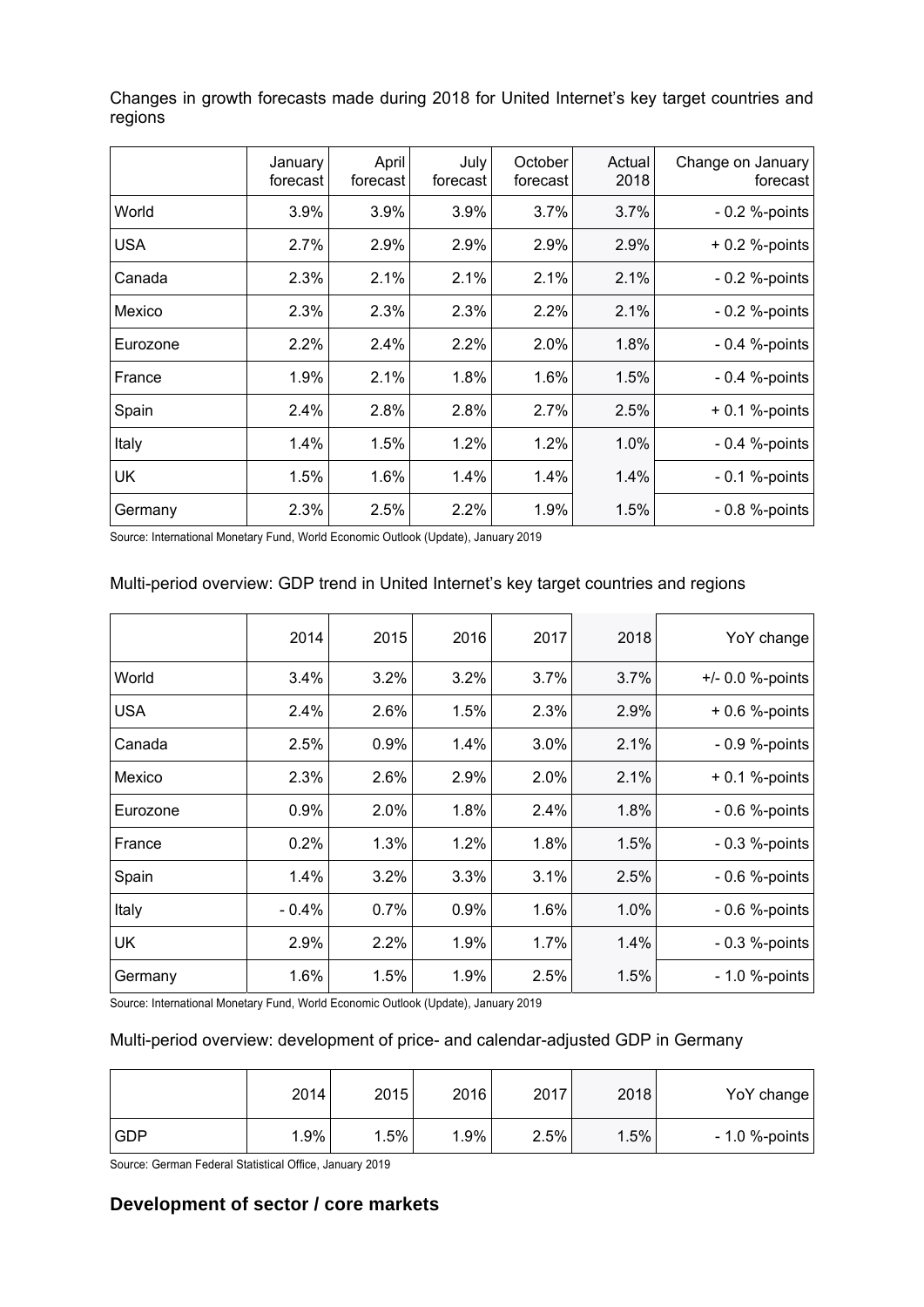At its annual press conference on January 10, 2019, the industry association Bitkom calculated that the **ICT market in Germany** grew by 2.0% to € 166.0 billion in 2018. The association had forecast growth of 1.7% at the beginning of 2018.

With sales of € 89.9 billion and growth of 3.1%, the **IT sector** continued to display the strongest growth and also the largest market volume. Vendors of software (+6.3%), IT services (+2.3%), and IT hardware (+1.5%) once again posted the strongest growth in 2018.

The **telecommunications market** returned to growth again with an increase of 1.6% to € 66.6 billion. There were increases in sales of user devices (+5.9%), telecommunication infrastructure (+1.3%), and telecommunication services (+0.7%).

Following growth in the previous year, the consumer electronics market declined strongly again with a decrease in sales of 5.0% to  $\epsilon$  9.5 billion.

The most important ICT markets for United Internet's business model are the German broadband and mobile internet markets for its mostly subscription-financed Access division, and the global cloud computing and German online advertising markets for its subscription- and adfinanced Applications division.

#### **(Stationary) broadband market in Germany**

In view of the high level of household coverage already achieved and the strong trend toward mobile internet usage, demand for new landline broadband connections in Germany has slowed since 2008. With expected growth of 1.1 million, or 3.3%, to 34.3 million in 2018, the number of new connections was again well below earlier record years. These figures were calculated by the Association of Telecommunications and Value-Added Service Providers (Verband der Anbieter von Telekommunikations- und Mehrwertdiensten – VATM) and Dialog Consult in their joint "20th TC Market Analysis for Germany 2018" (October 9, 2018). Within the above mentioned growth, the connections of relevance for United Internet in the two technology fields of DSL and FTTB / FTTH grew by 0.5 million to 25.2 million and by 0.2 million to 1.0 million. The number of cable connections rose by 0.4 million to 8.1 million. A further 0.1 million connections in Germany are still operated via satellite / powerline.

At € 32.8 billion, revenues generated in United Internet's landline business remained constant compared with the previous year. In addition to retail sales, the above revenue figures also include wholesale, interconnection and terminal device revenues.

In the latest survey of its study "German Entertainment and Media Outlook 2017-2021" (October 2017), PricewaterhouseCoopers (PWC) forecasts that purely retail sales of landline broadband connections will rise in total by 1.1% to around  $\epsilon$  8.15 billion in 2018.

According to calculations of Dialog Consult / VATM, the average volume of data used is rising much more strongly than the number of newly activated connections and sales of broadband connections – as an indicator of continued growth in usage of e.g. IPTV and cloud applications – with growth of 8.2% to 90.0 GB (per connection and month). As a result, demand for more powerful broadband connections also developed strongly. For example, the proportion of switched broadband connections with speeds of at least 50 MBits/s increased by 4.9 percentage points, from 28.3% in the previous year to 33.2% in 2018.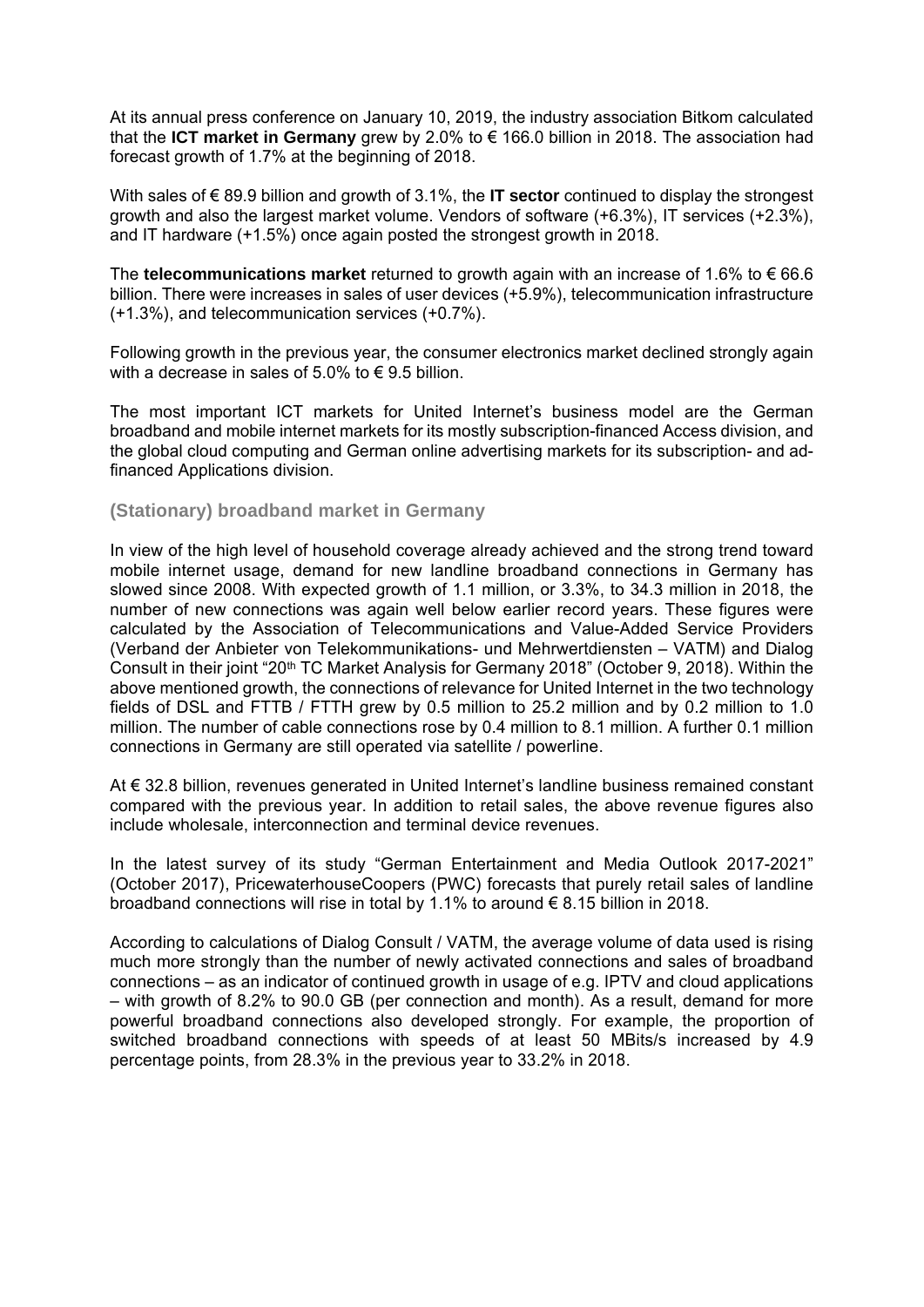#### Key market figures: broadband access (landline) in Germany

|                                            | 2018 | 2017 | Change |
|--------------------------------------------|------|------|--------|
| Broadband revenues (in $\epsilon$ billion) | 8.15 | 8.06 | 1%     |

Source: PricewaterhouseCoopers, German Entertainment and Media Outlook 2017 – 2021, October 2017

#### **Mobile internet market in Germany**

According to estimates of Dialog Consult / VATM, the number of active SIM cards in the German mobile communications market increased only slightly by 0.6 million, or 0.5%, to 132.9 million in 2018.

Mobile revenues also increased slightly by 0.4% to € 26.6 billion. Sales of user devices and content fell by 13.5% to  $\epsilon$  3.2 billion, while voice and connection revenues declined by 3.1% to € 9.3 billion. By contrast, sales of data services (including SMS) increased by 6.8% to € 14.1 billion. The revenue share of data services therefore grew by 3.3 percentage points to 53.0% (prior year: 49.8%). The aforementioned revenue figures also include – in addition to retail sales – interconnection, wholesale and user device sales.

According to the latest calculations of PricewaterhouseCoopers, purely retail sales of mobile data services – the main market for United Internet – grew by 5.8% to  $\epsilon$  8.22 billion in 2018 and thus caught up with retail revenues in the landline segment.

According to forecasts of Dialog Consult / VATM, the average volume of data used (per connection and month) – as an indicator of the growing use of mobile data services – rose even more strongly in the same period by 83.9% to 1.6 GB.

Key market figures: mobile internet access (cellular) in Germany

|                                                  | 2018       | 2017          | Change |
|--------------------------------------------------|------------|---------------|--------|
| Mobile internet revenues (in $\epsilon$ billion) | ററ<br>0.ZZ | $\rightarrow$ | + 5.8% |

Source: PricewaterhouseCoopers, German Entertainment and Media Outlook 2017 – 2021, October 2017

#### **Global cloud computing market**

There was also further dynamic growth in the cloud computing market in 2018. In an update of its study "Forecast Analysis: Public Cloud Services, Worldwide" (November 2018), Gartner Inc. forecast global growth for public cloud services of 18.6% in 2018, from \$ 167.1 billion to \$ 198.2 billion.

Cloud computing is no short-term trend, but represents a fundamental shift in the provision and use of IT services. The aforementioned figures indicate the dynamic potential of this market. IT users get better services for less money with cloud computing. Small and mid-size companies in particular can gain access to IT applications which only major corporations could afford in the past.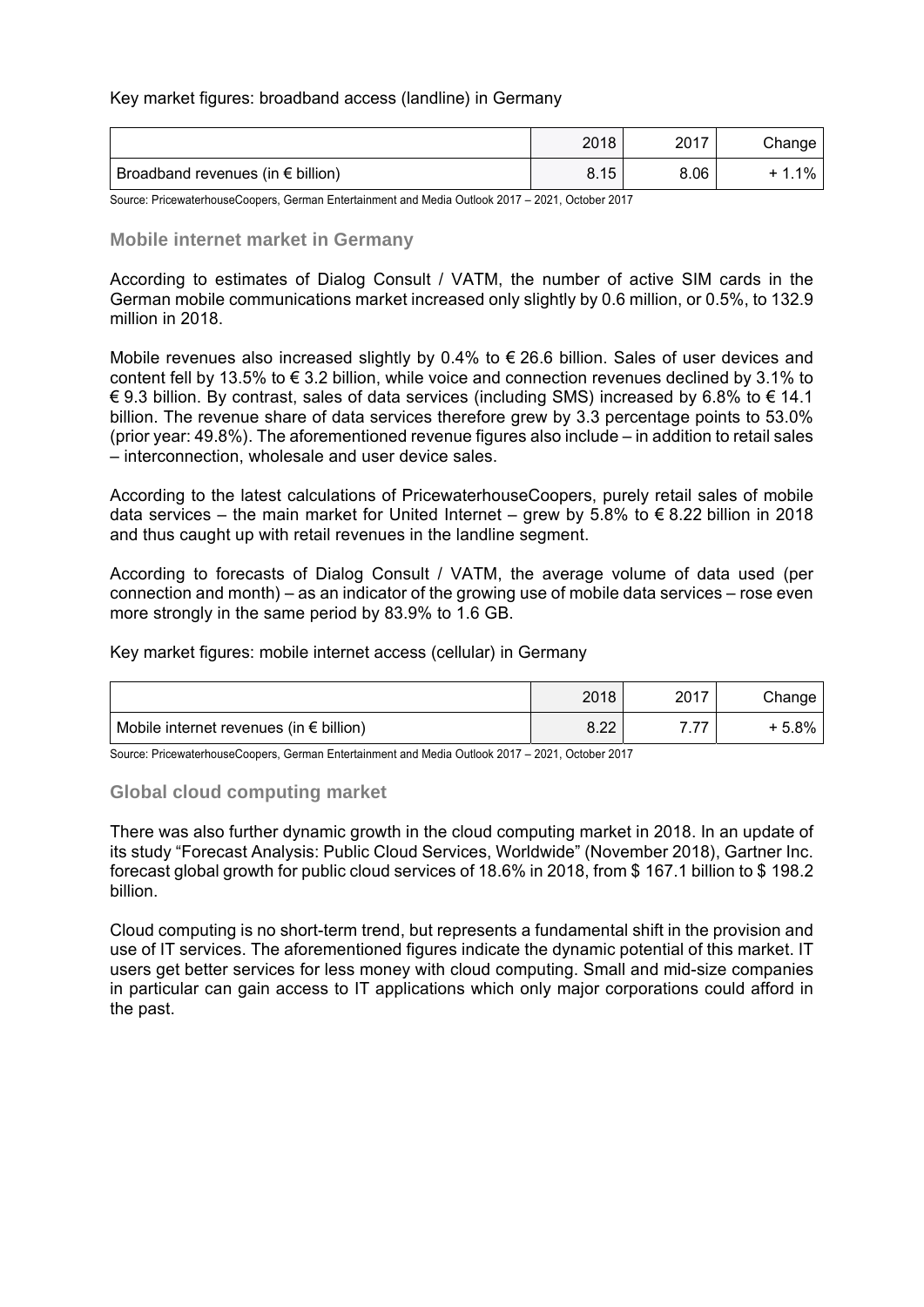#### Key market figures: cloud computing worldwide  $(in $ billion)$

|                                                    | 2018  | 2017  | Change   |
|----------------------------------------------------|-------|-------|----------|
| Global sales of public cloud services              | 198.2 | 167.1 | $+18.6%$ |
| thereof System Infrastructure Services (IaaS)      | 32.5  | 25.3  | $+28.5%$ |
| thereof Application Infrastructure Services (PaaS) | 16.8  | 13.6  | $+23.5%$ |
| thereof Application Services (SaaS)                | 87.2  | 72.0  | $+21.1%$ |
| thereof Management and Security Services           | 11.5  | 9.7   | $+18.6%$ |
| thereof Business Process Services (BPaaS)          | 50.2  | 46.6  | $+7.7%$  |

Source: Gartner, November 2018

#### **German online advertising market**

In its study "German Entertainment and Media Outlook 2018-2022" (October 2018), PricewaterhouseCoopers forecasts an increase in (net) revenues of the German online advertising market of 7.3% to around  $\epsilon$  7.95 billion in 2018.

With growth of 26.8%, mobile online advertising posted the strongest increase – due in particular to the further sharp rise in the use of mobile devices. However, video advertising and search word marketing also rose strongly once again, with growth of 6.9% and 6.4%, respectively.

Key market figures: online advertising in Germany (in  $\epsilon$  billion)

|                                   | 2018 | 2017 | Change   |
|-----------------------------------|------|------|----------|
| Online advertising revenues       | 7.95 | 7.41 | $+7.3%$  |
| thereof search marketing          | 3.66 | 3.44 | $+6.4%$  |
| thereof display advertising       | 1.62 | 1.57 | $+3.2%$  |
| thereof mobile online advertising | 1.04 | 0.82 | $+26.8%$ |
| thereof affiliate / classifieds   | 1.01 | 1.00 | $+1.0%$  |
| thereof video advertising         | 0.62 | 0.58 | $+6.9%$  |

Source: PricewaterhouseCoopers, German Entertainment and Media Outlook 2018 – 2022, October 2018

#### **Legal conditions / significant events**

The legal parameters for United Internet's business activities remained largely unchanged from the previous year in 2018 and thus had no significant influence on the development of the United Internet Group.

There were also no significant events in fiscal 2018 which had a material effect on the development of business.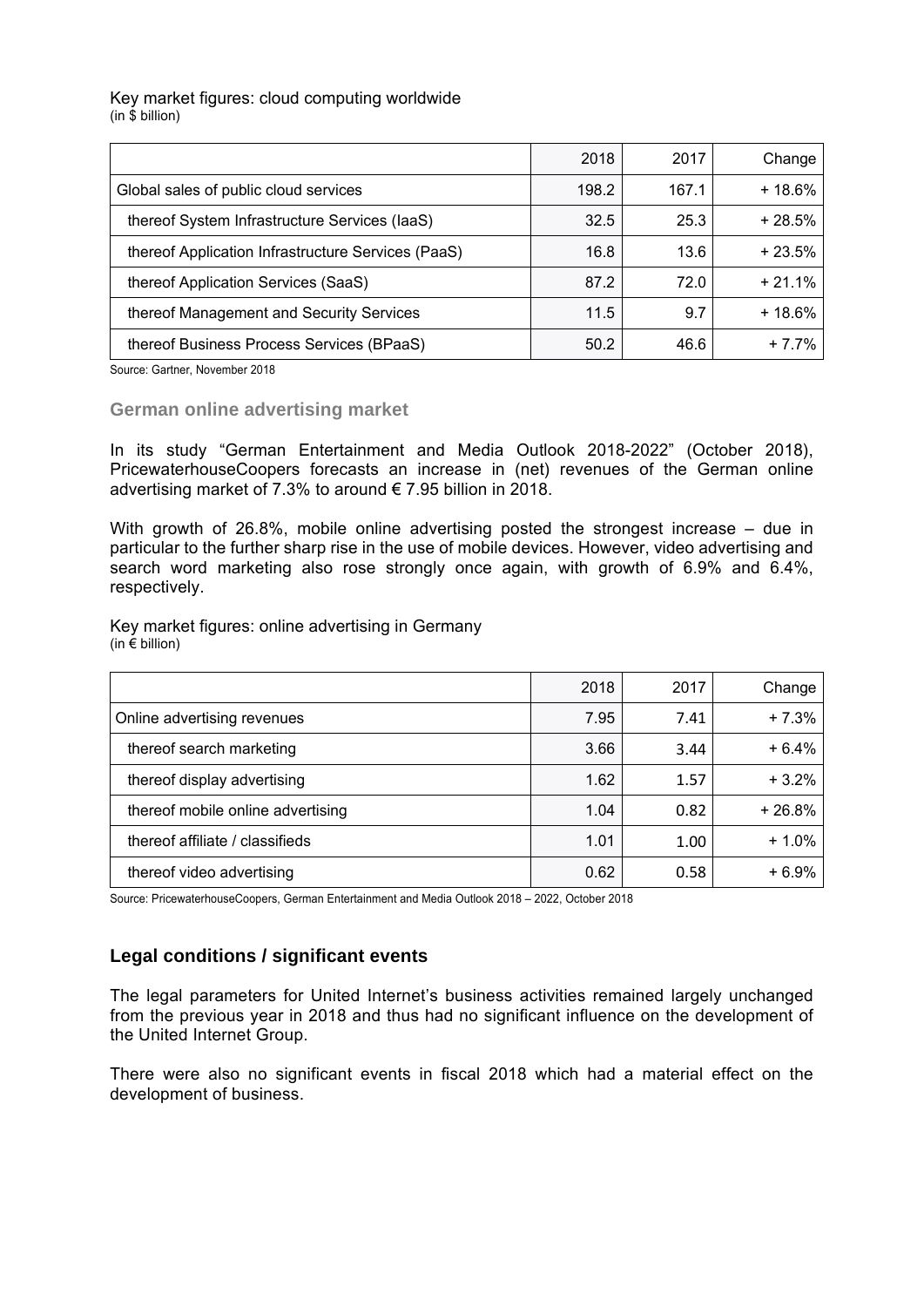# **2.2 BUSINESS DEVELOPMENT**

# **Initial application of IFRS 15**

In May 2014, the International Accounting Standards Board (IASB) published the standard IFRS 15 "Revenue from Contracts with Customers". Application is mandatory in reporting periods beginning on or after January 1, 2018 – and thus also for the current consolidated financial statements for 2018. The new standard provides a single, principles-based, five-step model for the determination and recognition of revenue to be applied to all contracts with customers. In particular, it replaces the previous standards IAS 18 "Revenue" and IAS 11 "Construction Contracts".

United Internet has exercised its right to use the modified retrospective transitional method, i.e. in the current annual financial statements 2018, the prior-year figures have not been adjusted. The conversion effects were recognized directly in equity as of January 1, 2018.

The application of IFRS 15 has a significant impact on the financial position and performance of United Internet. The new regulations mainly concern the following aspects:

- Whereas under the previous regulations, revenue from sales of hardware (e.g. cellphones) as part of a multiple-element arrangement (e.g. mobile contract and cellphone) was only recognized in the amount billed to the customer, IFRS 15 requires a separation of the total price for the customer contract based on the relative standalone selling prices of the individual elements. The resulting revenue share allocated to hardware is recognized in total on delivery to the customer. As the allocated revenue share generally exceeds the amount charged to the customer in the first month, the new regulations lead to accelerated revenue recognition and the corresponding recognition of a contract asset.
- Moreover, IFRS 15 requires the capitalization of contract costs. Provided that certain conditions are met, the costs of contract acquisition (e.g. sales commissions) and the costs of contract fulfillment (e.g. customer activation fees) must be capitalized and amortized over the estimated period of use.

In addition to conversion effects from the first-time application of IFRS 15, sales and earnings figures of United Internet were impacted by the increased use of smartphones to attract new and retain existing customers (no or only small one-off customer charges for new contracts and refinancing via higher tariff prices over the contractual term). In order to provide comparability between sales and earnings figures according to IFRS 15 in the fiscal year 2018 and sales and earnings figures according to IAS 18 in the fiscal year 2017, the most important effects are reported in the form of additional comments in the sections "Business Development" and "Position of the Group".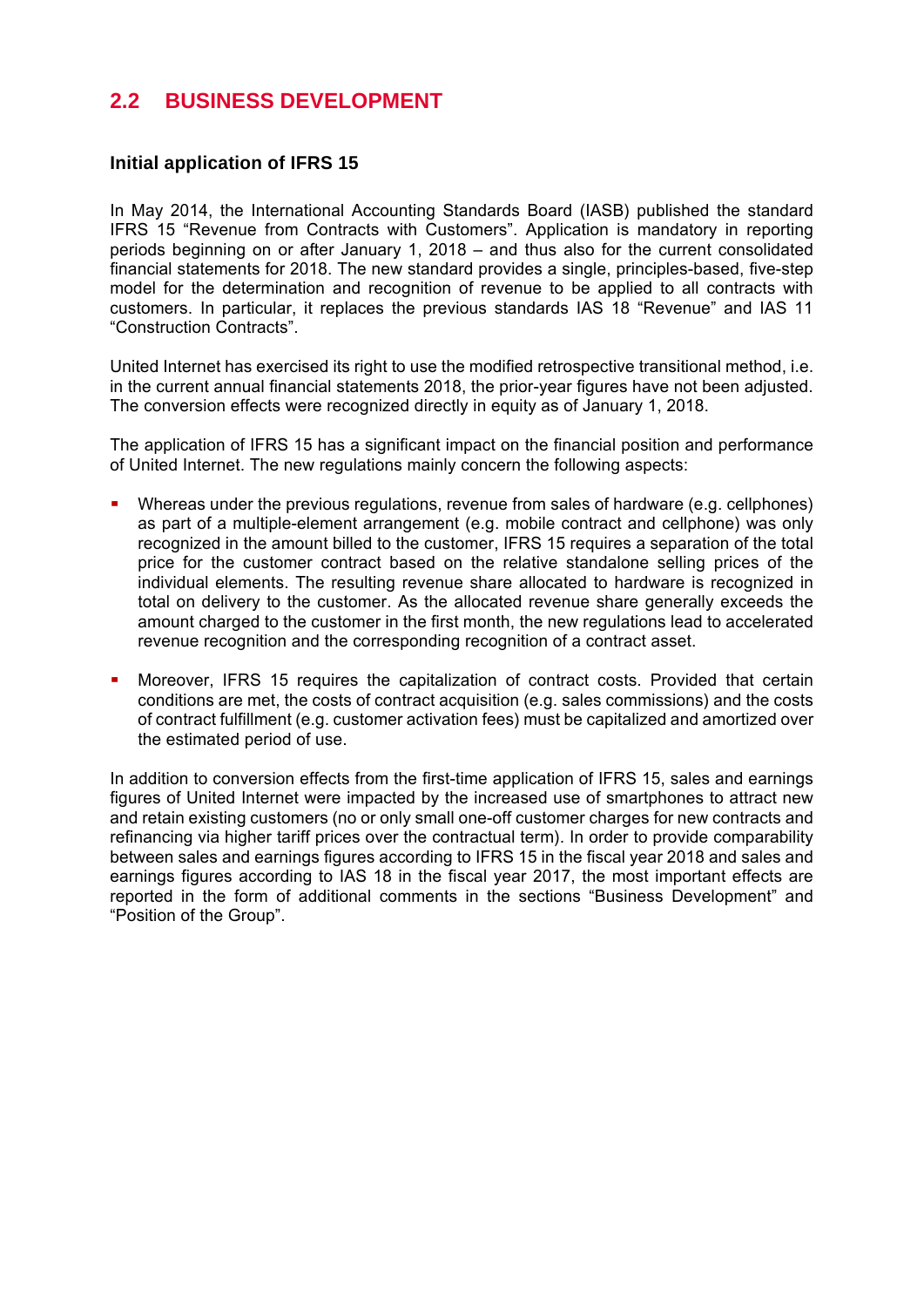# **Use and definition of relevant financial performance measures**

In order to ensure the clear and transparent presentation of United Internet's business trend, the Group's annual financial statements and interim financial statements include key financial performance measures – in addition to the disclosures required by International Financial Reporting Standards (IFRS) – such as EBITDA, the EBITDA margin, EBIT, the EBIT margin and free cash flow.

United Internet defines these measures as follows:

- EBIT: Earnings before interest and taxes represents the operating result disclosed in the statement of comprehensive income.
- **EBIT margin: Presents the ratio of EBIT to sales.**
- EBITDA: Earnings before interest, taxes, depreciation and amortization are calculated as EBIT / operating result plus the depreciation and amortization (disclosed in the consolidated financial statements) of intangible assets and property, plant and equipment, as well as assets capitalized in the course of company acquisitions.
- **EBITDA margin: Presents the ratio of EBITDA to sales.**
- Free cash flow: Calculated as cash flow from operating activities (disclosed in the consolidated financial statement), less capital expenditure for intangible assets and property, plant and equipment, plus payments from the disposal of intangible assets and property, plant and equipment.

Insofar as necessary for a clear and transparent presentation, these indicators are adjusted for special items. Such special items usually refer solely to those effects capable of restricting the validity of the key financial performance measures with regard to the Group's financial and earnings performance – due to their nature, frequency and/or magnitude. All special items are presented and explained for the purpose of reconciliation with the unadjusted financial figures in the relevant section of the financial statements. One-off amounts in the fiscal year 2018 were not adjusted but are disclosed in the respective sections.

Currency-adjusted sales and earnings figures are calculated by converting sales and earnings figures with the average exchange rates of the comparative period instead of the current period.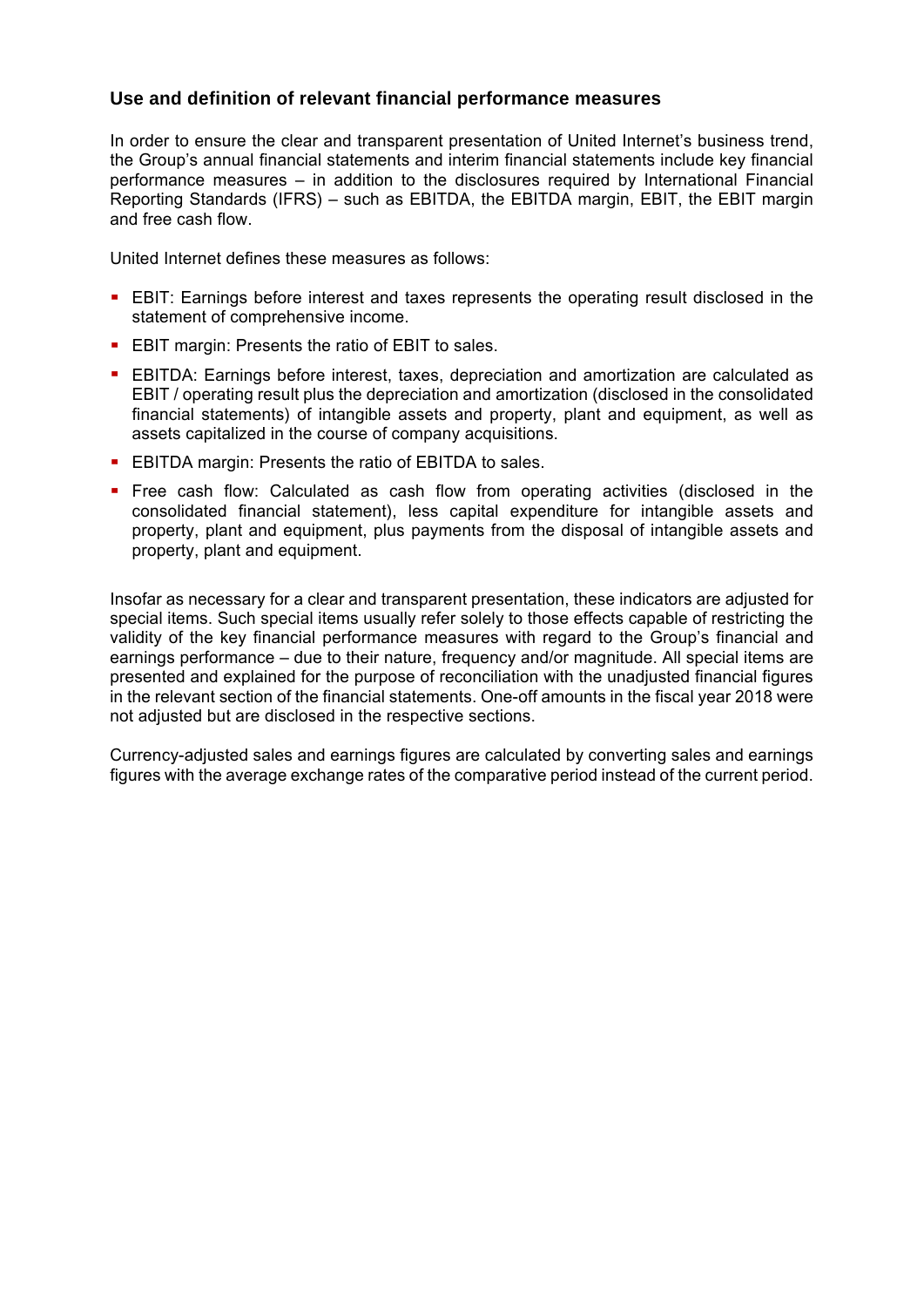# **Actual and forecast development 2018**

United Internet AG maintained its growth trajectory in fiscal year 2018. The company raised the number of customer contracts, improved its sales and earnings figures once again, and reached its forecasts.

#### **Forecast development**

United Internet published its guidance for the fiscal year 2018 in its annual financial statements 2017 as follows.

|        | Actual<br>Fiscal year 2017<br>(IAS 18) | Forecast<br>fiscal year 2018<br>(IFRS 15) |
|--------|----------------------------------------|-------------------------------------------|
| Sales  | € 4.206 billion                        | + approx. $€ 5.2$ billion                 |
| EBITDA | € 0.980 billion(1)                     | + approx. $€ 1.2$ billion                 |

 (1) Fiscal year 2017 without extraordinary income from the revaluation of Drillisch shares (EBITDA effect: € +303.0 million) and the revaluation of ProfitBricks shares (EBITDA effect: € +16.1 million) as well as without M&A transaction costs (EBITDA effect: € -17.1 million) and without restructuring charges in offline sales (EBITDA effect: € -28.3 million)

## **Actual development**

United Internet continued to invest heavily in new customer relationships in fiscal year 2018 and succeeded in raising the number of fee-based customer contracts by 1.28 million in total – of which 1.03 million from organic growth and 250,000 from the takeover of World4You. A total of 310,000 contracts were added in the company's Applications business and 970,000 contracts (900,000 mobile internet and 70,000 broadband connections) in its Access business.

In fiscal year 2018, **consolidated sales** (acc. to IFRS 15) rose by 22.0%, from € 4.206 billion (acc. to IAS 18) to  $\epsilon$  5.131 billion and were thus within the target range of the forecast (approx.  $\epsilon$  5.2 billion).

Whereas EBITDA in the fiscal year 2018 was not influenced by special items, the EBITDA result of the previous year was shaped by a net positive extraordinary result of  $\epsilon$  273.7 million. This resulted from one-off, non-cash-effective, extraordinary income from the revaluation of Drillisch shares acquired before the complete transaction was closed amounting to  $\epsilon$  303.0 million and from the revaluation of ProfitBricks shares already held before the takeover amounting to  $\epsilon$  16.1 million, as well as – with an opposing effect – M&A transaction costs of  $\epsilon$  17.1 million for the aforementioned transactions and restructuring charges in offline sales of Drillisch amounting to € 28.3 million.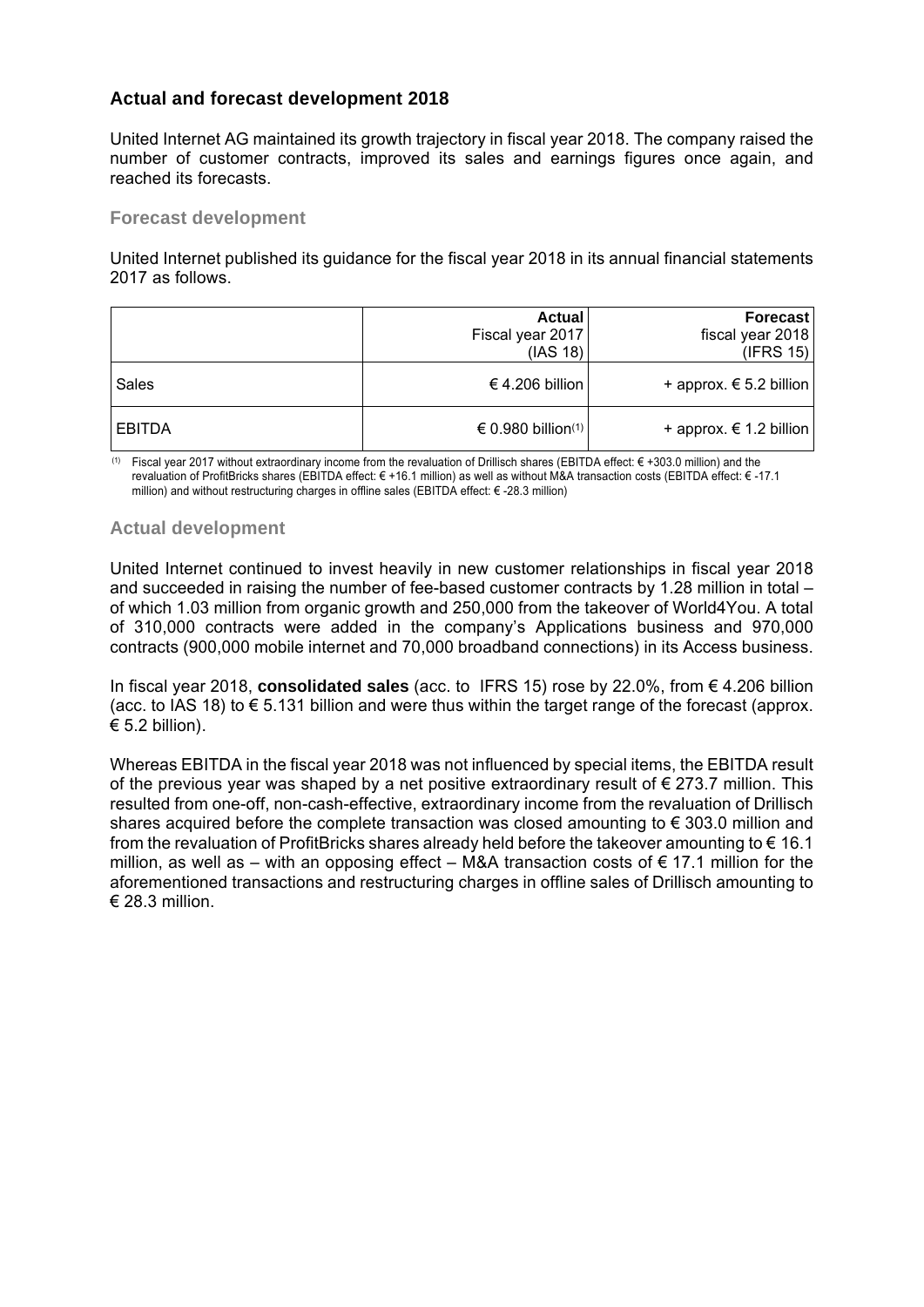Consolidated **EBITDA** (acc. to IFRS 15) increased by 22.6% in fiscal year 2018, from € 0.980 billion (comparable prior-year figure acc. to IAS 18 without the aforementioned special items) to  $\epsilon$  1.201 billion and was thus in the anticipated target range (approx.  $\epsilon$  1.2 billion).

Summary: actual and forecast development of business in 2018

|               | Actual<br>Fiscal year 2017<br>(IAS 18) | Forecast<br>Fiscal year 2018<br>(IFRS 15) | Actual<br>Fiscal year 2018<br>(IFRS 15) |
|---------------|----------------------------------------|-------------------------------------------|-----------------------------------------|
| Sales         | € 4.206 billion                        | approx. $€ 5.2$ billion                   | € 5.131 billion                         |
| <b>EBITDA</b> | $\in$ 0.980 billion(1)                 | approx. $€ 1.2$ billion                   | € 1.201 billion                         |

 (1) Fiscal year 2017 without extraordinary income from the revaluation of Drillisch shares (EBITDA effect: € +303.0 million) and the revaluation of ProfitBricks shares (EBITDA effect: € +16.1 million) as well as without M&A transaction costs (EBITDA effect: € -17.1 million) and without restructuring charges in offline sales (EBITDA effect: € -28.3 million)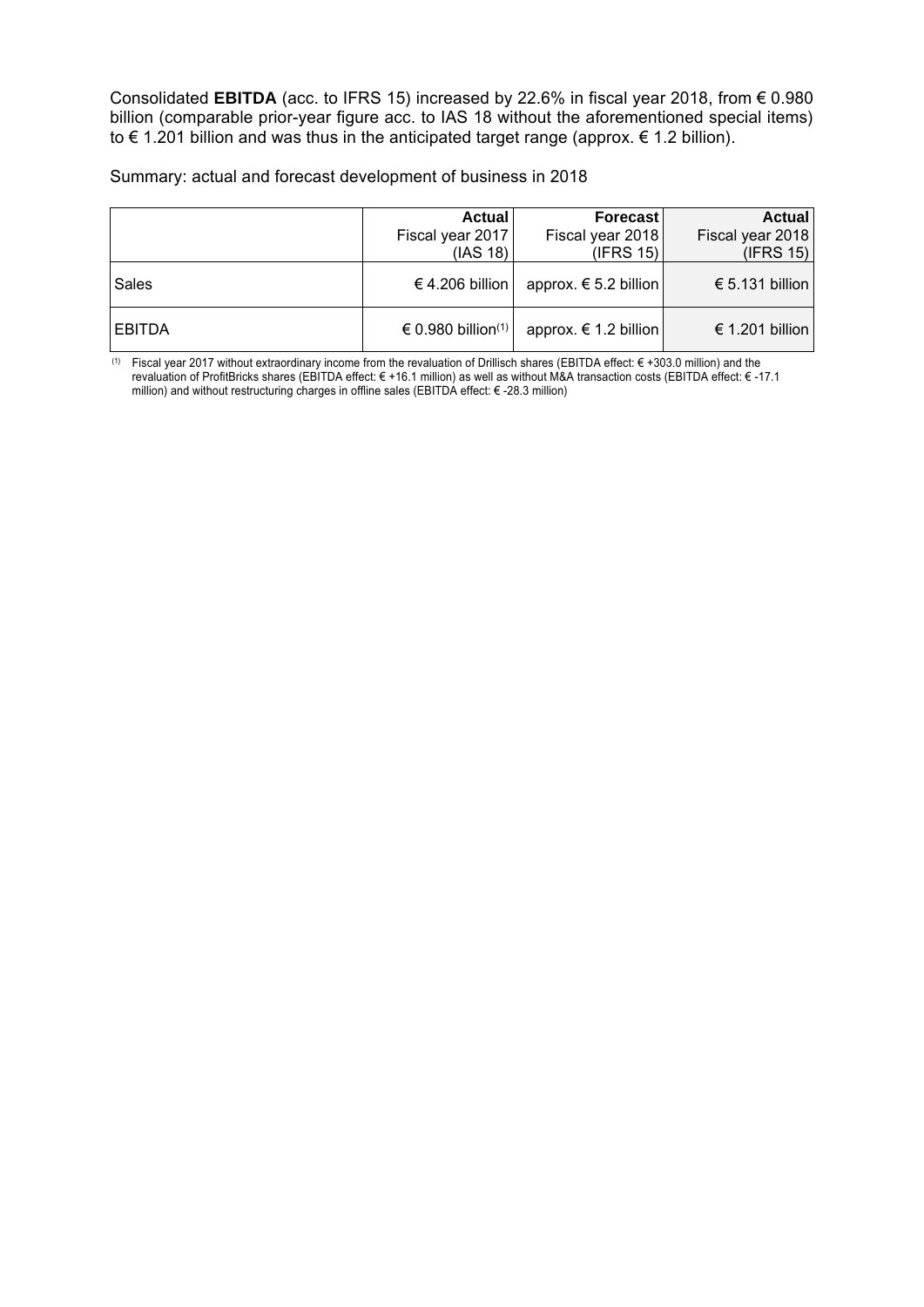# **Development of divisions and segments**

In the course of preparing the consolidated financial statements for the fiscal year 2018, the Management Board of United Internet decided to further increase the transparency of reporting and in future to report on 4 segments (previously: 2 reporting segments). In addition to increased transparency, the new segment reporting also more strongly reflects the corporate structures and responsibilities within the United Internet Group.

The Group's operating activities are now divided into the two business divisions Access and Applications, which in turn are divided into the segments Consumer Access and Business Access as well as Consumer Applications and Business Applications.

As part of the new segmentation, the company's Management Board also decided to make two adjustments at the level of contract inventories.

- On the one hand, around 70,000 broadband connections from phased-out old businesses were removed from the Consumer Access inventory and will no longer be reported. The comparative figures for previous periods have been adjusted accordingly, so that the adjustment has no effect on the net change in the number of contracts within the comparative periods.
- On the other hand, around 260,000 Applications contracts were transferred from the Business Applications contract inventory to the Consumer Applications contract inventory, as the majority of these contracts are consumer products that are also managed by the companies responsible for the Consumer Applications business. The comparative figures for previous periods have been adjusted accordingly, so that the transfer has no effect on the net change in the number of contracts within the comparative periods.

#### **Access division**

The Access division, with its two segments Consumer Access and Business Access, comprises United Internet's fee-based access products for its consumer and business customers. In its consumer business, these include broadband and mobile access products with the respective applications (such as home networks, online storage, telephony, video-on-demand or IPTV), while in the business segment these include data and network solutions for SMEs, as well as infrastructure services for large corporations.

With a current length of over 47,000 km, United Internet owns one of Germany's largest fiberoptic networks. Moreover, the company – indirectly via 1&1 Drillisch AG acquired in 2017 – is the only MBA MVNO in Germany with long-term rights to a share of up to 30% of the used network capacity of Telefónica Germany and thus extensive access to one of Germany's largest mobile networks. In addition to its own landline network and privileged access to the Telefónica network, the company also purchases standardized network services from various pre-service providers. These wholesale services are enhanced with end-user devices, self-developed applications and services from the company's own "Internet Factory" in order to differentiate them from the competition.

In its Access division, United Internet operates exclusively in Germany, where it is one of the leading providers.

Access products are marketed via well-known brands, such as 1&1, or the discount brands of Drillisch Online, such as winSIM, yourfone and smartmobile.de, which enable the company to offer a comprehensive range of products while also targeting specific customer groups.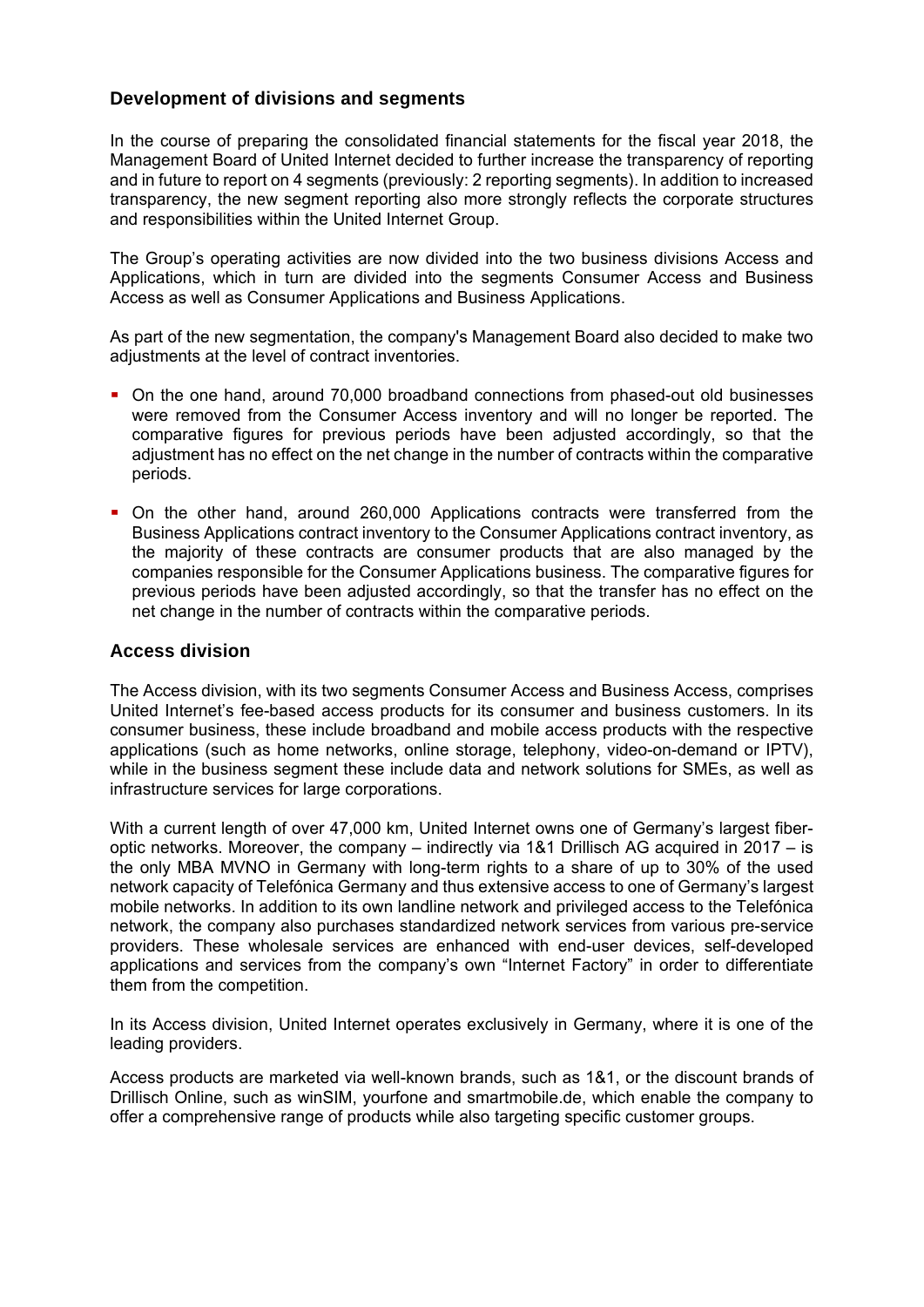## **Consumer Access segment**

In 2018, the Consumer Access segment focused on integration measures in connection with the merger of Drillisch AG (acquired in 2017, now 1&1 Drillisch AG) with 1&1 Telecommunication SE.

Significant progress was made in staffing the management teams, in merging the previously separate operating structures, in brand management and the brand portfolio, as well as in existing customer marketing and retention processes.

In addition to these integration measures, the segment also focused on adding further valuable broadband and mobile internet contracts. In particular, the aim is to drive growth with coordinated brand management and customer targeting in the mobile internet business as well as with the increased use of smartphones to attract new customers and retain existing customers (no or only small one-off customer payment for new contracts and refinancing via higher tariff prices over the contractual term).

With the aid of the above mentioned measures, the number of **fee-based contracts** in the Consumer Access segment rose by 970,000 contracts to 13.54 million<sup>(1)</sup> in the fiscal year 2018. A total of 900,000 customer contracts were added in the Mobile Internet business, thus raising the total number of contracts to 9.20 million. The number of broadband connections rose by 70,000 contracts to 4.34 million(1).

Development of Consumer Access contracts in fiscal year 2018 (in million)

|                                                 | Dec. 31, 2018 | Dec. 31, 2017 | Change  |
|-------------------------------------------------|---------------|---------------|---------|
| Consumer Access, total contracts <sup>(1)</sup> | 13.54         | 12.57         | $+0.97$ |
| thereof Mobile Internet                         | 9.20          | 8.30          | $+0.90$ |
| thereof broadband connections <sup>(1)</sup>    | 4.34          | 4.27          | $+0.07$ |

(1) After an inventory adjustment as of December 31, 2018 by 0.07 million broadband connections from phased-out businesses; the comparative figures for the previous period have been restated accordingly so that the adjustment has no impact on the net change

#### Development of Consumer Access contracts in the 4th quarter of 2018 (in million)

|                                                 | Dec. 31, 2018 | Sept. 30, 2018 | Change  |
|-------------------------------------------------|---------------|----------------|---------|
| Consumer Access, total contracts <sup>(1)</sup> | 13.54         | 13.26          | $+0.28$ |
| thereof Mobile Internet                         | 9.20          | 8.93           | $+0.27$ |
| thereof broadband connections <sup>(1)</sup>    | 4.34          | 4.33           | $+0.01$ |

(1) After an inventory adjustment as of December 31, 2018 by 0.07 million broadband connections from two phased-out businesses;

the comparative figures for the previous period have been restated accordingly so that the adjustment has no impact on the net change

Due in part to the merger with Drillisch in September 2017 and takeover of the mass market business of 1&1 Versatel in May 2017, **sales of the Consumer Access segment** rose by 30.5% in the fiscal year 2018, from € 2,781.6 million in the previous year to € 3,628.7 million (sales effect from IFRS 15:  $€ +277.6$  million). On a pro forma basis (including Drillisch for the whole of the previous year), segment sales rose by 13.3%, from  $\epsilon$  3,203.1 million to € 3,628.7 million (sales effect from IFRS 15:  $∈$  +277.6 million).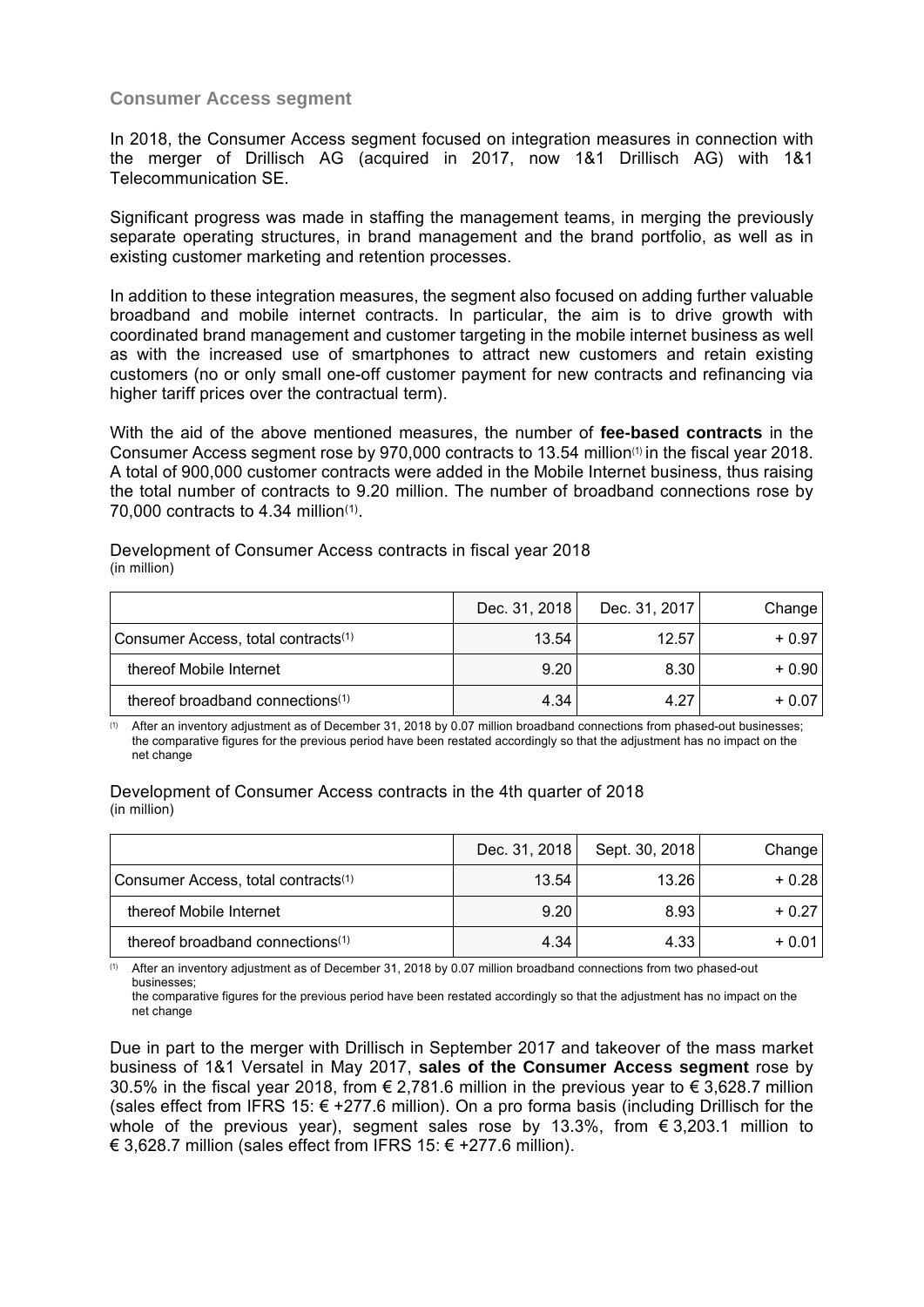Due in part to the merger with Drillisch in September 2017 and takeover of the mass market business of 1&1 Versatel in May 2017, **segment EBITDA** increased by 32.9%, from € 541.2 million (comparable prior-year figure without extraordinary income from the revaluation of Drillisch shares and without restructuring charges in offline sales) to €719.3 million (earnings effect from IFRS 15:  $\epsilon$  +268.1 million; earnings effect from increased use of smartphones:  $\epsilon$  -268.1 million). On a pro forma basis (including Drillisch for the whole of the previous year), segment EBITDA rose by 12.3%, from  $\in 640.7$  million (comparable prior-year figure) to  $\in 719.3$ million (earnings effect from IFRS 15: € +268.1 million; earnings effect from increased use of smartphones: € -268.1 million). EBITDA includes € 25.1 million **one-off expenses** for current integration projects.

**Segment EBIT** increased by 18.9%, from € 471.4 million (comparable prior-year figure) to € 560.6 million (earnings effect from IFRS 15: € +270.0 million; earnings effect from increased use of smartphones: € -268.1 million). EBIT also includes the above mentioned one-off expenses. The difference in percentage growth compared to EBITDA (+32.9%) results from increased PPA amortization from the Drillisch takeover.

Due to the sale of yourfone Shop GmbH with around 100 physical stores at the turn of the year 2017/2018, the number of **employees** in this segment declined by 8.9% to 3,150 as of December 31, 2018 (prior year: 3,457).

| Sales         |                             | 2,781.6 | 3,628.7 | $+30.5%$ |                                   |
|---------------|-----------------------------|---------|---------|----------|-----------------------------------|
| <b>EBITDA</b> | $719.3$ (1)<br>$541.2$ (2)  |         |         | $+32.9%$ | ■ 2018 (IFRS 15)<br>2017 (IAS 18) |
| <b>EBIT</b>   | $560.6$ (1)<br>(2)<br>471.4 |         |         | $+18.9%$ |                                   |

Key sales and earnings figures in the Consumer Access segment (in  $\epsilon$  million)

(1) Including one-off expenses for current integration projects (EBITDA and EBIT effect: € -25.1 million) (2) Without extraordinary income from revaluation of Drillisch shares (EBITDA and EBIT effect: € +303.0 million)

without restructuring charges in offline sales (EBITDA and EBIT effect: € -28.3 million)

#### Quarterly development; change on prior-year quarter (in € million)

|               | Q1 2018<br>(IFRS 15) | Q2 2018<br>(IFRS 15) | Q32018<br>(IFRS 15) | Q4 2018<br>(IFRS 15) | Q4 2017<br>(IAS 18) | Change    |
|---------------|----------------------|----------------------|---------------------|----------------------|---------------------|-----------|
| Sales         | 898.3                | 907.4                | 893.2               | 929.8                | 805.9               | $+15.4\%$ |
| <b>EBITDA</b> | $165.3^{(1)}$        | $174.9^{(2)}$        | $181.6^{(3)}$       | $197.5^{(4)}$        | $179.3^{(5)}$       | $+10.2\%$ |
| <b>EBIT</b>   | $124.8^{(1)}$        | $134.7^{(2)}$        | $141.6^{(3)}$       | $159.5^{(4)}$        | $132.1^{(5)}$       | $+20.7\%$ |

(1) Including one-off expenses for current integration projects (EBITDA and EBIT effect: € -5.0 million)

(2) Including one-off expenses for current integration projects (EBITDA and EBIT effect: € -2.7 million)

(3) Including one-off expenses for current integration projects (EBITDA and EBIT effect: € -4.7 million)

(4) Including one-off expenses for current integration projects (EBITDA and EBIT effect:  $\epsilon$ -12.7 million)

Without restructuring charges in offline sales (EBITDA and EBIT effect: € -28.3 million)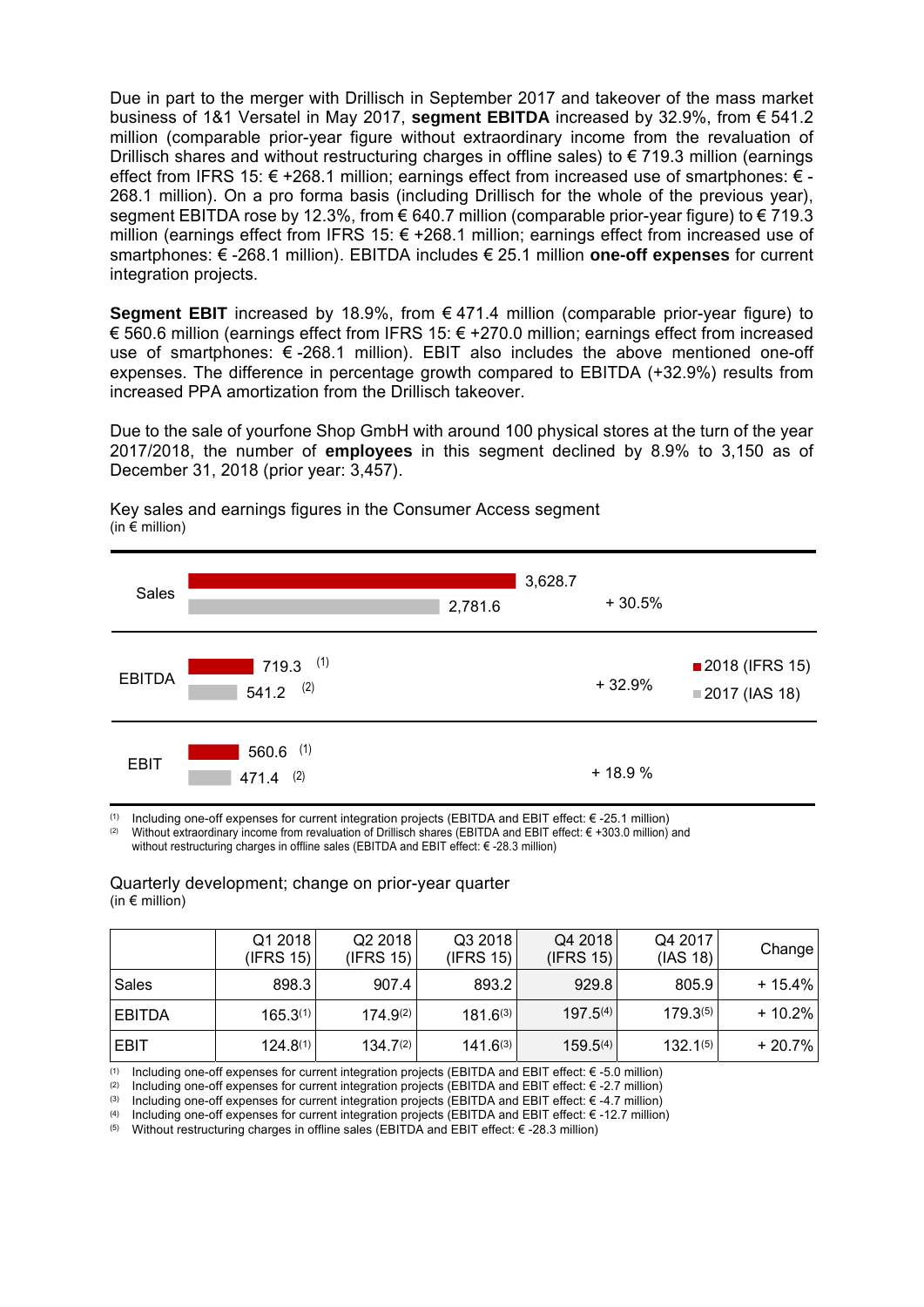#### Multi-period overview<sup>(1)</sup>: development of key sales and earnings figures (in  $\epsilon$  million)

|                      | 2016<br>(IAS 18) | 2017<br>(IAS 18) | 2018<br>(IFRS 15) |
|----------------------|------------------|------------------|-------------------|
| Sales                | 2,414.0          | 2,781.6          | 3,628.7           |
| <b>EBITDA</b>        | 395.2            | 541.2(2)         | 719.3(3)          |
| <b>EBITDA</b> margin | 16.4%            | 19.5%            | 19.8%             |
| <b>EBIT</b>          | 384.5            | 471.4(2)         | 560.6(3)          |
| EBIT margin          | 15.9%            | 16.9%            | 15.4%             |

(1) As the new segmentation was only introduced in the course of preparing the annual financial statements for 2018, the usual 5-year multiperiod overview is limited to the financial years 2016-2018

(2) Without extraordinary income from revaluation of Drillisch shares (EBITDA and EBIT effect: € +303.0 million) and without restructuring charges in offline sales (EBITDA and EBIT effect: € -28.3 million)

(3) Including one-off expenses for current integration projects (EBITDA and EBIT effect: € -25.1 million)

## **Business Access segment**

In the fiscal year 2018, the key topics in the Business Access segment were the expansion of the fiber-optic network and the addition of further Layer 2 access points for VDSL/vectoring. The network was expanded from 44,889 km in the previous year to a length of 47,013 km. At the same time, the number of Layer 2 access points was increased as planned to around 500 BNGs (of Deutsche Telekom's total of 897 BNGs).

**Sales of the Business Access segment** increased by 4.0% in the fiscal year 2018, from € 447.9 million to € 465.9 million (sales effect from IFRS 15: € 0). The reason for this no more than moderate growth was the mass market business of 1&1 Versatel, part of which was still included in the Business Access segment in the previous year (since May 1, 2017 part of the Consumer Access segment). Without consideration of this mass market business, the Business Access segment grew strongly (+13.9%).

**Segment EBITDA** of € 72.6 million (earnings effect from IFRS 15: € +1.6 million) was below the prior-year figure ( $\in$  81.5 million). This was also due to the mass market business of 1&1 Versatel, part of which was still included in the Business Access segment in the previous year (since May 1, 2017 part of the Consumer Access segment). Without consideration of this mass market business, EBITDA of the Business Access segment increased significantly (+27.9%).

As a result of high depreciation charges in the field of network infrastructure due to customer growth and Layer2 connections that are only amortized in subsequent periods, **segment EBIT** amounted to € -58.1 million (earnings effect from IFRS 15: € +1.6 million), compared to € -40.2 million in the previous year.

The number of **employees** in this segment rose slightly by 2.4% to 1,095 as of December 31, 2018 (prior year: 1,069).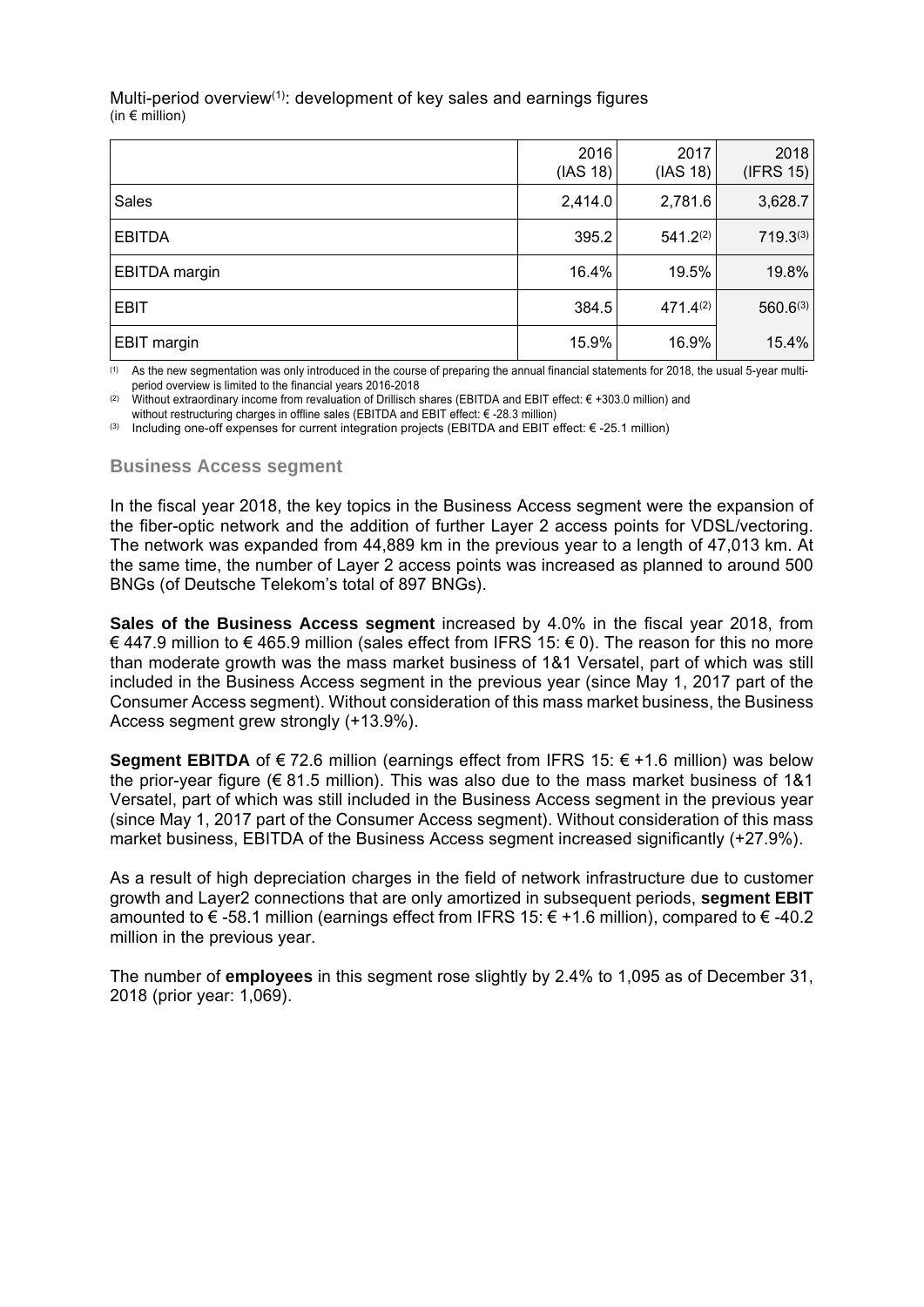Key sales and earnings figures in the Business Access segment  $(in \in m$ 



#### Quarterly development; change on prior-year quarter (in  $\epsilon$  million)

|               | Q1 2018<br>(IFRS 15) | Q2 2018<br>(IFRS 15) | Q3 2018<br>(IFRS 15) | Q4 2018<br>(IFRS 15) | Q4 2017<br>(IAS 18) | Change   |
|---------------|----------------------|----------------------|----------------------|----------------------|---------------------|----------|
| Sales         | 110.1                | 112.1                | 112.4                | 131.3                | 122.0               | $+7.6%$  |
| <b>EBITDA</b> | 12.1                 | 13.6                 | 17.9                 | 29.0                 | 19.4                | $+49.5%$ |
| <b>EBIT</b>   | $-19.2$              | $-18.6$              | $-14.7$              | $-5.6$               | $-11.1$             |          |

#### Multi-period overview(1): development of key sales and earnings figures (in  $\epsilon$  million)

|                      | 2016<br>(IAS 18) | 2017<br>(IAS 18) | 2018<br>(IFRS 15) |
|----------------------|------------------|------------------|-------------------|
| <b>Sales</b>         | 513.7            | 447.9            | 465.9             |
| <b>EBITDA</b>        | 124.0            | 81.5             | 72.6              |
| <b>EBITDA</b> margin | 24.1%            | 18.2%            | 15.6%             |
| <b>EBIT</b>          | $-1.0$           | $-40.2$          | $-58.1$           |
| EBIT margin          |                  |                  |                   |

(1) As the new segmentation was only introduced in the course of preparing the annual financial statements for 2018, the usual 5-year multiperiod overview is limited to the financial years 2016-2018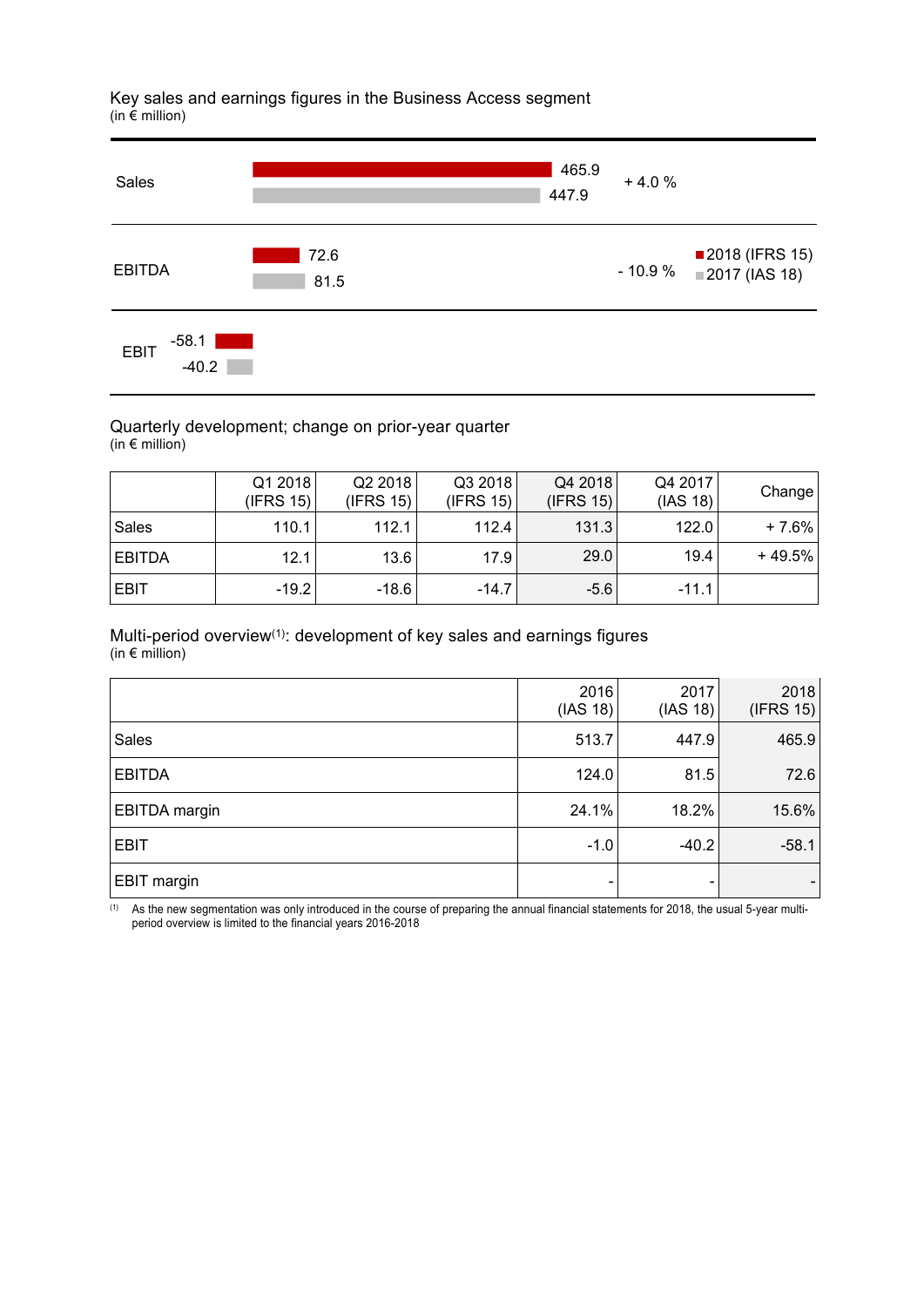# **Applications division**

The Applications division, with its two segments Consumer Applications and Business Applications, comprises ad-financed or fee-based application products for consumer and business customers. These applications include domains, home pages, web hosting, servers and e-shops, Personal Information Management applications (e-mail, to-do lists, appointments, addresses), group work, online storage and office software.

The applications are developed at the company's own "Internet Factory" or in cooperation with partner firms and operated on around 90,000 servers at the company's 10 data centers.

In its Applications division, United Internet is also a leading global player with activities in European countries (Germany, France, the UK, Italy, the Netherlands, Austria, Poland, Switzerland and Spain) as well as in North America (Canada, Mexico and the USA).

Applications are marketed to specific home-user and business-user target groups via the differently positioned brands GMX, mail.com, WEB.DE, 1&1 IONOS, Arsys, Fasthosts, home.pl, InterNetX, Strato, united-domains and World4You. Via the Sedo brand, United Internet also offers customers professional services in the field of active domain management. Free apps are monetized via advertising run by the company's in-house agency United Internet Media.

#### **Consumer Applications segment**

In the fiscal year 2018, the Consumer Applications segment focused in particular on the repositioning of GMX and WEB.DE. As part of this repositioning, the segment strongly reduced ad space on its portals while at the same time driving the expansion of data-driven business models for monetizing advertising.

Ad-financed free accounts grew by 1.33 million to 37.00 million in the fiscal year 2018. The number of fee-based Consumer Applications accounts (contracts) rose in total by 10,000 to 2.25 million(2). The total number of **Consumer accounts** therefore increased by 1.34 million to 39.25 million accounts<sup>(2)</sup>.

|                                              | Dec. 31, 2018 | Dec. 31, 2017 | Change  |
|----------------------------------------------|---------------|---------------|---------|
| <b>Consumer Applications, total accounts</b> | $39.25^{(2)}$ | $37.91^{(2)}$ | $+1.34$ |
| thereof with Premium Mail subscription       | 1.54          | 1.56(1)       | $-0.02$ |
| thereof with Value-Added subscription        | $0.71^{(2)}$  | 0.68(1,2)     | $+0.03$ |
| thereof free accounts                        | 37.00         | $35.67^{(1)}$ | $+1.33$ |

Development of Consumer Applications accounts in fiscal year 2018 (in million)

(1) After reclassification of 250,000 customer relationships (110,000 accounts with Premium Mail subscription and 140,000 accounts with Value-Added subscription) from contract inventory to free accounts as of March 31, 2018; the comparative figures of previous periods have been restated accordingly so that the adjustment has no impact on the net change

(2) After reclassification of 260,000 customer relationships from the Business Applications contract inventory (domestic) to the Consumer Applications contract inventory (Value-Added subscription) as of December 31, 2018; the comparative figures of previous periods have been restated accordingly so that the adjustment has no impact on the net change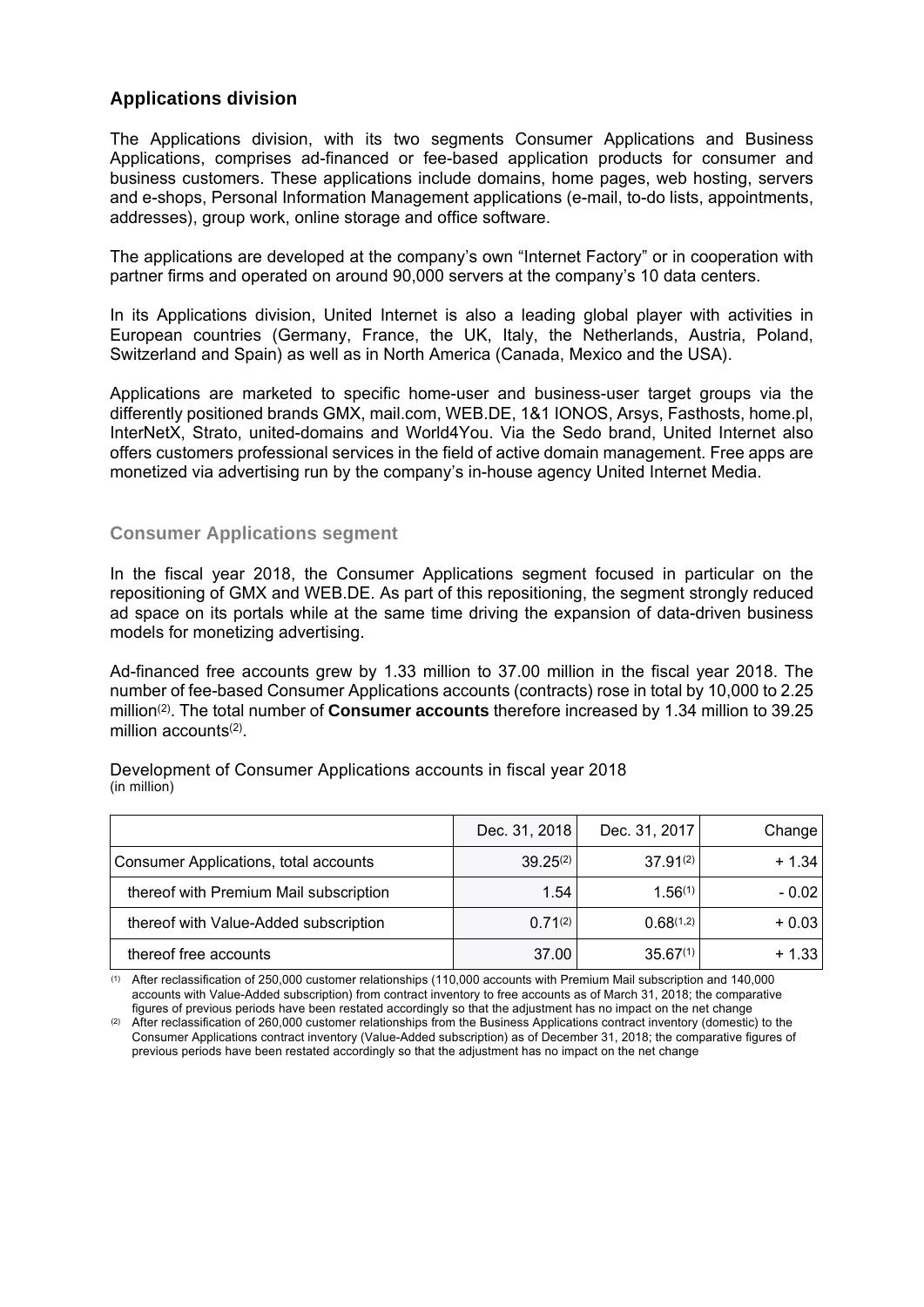Development of Consumer Applications accounts in the fourth quarter of 2018 (in million)

|                                              | Dec. 31, 2018 | Sept. 30, 2018 | Change  |
|----------------------------------------------|---------------|----------------|---------|
| <b>Consumer Applications, total accounts</b> | $39.25^{(1)}$ | $38.42^{(1)}$  | $+0.83$ |
| thereof with Premium Mail subscription       | 1.54          | 1.53           | $+0.01$ |
| thereof with Value-Added subscription        | $0.71^{(1)}$  | 0.72(1)        | $-0.01$ |
| thereof free accounts                        | 37.00         | 36.17          | $+0.83$ |

(1) After reclassification of 260,000 customer relationships from the Business Applications contract inventory (domestic) to the Consumer Applications contract inventory (Value-Added subscription) as of December 31, 2018; the comparative figures of previous periods have been restated accordingly so that the adjustment has no impact on the net change

Due to the above mentioned repositioning of GMX and WEB.DE, **sales of the Consumer Applications segment** amounting to € 274.2 million for the fiscal year 2018 (sales effect from IFRS 15: € +2.8 million) fell as expected below the prior-year figure (€ 284.2 million). The same applies to sales abroad, which reached  $\in 7.9$  million (prior year:  $\in 8.7$  million).

**Segment EBITDA** of € 112.8 million (earnings effect from IFRS 15: € +0.2 million) was also down on the previous year as expected ( $\epsilon$  124.0 million). This decline was also a result of the repositioning of GMX and WEB.DE.

Segment EBIT amounted to  $€ 100.8$  million (earnings effect from IFRS 15:  $€ +0.2$  million), compared to  $\epsilon$  112.1 million in the previous year.

The number of **employees** in this segment fell slightly by 1.5% to 947 as of December 31, 2018 (prior year: 961).

Key sales and earnings figures in the Consumer Applications segment (in  $\epsilon$  million)

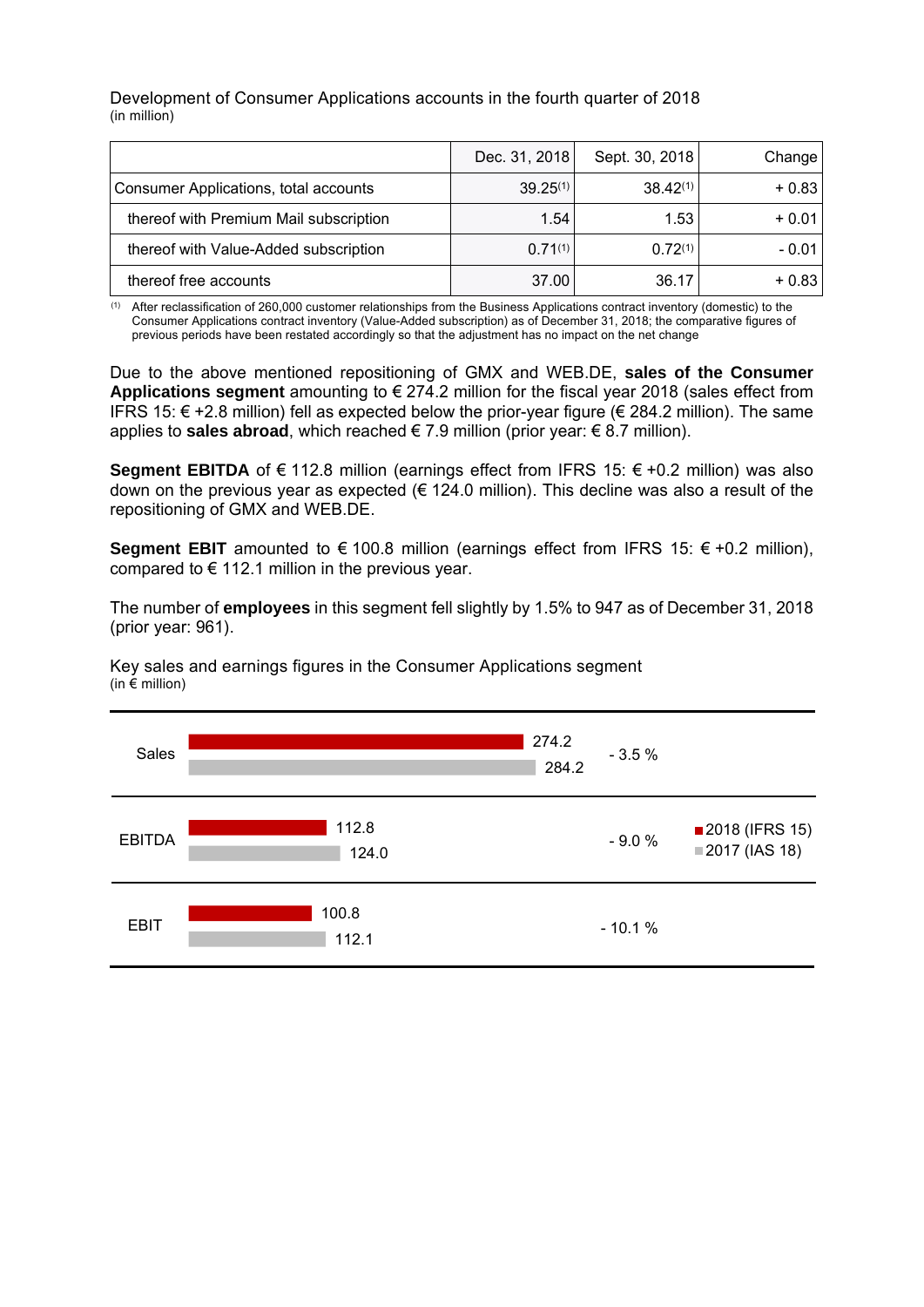#### Quarterly development; change on prior-year quarter  $(in \in$  million)

|               | Q1 2018<br>(IFRS 15) | Q22018<br>(IFRS 15) | Q3 2018<br>(IFRS 15) | Q4 2018<br>(IFRS 15) | Q4 2017<br>(IAS 18) | Change    |
|---------------|----------------------|---------------------|----------------------|----------------------|---------------------|-----------|
| Sales         | 72.0                 | 68.2                | 63.7                 | 70.3                 | 82.4                | $-14.7\%$ |
| <b>EBITDA</b> | 27.5                 | 27.0                | 25.4                 | 32.9                 | 39.2                | $-16.1%$  |
| <b>EBIT</b>   | 24.0                 | 24.3                | 22.5                 | 30.0                 | 36.2                | $-17.1%$  |

Multi-period overview<sup>(1)</sup>: development of key sales and earnings figures (in  $\epsilon$  million)

|               | 2016<br>(IAS 18) | 2017<br>(IAS 18) | 2018<br>(IFRS 15) |
|---------------|------------------|------------------|-------------------|
| <b>Sales</b>  | 283.6            | 284.2            | 274.2             |
| <b>EBITDA</b> | 127.6            | 124.0            | 112.8             |
| EBITDA margin | 45.0%            | 43.6%            | 41.1%             |
| <b>EBIT</b>   | 115.0            | 112.1            | 100.8             |
| EBIT margin   | 40.6%            | 39.4%            | 36.8%             |

(1) As the new segmentation was only introduced in the course of preparing the annual financial statements for 2018, the usual 5-year multiperiod overview is limited to the financial years 2016-2018

## **Business Applications segment**

In the fiscal year 2018, the key topics in the Business Applications segment were projects for the integration of the technical platforms and a rebranding of the business.

As part of this rebranding, 1&1 Internet SE and ProfitBricks GmbH were combined as 1&1 IONOS SE. As a result, 1&1 IONOS replaces the 1&1 Internet and ProfitBricks brands in Germany, France, the UK, Italy, Canada, Mexico, Austria, Spain and the USA.

The Business Applications segment also focused on the sale of additional features to existing customers (e.g. further domains, e-shops and business apps), as well as the acquisition of highvalue customer relationships in 2018. Nevertheless, the number of fee-based Business Applications contracts was also raised organically by 50,000 in the fiscal year 2018. Contract growth in the fourth quarter of 2018 was hampered by the increased advertising budget for rebranding activities. Including approx. 250,000 contracts from the acquisition of the Austrian web host World4You (consolidated since mid-August 2018), the number of fee-based contracts rose to a total of 8.06 million $(1)$ .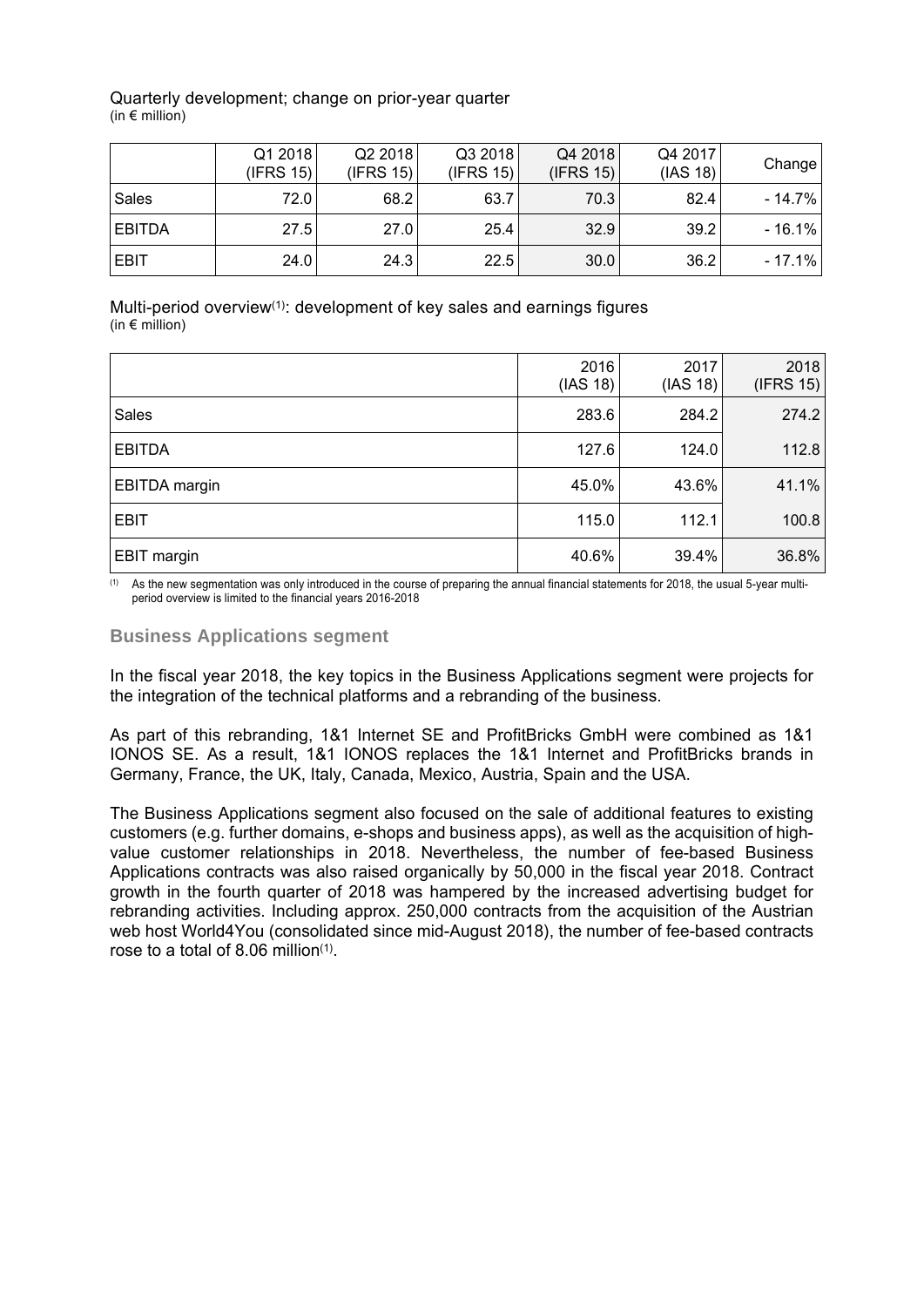#### Development of Business Applications contracts in the fiscal year 2018 (in million)

|                                        | Dec. 31, 2018 | Dec. 31, 2017 | Change         |
|----------------------------------------|---------------|---------------|----------------|
| Business Applications, total contracts | 8.06(1)       | 7.76(1)       | $+ 0.30^{(2)}$ |
| thereof in Germany                     | $3.82^{(1)}$  | $3.75^{(1)}$  | $+0.07$        |
| thereof abroad                         | 4.24          | 4.01          | $+0.23^{(2)}$  |

(1) After reclassification of 260,000 customer relationships from the Business Applications contract inventory (domestic) to the Consumer Applications contract inventory (Value-Added subscription) as of December 31, 2018; the comparative figures of previous periods have been restated accordingly so that the adjustment has no impact on the net change

 $(2)$  Including approx. 250,000 customer contracts from the takeover of World4You

Development of Business Applications contracts in the fourth quarter of 2018 (in million)

|                                               | Dec. 31, 2018 | Sept. 30, 2018 | Change  |
|-----------------------------------------------|---------------|----------------|---------|
| <b>Business Applications, total contracts</b> | 8.06(1)       | $8.07^{(1)}$   | - 0.01  |
| thereof in Germany                            | $3.82^{(1)}$  | $3.81^{(1)}$   | $+0.01$ |
| thereof abroad                                | 4.24          | 4.26           | $-0.02$ |

(1) After reclassification of 260,000 customer relationships from the Business Applications contract inventory (domestic) to the Consumer Applications contract inventory (Value-Added subscription) as of December 31, 2018; the comparative figures of previous periods have been restated accordingly so that the adjustment has no impact on the net change

Due in part to the consolidation of Strato acquired on April 1, 2017, **sales of the Business Applications segment** rose by 10.5% in the fiscal year 2018, from € 762.1 million in the previous year to  $\epsilon$  841.8 million (sales effect from IFRS 15:  $\epsilon$  +2.8 million). On a pro forma basis (including Strato for the whole of the previous year), segment sales increased by 5.9% from € 794.9 million to € 841.8 million (sales effect from IFRS 15: € +2.8 million). Influenced in part by the year-on-year devaluation of the British pound, **sales abroad** rose slightly more slowly by 5.4%, from  $\epsilon$  380.4 million to  $\epsilon$  400.8 million. Adjusted for currency effects, sales generated abroad were up 6.4%.

Also resulting in part from the consolidation of Strato acquired on April 1, 2017, **segment EBITDA** rose by 17.4%, from € 247.3 million (comparable prior-year figure without extraordinary income from the revaluation of ProfitBricks shares and without M&A costs) to € 290.4 million (earnings effect from IFRS 15:  $∈ +7.0$  million). On a pro forma basis (including Strato for the whole of the previous year), segment EBITDA grew by 13.7% from  $\epsilon$  255.3 million (comparable prior-year figure) to  $\epsilon$  290.4 million (earnings effect from IFRS 15:  $\epsilon$  +7.0 million). EBITDA includes **one-off expenses** for current integration projects of € 16.6 million.

Segment EBIT improved by 15.2%, from  $\epsilon$  175.4 million (comparable prior-year figure) to € 202.1 million (earnings effect from IFRS 15: € +6.9 million). EBIT also includes the above mentioned one-off expenses. The difference in percentage growth compared to EBITDA (+17.4%) results from increased PPA amortization from the Strato takeover.

As a result of staff transfers from this segment to the Corporate/HQ division, the number of **employees** fell by 6.4% to 3,355 as of December 31, 2018 (prior year: 3,586).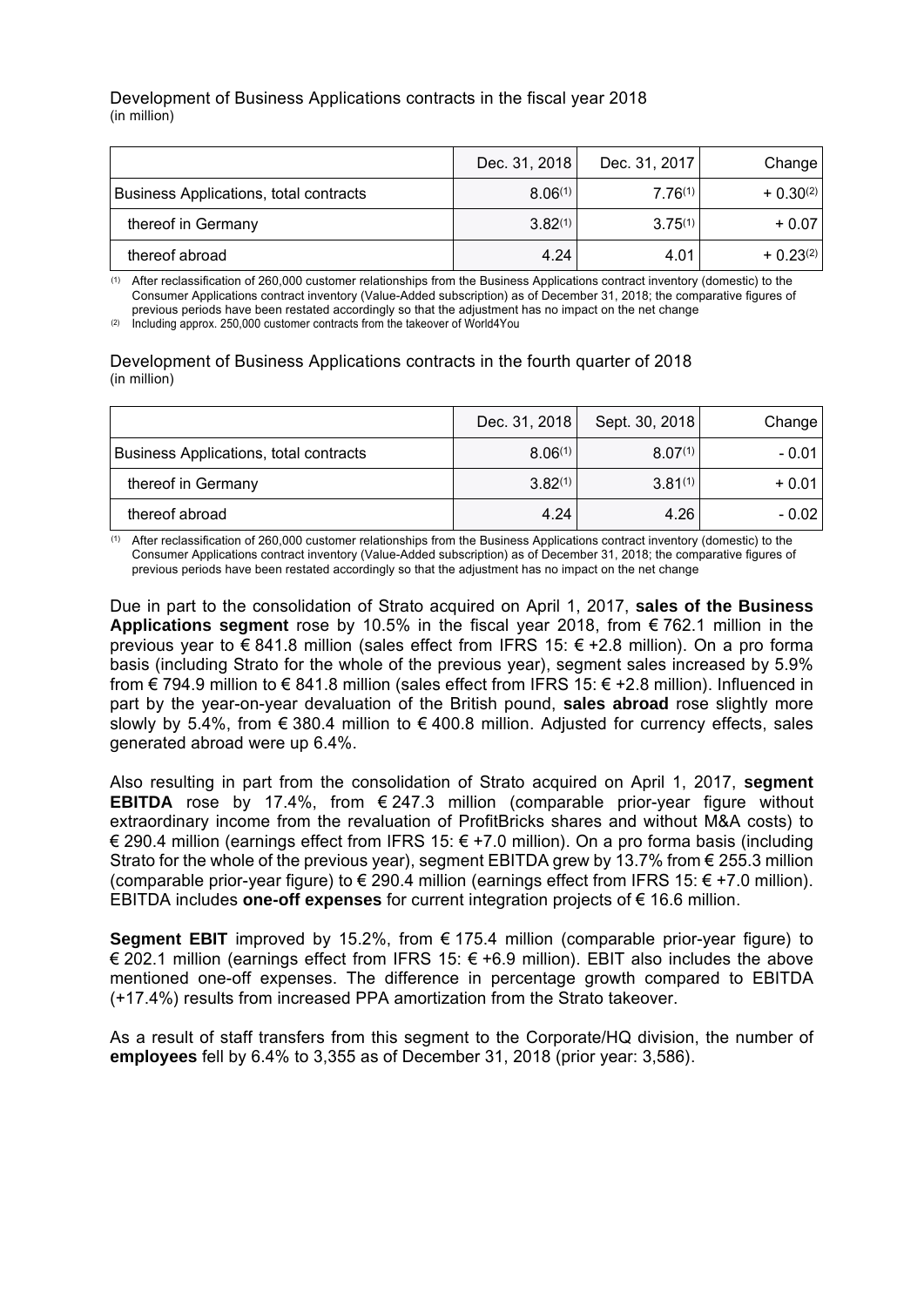Key sales and earnings figures in the Business Applications segment (in € million)



(1) Including one-off expenses for current integration projects (EBITDA and EBIT effect:  $\epsilon$  -16.6 million)<br>(2) Without extraordinary income from revaluation of ProfitBricks shares (EBITDA and EBIT effect:  $\epsilon$  +11

(2) Without extraordinary income from revaluation of ProfitBricks shares (EBITDA and EBIT effect: € +16.1 million),

without internally allocated M&A costs (EBITDA and EBIT effect: € -8.7 million) and without trademark writedowns Strato (EBIT effect: € -20.7 million); EBIT 2017 adjusted in connection with a final purchase price allocation (ProfitBricks)

#### Quarterly development; change on prior-year quarter (in  $\notin$  million)

|               | Q1 2018<br>(IFRS 15) | Q2 2018<br>(IFRS 15) | Q3 2018<br>(IFRS 15) | Q4 2018<br>(IFRS 15) | Q4 2017<br>(IAS 18) | Change   |
|---------------|----------------------|----------------------|----------------------|----------------------|---------------------|----------|
| Sales         | 209.4                | 209.9                | 215.4                | 207.1                | 205.0               | $+1.0\%$ |
| <b>EBITDA</b> | $74.7^{(1)}$         | $74.2^{(2)}$         | $85.0^{(3)}$         | $56.5^{(4)}$         | 61.0                | - 7.4%   |
| <b>EBIT</b>   | $54.6^{(1)}$         | $52.8^{(2)}$         | $61.0^{(3)}$         | 33.7 <sup>(4)</sup>  | $39.3^{(5)}$        | - 14.2%  |

(1) Including one-off expenses for current integration projects (EBITDA and EBIT effect: € -3.1 million)<br>(2) Including one-off expenses for current integration projects (EBITDA and EBIT effect: € -3.1 million)

Including one-off expenses for current integration projects (EBITDA and EBIT effect:  $\epsilon$  -3.1 million)

(3) Including one-off expenses for current integration projects (EBITDA and EBIT effect: € -2.6 million)

(4) Including one-off expenses for current integration projects (EBITDA and EBIT effect: € -7.8 million)<br>(5) without trademark writedowns Strato (EBIT effect: € -20.7 million): EBIT O4.2017 adjusted in conne

without trademark writedowns Strato (EBIT effect: € -20.7 million); EBIT Q4 2017 adjusted in connection with a final purchase price allocation (ProfitBricks)

| Multi-period overview <sup>(1)</sup> : development of key sales and earnings figures |  |  |
|--------------------------------------------------------------------------------------|--|--|
| (in $\epsilon$ million)                                                              |  |  |

|                      | 2016<br>(IAS 18) | 2017<br>(IAS 18) | 2018<br>(IFRS 15) |
|----------------------|------------------|------------------|-------------------|
| <b>Sales</b>         | 638.9            | 762.1            | 841.8             |
| <b>EBITDA</b>        | 202.5            | $247.3^{(2)}$    | 290.4(3)          |
| <b>EBITDA</b> margin | 31.7%            | 32.4%            | 34.5%             |
| <b>EBIT</b>          | 159.2            | 175.4(2)         | $202.1^{(3)}$     |
| <b>EBIT margin</b>   | 24.9%            | 23.0%            | 24.0              |

(1) As the new segmentation was only introduced in the course of preparing the annual financial statements for 2018, the usual 5 year multi-period overview is limited to the financial years 2016-2018

(2) Without extraordinary income from revaluation of ProfitBricks shares (EBITDA and EBIT effect: € +16.1 million), without internally allocated M&A costs (EBITDA and EBIT effect: € -8.7 million) and without trademark writedowns Strato (EBIT effect: € -20.7 million); EBIT 2017 adjusted in connection with a final purchase price allocation (ProfitBricks)

(3) Including one-off expenses for current integration projects (EBITDA and EBIT effect:  $\epsilon$  -16.6 million)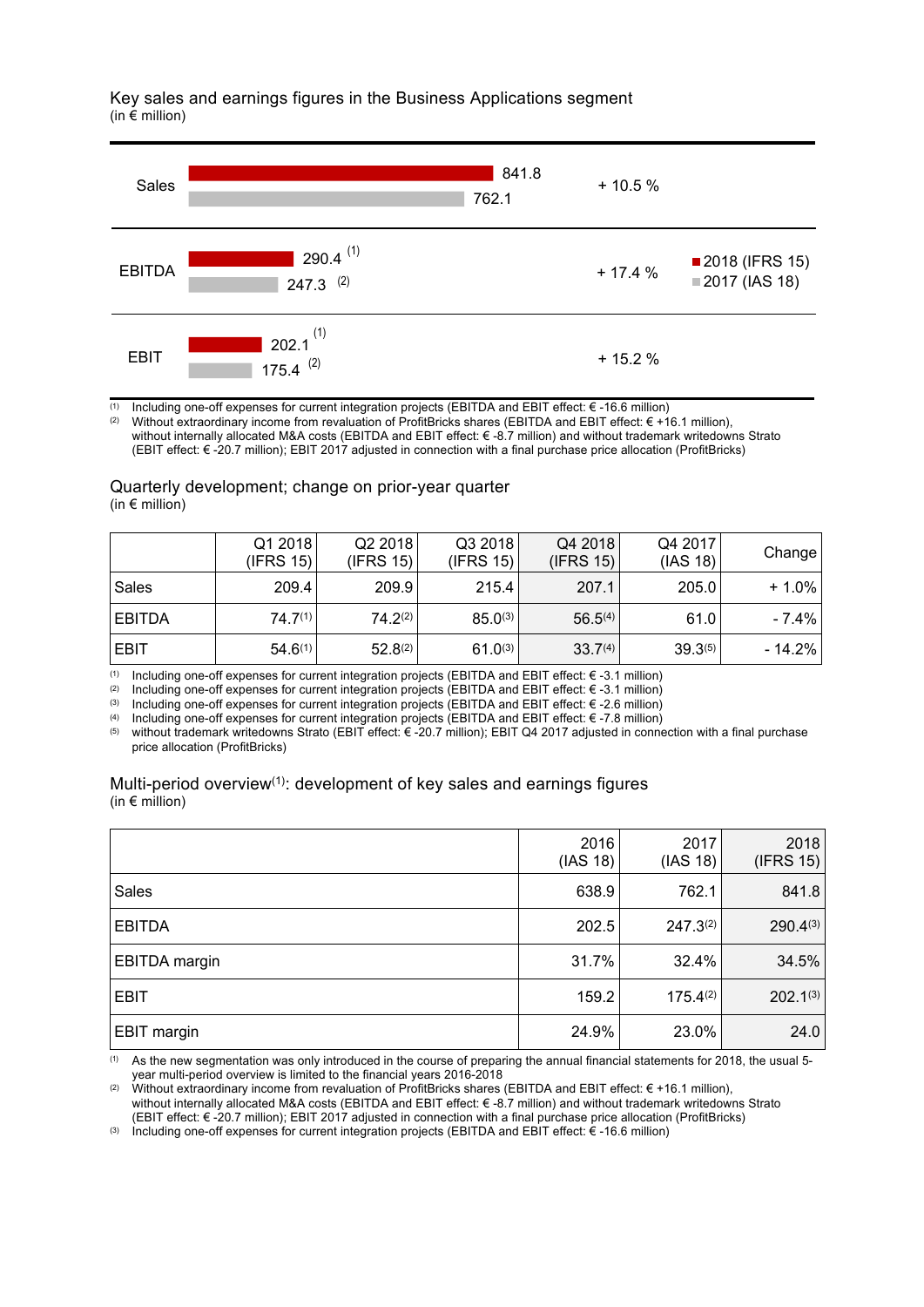## **Group investments**

United Internet AG continued to optimize its investment portfolio in the fiscal year 2018. A further competitor in the field of Business Applications was acquired with the Austrian web host World4You in August 2018 and in October 2018 the non-strategic investment in AdUX was sold.

## **Significant changes in investments**

#### **Takeover of World4You**

In mid-August 2018, United Internet reached an agreement with the owners of the Austrian web hosting company World4You concerning the 100% acquisition of the company by United Internet subsidiary 1&1 Internet SE (now 1&1 IONOS SE).

Based in Linz, Austria, World4You Internet Services GmbH was founded in 1998. The company is the market leader for web hosting in Austria. The product range of World4You (www.world4you.com) comprises domains, e-mail solutions, websites, web hosting and servers, as well as security solutions. It is planned that World4You will remain an independent company and continue to develop the Austrian market.

The Austrian web hosting and cloud applications market has made good progress over the past few years. The market is heavily fragmented and dominated by competition between national companies and a few international players.

The acquisition of World4You strengthens United Internet AG's international activities in the field of Business Applications and continues its strategy of complementing organic growth with targeted acquisitions.

#### **Sale of shares in AdUX**

In October 2018, United Internet sold its stake in the listed company AdUX S.A. (formerly: Hi-Media S.A.), Paris / France. The proceeds from the sale amounted to  $\epsilon$  1.3 million.

In addition to its (fully consolidated) core operating companies in the Access and Applications segments, United Internet also held investments in the following companies as of December 31, 2018.

## **Minority holdings in listed companies**

United Internet has held an investment in **Rocket Internet SE** since August 2014. As of December 31, 2018 the share of voting rights amounted to 9.00%. The company's market capitalization as of December 31, 2018 was around  $\epsilon$  3.078 billion (prior year:  $\epsilon$  3.489 billion).

In February 2016, United Internet announced its investment in **Tele Columbus AG**. As of December 31, 2018, the share of voting rights amounted to 28.52%. The company's market capitalization as of December 31, 2018 was around  $\epsilon$  370 million (prior year:  $\epsilon$  1.180 billion).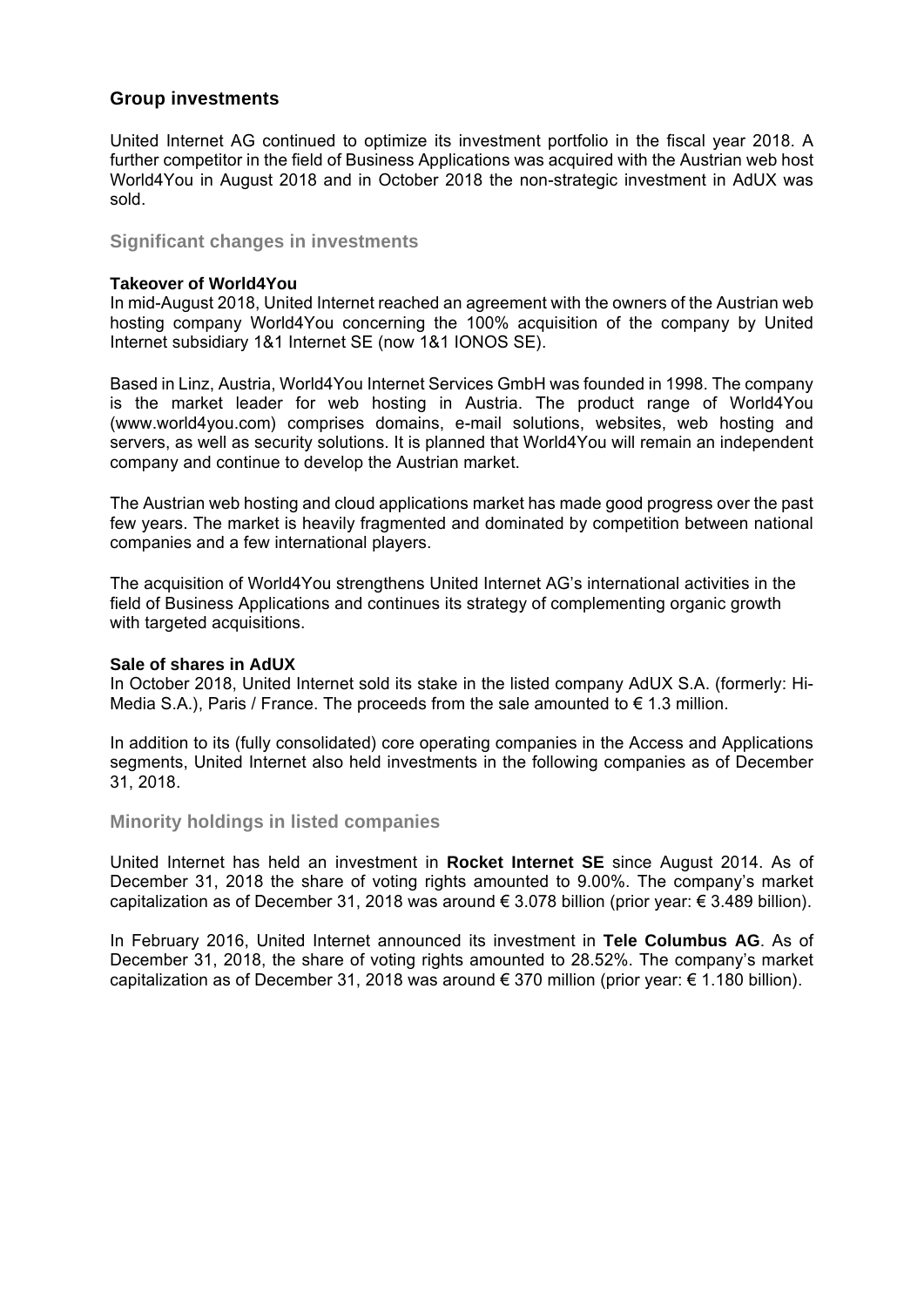#### **Minority holdings in partner companies**

United Internet has held a stake in **virtual minds AG** since February 2008 (main activity: media technologies, digital advertising and hosting). As of December 31, 2018, United Internet's share of voting rights amounted to 25.10%. In its fiscal year 2018, virtual minds – via its ADITION brand also an adserving supplier of United Internet portals – posted a slightly negative result.

In July 2013, United Internet acquired a stake in **Open-Xchange AG** (main activity: e-mail and collaboration solutions). United Internet has already been working successfully with the company for many years in its Applications business. As of December 31, 2018, United Internet's share of voting rights amounted to 25.39%. Open-Xchange closed its fiscal year 2018 with a positive result.

In February 2014, United Internet acquired a stake of 25.10% in **ePages GmbH** (main activity: e-shop solutions). In addition to the equity stake, ePages and United Internet's subsidiary 1&1 IONOS SE agreed a long-term cooperation contract for the use of ePages solutions. As part of this cooperation, there is a joint technology platform for 1&1 E-Shops. As of December 31, 2018, United Internet's share of voting rights amounted to 25.01%. ePages posted a positive result in its fiscal year 2018.

In April 2014, United Internet acquired a stake in **uberall GmbH** (main activity: online listings). In addition, uberall and United Internet's subsidiary 1&1 IONOS SE agreed a long-term cooperation contract for the use of uberall solutions. As of December 31, 2018, the share of voting rights amounted to 28.52%. uberall is still in the start-up phase and posted a negative result in its fiscal year 2018.

In April 2017, United Internet acquired a stake in **rankingCoach International GmbH** (main activity: online marketing solutions). In addition to the equity stake, rankingCoach and 1&1 IONOS SE signed a long-term cooperation agreement for 1&1 IONOS SE to use the online marketing solutions of rankingCoach as part of its hosting and cloud products marketed in Europe and North America. As of December 31, 2018, the share of voting rights amounted to 30.70%. rankingCoach is also still in the start-up phase and posted a negative result in its fiscal year 2018.

Following the contribution of affilinet GmbH to AWIN in October 2017, United Internet also holds a stake in **AWIN AG** (main activity: affiliate marketing). As of December 31, 2018, United Internet's share of voting rights amounted to 20.00%. AWIN once again closed its fiscal year 2018 with a strongly positive result.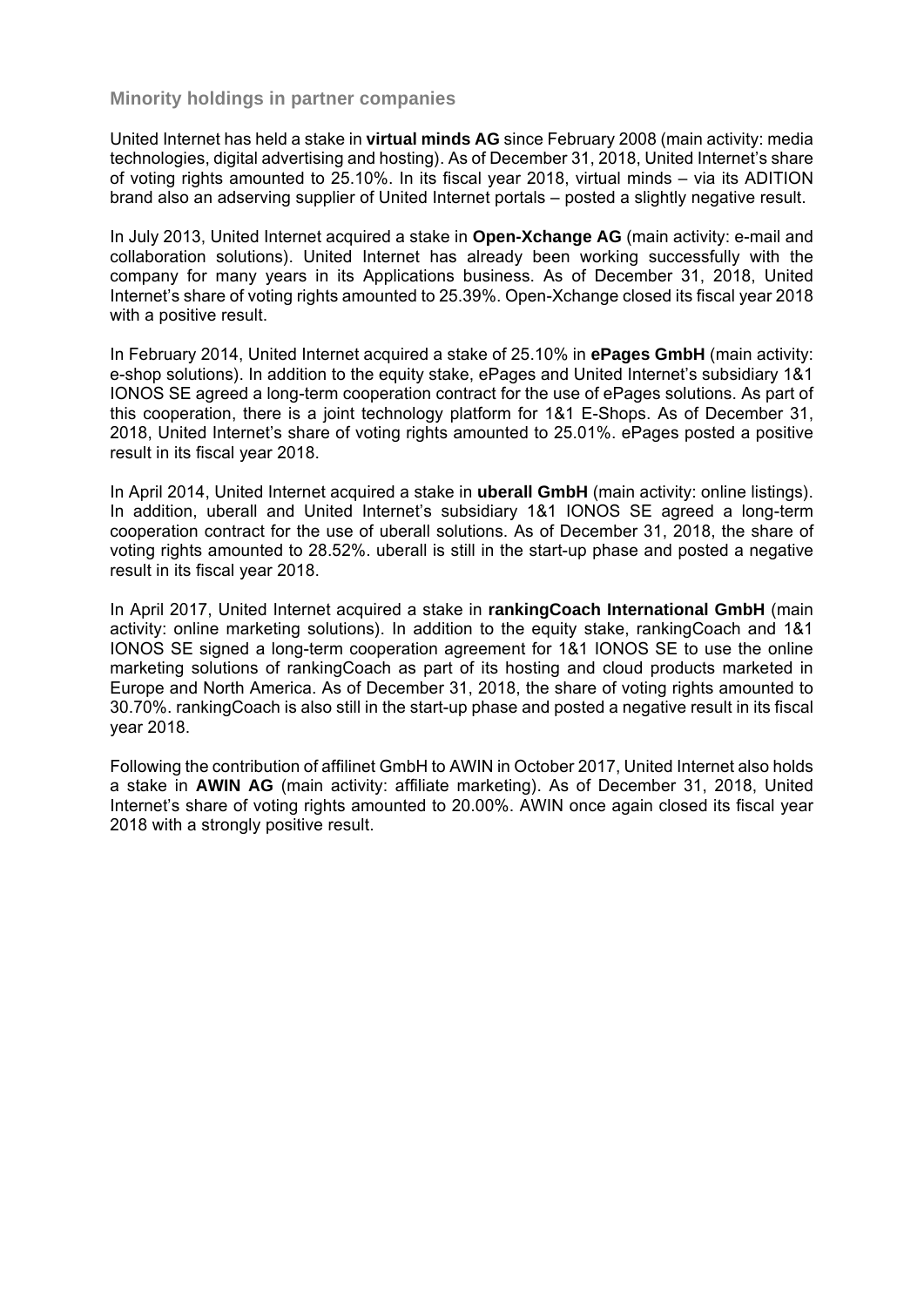# **Share and dividend**

#### **Share**

The United Internet **share** decreased in value during fiscal year 2018: the share price fell by 33.4% to € 38.20 as of December 31, 2018 (December 31, 2017: € 57.34). The share thus performed worse than its comparative indices, which also fell strongly (DAX: -18.3%; MDAX - 17.6%).



Share performance 2018, indexed

There was a corresponding decline in the **market capitalization** of United Internet AG from around  $\epsilon$  11.75 billion in the previous year to around  $\epsilon$  7.83 billion as of December 31, 2018.

In fiscal year 2018, average daily trading via the XETRA electronic computer trading system amounted to around 405,000 shares (prior year: 419,000) with an average value of  $\epsilon$  19.3 million (prior year:  $\epsilon$  19.7 million).

|                                | 2014         | 2015          | 2016         | 2017          | 2018         |
|--------------------------------|--------------|---------------|--------------|---------------|--------------|
| Year-end                       | 37.49        | 50.91         | 37.10        | 57.34         | 38.20        |
| Performance                    | $+21.2%$     | $+35.8%$      | $-27.1%$     | $+54.6%$      | $-33.4%$     |
| Year-high                      | 37.95        | 51.94         | 49.89        | 59.17         | 59.80        |
| Year-low                       | 28.35        | 36.17         | 34.42        | 37.01         | 34.14        |
| Average daily turnover         | 13,731,799   | 15,279,407    | 16,301,156   | 19,666,155    | 19,261,114   |
| Average daily turnover (units) | 420,640      | 354,904       | 407,372      | 418,771       | 404,956      |
| Shares at year-end (units)     | 205 million  | 205 million   | 205 million  | 205 million   | 205 million  |
| Market value at year-end       | 7.69 billion | 10.44 billion | 7.61 billion | 11.75 billion | 7.83 billion |
| EPS <sup>(1)</sup>             | 2.28         | 1.80          | 0.86         | 3.06          | 0.94         |
| Adjusted EPS <sup>(2)</sup>    | 1.46         | 1.73          | 2.11         | 2.02          | 1.96         |

Multi-period overview: share performance (in €; all stock exchange figures are based on Xetra trading)

(1) EPS from continued operations

(2) EPS from continued operations and without special items: 2014 without positive one-off effect from Versatel acquisition and portfolio optimization (EPS effect: € +0.82); 2015 without effects from sale of Goldbach shares and part of stake in virtual minds (EPS effect: € +0.07); 2016 without negative one-off effect from impairment (EPS effect: € -1.25); 2017 without net positive one-off effects from valuation topics, transaction and restructuring costs, writedowns on brands, writedowns on financial assets / Rocket impairment charges, financing costs and one-off tax effects (EPS effect: €+1.04); 2018 without negative effect from Tele Columbus impairment charges (EPS effect: € -1.02)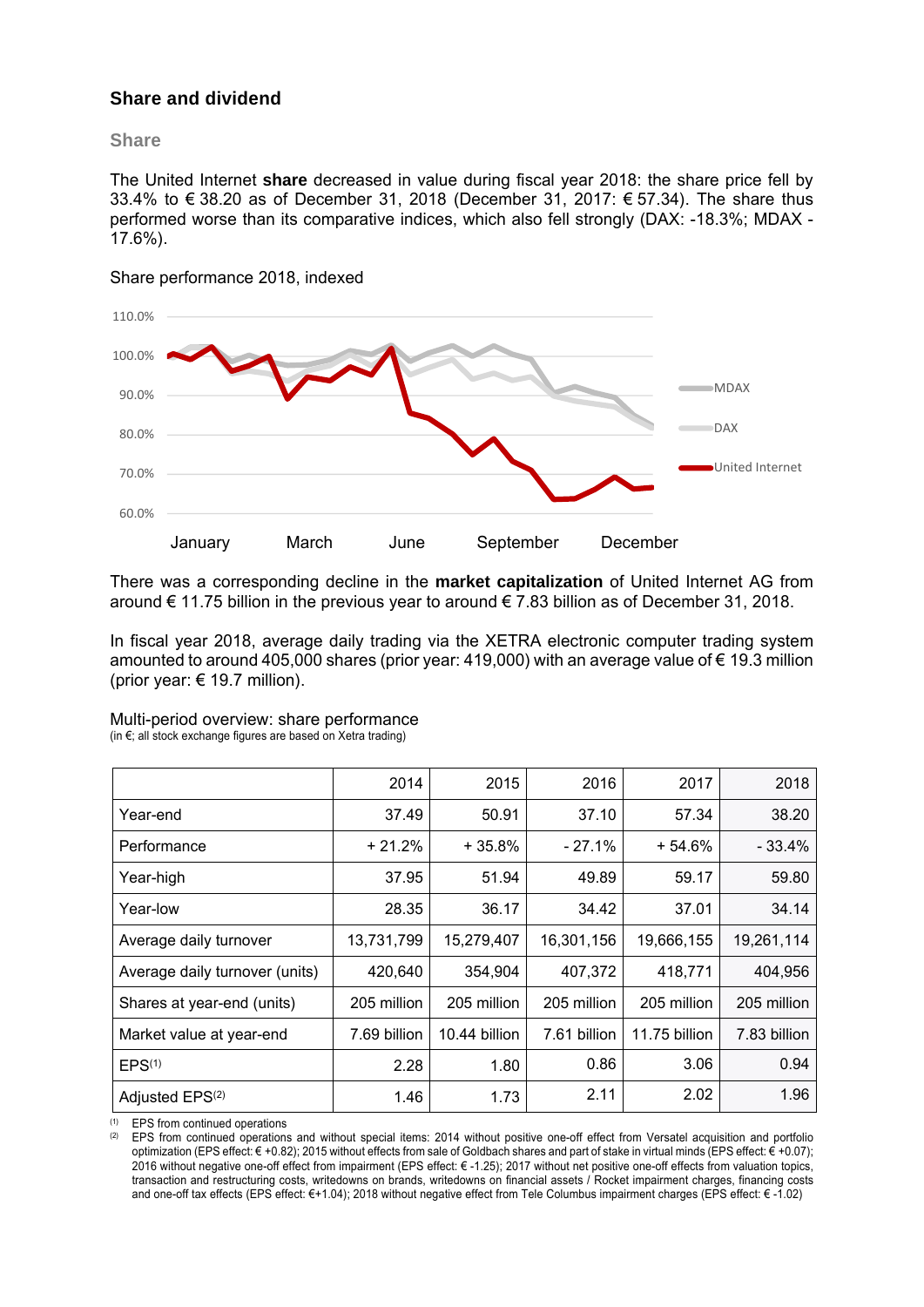#### Share data

| Share type                                            | Registered common<br>stock |
|-------------------------------------------------------|----------------------------|
| Notional share of capital stock                       | € 1.00                     |
| German Securities Identification Number (WKN)         | 508903                     |
| International Securities Identification Number (ISIN) | DE0005089031               |
| Ticker symbol Xetra                                   | UTDI                       |
| Reuters ticker symbol                                 | UTDI.DE                    |
| Bloomberg ticker symbol                               | UTDI.GR                    |
| Segment                                               | <b>Prime Standard</b>      |
| Index                                                 | MDAX, TecDAX               |
| Sector                                                | Software                   |

#### Shareholder structure

| Shareholder                                                                                                                  | Shareholding |
|------------------------------------------------------------------------------------------------------------------------------|--------------|
| Ralph Dommermuth<br>- Ralph Dommermuth GmbH & Co. KG Beteiligungsgesellschaft (39.02%)<br>- RD Holding GmbH & Co. KG (0.98%) | 40.00%       |
| Allianz Global Investors                                                                                                     | 5.44%        |
| Flossbach von Storch                                                                                                         | 3.14%        |
| Capital Group                                                                                                                | 3.05%        |
| United Internet (treasury stock)                                                                                             | 2.29%        |
| Free float                                                                                                                   | 46.08%       |

As of December 31, 2018; figures based on the last respective notification of voting rights

## **Dividend**

United Internet's current dividend policy aims to pay a dividend to its shareholders of approx. 20-40% of adjusted consolidated net income from continued operations after minority interests (adjusted consolidated net income attributable to the "shareholders of United Internet AG" – according to the consolidated statement of comprehensive income), provided that funds are not needed for further company development.

In fiscal year 2018, United Internet continued to pursue its shareholder-friendly dividend policy based on continuity. The company's Annual Shareholders' Meeting on May 24, 2018 voted to accept the proposal of the Management Board and Supervisory Board to pay a **dividend** of € 0.85 per share for fiscal year 2017 (prior year: € 0.80). The total dividend payment of € 170.0 million (prior year: € 159.7 million) was made on May 29, 2018. The dividend payout ratio amounted to 42.1% of the adjusted consolidated net income from continued operations after minority interests for 2017 ( $\in$  403.8 million) and was thus slightly above the range targeted by the company's dividend policy.

On January 24, 2019, the Group subsidiary 1&1 Drillisch AG announced that it intended to apply to the German Federal Network Agency ("Bundesnetzagentur") for admission to take part in the auction on the allocation of mobile frequencies ("5G spectrum auction") and, in the event of a successful acquisition of spectrum at the auction, to establish and operate a 5G mobile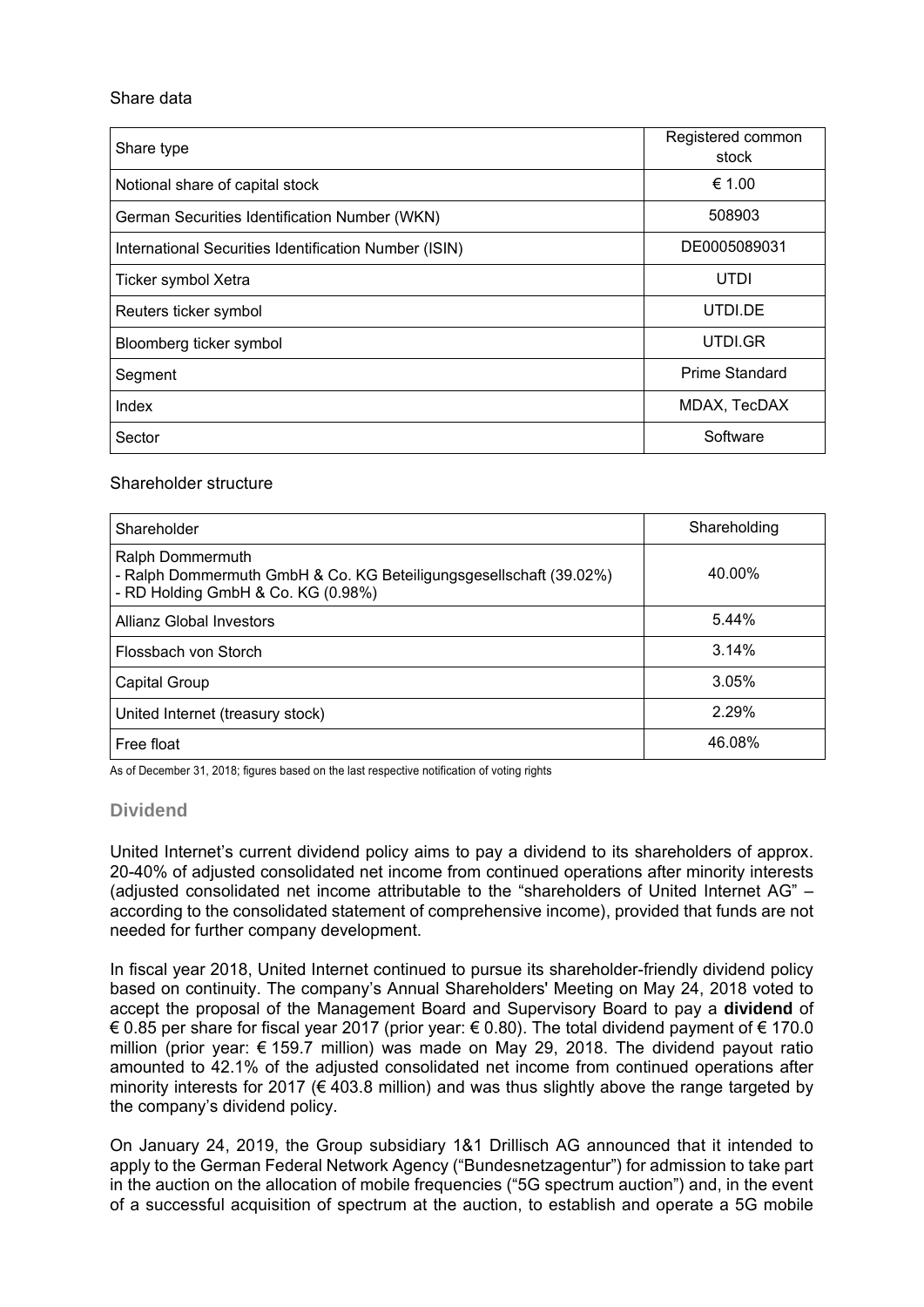network. The applicant was Drillisch Netz AG, a wholly-owned subsidiary of 1&1 Drillisch AG. On February 25, 2019, the Bundesnetzagentur granted admission to the 5G spectrum auction, which started on March 19, 2019.

Against the background of the ongoing 5G spectrum auction, and the necessary additional investments in the event of a successful acquisition of spectrum at the auction, the Management Board of United Internet AG will propose to the Supervisory Board the following two-part **dividend proposal** for the fiscal year 2018 in accordance with the company's dividend policy:

- Payment of a dividend of  $\epsilon$  0.05 per share in the event that Drillisch Netz AG has acquired spectrum during the 5G spectrum auction by May 20, 2019. The dividend is based on the minimum dividend as prescribed by Section 254 (1) AktG. On the basis of 200.3 million shares with dividend entitlement (as of December 31, 2018), the total dividend payment for fiscal year 2018 would amount to  $\epsilon$  10.0 million.
- Payment of a dividend of  $\epsilon$  0.90 (prior year:  $\epsilon$  0.85) per share in the event that Drillisch Netz AG has not acquired spectrum during the 5G spectrum auction by May 20, 2019. On the basis of 200.3 million shares with dividend entitlement (as of December 31, 2018), the total dividend payment for fiscal year 2018 would amount to  $\epsilon$  180.3 million.

The dividend payout ratio would therefore amount to 2.5% (for a dividend of  $\epsilon$  0.05 per share) or 45.9% (for a dividend of € 0.90 per share) of adjusted consolidated net income from continued operations after minority interests for 2018 ( $\epsilon$  392.6 million). The dividend yield – based on the closing price of the United Internet share on December 31, 2018 – would be 0.1% (for a dividend of  $\epsilon$  0.05 per share) or 2.4% (for a dividend of  $\epsilon$  0.90 per share).

The Management Board and Supervisory Board will discuss this dividend proposal at the Supervisory Board meeting on March 27, 2019 (and thus after the preparation deadline for this management report of March 22, 2019). The Annual Shareholders' Meeting of United Internet AG on May 23, 2019, will then vote on whether to adopt the joint proposal of the Management Board and Supervisory Board.

|                                          | For 2014 | For 2015 | For 2016 | For 2017 | For 2018 <sup>(1)</sup>                          |
|------------------------------------------|----------|----------|----------|----------|--------------------------------------------------|
| Dividend per share (in $\epsilon$ )      | 0.60     | 0.70     | 0.80     | 0.85     | 0.05<br>or 0.90(4)                               |
| Dividend payment (in $\epsilon$ million) | 122.3    | 142.9    | 161.3    | 169.9    | $10.0^{(5)}$<br>180.3(6)                         |
| Payout ratio                             | 27.3%    | 39.0%    | 90.0%    | 26.1%    | $5.3\%$ <sup>(5)</sup><br>95.5%(6)               |
| Adjusted payout ratio <sup>(2)</sup>     | 43.0%    | 39.0%    | 37.2%    | 42.0%    | $2.5\%$ <sup>(5)</sup><br>45.9%(6)               |
| Dividend yield <sup>(3)</sup>            | 1.6%     | 1.4%     | $2.2\%$  | 1.5%     | $0.1\%$ <sup>(5)</sup><br>$2.4\%$ <sup>(6)</sup> |

Multi-period overview: dividend development

(1) Subject to approval of Supervisory Board and Annual Shareholders' Meeting 2019

(3) As of: December 31

(4) Two-part dividend proposal

(5) On a dividend of  $\epsilon$  0.05 per share

(6) On a dividend of  $\epsilon$  0.90 per share

<sup>(2)</sup> Without special items: one-off income from Versatel acquisition and portfolio optimization (2014); writedowns on financial assets / Rocket impairment charges (2016); net positive one-off effects from non-cash-effective valuation topics, transaction and restructuring costs, writedowns on brands, writedowns on financial assets / Rocket impairment charges, financing costs, one-off tax effects, and discontinued operations (2017); writedowns on Tele Columbus shares (2018)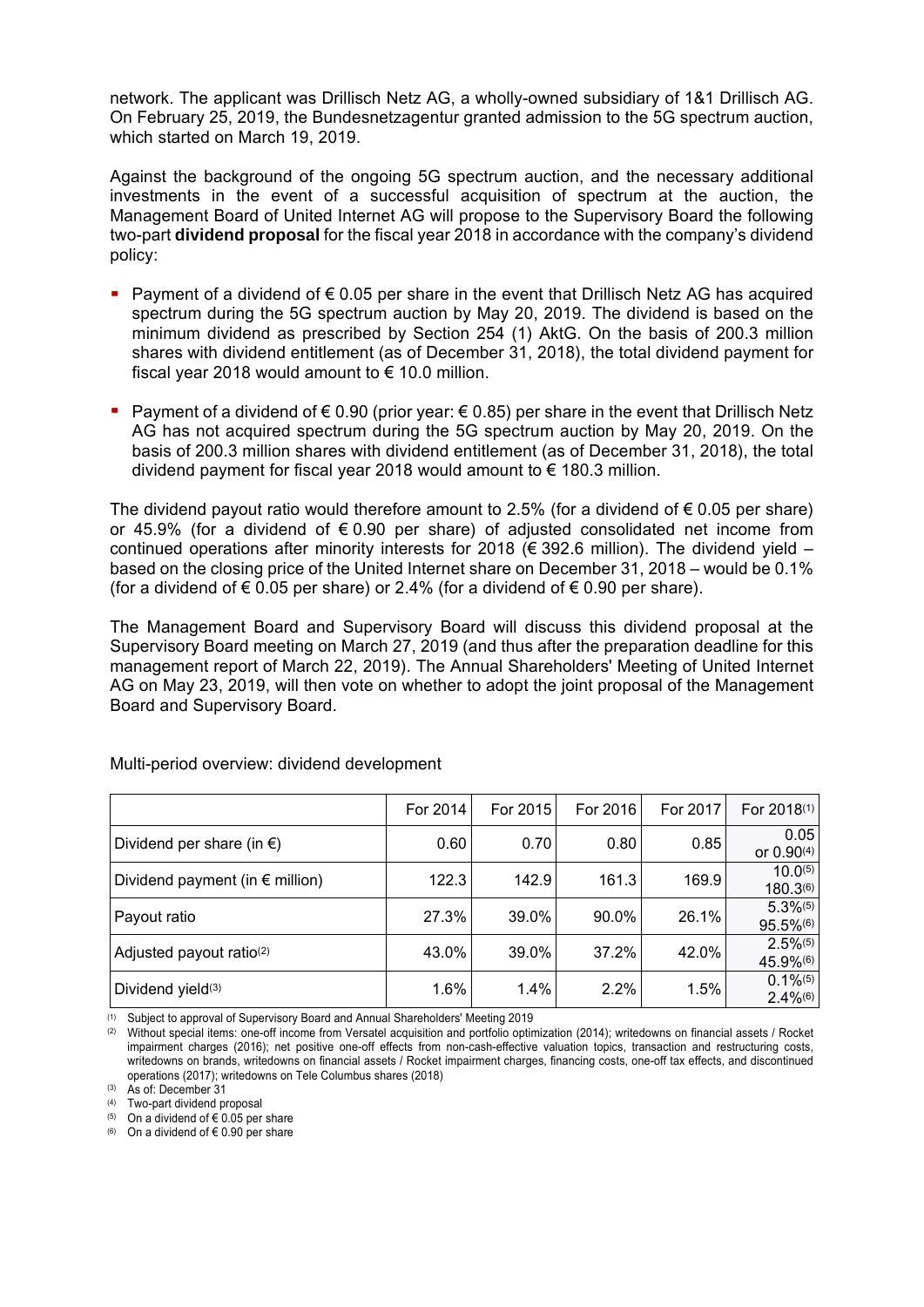# **Annual Shareholders' Meeting 2018**

The Annual Shareholders' Meeting of United Internet AG was held in Frankfurt am Main on May 24, 2018. A total of 77.41% of capital stock (or 79.34% of capital stock less treasury shares) was represented. The shareholders adopted all resolutions on the agenda requiring voting with large majorities.

#### **Capital stock and treasury shares**

With a resolution adopted on 18 May 2017, the Annual General Meeting authorized United Internet AG to buy back shares in accordance with Section 71 (1) No. 8 AktG up to a total of 10% of capital stock. The authorization was granted until 18 September 2020. United Internet did not buy back any shares in the fiscal year 2018.

Following the issue of treasury shares as part of employee stock ownership plans, United Internet held 4,702,990 treasury shares as of December 31, 2018 (December 31, 2017: 5,093,289). This corresponds to 2.29% of the current capital stock of € 205,000,000 (December 31, 2017: 2.48%).

#### **Investor Relations**

In the fiscal year 2017, the Management Board and Investor Relations department of United Internet AG once again provided institutional and private investors with regular and comprehensive information. Information was provided to the capital market via the quarterly statements, half-yearly financial report and annual report, press and analyst conferences, as well as via various webcasts. The company's management and Investor Relations department explained the company's strategy and financial results in numerous one-on-one discussions at the company's offices in Montabaur, as well as at roadshows and conferences in Germany, France, UK, Italy, Luxembourg, the Netherlands, Norway, Sweden, Switzerland, Spain and the USA. Over 20 national and international investment banks are in contact with the company's Investor Relations department and publish regular studies and comments on the company's progress and share performance. Apart from such one-on-one meetings, shareholders and potential future investors can also receive the latest news on the company around the clock via the company's website (www.united-internet.de).

## **Liquidity and finance**

The Group's financial strategy is primarily geared to the strategic business plans of its operating business units. In order to provide sufficient flexibility for further growth, United Internet therefore constantly monitors trends in funding opportunities arising on the financial markets. Various options for funding and potential for optimizing existing financial instruments are regularly reviewed. The main focus is on ensuring sufficient liquidity and the financial independence of the Group at all times. In addition to its own financial strength, the Group maintains sufficient liquidity reserves with core banks. The flexible use of these liquidity reserves enables efficient management of Group liquidity, optimal debt management to reduce interest costs, and the avoidance of negative interest on deposits.

As of December 31, 2018, the Group's bank liabilities amounted to  $\epsilon$  1,939.1 million (prior year: € 1,955.8 million) and mainly comprise both promissory note loans and syndicated loans.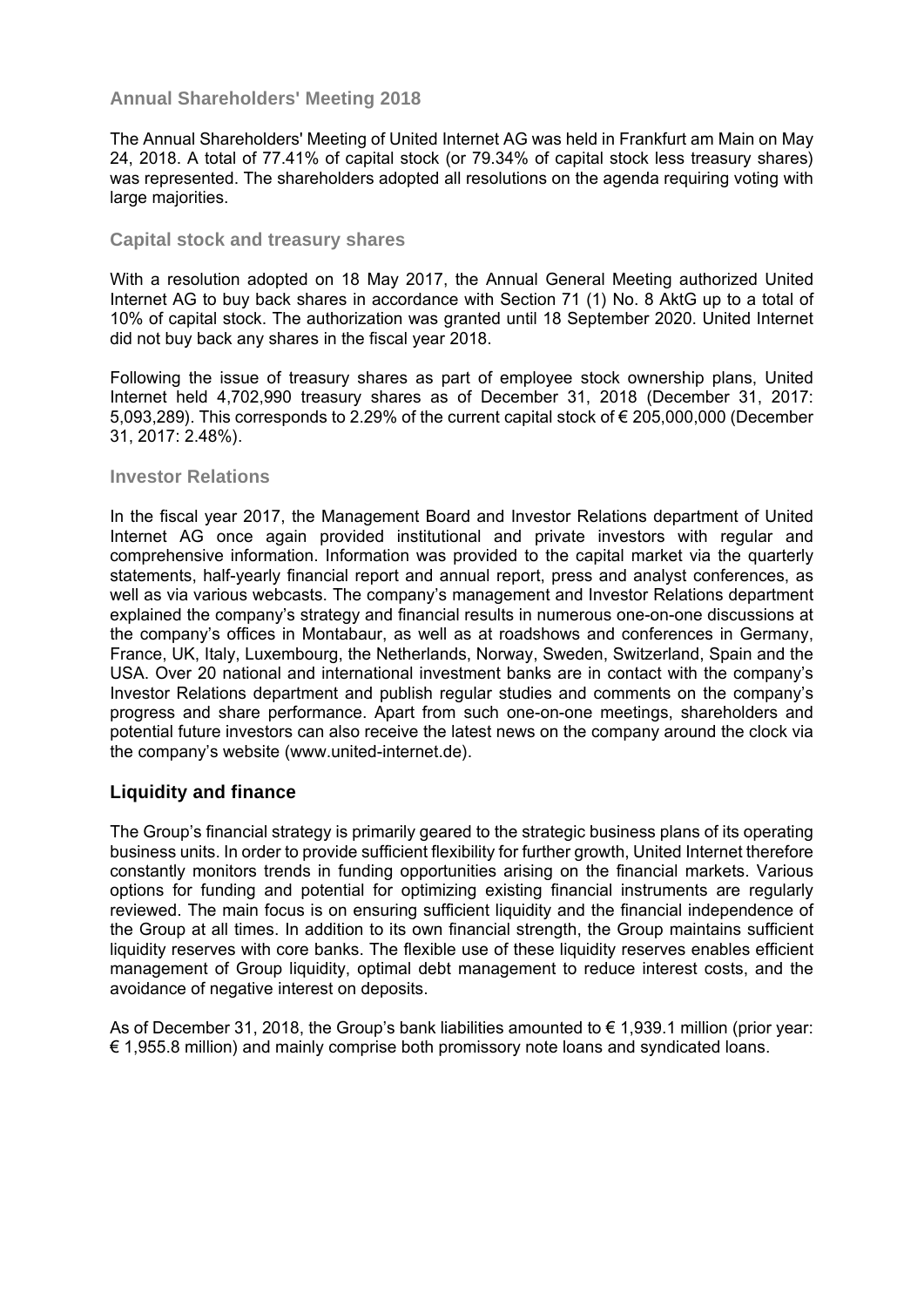## **Promissory note loans**

At the end of the reporting period on December 31, 2018, total liabilities from promissory note loans with maximum terms until March 2025 amounted to € 835.5 million (prior year: € 1,035.5 million).

#### **Syndicated loan facilities & syndicated loans**

On December 21, 2018, United Internet signed an agreement with its core banks regarding a new syndicated loan facility. The company used the favorable market situation to renegotiate significant components of the loan agreement. As a result, borrowing costs were reduced and the term was extended to January 2024.

As of December 31, 2018, € 700 million of the revolving syndicated loan facility totaling € 810 million had been drawn (prior year:  $\epsilon$  477 million). The increased usage was mainly due to the repayment of a tranche of the promissory note loan of € 200 million in December 2018. As a result, funds of € 110 million (prior year: € 333 million) were still available to be drawn from the credit facility.

At the end of the reporting period on December 31, 2018, a total of  $\epsilon$  400 million in syndicated loans, redeemable on maturity, divided into two tranches with terms from August 2019 to August 2021 were still outstanding, as well as various drawings from the revolving syndicated loan facility with a term until January 2024.

In addition, United Internet AG increased a bilateral credit facility by € 125 million, from € 75 million to € 200 million. The facility has been granted until further notice. No drawings had been made from the credit facility as at the end of the reporting period.

A revolving credit line of 1&1 Drillisch AG amounting to € 100 million and with an original term until December 2019 was prematurely terminated in the fiscal year 2018.

As of December 31, 2018, United Internet thus had free credit lines totaling € 310 million.

These successful financing activities demonstrate the company's trusting and cooperative relationships with its long-standing core banks and underline the United Internet Group's strong position on the capital market. Further disclosures on the various financial instruments, drawings, interest rates and maturities are provided under point 31 of the Notes to the Consolidated Financial Statements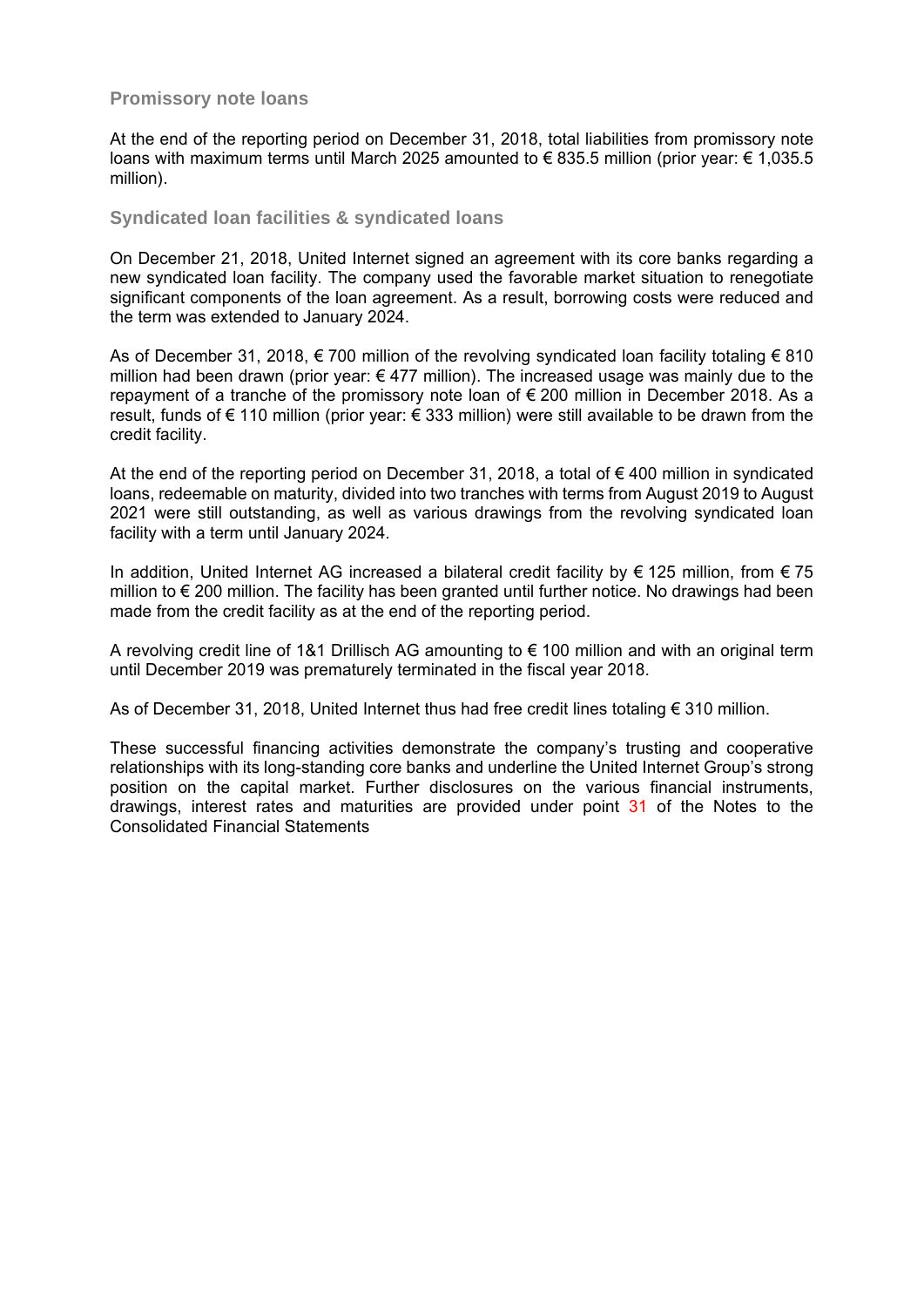# **2.3 POSITION OF THE GROUP**

# **Earnings position**

In the fiscal year 2018, the number of **fee-based customer contracts** rose by 1.28 million in total – of which 1.03 million from organic growth and 250,000 from the takeover of World4You – to 23.85 million contracts. Ad-financed free accounts increased by 1.33 million to 37.00 million.

The sales and earnings figures for the fiscal year 2018 are shaped by the consolidation of Strato and Drillisch, as well as by positive conversion effects from the initial application of IFRS 15 (prior year: IAS 18). There were opposing and expected burdens on earnings from the increased use of smartphones for new and existing customers (no or only small one-off customer payment for new contracts and refinancing via higher tariff prices over the contractual term). Earnings in the fiscal year 2017 were dominated by a net positive extraordinary result from the previous year's M&A activities.

Due in part to the consolidation of Strato and Drillisch, **consolidated sales** grew by 22.0% from € 4,206.3 million in the previous year to € 5,130.8 million in the fiscal year 2018 (sales effect from IFRS 15: € +283.2 million). On a pro forma basis (including Strato and Drillisch for the whole of the previous year), sales rose by 10.2% from  $\epsilon$  4,660.6 million to  $\epsilon$  5,130.8 million (sales effect from IFRS 15:  $\epsilon$  +283.2 million). Negatively influenced in part by the year-on-year decline in the value of the British pound, **consolidated sales abroad** (adjusted for intercompany sales) increased by 5.2%, from € 381.0 million to  $\epsilon$  401.0 million. Adjusted for currency effects, foreign sales rose by 6.3%.

Owing to the increased use of smartphones for new and existing customers, the **cost of sales** increased faster than revenues from  $\epsilon$  2.691.1 million (64.0% of sales) in the previous vear to  $\epsilon$  3,378.0 million (65.8% of sales) in the fiscal year 2018. There was a corresponding decline in the **gross margin** from 36.0% to 34.2%. At the same time, **gross profit** rose by 15.7% from € 1,515.2 million to € 1,752.8 million.

**Sales and marketing expenses** increased more slowly than sales (due in part to IFRS 15 accounting) from  $\epsilon$  638.3 million (15.2% of sales) in the previous year to  $\epsilon$  678.2 million (13.2% of sales). **Administrative expenses** also rose more slowly than sales (due in part to IFRS 15 accounting) from  $\epsilon$  185.1 million in the previous year (4.4% of sales) to  $\epsilon$  218.9 million (4.3% of sales).

|                               | 2014<br>(IAS 18) | 2015<br>(IAS 18) | 2016<br>(IAS 18) | 2017<br>(IAS 18) | 2018<br>(IFRS 15) |
|-------------------------------|------------------|------------------|------------------|------------------|-------------------|
| Cost of sales                 | 2,034.5          | 2,437.2          | 2,461.8          | $2,691.1^{(1)}$  | 3,378.0           |
| Cost of sales ratio           | 66.4%            | 65.6%            | 64.6%            | 64.0%(1)         | 65.8%             |
| Gross margin                  | 33.6%            | 34.4%            | 35.4%            | 36.1%            | 34.2%             |
| Selling expenses              | 481.3            | 557.2            | 521.2            | 638.3            | 678.2             |
| Selling expenses ratio        | 15.7%            | 15.0%            | 13.7%            | 15.2%            | 13.2%             |
| Administrative expenses       | 136.9            | 182.2            | 182.9            | 185.1            | 218.9             |
| Administrative expenses ratio | 4.5%             | 4.9%             | 4.8%             | 4.4%             | 4.3%              |

Multi-period overview: development of key cost items (in  $\epsilon$  million)

(1) 2017 adjusted in connection with a final purchase price allocation (ProfitBricks)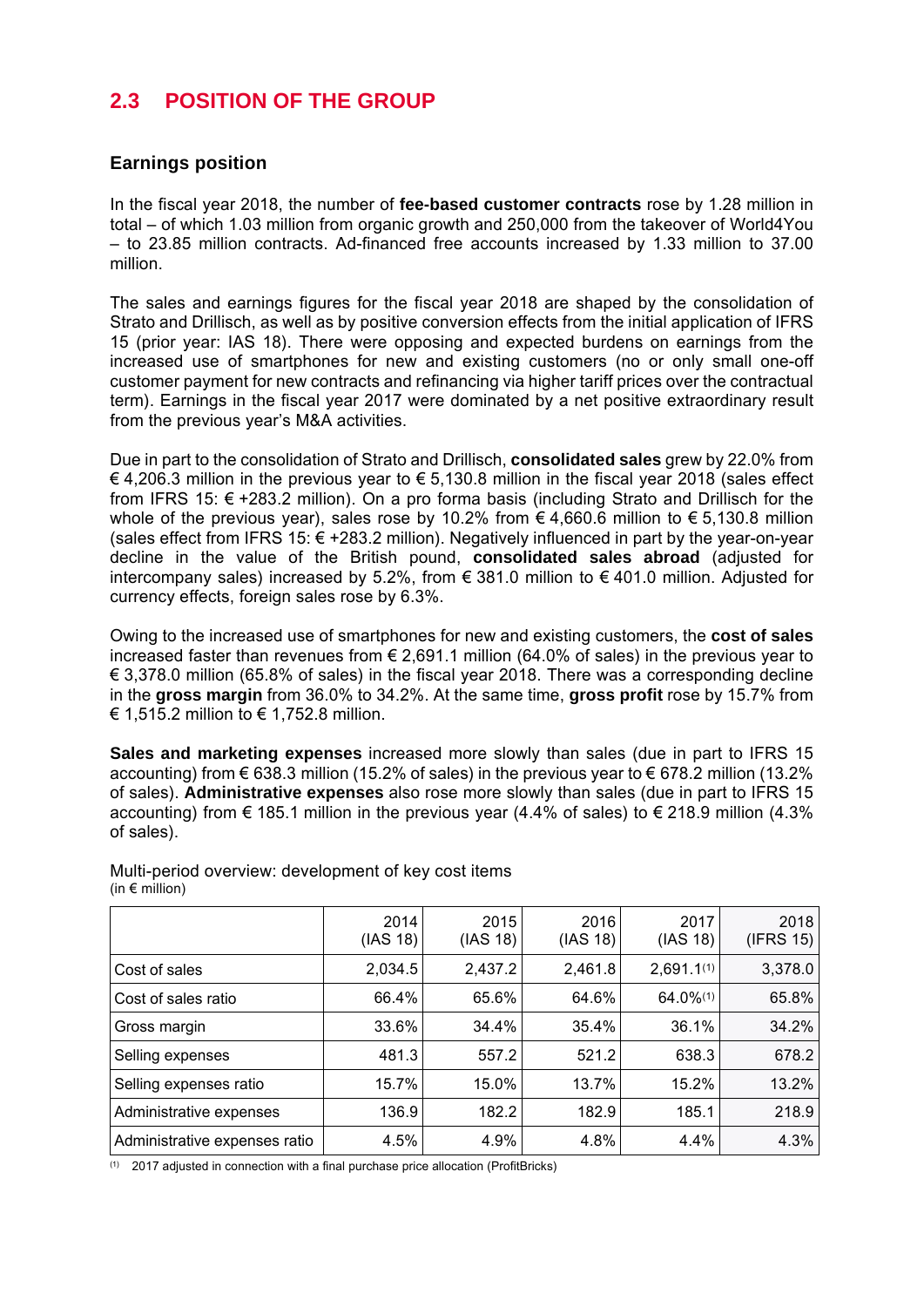Due in particular to the reclassification of impairment losses on receivables and contract assets to a new separate income statement line as a result of new IFRS standards, **other operating expenses** fell from € 100.6 million to € 24.0 million.

**Other operating income** amounted to € 77.9 million (prior year: € 365.8 million). The extremely high level of other operating income in the previous year resulted in particular from one-off, noncash-effective, extraordinary income described below from the revaluation of Drillisch shares  $(\in$  303.0 million) and from the revaluation of ProfitBricks shares ( $\xi$  16.1 million).

The new line **Impairment losses on receivables and contract assets** amounted to € 98.5 million (prior year:  $\in$  0).

Key earnings figures for the fiscal years 2018 and 2017 were influenced by various **special items**.

**Special items 2018:** 

 "Impairment charges Tele Columbus": this special item results from the impairment of shares in Tele Columbus AG held by United Internet and disclosed in the result from associated companies. It has a negative effect on EBT, net income and EPS.

**Special items 2017:** 

- "Revaluation of Drillisch shares": this special item results from one-off, non-casheffective, extraordinary income from the Drillisch takeover (due to the revaluation of Drillisch shares acquired before the complete transaction was closed) and has a positive effect on EBITDA, EBIT, EBT, net income and EPS.
- "Revaluation of ProfitBricks shares": this special item results from one-off, non-casheffective, extraordinary income from the ProfitBricks takeover (due to the revaluation of ProfitBricks shares held before the takeover) and has a positive effect on EBITDA, EBIT, EBT, net income and EPS.
- "M&A transaction costs": this special item results from the costs for M&A activities (especially in connection with the Drillisch takeover) and has a negative effect on EBITDA, EBIT, EBT, net income and EPS.
- "Restructuring costs offline sales": this special item results in particular from one-off costs in connection with the sale of yourfone shops at year-end 2017 and the restructuring of the Drillisch retail organization and has a negative effect on EBITDA, EBIT, EBT, net income and EPS.
- "Trademark writedowns Strato": this special item results in particular from trademark writedowns on Strato and has a negative effect on EBIT, EBT, net income and EPS.
- "Financing costs Drillisch": this special item results in particular from bank commissions in connection with the overall Drillisch transaction and has a negative effect on EBT, net income and EPS.
- "Writedowns on financial assets": this special item results from the writing down of financial assets (especially impairment of shares held in Rocket Internet SE) and has a negative impact on EBT, net income and EPS.
- "Tax effects from M&A activities": this special item results from one-off tax effects in connection with the Warburg Pincus investment in the Business Applications division and the Drillisch takeover and has a negative effect on net income and EPS.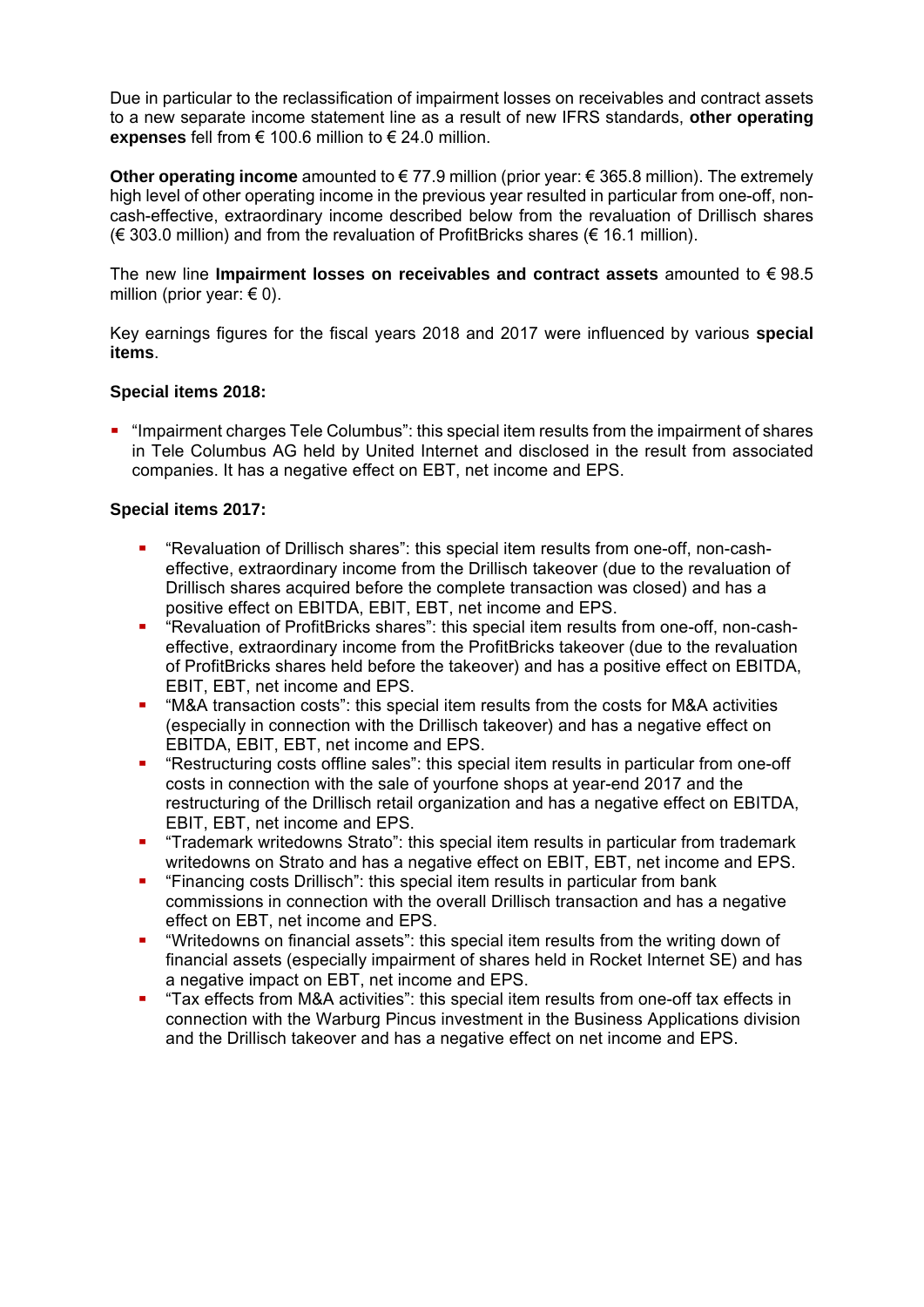Reconciliation of EBITDA, EBIT, EBT, net income and EPS with figures adjusted for special items (in € million; EPS in €)

 $\mathbb{R}^2$ 

|                                                | Fiscal year 2018 | Fiscal year 2017 |
|------------------------------------------------|------------------|------------------|
| <b>EBITDA</b>                                  | 1,201.3          | 1,253.3          |
| Revaluation of Drillisch shares (2017)         |                  | $-303.0$         |
| Revaluation of ProfitBricks shares (2017)      |                  | $-16.1$          |
| M&A transaction costs (2017)                   |                  | $+17.1$          |
| Restructuring costs offline sales (2017)       |                  | $+28.3$          |
| <b>EBITDA before special items (operating)</b> | 1,201.3          | 979.6            |
| <b>EBIT</b>                                    | 811.0            | 957.0(1)         |
| Revaluation of Drillisch shares (2017)         |                  | $-303.0$         |
| Revaluation of ProfitBricks shares (2017)      |                  | $-16.1$          |
| M&A transaction costs (2017)                   |                  | $+17.1$          |
| Restructuring costs offline sales (2017)       |                  | $+28.3$          |
| Trademark writedowns Strato (2017)             |                  | $+20.7$          |
| EBIT before special items (operating)          | 811.0            | $704.0^{(1)}$    |
| EBT                                            | 561.9            | 889.0(1)         |
| Revaluation of Drillisch shares (2017)         |                  | $-303.0$         |
| Revaluation of ProfitBricks shares (2017)      |                  | $-16.1$          |
| M&A transaction costs (2017)                   |                  | $+17.1$          |
| Restructuring costs offline sales (2017)       |                  | $+28.3$          |
| Trademark writedowns Strato (2017)             |                  | $+20.7$          |
| Financing costs Drillisch (2017)               |                  | $+4.3$           |
| Writedowns on financial assets (2017)          |                  | $+19.8$          |
| Impairment charges Tele Columbus (2018)        | $+203.8$         |                  |
| EBT before special items (operating)           | 765.7            | $660.1^{(1)}$    |
| Net income from continued operations           | 312.1            | $646.6^{(1)}$    |
| Revaluation of Drillisch shares (2017)         |                  | $-303.0$         |
| Revaluation of ProfitBricks shares (2017)      |                  | $-16.1$          |
| M&A transaction costs (2017)                   |                  | $+12.0$          |
| Restructuring costs offline sales (2017)       |                  | $+19.9$          |
| Trademark writedowns Strato (2017)             |                  | $+14.5$          |
| Financing costs Drillisch (2017)               |                  | $+3.0$           |
| Writedowns on financial assets (2017)          |                  | $+19.8$          |
| Impairment charges Tele Columbus (2018)        | $+203.8$         |                  |
| Tax effects from M&A activities (2017)         |                  | $+43.0$          |
| Net income before special items (operating)    | 515.9            | 439.7(1)         |
| EPS from continued operations                  | 0.94             | 3.06             |
| Revaluation of Drillisch shares (2017)         |                  | $-1.51$          |
| Revaluation of ProfitBricks shares (2017)      |                  | $-0.08$          |
| M&A transaction costs (2017)                   |                  | $+0.06$          |
| Restructuring costs offline sales (2017)       |                  | $+0.10$          |
| Trademark writedowns Strato (2017)             |                  | $+0.07$          |
| Financing costs Drillisch (2017)               |                  | $+0.01$          |
| Writedowns on financial assets (2017)          |                  | $+0.10$          |
| Impairment charges Tele Columbus (2018)        | $+1.02$          |                  |
| Tax effects from M&A activities (2017)         |                  | $+0.21$          |
| EPS before special items (operating)           | 1.96             | 2.02             |

(1) Adjusted in connection with a final purchase price allocation (ProfitBricks)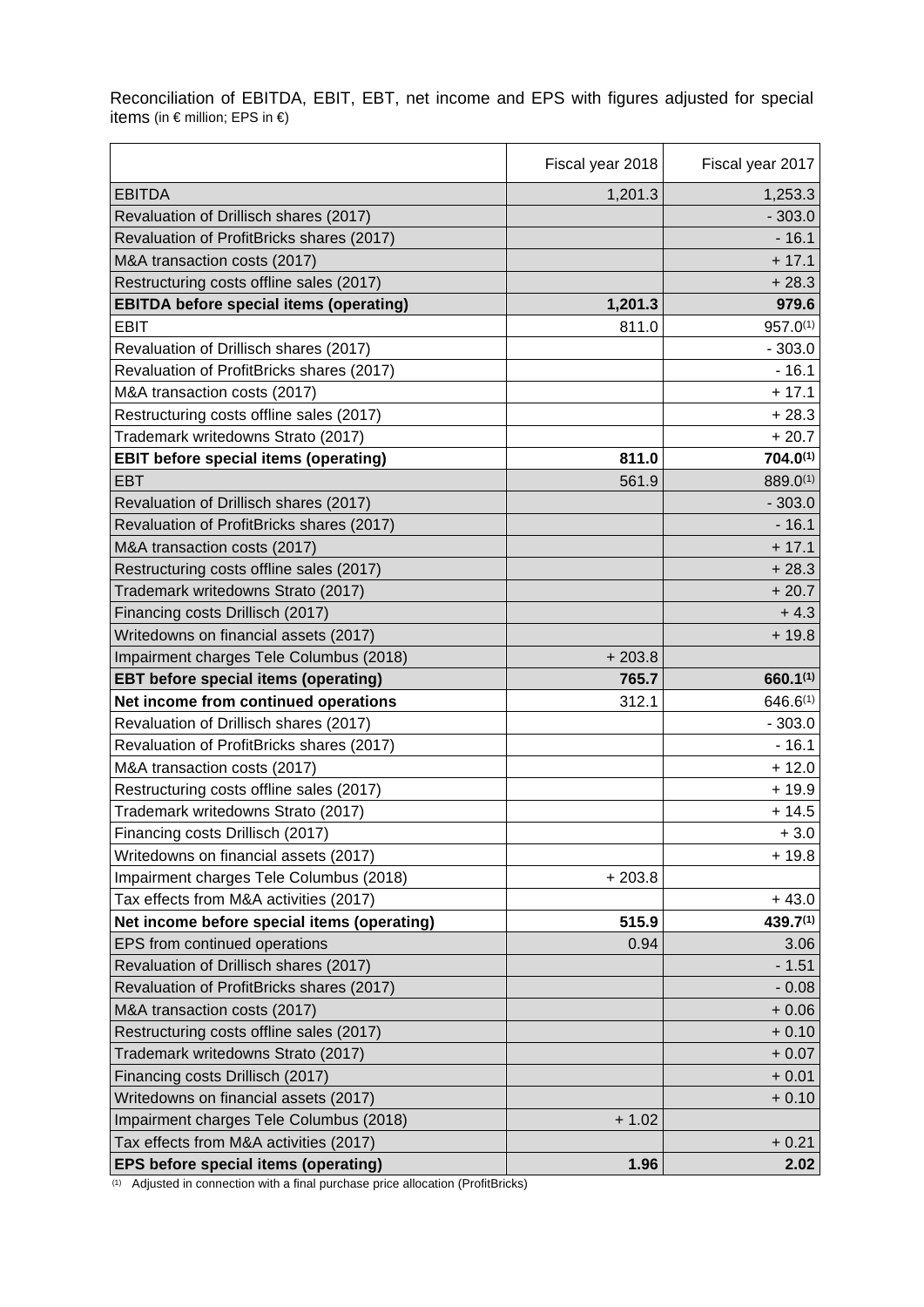Without consideration of the above special items, United Internet's key performance measures for the fiscal year 2018 developed as follows:

**Consolidated EBITDA** rose by 22.6% from € 979.6 million (comparable prior-year figure) to € 1,201.3 million (earnings effect from IFRS 15: € +286.9 million; earnings effect from increased smartphone use: € -268.1 million). On a pro forma basis (including Strato and Drillisch in the whole of the previous year), EBITDA improved by 10.5% from € 1,087.1 million (comparable prior-year figure) to € 1,201.3 million (earnings effect from IFRS 15:  $∈$  +286.9 million; earnings effect from increased smartphone use: € -268.1 million). EBITDA for the fiscal year 2018 includes total one-off expenses for current integration projects of € 41.7 million.

**Consolidated EBIT** increased by 15.2% from € 704.0 million (comparable prior-year figure) to € 811.0 million (earnings effect from IFRS 15: € +288.9 million; earnings effect from increased smartphone use: € -268.1 million). EBIT also includes the above mentioned one-off expenses. The difference in percentage growth compared to EBITDA (+22.6%) is due to increased amortization of purchase price allocations (PPA) from the Strato and Drillisch takeovers.

**Operating EBT** rose by 16.0% from € 660.1 million (comparable prior-year figure) to € 765.7 million and **operating net income** from continued operations increased by 17.3% from € 439.7 million (comparable prior-year figure) to  $\epsilon$  515.9 million.

Despite the increase in operating net income, **operating earnings per share (EPS)** fell from € 2.02 to € 1.96. This was due to the first full-year inclusion of minority interests as a result of the 33% stake of Warburg Pincus in the Business Applications segment and the 27% stake of minority shareholders in 1&1 Drillisch AG and thus in the Consumer Access segment. In addition, there were increased PPA writedowns resulting in particular from the acquisition of Versatel and the Strato and Drillisch takeovers completed in 2017. Adjusted for PPA writedowns, EPS rose by 6.0% from  $\epsilon$  2.34 to  $\epsilon$  2.48.



Key sales and earnings figures of the Group (in  $\epsilon$  million)

(1) Including one-off expenses for current integration projects (EBITDA and EBIT effect: € -41.7 million)

(2) Without extraordinary income from revaluation of Drillisch shares (EBITDA and EBIT effect: € +303.0 million) and revaluation of ProfitBricks shares (EBITDA and EBIT effect: € +16.1 million), as well as without M&A transaction costs (EBITDA and EBIT effect: € -17.1 million), without restructuring charges in offline sales (EBITDA and EBIT effect: € -28.3 million) and without trademark writedowns Strato (EBIT effect: € -20.7 million); EBIT 2017 adjusted in connection with a final purchase price allocation (ProfitBricks)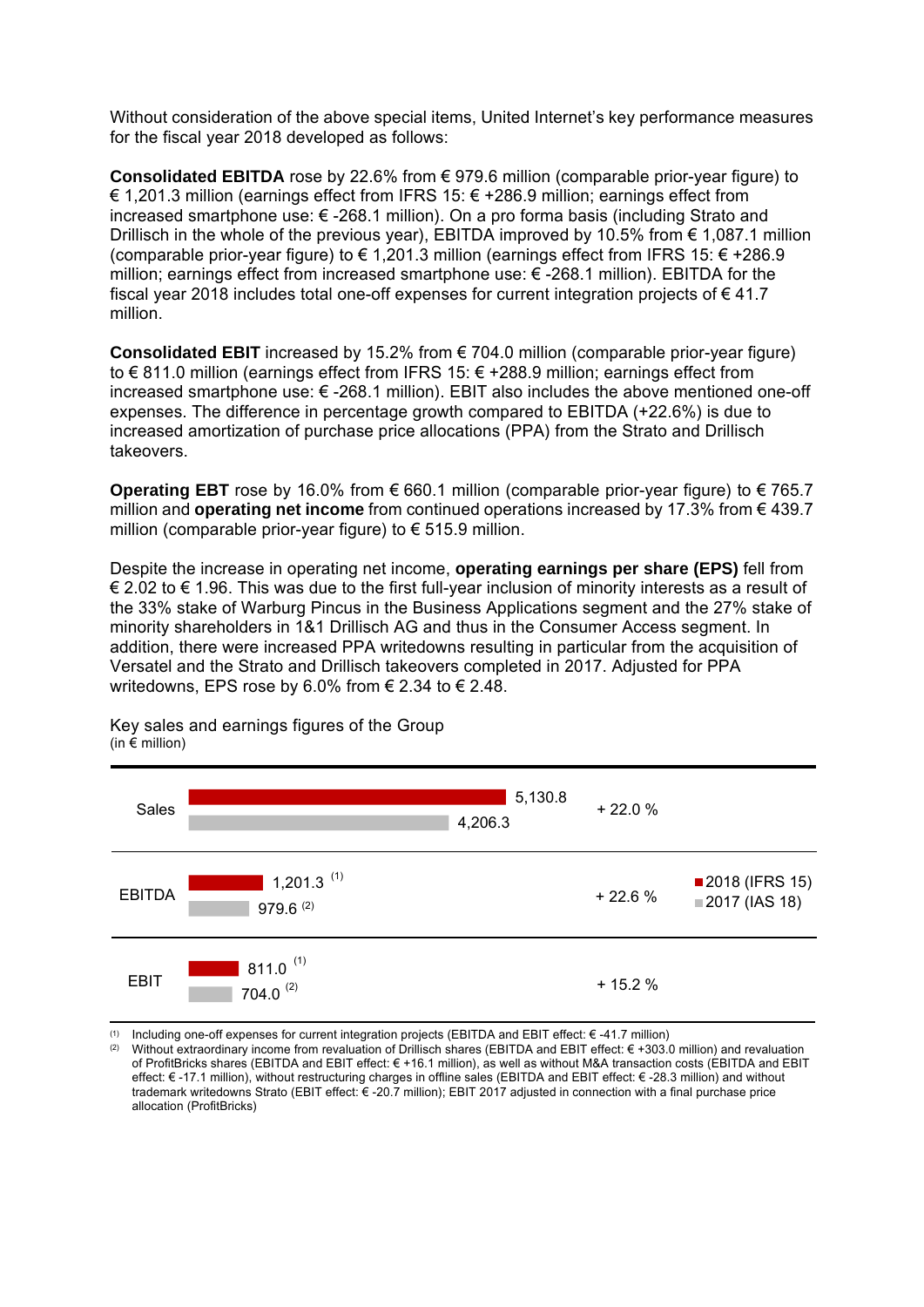#### Quarterly development; change on prior-year quarter (in  $\epsilon$  million)

|               | Q1 2018       | Q22018        | Q3 2018       | Q4 2018              | Q4 2017       | Change    |
|---------------|---------------|---------------|---------------|----------------------|---------------|-----------|
|               | (IFRS 15)     | (IFRS 15)     | (IFRS 15)     | (IFRS 15)            | (IAS 18)      |           |
| Sales         | 1,270.7       | 1,278.2       | 1,267.0       | 1,314.9              | 1,198.1       | $+9.7%$   |
| <b>EBITDA</b> | $278.3^{(1)}$ | $287.2^{(2)}$ | $309.1^{(3)}$ | $326.7^{(4)}$        | $295.5^{(5)}$ | $+10.6\%$ |
| <b>EBIT</b>   | $182.9^{(1)}$ | $190.9^{(2)}$ | $209.0^{(3)}$ | 228.2 <sup>(4)</sup> | $192.8^{(5)}$ | $+18.4%$  |

(1) Including one-off expenses for current integration projects (EBITDA and EBIT effect:  $\epsilon$  -8.1 million)

(2) Including one-off expenses for current integration projects (EBITDA and EBIT effect:  $\epsilon$  -5.8 million)

(3) Including one-off expenses for current integration projects (EBITDA and EBIT effect: € -7.3 million)

(4) Including one-off expenses for current integration projects (EBITDA and EBIT effect: € -20.5 million); EBIT Q4 2017 adjusted in connection with a final purchase price allocation (ProfitBricks)

(5) Without M&A transaction costs (EBITDA and EBIT effect: € -1.9 million), without restructuring charges in offline sales (EBITDA and EBIT effect: € -28.3 million) and without trademark writedowns Strato (EBIT effect: € -20.7 million)

#### Multi-period overview: development of key sales and earnings figures (in  $\epsilon$  million)

|               | 2014<br>(IAS 18) | 2015<br>(IAS 18) | 2016<br>(IAS 18) | 2017<br>(IAS 18) | 2018<br>(IFRS 15)      |
|---------------|------------------|------------------|------------------|------------------|------------------------|
| <b>Sales</b>  | 3,065.0          | 3,715.7          | 3,808.1          | 4,206.3          | 5,130.8                |
| <b>EBITDA</b> | $551.5^{(1)}$    | $757.2^{(2)}$    | 835.4            | 979.6(3)         | 1,201.3 <sup>(4)</sup> |
| EBITDA margin | 18.0%            | 20.4%            | 21.9%            | 23.3%            | 23.4%                  |
| EBIT          | $430.6^{(1)}$    | $541.7^{(2)}$    | 642.7            | $704.0^{(3)}$    | 811.0(4)               |
| EBIT margin   | 14.0%            | 14.6%            | 16.9%            | 16.7%            | 15.8%                  |

(1) Without one-off income from Versatel acquisition and portfolio optimization (EBITDA and EBIT effect: € +186.1 million)

(2) Without one-off income from sale of Goldbach shares and part of stake in virtual minds (EBITDA and EBIT effect:  $\epsilon$  +14.0 million)

(3) Without extraordinary income from revaluation of Drillisch shares (EBITDA and EBIT effect: € +303.0 million) and revaluation of ProfitBricks shares (EBITDA and EBIT effect: € +16.1 million), as well as without M&A transaction costs (EBITDA and EBIT effect: € -17.1 million), without restructuring charges in offline sales (EBITDA and EBIT effect: € -28.3 million) and without trademark writedowns Strato (EBIT effect: € -20.7 million); EBIT 2017 adjusted in connection with a final purchase price allocation (ProfitBricks)

(4) Including one-off expenses for current integration projects (EBITDA and EBIT effect: € -41.7 million)

# **Group's financial position**

Thanks to the positive trend in operating earnings, **operative cash flow** rose from € 656.4 million in the previous year to € 889.5 million in the fiscal year 2018.

**Cash flow from operating activities** in the fiscal year 2018 decreased from € 655.7 million in the previous year (without consideration of a capital gains tax refund of  $\epsilon$  70.3 million) to  $\epsilon$  482.3 million. This was mainly due to prepayments for services received which will not be recognized until the following periods, increased hardware use, and a short-term increase in inventories which led to corresponding cash outflows and will not be amortized until subsequent periods.

**Cash flow from investing activities** amounted to € 350.9 million in the fiscal year 2018 (prior year: € 897.7 million). This resulted mainly from disbursements of € 271.8 million for capital expenditures (prior year:  $\epsilon$  233.5 million), from disbursements of  $\epsilon$  72.0 million (less cash received) for the purchase of shares in affiliated companies (World4You takeover), and from a subsequent cash outflow from the Drillisch integration. In addition to the aforementioned capital expenditures, cash flow from investing activities in the previous year was dominated by payments of  $\epsilon$  528.1 million (less cash received) for the purchase of shares in affiliated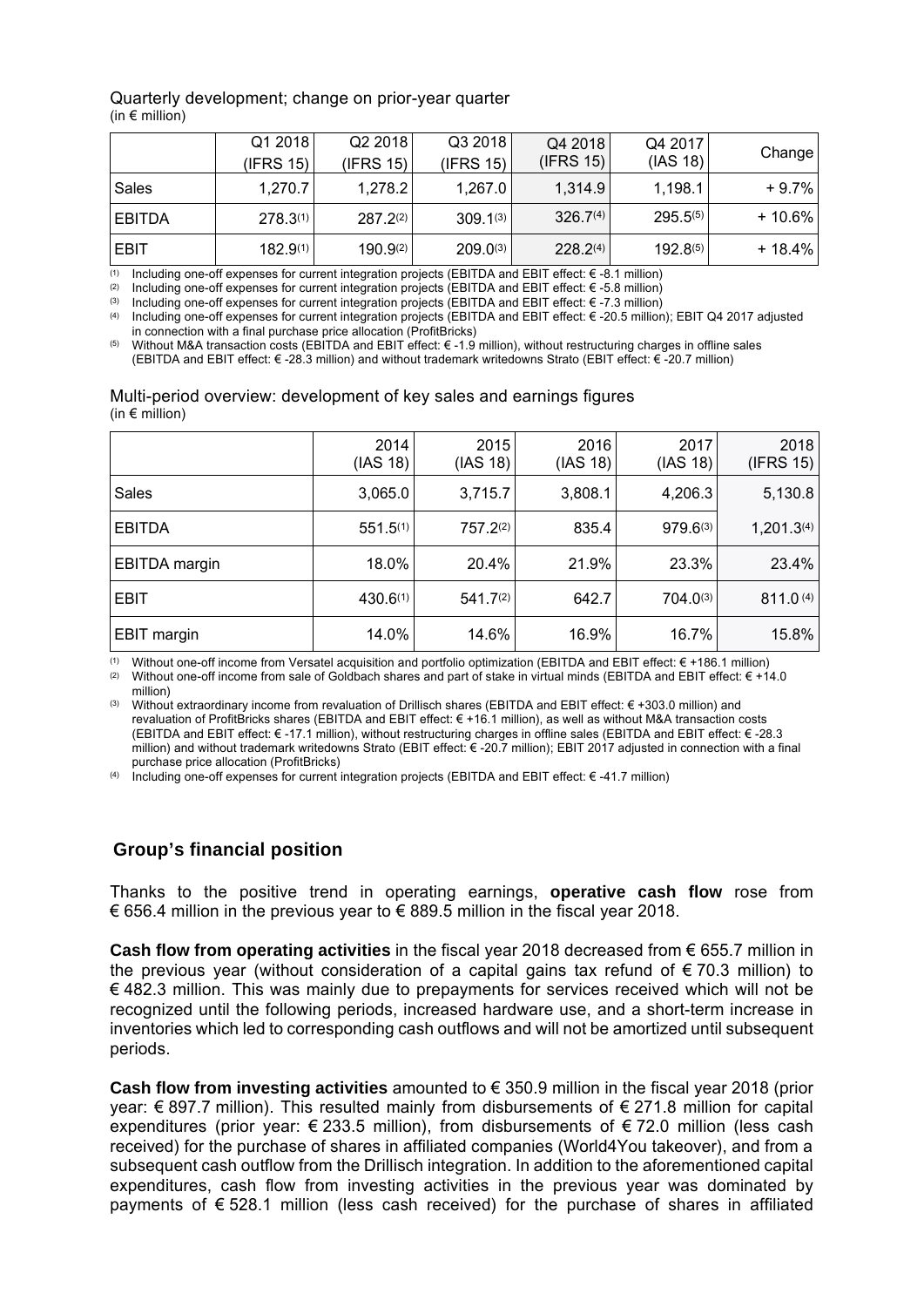companies (Strato, ProfitBricks und Drillisch takeovers), and payments for the purchase of shares in associated companies totaling € 127.9 million (mainly from the increase of stakes in Tele Columbus and Drillisch – prior to the closing of the overall transaction – as well as the investment in rankingCoach).

As a result of the investments made in operating activities (increased use of smartphones for new and existing customers) which will not be amortized until subsequent periods, **free cash flow** (i.e. cash flow from operating activities, less capital expenditures, plus payments from disposals of intangible assets and property, plant and equipment) fell from  $\epsilon$  424.4 million (comparable prior-year figure without above mentioned capital gains tax refund) to  $\epsilon$  219.9 million or € 254.6 million (without consideration of a tax payment of € 34.7 million from the fiscal year 2016).

**Cash flow from financing activities** in the fiscal year 2018 was dominated by the net repayment of loans totaling  $\in$  22.9 million (prior year: assumption of  $\in$  138.6 million), the dividend payment of € 170.0 million (prior year: € 159.7 million), and the dividend payment to minority shareholders (mostly 1&1 Drillisch shareholders) of  $\epsilon$  75.4 million (prior year:  $\epsilon$  0.2 million). Apart from the assumption of loans and dividend payment, cash flow from financing activities in the previous vear was dominated by the purchase of treasury shares ( $\epsilon$  77.2) million), and contributions from minority shareholders ( $\epsilon$  427.3 million from the investment of Warburg Pincus in the now Business Applications segment).

**Cash and cash equivalents** amounted to € 58.1 million as of December 31, 2018 – compared to € 238.5 million on the same date last year.

|                                       | 2014<br>(IAS 18) | 2015<br>(IAS 18) | 2016<br>(IAS 18) | 2017<br>(IAS 18) | 2018<br>(IFRS 15) |
|---------------------------------------|------------------|------------------|------------------|------------------|-------------------|
| Operative cash flow                   | 380.6            | 554.5            | 644.2            | 656.4            | 889.5             |
| Cash flow from operating activities   | $454.0^{(2)}$    | $533.2^{(3)}$    | $587.0^{(4)}$    | $655.7^{(5)}$    | 482.3             |
| Cash flow from investing activities   | $-1,349.8$       | $-766.0$         | $-422.7$         | $-897.7$         | $-350.9$          |
| Free cash flow $(1)$                  | $386.6^{(2)}$    | $300.5^{(3)}$    | $423.0^{(4)}$    | $424.4^{(5)}$    | $254.6^{(6)}$     |
| Cash flow from financing activities   | 1,240.9          | 23.1             | $-43.2$          | 312.2            | $-299.5$          |
| Cash and cash equivalents on December | 50.8             | 84.3             | 101.7            | 238.5            | 58.1              |

Multi-period overview: Development of key cash flow figures (in  $\epsilon$  million)

(1) Free cash flow is defined as cash flow from operating activities, less capital expenditures, plus payments from disposals of intangible assets and property, plant and equipment

(2) 2014 without consideration of a capital gains tax payment due to closing-date effects (€ 335.7 million)<br>(3) 2015 without consideration of a capital gains tax refund (net: € 242.7 million) and including an incom-

2015 without consideration of a capital gains tax refund (net: € 242.7 million) and including an income tax payment originally planned for the fourth quarter of 2015 (around  $\epsilon$  100.0 million)

(4) 2016 without consideration of the aforementioned income tax payment ( $\notin$  100.0 million)

2017 without consideration of a capital gains tax refund originally planned for the fourth quarter of 2016 ( $\in$  70.3 million)

(6) 2018 without consideration of a tax payment from fiscal year 2016 ( $\epsilon$  34.7 million)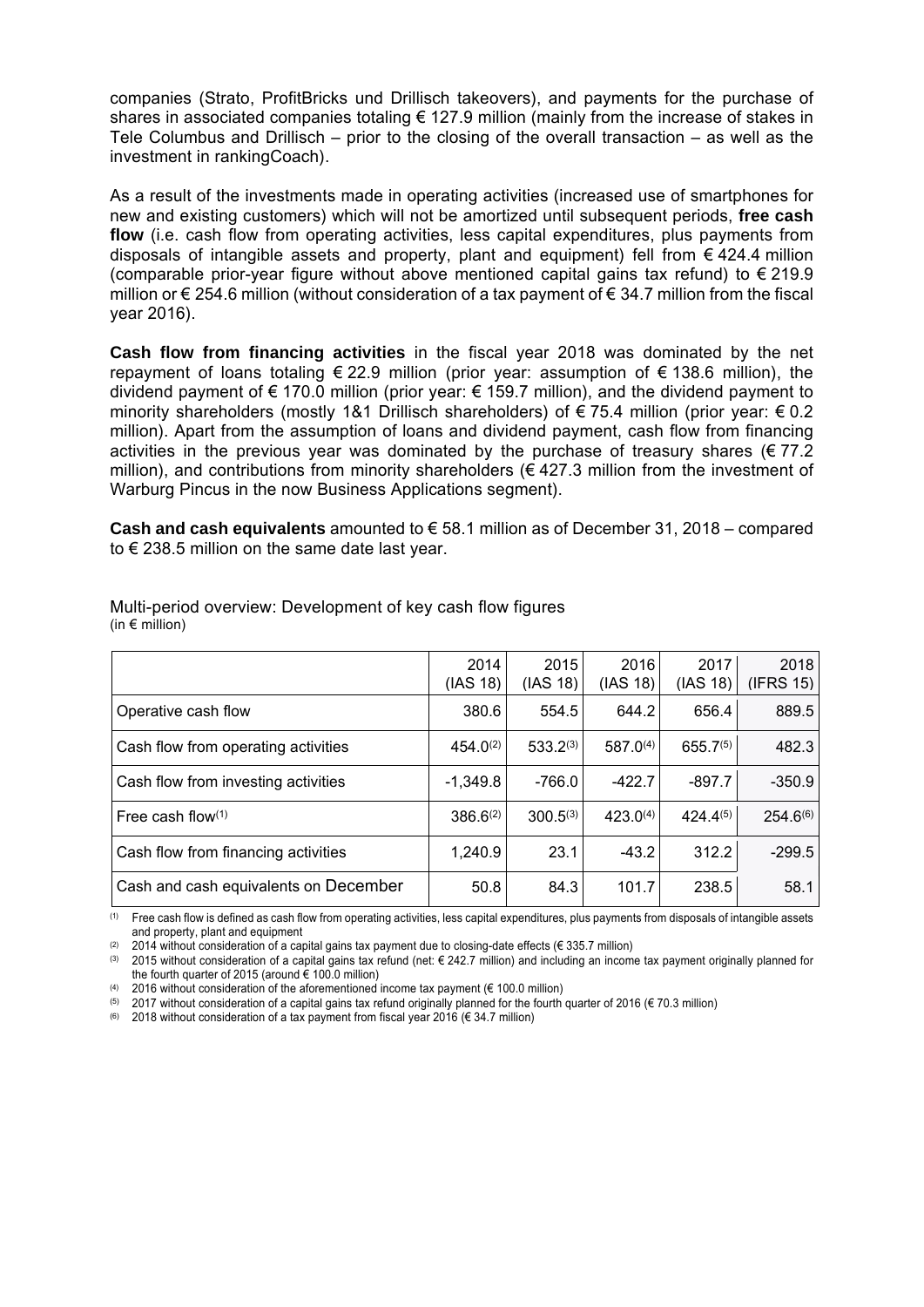# **Group's asset position**

The **balance sheet total** rose from € 7.605 billion as of December 31, 2017 to € 8.174 billion on December 31, 2018.

The **initial application of IFRS 15** in the fiscal year 2018 resulted in current and non-current assets, as well as current and non-current liabilities, which comprise items from previous periods recognized directly in equity as of January 1, 2018 and adjustments of the current reporting period carried in profit or loss.

**Current assets** increased from € 823.9 million as of December 31, 2017 to € 1,364.7 million on December 31, 2018. *Cash and cash equivalents* disclosed under current assets decreased from € 238.5 million to € 58.1 million due to investments made in connection with the increased use of smartphones for new and existing customers. *Trade accounts receivable* rose from € 290.0 million to € 351.4 million due to closing-date effects and the expansion of business. There was also an increase in *inventories* for forthcoming campaigns from € 44.7 million to € 89.6 million resulting from closing-date effects. The new item **contract assets** amounting to € 427.0 million includes claims against customers due to accelerated revenue recognition from the application of IFRS 15 in the fiscal year 2018, which were recognized directly in equity at the beginning of the year and since this time amortized at cost. *Current prepaid expenses* rose from €92.3 million to € 224.8 million and mainly comprise the short-term portion of expenses relating to contract acquisition and contract fulfillment according to IFRS 15. *Other financial assets* fell from € 100.3 million (including a refund claim against a pre-service provider) to € 72.8 million. *Income tax claims* increased from € 57.3 million to € 129.6 million.

**Non-current assets** increased from € 6,781.3 million as of December 31, 2017 to € 6,809.2 million on December 31, 2018. *Shares in associated companies* decreased from € 418.0 million to € 206.9 million as a result of Tele Columbus impairment charges. Due in particular to the subsequent valuation of United Internet's investments, *other financial assets* rose from € 333.7 million to € 348.0 million. *Property, plant and equipment* increased from € 747.4 million to € 818.0 million, while *intangible assets* fell from € 1,408.4 million to € 1,244.6. Mainly as a result of the World4You takeover, *goodwill* rose from € 3,564.1 million to € 3,612.6 million. The new item **contract assets** amounting to € 168.8 million includes claims against customers due to accelerated revenue recognition from the application of IFRS 15 in the fiscal year 2018. **Prepaid expenses** increased from € 100.9 million to € 341.2 million and mainly include the longterm portion of expenses relating to contract acquisition and contract fulfillment, as well as prepayments in connection with long-term purchasing agreements. As a result of IFRS 15 accounting, **deferred tax assets** fell from € 155.2 million to € 10.8 million.

**Current liabilities** rose from € 1,284.5 million as of December 31, 2017 to € 1,299.7 million on December 31, 2018. Due to closing-date effects and the expansion of business, current *trade accounts payable* increased from € 399.9 million to € 557.7 million. Short-term *bank liabilities* fell from € 248.2 million to € 206.2 million. *Income tax liabilities* rose from € 130.2 million to € 187.9 million. Current **contract liabilities** of € 154.3 million mainly include payments received from customer contracts for which the performance has not yet been completely rendered. On initial application of IFRS 15 at the beginning of the year, deferred revenue as of December 31, 2017 was recognized as a contract liability where applicable.

**Non-current liabilities** increased from € 2,272.0 million as of December 31, 2017 to € 2,352.6 million on December 31, 2018. Long-term *bank liabilities* rose from € 1,707.6 million to € 1,733.0 million. Non-current **contract liabilities** of € 33.8 million mainly include payments received from customer contracts for which the performance has not yet been completely rendered. On initial application of IFRS 15 at the beginning of the year, deferred revenue as of December 31, 2017 was recognized as a contract liability where applicable. The increase in non-current **other accrued liabilities** from € 33.5 million to € 100.0 million resulted in particular from initial recognition of accruals for termination fees as part of IFRS 15 accounting.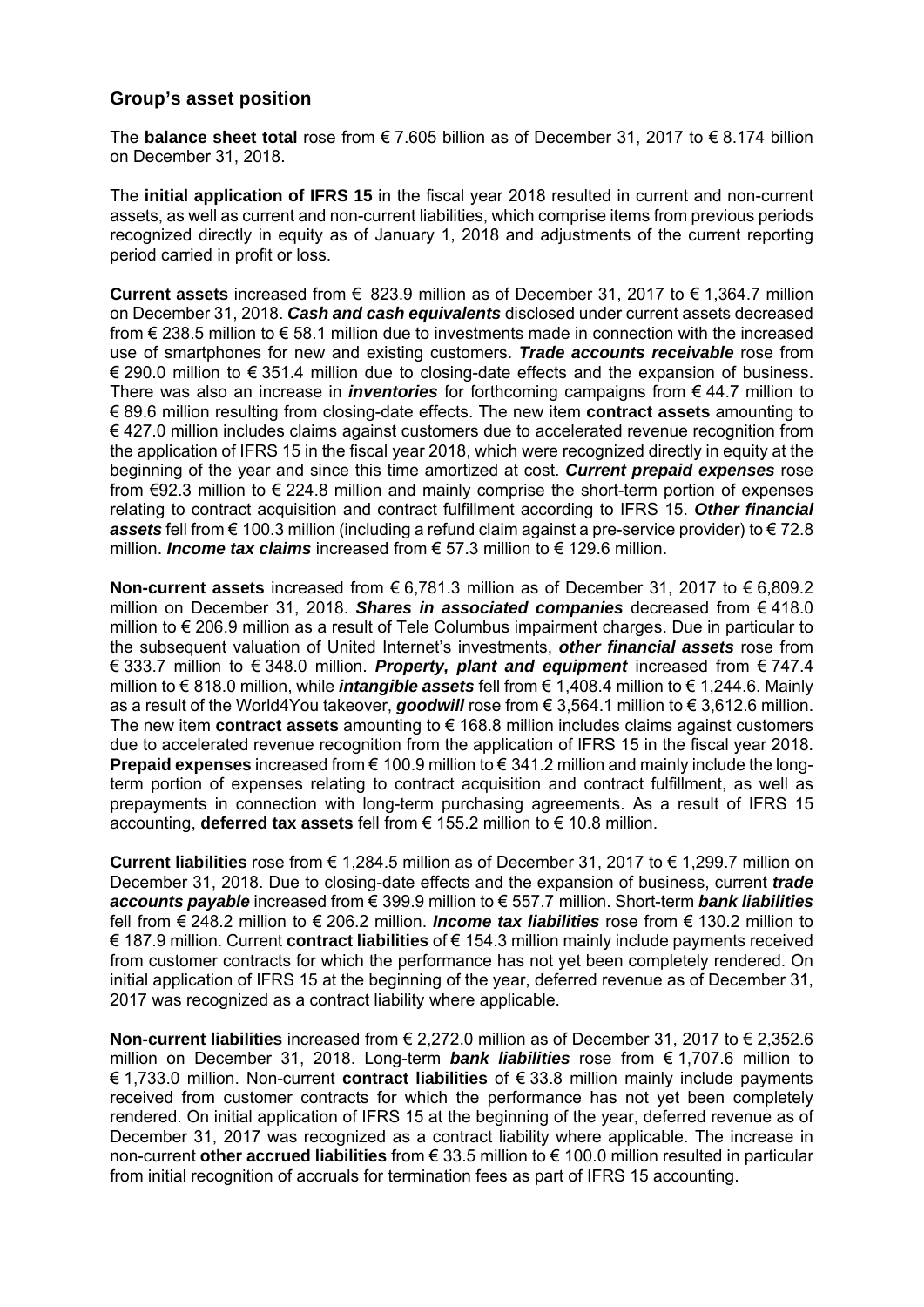The Group's **equity capital** rose from € 4,048.7 million as of December 31, 2017 to € 4,521.5 million on December 31, 2018. The change mainly reflects the adjustments recognized directly in equity from using the modified retrospective transition method on initial application of IFRS 15 as of January 31, 2018. There was a corresponding rise in the *equity ratio* from 53.2% to 55.3%. At the end of the reporting period on December 31, 2018, United Internet held 4,702,990 **treasury shares** (December 31, 2017: 5,093,289).

**Net bank liabilities** (i.e. the balance of bank liabilities and cash and cash equivalents) increased from € 1,717.3 million as of December 31, 2017 to € 1,881.1 million on December 31, 2018. As in previous years, this temporary increase is due to the dividend payment made in May and the takeover of World4You in August.

| Multi-period overview: development of relative indebtedness |
|-------------------------------------------------------------|
|-------------------------------------------------------------|

|                                                 | 2014<br>(IAS 18) | 2015<br>(IAS 18) | 2016<br>(IAS 18) | 2017 | 2018<br>$(IAS 18)$ (IFRS 15) |
|-------------------------------------------------|------------------|------------------|------------------|------|------------------------------|
| Net bank liabilities (1) /<br>EBITDA            | 1.79             | 1.88             | 1.98             | 1.37 | 1.57                         |
| Net bank liabilities (1) /<br>free cash flow(2) | 3.42             | 3.63             | 3.88             | 4.04 | 7.39                         |

 $(1)$  Net bank liabilities = balance of bank liabilities and cash and cash equivalents

(2) Free cash flow without consideration of closing-date effects from a capital gains tax payment of € 335.7 million (2014), a capital gains tax refund (net) of € 242.7 million (2015), an income tax payment originally due in the fourth quarter of 2015 of around € 100.0 million (2016), a capital gains tax refund originally planned for the fourth quarter of 2016 of  $\epsilon$  70.3 million (2017), and a tax payment from fiscal year 2016 of € 34.7 million (2018)

Further details on the objectives and methods of the Group's financial risk management are provided under point 43 of the notes to the consolidated financial statements.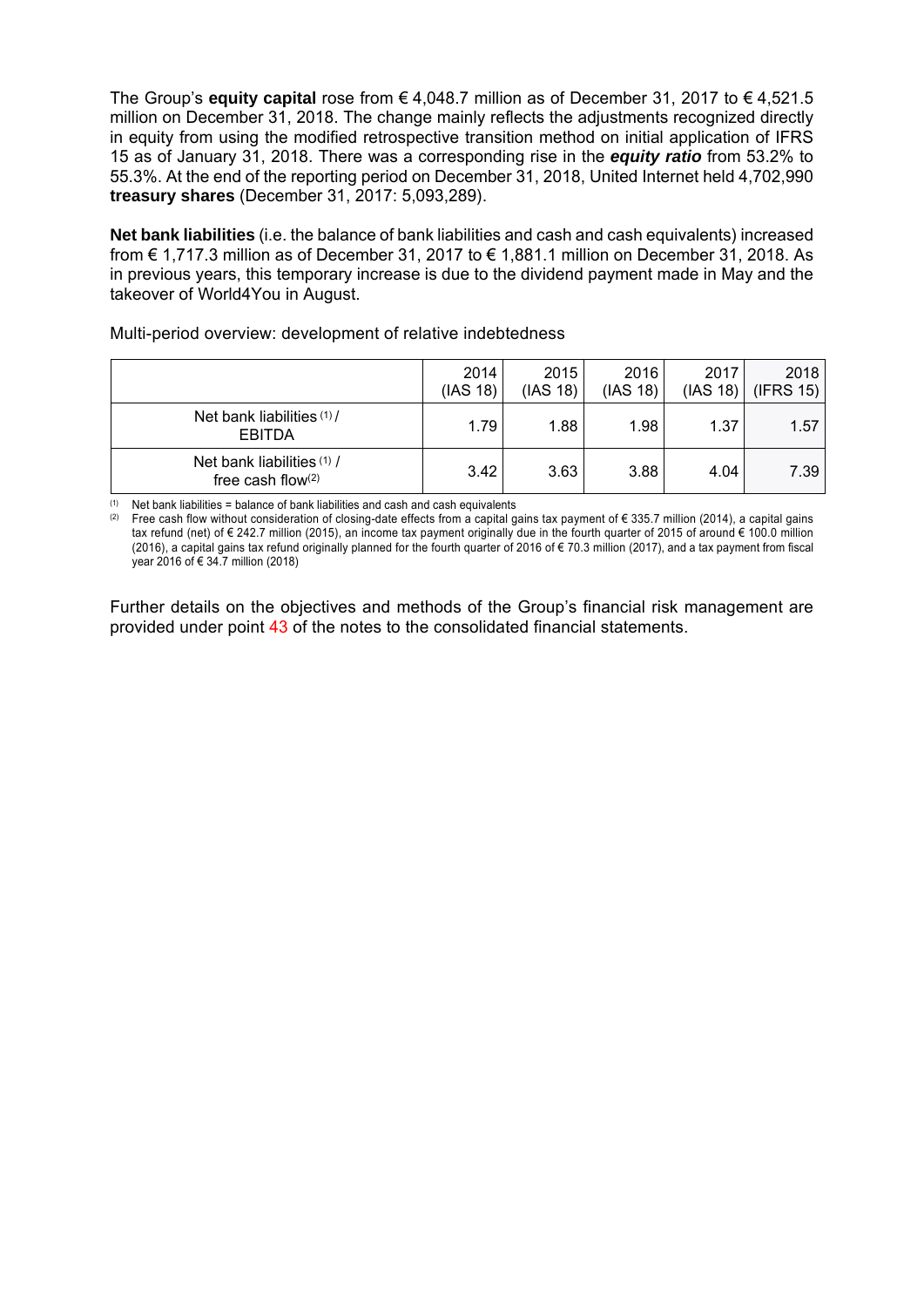| 2014<br>(IAS 18) | 2015<br>(IAS 18) | 2016<br>(IAS 18)       | $2017^{(1)}$<br>(IAS 18) | 2018<br>(IFRS 15) |
|------------------|------------------|------------------------|--------------------------|-------------------|
| 3,673.4          | 3,885.4          | 4,073.7                | 7,605.2                  | 8,173.8           |
| 50.8             | 84.3             | 101.7                  | 238.5                    | 58.1              |
| 34.9             | 468.4(2)         | $755.5^{(2)}$          | 418.0(2)                 | $206.9^{(2)}$     |
| 695.3            | 449.0(3)         | $287.7^{(3)}$          | $333.7^{(3)}$            | $348.1^{(3)}$     |
| 689.3            | 665.2            | 655.0                  | 747.4(4)                 | 818.0             |
| 385.5            | 389.5            | 369.5                  | 1,408.4(4)               | 1,244.6           |
| 977.0            | $1,100.1^{(5)}$  | 1,087.7                | $3,564.1^{(5)}$          | $3,612.6^{(5)}$   |
| 1,374.0          | $1,536.5^{(6)}$  | 1,760.7 <sup>(6)</sup> | 1,955.8(6)               | 1,939.1           |
| 205.0            | 205.0            | 205.0                  | 205.0                    | 205.0             |
| 35.3             | 26.3             | 122.5                  | 189.4                    | 174.9             |
| 1,204.7          | 1,149.8          | 1,197.8                | $4,048.7^{(7)}$          | $4,521.5^{(7)}$   |
| 32.8%            | 29.6%            | 29.4%                  | 53.2%                    | 55.3%             |
|                  |                  |                        |                          |                   |

# Multi-period overview: development of key balance sheet items

(in € million)

(1) 2017 figures were adjusted retroactively in connection with a final purchase price allocation for a company acquisition

Increase due to investment in Drillisch (2015); increase due to investment in Tele Columbus (2016); decrease due to takeover and consolidation of ProfitBricks and Drillisch (2017); decrease due to Tele Columbus impairment charge (2018)

(3) Decrease due to sale of Goldbach shares and subsequent valuation of shares in listed companies (2015); decrease due to subsequent valuation of shares in listed companies (2016); increase due to subsequent valuation of shares in listed companies (2017); increase due to subsequent valuation of shares in listed companies (2018)

(4) Increase due to Strato, ProfitBricks and Drillisch takeovers (2017)

(5) Increase due to acquisition of home.pl (2015); increase due to Strato, ProfitBricks and Drillisch takeovers (2017); increase due to World4You takeover (2018)

(6) Increase due to increased stake in Rocket, Drillisch investment, and acquisition of home.pl (2015); increase due to Tele Columbus investment (2016); increase due to Strato takeover and increased stake in Drillisch and Tele Columbus (2017)

(7) Increase due to consolidation effects in connection with the investment of Warburg Pincus in the Business Applications segment and takeover of Strato (2017); transitional effects from initial application of IFRS 15 (2018)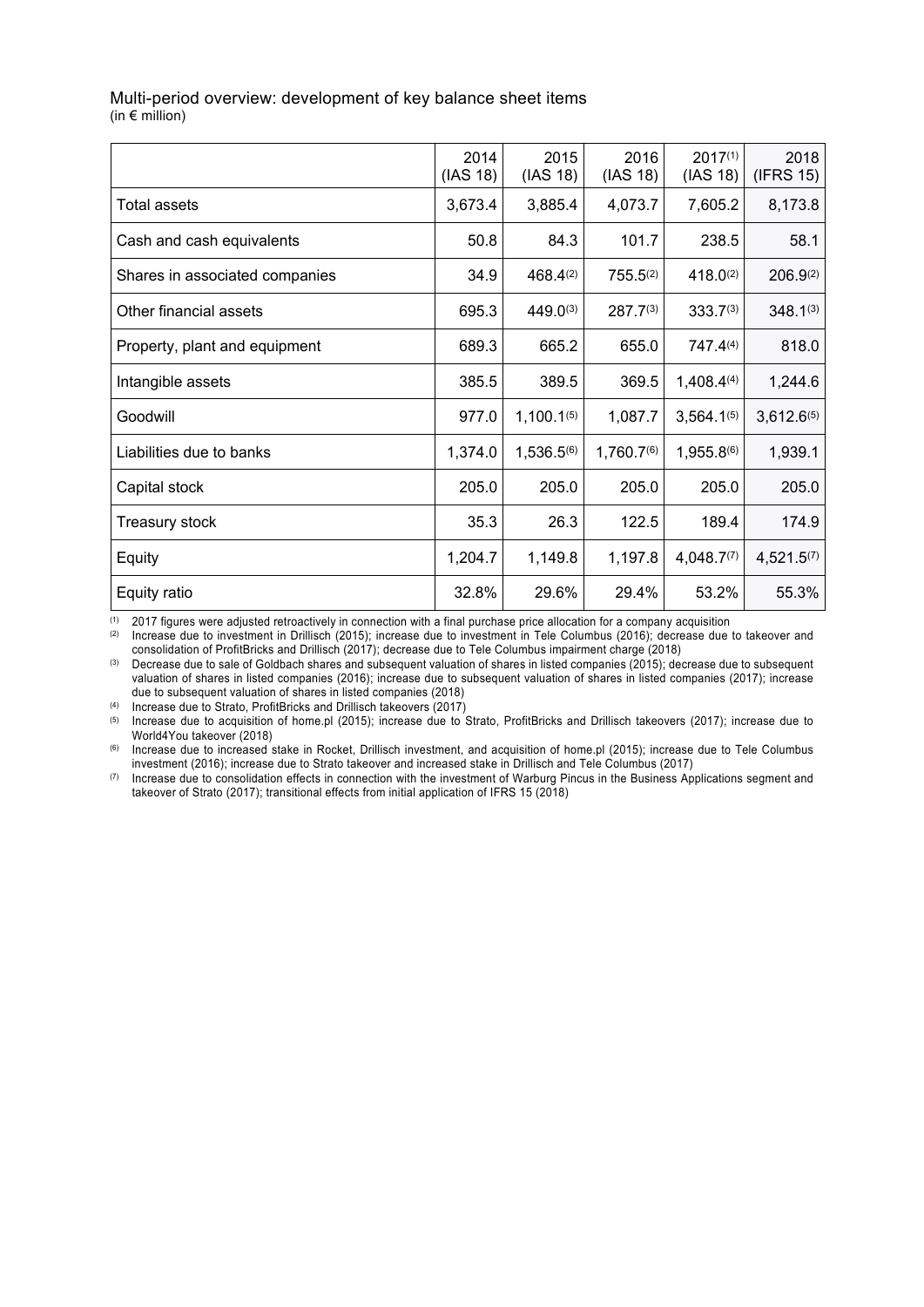# **Management Board's overall assessment of the Group's business situation**

With the exception of the USA and Mexico, the macroeconomic conditions in the main target countries of the United Internet Group deteriorated during the reporting period, compared to the previous year. GDP in Germany – United Internet's most important market – also only grew by 1.5% – following 2.5% in the previous year. With sales growth of 2.0%, the German ICT market also fell well short of its prior-year growth rate of 3.0%.

With growth of 1.28 million customer contracts to 23.85 million, a 22.0% increase in sales to € 5.131 billion and an improvement in EBITDA of 22.6% to € 1.201 billion, United Internet enjoyed further dynamic growth in fiscal year 2018. With the figures achieved in sales and earnings in fiscal year 2018, United Internet was also able to meet the targets it set itself.

The company's successful performance – especially when compared with the macroeconomic and sector trends – highlights the benefits of United Internet's business model based predominantly on electronic subscriptions with fixed monthly payments and contractually fixed terms. This ensures stable and predictable revenues and cash flows, offers protection against cyclical influences and provides the financial scope to win new customers, expand existing customer relationships, and grasp opportunities in new business fields and new markets – organically or via investments and acquisitions.

In the fiscal year 2018, the company once again invested heavily in gaining and expanding customer relationships, as well as in developing new products – thus laying the basis for future growth. In addition to strengthening the foundations for its operational business, United Internet tapped additional opportunities and growth potential with the largely completed integration of the companies it acquired in 2017, Strato, ProfitBricks (now 1&1 IONOS Cloud) and Drillisch (now 1&1 Drillisch), with a variety of synergy effects in both business divisions.

The financial position of United Internet AG remained strong in fiscal year 2018. Despite heavy investment in the increased use of smartphones for new and existing customers in 2018, which will only be amortized in the following periods, free cash flow adjusted for tax effects remained high at € 254.6 million (comparable prior-year figure: € 424.4 million). This once again underlines the Group's ability to generate very healthy levels of cash while at the same time achieving strong qualitative growth.

As of the reporting date for the annual financial statements 2018, and at the time of preparing this management report, the Management Board believes that the United Internet Group as a whole is well placed for its further development. It regards the financial position and performance – subject to possible special items – as positive and is optimistic about the Group's future prospects.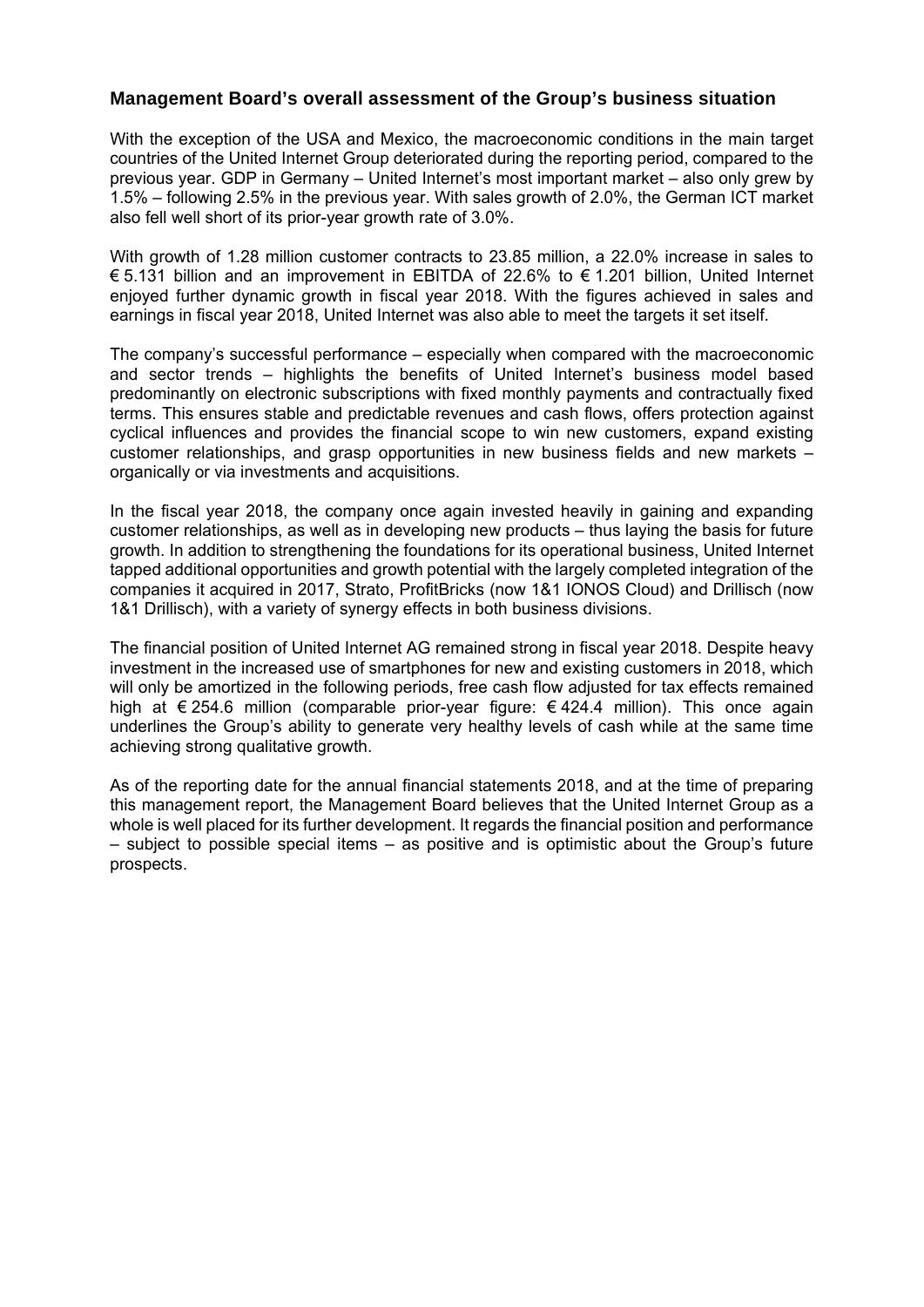# **2.4 POSITION OF THE COMPANY**

# **Earnings of United Internet AG**

As a pure holding company, the earnings position of United Internet AG is usually dominated by its investment and financial result.

In the fiscal year 2018, **sales** of the parent company amounted to € 0.01 million (prior year:  $\epsilon$  0.85 million) and result mainly from services rendered to the Group's subsidiaries.

**Other operating income** amounted to € 147.6 million (prior year: € 1,434.8 million) and mainly results from extraordinary income in connection with the disposal of financial assets totaling € 143.8 million (scheduled exercise of a put option from 2017 for the preferred share of 1&1 Internet Holding SE), as well as from other operating income of  $\epsilon$  2.3 million in connection with cost allocations within the Group, and income of  $\epsilon$  1.6 million relating to other periods from the reversal of accruals. In the previous year, other operating income of  $\epsilon$  1,434.8 million was dominated by extraordinary income of € 1,429.2 million in connection with the sale of shares in 1&1 Internet SE (now 1&1 IONOS SE) to 1&1 Internet Holding SE as part of the investment of Warburg Pincus in this segment, as well as internal Group charges of  $\epsilon$  5.0 million.

Adjusted for effects from employee stock ownership programs, **personnel expenses**  amounted to  $\epsilon$  0.6 million (prior year:  $\epsilon$  1.4 million).

**Other operating expenses** increased to € 36.9 million (prior year: € 13.8 million) and mostly comprise internal Group charges of  $\epsilon$  28.7 million (incl. charges for previous years), as well as legal, auditing and consulting fees of  $\epsilon$  3.8 million (prior year:  $\epsilon$  10.8 million).

**Income from profit transfer agreements** of € 117.7 million (prior year: € 141.5 million) result from the profit transfers of 1&1 Mail & Media Applications SE amounting to € 93.6 million (prior year: € 100.0 million), and United Internet Corporate Services GmbH amounting to € 24.1 million (prior year: expense of  $\epsilon$  10.5 million).

**Income from investments** amounted to € 209.6 (prior year: € 0) and comprised the dividends of 1&1 Drillisch AG (€ 189.7 million) and 1&1 Internet TopCo SE (€ 19.9 million).

**Expenses for loss assumptions** of € 263.6 million (prior year: € 10.5 million) mainly related to the compensation expense of United Internet Investments Holding AG & Co. KG amounting to € 222.2 million (prior year: income of € 40.1 million), due especially to the writedown on shares in Tele Columbus AG held by the company, as well as of United Internet Service Holding GmbH amounting to  $\epsilon$  41.3 million (prior year: income of  $\epsilon$  1.4 million).

The parent company's **result before taxes** amounted to €273.3 million (prior year: € 1,620.3 million).

**Income taxes** of € 68.4 million (prior year: € 77.9 million) comprise current taxes of 2018 of € 55.8 million (of which € 27.6 million corporation tax and the solidarity surcharge and € 28.2 million trade tax), and  $\epsilon$  7.3 million from previous years. In addition, there were expenses from the formation of deferred tax liabilities amounting to  $\epsilon$  5.4 million.

The **net income** in the separate financial statements of United Internet AG for the fiscal year 2018 amounted to € 204.9 million (prior year:  $€ 1,542.4$  million).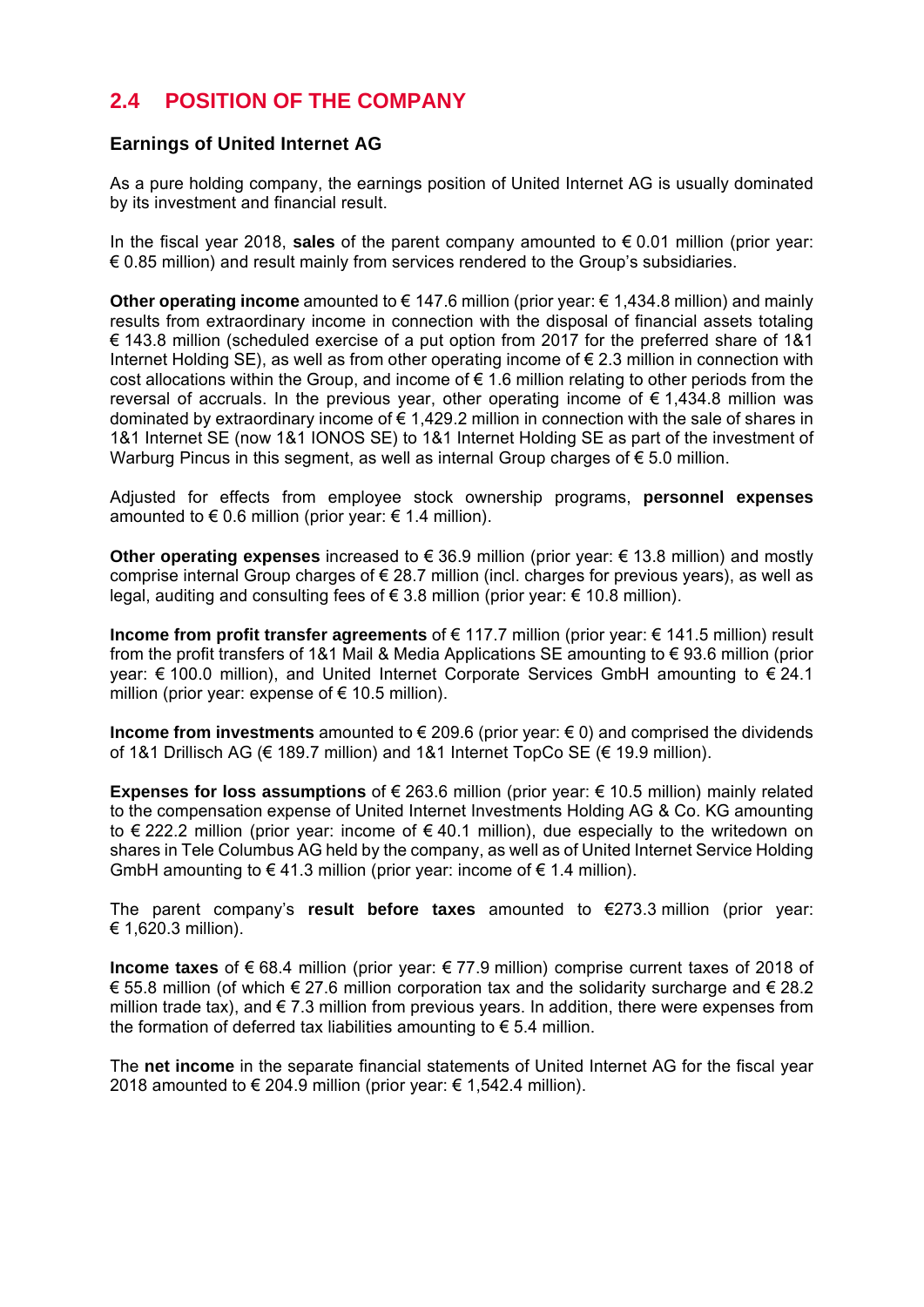# **Assets and financial position of United Internet AG**

The parent company's **balance sheet total** rose from € 5,834.0 million on December 31, 2017 to € 6,233.8 million as of December 31, 2018.

**Non-current assets** of the parent company amounting to € 5,981.3 million (prior year: € 4,952.7 million) were dominated by **financial assets**. *Shares in affiliated companies*  increased to € 3,668.8 million (prior year: € 3,101.0 million). This was mainly due to the Group's internal reallocation of shares previously held by United Internet Investments Holding AG & Co. KG in 1&1 Drillisch AG to United Internet AG, as well as the investment of United Internet AG in the capital reserves of United Internet Service Holding GmbH in connection with the carveout of Versatel in 2017. *Loans to affiliated companies* rose to € 2,312.5 million (prior year: € 1,851.6 million). The increase results in particular from a loan to United Internet Investments Holding AG & Co. KG in connection with the internal rescheduling of existing short-term cash pooling receivables from the company as long-term loans, as well as a loan to United Internet Service Holding GmbH in connection with the restructuring of the Versatel Group's cash pooling with United Internet Service Holding as the holding company. In addition, there was a loan to 1&1 Internet Holding SE in connection with the purchase of shares in World4You Internet Services GmbH, Linz / Austria.

**Current assets** of the parent company amounting to € 252.3 million (prior year: € 881.1 million) comprise receivables due from affiliated companies and other assets. The *receivables due from affiliated companies* declined to € 207.1 million (prior year: € 832.0 million). These mainly comprise receivables within the United Internet Group's internal cash management system. *Other assets* disclosed under current assets amounting to € 40.7 million (prior year:  $\epsilon$  41.4 million) consist mainly of receivables due from the tax office.

**Shareholders' equity** of the parent company amounted to € 3,617.3 million as of December 31, 2018 (prior year: € 3,566.7 million). The increase in equity during the reporting period is mainly due to the net income for the year of  $\epsilon$  204.9 million, with an opposing effect from the dividend payout of € 170.0 million. The use of treasury shares for employee stock ownership plans resulted in an increase of shareholders' equity of  $\epsilon$  15.8 million. As a result of the disproportionately stronger increase in the balance sheet total, the equity ratio fell from 61.1% in the previous year to 58.0% as of December 31, 2018.

The parent company's **accruals** of € 80.8 million (prior year: € 64.5 million) mainly comprise *accrued taxes,* mostly for previous years, amounting to € 76.9 million (prior year: € 55.0 million) as well as *other accrued liabilities* for employee stock ownership plans, legal, auditing and consulting fees, as well as bonuses totaling  $\epsilon$  3.9 million (prior year:  $\epsilon$  9.5 million).

The **liabilities** of the parent company are shaped in particular by liabilities to banks and liabilities due to affiliated companies. Despite the dividend payment and takeover of World4You, *liabilities to banks* decreased to € 1,943.8 million in the fiscal year 2018 (prior year: € 1,952.8 million). Bank liabilities mainly comprise two promissory note loans totaling € 835.5 million, as well as syndicated loans totaling € 1,100.0 million. *Liabilities to affiliated companies* rose to € 575.0 million (prior year: € 233.7 million) and mainly comprise liabilities from balances within the United Internet Group's cash pooling system (€ 272.1 million), from service arrangements ( $\epsilon$  36.6 million), and from profit transfer agreements ( $\epsilon$  263.6 million). *Other liabilities* of € 5.4 million (prior year: € 10.8 million) are mainly sales tax liabilities.

**Cash flow** of the parent company's financial statements is dominated by cash flows from the profit transfer agreements, as well as the dividends of investments. There was an opposing effect in the fiscal year 2018 from the dividend payment disclosed under financial activities.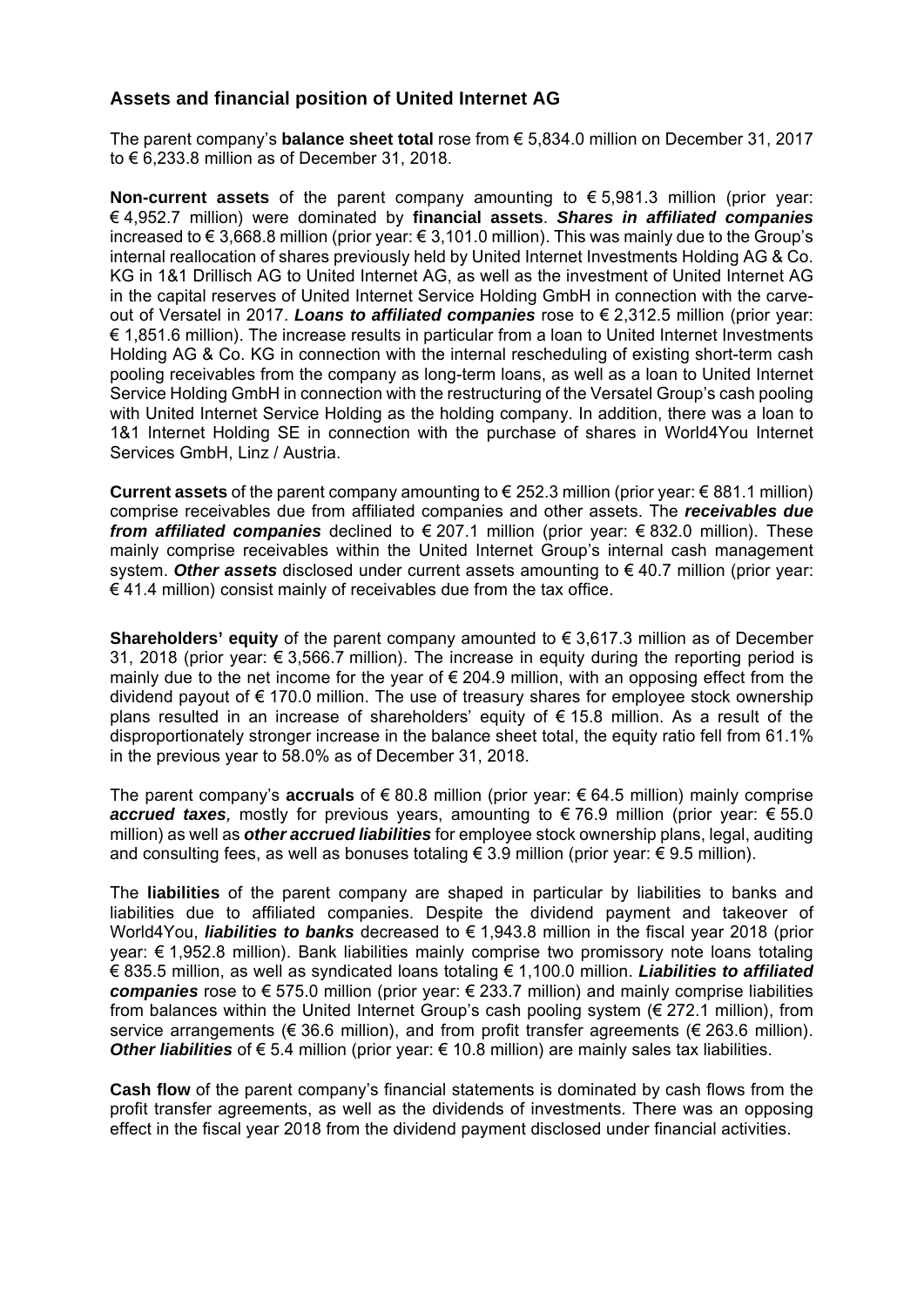# **Management Board's overall assessment of the current business situation of the parent company**

Due to its role as the Group's holding company, the economic position of United Internet AG at parent company level is mainly influenced by its investment and financial result. The above statements on the Group's economic position therefore also apply qualitatively for United Internet AG itself.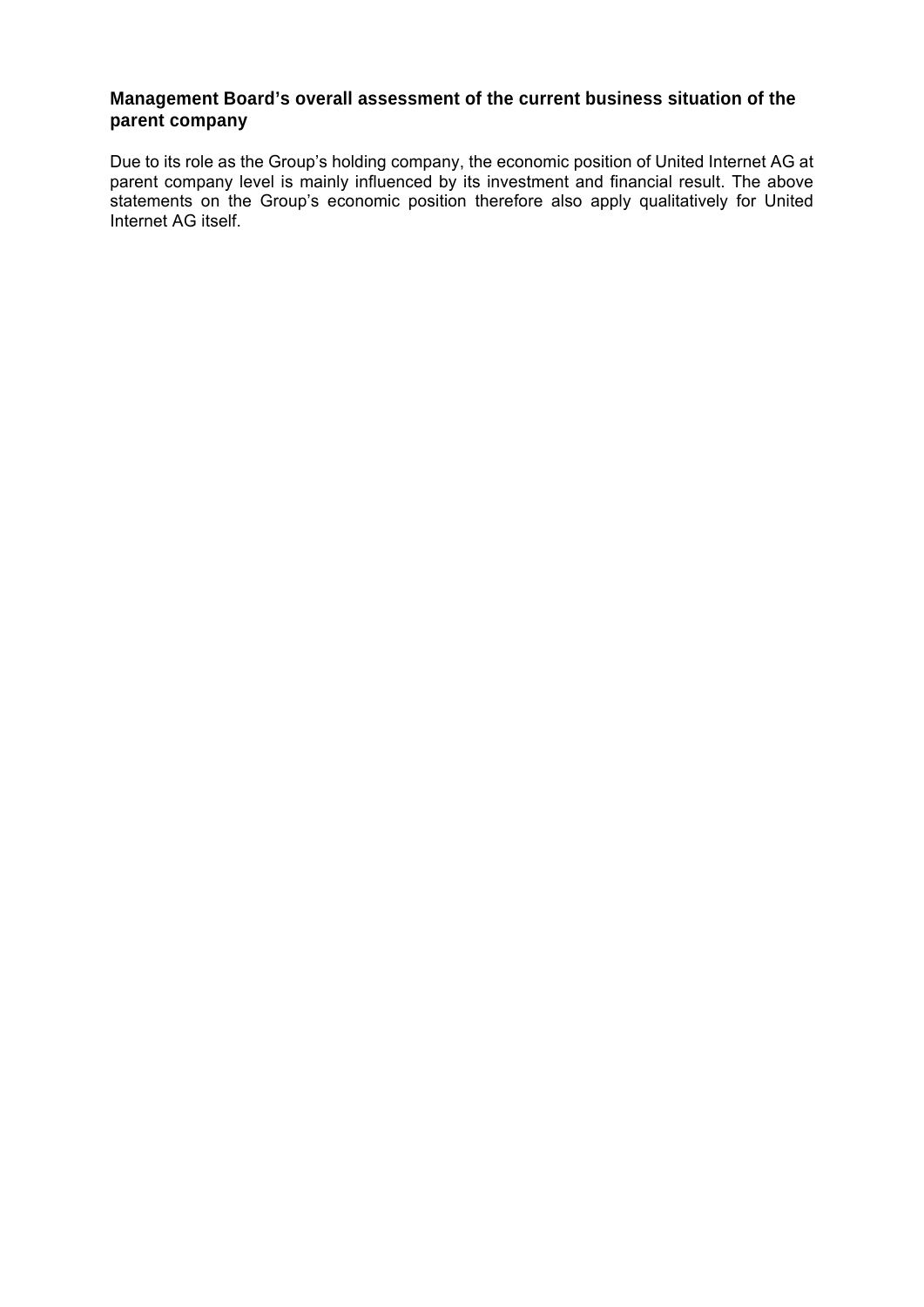# **2.5 SIGNIFICANT NON-FINANCIAL PERFORMANCE INDICATORS**

United Internet AG believes that its entrepreneurial activities are not solely restricted to the pursuit and implementation of economic objectives, but also involve a commitment and responsibility towards society and the environment. United Internet assumes this responsibility in a variety of ways. The most important aspects with regard to the management report, sustainable business policy, employees, green IT, and social responsibility, are summarized in the following sections.

Further information on these and other sustainability topics are included in the Non-Financial Statement 2018 (Sustainability Report) of United Internet AG – based on the Global Reporting Initiative (GRI) framework – which will be published on April 11, 2019 at https://www.unitedinternet.de/investor-relations/publikationen/berichte.html.

# **Sustainable business policy**

United Internet AG is committed to pursuing a sustainable business policy. This sustainability is illustrated in particular by its high level of investment in customer relationships, in customer satisfaction, in service, product and network quality, in security and data privacy, and in customer trust / recommendation behavior and– and thus also in sustainable growth.

# **Customer relationships**

In its fiscal year 2018, United Internet once again invested heavily in customer growth and raised the number of fee-based customer contracts organically by 1.03 million. Including the takeover of World4You, the number of fee-based customer contracts grew by as much as 1.28 million auf 23.85 million (prior year: 22.57 million).

Apart from these customer contracts in the reported product lines, United Internet holds a further 0.41 (prior year: 0.47) million contracts without basic monthly fees and service provider contracts (volume-based tariffs / MSP tariffs), as well as 0.06 (prior year: 0.11) million broadband connections in the phased-out T-DSL / R-DSL product lines.

In addition to these fee-based contracts, United Internet also operates 37.00 (prior year: 35.67) million active free accounts at its data centers that are refinanced via advertising revenue.

In total, therefore, United Internet manages 61.32 (prior year: 58.89) million customer accounts globally.

Over the past few years, the high-value contracts with basic fee of the reported product lines have been greatly expanded, while the less valuable contracts with no monthly fee and the old contracts with T-DSL and R-DSL have been reduced (exception: 2017 due to 0.49 million contracts without basic monthly fee / old contracts resulting from the Drillisch takeover). The number of customer relationships via ad-financed free accounts – which also offer United Internet important potential for up- and cross-selling – were steadily improved over the past years.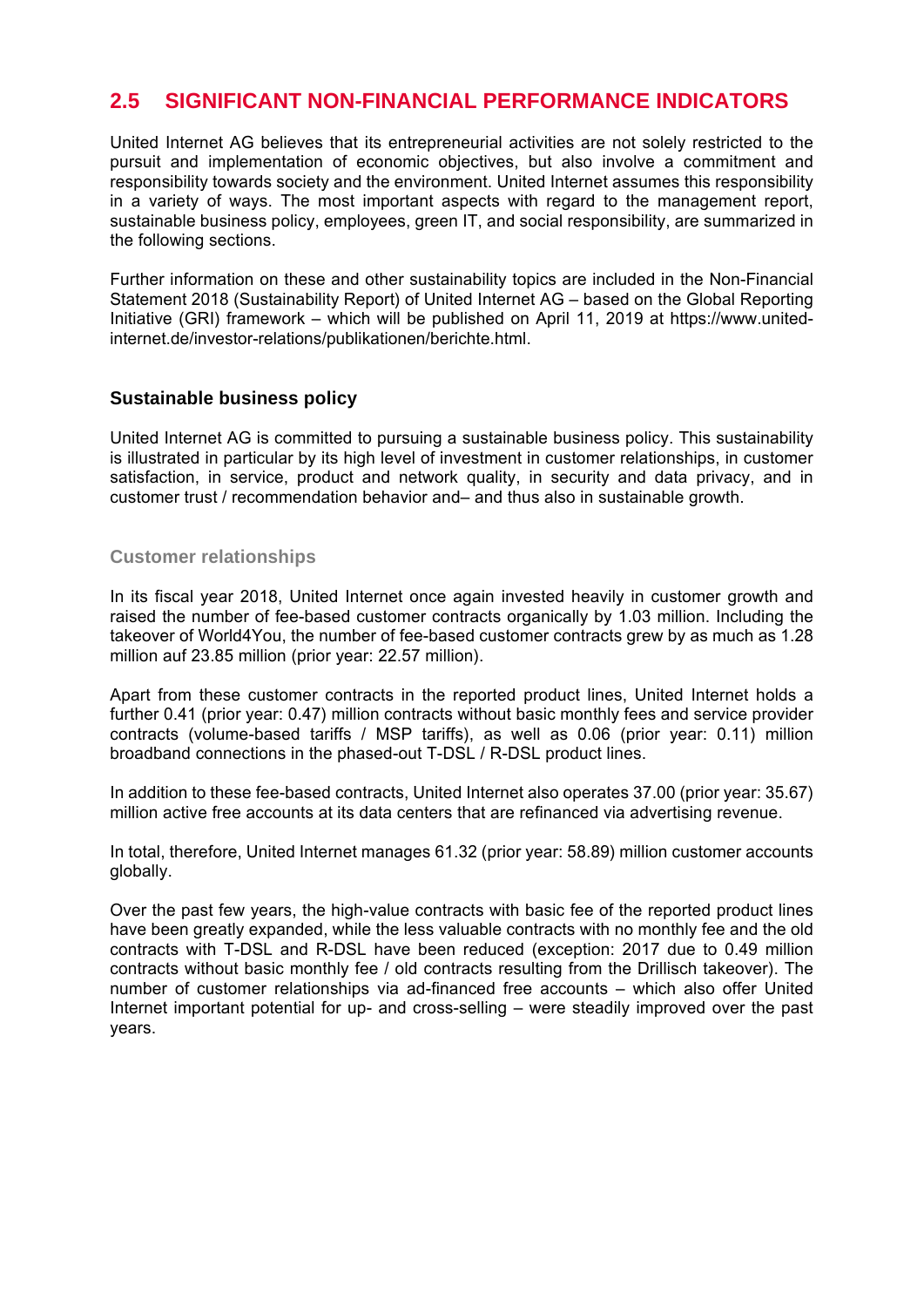# Multi-period overview: development of customer relationships

(Growth in million)

|                                                 | 2014(1) | $2015^{(2)}$ | 2016    | $2017^{(3)}$ | 2018(4) |
|-------------------------------------------------|---------|--------------|---------|--------------|---------|
| Contracts with basic fees                       | $+1.41$ | $+1.25$      | $+1.06$ | $+6.10$      | $+1.28$ |
| Contracts without basic fees / old<br>contracts | $-0.08$ | $-0.06$      | $-0.06$ | $+0.40$      | - 0.11  |
| Free accounts                                   | $+0.61$ | $+1.03$      | $+1.14$ | $+1.13$      | $+1.33$ |
| Total customer accounts                         | $+1.94$ | $+2.22$      | $+2.14$ | $+7.63$      | $+2.50$ |

(1) Including 0.42 million contracts with basic fees from the takeover of Versatel

(2) Including 0.34 million contracts with basic fees from the takeover of home.pl and an opposing 0.08 million from contract streamlining

(3) Including 3.35 million contracts with basic fees and 0.49 million contracts without basic fees / old contracts from the takeover of Drillisch

as well as including 1.87 million contracts with basic fees from the takeover of Strato

(4) Including 0.25 million contracts with basic fees from the takeover of World4You

# **Customer satisfaction**

In addition to attracting new customers, retaining existing customers and customer loyalty are the most important factors for expanding our customer base. The key control criterion for United Internet is customer satisfaction. We have therefore established structures and processes in our (mass market) segments Consumer Access, Consumer Applications and Business Applications in order to continuously and sustainably measure, analyze and ultimately improve customer satisfaction with the aid of key performance indicators (KPIs). Customer surveys, market research and analyses, e.g. of postings on social media platforms, are carried out on a regular basis in order to collect feedback from customers.

Depending on the segment, customer satisfaction is measured and controlled using various KPIs such as customer sentiment or the recommendation rate / net promoter score (NPS).

The findings from these customer satisfaction analyses are used to identify areas for improvement and then translated into concrete measures to increase customer satisfaction (e.g. in the field of service or product quality).

As of October 2018, for example, all customers of the 1&1 IONOS brand have the opportunity to contact a personal consultant free of charge as a central point of contact for all questions relating to products, their contracts and their online business success. In this way, 1&1 IONOS can accompany companies through all phases of their development – from registering a domain and setting up a first website, to setting up shop systems and dedicated servers, to using enterprise cloud infrastructures. In addition, companies have the opportunity to use numerous cloud applications that support their business.

## **Service quality**

As part of the above measures, United Internet has also invested heavily in service quality over the past years, e.g. with the introduction of the so-called 1&1 Principle and further constant enhancements to it.

With the 1&1 Principle, broadband and mobile internet customers are given five clear productrelated performance promises. These include, for example, a one-month test phase and highly available expert hotline, delivery of the ordered product within one working day or on-site replacement of faulty equipment on the next working day.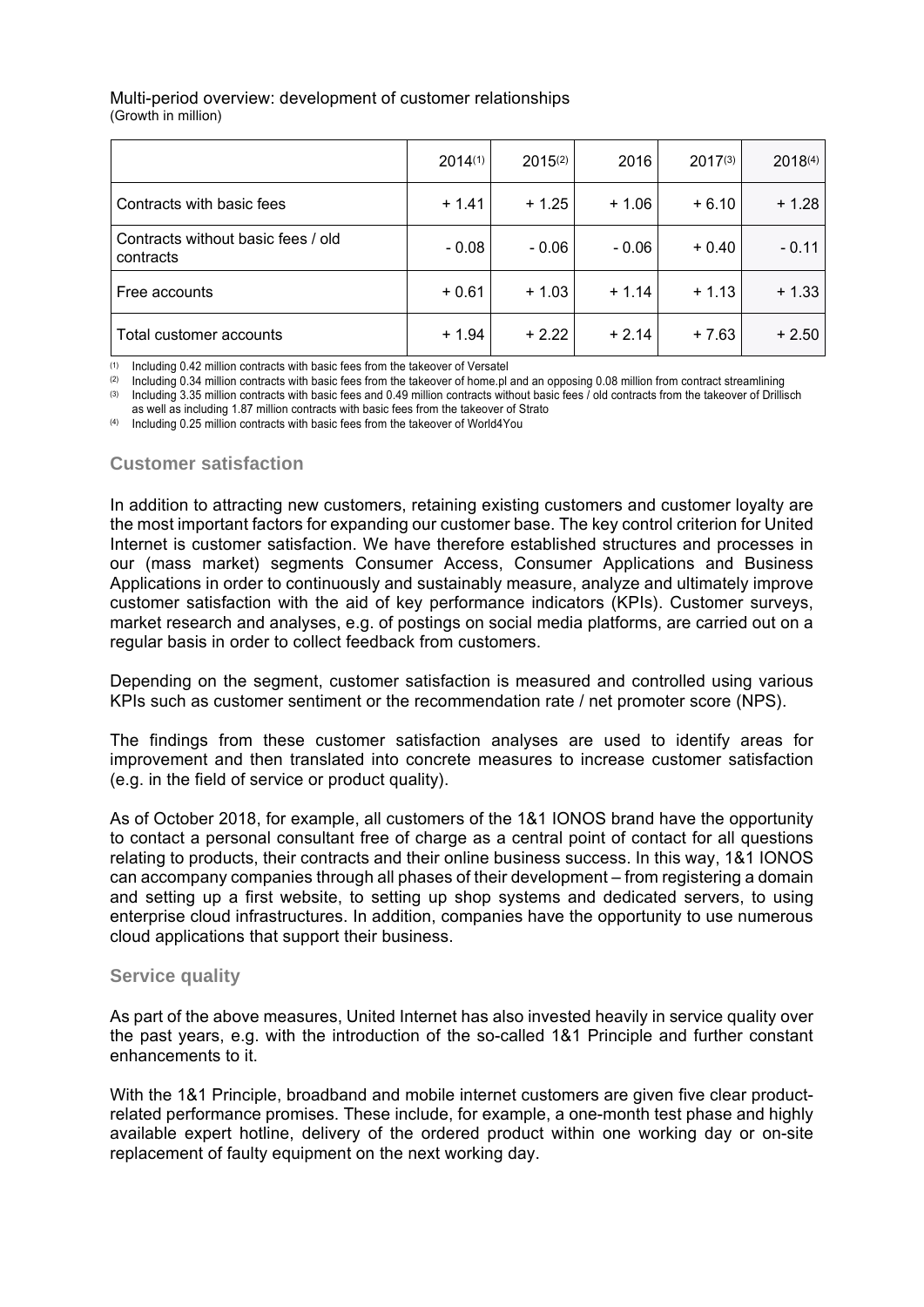As of the past year, the 1&1 Replacement Service offers additional all-round protection: in the event of damage, customers receive a new – and identical – mobile phone within 24 hours. If the model is not available, in exceptional cases, an equivalent smartphone is immediately delivered.

Since September 2018, this premium service has been free of charge for customers and included in all Mobile 1&1 All-Net Flat tariffs with smartphone on signing the contract. The special feature is that the 1&1 Replacement Service goes beyond the usual device warranty and also covers self-caused damage, such as water damage or screen breakage. This allround protection is valid for the entire minimum term.

The excellent scores achieved in customer service surveys during 2018 are proof that the investments in service quality are paying off.

As in previous years, the German newspaper DIE WELT, together with ServiceValue, systematically examined the service quality of German companies from the customer's point of view in 2018. ServiceValue is a Cologne-based analysis and consulting company specializing in relationship management between companies and stakeholders. Service ranking from the customer's perspective is based on the scientifically proven Service Experience Score (SES). This percentage value is determined in the same way as the well-known polling question "Which party would you vote for if the election were held this Sunday" and represents a clear, understandable and efficient measuring instrument. As part of the SERVICE CHAMPIONS 2018 study (published in October 2018), customers were asked to judge the best companies with regard to service experienced from a total of 3,016 companies from 327 different industries.

The United Internet brand 1&1 (Consumer Access segment) won the "No. 1 in Customer Service Experience" award in both the "Telecommunications" and "Internet Provider" (DSL) sectors.

Other sector winners were the United Internet brands GMX (Consumer Applications segment) in the "E-mail Provider" sector and Strato (Business Applications segment) – for the fifth time in a row – in the "Web Hosting Provider" sector.

The United Internet brand 1&1 Versatel (Business Access segment) is one of the most popular telecommunications service providers for small to mid-sized companies (SMEs). This was proven by a ranking of the German magazine WirtschaftsWoche (published in February 2018). In cooperation with ServiceValue, WirtschaftsWoche identified – for the third year now – the most popular service providers of Germany's SMEs. More than 6,000 decision-makers, buyers and users of SMEs were surveyed. In addition to general customer satisfaction, seven other categories – such as consulting, value for money and service quality – were evaluated. Overall, customer ratings were obtained for 267 providers from 28 industries. 1&1 Versatel achieved very good results in two categories (Telecommunications Telephony/Internet and Telecommunications Telephony/Internet/Mobile), finishing second in each category.

The test results for 1&1 customer service in Spain and France (Business Applications) illustrate that these excellent service ratings are not limited to Germany. In Spain, the 1&1 hotline won the coveted service award "Elegido servicio de atención al cliente" in the "Hosting" category for the fifth time in a row in October 2018. The 1&1 hotline in France also won the "Élu Service Client de l'Année" award for the best customer service in the "Hosting" category in October 2018.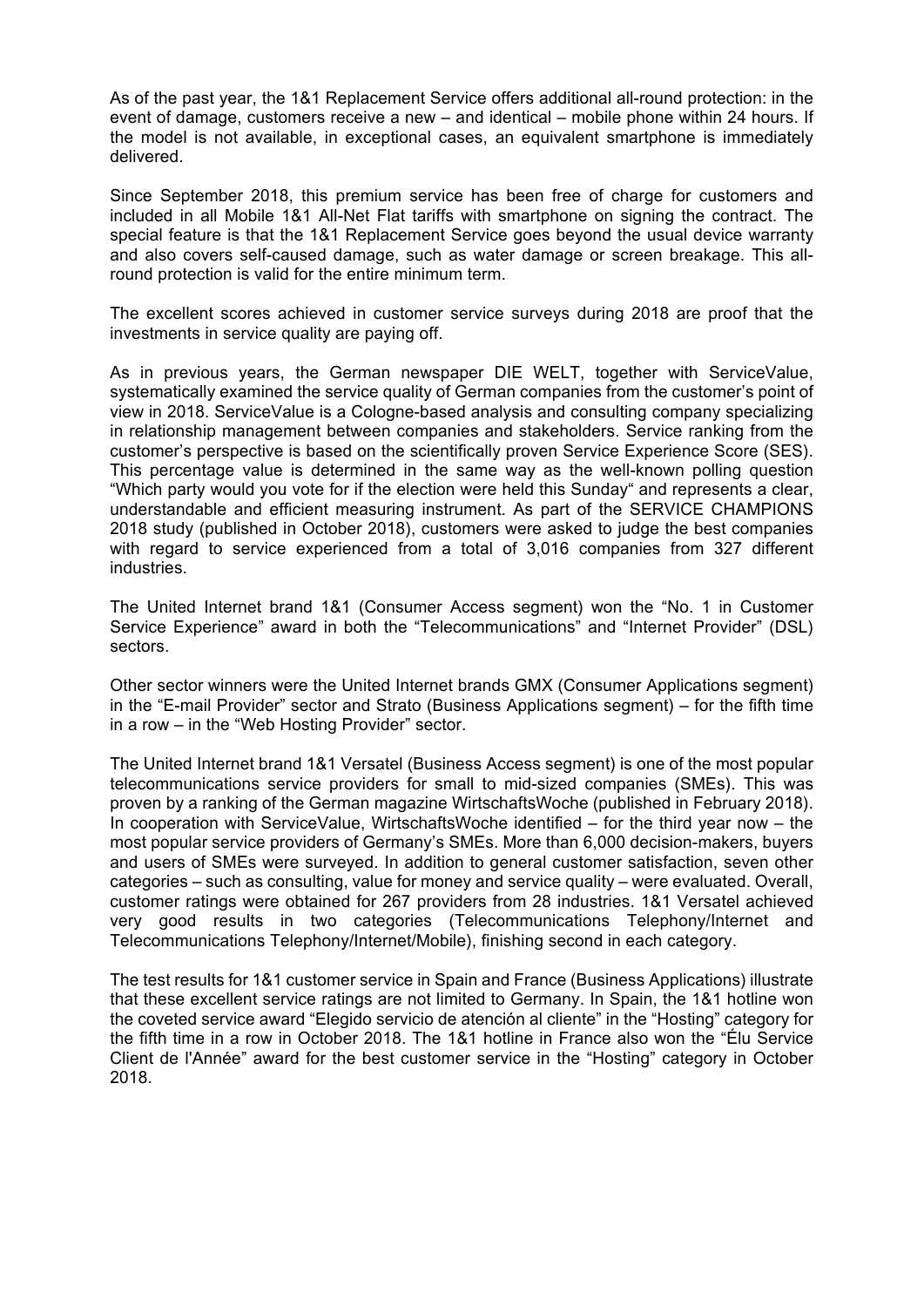# **Product quality**

The product quality and value-for-money of the United Internet brands also received various accolades in the fiscal year 2018.

In 2018, for example, the 1&1 IONOS Cloud Server was named winner in the benchmark test of the US analysts Cloud Spectator (published April 2018). In this test, the cloud offerings of the largest and most important providers in North America, such as IBM Cloud, Amazon Web Services and Microsoft Azure, were examined with regard to their cost-benefit ratio. 1&1 IONOS was the overall winner with the highest possible "CloudSpecs Score" of 100. 1&1 IONOS won in North America for the third time in a row. In Europe, 1&1 IONOS achieved second place with a "CloudSpecs Score" of 82 (published in June 2018).

The Enterprise Cloud of 1&1 IONOS was rated by the analysts of CRISP Research as one of the market leaders ("Accelerator") in the highly promising cloud market "Cloud Platforms – IaaS & PaaS" by the analysts of CRISP Research and is thus ranked in the same category as the US heavyweights Amazon Web Services, Microsoft Azure and Google. The evaluation criteria of the Crisp Vendor Universe are divided into two main categories, "Service/Product Value Creation" and "Vendor Performance". The "Service/Product Value Creation" category focuses on market maturity. "Vendor Performance" examines providers in the cloud computing market environment in terms of their presence and market strategy.

#### **Network quality**

In terms of network quality, the United Internet brand 1&1 came second in the prestigious broadband and landline network test of the respected German specialist magazine "connect" (published in August 2018) with a score of 441 from a maximum 500 points (prior year: first place). 1&1 was the only nationwide provider – apart from Deutsche Telekom with 447 points – to receive an overall rating of "Very Good", putting it ahead of competitors such as Unitymedia, O2/Telefónica and Vodafone, who were all rated "Good".

"connect" holds its test annually and in 2018 checked the test connections of all well-known providers in the categories Voice, Data, Web Services and Web TV. The landline test was conducted in three bandwidth classes for the second time in 2018. In doing so, "connect" aims to reflect the actual market distribution more accurately. Class 1 comprises connections with speeds of up to 20 Mbit/s (downstream), Class 2 is for 20 to 100 Mbit/s, and Class 3 for 100 Mbit/s and more.

1&1 uses the fiber-optic network of its sister company 1&1 Versatel for the realization of broadband connections. At locations where the network is not yet available, 1&1 cooperates with other telecommunications companies. 1&1 provides its telephony services via its own voice-over-IP (VoIP) platform, which has proven its reliability for over 10 years now and is constantly being enhanced.

The latter once again impressed in the test with "very good" landline voice services. 1&1 also achieved "very good" in the categories Data and Web Services.

The landline test was carried out on behalf of "connect" by zafaco GmbH. According to "connect", about 4.4 million measurements were carried out on 96 test connections at 48 locations throughout Germany over a period of around four weeks. The test connections automatically initiated voice and data transfers. The test analyzed such categories as voice quality, data and error rates, response times and video quality.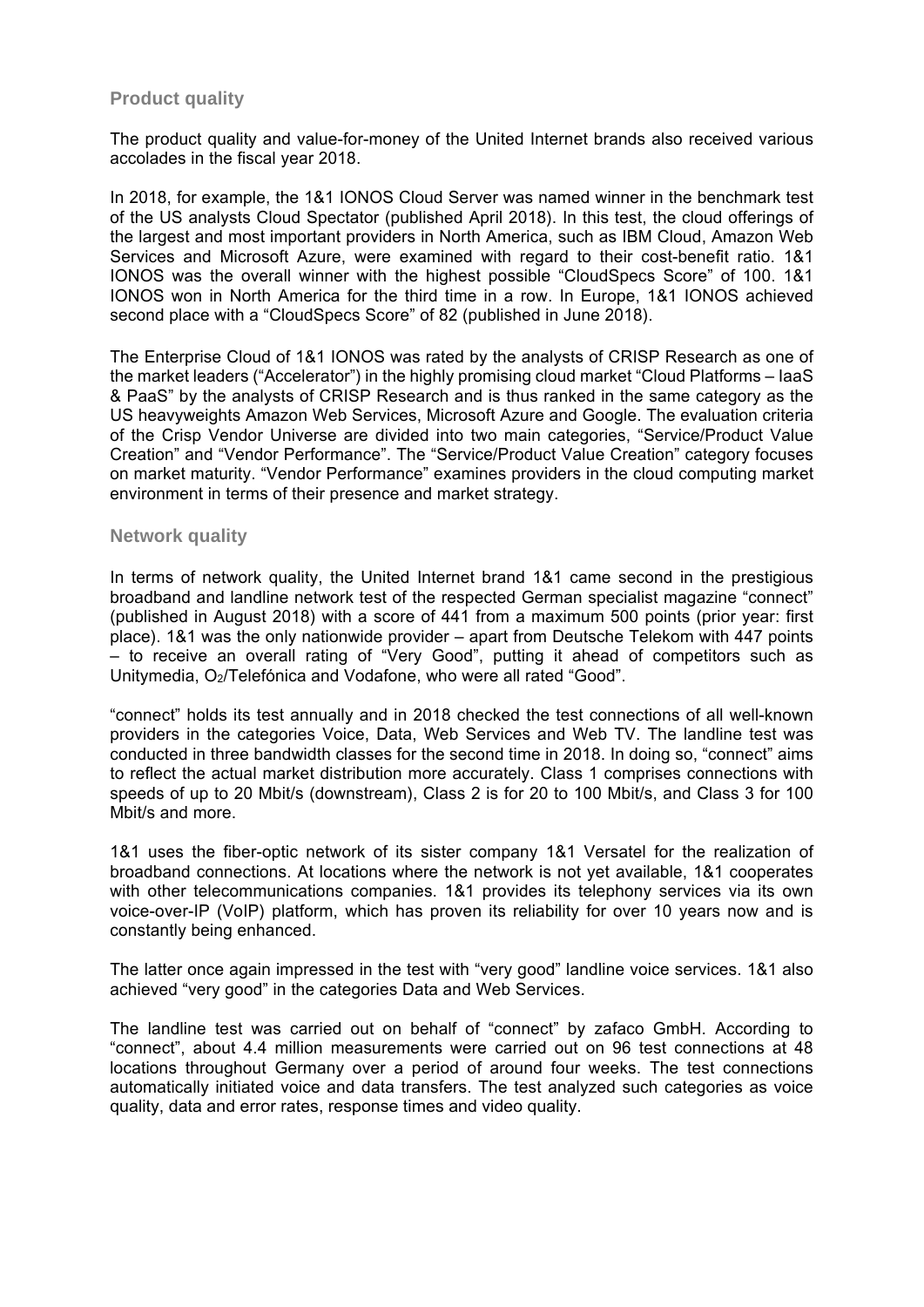# **Security and data privacy**

With the launch of the "E-Mail made in Germany" initiative in 2013 (in cooperation with a network also comprising Deutsche Telekom and freenet), United Internet's e-mail services GMX and WEB.DE also offer customers high standards with regard to the security and privacy of e-mail communication. This includes the encrypted transmission of all e-mails on all network routes, the processing and storage of all data in Germany according to German data protection regulations and the identification of secure e-mail addresses within the e-mail applications.

As of April 2014, only SSL keys certified in Germany are used within the "E-Mail made in Germany" network and all transmission routes are fully encrypted. As an important enhancement of the security standard "E-Mail made in Germany", GMX and WEB.DE developed an encryption system based on the globally recognized "Pretty Good Privacy" (PGP) standard in 2015. The new e-mail security level works on all commonly used devices, is provided free to all customers of the two mail services, and is compatible with all previous PGP applications. In 2016, the PGP solution of GMX and WEB.DE was also rolled out in the foreign markets of France, Spain and the UK via the international e-mail brand mail.com.

Following end-to-end encryption for e-mails in the past few years, GMX and WEB.DE also rolled out end-to-end encryption for the cloud content of its customers in the fiscal year 2017. In addition to the automatic uploading of photos from smartphones to the cloud and improved publishing and sharing functions, security has also been stepped up: all users of WEB.DE and GMX in Germany, Austria and Switzerland (DACH) can use their "safe" for free end-to-end encryption of their cloud data, thus offering protection from third parties. As a result, the portal brands are strengthening their "Cloud Made in Germany" initiative and clearly differentiating themselves from non-European solutions.

In 2018, GMX and WEB.DE introduced a new protection against calendar spam – still a relatively new phenomenon. Spammers send fake appointment invitations to the mailbox and the digital calendar. GMX and WEB.DE allow customers to report and delete calendar spam. By clicking on a new "spam" button, the fake invitations with advertising, supposed discounts, or links to malware and phishing sites are deleted from the inbox.

## **Customer trust / recommendation behavior**

A high level of service, product and network quality combined with high standards of security and data privacy also have a positive impact on the aspect of customer trust and ultimately on the recommendation behavior of customers.

For example, the United Internet brand GMX is the e-mail provider which Germans trust most. This was the result of a survey (published in September 2018) commissioned by the German magazine WirtschaftsWoche in which GMX once again received the "Highest Customer Trust" rating. Starting in 2014, WirtschaftsWoche has been examining the trust of German consumers in various companies once a year, in conjunction with ServiceValue. The results are published in "Germany's Largest Trust Ranking". In 2018, around 330,000 customers of 1,134 companies in 88 sectors were interviewed. 81.3% of all respondents stated that they trusted GMX. For the fourth year running, GMX has thus taken first place in this ranking of e-mail providers and achieved a score in 2018 which was 16.2% above the average for all e-mail providers (65.1%). The survey's academic advisor is the Psychology Institute of Goethe University Frankfurt/Main.

Together with ServiceValue, Focus Money conducted a large-scale customer survey in 2018 on the recommendation behavior of customers across 78 industries and over 1,000 companies (published in June 2018). ServiceValue applied its scientific method to evaluate some 460,000 customer opinions. The recommendation rates for GMX and WEB.DE not only put them in first and second place in the category "E-Mail", but also second and third place in the global ranking of all 1,000 companies.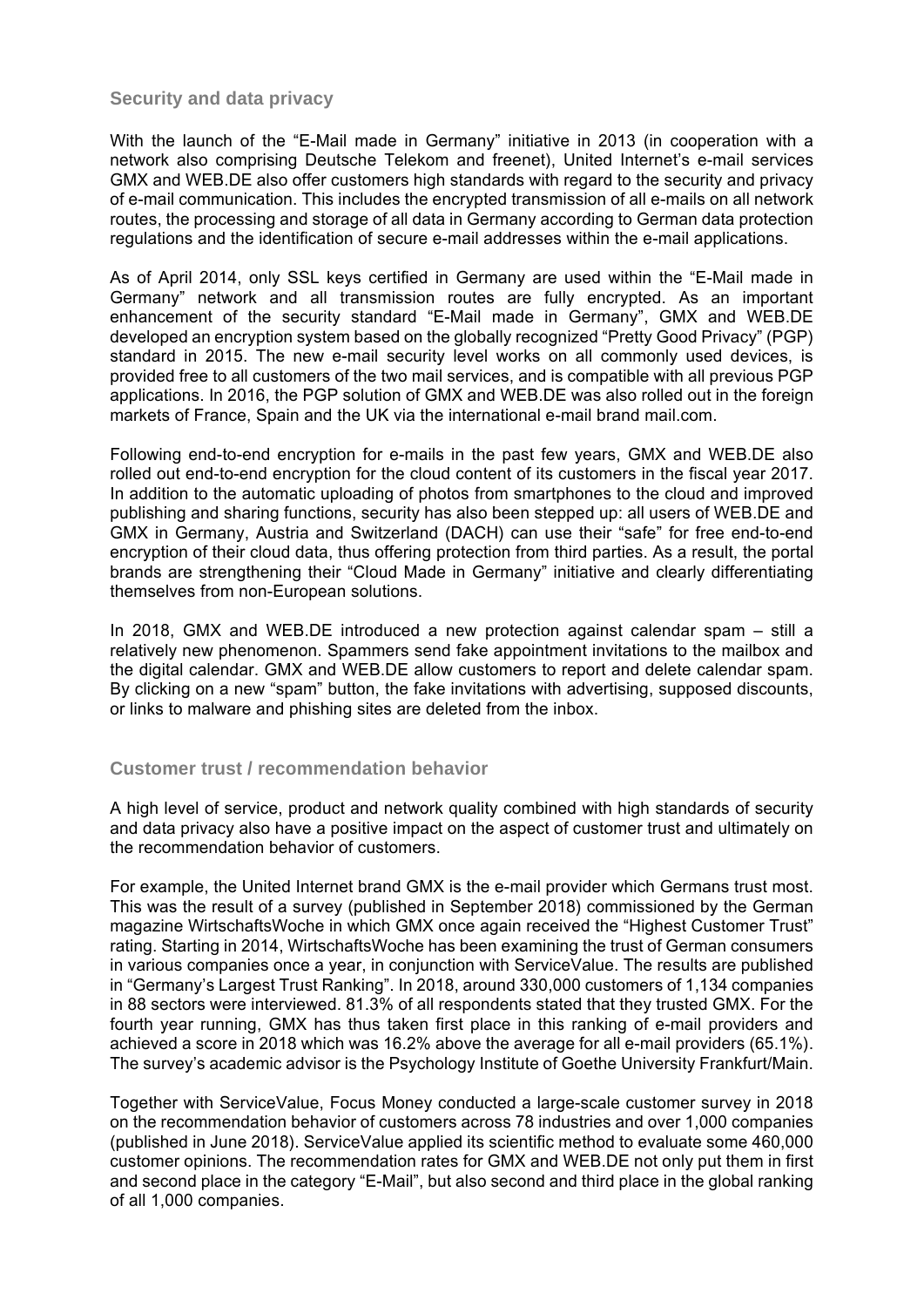# **Employees**

The internet sector is a highly dynamic and globally networked industry with short innovation cycles. United Internet AG has risen to these challenges with great success over many years now. One of the key factors for the success and growth of the United Internet Group are its dedicated and highly competent employees and executives with their entrepreneurial and autonomous approach to work. The company therefore attaches great importance to a sustainable and balanced strategy across all aspects of its HR activities: from employee recruitment, to targeted entry-level and vocational training formats, tailored skills training programs, support with individual career paths, through to sustainable management development programs and the retention of high potentials and top performers.

United Internet AG was once again recognized as a top employer in 2018. Based on an independent study of the "Top Employers Institute", United Internet received the "TOP Employers Germany" award – as in the preceding years. Certification is only awarded to organizations which offer staff attractive working conditions. Assessment is based on career opportunities, employer benefits, working conditions, training and development opportunities, and the corporate culture.

#### **Headcount and key figures**

In the highly competitive market for skilled workers in the ICT sector, United Internet once again succeeded in recruiting top staff for its key positions and thus meeting the needs of its growing business. In addition to targeted employer branding, partnerships with education and training providers, and the positive impact of the company's product brands on candidates, our successful recruitment efforts center around a candidate-friendly, highly competitive acquisition and selection process and the efforts of our executives.

Compared to the previous year, there was a slight decline in headcount in the fiscal year 2018. Specifically, the number of employees decreased by 3.4% to 9,093 (prior year: 9,414). The main reason was the sale of yourfone Shop GmbH with around 100 physical stores at the turn of the year 2017/2018.

Due in particular to the above mentioned sale of yourfone Shop GmbH, headcount in Germany fell by 4.1% to 7,567 as of December 31, 2018 (prior year: 7,890). The number of employees at the Group's non-German subsidiaries was virtually unchanged at 1,526 (prior year: 1,524).

From the segment perspective, there were 3,150 employees in the Consumer Access segment (prior year: 3,457), 1,095 in the Business Access segment (prior year: 1,069), 947 in the Consumer Applications segment (prior year: 961), and 3,355 in the Business Applications segment (prior year: 3,586). A further 546 people were employed at the Group's headquarters (Corporate/HQ) (prior year: 341). The strong increase in Corporate/HQ staff resulted in part from the transfer of employees from the Business Applications segment who already worked in corporate functions in the past, but mainly from pooling apprentices in a specially created Corporate/HQ company.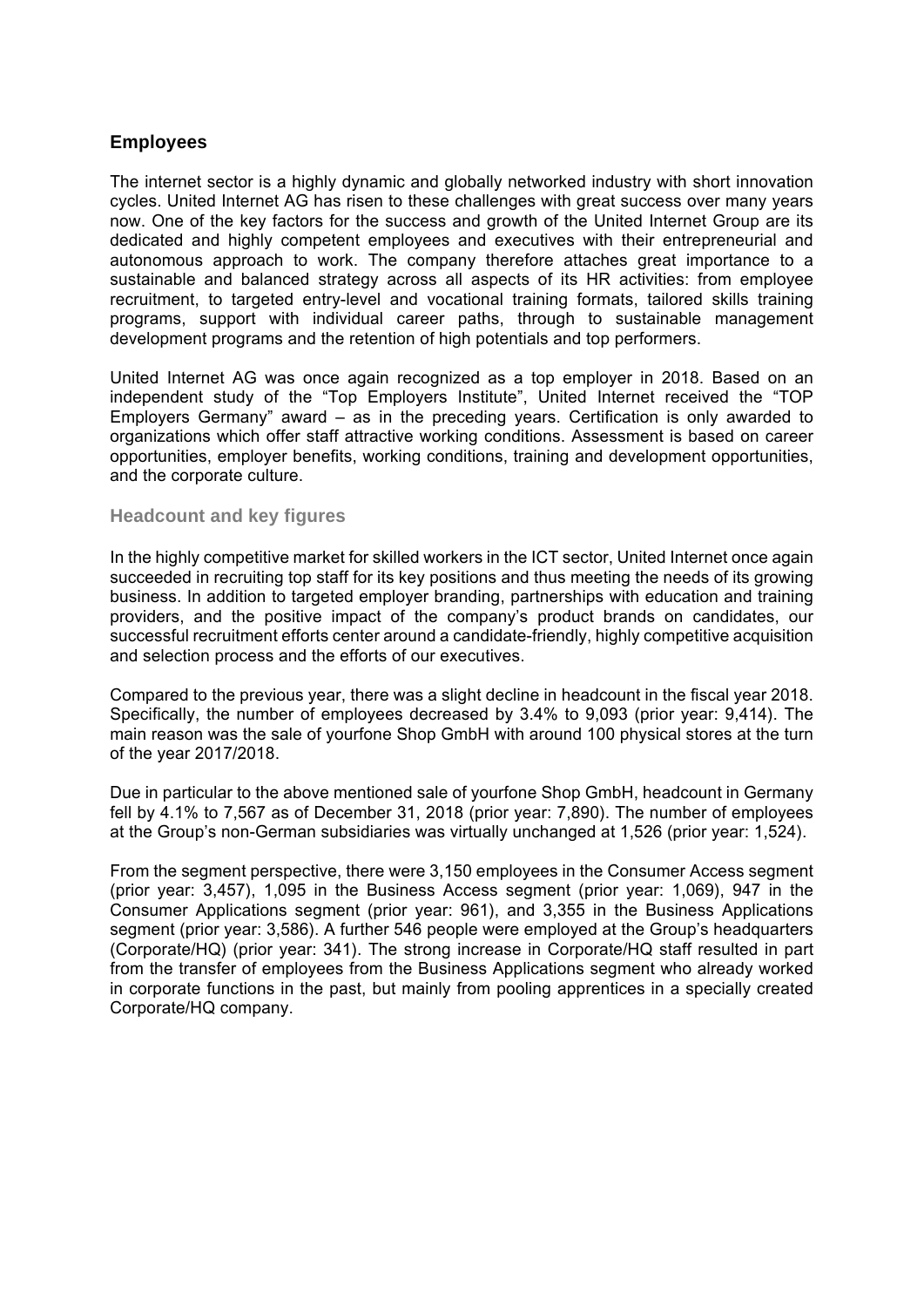|                    | 2014  | 2015  | 2016  | 2017  | 2018  | Change<br>over 2017 |
|--------------------|-------|-------|-------|-------|-------|---------------------|
| Employees, total   | 7,832 | 8,239 | 7,897 | 9,414 | 9,093 | $-3.4%$             |
| thereof in Germany | 6,168 | 6,502 | 6,322 | 7,890 | 7,567 | $-4.1%$             |
| thereof abroad     | 1,664 | 1,737 | 1,575 | 1,524 | 1,526 | $+0.1%$             |

#### Multi-period overview: headcount development by location (1)

(1) Active employees as of December 31 of the respective fiscal year

#### Multi-period overview: headcount development by segment<sup>(1)</sup>

|                               | 2014  | 2015  | 2016  | 2017  | 2018  | Change<br>over 2017 |
|-------------------------------|-------|-------|-------|-------|-------|---------------------|
| Employees, total              | 7,832 | 8,239 | 7,897 | 9,414 | 9,093 | $-3.4%$             |
| thereof Consumer Access       |       |       | 2,401 | 3,457 | 3,150 | $-8.9%$             |
| thereof Business Access       |       |       | 1,077 | 1,069 | 1,095 | $+2.4%$             |
| thereof Consumer Applications |       |       | 978   | 961   | 947   | $-1.5%$             |
| thereof Business Applications |       |       | 3,243 | 3,586 | 3,355 | $-6.4%$             |
| thereof Corporate/HQ          |       |       | 198   | 341   | 546   | $+60.1%$            |

(1) Active employees as of December 31 of the respective fiscal year; as the new segmentation was only carried out as of the annual financial statements 2018, the segment breakdown is limited to the fiscal years 2016 - 2018

Due in particular to the acquisition of Strato, ProfitBricks and Drillisch in the course of 2017, **personnel expenses** rose by 10.2% to € 538.8 million in fiscal 2018 (prior year: € 489.0 million). By contrast, the personnel expense ratio fell strongly to 10.5% (prior year: 11.6%), as consolidated sales rose even faster by 22.0% – due also to the full-year consolidation of the above mentioned companies and first-time accounting according to IFRS 15.

Multi-period overview: development of personnel expenses (in  $\epsilon$  million)

|                         | 2014  | 2015  | 2016     | 2017  | 2018  | Change<br>over 2017 |
|-------------------------|-------|-------|----------|-------|-------|---------------------|
| Personnel expenses      | 351.7 | 429.7 | 433.8    | 489.0 | 538.8 | $+10.2%$            |
| Personnel expense ratio | 11.5% | 11.6% | $11.4\%$ | 11.6% | 10.5% |                     |

**Sales per employee**, based on annual average headcount, amounted to approx. € 555k in fiscal year 2018 (prior year: approx. € 486k). The reason for this significant increase was also the above mentioned strong rise in sales.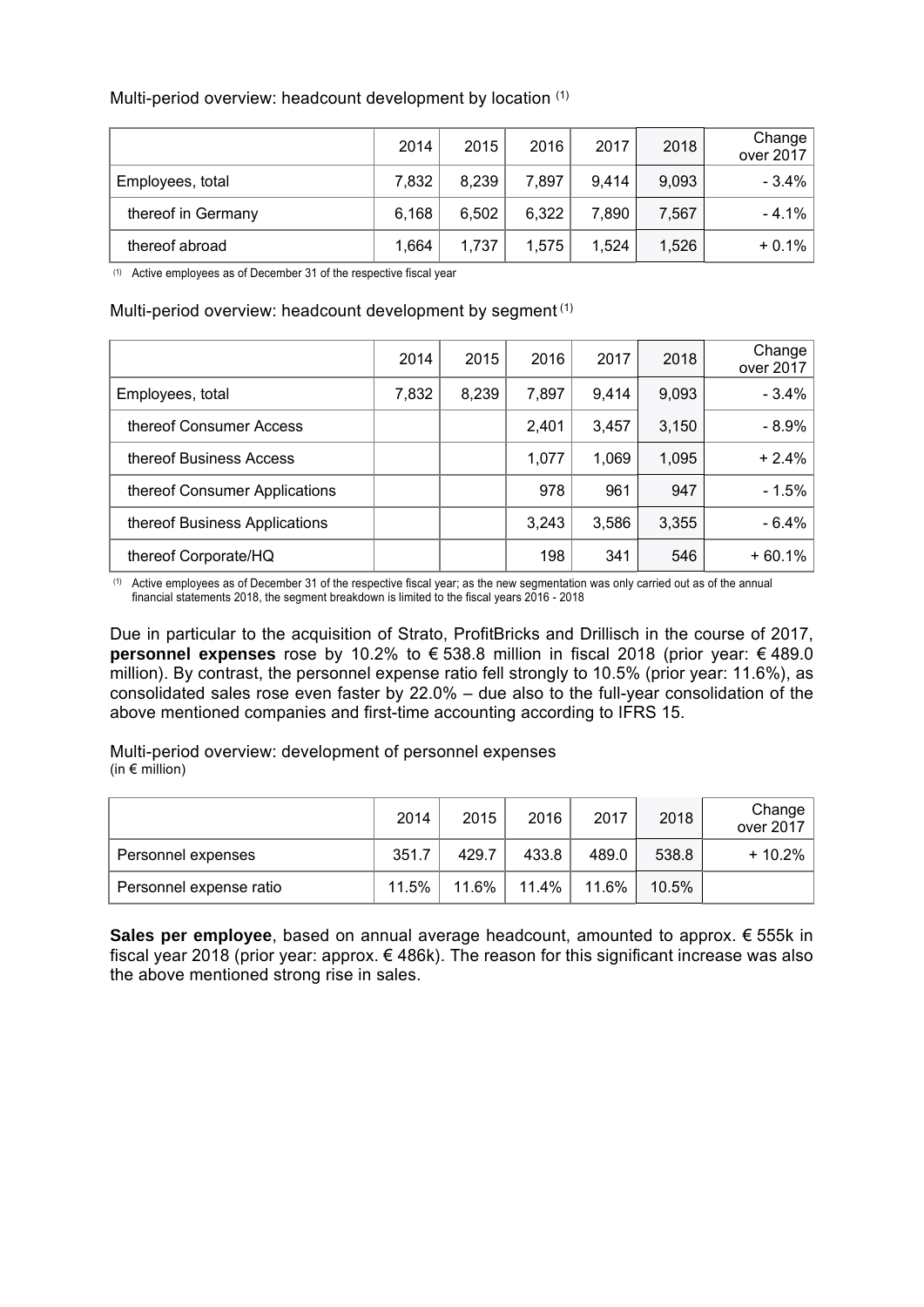# **Targeted staff support and ongoing development**

In order to keep pace with or even anticipate new technologies, competitive ideas and market trends, it is important to continuously develop the company's employees. Pooling and retaining knowledge in-house requires a sustainable policy for aligning the company and market requirements for various functions with the individual career objectives and prospects of staff.

United Internet attaches great importance to giving all employees at all locations – regardless of departments and functions – the same opportunities for development. A transparent, groupwide framework for staff development was therefore defined from an early stage. The range comprises standard programs and support measures, as well as various function-based offerings which are tailored to the respective employee and skills profile. Specifically, this involves a gradual assumption of responsibility and an expansion of competencies within the specific field of work function – from beginner to expert.

Staff are supported both in their daily work ("on the job") as well as with targeted training measures. United Internet is also moving with the times in this respect by offering a wide range of training via a digital platform (1&1 Campus) in addition to the existing program. Everybody recognizes it on a day-to-day basis: learning is no longer restricted to school and vocational education. Social, economic and above all technological developments both call for and enable a permanent learning process. This platform offers flexible learning opportunities, a wide range of formats, easy usage possibilities, and requires users to display a high degree of inner drive during the learning process.

In addition to vertical development paths, horizontal development is also possible between different functions. In addition, the organization's permeability allows transfers between products or segments and thus enables the interdisciplinary development of employees.

For employees who have reached the highest competency level ("senior") for their respective function and would like to assume more responsibility for a special topic or in a management role, the company offers two career models: the "management track" and the "expert track". Whereas employees choosing the "management track" gradually assume more and more staff responsibility, "experts" have a high degree of specialist knowledge. However, they have no direct line responsibility, but are top performers, "know-how owners", and advisors on strategic questions in their specific field and act as multipliers for their knowledge inside and outside the company. Both the management and expert tracks are "permeable", i.e. horizontal movement is also possible and an expert can become a manager and vice versa.

#### **Discovering and nurturing potential and performance from an early stage**

With the aid of junior management programs, such as the 1&1 Graduate Program, United Internet develops young talents fresh from university from an early stage. The main target is to be able to recruit and train future managers and specialists from within the company.

Further development programs are offered for staff with exceptional abilities and potential in all areas of the company. Such employees are then accompanied through a structured program of individual development and training plans in order to prepare them for their future personal challenges, and those of the company (MyWay+ and Senior+ for staff at Advanced/Senior level as well as the revamped 1&1 MOVEforward for "Entrepreneurial Types" at Manager and Expert level).

#### **Specialist training by colleagues for colleagues**

A particular training-on-the-job initiative in the United Internet Group's technical divisions is the TEC campus, which is now in its fifth, highly successful year. TEC Campus comprises a series of lectures ("Business Academy"), training on tools, processes and methods, as well as e-learning, and two internal conferences, the cross-national and cross-locational TECDays. The program and content are jointly designed by Technology and HR staff in coordination with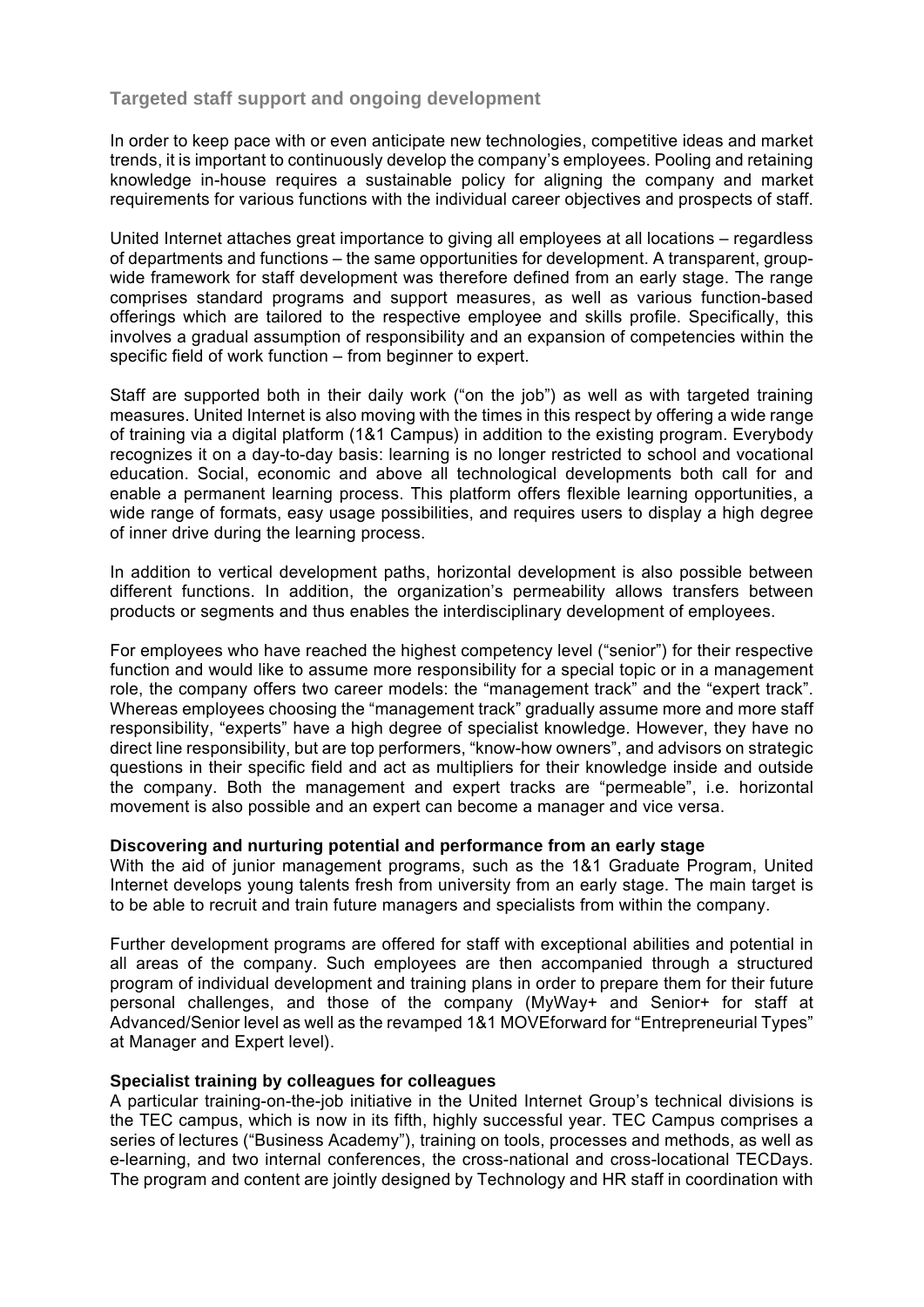the Management Board member responsible for "Technology". The aim is to create a framework in which staff can benefit from their mutual knowledge and networks.

PASK (Project/Agile/Scrum/Kanban methods) is a conference on all aspects of agility: technologies from development and operations are discussed here twice a year. Both events feature lectures and interactive formats, such as workshops, discussion rounds and open spaces. The wide-ranging topics and intensive pooling of topics within two days attract colleagues from all locations and departments and help expand networks and experience.

Thanks in part to the measures described above, the United Internet Group was able to recruit around 65% of managers from within its own ranks in fiscal year 2018.

#### **Training held in high regard**

The United Internet Group also attaches great importance to apprenticeships and initial vocational training. The company trains young people to meet its future needs and offers them a successful start to their professional lives. The company currently offers apprenticeships in commercial and technical professions, including IT specialist (application development/systems integration), IT systems clerk, dialogue marketing clerk, marketing communication clerk, and office management clerk. In cooperation with Baden-Wuerttemberg Cooperative State University (Duale Hochschule Baden-Württemberg - DHBW), United Internet also offers degree courses in Computer Sciences, Information Management, Accounting, Tax & Law/Accounting & Controlling, Business Administration/Marketing Management, and Business Administration/Digital Business Management at the universities of Karlsruhe, Stuttgart and Mannheim.

During their three-year training or DHBW studies, all participants experience a wide variety of different company departments. During these periods, they are fully integrated into the respective teams and daily processes. The apprentice workshops at the facilities in Karlsruhe and Montabaur have proved especially successful. Technical apprentices in particular spend part of their training period in the workshops in order to learn the basics for their later careers as early as possible. In addition to the provision of technical and methodological skills, the Company also attaches great importance during training to behavior compliant with its corporate culture. The internalization of corporate culture, expertise, methodological skills and behavior in line with the corporate values form the basis for a successful transition to the posttraining period. Many of those trained by the United Internet Group are thus ideally prepared for the transition to full-time employment.

In order to secure the number of high-caliber apprentices in spite of dwindling school-leaver numbers, United Internet is now starting its efforts even earlier: in addition to initial cooperation and school events, the Company has also been offering one-on-one career advice for some time now. This service is also being used increasingly by the children of our employees. On specific information days, trainers provide information on apprenticeships and career opportunities within the Company and are also available to give advice. In addition, internships are also offered to schoolchildren to give them an insight into working life.

At the beginning of the apprenticeship years 2016, 2017, and 2018 a total of 27 refugees were given the opportunity of a future career with an apprenticeship contract. Around 239 young people were serving their apprenticeships with Group companies at year-end 2018. After successfully passing their examinations, United Internet endeavors to take on as many apprentices as possible and to make an attractive job offer to every graduate. In fiscal year 2018, 58 apprentices and DHBW students were given full-time jobs. In 2019, the first 8 refugees are expected to successfully complete their apprenticeships.

As part of the "Fair Company Initiative", United Internet is committed to providing fair conditions for interns and thus guaranteeing a high level of benefit from their internships. In addition to adequate financial compensation, interns receive dedicated personal support from their respective departments and HR. Interns and former interns regularly emphasize this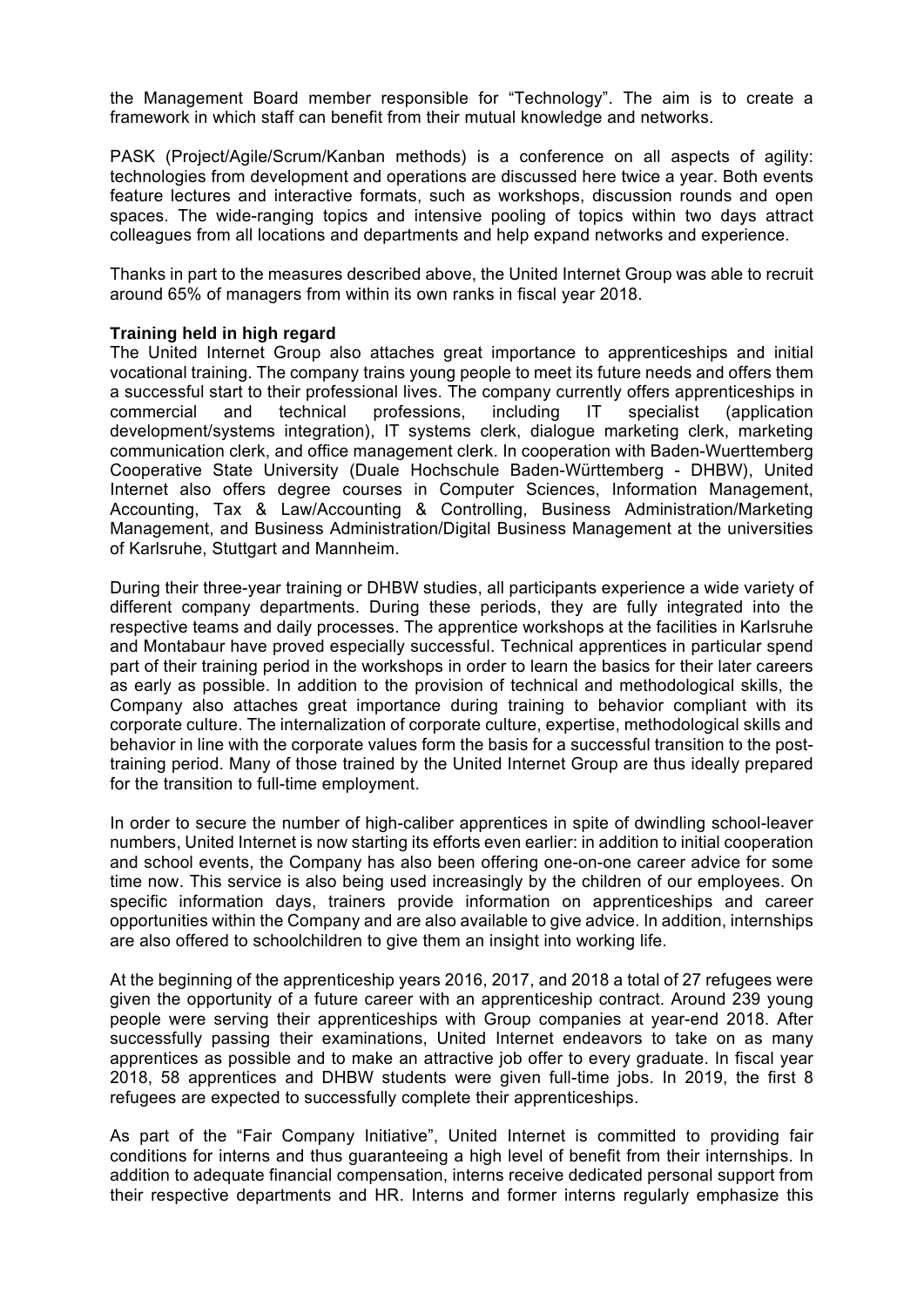aspect and stress the high learning effect achieved during their internships. Internships are offered every year for students of IT, Product Management and Online Marketing, as well as in the field of Finance and HR.

United Internet is also a sponsor of the "Germany Scholarship" program, in which companies and the state play an equal role in promoting future graduates and helping them complete successful and challenging degree courses. The scholarship program supports students whose achievements promise future excellence in their studies and careers. Since the program was launched in 2011, United Internet has sponsored students at the two elite universities LMU and TU Munich. However, United Internet does not limit its activities to financial support, but also offers the current five students personal mentoring by colleagues in the respective departments. This often leads to internships or jobs as working students.

## **Diversity**

Without the individual strengths of its employees, United Internet would not be what it is today – an internationally successful, innovative company on track for growth. United Internet attaches great importance to the constructive use of diversity management and the handling of social differences between its employees.

The United Internet Group's corporate culture is based on mutual respect and a positive attitude toward individual differences with regard to culture, nationality, gender, age, religion, sexual orientation and disability – in other words, everything that makes the company's employees unique and distinctive. A work force composed of diverse personalities offers ideal conditions for creativity and productivity. The resulting potential for new ideas and innovation strengthens United Internet's competitive position and enhances its opportunities in future markets. In accordance with this principle, the company strives to find the field of activity and function for each employee which allows them to fully exploit their individual potential and talents. In addition to productivity, diversity also helps raise the general level of satisfaction among employees. These are key reasons for many applicants to select their future employer. As United Internet's customers also have a wide variety of needs and wishes, they appreciate a business partner who can live up to their own diversity.

However, the promotion of diversity is not simply a one-size-fits-all solution. Employees and applicants are recruited, employed and promoted on the basis of objective criteria, such as skills, aptitude and expertise. In corporate divisions in which women are structurally underrepresented, United Internet seeks to raise their representation provided they have the same qualifications, skills and suitability. However, the company always decides on a case-by-case basis.

Since this year, the development of women in United Internet companies has been supported by a structured planning of activities such as lectures, collegial case consulting, topic-related exchange groups, and individual measures such as coaching or mentoring.

|       | Dec. 31,<br>2014 | Dec. 31,<br>2015 | Dec. 31,<br>2016 | Dec. 31,<br>2017 | Dec. 31,<br>2018 |
|-------|------------------|------------------|------------------|------------------|------------------|
| Women | 33%              | 34%              | 34%              | 31%              | 32%              |
| Men   | 67%              | 66%              | 66%              | 69%              | 68%              |

Multi-period overview: employees by gender

The average age of the United Internet Group's employees at the end of fiscal year 2018 was around 38 (prior year: 39).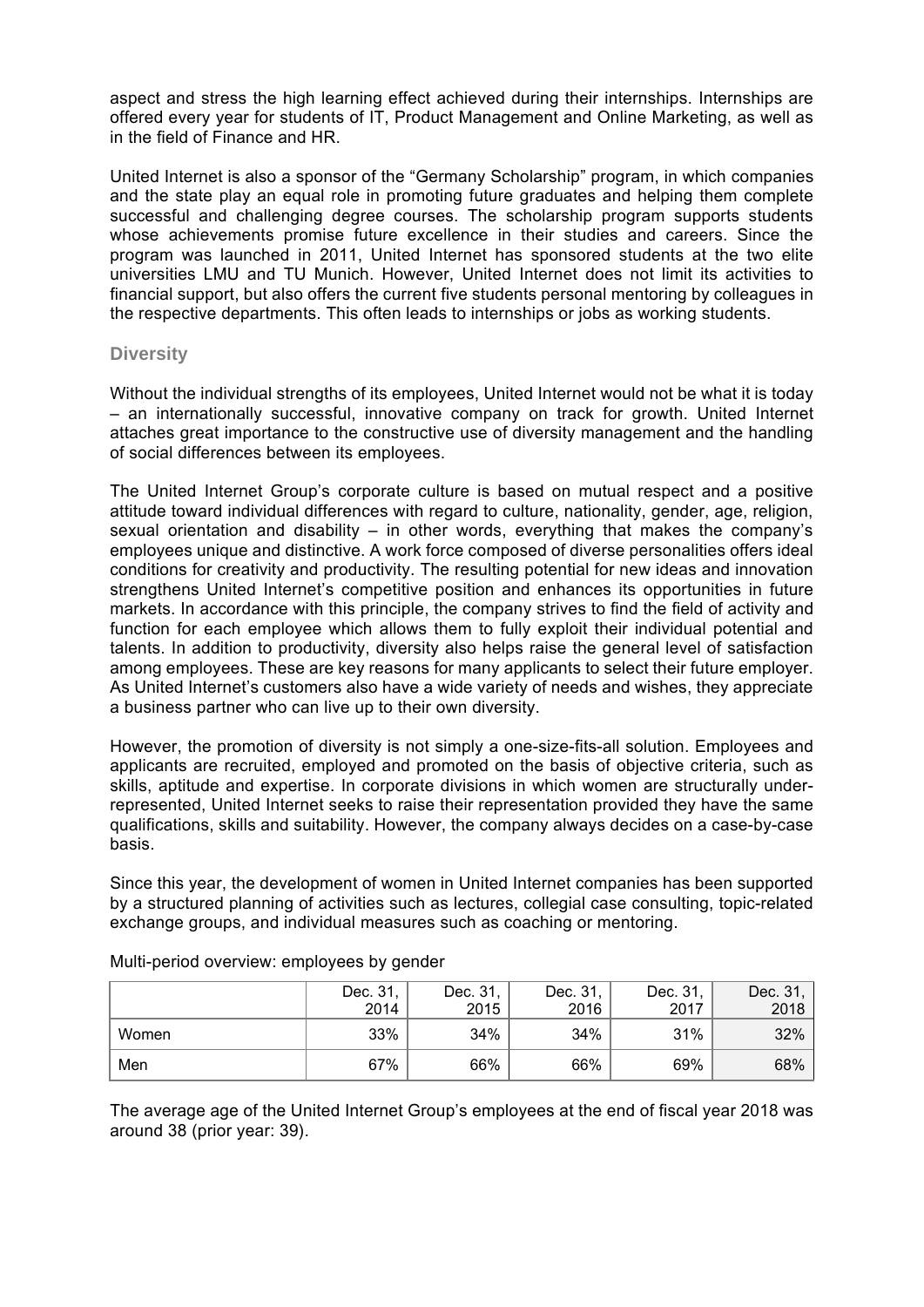# Multi-period overview: employee age profile

|           | Dec. 31,<br>2014 | Dec. 31,<br>2015 | Dec. 31,<br>2016 | Dec. 31,<br>2017 | Dec. 31,<br>2018 |
|-----------|------------------|------------------|------------------|------------------|------------------|
| < 30      | 32%              | 27%              | 28%              | 24%              | 26%              |
| $30 - 39$ | 43%              | 40%              | 41%              | 36%              | 38%              |
| $40 - 49$ | 20%              | 25%              | 23%              | 27%              | 25%              |
| $\geq 50$ | 5%               | 8%               | 8%               | 13%              | 11%              |

Employees of United Internet AG work in an international environment at some 40 sites around the world.

| Multi-period overview: employees by country |  |  |  |  |
|---------------------------------------------|--|--|--|--|
|---------------------------------------------|--|--|--|--|

|                     | Dec. 31,<br>2014 | Dec. 31,<br>2015 | Dec. 31,<br>2016 | Dec. 31,<br>2017 | Dec. 31,<br>2018 |
|---------------------|------------------|------------------|------------------|------------------|------------------|
| Employees, total    | 7,832            | 8,239            | 7,897            | 9,414            | 9,093            |
| thereof Germany     | 6,168            | 6,502            | 6,322            | 7,890            | 7,567            |
| thereof France      | 46               | 25               | 3                | 3                | 3                |
| thereof UK          | 227              | 234              | 209              | 232              | 216              |
| thereof Austria     | 7                | 8                | 6                | 5                | 37               |
| thereof Philippines | 450              | 390              | 386              | 366              | 351              |
| thereof Poland      | 6                | 263              | 258              | 251              | 270              |
| thereof Romania     | 264              | 229              | 194              | 174              | 176              |
| thereof Spain       | 341              | 339              | 322              | 319              | 331              |
| thereof USA         | 300              | 239              | 197              | 174              | 142              |
| thereof Other       | 23               | 10               | 0                | 0                | 0                |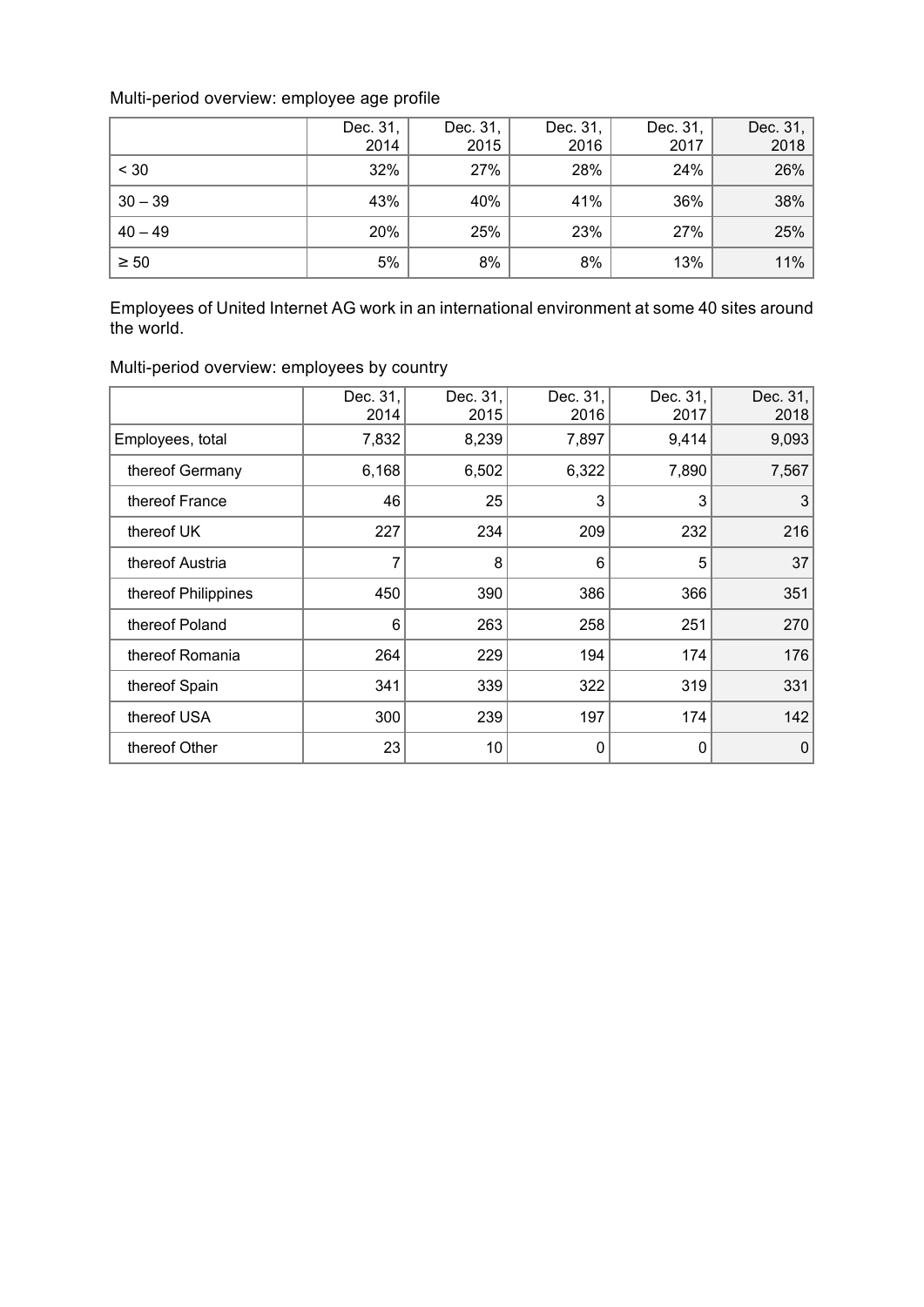# **Green IT**

In the wake of the global climate debate and rising energy consumption, the term "Green IT" is often used in the computer industry. The term basically comprises all measures that contribute toward reducing a company's  $CO<sub>2</sub>$  emissions and energy consumption.

The ICT sector makes a significant contribution to global added value and is thus a strong economic factor. At the same time, it also emits a significant amount of  $CO<sub>2</sub>$  and consumes a lot of electricity. For internet service providers like United Internet, this applies in particular to the data centers where millions of cloud applications are managed for private and commercial users.

We have been using electricity from renewable sources for our data centers in Germany for more than ten years now. In all countries in which we operate data centers, e.g. the USA, the UK and Spain, we now use a mix of renewable energies and  $CO<sub>2</sub>$  offsetting via the use of certificates. This enables the climate-neutral operation of our data centers.

We also attach importance to using renewable energy from geographically adjacent regions, i.e. mostly in the same country or in a nearby area (e.g. the Alpine region).

The main elements of our energy-saving efforts at data centers around the world are:

- An optimized cooling system: depending on the data center, direct or indirect free cooling is used. In the case of direct free cooling, the air in the building is used to cool IT systems; in the case of indirect free cooling, only outdoor air is used. In both cases, the use of energyintensive compressor cooling is minimized.
- The server hardware: a proportion of our servers are built-to-order for United Internet. We leave out unnecessary components and specify, for example, energy-saving processors and power supplies with low heat loss. This means that less heat is radiated and data rooms do not have to be cooled as intensively.
- The software used: the web hosting system used by United Internet is our own highly optimized development, based on Linux. The modification enables us to manage the data of several thousand customers on a single computer and at the same time and thus utilize our resources as sensibly as possible.
- The virtualization: the server hardware used in data centers is often only utilized at an average rate of 15% to 25%. With the aid of virtualization, efficiency can be increased significantly – thus saving energy.
- The use of containers: containers further optimize the virtualization principle by dispensing with redundant operation of the operating system kernel. Instead, it is shared by all instances. This also enables even stronger "elastic" load-dependent scaling of the IT resources provided. Containers are used both in internal operations and as customer products.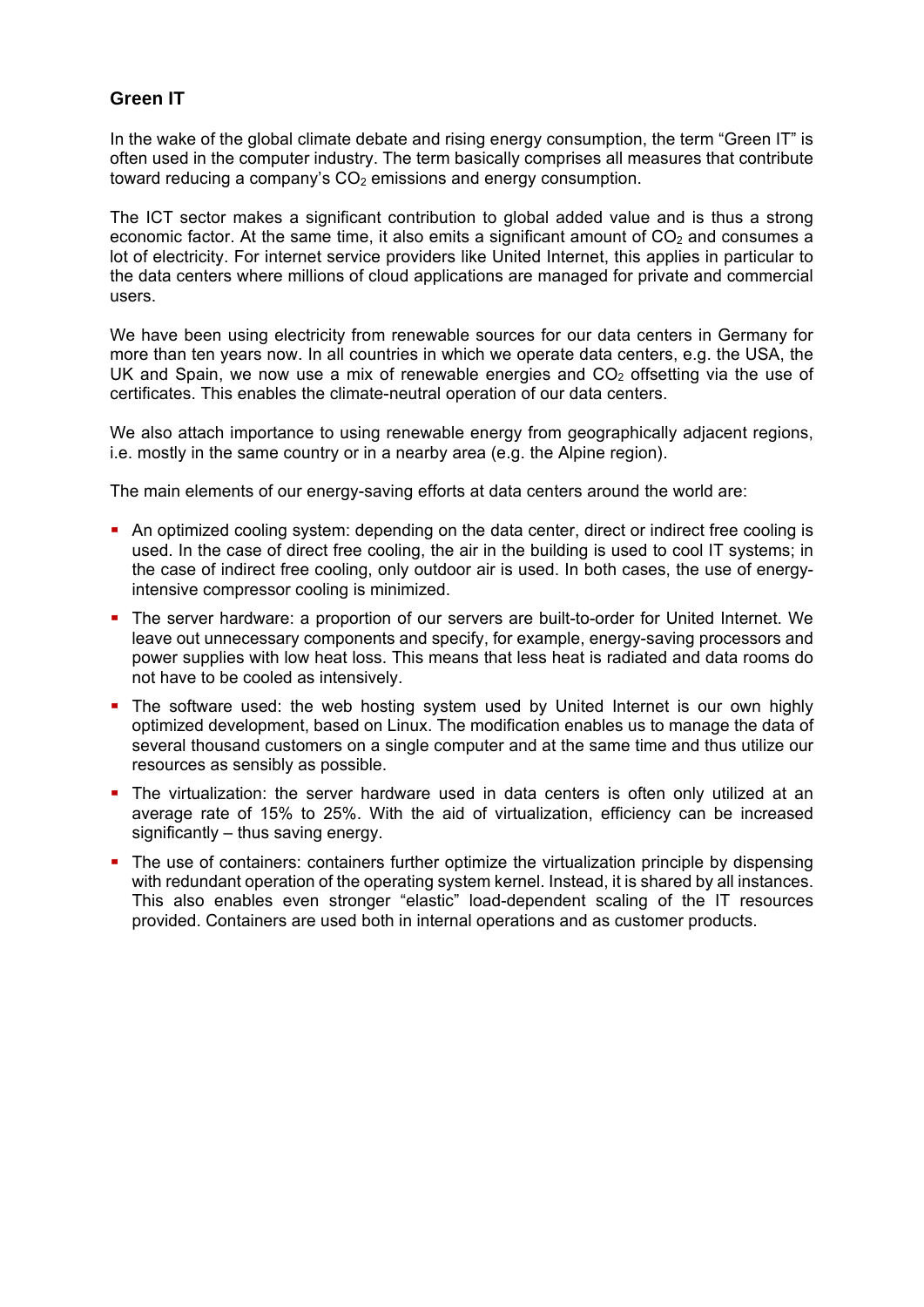# **Social responsibility**

#### **United Internet for UNICEF Foundation**

The United Internet for UNICEF Foundation was set up by Ralph Dommermuth in September 2006 as an independent foundation under German civil law. It primarily supports projects of UNICEF, the United Nations Children's Fund.

Projects are carefully selected from the wide range of UNICEF topics and presented on the high-reach portals of the United Internet Group (1&1, GMX und WEB.DE) in order to attract as many donors as possible – for the particular project or as sustaining members of UNICEF. During emergency situations, such as the earthquake and tsunami on Sulawesi (Indonesia) in September 2018, newsletters can reach over 30 million people within 24 hours and thus facilitate the effective collection of donations.

In 2018, the Foundation mostly supported the ongoing crisis regions of the Democratic Republic of Congo and Yemen. It also promoted projects in India and launched an emergency mailing for the victims of the earthquake and tsunami on Sulawesi. In 2018 alone, for example, United Internet for UNICEF provided € 160,000 for the Congo and over one million euros for Yemen. Thanks to the tremendous donation response, the Foundation was able to quickly provide UNICEF with almost € 450,000 for emergency aid in Indonesia.

The single or repeat donations gained via United Internet's portals are passed on 100% to UNICEF – thanks to the voluntary work of all foundation staff.

There were several reasons for us to set up a foundation devoted principally to supporting UNICEF:

- UNICEF makes a sustainable improvement to the lives of children. True to the principle of "Helping People Help Themselves", UNICEF develops national programs around the world focusing on education, health, AIDS and child protection. UNICEF involves the local population in its development work and supports them in such a way that they can look after themselves and their children.
- UNICEF provides long-term aid, but also offers fast and reliable help in emergency situations. In the wake of earthquakes, floods or wars, UNICEF provides children with clean drinking water and drugs, sets up provisional schools and offers psycho-social care. UNICEF can draw on its many years of experience and global presence.
- UNICEF imposes strict controls on the use of donations. Both the UNICEF representatives in the program countries and the local partners are regularly inspected to ensure that funds are being used exactly as planned.

As a result of the Foundation's appeals, over  $\epsilon$  3.5 million (prior year:  $\epsilon$  3.9 million) could be collected in donations in the fiscal year 2018 – according to preliminary figures. Since its creation, the foundation has so far collected  $\epsilon$  42.9 million. As of December 31, 2018, there are around 12,750 active sustaining members of UNICEF (prior year: 12,327).

Further information on the United Internet for UNICEF foundation can be found online at www.united-internet-for-unicef-stiftung.de.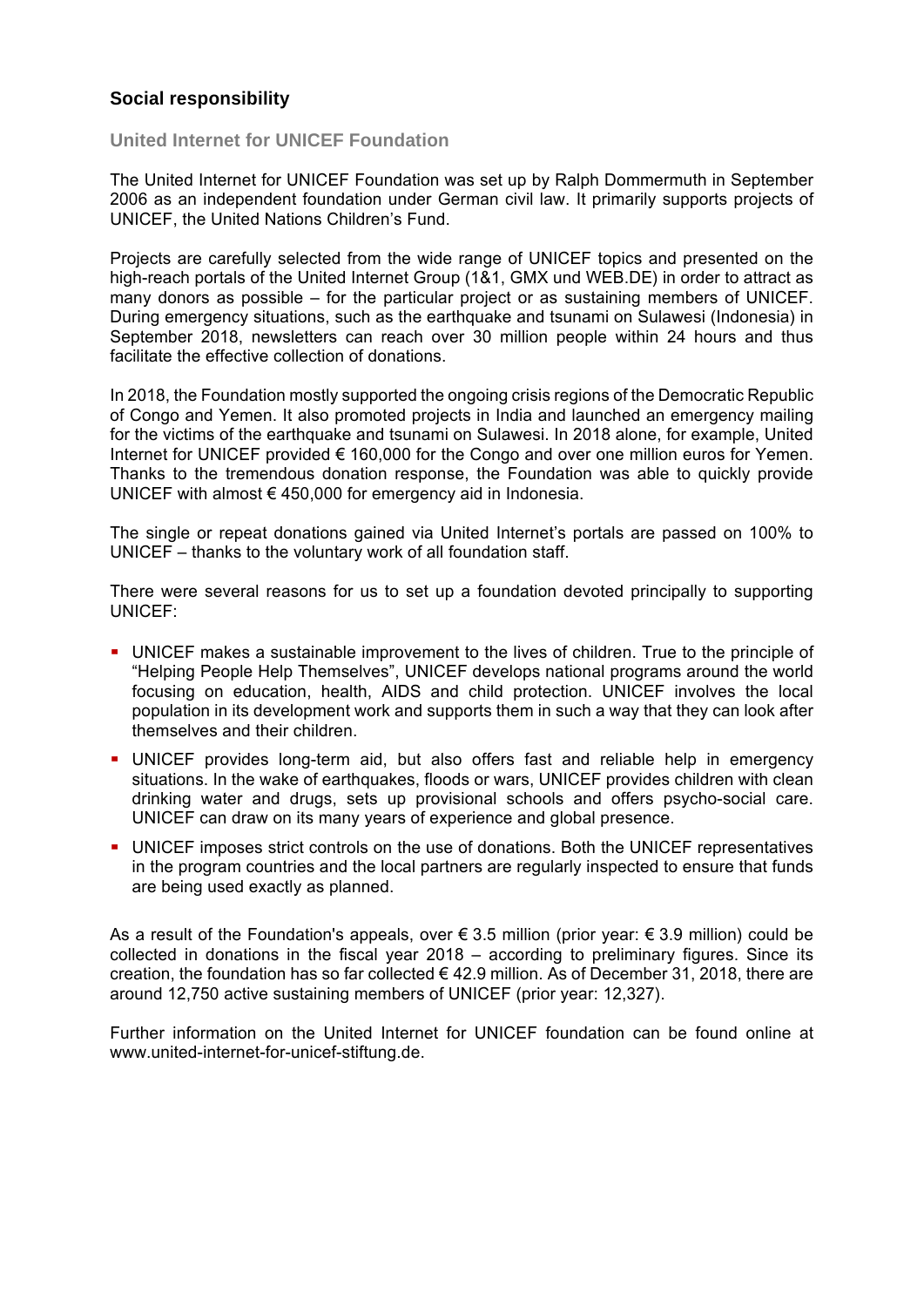**"1&1 Welcome", "1&1 Language", "1&1 Fit for Job", "We Together" initiative** 

In addition to the United Internet for UNICEF foundation, the United Internet Group has been active since 2015 in various activities to promote the sustainable integration of refugees in Germany on the three levels which typify United Internet: with its employees, as an employer and via the company's products. The measures have been constantly adapted to the respective current needs of refugees over the past few years.

Several hundred United Internet employees work as volunteers in local projects as part of the **"1&1 Welcome"** campaign. Together with local organizers, our employees offer regular activities to facilitate the transition into everyday German life, such as sports activities, playing music together, day trips and childcare. In a second step, **"1&1 Language"** was set up at centers near refugee homes to offer German language courses.

Since March 2016, the main focus of activities has been a training program to prepare refugees for the German labor market. The **"1&1 Fit for Job"** program provides courses in addition to those offered by the state and local authorities. The measures focus on preparation for apprenticeships, support during apprenticeships, and assistance with reintegration into the work environment. At United Internet's facilities in Montabaur, Karlsruhe and Munich, a modular program gives participants a general overview of office work, the cultural environment, and possible careers at the company, as well as hands-on training units on job applications and PC skills. All courses are held by company employees, who can devote up to 10% of their working hours to the program.

Graduates of this program will then also be offered internships or entry-level jobs. Armed with the knowledge from this training program, graduates are able to successfully apply for jobs at German companies – whether at United Internet or other employers. United Internet also organizes network meetings at various locations to share its experiences with other companies.

Over 310 refugees and immigrants have so far participated in the program at our sites in Montabaur, Karlsruhe and Munich. More than 120 participants subsequently completed an internship at companies of the United Internet Group and 27 are currently doing apprenticeships. Four graduates have since been given full-time employment. Around 190 employees volunteer to act as trainers, sponsors, and internship assistants in the "Fit for Job" program, in addition to their daily work.

With its various programs, United Internet is also active in the **"We Together"** initiative, in which over 230 companies pool their integration activities and exchange notes on their experiences.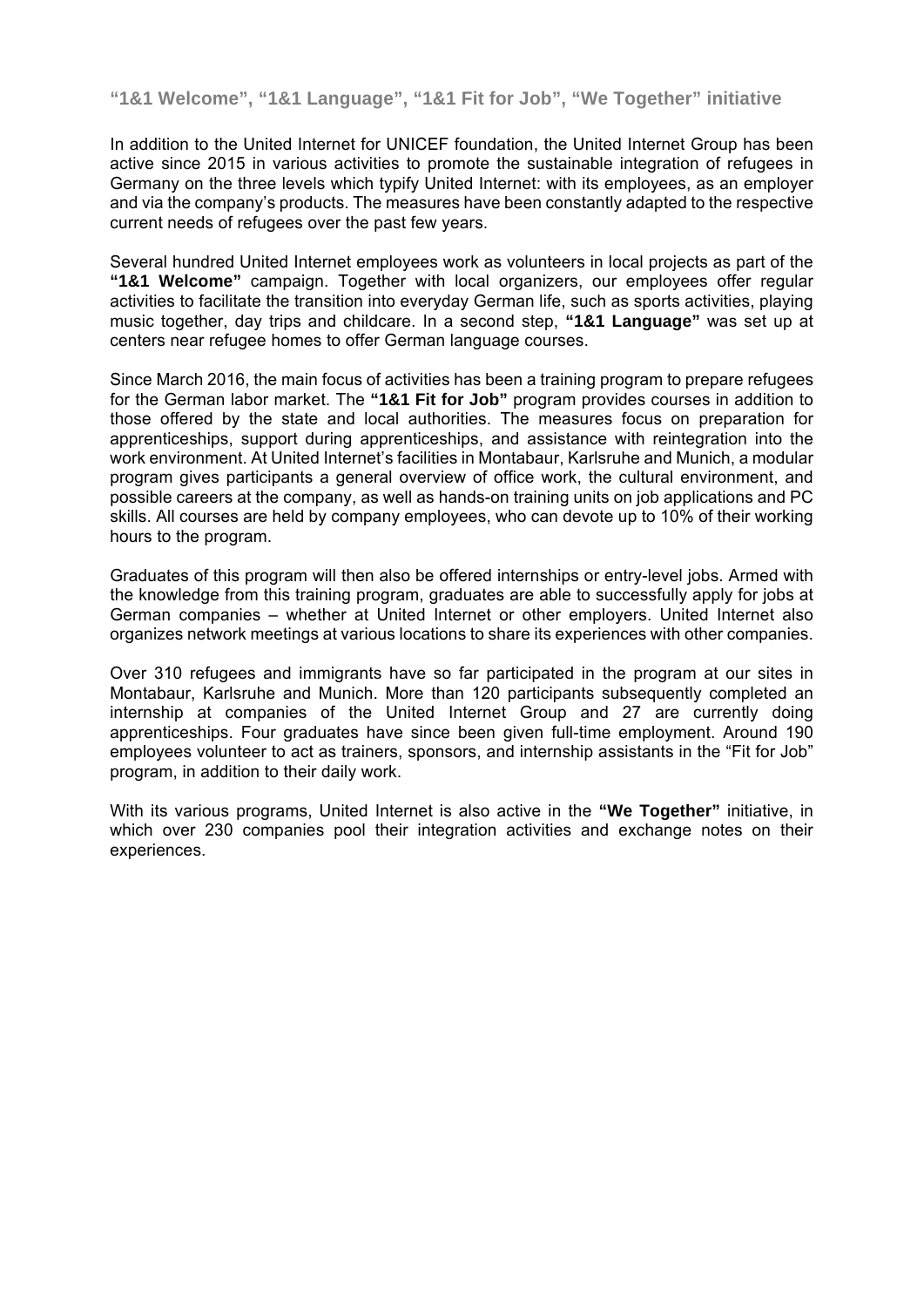# **3 SUBSEQUENT EVENTS**

The management board of 1&1 Drillisch AG, a subsidiary of United Internet AG, decided on January 24, 2019, with the consent of its supervisory board, to apply for admission to the auction on the allocation of mobile frequencies in the 2 GHz and 3.6 GHz frequency bands (**"5G spectrum auction"**) in accordance with the decision BK1-17/001 with the German Federal Network Agency ("Bundesnetzagentur") and, in the event of a successful acquisition of spectrum at the auction, to establish and operate a 5G mobile network. The applicant was Drillisch Netz AG, a wholly-owned subsidiary of 1&1 Drillisch AG. The company is confident that this step will establish the basis for a successful and lasting positioning of the 1&1 Drillisch Group as the fourth mobile network operator in Germany, and make a substantive contribution to enabling Germany to become Europe's leading 5G market. On February 25, 2019, the Bundesnetzagentur granted admission to the auction, which started on March 19, 2019.

On January 24, 2019, 1&1 Drillisch also agreed its own **credit lines of € 2.8 billion** with a European bank consortium – in addition to its intra-group credit lines with United Internet AG. These credit lines are available to 1&1 Drillisch in addition to available liquidity and its sustainable cash flows from operating activities.

There were no other significant events subsequent to the end of the reporting period on December 31, 2017 which had a material effect on the financial position and performance or the accounting and reporting of the parent company or the Group.

Information on the economic position of the Group and company at the time of preparing this Management Report are provided under point 4.3 in the "Forecast report".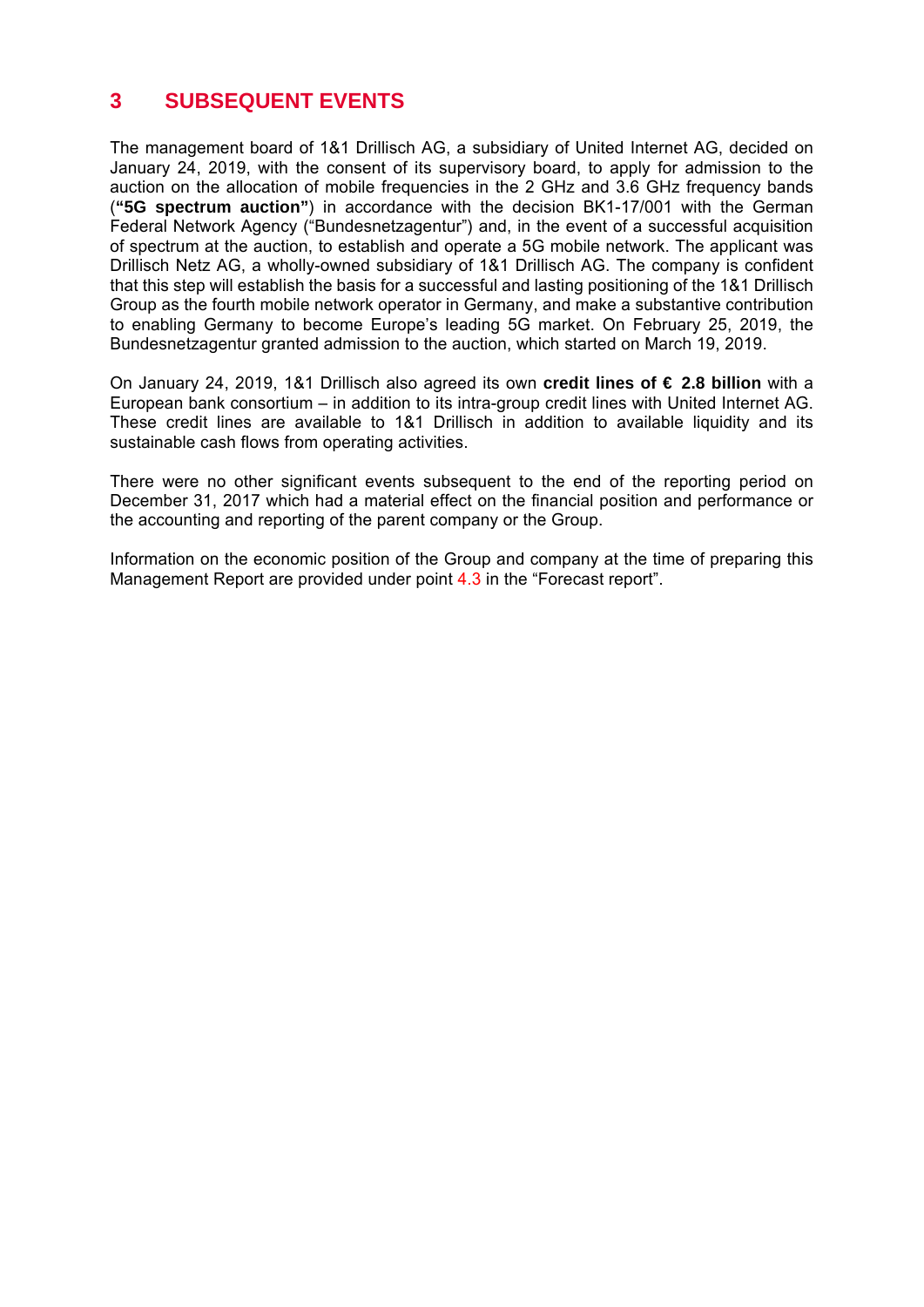# **4 RISK, OPPORTUNITY AND FORECAST REPORT**

The risk and opportunity policy of the United Internet Group is based on the objective of maintaining and sustainably enhancing the company's values by utilizing opportunities while at the same time recognizing and managing risks from an early stage in their development. A risk and opportunity management system which is "lived" ensures that United Internet AG can exercise its business activities in a controlled company environment. The risk and opportunity management system regulates the responsible handling of those uncertainties which are always involved with economic activity.

# **4.1 RISK REPORT**

# **Risk management**

The concept, organization and task of United Internet AG's risk management system are defined by the Management Board and Supervisory Board and documented in a risk management strategy and risk management manual which is valid for and available to all members of the Group. These requirements are regularly adapted to changing legal conditions and continuously developed. Corporate Risk Management coordinates the implementation and ongoing development of the risk management system and is responsible for the centrally managed risk management process on behalf of the Management Board.

Corporate Risk Management is supported by the risk management teams of the respective segments (Company Risk Management). In order to support Company Risk Management, additional local risk managers have been installed in business fields of particular importance for the company's business success (such as the areas "Technology & Development"). In order to facilitate the group-wide exchange and comparison of risk information, regular Risk Manager Meetings are held between the various risk managers and also with the company-wide, crossfunctional managers.

The Corporate Audit department regularly examines the functioning and efficiency of the risk management system. As part of his statutory auditing obligations for the annual financial statements and consolidated financial statements, the external auditor also examines whether the risk early recognition system is generally suitable for the early identification of risks and developments which might endanger the company so that suitable countermeasures can be swiftly introduced. The system complies with statutory requirements regarding risk early recognition systems, as well as with the German Corporate Governance Code. Its design is based on the specifications of the international ISO standard ISO/IEC 31000:2018. In accordance with the regulations of the German Stock Corporation Act, the Supervisory Board also examines the efficacy of the risk management system.

# **Methods and objectives of risk management**

The risk management system comprises those measures which enable United Internet AG to identify, classify in terms of money and scenario, steer and monitor from an early stage all possible risks for the attainment of its corporate objectives with the aid of assessments and early warning systems. The aim of the group-wide risk management system is to provide maximum transparency for management regarding the actual risk situation, its changes and the available options for action so that a conscious decision can be taken to accept or avoid such risks. There is always an established indirect connection to central Group-wide risk management via the regular reporting channels throughout the Group and a direct connection for all major divisions. This ensures the completeness of registered risks in the risk management system.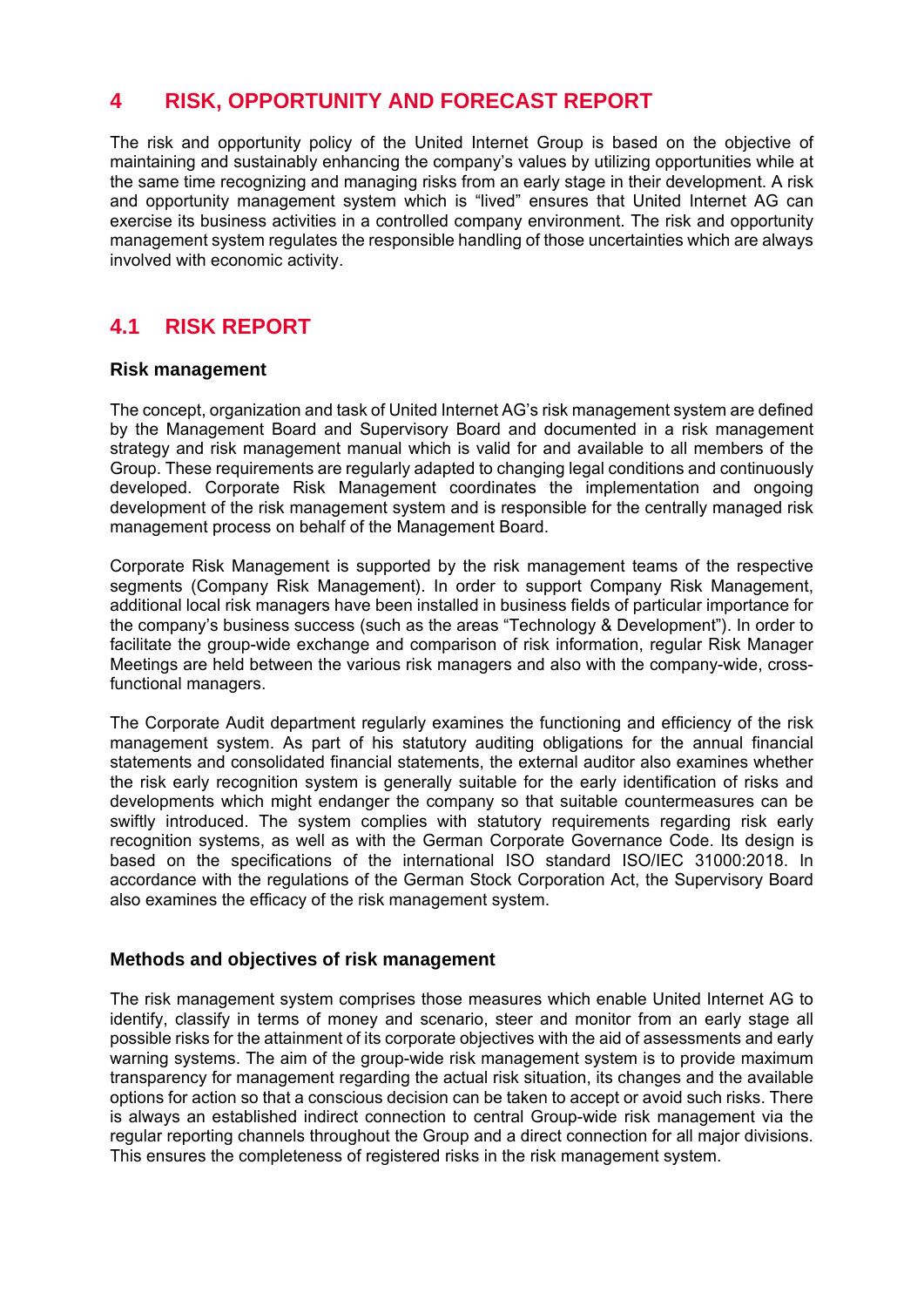The current status of the main risks is communicated to the Management Board and Supervisory Board four times per year. Identified important risks with an immediate impact or significant changes in the risk situation trigger an ad-hoc reporting obligation. The respective risk is then communicated immediately to the CFO of United Internet AG, who in turn reports it to the Supervisory Board where necessary. In this way, significant risks can be addressed as quickly as possible.

Risks are assessed with their net impact, i.e. effects from mitigating (corrective) measures are only considered in the risk assessment after implementation.

# **Risks for United Internet**

The assessment of the overall risk situation is the result of a consolidated examination of all known material risks. Of the total risks identified for the Group, the following sections describe the main risk categories from the company's point of view.

The starting point for assessing the materiality of risks is provided by the characteristics "probability of occurrence" and "potential damage". Based on the combination of probability of occurrence and potential damage, the risks are assigned to one of three risk categories: "significant", "moderate" and "low" risks.

|                  |                                                         | Very low<br>$(0\% - 5\%)$ | Low<br>$(5\% - 20\%)$ | High<br>$( > 20\% - 50\%)$ | Very high<br>$( > 50\% - 100\%)$ |
|------------------|---------------------------------------------------------|---------------------------|-----------------------|----------------------------|----------------------------------|
|                  |                                                         |                           |                       |                            |                                  |
|                  | Extremely high<br>$(> \epsilon 200$ million)            |                           |                       |                            |                                  |
|                  | Very high<br>(> € 100 million – € 200 million)          |                           |                       |                            |                                  |
| Potential damage | High<br>(> $∈$ 20 million – $∈$ 100 million)            |                           |                       |                            |                                  |
|                  | Low<br>$(> \epsilon 5$ million $- \epsilon 20$ million) |                           |                       |                            |                                  |
|                  | Very low<br>$(60 - 5 \text{ million})$                  |                           |                       |                            |                                  |
|                  |                                                         | Probability of occurrence |                       |                            |                                  |
|                  | significant risk                                        | moderate risk             | low risk              |                            |                                  |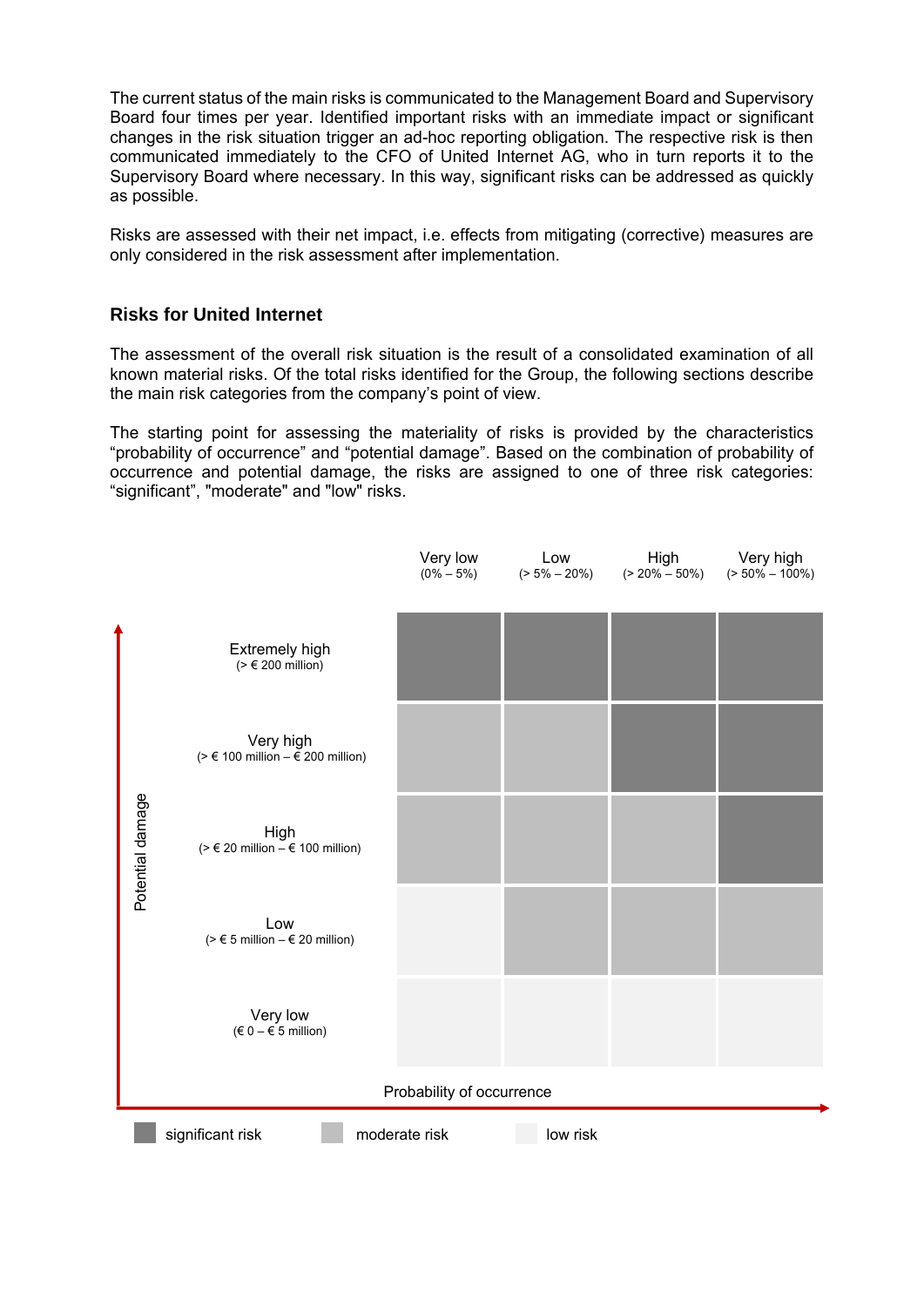Specific assessments of the company's Management Board regarding the Group's risk situation, as well as the probability of occurrence, potential damage and resulting categorization of the risks described below are provided at the end of this Risk Report.

#### **Strategy**

### **Shareholdings and investments**

The acquisition and holding of shares in other companies and the making of strategic investments represent a key success factor for United Internet AG. In addition to improved access to existing and new growth markets, as well as to new technologies and know-how, investments also serve to exploit synergy and growth potential. However, these opportunities also involve risks. For example, there is a risk that the targeted potential cannot be exploited as expected or that acquired shareholdings will not develop as expected (impairment losses, disposal losses, absence of dividend, or reduction of hidden reserves).

All investments are therefore subject to a continuous monitoring process by the Investment Management and are supported promptly if required. This risk is largely without relevance for EBITDA as, in the event of an incident, predominantly non-cash-effective impairments are incurred. The value of investments is continuously monitored by management and the Controlling division.

### **Business development and innovations**

A further key success factor for United Internet is also the development of new and constantly improved products and services in order to enhance sales and earnings, attract new customers, and expand existing customer relationships. There is always a risk, however, that new developments might be launched too late on the market or not be accepted by the target group as expected.

United Internet counters such risks by constantly and closely observing market, product and competition trends, as well as by undertaking product development which constantly responds to customer feedback.

As part of its efforts to diversify the business model or expand its value chain, United Internet occasionally enters new markets, or upstream and downstream markets. On January 24, 2019, the management board of 1&1 Drillisch AG, a subsidiary of United Internet AG, decided with the approval of its supervisory board to apply to the Bundesnetzagentur for admission to the auction on the allocation of mobile frequencies in the 2 GHz and 3.6 GHz frequency bands in accordance with the decision BK1-17/001 and, in the event of a successful acquisition of spectrum at the auction, to establish and operate a 5G mobile network. At present, the company's mobile offerings are based on the use of third-party networks. The resulting costs could be gradually reduced and absorbed in future by setting up a separate network. Admission to the auction was granted by the Bundesnetzagentur on February 25, 2019.

In addition to the resulting opportunities, such an entrepreneurial decision also entails risks. These may include, for example, the risk areas "technical plant operation", "procurement market" "litigation", "financing", and "liquidity". The company attempts to minimize these risks by, among other things, cooperating with specialized partner companies as well as by preparing detailed and long-term plans in the risk areas "financing" and "liquidity".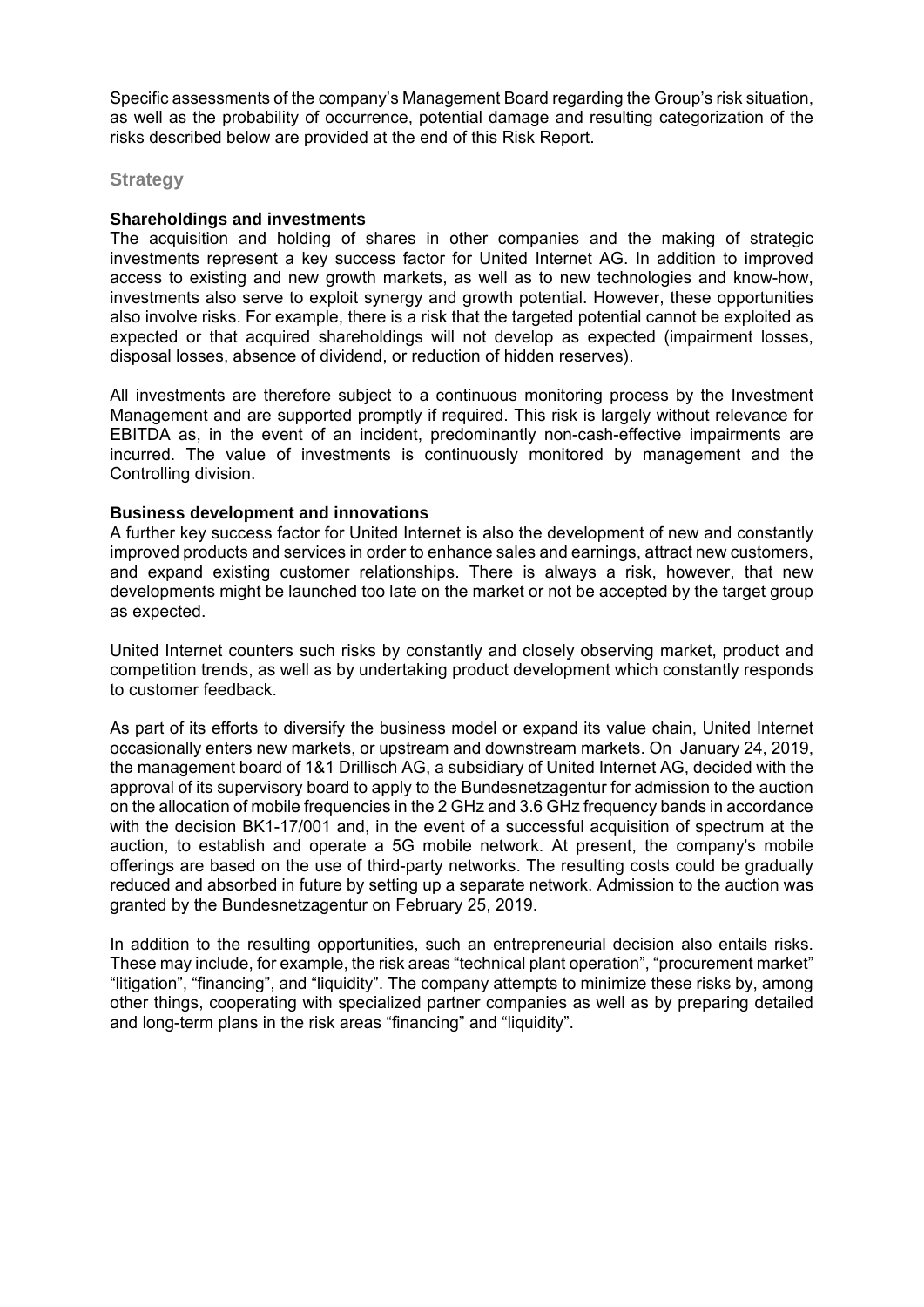### **Cooperation and outsourcing**

United Internet works together with specialized cooperation and outsourcing partners in certain areas of the company. The focus here is on objectives such as focusing on the actual core business, reducing costs, or leveraging the expertise of partners. These opportunities also involve risks in the form of dependencies on external service providers as well as contractual and default risks.

In order to reduce these risks, detailed market analyses and due diligence reviews are carried out before major contracts are concluded with external service providers, and close and cooperative relationships are maintained with the cooperation and outsourcing partners after the contracts have been concluded.

### **Organizational structure and decision-making**

The choice of the appropriate organizational structure is essential for the efficiency and success of the company. In addition to the organizational structure, business success also depends to a large extent on making the right decisions. The basis for such decisions can be negatively influenced by various factors, such as limited flexibility offered by existing business processes and structures, or misunderstandings caused by ambiguities in the definition of key figures. If efficiency is jeopardized by one or several factors, this represents a strategic risk for United Internet which should be avoided wherever it makes economic sense.

Due to the high degree of agility within the organization, United Internet considers itself to be generally well positioned in this respect and undertakes a number of measures to standardize and optimize processes, structures and key figures.

### **Personnel development and retention**

Highly skilled and well trained employees form the basis for the economic success of United Internet. In addition to the successful recruitment of qualified personnel (see also the "personnel recruitment" risk), personnel development and the long-term retention of top performers within the company are strategically important. If the company fails to develop and retain executives and employees with specialist or technological knowledge, there is the danger that United Internet may not be able to effectively conduct its business and achieve its growth targets. The concentrated accumulation of strategic knowledge and skills (so-called head monopoly) can have a considerable impact on the performance of the company if the corresponding employee is no longer available.

United Internet counteracts this risk by continuously developing employee and management skills. For example, it offers targeted measures for professional development, mentoring and coaching programs as well as special offers for high potentials geared to the further development of talent and leadership skills.

Further information on the topic of "personnel" is provided in section 2.5 "Significant nonfinancial performance indicators" of this management report under "Employees".

### **Market**

#### **Sales market and competition**

United Internet's markets are characterized by strong and sustained competition. Depending on the strategy of the parties involved in the market, different effects may occur which may lead also involve adjustments to the company's own business models or pricing policy. The entry of new competitors might also jeopardize market shares, growth targets or margins. In addition, United Internet itself occasionally enters new, additional markets with large competitors. Such an entrepreneurial decision is always associated with new risks.

United Internet attempts to minimize these risks by means of detailed planning based on internal experience and external market studies, as well as by constantly monitoring the market and the competition.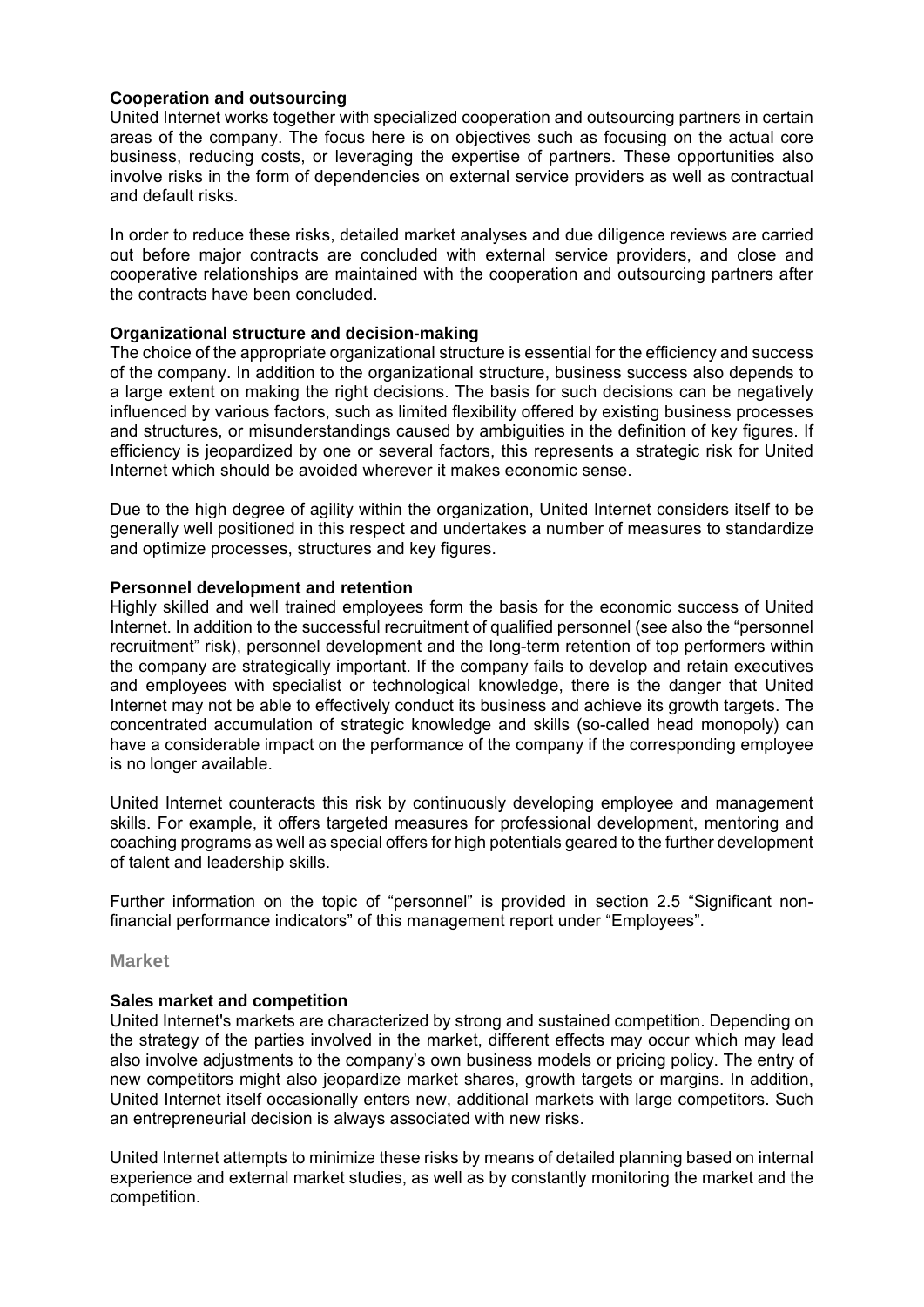#### **Procurement market**

A gap in the procurement or delivery of resources required for business operations may also lead to bottlenecks or outages at United Internet. This applies both to the purchase of hardware and the purchase of wholesale services. An increase in the price of purchased products and services also represents a risk for the targeted margins. Planned positive effects from contractually fixed price adjustment rounds can become a risk for the achievement of the company's periodic targets due to time delays.

United Internet counters these risks by cooperating with several long-term service providers and suppliers and – where it makes economic sense – by expanding its own value chain.

#### **Financial market**

The activities of United Internet AG are fundamentally exposed to risks on the financial market. In particular, these include risks from changes in interest rates and exchange rates.

#### **Interest**

The company is exposed to interest risks as the major share of its borrowing bears variable interest rates with varying terms. As part of its liquidity planning, the company constantly monitors the various investment possibilities and debt conditions. Any borrowing requirements are met by using suitable instruments to manage liquidity. Surplus cash is invested on the money market to achieve the best possible return. Due to developments on the global finance markets, the interest risk remained largely unchanged. Market interest rate changes might have an adverse effect on the interest result and are included in our calculation of sensitive factors affecting earnings. In order to present market risks, United Internet has developed a sensitivity analysis which shows the impact of hypothetical changes to relevant risk variables on pre-tax earnings. The reporting period effects are illustrated by applying these hypothetical changes in risk variables to the stock of financial instruments as of the balance sheet date.

#### **Currency**

United Internet's currency risk mainly results from its operations (if revenue and/or expenses are in a currency other than the Group's functional currency) and its net investments in foreign subsidiaries.

#### **Personnel recruitment**

It is therefore essential that human resources are effectively controlled so that the company can ensure its short- and long-term needs for staff and the requisite expertise. If United Internet is not able to attract managers and employees with specialist and technological knowledge, it would not be able to effectively conduct its business and achieve its growth targets.

As an attractive employer, the company believes it is well placed to hire highly skilled specialists and managers with the potential to drive its business success in the future. This was confirmed in the past years by the Top Employers Institute, which awarded United Internet the accolade "Top Employer 2018".

Further details on the topic of human resources are provided in section 2.5 of this management report "Significant non-financial performance indicators" under "Employees".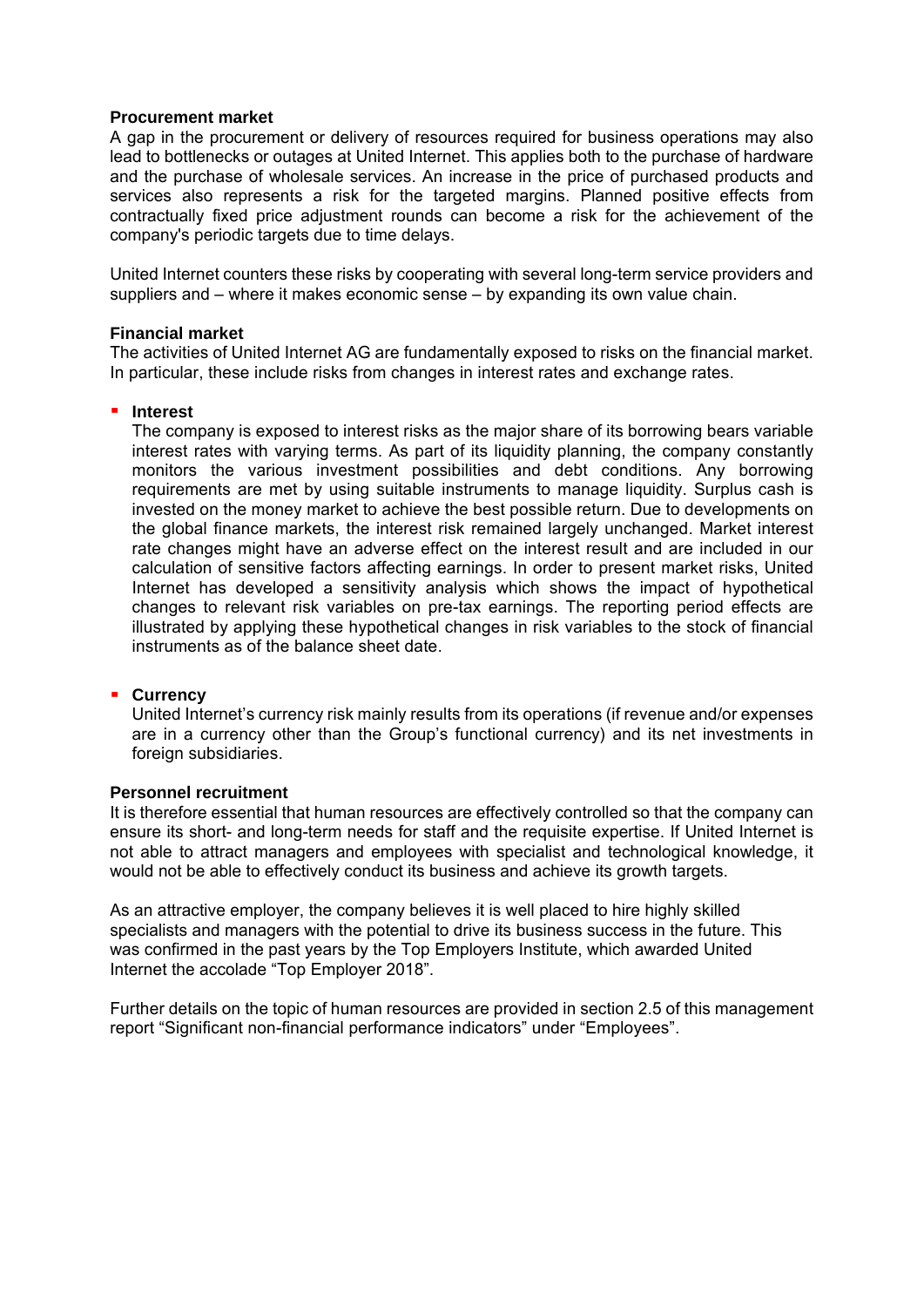# **Provision of services**

#### **Work processes**

In view of the ever-increasing complexity and interoperability of the products offered, there are steadily growing demands placed on the development of internal work processes. This also involves an ever-higher degree of coordination The particular challenge is to ensure quality standards especially in view of fast-changing market events – and on numerous differing domestic and foreign markets.

The company counters these risks by continuously developing and enhancing its internal processes, pooling and retaining its experts and key personnel, and continuously optimizing its organizational structures.

#### **Information security**

United Internet generates its commercial success largely in the telecommunications market and within the environment of the internet. In order to provide products and services, the company uses information and telecommunication technologies (data centers, transmission systems, connection nodes etc.) in its business processes which are closely networked with the internet and whose availability may be endangered by threats from the internet.

In order to deal with such risks more quickly, the existing monitoring and alarm system, together with the necessary processes and documentation, is continuously optimized.

There is also the risk of hacker attacks with the aim of stealing or deleting customer data or using services fraudulently. In the fiscal year 2018, an increasing professionalization of the attackers and their attack methods was observed. According to the German Federal Office for Information Security (BSI), the number of known malicious program variants grew by an average of around 390,000 for PCs and around 690,000 for smartphones with Android operating systems per day between July 2017 and June 2018.

United Internet counters this risk with the aid of virus scanners, firewalling concepts, self-initiated tests and various technical monitoring mechanisms.

The threat potential of the internet is one of the largest threat groups for United Internet with regard to its effects, which are all monitored by numerous technical and organizational measures. Of particular relevance in this respect are the operation and continuous improvement of the security management system and the steady enhancement of system resilience.

#### **Capacity bottlenecks**

Due to temporary or permanent shortages of technical resources, e.g. due to the temporary overloading of systems or a lack of resources to operate data centers, the planned provision of services may be jeopardized, threatening a corresponding loss of sales. Risks from the procurement of resources, such as products or services on the market, are not taken into account here.

In order to counter these risks, several internal stores are maintained. In addition, the company is in close contact with energy suppliers, for example, in order to coordinate emergency concepts regarding the data centers. In the case of outages, these can be compensated for at short notice by implementing the aforementioned measures.

#### **Projects**

The classic project objectives of quality, time and budget are defined before or at the start of a project and are thus the subject of entrepreneurial planning. If negative deviations from these plans become apparent in the course of a project's implementation, these are recorded as risks. Moreover, projects may also involve risks that do not affect the project itself but arise after the project has been completed (for example, security vulnerabilities in new software code).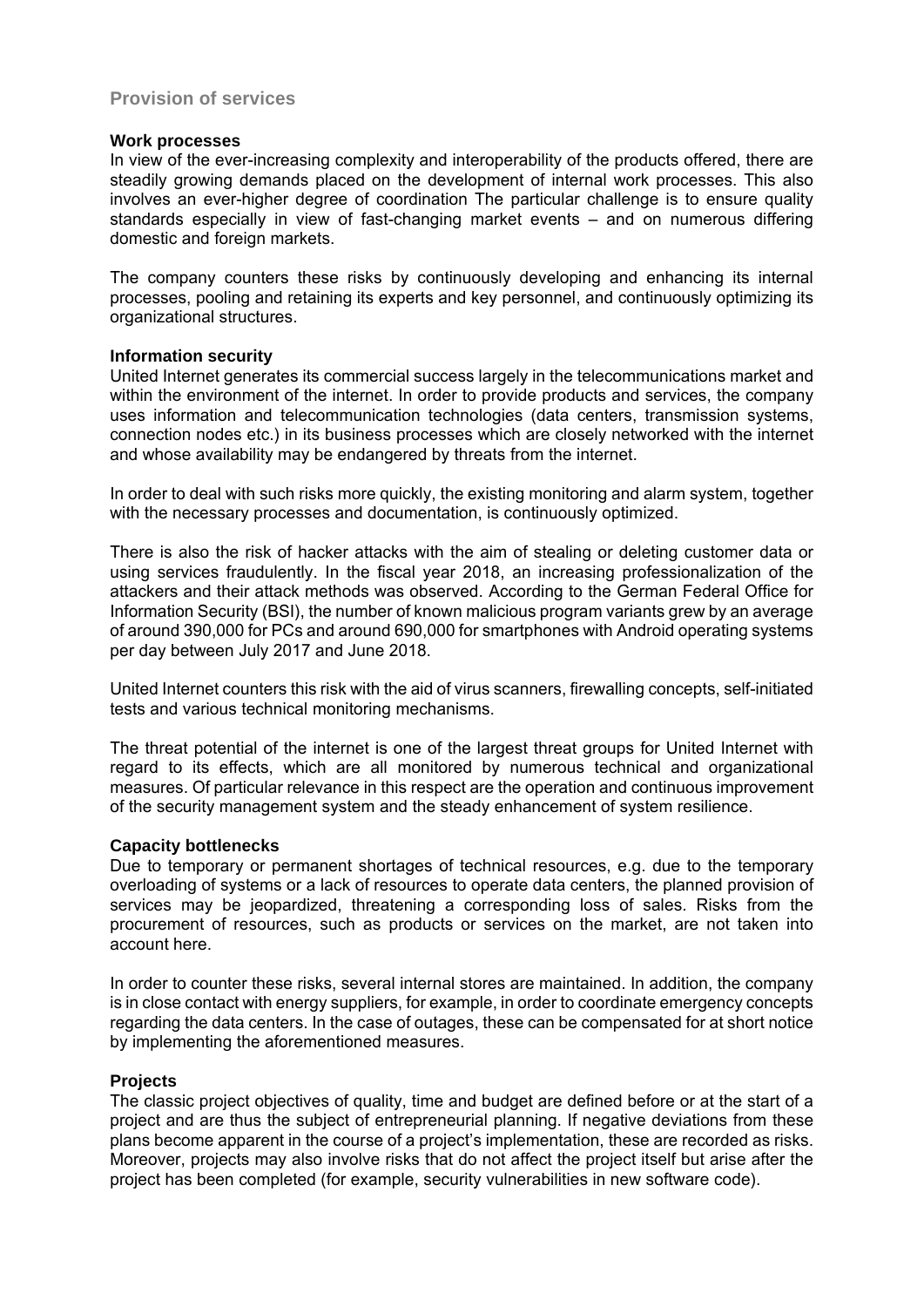In addition to maintaining the current professional project management, the company reduces the aforementioned risks by holding regular specialist project management training courses, in order to improve such aspects as security or data privacy requirements. The project objectives of quality, time and budget are also closely monitored by management and the Controlling division.

#### **Technical plant operation**

United Internet's products and related business processes are based on a complex technical infrastructure and a number of success-critical software systems (servers, customer relationship databases and statistics systems etc.). Constantly adapting this infrastructure to changing customer needs leads to greater complexity and regular changes. In addition to major events like the migration of databases, this may lead to various disruptions or defects. Should this affect our business systems or their databases, for example, daily account debiting may be delayed or no longer possible. Should this affect our performance systems, for example, United Internet may not be able to provide its customers with the promised service, on a temporary or longerterm basis.

The company meets these risks by making targeted adjustments to the architecture, introducing quality assurance measures, and establishing spatially separated (geo-redundant) core functionalities.

For the operation of systems, there is a risk of targeted attacks from inside and outside the company, e.g. from hackers or manipulation by staff with access rights, which may result in nonavailability or a deterioration of services.

In order to counter this risk, the company takes a wide variety of software- and hardware-based safety precautions to protect the infrastructure and its availability. By dividing responsibilities, the company has made sure that activities or business transactions involving risks are not carried out by single employees but on the basis of the "double-check principle". Manual and technical access restrictions also ensure that employees may only operate within their particular area of responsibility. As an additional precautionary measure against data loss, all data are regularly backed up and stored in separate, i.e. geo-redundant, data centers.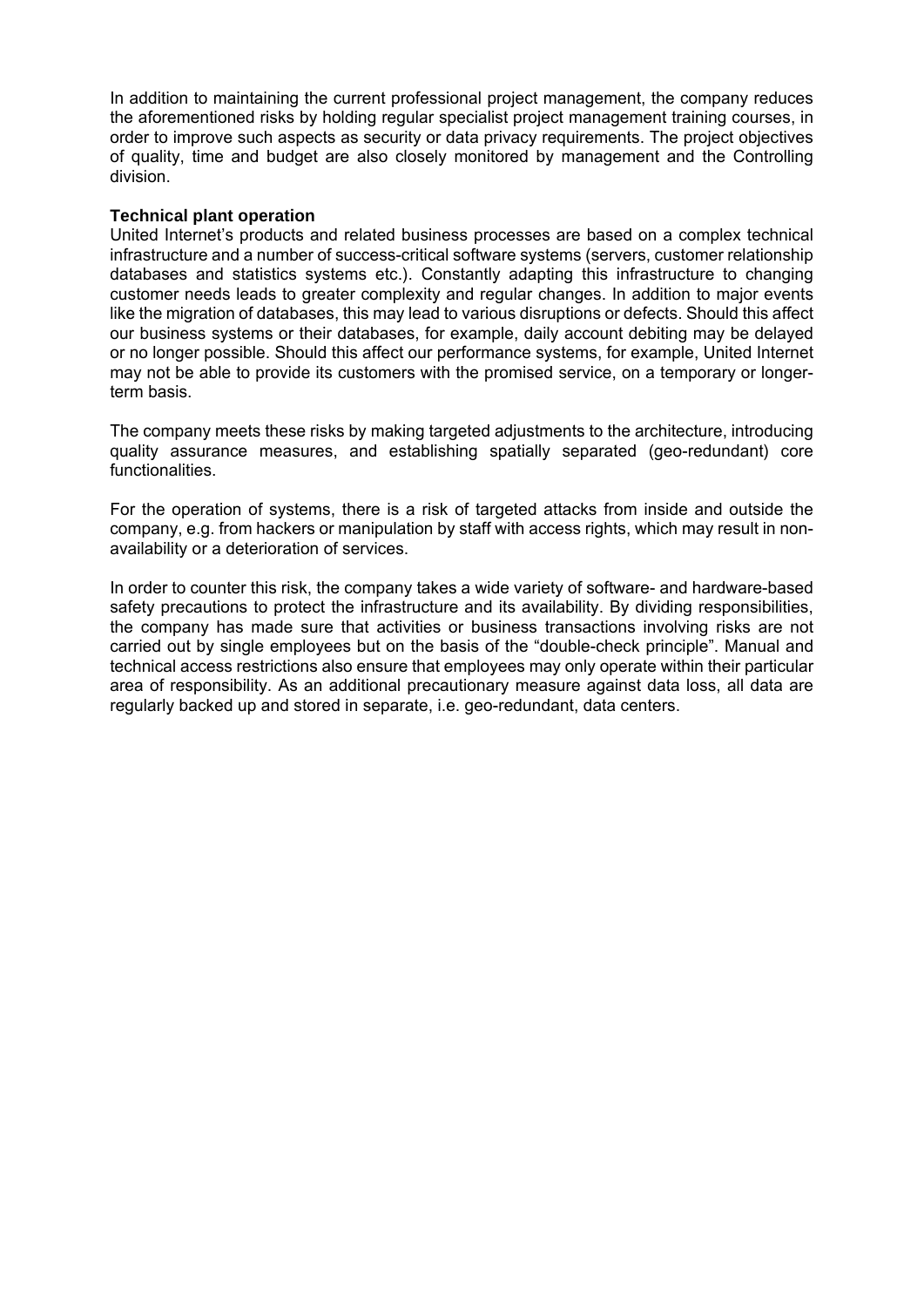# **Compliance**

#### **Data privacy**

It can never be fully ruled out that data privacy regulations may be contravened, for example by human error or technical weaknesses. In such cases, United Internet faces fines and the loss of customer confidence.

United Internet stores the data of its customers on servers according to international security standards at its own and at rented data centers. The handling of these data is subject to extensive legal regulations.

The company is aware of this great responsibility and attaches great importance and care to data privacy. By using state-of-the-art technologies, continuously monitoring all data-privacy and other legal regulations, providing extensive staff training on data protection regulations, and involving data protection aspects and requirements as early as possible in product development, United Internet continuously invests in improving the standard of its data privacy.

The new rules of the EU General Data Protection Regulation (GDPR) came into force in May 2018. Due to increased sanctions for breaches of duty, data protection risks have increased. In addition to higher sanctions, GDPR also includes new regulations regarding consent declarations and new obligations for reporting to authorities and those affected in the case of data loss.

#### **Misconduct and irregularities**

Non-compliance or non-observance of social norms, trends and peculiarities can lead to misconduct and wrong decisions and thus to a loss of revenue. As an internationally operating company, United Internet also faces the challenge of countering such negative factors through adequate management in the area of internal processes and procedures. Not every decision or business practice that is unobjectionable from a legal point of view is also acceptable in the respective cultural, ethical or social context.

United Internet counters the risks arising from misconduct and breaches of rules with its "culture of togetherness", the provision of a Code of Conduct, country-specific management and compliance as an integral part of corporate culture.

### **Legislation and regulation**

Changes in existing legislation, the enactment of new laws and changes in government regulation issues may have unexpected negative effects on the business models pursued by United Internet and their further development. In the Consumer Access segment in particular, the decisions of the Federal Network Agency and the Federal Cartel Office have an influence on network access and the pricing of internet access tariffs. Price increases of network providers from whom United Internet purchases pre-services for its own customers can have a negative impact on the profitability of tariffs. In the same way, there is also the possibility that a lack of regulation may lead to a deterioration of market circumstances for United Internet.

United Internet attempts to counter this tendency toward an increasing regulation risk by cooperating with various pre-service providers and by actively participating in the activities of industry associations. With its complete takeover of Versatel in 2014, United Internet now also has its own landline network. This network infrastructure gives United Internet the possibility to gradually expand its vertical integration procure fewer internally produced broadband wholesale services. In addition, since the takeover of Drillisch (now 1&1 Drillisch) in 2017, United Internet has been the only MBA MVNO in Germany with long-term rights to a share of up to 30% of the used network capacity of Telefónica Germany. This gives United Internet extensive access to one of Germany's largest mobile networks and to all available mobile communications technologies, such as 5G.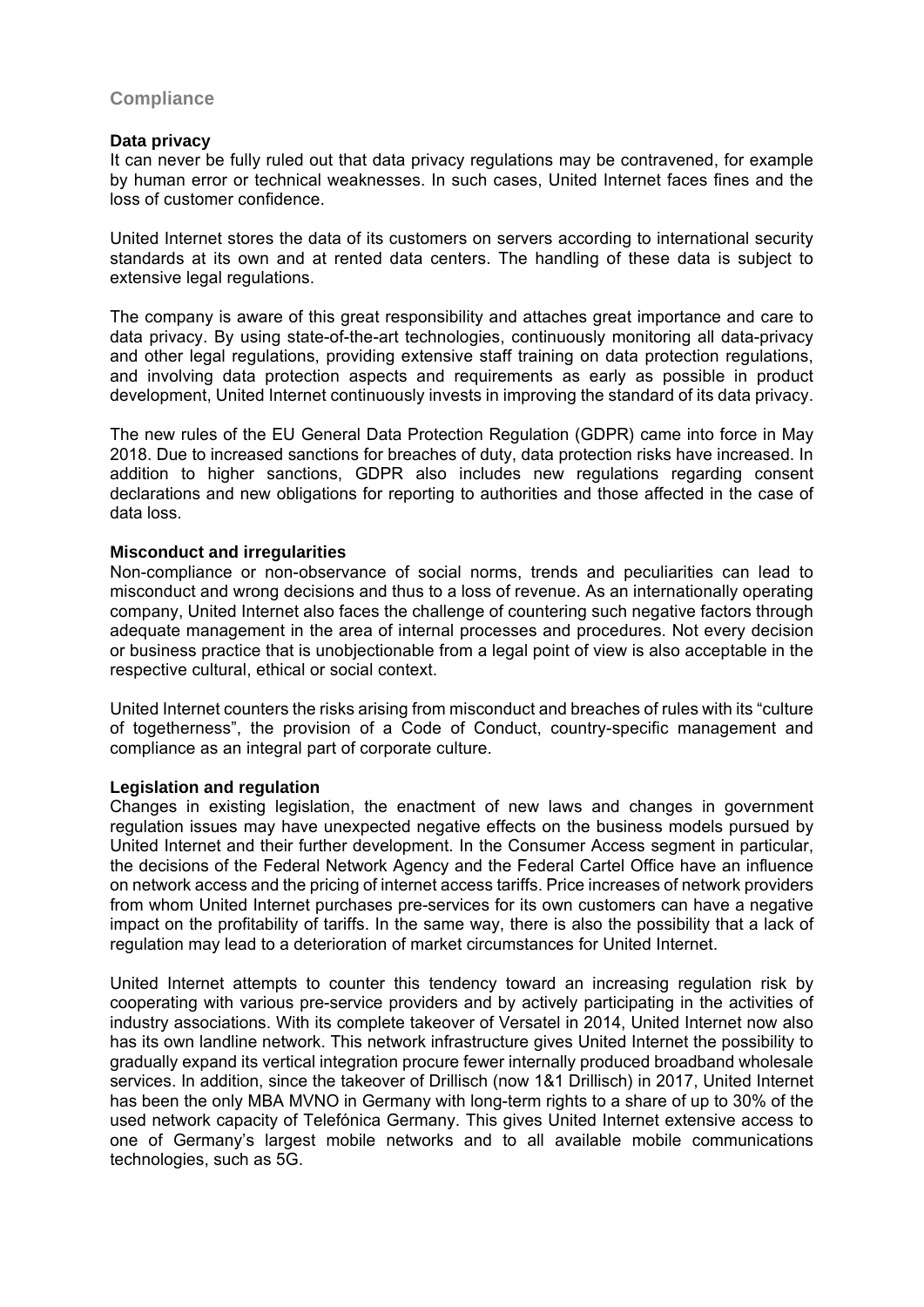### **Litigation**

The United Internet Group is currently involved in various legal disputes and arbitration proceedings arising from its normal business activities. The outcome is by definition uncertain and thus represents a risk. Insofar as the size of the obligation can be reliably estimated, accruals are formed for such risks from litigation, where permissible.

#### **Tax risks**

As an internationally operating company, United Internet is subject to the tax laws applicable in the respective countries. Risks may arise from changes in tax laws or case law as well as from differences in the interpretation of existing regulations.

United Internet counters these risks by continuously expanding its existing tax management system.

#### **Finance**

#### **Financing**

The main financial liabilities incurred by United Internet AG for the financing of its activities include bank loans, overdraft facilities and other financial liabilities. United Internet holds various financial assets which result directly from its business activities. They consist mainly of shares in affiliated companies and investments, as well as receivables from affiliated companies. As of the balance sheet date, the company mainly held primary financial instruments.

The aim of financial risk management is to limit risks through ongoing operating and financial activities.

#### **Fraud and credit default**

In order to meet the requirements of dynamic customer growth and provide services as quickly as possible in the interests of its customers, United Internet has largely automated its order and provision processes – as have many other companies in such mass market businesses. The nature of such automated processes provides possibilities for attacks from fraudsters. Due to the strong appeal of the products and services offered, not only the number of customers is increasing but also the number of non-payers and fraudsters. Consequently, the amount of credit default has risen. United Internet may suffer damage, for example, from hardware or automated domain orders which are ordered under false names and not paid for. The fraudulent use of SIM cards may also incur damage due to large-scale call forwarding or roaming calls, for example.

United Internet attempts to prevent such fraud attacks – or at least to recognize and end them at an early stage – by permanently expanding its fraud management capabilities, working closely with pre-service providers and taking account of such risks in the design of its products.

#### **Liquidity**

The general liquidity risk of United Internet consists of the possibility that the company may not be able to meet its financial obligations, such as the redemption of financial debts. The company's objective is to continuously cover its financial needs and secure flexibility, for example by using overdraft facilities and loans.

Group-wide cash requirements and surpluses are managed centrally by the cash management system. By netting these cash requirements and surpluses within the Group, the amount of external bank transactions can be minimized. This is managed, for example, by using cash pooling processes. The company has established standardized processes and systems to manage its bank accounts and internal netting accounts as well as for the execution of automated payment transactions. In addition to operating liquidity, United Internet also holds other liquidity reserves, available at short notice.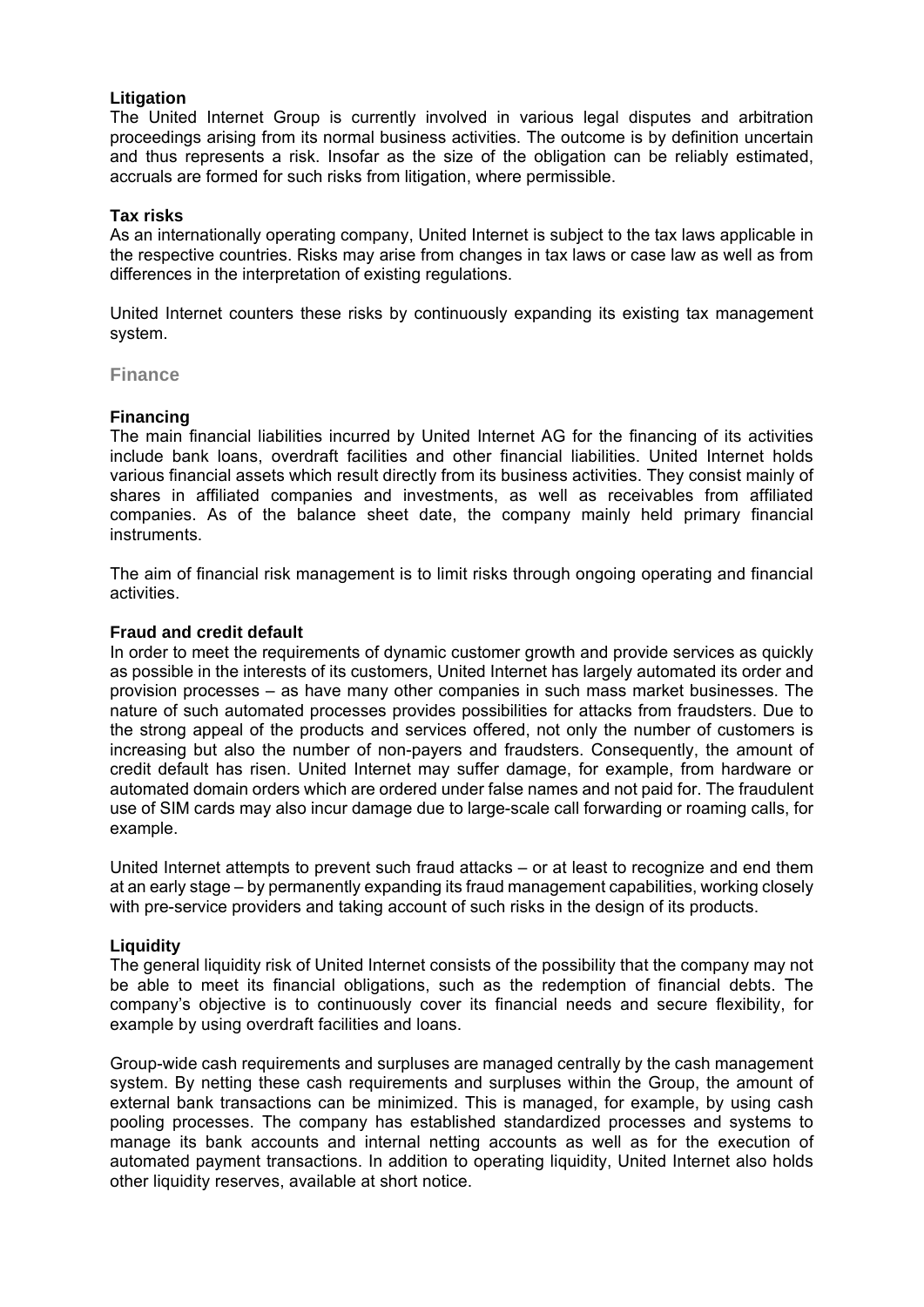### **Acts of God**

External events such as natural disasters (earthquakes, floods, tsunamis etc.), personnel crises (pandemics, strikes etc.), infrastructure crises (power outages, road damage etc.), or violent incidents (rampage, terrorist attacks etc.) may affect United Internet's operations.

United Internet counters these risks as far as possible with a variety of measures. Examples include the establishment of building access restrictions, the operation of georedundant data centers, hygiene precautions, and the elaboration of emergency concepts.

**Additional disclosures on risks, financial instruments and financial risk management** 

Further details on risks, financial instruments and financial risk management are provided in Note 42 "Objectives and methods of financial risk management" in the explanations to the consolidated financial statements.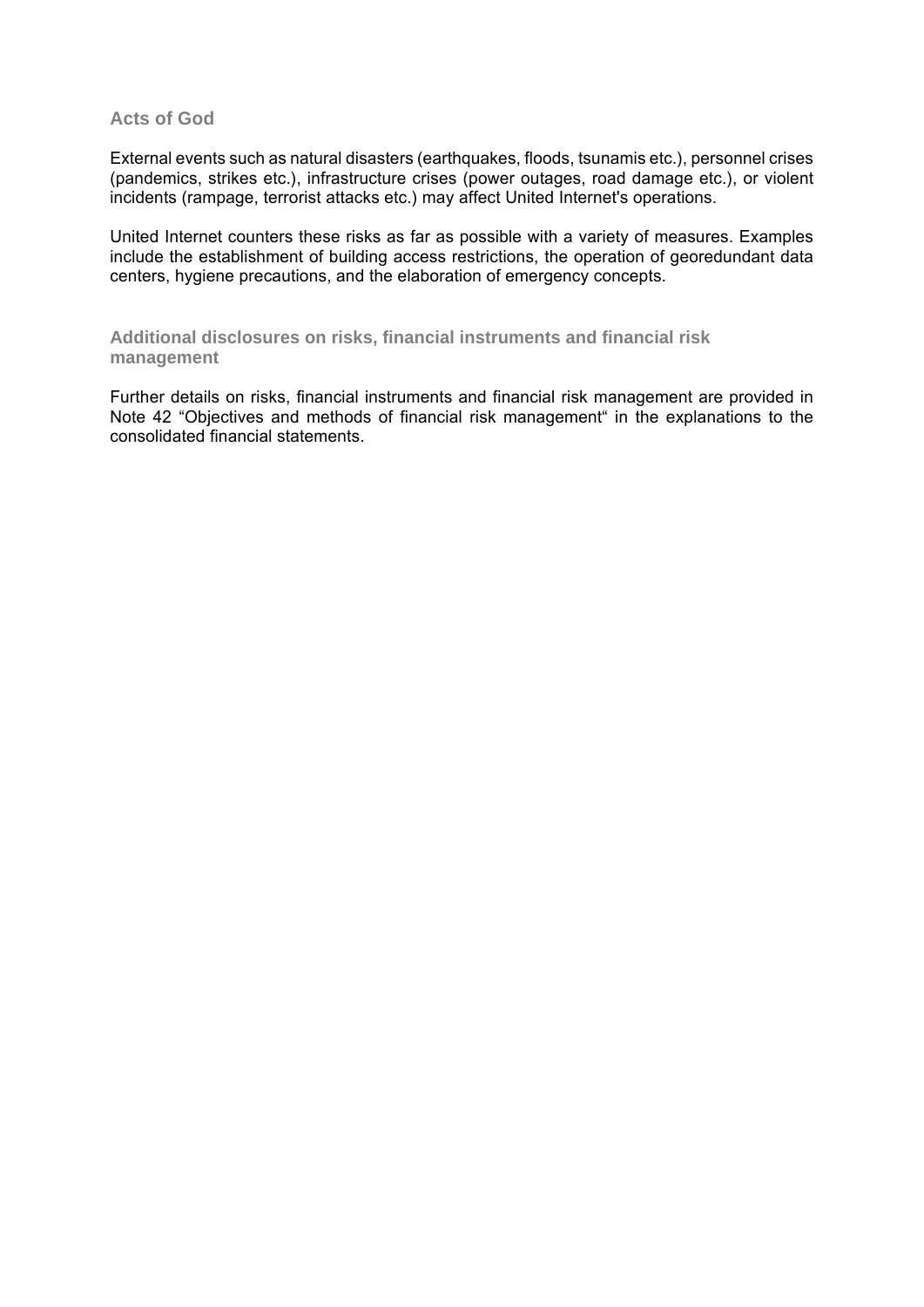# **Management Board's overall assessment of the Group's risk position**

The assessment of the overall level of risk is based on a consolidated view of all significant risk fields and individual risks, also taking account of their interdependencies.

From the current perspective, the main challenge is the risk field "information security".

The continuous expansion of its risk management system enables United Internet to limit such risks to a minimum, where sensible, by implementing specific measures.

In non-operating business, impairment charges depending on the further share price development of listed United Internet investments may lead to (non-cash effective) burdens.

Although the assessment of key risk areas or individual risks changed over the course of fiscal year 2018 due to the development of external conditions or as a consequence of the company's own countermeasures, the overall risk situation for United Internet is virtually unchanged compared to the previous year and against the background of corporate development. In the assessment of the overall risk situation, the opportunities which exist for United Internet were not taken into consideration. There were no risks which directly jeopardized the continued existence of the United Internet Group in the fiscal year 2018 nor as of the preparation date for this Management Report, neither from individual risk positions nor from the overall risk situation.

Probability of occurrence, potential damage, and the classification of risks from the Group's perspective and their relevance for the various segments / divisions:

|                                               | Main segment<br>relevance                                                   | Probability of<br>occurrence | Potential<br>damage | <b>Risk</b><br>classification | Change<br>over<br>previous<br>year |  |
|-----------------------------------------------|-----------------------------------------------------------------------------|------------------------------|---------------------|-------------------------------|------------------------------------|--|
| Risks in the field of "Strategy"              |                                                                             |                              |                     |                               |                                    |  |
| Shareholdings &<br>investments                | Corporate/HQ                                                                | High <sup>(1)</sup>          | High <sup>(1)</sup> | Modelate <sup>(1)</sup>       | $\rightarrow$                      |  |
| Business development &<br>innovations         | <b>Consumer Applications</b><br><b>Business Applications</b>                | Low                          | Low                 | Moderate                      | $\rightarrow$                      |  |
| Cooperation &<br>outsourcing                  | <b>Business Applications</b>                                                | High                         | Very low            | Low                           | $\rightarrow$                      |  |
| Organizational structure &<br>decision-making | <b>Business Applications</b>                                                | High                         | Very low            | Low                           | $\rightarrow$                      |  |
| Personnel development &<br>retention          | <b>Business Applications</b>                                                | High                         | Low                 | Moderate                      | $\rightarrow$                      |  |
| Risks in the field of "Market"                |                                                                             |                              |                     |                               |                                    |  |
| Sales market &<br>competition                 | <b>Consumer Applications</b><br><b>Business Applications</b>                | Low                          | High                | Moderate                      | $\rightarrow$                      |  |
| Procurement market                            | <b>Business Applications</b>                                                | Very low                     | High                | Moderate                      | $\rightarrow$                      |  |
| Financial market                              | <b>Business Applications</b>                                                | Very high                    | Very low            | Low                           | $\overline{\mathbf{v}}$            |  |
| Personnel recruitment<br>milit ta             | <b>Business Access</b><br><b>Business Applications</b><br>$FNITNA \sim 1.0$ | High                         | Very low            | Low                           | $\rightarrow$                      |  |

(1) Risk largely without relevance for EBITDA as, in the event of an incident, predominantly non-cash-effective impairments are incurred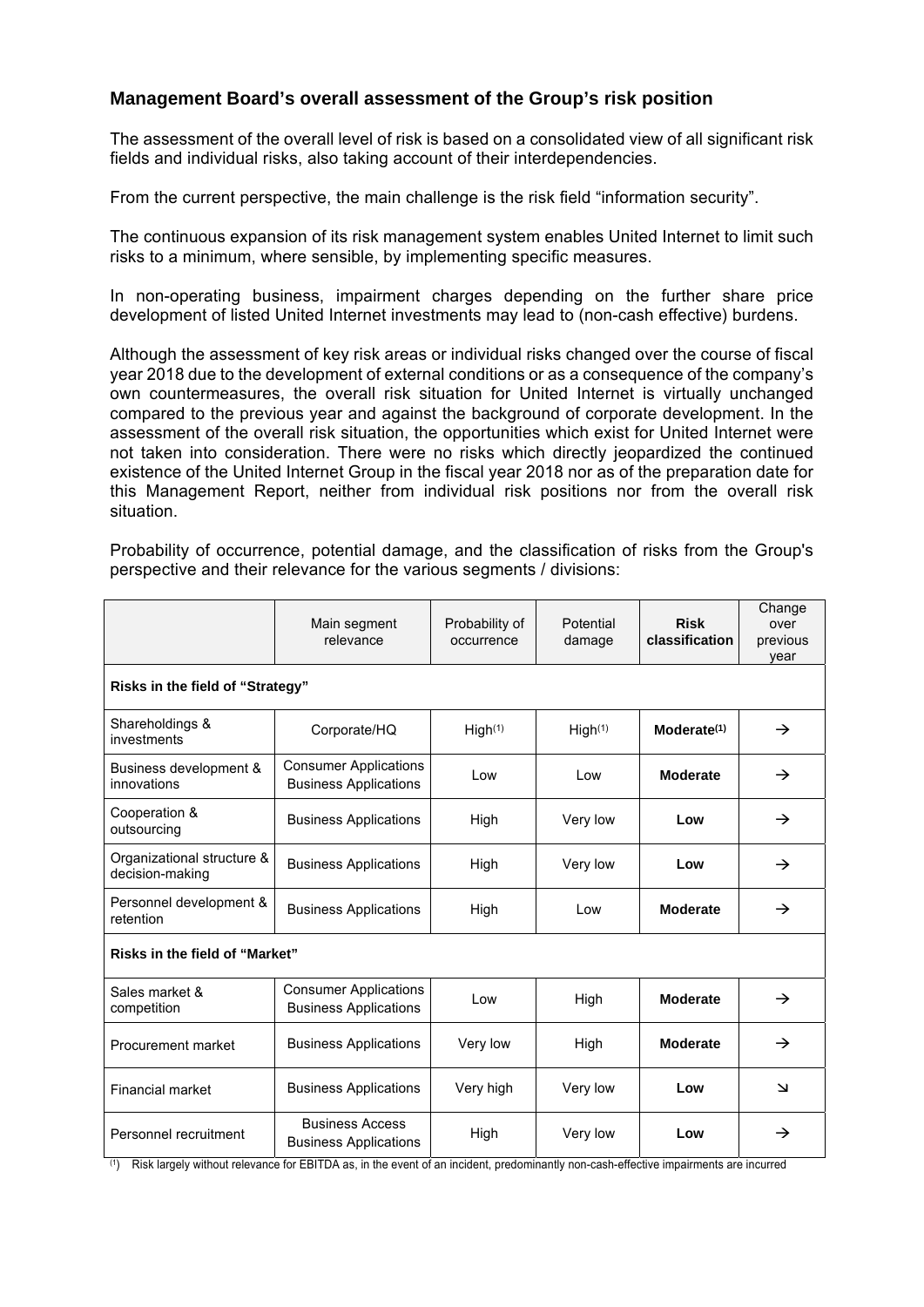|                                           | Main segment<br>relevance                              | Probability of<br>occurrence | Potential<br>damage | <b>Risk</b><br>classification | Change<br>over<br>previous<br>year |  |  |
|-------------------------------------------|--------------------------------------------------------|------------------------------|---------------------|-------------------------------|------------------------------------|--|--|
| Risks in the field of "Service Provision" |                                                        |                              |                     |                               |                                    |  |  |
| Work processes                            | <b>Business Applications</b>                           | Low                          | Low                 | Moderate                      | $\rightarrow$                      |  |  |
| Information security                      | <b>Business Applications</b>                           | Low                          | Extremely high      | Significant                   | →                                  |  |  |
| Capacity bottlenecks                      | <b>Business Applications</b>                           | High                         | Very low            | Low                           | $\rightarrow$                      |  |  |
| Projects                                  | <b>Business Applications</b>                           | Very high                    | Very low            | Low                           | →                                  |  |  |
| Technical plant operation                 | <b>Business Applications</b>                           | Low                          | High                | Moderate                      | →                                  |  |  |
| Risks in the field of "Compliance"        |                                                        |                              |                     |                               |                                    |  |  |
| Data privacy                              | <b>Consumer Access</b><br><b>Business Applications</b> | Low                          | High                | Moderate                      | $\rightarrow$                      |  |  |
| Misconduct &<br>irregularities            | No significant risks at present                        |                              |                     | Low                           | $\rightarrow$                      |  |  |
| Legislation & regulation                  | <b>Consumer Applications</b>                           | Low                          | High                | Moderate                      | →                                  |  |  |
| Litigation                                | <b>Consumer Access</b>                                 | Low                          | Very high           | Moderate                      | لا                                 |  |  |
| Tax risks                                 | <b>Business Applications</b>                           | High                         | Very low            | Low                           | →                                  |  |  |
| Risks in the field of "Finance"           |                                                        |                              |                     |                               |                                    |  |  |
| Financing                                 | <b>Business Applications</b>                           | Very low                     | Very low            | Low                           | →                                  |  |  |
| Fraud & credit default                    | <b>Consumer Access</b>                                 | High                         | Low                 | Moderate                      | ↗                                  |  |  |
| Liquidity                                 | <b>Business Applications</b>                           | Low                          | Very low            | Low                           | $\rightarrow$                      |  |  |
| Risks in the field of "Acts of God"       |                                                        |                              |                     |                               |                                    |  |  |
| Acts of God                               | <b>Business Access</b><br><b>Consumer Applications</b> | Very low                     | High                | Moderate                      | $\rightarrow$                      |  |  |

 $\rightarrow$  unchanged  $\rightarrow$  worsened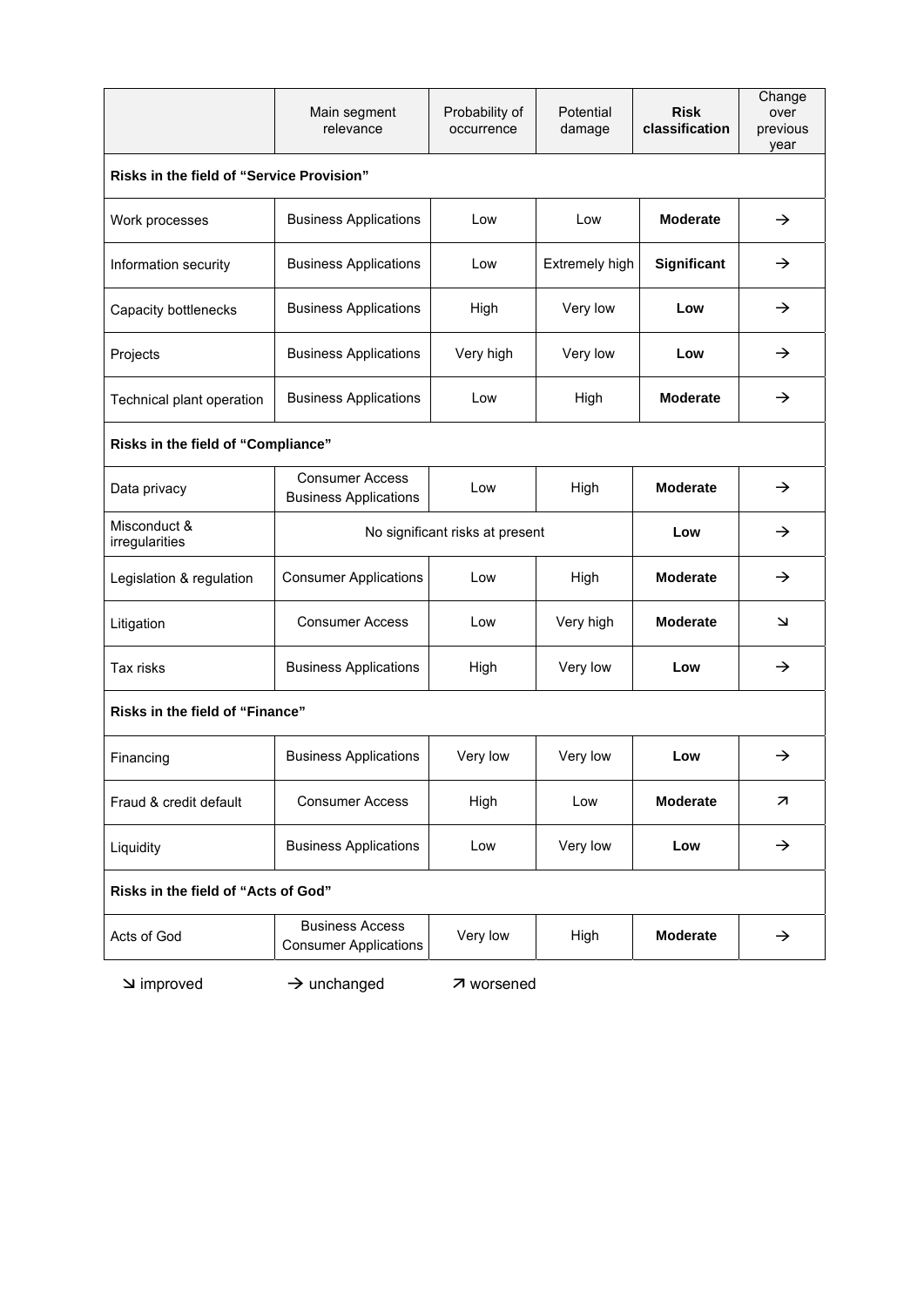# **4.2 OPPORTUNITY REPORT**

# **Opportunity management**

Opportunity management is based on strategic planning and the resulting measures for the development of products and their positioning for various target groups, markets and countries during the product life cycle.

The Group Management Board, as well as the operative management level of the respective business segments in the form of sub-group management boards and managing directors, have the direct responsibility for the early and continuous identification, assessment, and steering of opportunities.

The management team of United Internet AG makes extensive use of detailed evaluations, models and scenarios on current and future trends regarding sectors, technologies, products, markets/market potential and competitors in the Group's fields of activity. The potential opportunities identified during these strategic analyses are then examined with regard to the critical success factors and existing external conditions and possibilities of United Internet AG in planning discussions between the Management Board, Supervisory Board and operational managers before being implemented in the form of specific measures, targets and milestones.

The progress and success of these measures is continuously monitored by operational management and the managing directors and management board members of the respective companies.

# **Opportunities for United Internet**

United Internet's stable and largely non-cyclical business model ensures predictable revenues and cash flows, thus providing the financial flexibility to grasp opportunities in new business fields and markets – organically or via investments and acquisitions.

### **Broad strategic positioning in growth markets**

In view of its broad positioning in current growth markets, the company's purely strategic growth opportunities are clearly apparent: universally accessible, permanently available and increasingly powerful broadband connections are enabling new and more sophisticated cloud applications. From the current perspective, these internet-based programs for home users, freelancers and small companies are likely to be United Internet's growth drivers over the coming years – both as stand-alone products in the Consumer Applications and Business Applications segments as well as in combination with landline and mobile access products in our Consumer Access segment.

### **Participation in market growth**

Despite the uncertain macroeconomic conditions, United Internet – as well as many of the sector's leading analysts – expects further progress in those markets of importance to the company. United Internet is one of the leading players in these markets. At home and abroad. With its highly competitive Access products, its growing portfolio of cloud applications, its strong and specialized brands, its high sales strength, and already established business relationships with millions of private and business customers (cross-selling and up-selling potential), United Internet is also well positioned to participate in the expected market growth of both its business segments.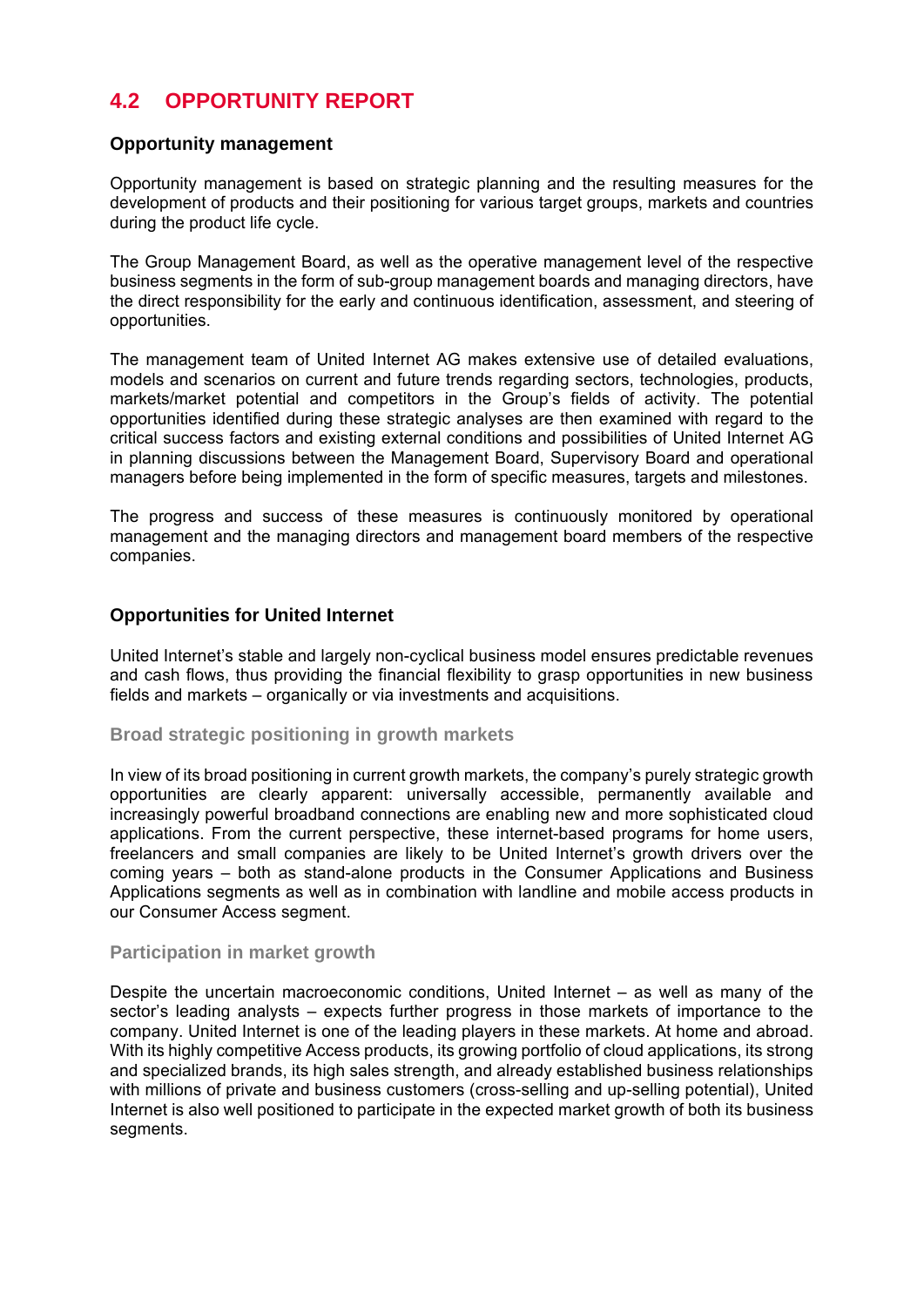# **Expansion of market positions**

United Internet AG is now one of the leaders in many of its business fields. Based on its existing technological know-how, its high level of product and service quality, the widespread popularity of Group brands such as 1&1, GMX or WEB.DE, its business relationships with millions of private and business customers, and its high customer retention ratio, United Internet sees good opportunities to build on its current market shares.

### **Entry into new business fields**

One of United Internet's core competencies is to recognize customer wishes, trends and thus new markets at an early stage. With its broadly based value chain (from product development and data center operation, to effective marketing, powerful sales organization and active customer support), United Internet is often faster at placing innovations on the market and – thanks to the high level of cash generation in its existing business fields – capable of providing them with strong marketing support.

When new opportunities appear on the horizon, United Internet is well prepared and also capable of financing many years of cost-intensive preparation thanks to its strong cash generation in existing business fields.

In 2018, United Internet established the European netID Foundation (EnID) together with the media group RTL Germany and ProSiebenSat.1. The initiative's goal is to establish a European alternative to US providers with the single sign-on product netID. The Foundation has developed an open standard that enables users to access all partner websites of the European netID Foundation using the same login data. The Foundation reviews all standards, partners and providers of user accounts within the initiative. With the open login standard netID, the Foundation focuses on the data sovereignty of each individual user. With the aid of netID, users can organize their consent to the use of online services via a privacy center which guarantees transparency and compliance with data protection regulations. netID is available to GMX and WEB.DE customers as well as customers of other netID partners with the same log-in data. New users can create a netID account free of charge by using a combination of e-mail address and password. As part of the development of NetID, the United Internet brands GMX and WEB.DE have greatly reduced their ad space on the respective portals and at the same time are driving the expansion of data-driven business models for better advertising monetization.

### **Own landline infrastructure**

Since its acquisition of 1&1 Versatel (2014), United Internet has had its own telecommunications network. With a length of over 47,000 km, it is one of Germany's largest fiber-optic networks. With its own network infrastructure, United Internet has the opportunity to extend its vertical integration and also gradually reduce its purchases of wholesale broadband services.

In addition, having its own network also offers United Internet the opportunity to systematically expand its B2B data and infrastructure business with SMEs and large corporations. This scale of this opportunity is underlined by the fast-growing data consumption of private users and companies (according to Dialog Consult / VATM estimates: +8.2% to approx. 90.0 GB data volume consumption per broadband connection and month in 2018) and the considerable pentup demand for direct fiber-optic connections in Germany. According to the latest survey of the OECD (Organization for Economic Co-operation and Development) in December 2017, only 2.3% (prior year: 1.8%) of all broadband connections in Germany are fiber-optic connections. Germany thus lags well behind in 23rd place (prior year: 30th place) among the 36 OECD countries surveyed and also well below the OECD average of 23.3% (prior year: 21.2%).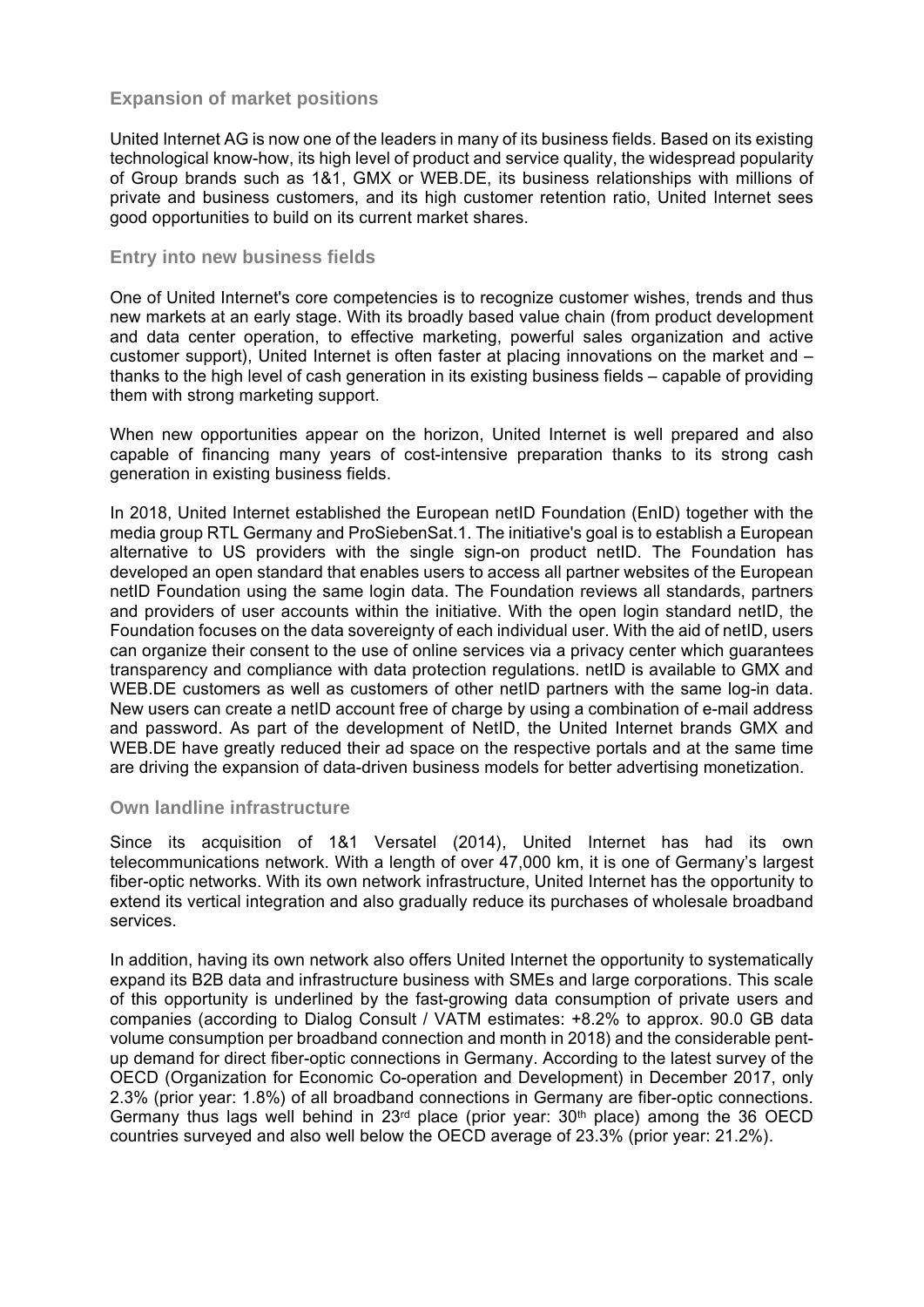## **Access to Telefónica mobile network**

Following the merger with Drillisch (2017), United Internet – indirectly via 1&1 Drillisch – is the only MBA MVNO in Germany with a long-term claim to a specific share (rising to 30%) of the used network capacity of Telefónica Germany and thus extensive access to one of Germany's largest mobile networks. As a result, United Internet has contractually assured, unrestricted access not only to LTE (4G), but also to all further future technologies such as 5G.

As a consequence of the merger between 1&1 Telecommunication and Drillisch, United Internet can use its coordinated branding and customer targeting to address the German premium and discount segments more precisely while achieving a high and comprehensive reach among its target groups with its differently positioned brands.

### **High degree of vertical integration for applications**

In its Applications segment, United Internet covers the entire value creation chain. Applications are developed at the company's own "Internet Factories" or in cooperation with partner firms and operated on around 90,000 servers at the company's 10 data centers. This enables United Internet to maintain high quality standards and to respond quickly to customer needs and changing market situations in order to win new customers and retain existing ones.

### **Internationalization**

Cloud applications can be used anywhere in the world and work on the same principle in Frankfurt as they do in London, Rome or New York. In the past, United Internet has already successfully adapted cloud products – such as 1&1 MyWebsite – to various languages and country-specific features and gradually rolled them out in different nations.

Thanks to the high degree of exportability which these products offer, United Internet is already active in its Applications segment in numerous European countries (Germany, Austria, Switzerland, the UK, France, Spain, Italy, Poland and the Netherlands), as well as in North America (USA, Canada and Mexico). Further countries and product roll-outs will gradually follow.

### **Acquisitions and investments**

In addition to organic growth, United Internet also constantly examines the possibility of company acquisitions and strategic investments. Thanks to its high and plannable level of free cash flow, United Internet also has a strong source of internal funding and good access to debt financing markets in order to utilize opportunities in the form of acquisitions and investments.

United Internet has enhanced its market standing in Germany and abroad, for example, by making several acquisitions and strategic investments while gaining considerable expertise in the field of mergers and acquisitions (M&A) and company integration.

The most important M&A activities of recent years include the acquisition of WEB.DE's portal business (in 2005), the acquisitions of Fasthosts (2006) and united-domains (2008), the acquisition of freenet's broadband business (2009) and the acquisitions of mail.com (2010), Arsys (2013), Versatel (2014; now 1&1 Versatel), home.pl (2015), Strato (2017), ProfitBricks (2017; now 1&1 IONOS Cloud), and Drillisch (2017; now 1&1 Drillisch) and World4You (2018). The most important strategic investments include the investments in virtual minds (2008), Open-Xchange (2013), ePages (2014), uberall (2014), Rocket Internet (2014), Tele Columbus (2016), rankingCoach (2017) and Awin (2017 via contribution of affilinet).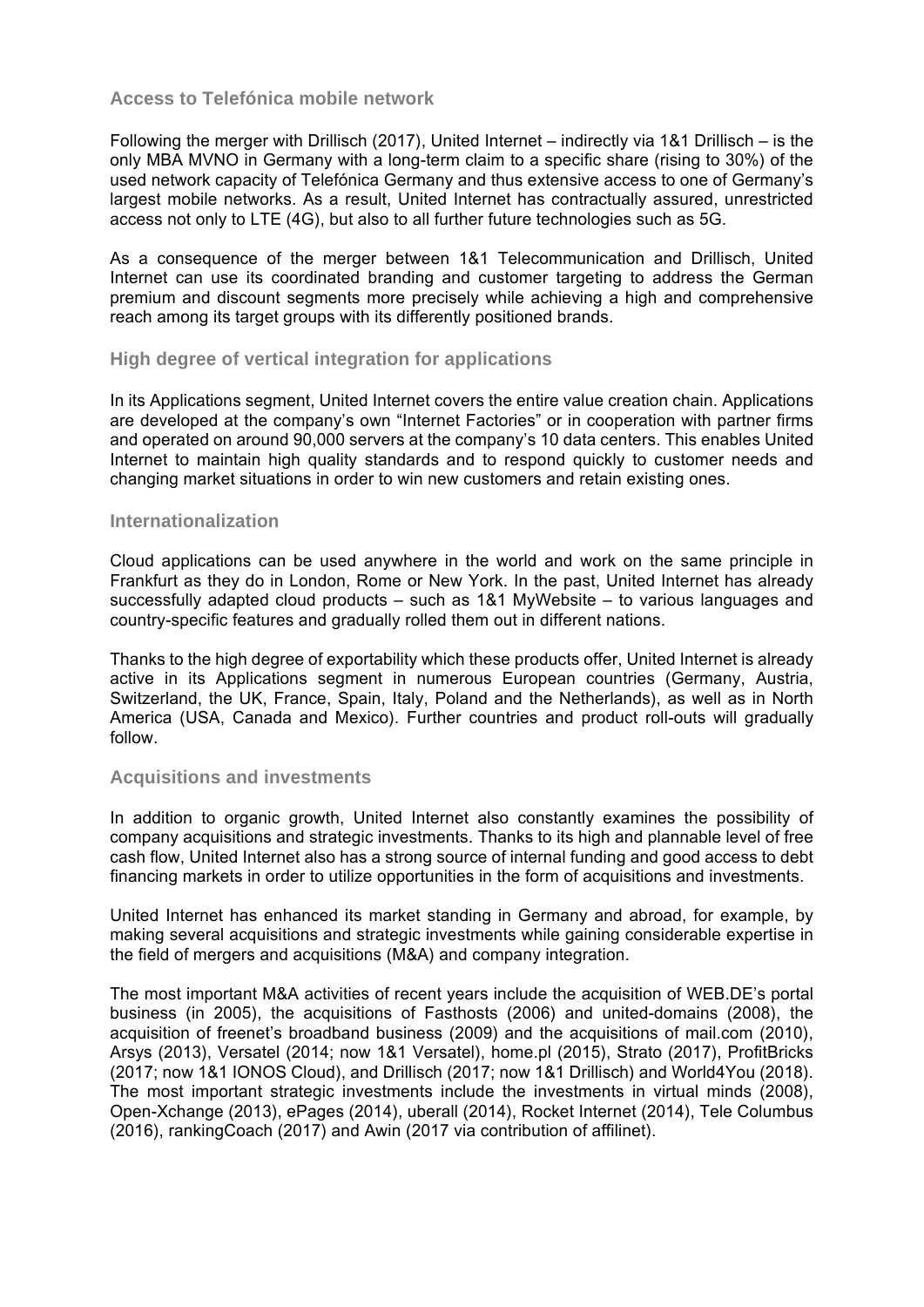# **4.3 FORECAST REPORT**

### **Expectations for the economy**

In its global economic outlook published in January 2019, the International Monetary Fund (IMF) updated its forecasts for the development of the global economies in 2019 and 2020. All in all, the IMF's outlook for the global economy is more pessimistic than in its previous forecasts.

According to the IMF, the major causes for the deterioration of growth prospects are the unresolved global trade disputes, the danger of a "no-deal Brexit", and weaker growth in a large number of countries.

Specifically, the IMF predicts that the **global economy** will grow by 3.5% in 2019 and by 3.6% in 2020, following growth of 3.7% in 2018. This is 0.2 and 0.1 percentage points less, respectively, than the IMF predicted in its outlook of October 2018.

The latest IMF forecasts for United Internet's target markets in North America (the USA, Canada and Mexico) are as follows: following growth of 2.9% in 2018, the **US economy** is expected to grow by 2.5% in 2019 and 1.8% in 2020. The IMF has thus left its previous forecasts (October outlook 2018) unchanged. The **Canadian economy** is expected to grow by 1.9% in both 2019 and 2020 – following growth of 2.1% in 2018 – and thus 0.1 percentage point less and 0.1 percentage point more than previously forecast, respectively. The economy in **Mexico** is expected to grow by 2.1% in 2019 and 2.2% in 2020, following growth of 2.1% in 2018. This is 0.4 and 0.5 percentage points less than previously forecast.

The IMF anticipates growth in the eurozone to reach 1.6% and 1.7% in 2019 and 2020 – compared to 1.8% in 2018. The previous forecast for 2019 was thus lowered by 0.3 percentage points, while the forecast for 2020 remained unchanged.

The IMF expects diverging economic trends in United Internet's main European markets (France, Spain, Italy and the non-euro country UK): following growth of 1.5% in 2018, the IMF forecasts an increase of 1.5% and 1.6% in 2019 and 2020 for **France** – this is 0.1 and 0.0 percentage points less than previously predicted. **Spain** is still expected to grow by 2.2% and 1.9% in 2019 and 2020 – after growth of 2.5% in 2018. The IMF forecasts growth in **Italy** of 0.6% and 0.9% in 2019 and 2020, following growth of 1.0% in 2018. This is 0.4 and 0.0 percentage points less than before. And after growing by 1.4% in 2018, the IMF forecasts growth for the **UK** of 1.5% and 1.6% in 2019 and 2020. This is 0.0 and 0.1 percentage point more than previously expected.

For United Internet's most important market, **Germany**, the IMF forecasts economic growth of 1.3% in 2019 and 1.6% in 2020 – following 1.5% in 2018. These forecasts are 0.6 and 0.0 percentage points less than previously expected. With expected growth of 1.3% for 2019, the IMF is well above the forecast of the German government, which forecast growth of just 1.0% in price-adjusted GDP in its Annual Economic Report 2019 (previous forecast: 1.8%).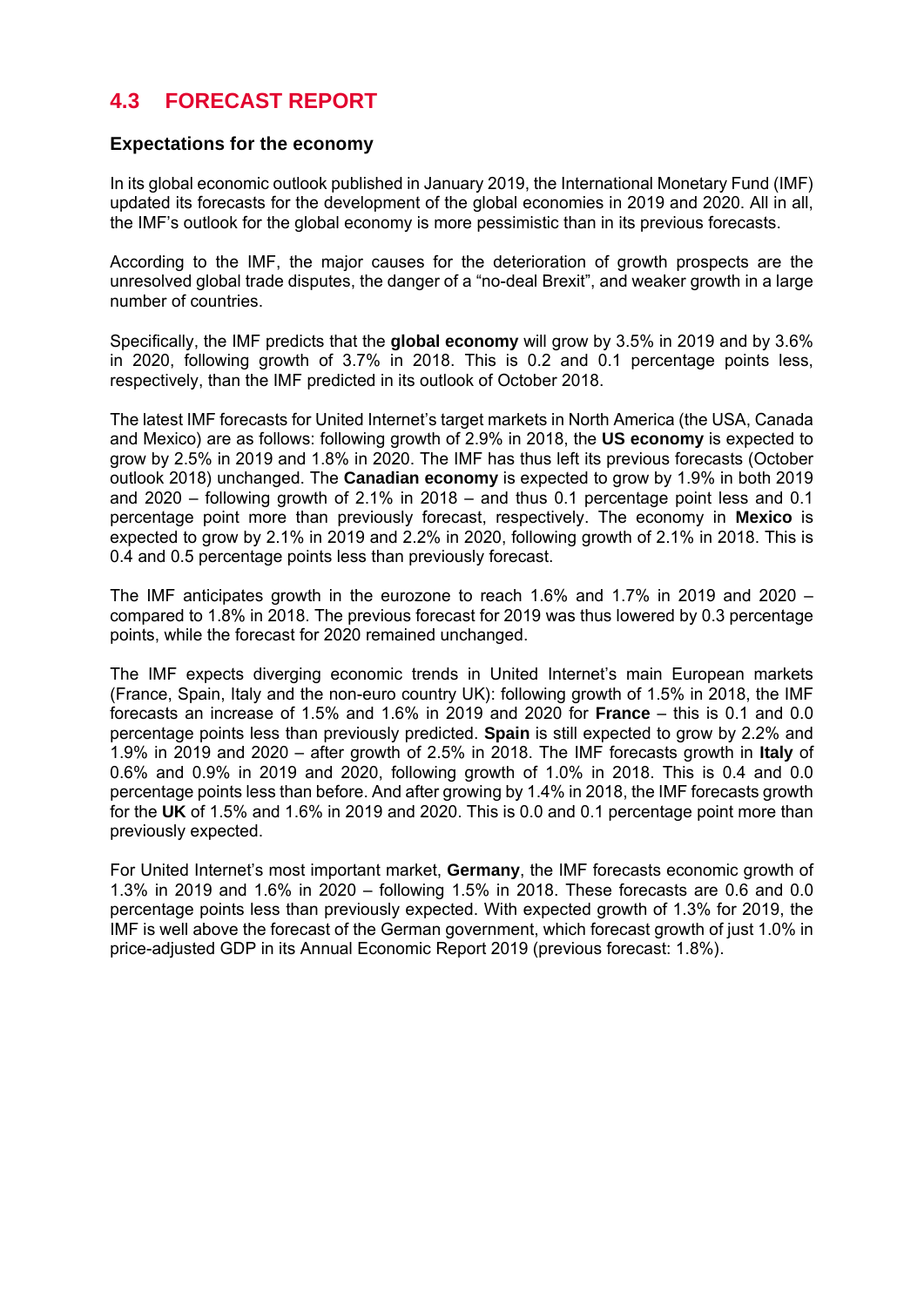|            | 2020e | 2019e | 2018 |
|------------|-------|-------|------|
| World      | 3.6%  | 3.5%  | 3.7% |
| <b>USA</b> | 1.8%  | 2.5%  | 2.9% |
| Canada     | 1.9%  | 1.9%  | 2.1% |
| Mexico     | 2.2%  | 2.1%  | 2.1% |
| Eurozone   | 1.7%  | 1.6%  | 1.8% |
| France     | 1.6%  | 1.5%  | 1.5% |
| Spain      | 1.9%  | 2.2%  | 2.5% |
| Italy      | 0.9%  | 0.6%  | 1.0% |
| UK         | 1.6%  | 1.5%  | 1.4% |
| Germany    | 1.6%  | 1.3%  | 1.5% |

Market forecast: GDP development of most important economies for United Internet

Source: International Monetary Fund, World Economic Outlook (Update), January 2019

# **Sector / market expectations**

The industry association Bitkom expects the **ICT market in Germany** to grow by 1.5% (prior year: +2.0%) to € 168.5 billion in 2019.

With an increase of 2.5% (prior year: +3.1%) to € 92.2 billion, the **IT market** is expected to show the strongest growth again in 2019. Within this sector, growth in the software segment will once again be the fastest with an increase of 6.3% (prior year:  $+6.3$ %) to  $\in$  26.0 billion. IT services – which include project business and IT consulting – are also expected to reach growth of 2.3% again (prior year:  $+2.3\%$ ) to  $\in$  40.8 billion. By contrast, the IT hardware segment is expected to decline by 0.7% (prior year:  $+1.5%$ ) to  $\in$  25.4 billion.

Further growth is also expected for the **telecommunications market**. Sales are expected to grow by 1.1% (prior year: 1.6%) to  $\epsilon$  67.3 billion. Sales of TC devices are set to grow by 2.0% (prior year:  $5.9\%$ ) to  $\epsilon$  11.0 billion. Telecommunication infrastructure is forecast to grow by 1.6% (prior year: +1.3%) to  $\epsilon$  7.1 billion. Growth of 0.8% (prior year: +0.7%%) to  $\epsilon$  49.2 billion is anticipated for telecommunication services.

A further strong decline of 5.0% (prior year: -5.0%) to  $\epsilon$  9.0 billion is forecast for sales of **consumer electronics**.

The most important ICT markets for United Internet's business model are the German broadband and mobile internet markets for its mostly subscription-financed Access division, and the global cloud computing and German online advertising markets for its subscription- and adfinanced Applications division.

### **(Stationary) broadband market in Germany**

In view of the comparatively high level of household coverage already achieved and the trend toward mobile internet, experts continue to forecast only moderate growth for the German broadband market (landline).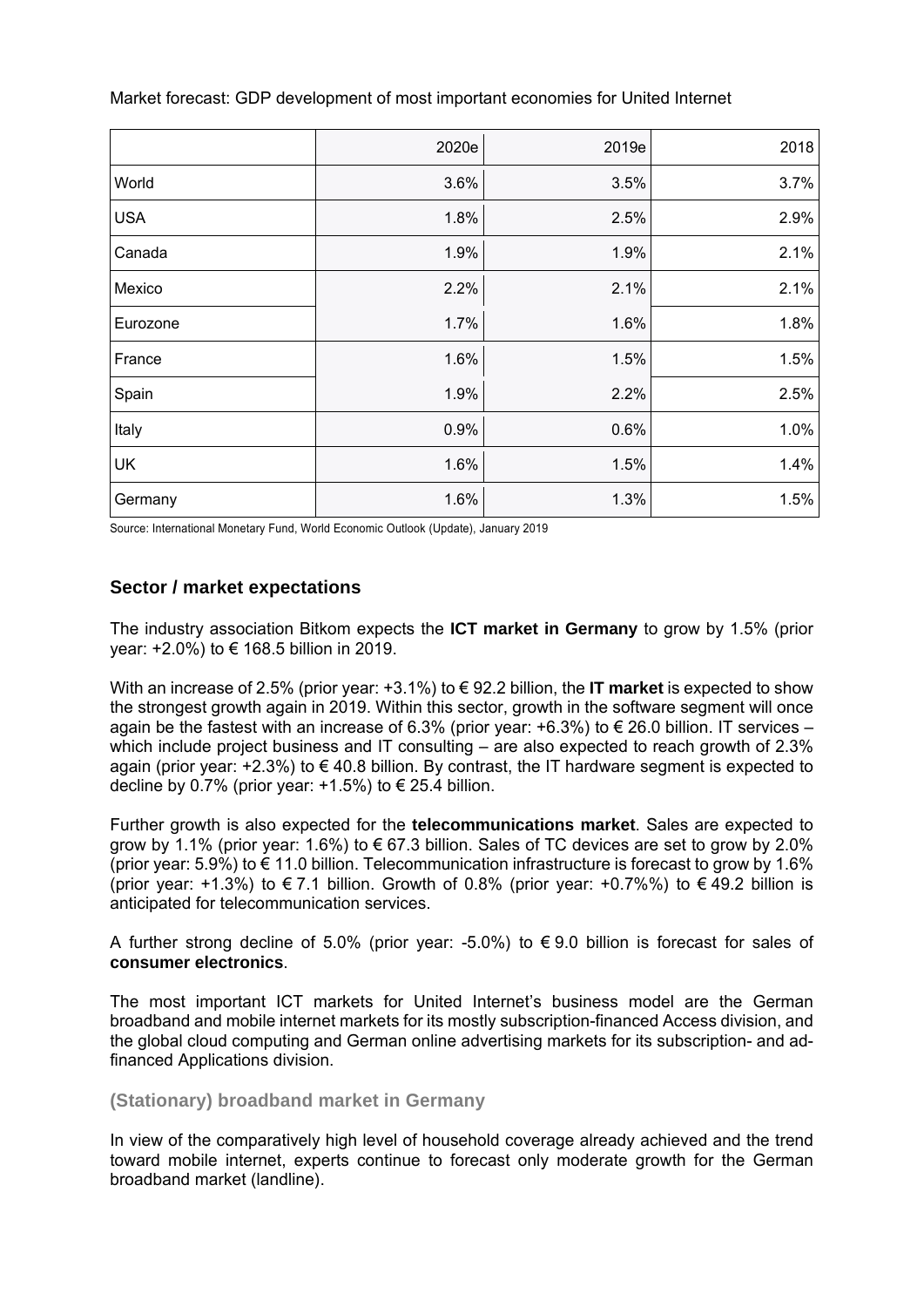According to the survey "German Entertainment and Media Outlook 2017-2021" (October 2017), PricewaterhouseCoopers expects retail sales of landline-based broadband connections to increase by just 0.5% (prior year:  $+1.1\%$ ) to  $\epsilon$  8.19 billion in 2019.

Market forecast: broadband access (landline) in Germany (in  $\epsilon$  billion)

|       | 2019e | 2018             | Change  |
|-------|-------|------------------|---------|
| Sales | 8.19  | 15<br>O<br>0. IO | $+0.5%$ |

Source: PricewaterhouseCoopers, German Entertainment and Media Outlook 2017 – 2021, October 2017

#### **Mobile internet market in Germany**

By contrast, all experts continue to predict further strong growth for the mobile internet market. Following market growth of 5.8% to  $\epsilon$  8.22 billion in 2018, PricewaterhouseCoopers also forecasts an increase in mobile data services of 6.1% (prior year: 5.8%) to € 8.72 billion in 2019.

This growth will be driven above all by favorable – and thus for the consumer attractive – prices, as well as by the boom in smartphones and tablet PCs and the respective applications (apps).

Market forecast: mobile internet access (cellular) in Germany (in  $\epsilon$  billion)

|       | 2019e                | 2018         | Change  |
|-------|----------------------|--------------|---------|
| Sales | 70<br>ິ<br>0. $\ell$ | n nn<br>0.66 | $-6.1%$ |

Source: PricewaterhouseCoopers, German Entertainment and Media Outlook 2017 – 2021, October 2017

### **Global cloud computing market**

In an update of its study "Forecast Analysis: Public Cloud Services, Worldwide", Gartner forecasts global growth for public cloud services of 17.6% (prior year: 18.6%), from \$ 198.2 billion to \$ 233.0 billion in 2019.

Market forecast: global cloud computing (in \$ billion)

|                                                    | 2019  | 2018  | Change   |
|----------------------------------------------------|-------|-------|----------|
| Global sales of public cloud services              | 233.0 | 198.2 | $+17.6%$ |
| thereof system infrastructure services (laaS)      | 41.4  | 32.5  | $+27.4%$ |
| thereof application infrastructure services (PaaS) | 20.4  | 16.8  | $+21.4%$ |
| thereof application services (SaaS)                | 103.5 | 87.2  | $+18.7%$ |
| thereof management and security services           | 13.4  | 11.5  | $+16.5%$ |
| thereof business process services (BPaaS)          | 54.2  | 50.2  | $+8.0%$  |

Source: Gartner, November 2018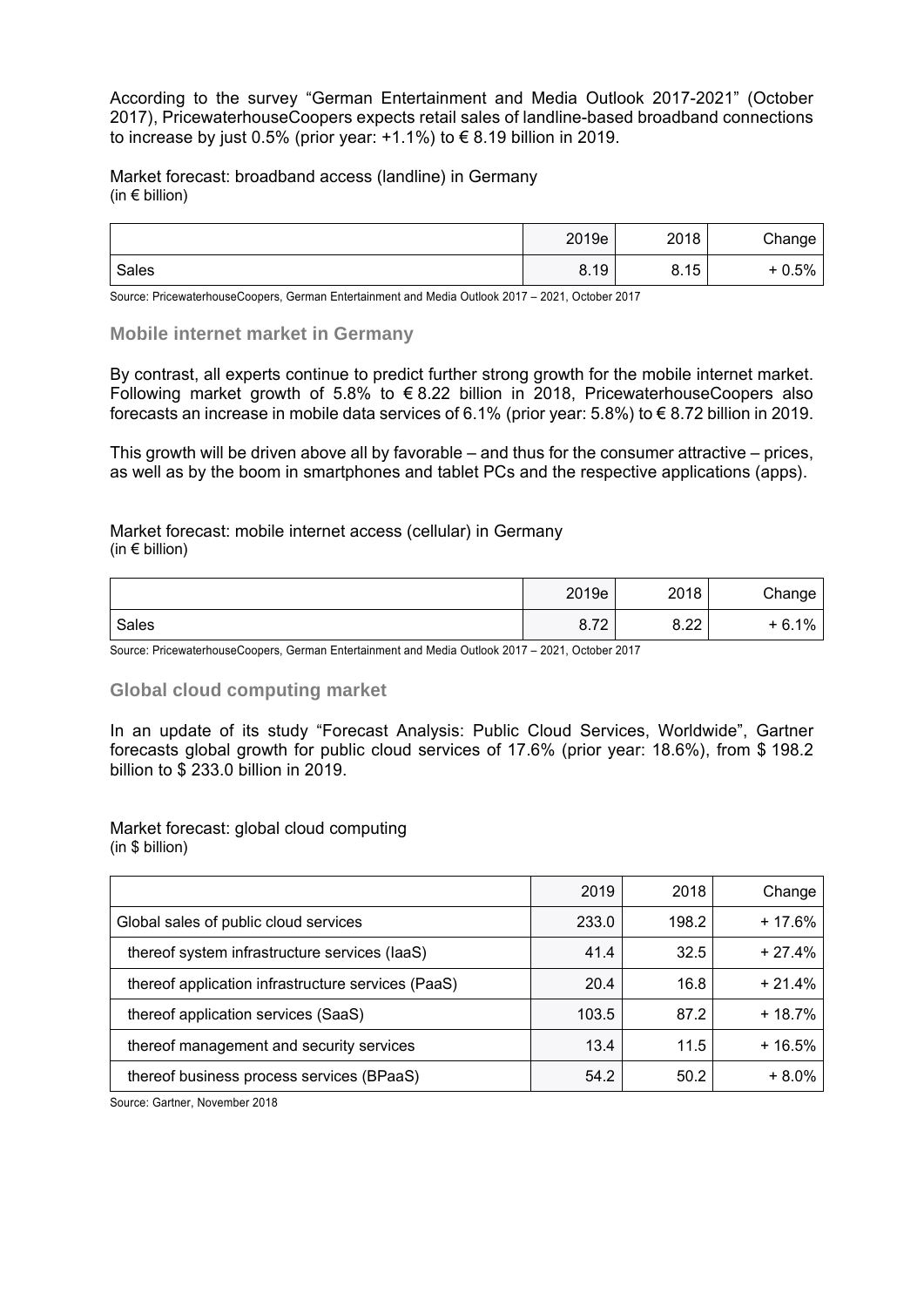## **Online advertising market in Germany**

Advertisers continued to display a strong willingness to invest in online advertising activities in 2018.

Experts also forecast further growth for 2019. PricewaterhouseCoopers expects an increase of 6.7% (prior year: 7.3%) to € 8.48 billion. The strongest growth is expected for mobile online advertising and video advertising with increases of 23.1% and 6.5%, respectively.

Market forecast: online advertising in Germany (in  $\epsilon$  billion)

|                                               | 2019e                                                                                                                | 2018     | Change   |
|-----------------------------------------------|----------------------------------------------------------------------------------------------------------------------|----------|----------|
| Online advertising revenues                   | 8.48                                                                                                                 | 7.95     | $+6.7%$  |
| thereof search marketing                      | 3.86                                                                                                                 | 3.66     | $+5.5%$  |
| thereof display advertising                   | 1.66                                                                                                                 | 1.62     | $+2.5%$  |
| thereof mobile online advertising             | 1.28                                                                                                                 | 1.04     | $+23.1%$ |
| thereof affiliate / classifieds               | 1.02                                                                                                                 | 1.01     | $+1.0%$  |
| thereof video advertising                     | 0.66                                                                                                                 | 0.62     | $+6.5%$  |
| .<br>-<br>$\cdots$ $\cdots$ $\cdots$ $\cdots$ | $\begin{array}{ccccccc}\n\bullet & \bullet & \bullet & \bullet & \bullet & \bullet & \bullet & \bullet\n\end{array}$ | $\cdots$ |          |

Source: PricewaterhouseCoopers, German Entertainment and Media Outlook 2018 – 2022, October 2018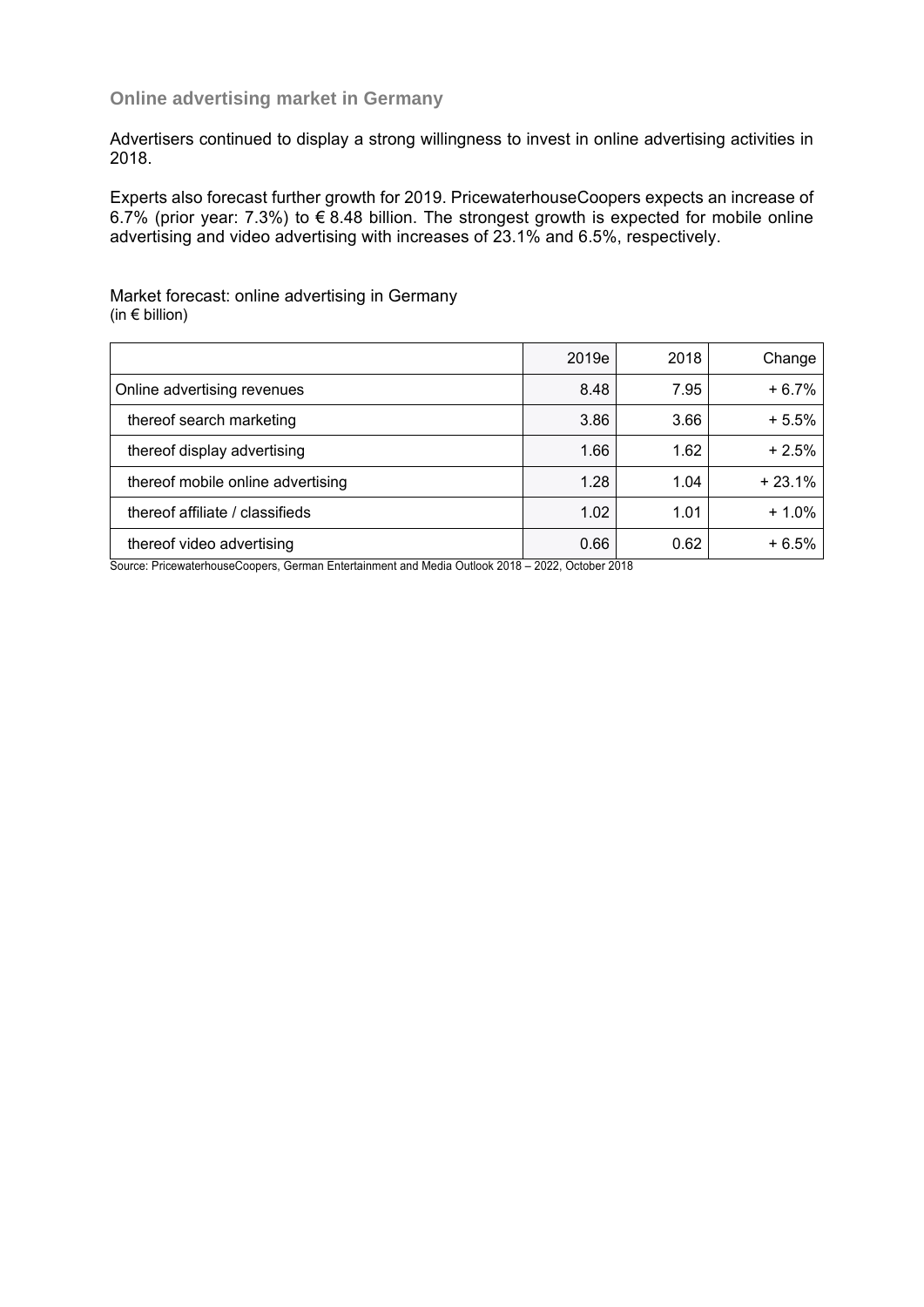# **Expectations for the company in 2019**

### **Initial application of IFRS 16**

On January 13, 2016, the International Accounting Standards Board (IASB) published IFRS 16, a new standard for lease accounting. The new standard is to be applied in fiscal years beginning on or after January 1, 2019.

United Internet is mainly a lessee. The majority of the Group's leases are for renting network infrastructure, buildings, technical equipment and vehicles.

According to IFRS 16, leases are no longer regarded as classic rental agreements but as financing transactions: the lessee acquires a right to use the leased asset and finances it via the lease installments. Consequently, the lessee must recognize a liability for the use of the leased asset and a right of use for the leased asset in the balance sheet. In this way, every lease and rental relationship is stated in United Internet's balance sheet. Excluded are lease or rental agreements with terms of up to twelve months and contracts with low values.

On initial application of IFRS 16, United Internet opted to recognize the asset for the right of use granted at the value of the related lease liability and not to apply it retrospectively for each previous reporting period. In addition, United Internet makes use of the exemptions provided in the standard for leases that expire within twelve months from the date of initial application as well as the exemption for leases where the underlying asset is of low value.

The new standard will lead to an increase in non-current assets (for the right of use) in the consolidated balance sheet, and at the same time financial liabilities will also increase (due to the payment obligation). In the income statement, this will lead to increased depreciation and interest expenses. This in turn will lead to an increase in EBITDA.

### **Forecast for the fiscal year 2019**

- **Consolidated sales** are expected to grow by approx. 4% in the fiscal year 2019 (2018: € 5.13 billion).
- An increase of approx. 8% is anticipated for **consolidated EBITDA** (2018: € 1.20 billion). Including the expected effects from initial application of IFRS 16, EBITDA growth is likely to reach approx. 12%.

Due to its role as a holding company, the earnings of United Internet AG at **parent company level** are mainly influenced by its investment result (profit transfers and dividends) and the interest result. Against this backdrop, the Management Board expects strongly positive net income for fiscal year 2019 (subject to possible special items).

United Internet AG intends to maintain its shareholder-friendly **dividend policy** based on continuity in the coming years. Dividend payouts will continue to represent approx. 20-40% of adjusted net income from continued operations after minority interests (adjusted net income attributable to "shareholders of United Internet AG" – according to the consolidated statement of comprehensive income) in the future. The prerequisite, however, is that funds are not required for further company development.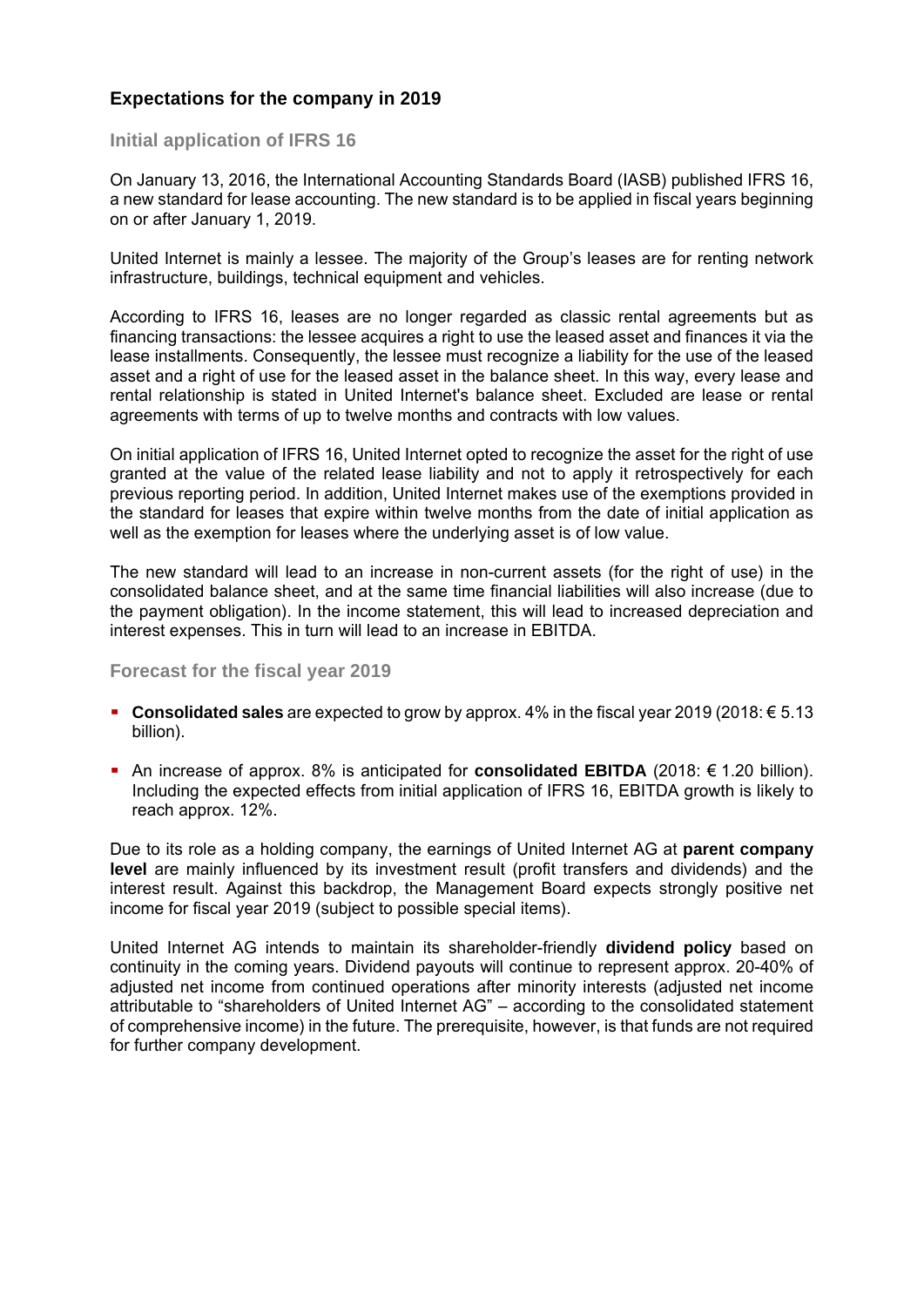# **Management Board's overall statement on the anticipated development**

The Management Board of United Internet AG is upbeat about its prospects for the future. Thanks to a business model based predominantly on electronic subscriptions, United Internet believes it is largely stable enough to withstand cyclical influences. And with the investments made over the past few years in customer relationships, new business fields and internationalization, as well as via acquisitions and investments, the company has laid a broad foundation for its planned future growth. A possible Brexit is not expected to have any significant impact on key sales and earnings figures.

United Internet will continue to pursue this sustainable business policy in the coming years.

- In the Consumer Access segment, the main focus in 2019 will be on marketing mobile internet products and winning high-quality customer relationships. The company also plans to leverage the strong positioning of its broadband products to generate further growth.
- In the Business Access segment, the company's own fiber-optic network is to be expanded in 2019 with further connections to the BNGs (access points) of Deutsche Telekom. Further expansion of activities for business and wholesale customers are also planned.
- In fiscal year 2019, the key topics in the Consumer Applications segment will be the repositioning of GMX and WEB.DE, and the associated reduction in monetization via traditional advertising in favor of big data solutions.
- In the Business Applications segment, the focus will continue to be on expanding business with existing customers and gaining new high-quality customer relationships in 2019.

Following a successful start to the year (at the time of preparing this Management Report), the company's Management Board believes that the company is on track to reach the forecast presented above in the section "Forecast for the fiscal year 2019".

### **Forward-looking statements**

This Management Report contains forward-looking statements based on current expectations, assumptions, and projections of the Management Board of United Internet AG and currently available information. These forward-looking statements are subject to various risks and uncertainties and are based upon expectations, assumptions, and projections that may not prove to be accurate. United Internet AG does not guarantee that these forward-looking statements will prove to be accurate and does not accept any obligation, nor have the intention, to adjust or update the forward-looking statements contained in this report.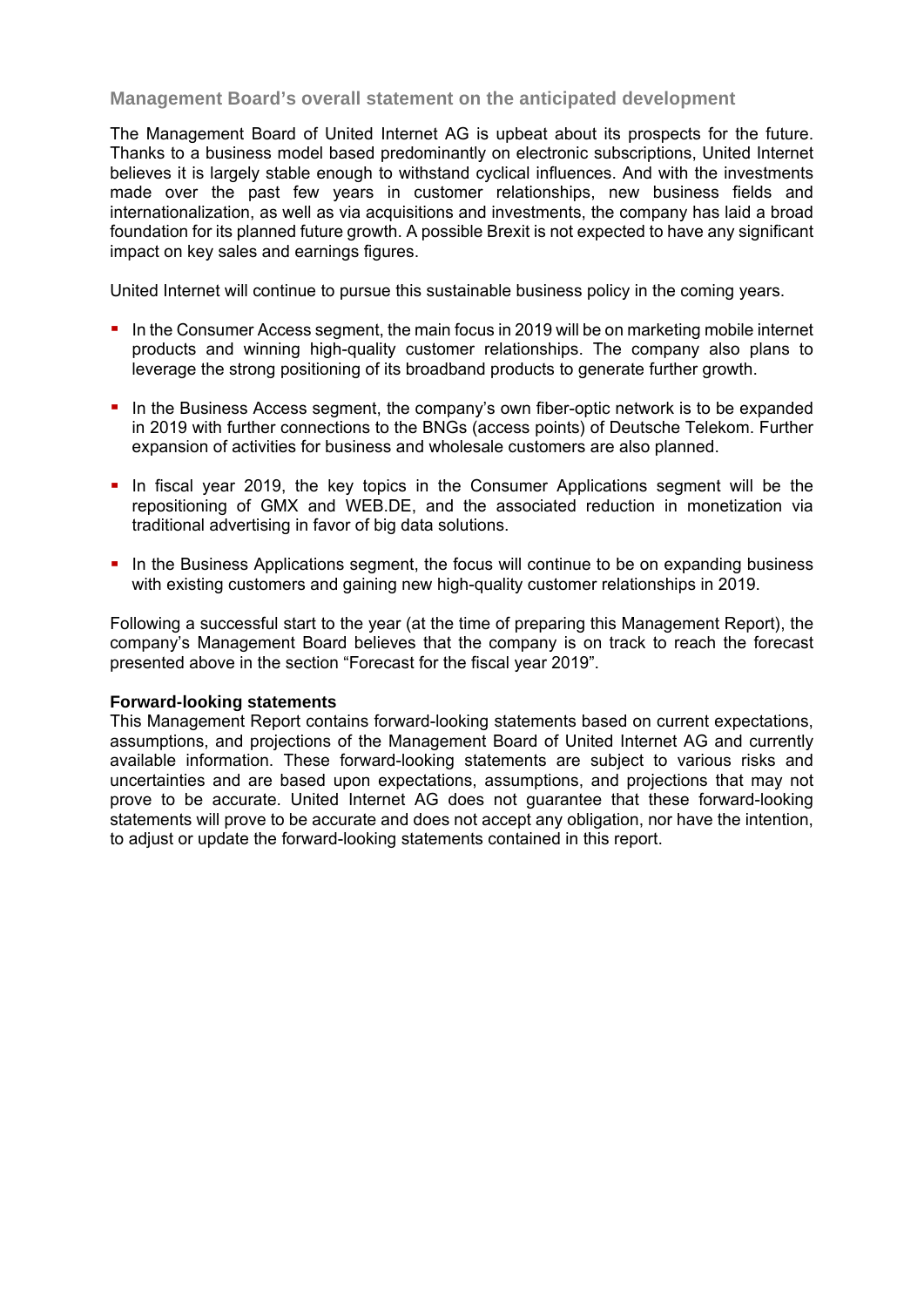# **5 ACCOUNTING-RELATED INTERNAL CONTROL AND RISK MANAGEMENT SYSTEM**

In accordance with Sec. 289 (4) and Sec. 315 (4) German Commercial Code (HGB), United Internet AG is obliged to describe the main features of its accounting-related internal control and risk management system in its Management Report.

United Internet AG regards risk management as part of its internal control system (ICS). The ICS is understood as an ongoing process comprising organizational, controlling and monitoring structures to ensure permanent compliance with legal and corporate requirements.

The Management Board of United Internet AG is responsible for the scope and structure of its ICS and takes account of the company's specific requirements. The monitoring of the ICS's effectiveness is one of the duties of the Supervisory Board of United Internet AG, which is regularly informed by the Management Board about the status of the ICS and the findings of the company's Internal Audit system. Within the United Internet Group, the Corporate Audit department is responsible for independently auditing the appropriateness, effectiveness and functionality of the ICS and has been granted extensive rights with regard to information, examination and access in order to exercise its duties. Its audits are based on a risk-oriented audit plan which also includes regular audits of subsidiaries. In addition, the Corporate Audit department conducts fundamental audits regarding the proper functioning of important asset and inventory stock-taking. In addition, those areas of ICS of relevance for financial reporting are audited with regard to efficiency by the external auditors as part of their risk-oriented audit approach.

The accounting-related ICS is continuously being developed and comprises principles, procedures and measures to secure the effectiveness, economic efficiency and compliance of the accounting system and to ensure that the relevant laws and standards are observed. During preparation of the consolidated financial statements, the ICS is used in particular to ensure the application of International Financial Reporting Standards (IFRS), as endorsed by the European Union, and the additional provisions under commercial law pursuant to Sec. 315e of the German Commercial Code (HGB). When preparing the annual financial statements and management report, the ICS also helps ensure that regulations under commercial law are observed.

However, a fundamental aspect of every ICS, irrespective of its particular design, is that it cannot provide absolute safety that material misstatements in accounting are avoided or detected. This may be due, for example, to incorrect discretionary decisions of individuals, faulty controls or criminal acts.

The following statements refer solely to the fully consolidated subsidiaries included in the annual financial statements of United Internet AG, for which United Internet AG has the direct or indirect possibility of determining their financial and monetary policy in order to derive a benefit from the activity of these companies.

The task of United Internet AG's risk management system includes setting measures to detect and assess risks, reduce them to an acceptable level, and monitor recognized risks. A risk management system requires organized action to deal suitably with uncertainty and threats and urges employees to utilize the regulations and instruments required to ensure compliance with the risk management principles. In addition to operative risk management, it also includes the systematic early recognition, management and monitoring of risks. The accounting-related risk management system focuses on the risk of false statements in accounting and external reporting.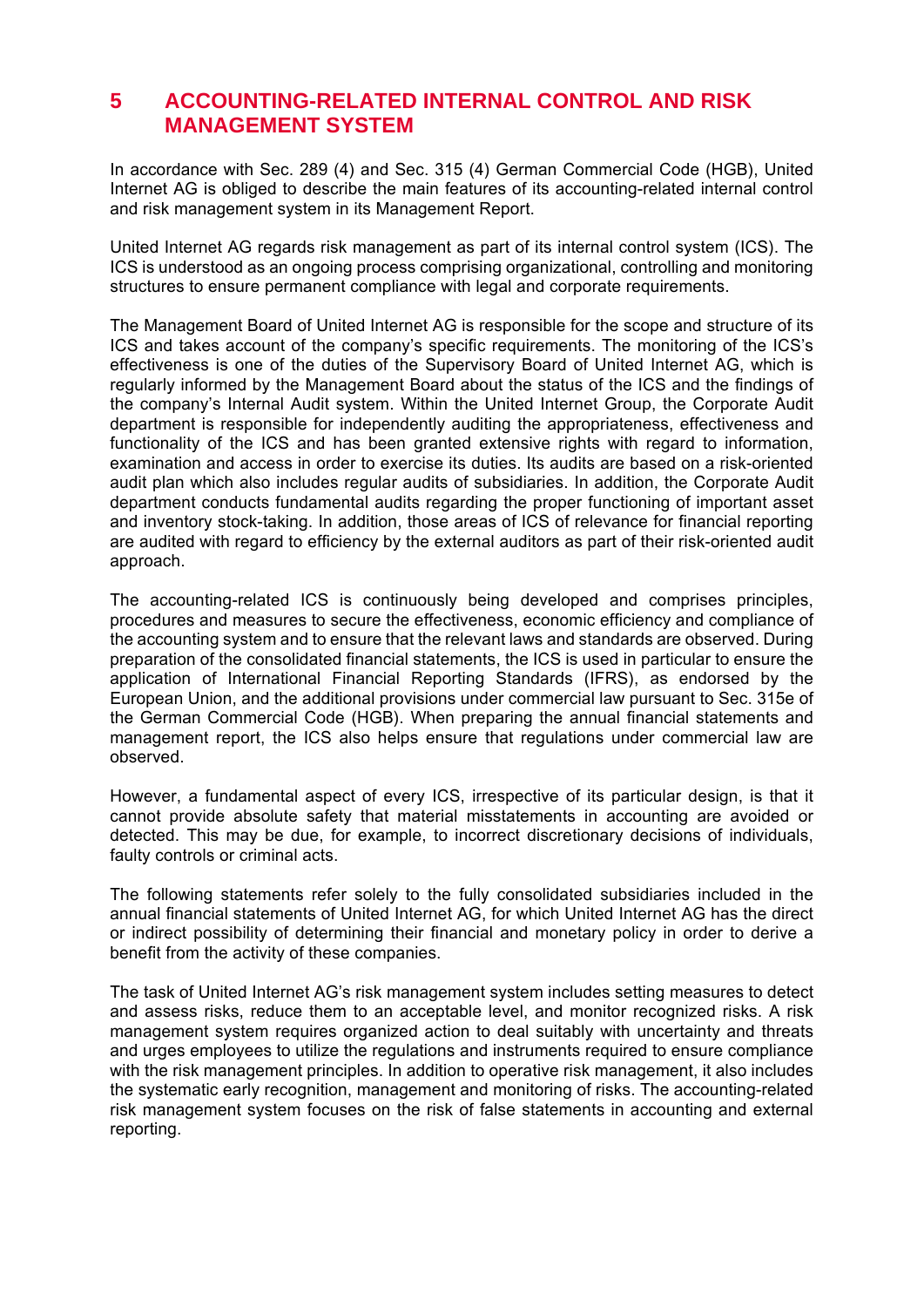Specific accounting-related risks may arise, for example, from the conclusion of unusual or complex transactions. Business transactions which cannot be processed in a routine manner are also exposed to latent risks. It is necessary to grant a limited circle of people certain scope for discretion in the recognition and measurement of assets and liabilities, which may result in further accounting-related risks.

The accounting-related ICS comprises internal controls, defined on the basis of risk aspects, for those processes which are relevant for financial reporting as well as those processes that support the IT systems. Special emphasis is placed on IT security, change management and operational IT processes. Organizational, preventive and detective controls are applied, which can be conducted manually or with the aid of IT. The effectiveness and efficiency of the accounting-related ICS requires highly developed employee skills. Regular training, the "foureye principle" and the functional separation of administrative, executive and approval processes are indispensable for the United Internet Group. The Corporate Accounting division and other accounting departments are responsible for the management of the accounting processes. Laws, accounting standards and other pronouncements are continuously analyzed with regard to their relevance and impact on accounting. The Group companies are responsible for the orderly and timely execution of the accounting-related processes and systems and are supported by the accounting departments accordingly.

If significant control weaknesses or opportunities for improvement are detected, they are assessed and countermeasures are developed with the persons responsible to improve the effectiveness of the ICS. Implementation of the measures is monitored by the Corporate Audit department and may be the subject of subsequent audits. In order to ensure the high quality of the accounting-related ICS, the Corporate Audit department is closely involved during all stages.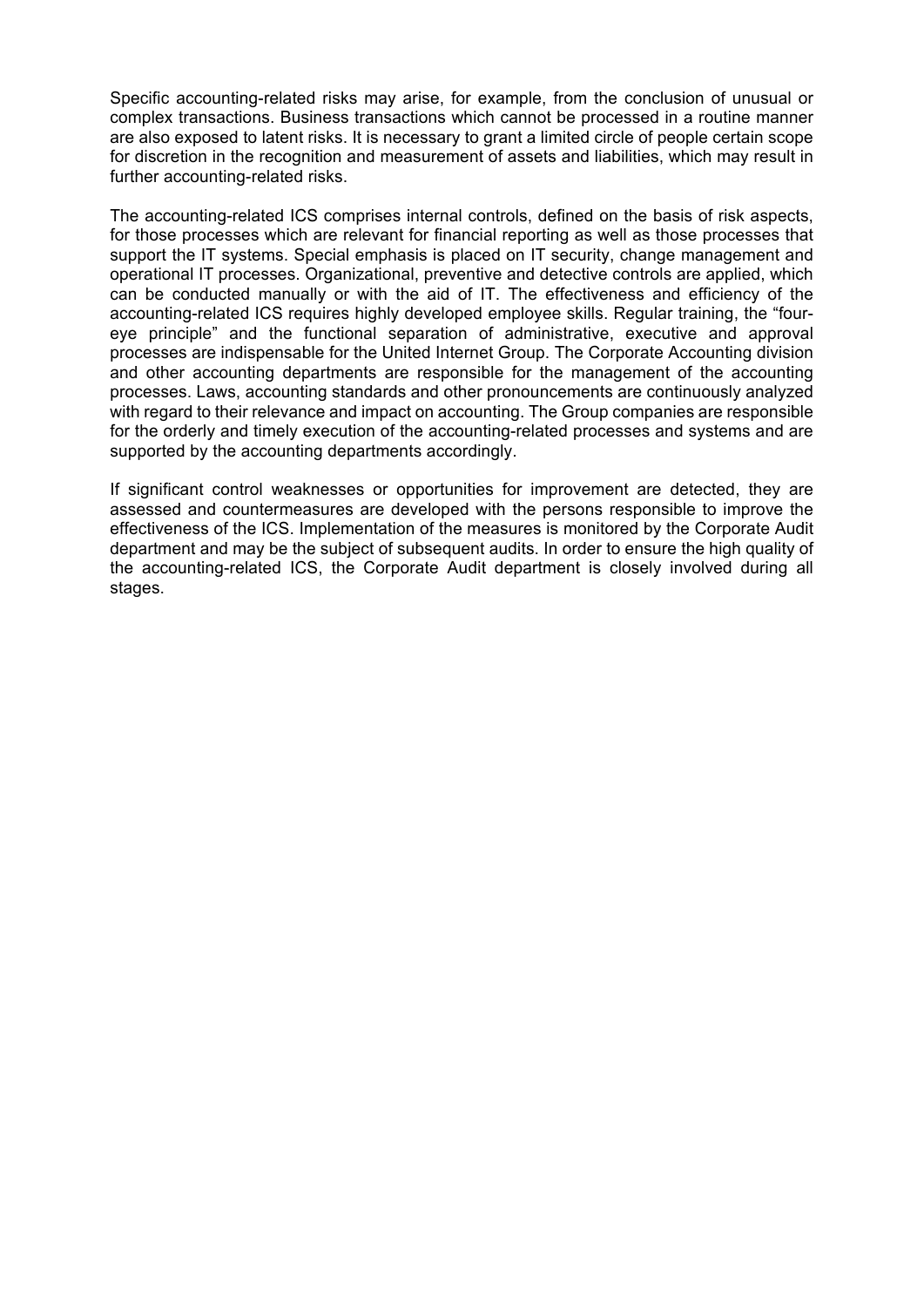# **6 DISCLOSURES REQUIRED BY TAKEOVER LAW**

The following disclosures according to Secs. 289a and 315a German Commercial Code (HGB) represent conditions as of the balance sheet date. As required by Sec. 176 (1) Sentence 1 AktG, the disclosures are explained in the sections below.

# **Composition of capital**

The subscribed capital of United Internet AG as of December 31, 2018 amounts to € 205,000,000 divided into 205,000,000 no-par value, registered shares. Each share entitles the owner to one vote. There are no other share categories. In the case of a capital increase, the commencement of dividend entitlement for new shares may be determined separately from the moment of contribution. All shares are listed on the stock exchange.

# **Limitations affecting voting rights or the transfer of shares**

There are legal limitations affecting voting rights of certain shares pursuant to Sec. 71b AktG and Sec. 71d S. 4 in conjunction with Sec. 71b AktG. At the end of the reporting period, United Internet holds 4,702,990 shares representing 2.29% of capital stock.

There are also legal limitations affecting voting rights regarding a conflict of interests pursuant to Sec. 136 (1) AktG for shares held by the Management Board and Supervisory Board.

Among the members of the Management Board, Mr. Ralph Dommermuth held 82,000,000 shares of United Internet AG (40.00% of capital stock) as of December 31, 2018. Moreover, Mr. Frank Krause held 5,482 shares (0.00% of capital stock).

As of December 31, 2018, no members of the Supervisory Board held shares in United Internet AG.

There are no limitations affecting the transfer of shares.

### **Direct and indirect participations in capital with over 10% of voting rights**

On December 31, 2018, the company's CEO, Mr. Ralph Dommermuth, held 82,000,000 shares or 40.00% of the 205,000,000 shares in United Internet AG. The Management Board is not aware of further participations in capital exceeding 10% of voting rights.

# **Special rights**

Mr. Ralph Dommermuth is personally entitled to nominate a member of the Supervisory Board. This right is exercised by naming a person for the Supervisory Board to the company's Management Board. The nomination becomes effective as soon as the nominated person declares his acceptance of the Supervisory Board seat to the Management Board. A requirement for the aforementioned nomination right is that Mr. Ralph Dommermuth holds shares himself or via affiliated companies pursuant to Sec. 15 ff. German Stock Corporation Law (AktG) representing at least 25% of the company's voting capital and can prove as much to the Management Board on nomination of the Supervisory Board member by providing depository account statements or similar documents. Mr. Dommermuth has so far not made use of this nomination right. The Management Board is not aware of any further shares with special rights.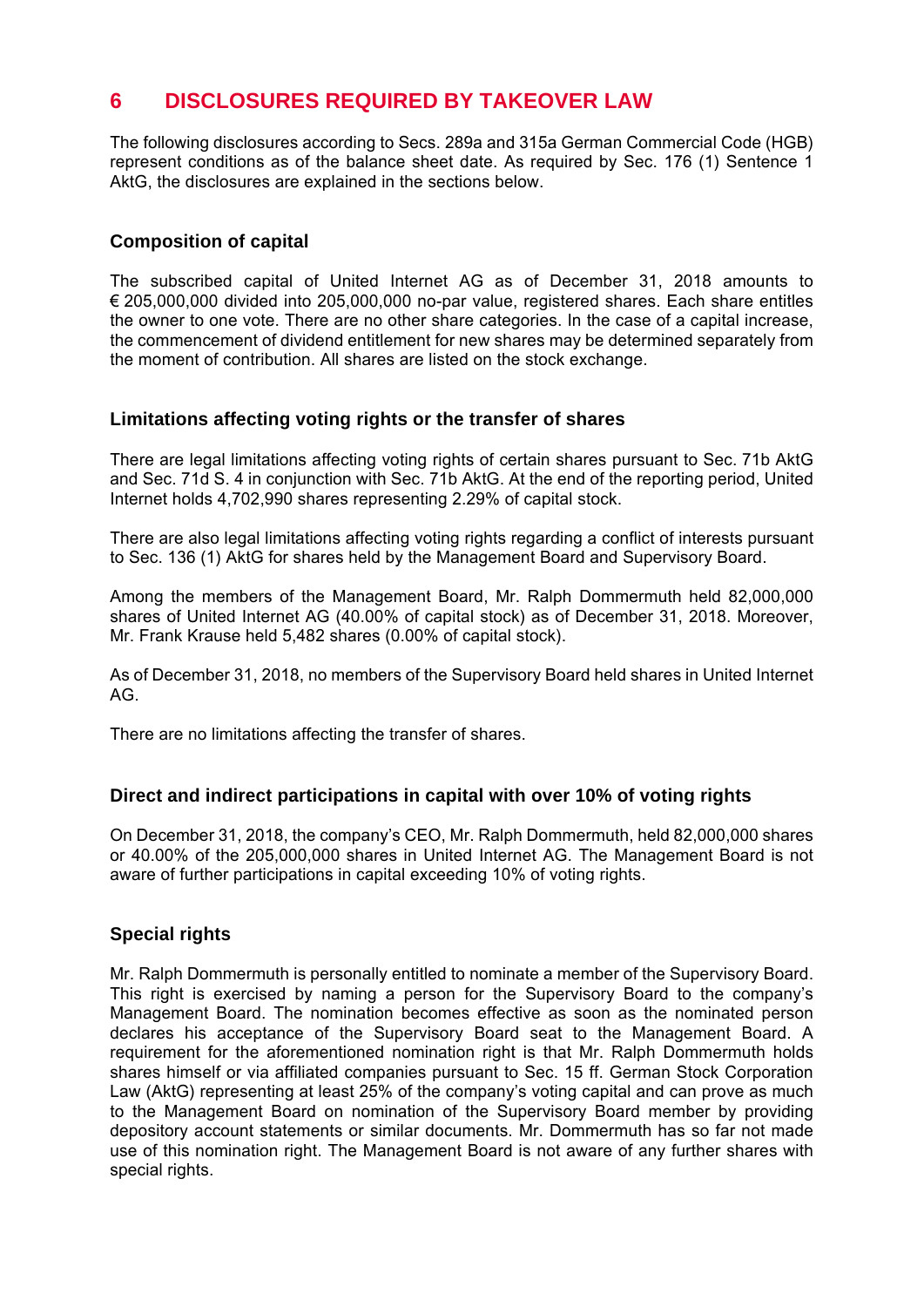#### **Appointment and dismissal of Management Board members, amendments to company articles**

The appointment and dismissal of Management Board members is determined by Secs. 84, 85 AktG in conjunction with section 1 of the rules of procedure for the Supervisory Board. According to Sec. 6 (1) of the company's articles, the Management Board consists of at least one person. The Supervisory Board appoints and dismisses the members of the Management Board, determines their number and can appoint one member of the Management Board as Chairman.

Each amendment of the company's articles requires the adoption of a shareholders' meeting resolution with a majority of at least three quarters of capital represented at the vote. Pursuant to Sec. 22 of the company's articles in conjunction with Sec. 179 (1) Sentence 2 AktG (Changes in capital stock and number of shares), the Supervisory Board is authorized to make amendments to the company's articles insofar as they only concern formulation.

### **Powers of the Management Board to issue new shares**

The Management Board is entitled to issue new shares under the following circumstances:

The Management Board is authorized, subject to approval by the company's Supervisory Board, to increase the company's capital stock on one or more occasions before May 20, 2020 by a total of € 102,500,000.00 by issuing new no-par shares for cash and/or non-cash contributions (Authorized Capital 2015). The Management Board is also authorized, in certain cases stated in Sec. 5.4 of the company's articles, to exclude the statutory right of shareholders to subscribe to new shares. This applies in particular in the case of fractional amounts and when granting subscription rights for new shares to bearers of warrants, convertible bonds or warrant bonds. The Management Board is also authorized, subject to the approval of the Supervisory Board, to restrict subscription rights in the case that the issue price of the new shares is not substantially lower than the quoted market price and the issued shares do not exceed in total 10% of capital stock. The Management Board is authorized, subject to the approval of the Supervisory Board, to exclude subscription rights in the case of a capital increase in return for non-cash contributions, especially in connection with the acquisition of companies, investments or assets.

Capital stock has been conditionally increased by up to a further  $\epsilon$  25,000,000.00, divided into 25,000,000 no-par shares (Conditional Capital 2015). The conditional capital increase is earmarked for shares to be granted to bearers or holders of warrant or convertible bonds, which the shareholders' meeting on May 21, 2015 authorized the company or a subordinated Group company to issue in the period ending May 20, 2020, providing the issue is in return for cash and no cash settlement is granted or the warrant or convertible bonds are serviced from the stock of treasury shares or approved capital.

# **Powers of the Management Board to buy and use treasury shares**

The Annual Shareholders' Meeting of May 18, 2017 issued a new authorization limited to September 18, 2020 and pursuant to Sec. 71 (1) No. 8 AktG, to acquire, sell or otherwise use or cancel treasury shares.

The Management Board was authorized, for every permissible purpose within the scope of legal restrictions, to purchase treasury shares in the amount of up to ten percent of the current capital stock (or if this value is lower, the existing capital stock at the time the stated authorization was implemented) The company may implement the authorization for the pursuit of one or more purposes. It can also be exercised by dependent or majority-owned corporations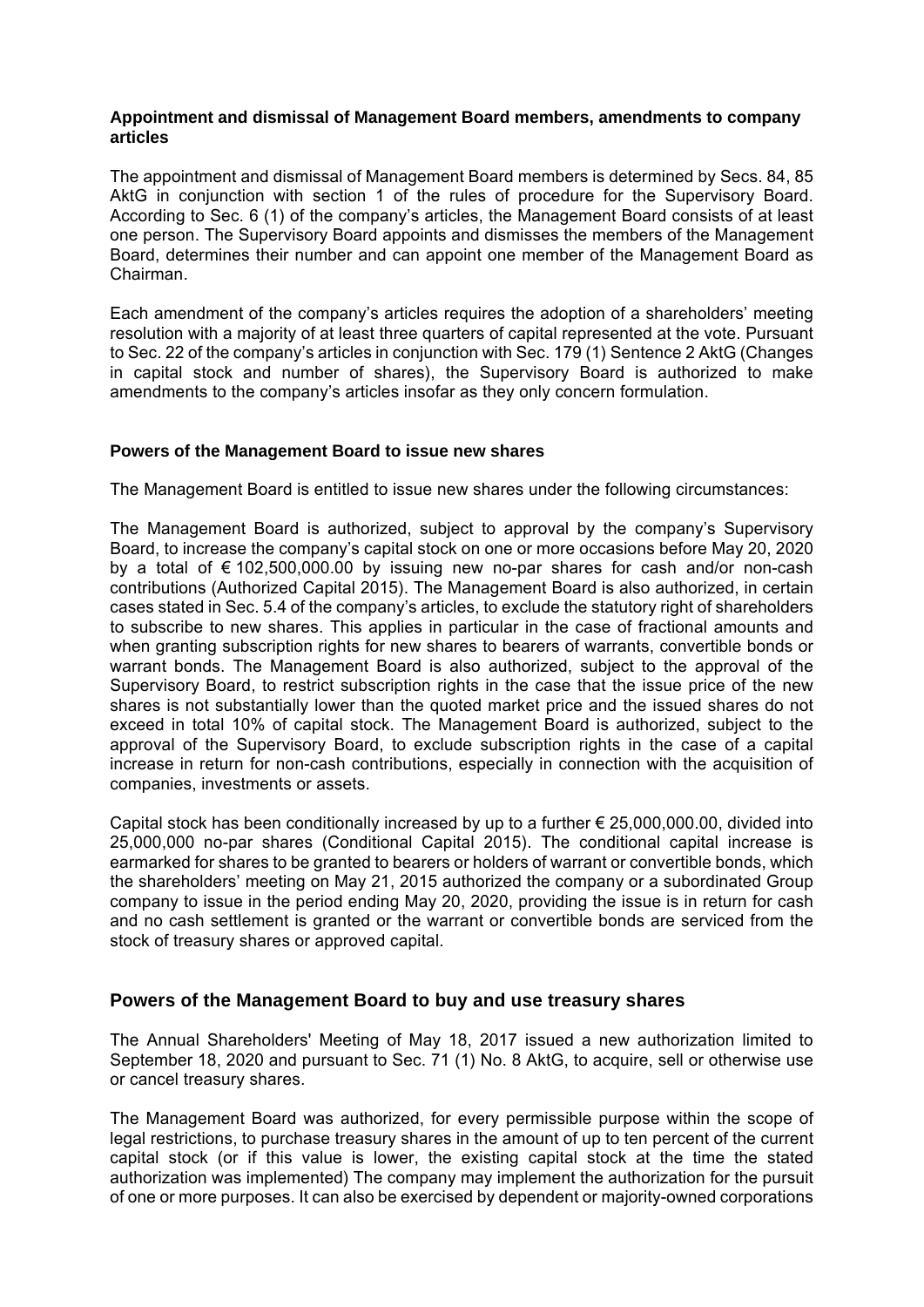of the company or by third parties for the company's or their own account. At no point in time may more than ten percent of capital stock be accounted for by the respective purchased treasury shares in combination with other treasury shares held by the company or attributable to it pursuant to Sec. 71a et seq. AktG. The authorization may not be used for the purposes of trading with company shares.

The purchase of treasury shares is made at the discretion of the Management Board by way of repurchase via the stock exchange and/or (bb) by means of a public purchase offer issued to all shareholders.

- In the event of a purchase through the stock exchange, the counter value for the purchase of United Internet shares (without ancillary purchase costs) may not exceed, or fall below, ten percent of the company's average share price, as listed on the last five trading days preceding the due date in the closing auction of the Frankfurt stock exchange's XETRA trading system (or any functionally equivalent successor of the XETRA system). The due date is deemed to be the day on which an obligation to purchase is incurred.
- When acquiring treasury shares by way of a public purchase offer to all shareholders, the company may publish an offer aimed at all shareholders or publicly request the submission of offers. The exclusion and/or limitation of the shareholder's right to tender requires a Management Board resolution and consent of the Supervisory Board.

In addition to a sale via the stock exchange or in another manner that ensures the equal treatment of all shareholders, the Management Board is also authorized, subject to the approval of the Supervisory Board, to use the treasury shares purchased based on this or any prior authorizations, pursuant to Section 71 (1) No. 8 AktG, for the following purposes:

- Sale for cash consideration that is not significantly below the Company's share price listed on the stock exchange at the time of sale (without ancillary purchase costs). The company's XETRA opening share price (or one of any functionally equivalent successor to the XETRA system) on the Frankfurt Stock Exchange on the day when the United Internet shares are sold is considered as the significant stock market price in terms of the above sales rule. This authorization, however, shall only apply on condition that this is a proportional amount of no more than ten percent, or if this value is lower, of the existing capital stock accounted for by the total sold shares when this authorization is implemented. Those shares with a subscription right which was excluded, by the direct or corresponding application of Sec. 186 (3) Sentence 4 AktG, for this authorization's duration at the same time should be counted toward the above-stated maximum threshold.
- Sale for payment in kind, particularly within the scope of the direct or indirect purchase of companies, parts of a company or equity shares therein, or other assets including receivables from the company, or entitlements to purchase assets, or as part of corporate combinations as a (partial) consideration.
- The granting of treasury shares as part of remuneration and/or employee stock ownership programs by which United Internet offers or transfers shares to United Internet AG Management Board members and/or to individuals who are in an employment relationship with the company or with one of its current or former affiliates and/or management board members of corporations affiliated with the company. Insofar as United Internet shares are to be transferred to members of the company's Management Board, the decision on this shall be incumbent upon the company's Supervisory Board.
- The fulfilment of conversion or option rights and/or conversion obligations stemming from convertible bonds or warrant bonds issued by the company or by corporations which are controlled or majority held by the company.
- Whole or partial cancellation without any further resolution of the Annual Shareholders' Meeting. The Management Board is authorized, subject to the approval of the Supervisory Board, to reduce the company's capital stock by the capital stock proportion attributable to the redeemed shares. Subject to the approval of the Supervisory Board, the Management Board may determine, in derogation herefrom, that the capital stock shall remain unchanged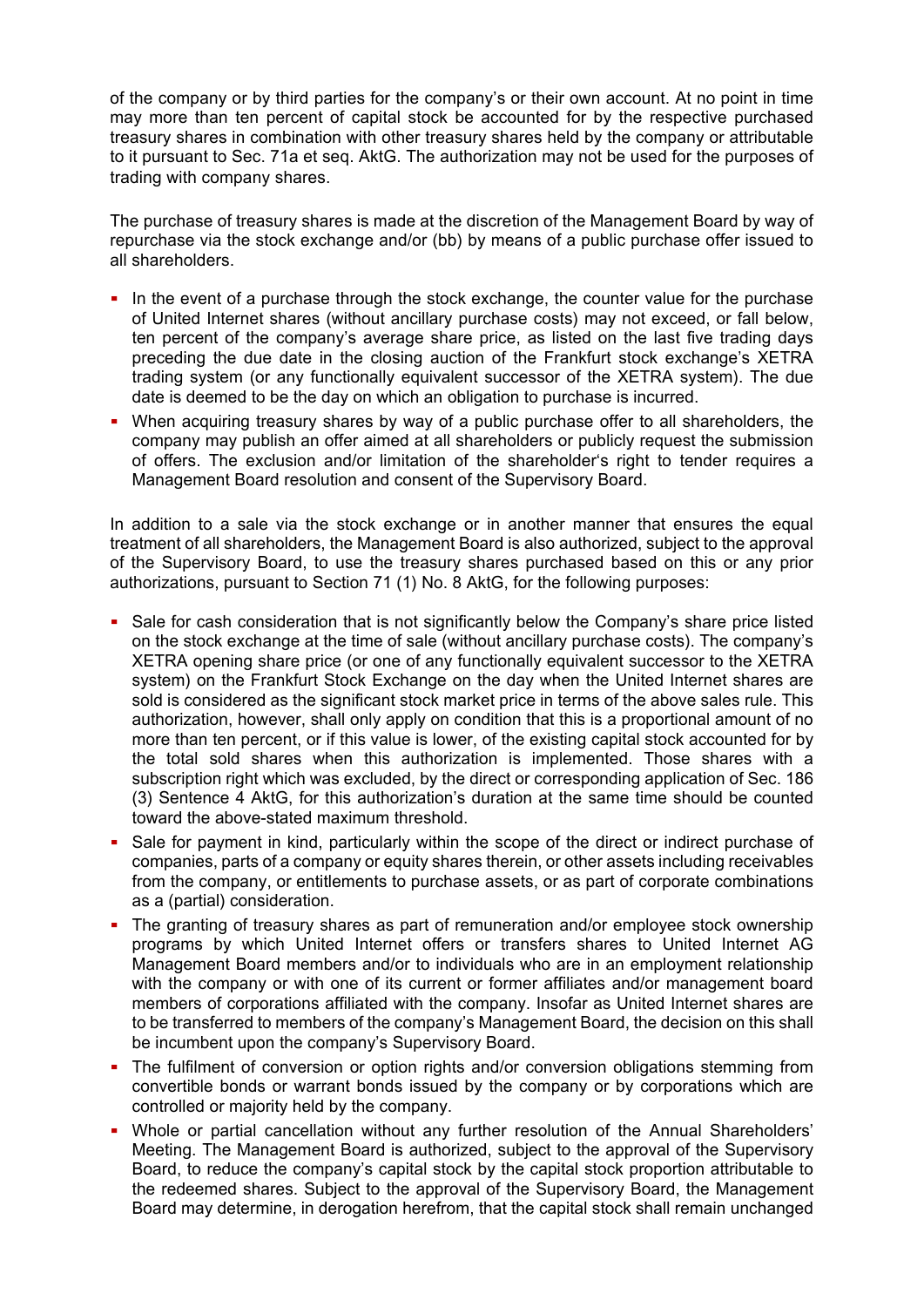upon cancellation and that instead, by way of cancellation, the proportional ratio of remaining shares to the capital stock shall increase. The Supervisory Board is authorized to amend Section 5 of the company's by-laws in accordance with the respective utilization of its authorization to cancel shares.

The right of shareholders to subscribe to United Internet shares shall be excluded to the extent that these shares are used in accordance with the above authorizations. Furthermore, the Management Board may, with the approval of the Supervisory Board, exclude the subscription right of shareholders for fractional amounts, in the event of a disposal of treasury shares by way of an offer to all shareholders.

The authorization to purchase, sell or otherwise use, or cancel treasury shares, may be exercised independently of one another, on a one-off basis or multiple times, in whole or in part.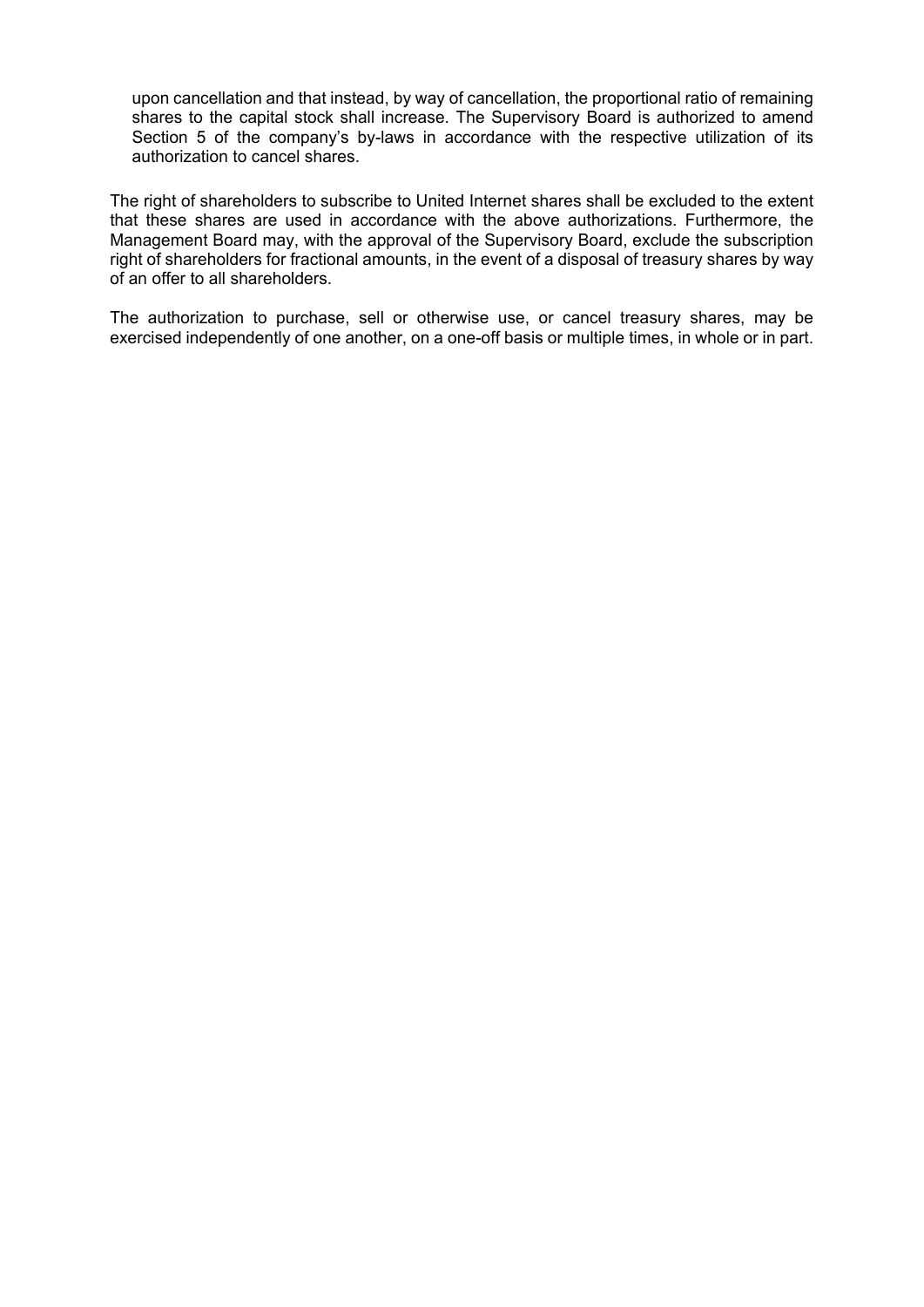# **7 DECLARATION ON COMPANY MANAGEMENT / CORPORATE GOVERNANCE REPORT**

As a German public company listed on the stock exchange, the management of United Internet AG is primarily determined by the German Stock Corporation Act (AktG) and the rules set forth in the currently valid version of the German Corporate Governance Code (GCGC).

The term Corporate Governance stands for responsible corporate management and control geared to long-term value creation. Efficient cooperation between Management Board and Supervisory Board, respect for stockholder interests, openness and transparency of corporate communications are key aspects of good corporate governance.

The Management Board and Supervisory Board of United Internet AG regard it as their duty to secure the company's continued existence and sustainable value creation through responsible corporate governance focused on the long term.

The following report contains the "Declaration on company management", in accordance with Sec. 289f HGB for the parent company and in accordance with Sec. 315d HGB for the Group, as well as the "Corporate Governance Report" of the Management Board and Supervisory Board pursuant to Section 3.10 of the German Corporate Governance Code.

### **Management and corporate structure**

In accordance with its legal status, United Internet AG operates a dual management and monitoring structure comprising two corporate bodies: the Management Board and the Supervisory Board. The third body is the Shareholders' Meeting. All three bodies are committed to serving the company's interests.

# **Supervisory Board**

### **Working procedures of the Supervisory Board**

The Supervisory Board is elected by the Annual Shareholders' Meeting and consisted of three members in fiscal year 2018. The members of the Supervisory Board are generally elected for a period of five years.

In accordance with German law, the company's articles, its rules of procedure, and the corresponding recommendations of the German Corporate Governance Code – unless deviations are declared pursuant to Sec. 161 AktG – the Supervisory Board is in regular contact with the Management Board and monitors and advises it with regard to the management of business, and the company's risk and opportunity management system.

The Supervisory Board meets at regular intervals to discuss with the Management Board all matters of relevance to the company regarding strategy and its implementation, as well as planning, the development of business, the risk position, risk management and compliance. Together with the Management Board, it discusses the quarterly and half-year reports before publication and approves annual budgets. It examines the annual financial statements of the parent company and the group and adopts them if it has no reservations. In doing so, it also takes the reports of the company's external auditors into account.

The Supervisory Board's responsibilities also include appointing members of the Management Board as well as determining and regularly monitoring their remuneration in compliance with the latest legal regulations and recommendations of the German Corporate Governance Code – unless deviations are declared pursuant to Sec. 161 AktG.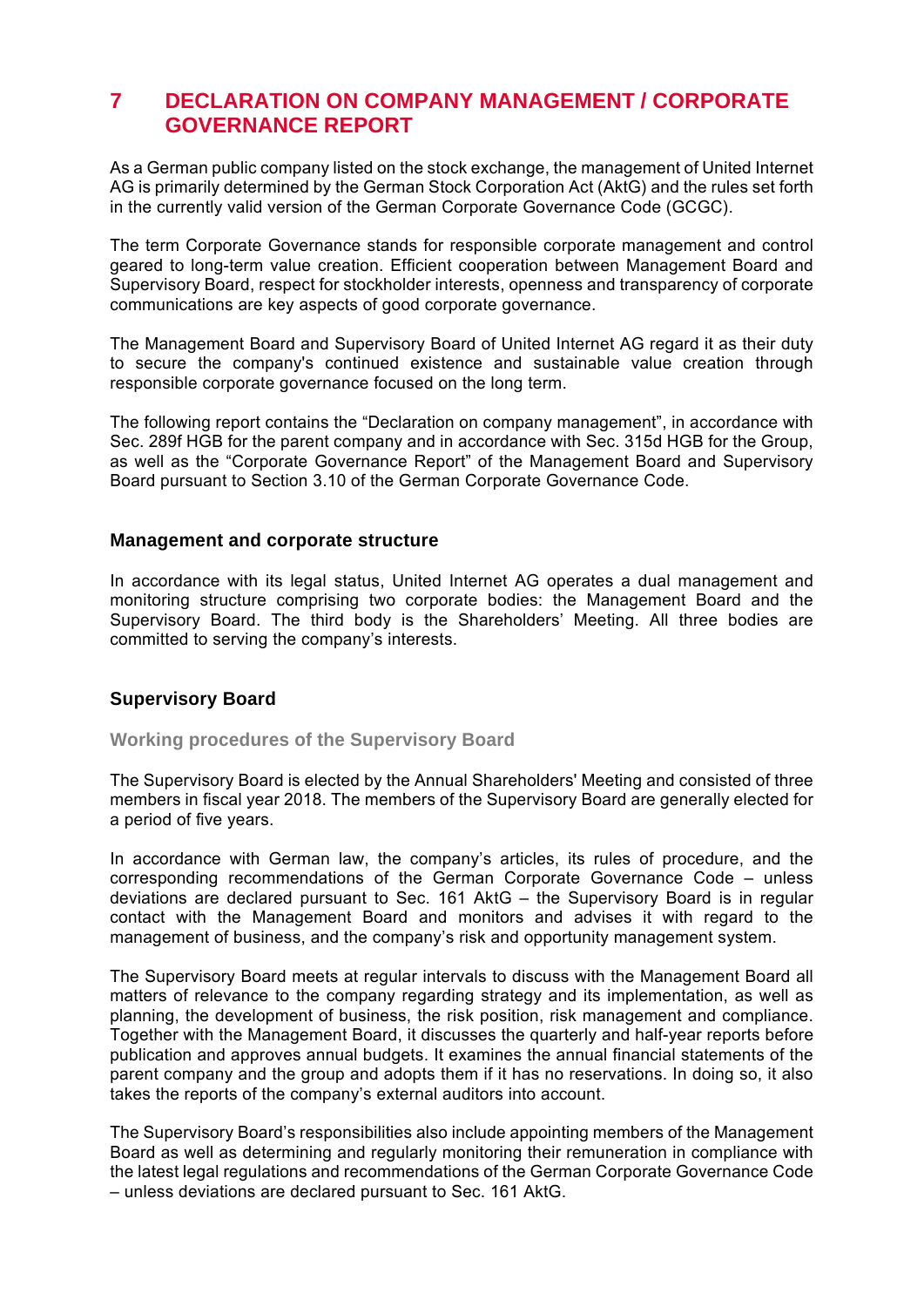The Supervisory Board conducts regular tests to assess its own efficiency.

The members of the Supervisory Board complete the training and further education measures required for their tasks on their own, but receive appropriate support in this context from the company.

The Supervisory Board is convened at least once every quarter of a calendar year.

Supervisory Board meetings are convened in writing by its chairman at least 14 days in advance.

With meetings are convened, the Supervisory Board members are informed of the agenda items. If an agenda item has not been properly announced, a resolution concerning it may only be adopted if no Supervisory Board member objects prior to the vote.

Resolutions of the Supervisory Board are generally adopted at meetings. Meetings are chaired by the Chairman of the Supervisory Board. If so arranged by the Chairman, resolutions may also be adopted outside of meetings by other means, for example by phone or e-mail, if no member objects to this procedure.

The Supervisory Board has a quorum if all 3 members participate in the resolution. A member shall also be deemed to participate in a resolution if he abstains from voting.

Unless the law prescribes otherwise, resolutions of the Supervisory Board are adopted with a simple majority.

Minutes are kept of the Supervisory Board's discussions and resolutions.

The Chairman of the Supervisory Board is authorized to submit on behalf of the Supervisory Board the declarations of intent required for the implementation of the Supervisory Board's resolutions.

# **Targets for the composition of the Supervisory Board / status of implementation**

The company's Supervisory Board aims to achieve a composition of the Supervisory Board that enables qualified supervision and advice for the company's Management Board.

In view of

- the size of the Supervisory Board (three members),
- $\blacksquare$  the business in which the company operates,
- $\blacksquare$  the size and structure of the company,
- the scope of the company's international activities
- **its current shareholder structure**

the company's Supervisory Board has adopted the following targets for its future composition. These take into account the statutory requirements both with regard to the requirements placed on individual Supervisory Board members and with regard to the composition of the entire Supervisory Board and – unless expressly stated otherwise – the requirements of the German Corporate Governance Code. In particular, a skills profile is planned with regard to the overall body.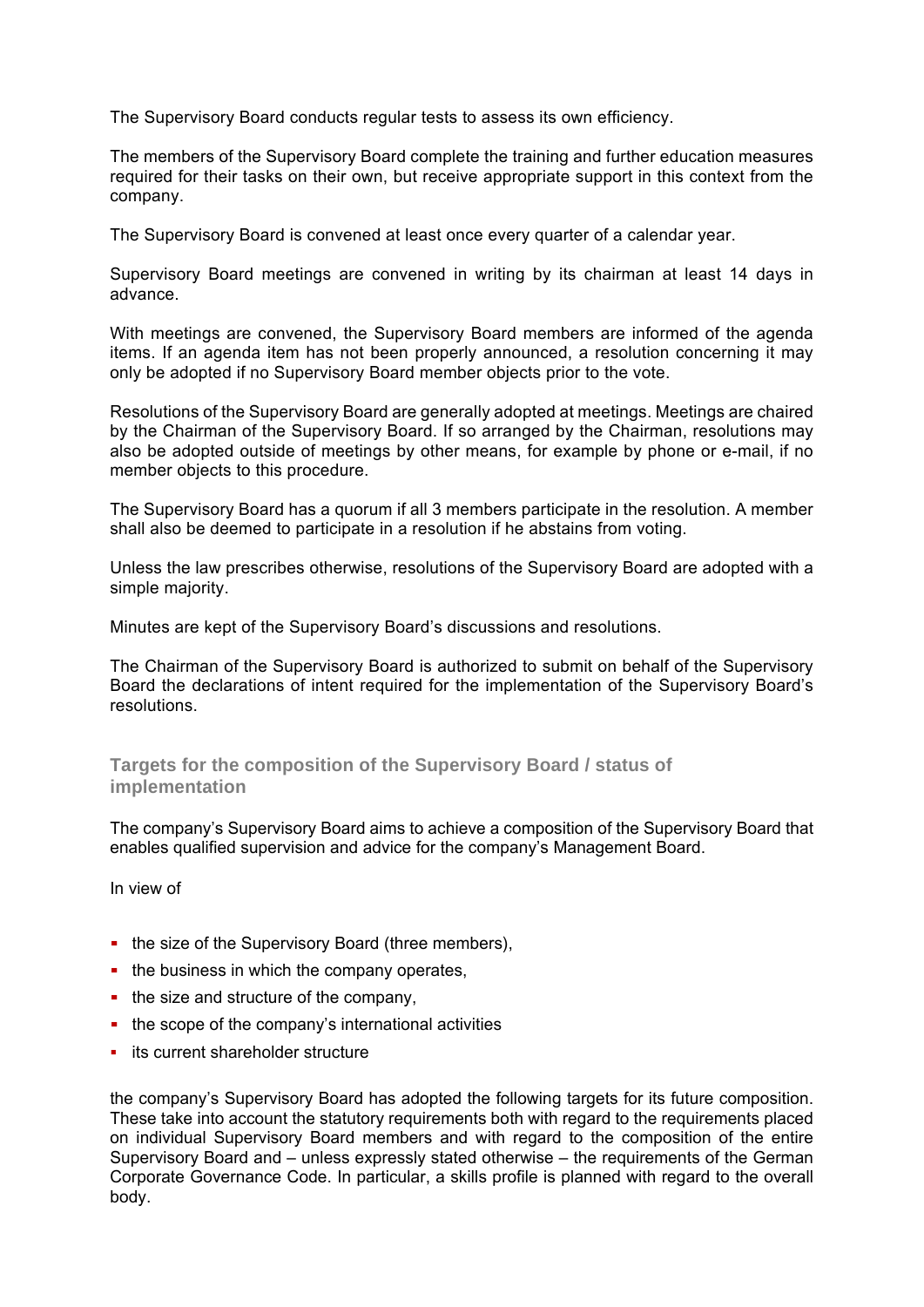The Supervisory Board will take these targets into account in the case of nomination proposals and make sure that the candidates meet the respective requirements. The specific situation of the company must be taken into consideration.

#### **Requirements for individual members**

The company's Supervisory Board aims to ensure that each Supervisory Board member meet the following requirements:

### **General requirement profile**

Each member of the Supervisory Board should have the requisite knowledge and experience to enable them to carefully monitor and advise the company and to assess any risks for the company's business. Moreover, the Supervisory Board will ensure that all its members have a personal profile that enables them to maintain the company's public reputation.

### **Time availability**

All members of the Supervisory Board must have sufficient time to exercise their duties with due care throughout the entire period of office. In particular, the members of the Supervisory Board should observe the legal requirements and those of the German Corporate Governance Code regarding the permissible number of Supervisory Board mandates.

### **Conflicts of interest**

Supervisory Board members should not engage in any other activities likely to cause frequent conflicts of interest. These include management positions with key competitors.

### **Age limit for Supervisory Board members**

As a rule, members of the Supervisory Board should not have reached the age of 70 at the time of their election or re-election.

#### **No regular limit for duration of membership**

There is no standard time limit to membership of the Supervisory Board – a recommendation of the current Corporate Governance Code – as the Supervisory Board believes that such a restriction is inappropriate compared to other criteria for nominating Supervisory Board members and that it is ultimately at the discretion of the Annual Shareholders' Meeting to elect those candidates to the Supervisory Board whom they believe are best suited to represent their interests.

#### **Requirements regarding the composition of the Supervisory Board as a whole**

In addition to the individual requirements for Supervisory Board members, the company's Supervisory Board aims to ensure that the Supervisory Board as a whole meets the following requirements:

#### **Skills profile for the Supervisory Board as a whole**

The members of the Supervisory Board must collectively have the knowledge, skills and professional experience necessary for them to carry out their tasks as required. The Supervisory Board strives to ensure that the Supervisory Board as a whole covers the widest possible range of knowledge and experience relevant to the company, and in particular meets the following requirements: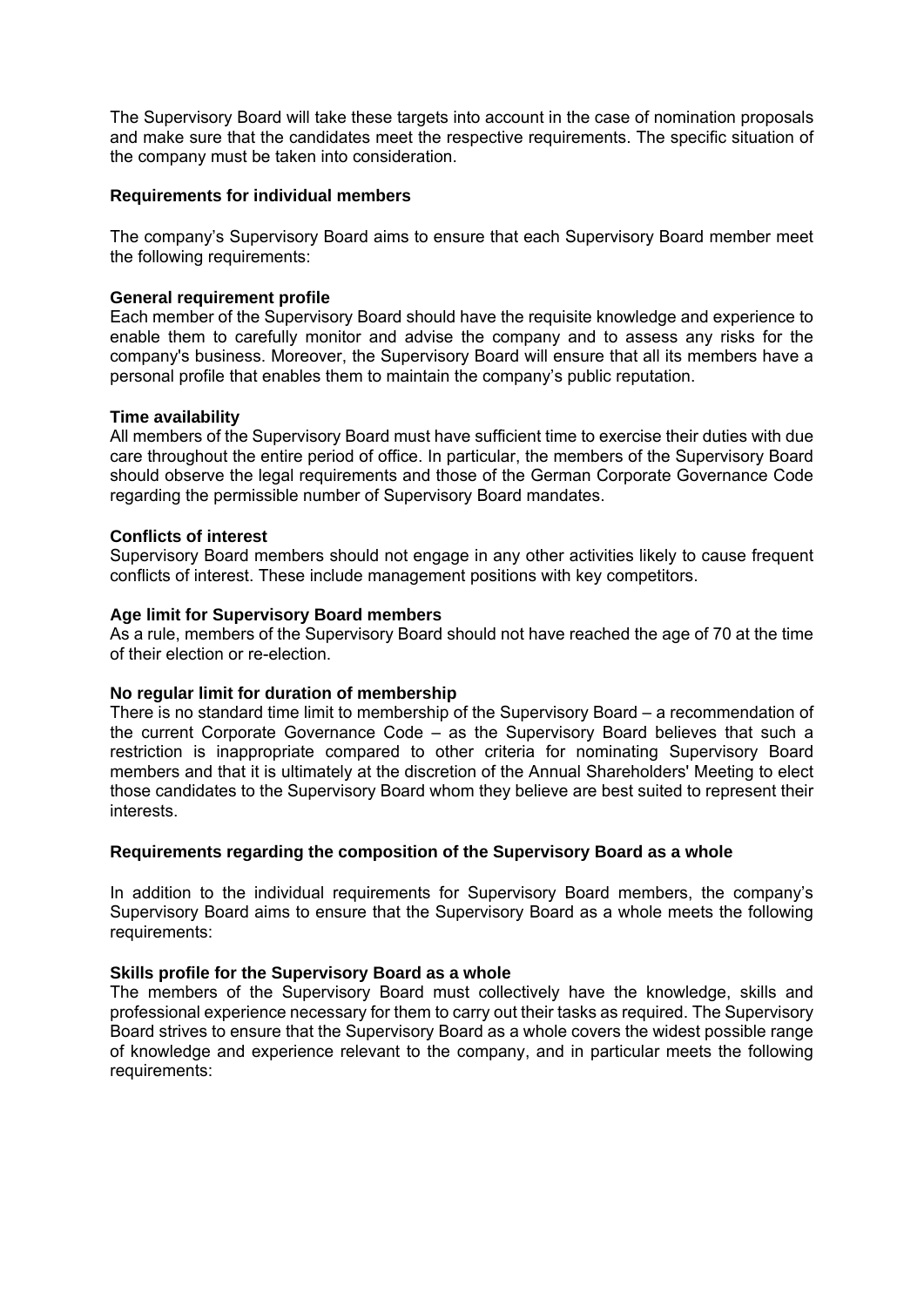- **In-depth knowledge and experience of the telecommunications and internet sector;**
- **Expertise or experience from other sectors of the economy;**
- **Entrepreneurial or operational experience;**
- At least one member with several years of experience working abroad or working for a company with international activities;
- At least one member with special knowledge and experience in the application of accounting principles and internal control processes;
- In-depth knowledge and experience of controlling and risk management;
- In-depth knowledge and experience in the field of governance and compliance.

### **Diversity**

The Supervisory Board aims to ensure that the Supervisory Board is composed of a wide variety of members so that the Supervisory Board as a whole has sufficient diversity of opinion and knowledge. In its nominations, the Supervisory Board will take into account the diversity concept established by the company.

### **Independence**

The Supervisory Board aims to ensure that at least two of its three members are independent within the meaning of the criteria set out in Section 5.4.2 of the German Corporate Governance Code (GCGC).

# **Current composition of the Supervisory Board / implementation status**

The company's Supervisory Board is of the opinion that the stated targets for the composition of the Supervisory Board are currently fulfilled. The Supervisory Board re-elected by the Annual Shareholders' Meeting 2015 continued to comprise the following three independent members – as defined by the criteria of Section 5.4.2 GCGC – in fiscal year 2018:

- **Kurt Dobitsch, chair**
- **Michael Scheeren, deputy chair**
- **Kai-Uwe Ricke**

Subject to the formation of short fiscal years, the current term of office of the Supervisory Board members ends on expiry of the Annual Shareholders' Meeting of the year 2020.

# **Management Board**

### **Working procedures of the Management Board**

The Management Board is the body charged with managing the Group's operations. In fiscal year 2018, it consisted of three persons (two persons as of July 1, 2018). The Management Board conducts operations in accordance with its legal and statutory obligations as well as the rules of procedure approved by the Supervisory Board and the corresponding recommendations of the German Corporate Governance Code – unless deviations are declared pursuant to Sec. 161 AktG.

It is responsible for preparing the interim and annual financial statements as well as for appointing key managers within the company.

Decisions of fundamental importance require the approval of the Supervisory Board. The Management Board reports to the Supervisory Board in accordance with the statutory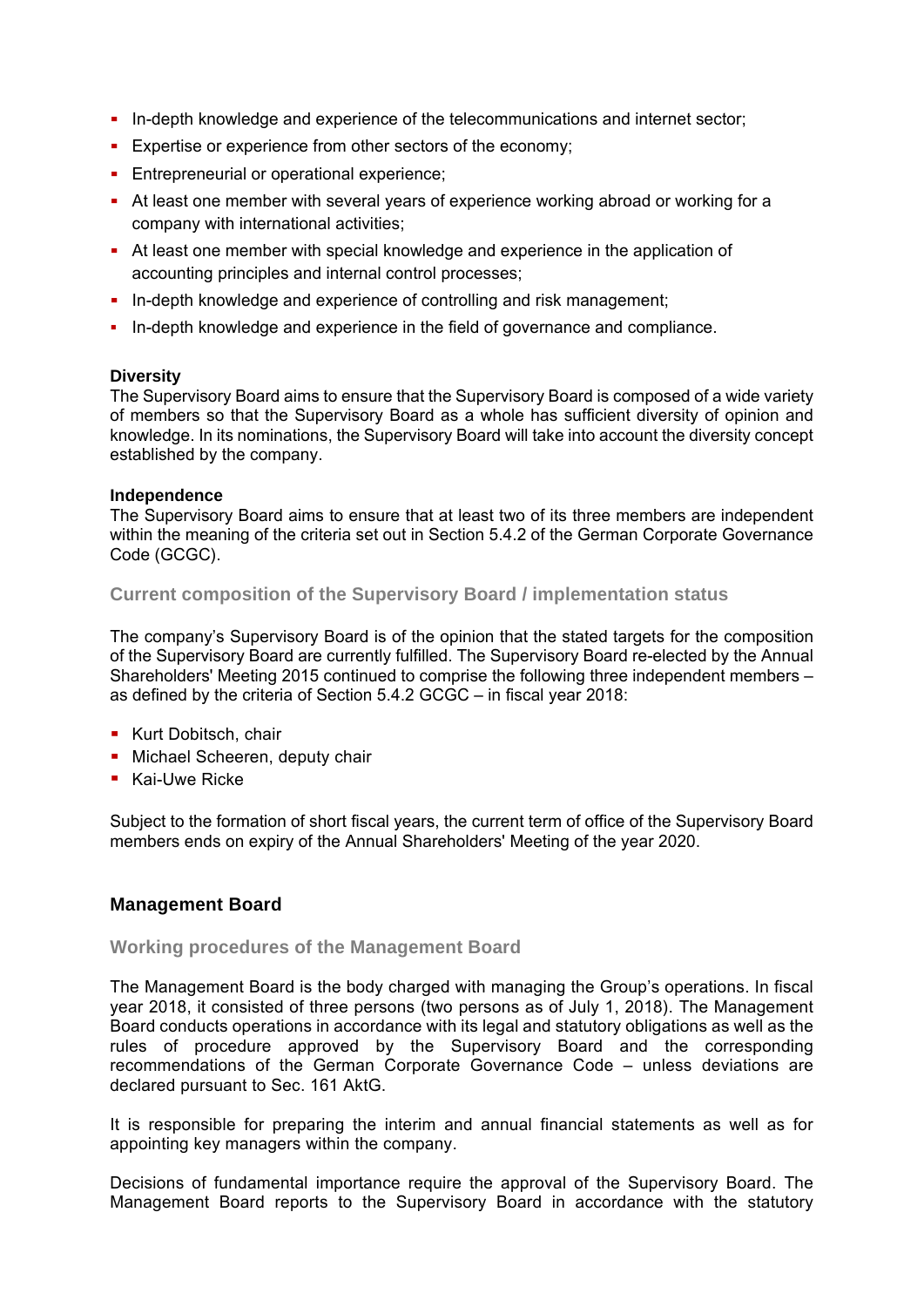provisions of Sec. 90 AktG and provides the Chairman of the Supervisory Board at least once a month with an oral overview – and at the request of the Chairman of the Supervisory Board also in writing – of the current status of relevant reporting items pursuant to Sec. 90a AktG. The Chairman of the Supervisory Board is thus informed without delay by the Chairman or Speaker of the Management Board, or the Chief Financial Officer, about important events that are essential for assessing the company's situation and development, as well as for the management of the company. Important items also include any substantial deviation from the budget or other forecasts of the company. The Chairman or Speaker of the Management Board, or Chief Financial Officer, shall also inform the Chairman of the Supervisory Board, in advance where possible otherwise immediately thereafter, about all ad hoc announcements of the company pursuant to Art. 17 MAR.

There is also an age limit of 70 for members of the Management Board. This requirement is also currently complied with in full.

The Management Board conducts the company's business with joint responsibility and according to common objectives, plans and policies. Irrespective of the joint responsibility of the Management Board, each member bears responsibility for his assigned division, but is required to subordinate the interests of his assigned division to the overall good of the company.

The full Executive Board regulates the division of responsibilities in a business distribution plan.

The Management Board members inform each other about important events within their divisions. Matters of greater importance which are not approved in the budget must be discussed and decided by at least two Management Board members, whereby one of the two Management Board members must be responsible for the Finance division.

Irrespective of their areas of responsibility, all Management Board members constantly monitor those data which are crucial for the company's business development so they are always able to help avert potential disadvantages, or implement desirable improvements and expedient changes by drawing them to the attention of the full Management Board.

The full Management Board resolves on all matters of particular importance and scope for the company or its subsidiaries and investment companies.

Resolutions are adopted by the full Management Board with a simple majority. Should the vote result in a tie, the Chairman of the Management Board has a casting vote. The resolutions of the Management Board are recorded in the minutes.

The full Management Board meets regularly once a month and otherwise as required.

Each Management Board member immediately discloses any conflict of interest to the Supervisory Board.

### **Current composition of the Management Board**

The Management Board of United Internet AG comprised the following two (three) members in fiscal year 2018:

- Ralph Dommermuth, company founder and Chief Executive Officer (with the company since 1988)
- **Frank Krause, Chief Financial Officer** (with the company since 2015)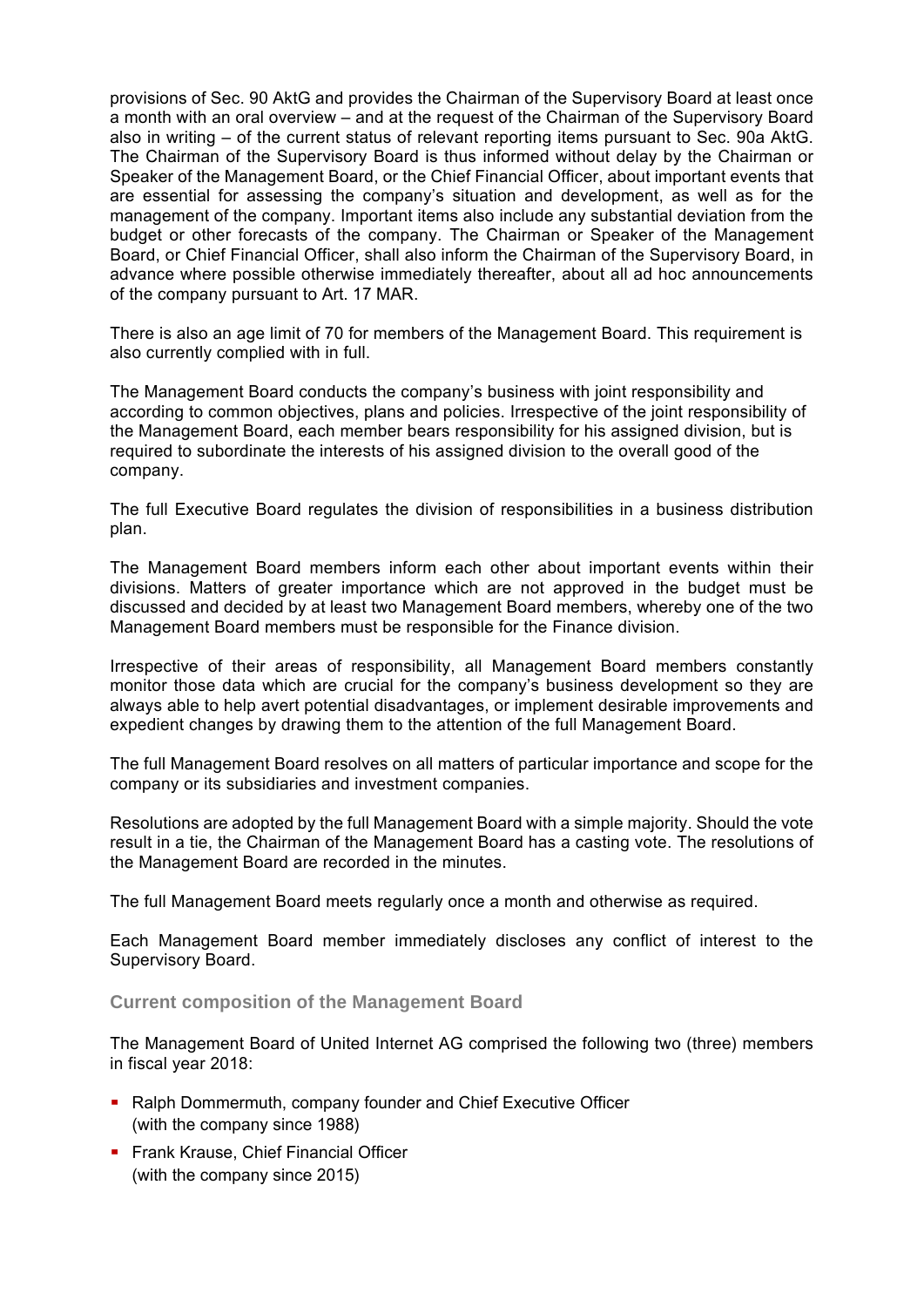Jan Oetjen, Management Board member responsible for Consumer Applications – until June 30, 2018 (with the company since 2008)

# **Targets for the share of women on the Supervisory Board, Management Board and in management positions / implementation status**

The "Law on Equal Participation of Men and Women in Private-Sector and Public-Sector Management Positions" (FührposGleichberG) of April 24, 2015 resulted in amendments to the German Stock Corporation Law and a number of other laws.

The new legislation has led to the following obligations in particular for United Internet AG:

- setting of targets by the Supervisory Board for the share of women on the Supervisory Board of United Internet AG
- **EXECT** setting of targets by the Supervisory Board for the share of women on the Management Board of United Internet AG
- setting of targets by the Management Board for the share of women on the first and second management levels below the Management Board of United Internet AG

The first targets had to be set by September 30, 2015 for a period ending no later than June 30, 2017, during which time the targets should be met. The following targets are to be set for a period of no more than five years.

After careful examination, the Supervisory Board and Management Board of United Internet AG adopted the following based on a resolution of May 18, 2017:

- The Supervisory Board sets the deadline for the attainment of the targets for the share of women on the Supervisory Board and Management Board as the expiry of the Annual Shareholders' Meeting that decides on the discharge of the Supervisory Board for the fiscal year 2019 (probably May 2020). The Supervisory Board is to be re-elected at this Annual Shareholders' Meeting.
- A target of "0" is set for the Supervisory Board. The Supervisory Board currently comprises only men. No personnel changes or expansion of the Supervisory Board are planned or envisaged.
- A target of "0" is set for the Management Board. The Management Board also currently comprises only men. No personnel changes or expansion of the Management Board are planned or envisaged. The Supervisory Board believes that the government's aim to raise the share of women is subordinate to the interests of the company to continue the successful work conducted by experienced Management Board members and a Management Board size which is tailored to the needs of the company.
- With regard to the share of women on the Supervisory Board and Management Board, the Supervisory Board reserves the right to resolve again on the target within the deadline period for attainment should there be any indication of a new appointment.

No target was set for the first and second management levels as United Internet AG does not have any management levels below the Management Board due to its holding structure.

The Supervisory Board and Management Board of United Internet AG regard the above mentioned targets as fulfilled without exemption at present.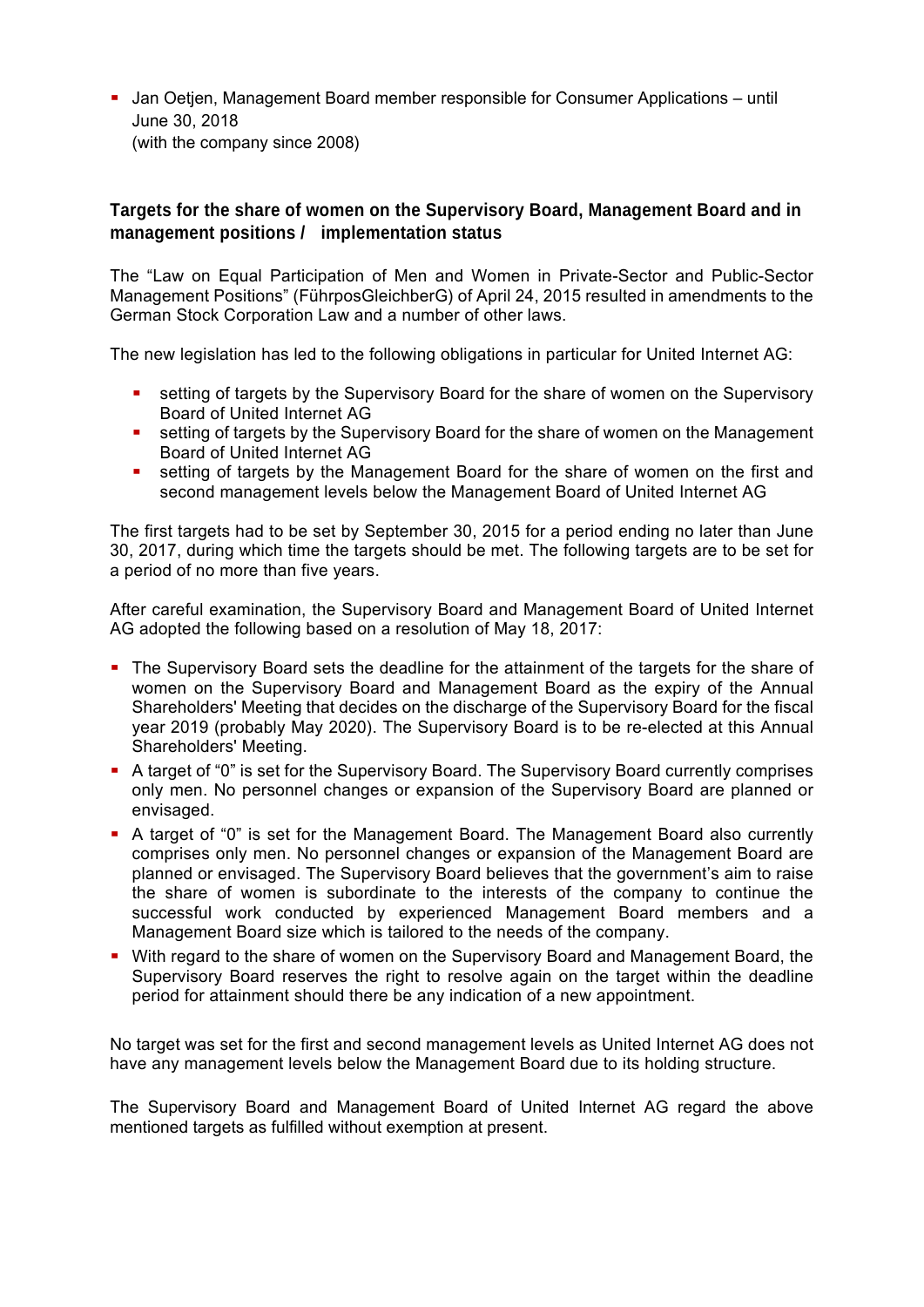# **Diversity concept (Secs. 289f (2) No. 6, 315d HGB)**

The company aims to ensure that the Management Board and Supervisory Board are composed of many different types of people and that the bodies as a whole have a sufficiently wide variety of opinions and knowledge. In particular, the following criteria should be taken into account:

- The members of the Management Board and Supervisory Board should complement each other within their respective committees with regard to their experience, education and professional background in order to develop a good understanding of the current status and the longer term opportunities and risks associated with the company's business activities.
- For the reference period up to the expiry of the Annual Shareholders' Meeting that decides on the discharge of the Supervisory Board for the fiscal year 2019 (probably May 2020), the Management Board and Supervisory Board have each set a target value of "0" for the share of women, since at present both bodies are composed exclusively of men. In principle, however, both sexes should be treated equally on the basis of their qualifications, and in the case of new appointments the aim is to achieve a balanced composition of the Management Board and Supervisory Board.
- With the exception of an age limit of 70, no differentiation is made according to age for the members of the Management Board and Supervisory Board, and the sole differentiation should be according to the required knowledge and experience.
- In view of the current size of the Management Board and Supervisory Board, consisting of just two and three members respectively, no targets have been set with regard to geographical origin. In order to ensure international experience, the Supervisory Board already stipulates that at least one member of the Supervisory Board should have several years of experience abroad or have gained operational experience with an internationally active company.

The Management Board and Supervisory Board believe that the above diversity requirements for the Management Board and Supervisory Board are currently fulfilled. The company considers additional or more specific criteria to be inappropriate. In view of the size of the Management Board and Supervisory Board, consisting of two and three members respectively, more or more specific diversity aspects would create considerable difficulties to fill the positions taking into account all diversity criteria.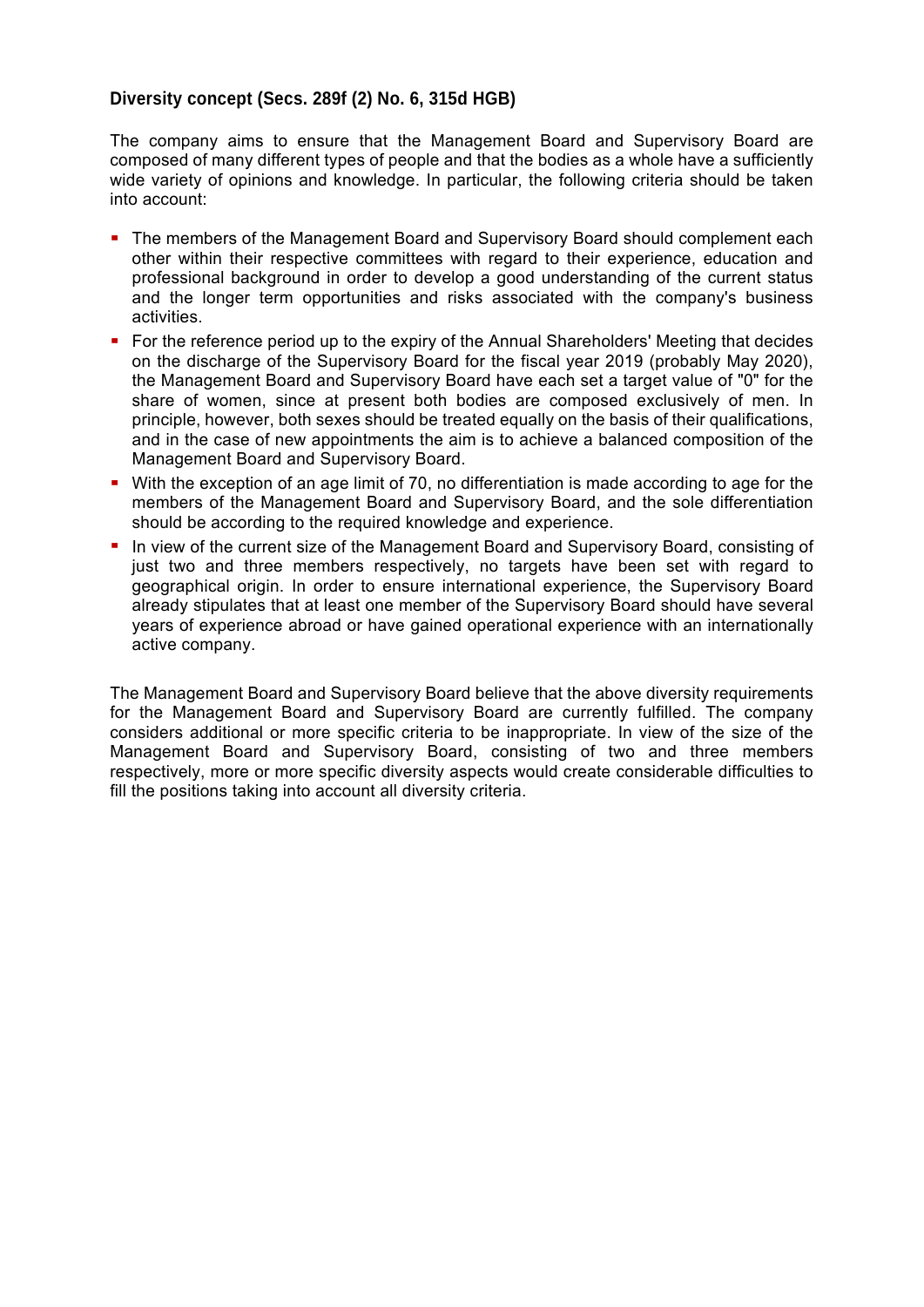# **Annual Shareholders' Meeting**

The Annual Shareholders' Meeting is the body which formulates and expresses the interests of the shareholders of United Internet AG. At the ordinary Annual Shareholders' Meeting, the annual financial statements of the parent company and consolidated financial statements are presented to the shareholders. The shareholders decide on the appropriation of the balance sheet profit and vote on resolutions concerning other statutory topics, such as releasing the Management Board members from their responsibility for the past fiscal year and appointing external auditors. Each share entitles the owner to one vote. All shareholders who register in time and are listed in the Share Register on the day of the Annual Shareholders' Meeting are entitled to attend. Shareholders may also exercise their rights at the Annual Shareholders' Meeting by means of a proxy vote. The company provides a proxy who votes according to the shareholder's instructions, providing he receives the required order.

# **Compliance**

Compliance is an integral component of corporate and management culture throughout the United Internet Group. For United Internet AG, compliance means ensuring its activities comply with all relevant laws for its business, as well as with its own principles and regulations.

This includes open and fair communication with our employees, customers, business partners, shareholders and the public. As an internet service provider with several million customers and a large number of business partners, United Internet's legally and ethically compliant behavior is vital for retaining the trust of its customers and business associates.

To ensure conduct in line with our corporate culture, the Management Board has created a binding framework for the company's ethical principles and values. Moreover, it has defined values and management guidelines, and compiled the most important rules of behavior in a Code of Conduct. This "culture of cooperation" provides guidance for employees in their everyday work and creates a secure framework for making the correct decisions. The framework applies equally to the Management Board, directors, managers and all employees.

The Management Board has established a Compliance Organization to ensure adherence to the legal and internal regulations.

The Compliance Organization is part of an holistic risk management system which not only includes the "**GRC"** functions Corporate **G**overnance, **R**isk Management & **C**ompliance, but also the Corporate Audit and Legal Department. These risk-mitigating functions are headed by the Group General Counsel, who reports directly to the CFO of United Internet AG.

The Compliance Organization is responsible for the creation of suitable structures and processes to support the implementation of compliance throughout the company and to align measures with the respective risks. The compliance processes include release procedures in the field of corruption prevention and trustworthy reporting paths that give employees the possibility to highlight possible misconduct or legal violations within the company.

The compliance organization is present and anchored in the business units via functional and local Compliance Managers (FCMs and LCMs). In addition to their normal functions, the FCMs and LCMs support the area of compliance.

The overarching element of the compliance system remains the responsibility of all managers for compliance. This includes acting as a role model, as enshrined in the company's management guidelines, and goes beyond this: all managers of the company must set an example with regard to compliance and ensure that decisions and actions in their area of responsibility are always in line with the relevant legal provisions and the company's own values and rules.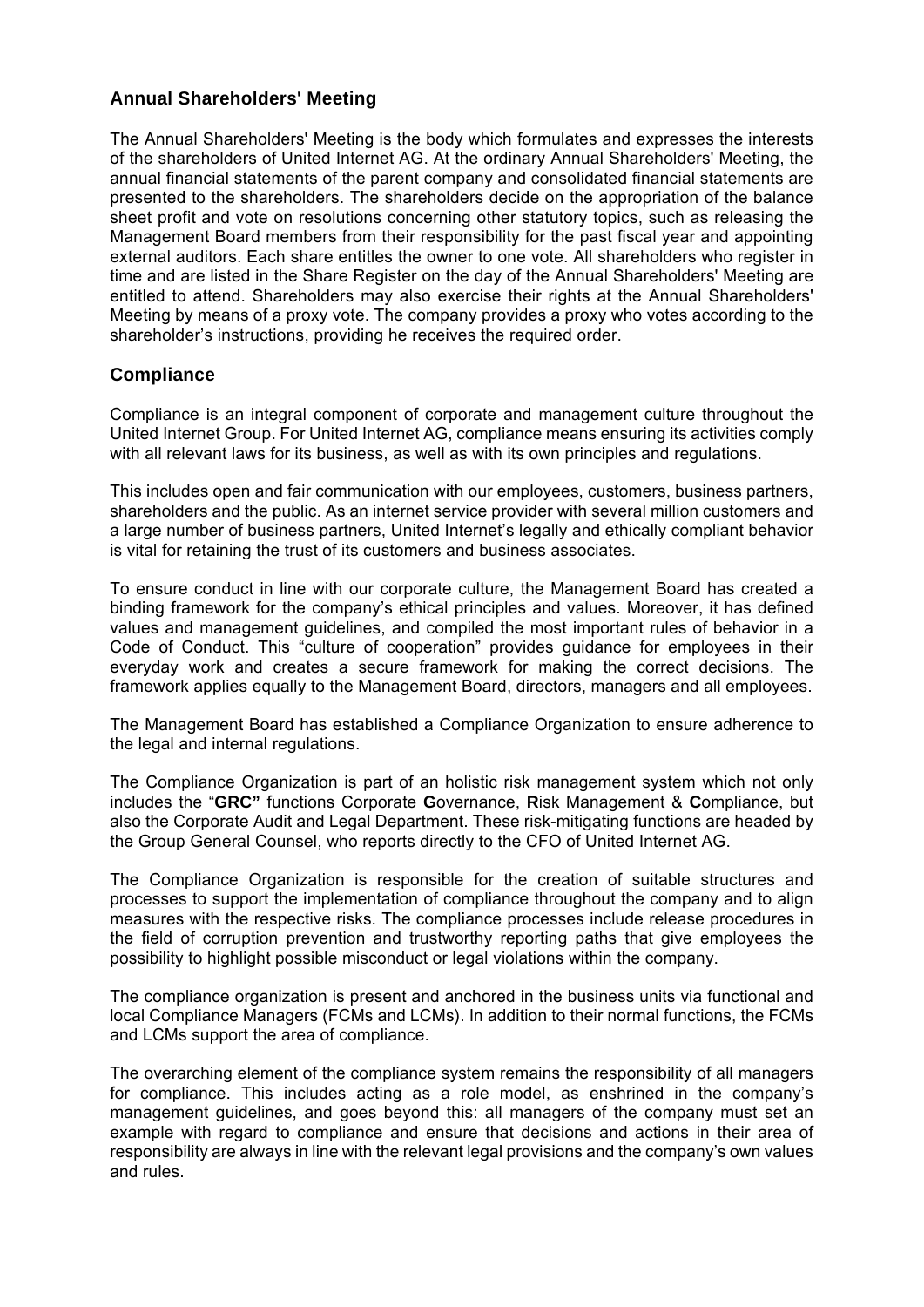# **Financial disclosures / transparency**

It is the declared aim of United Internet to inform institutional investors, private shareholders, financial analysts, employees and the public simultaneously and with equal treatment about the company's situation by means of regular, open and up-to-date communication.

To this end, all important information, such as press releases, ad-hoc announcements and other mandatory disclosures (e.g. directors' dealings and notifications of voting rights), as well as all financial reports, are published in accordance with statutory regulations. In addition, United Internet provides extensive information on its corporate website (www.unitedinternet.de), where documents and information on Annual Shareholders' Meetings and other economically relevant facts can be found.

United Internet provides shareholders, analysts and the press with four reports each fiscal year on the company's business development and its financial and earnings position. The publication dates of these reports are stated in a binding financial calendar, which the company posts on its website and regularly updates in accordance with legal obligations.

The Management Board also provides immediate information in the form of ad-hoc announcements about any events not known to the public which might significantly affect the share price.

As part of its investor relations activities, the company's management team regularly meets with analysts and institutional investors. We also hold analyst conferences to announce our semi-annual and annual figures, which investors and analysts can also participate in via telephone.

# **Accounting and auditing**

The Group's accounts are drawn up according to the principles of the International Financial Reporting Standards (IFRS, as applicable in the EU) with consideration of Sec. 315e HGB. However, the annual financial statements of the parent company – relevant for all dividend and tax matters – are drawn up according to the rules of the German Commercial Code (HGB). The annual financial statements and the consolidated financial statements are audited by independent auditors. The respective auditing company is selected by the Annual Shareholders' Meeting. Ernst & Young GmbH Wirtschaftsprüfungsgesellschaft, Eschborn/Frankfurt am Main, was elected to audit the annual financial statements for the fiscal year 2018. The Supervisory Board issues the auditing mandate, determines auditing focal points, approves the auditing fee and examines the independence of the auditors.

Ernst & Young GmbH Wirtschaftsprüfungsgesellschaft has audited the annual financial statements of United Internet AG and the Group since the fiscal year 2002. Mr. Andreas Grote has the responsible auditor since fiscal year 2012.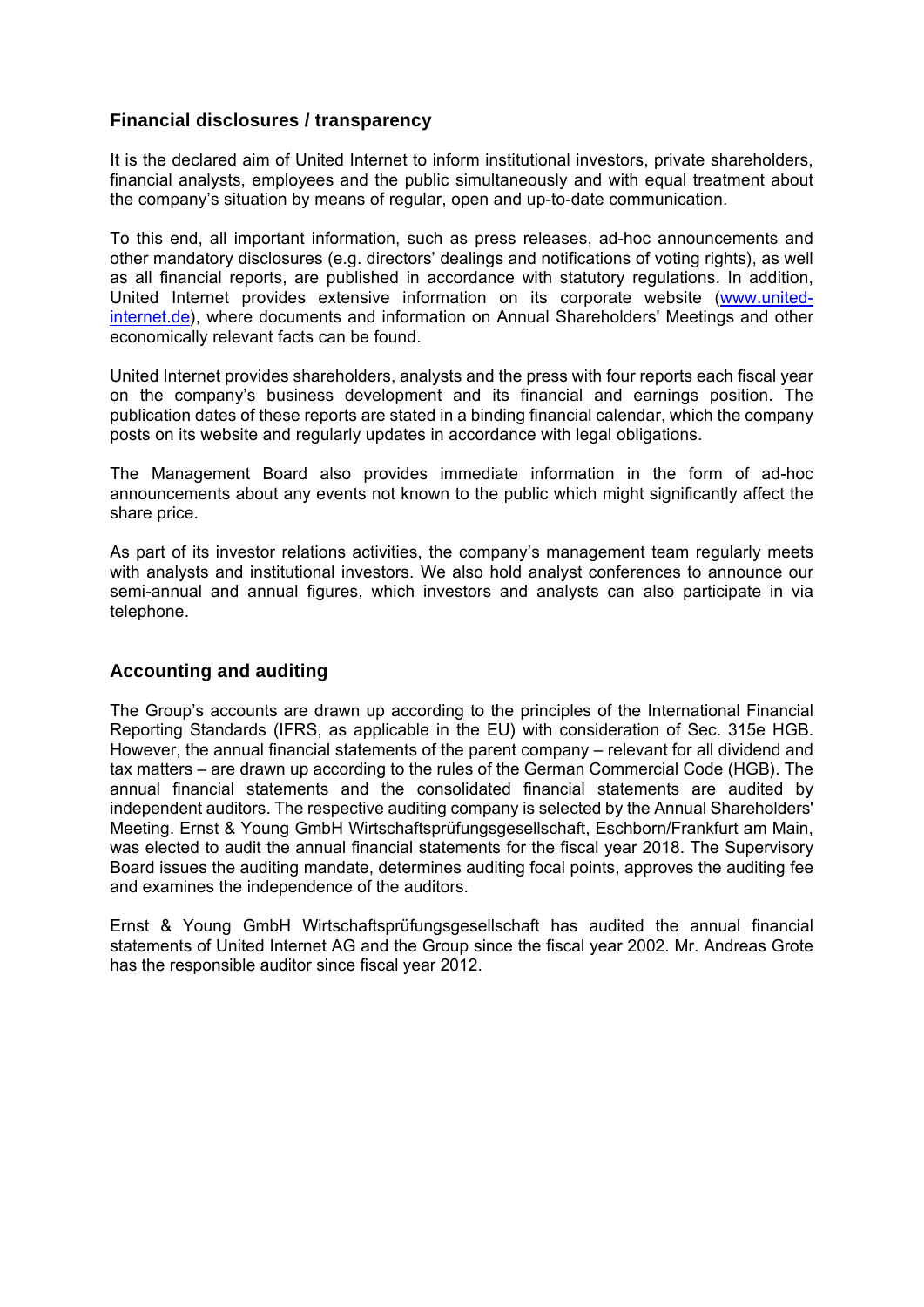# **Remuneration of Management Board and Supervisory Board**

The principles of remuneration for the Management Board and Supervisory Board are presented in section  $8$  of this Management Report. The disclosure of remuneration for members of the Management Board and Supervisory Board, according to person and its fixed and variable components (in line with legal regulations and the recommendations of the German Corporate Governance Code), is to be found in the Remuneration Report and section 42 of the notes to the consolidated financial statements.

# **Stock option plans**

The principles of the stock-based compensation plan of United Internet AG are described in the Remuneration Report in section 8 of this Management Report. Further details are provided in section 37 of the notes to the consolidated financial statements.

# **Declaration of conformity with regard to the recommendations of the German Corporate Governance Code in accordance with Sec. 161 German Stock Corporation Act (AktG)**

The corporate governance of United Internet is based on the German Corporate Governance Code, which the Government Commission set up by the Federal Justice Minister in September 2001 published for the first time on February 26, 2002.

In addition to formulating current best practice with regard to corporate governance, the Code aims to make the German corporate governance system transparent and understandable. It strives to promote confidence in the management and supervision of listed German companies among international and national investors, customers, employees and the public.

The Government Commission reviews the Code annually to check whether it still complies with current corporate governance best practice and, where necessary, adjusts it accordingly.

On February 7, 2017, the 14th and current version of the German Corporate Governance Code was finalized and published on April 24, 2017 by the Federal Ministry of Justice and Consumer Protection in the Federal Gazette (http://www.bundesanzeiger.de).

The Code contains three different elements:

- **F** regulations describing currently valid legal standards in Germany
- recommendations which comply with internationally and nationally recognized standards of good and responsible corporate governance
- suggestions which comply with internationally and nationally recognized standards of good and responsible corporate governance

German corporations are obliged to observe the legal regulations.

With regard to the recommendations, the German Stock Corporation Act (Sec. 161) requires listed companies to publish a declaration of conformity once per year.

Companies are allowed to deviate from the suggestions without the need for disclosure.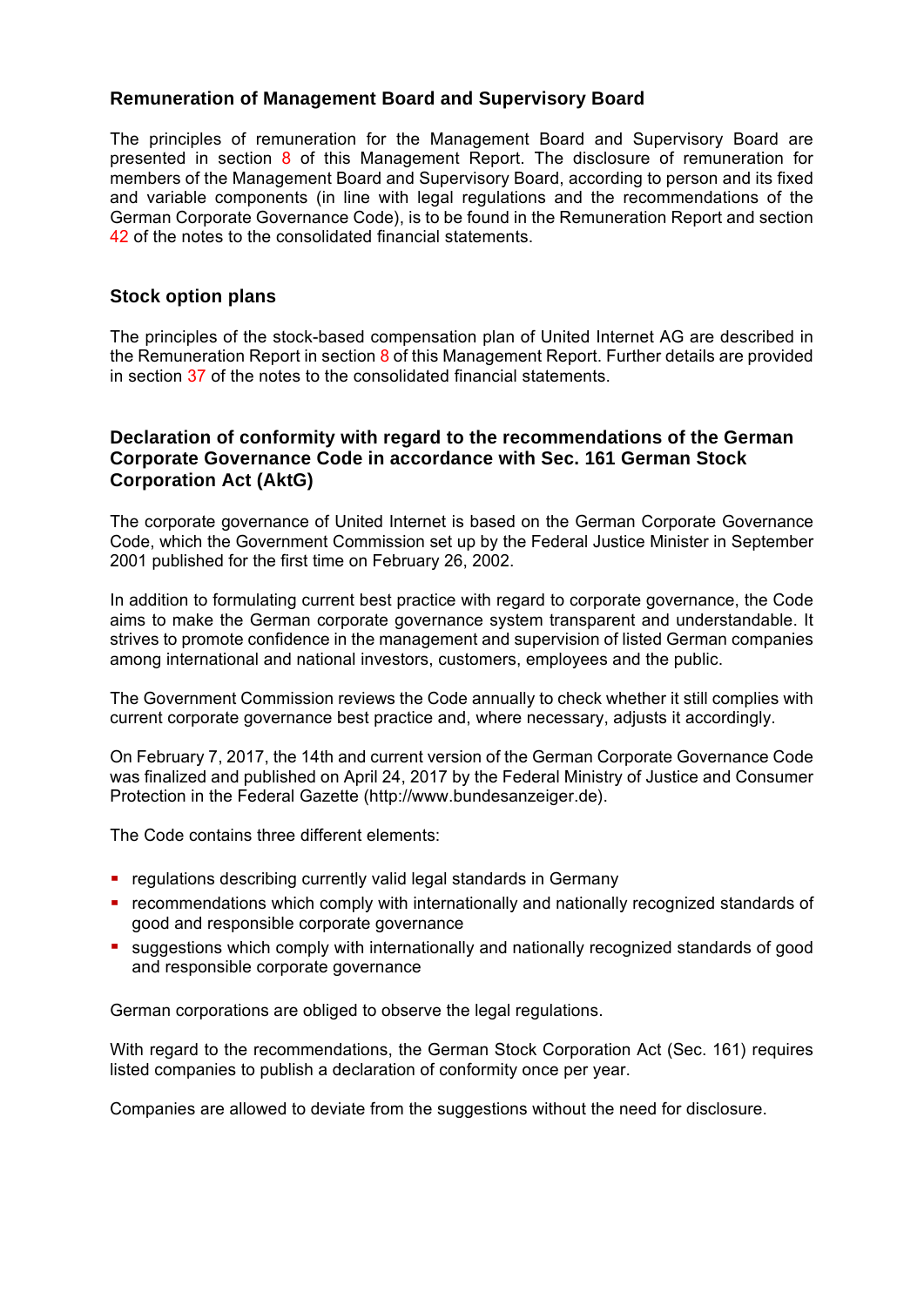The recommendations and suggestions of the Code become valid on publication in the Federal Gazette.

On February 19, 2019, the Management Board and Supervisory Board of United Internet AG submitted their current annual declaration of conformity (presented below) in accordance with Sec. 161 AktG and immediately published it on the company's website (www.unitedinternet.de), as well as in the Federal Gazette.

In accordance with Section 161 German Stock Corporation Act (AktG), the Management Board and Supervisory Board of United Internet AG declare that:

Since its last Declaration of Conformity issued on February 20, 2018, United Internet AG complied with the recommendations of the German Corporate Governance Code (the "Code") in the version dated February 7, 2017 with the stated exceptions, and will comply with the recommendations of the Code in the currently valid version dated February 7, 2017, which came into force with publication in the Federal Gazette on April 24, 2017, with the following exceptions:

**Deductibles in the case of D&O insurance policies for Supervisory Board members (section 3.8 para. 3 of the Code)** 

The D&O insurance policy for Supervisory Board members does not include any deductible. This is also not planned in the future as United Internet AG does not generally believe that the motivation and responsibility with which the members of the Supervisory Board conduct their duties can be improved by such a deductible.

### **Capping Management Board compensation**

### **(section 4.2.3 para. 2 sentence 6 of the Code)**

The agreements regarding Management Board compensation do not include payment caps for the total amount. Although provision is made for caps on variable components, these are not expressed as a total but as a percentage of a fixed amount. As the Supervisory Board believes that the general capping of Management Board compensation intended by the Code's recommendation is already suitably reflected by the provisions of the current compensation agreements, it does not intend to comply in full with the Code's recommendation acc. to section 4.2.3 para. 2 sentence 6 in the future.

### **Formation of committees**

### **(section 5.3 of the Code)**

In view of its current size with only three members, the Supervisory Board has not formed any committees and fulfills all its duties as a whole. Under these circumstances, the Supervisory Board cannot recognize how the formation of committees would improve the efficiency of its work.

### **Targets for the composition of the Supervisory Board**

**(section 5.4.1 para. 2 and 3 of the Code)** 

Following the resolution of past uncertainties in the regulatory environment, the Supervisory Board specified first concrete objectives regarding its composition in a resolution adopted on December 16, 2015 and will take these objectives into consideration when making election proposals at future Annual Shareholders' Meetings. It was decided not to set a regular limit for the duration of membership to the Supervisory Board as the Supervisory Board believes that such a limitation is not appropriate compared to other criteria for nominating Supervisory Board members and that it is ultimately at the discretion of the Annual Shareholders' Meeting to elect those candidates to the Supervisory Board whom they believe are best suited to representing their interests. The specific objectives of the Supervisory Board and the status of their implementation are published in the Company's Corporate Governance Report.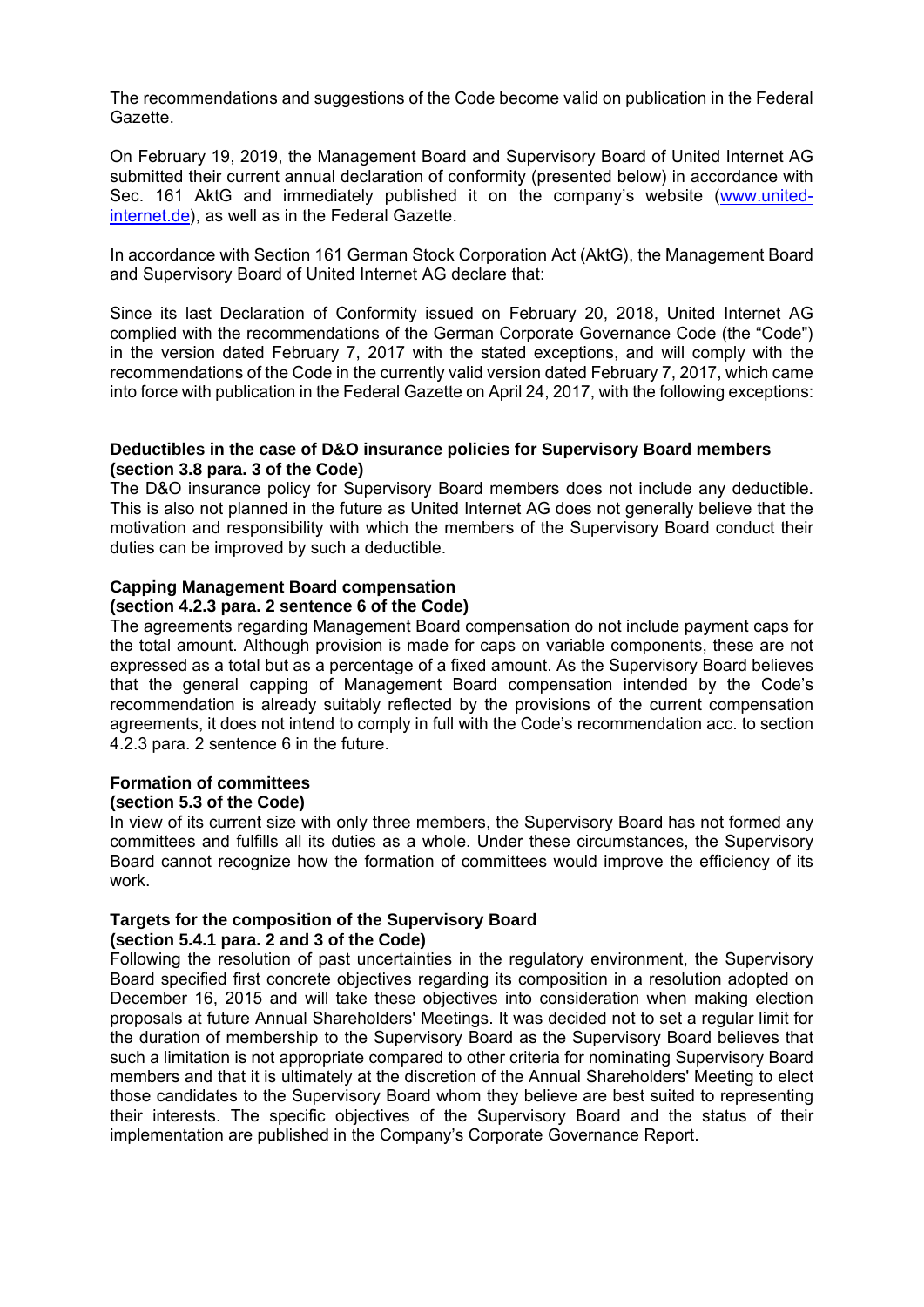# **Consideration of the Deputy Chair when setting compensation for Supervisory Board members**

# **(section 5.4.6 para. 1 sentence 2 of the Code)**

When setting compensation for Supervisory Board members, the position of the Deputy Chair of the Supervisory Board is not considered. The Deputy Chair of the Supervisory Board does not currently undertake any additional duties which would represent a greater burden compared to those of a regular Supervisory Board member.

# **Financial reporting**

**(section 7.1.2 sentence 4 of the Code)** 

Due to internal organizational reasons, United Internet AG will not publish its interim report for the first six months of 2019 until August 15, 2019.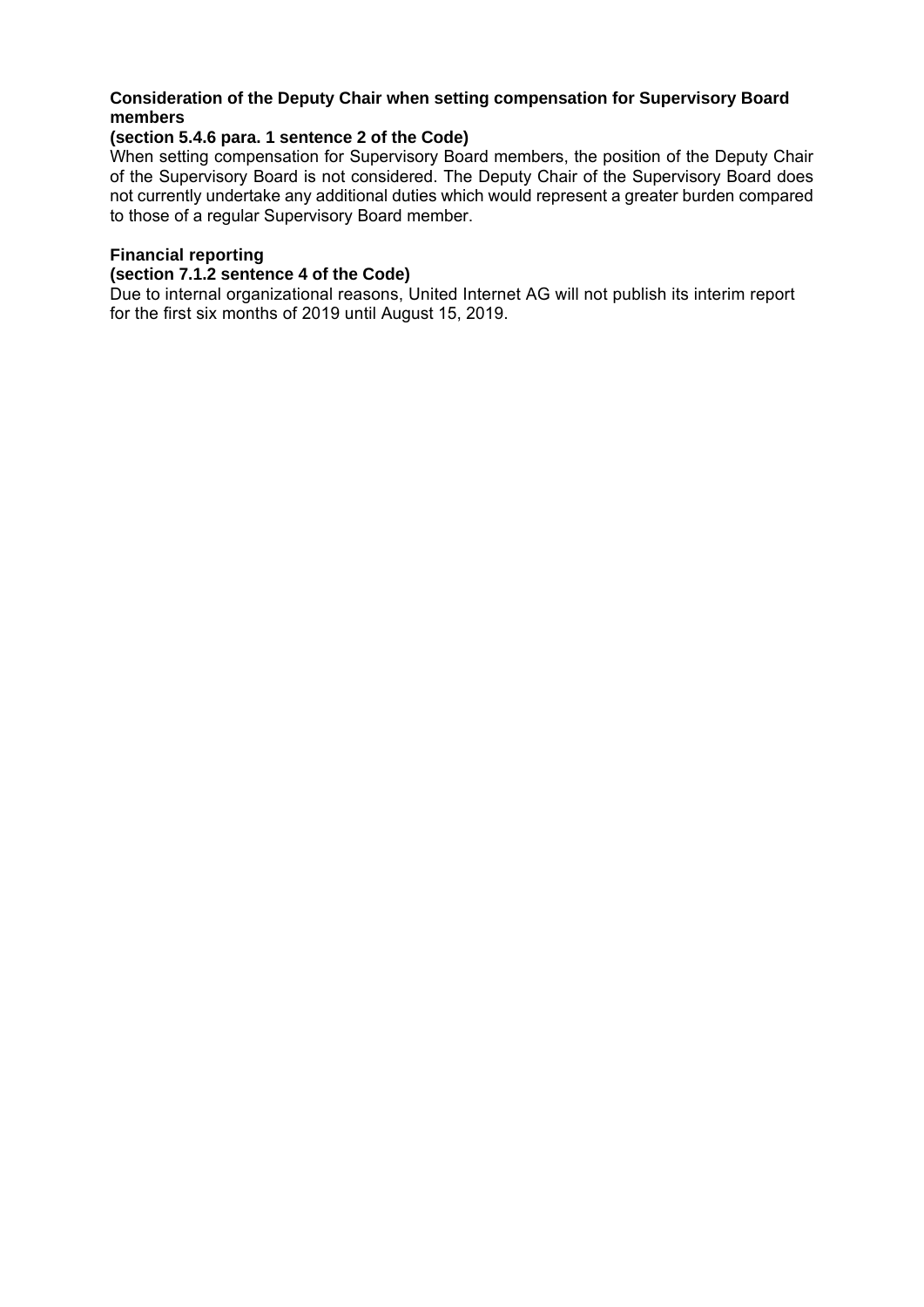# **8 REMUNERATION REPORT**

# **Principles of the Management Board remuneration system**

The Supervisory Board is responsible for determining the remuneration of Management Board members. The total compensation of individual members of the Management Board is determined by the Supervisory Board based on a performance assessment, taking into account any payments made by Group companies. Criteria for determining the appropriateness of remuneration are based on the responsibilities of the individual Management Board member, their personal performance, the economic situation, the performance and outlook of the company, as well as a review of the comparability of compensation with peer companies and the remuneration structure in place in other areas of the company.

The size of the remuneration components is regularly reviewed, whereby the Supervisory Board also takes account of Management Board remuneration in relation to compensation for senior management and the workforce of United Internet AG as a whole over time.

The remuneration received by the members of the Management Board of United Internet AG is performance-oriented and consists of fixed and variable elements.

The fixed remuneration component is paid monthly as a salary.

The size of the variable remuneration component depends on reaching certain, fixed financial targets agreed at the beginning of the fiscal year. These targets are based mainly on key sales and earnings figures. The target attainment corridor is generally between 90% to 120%. No bonus is paid below 90% of the agreed target and the bonus calculation is capped at 120% of the agreed target. There is no provision for subsequent amendment of the performance targets. No minimum payment of the variable remuneration component is guaranteed.

There is a component providing long-term incentives in the form of a compensation program based on virtual shares (SARs). The exercise hurdle of this program is 120% of the share price. Payment of value growth is capped at 100% of the calculated share price when the virtual options were granted.

Fringe benefits generally include a company car commensurate with the respective position, which is taxable as a benefit in kind.

There are no retirement benefits from the company to members of the Management Board.

Management Board members do not receive compensation for seats on supervisory boards of subsidiaries.

With regard to severance pay for members of the Management Board, United Internet AG bases its regulations on the recommendations of the German Corporate Governance Code:

- **Payments made to a Management Board member on premature termination of their** contract, including fringe benefits, are limited to the value of two years' compensation (severance pay cap) and to the remaining term of the employment contract
- The severance pay cap is calculated on the basis of total compensation for the past fiscal year and the expected total compensation for the current fiscal year
- If the employment contract is terminated for a serious cause for which the Management Board member is responsible, no payments are made to the Management Board member

For the duration of the 12-month prohibition to compete on termination of the service contract, the respective Management Board member receives compensation up to the amount of their fixed remuneration.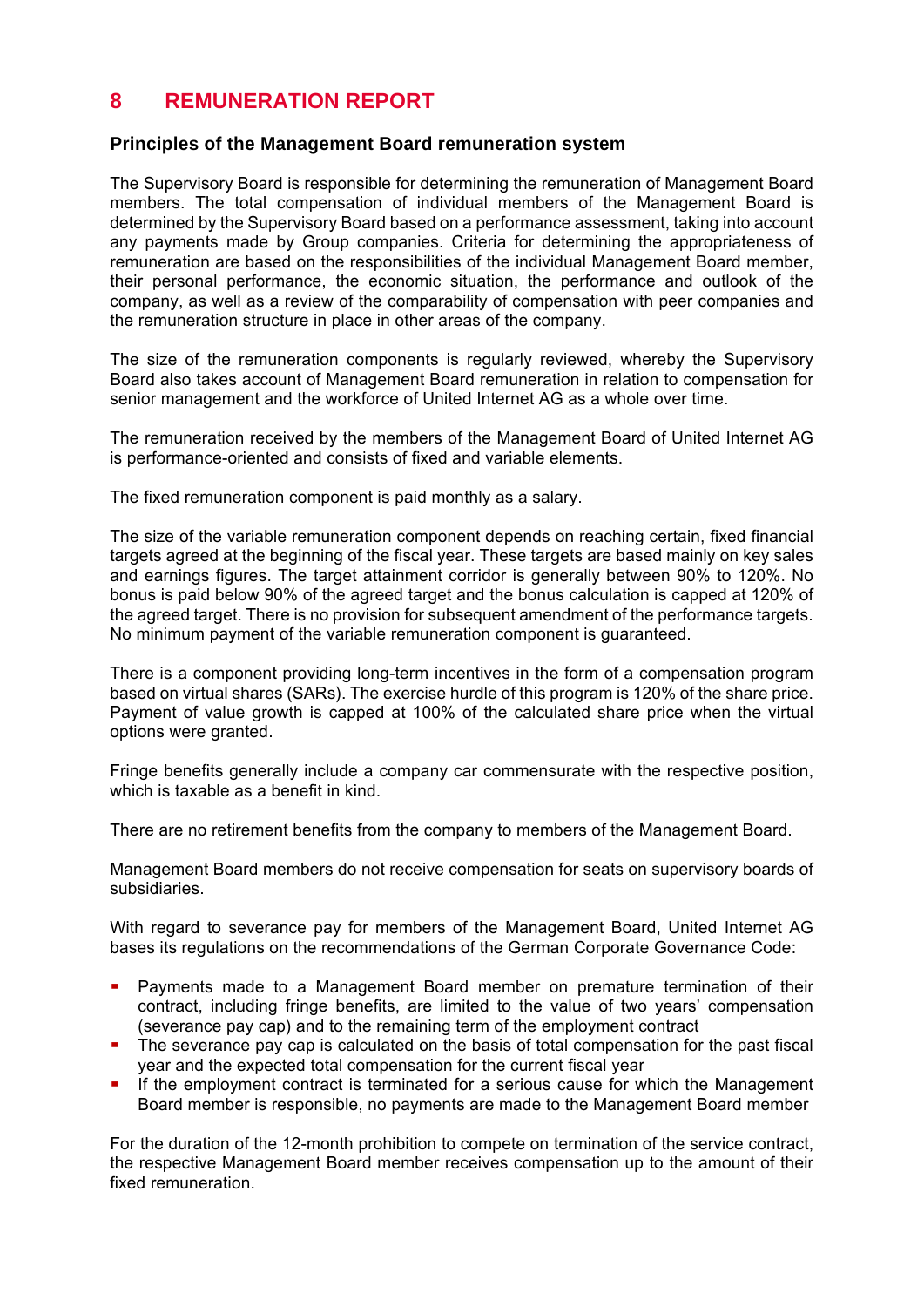The following tables provide details on Management Board remuneration in accordance with the recommendations of the German Corporate Governance Code.

### **Value of benefits granted for the reporting period**

The following table shows the value of benefits granted for the reporting period. It also shows the minimum and maximum values that can be achieved. For the one-year variable compensation, the target value (i.e. the value in the event of 100% target achievement) granted for the reporting period is stated. In addition, the multi-year variable compensation granted in the reporting period is broken down into different plans and the relevant periods of time are stated. For subscription rights and other share-based payments, the fair value at the time of granting is calculated.

|                                  | Ralph Dommermuth  |      |            |            |      | Frank Krause <sup>(1)</sup> |            |            |  |
|----------------------------------|-------------------|------|------------|------------|------|-----------------------------|------------|------------|--|
| Benefits granted                 | CEO               |      |            |            |      |                             | <b>CFO</b> |            |  |
| (in $\epsilon$ k)                | <b>Since 2000</b> |      |            |            |      | Since June 1, 2015          |            |            |  |
|                                  | 2017              | 2018 | 2018 (Min) | 2018 (Max) | 2017 | 2018                        | 2018 (Min) | 2018 (Max) |  |
| Fixed compensation               |                   |      |            |            | 360  | 360                         | 360        | 360        |  |
| Fringe benefits                  |                   |      |            |            | 311  |                             | 11         | 11         |  |
| Total                            |                   |      |            |            | 671  | 371                         | 371        | 371        |  |
| One-year variable compensation   |                   |      |            |            | 140  | 140                         |            | 168        |  |
| Multi-year variable compensation |                   |      |            |            |      |                             |            | 0          |  |
| Total                            |                   |      |            |            | 811  | 511                         | 371        | 539        |  |
| Service cost                     |                   |      |            |            |      |                             |            |            |  |
| <b>Total compensation</b>        |                   |      |            |            | 811  | 511                         | 371        | 539        |  |

|                                  | Robert Hoffmann                           |      |  | Jan Oetjen <sup>(2)</sup> |                                       |                              | Martin Witt <sup>(2)</sup> |                       |                                            |      |  |                       |
|----------------------------------|-------------------------------------------|------|--|---------------------------|---------------------------------------|------------------------------|----------------------------|-----------------------|--------------------------------------------|------|--|-----------------------|
| <b>Benefits granted</b>          | <b>Business Applications</b>              |      |  |                           |                                       | <b>Consumer Applications</b> |                            | Access                |                                            |      |  |                       |
| (in $\epsilon$ k)                | From January 1, 2013 to December 31, 2017 |      |  |                           | From October 1, 2014 to June 30, 2018 |                              |                            |                       | From October 1, 2014 to September 30, 2017 |      |  |                       |
|                                  | 2017                                      | 2018 |  | 2018 (Min) 2018 (Max)     | 2017                                  | 2018                         |                            | 2018 (Min) 2018 (Max) | 2017                                       | 2018 |  | 2018 (Min) 2018 (Max) |
| Fixed compensation               | 300                                       |      |  |                           | 300 <sup>1</sup>                      | 150                          | 150                        | 150                   | 225                                        |      |  |                       |
| Fringe benefits                  |                                           |      |  |                           | 13I                                   |                              |                            |                       |                                            |      |  |                       |
| Total                            | 312                                       |      |  |                           | 313 <sub>l</sub>                      | 157                          | 157 <sub>1</sub>           | 157                   | 234                                        |      |  |                       |
| One-year variable compensation   | 200                                       |      |  |                           | 200                                   | 100                          |                            | 120                   | 150                                        |      |  |                       |
| Multi-year variable compensation |                                           |      |  |                           |                                       |                              |                            |                       |                                            |      |  |                       |
| Total                            | 512                                       |      |  |                           | 513                                   | 257                          | 157                        | 277                   | 384                                        |      |  |                       |
| Service cost                     |                                           |      |  |                           |                                       |                              |                            |                       |                                            |      |  |                       |
| <b>Total compensation</b>        | 512                                       |      |  |                           | 513 <sub>I</sub>                      | 257                          | 157 <sub>1</sub>           | 277                   | 384                                        |      |  |                       |

(1) The fringe benefits of Mr. Frank Krause in 2017 result from the benefit in kind of a company car and a special payment of  $\epsilon$  300,000

(2) The former Management Board members Mr. Jan Oetjen and Mr. Martin Witt received their compensation via subsidiaries of United Internet AG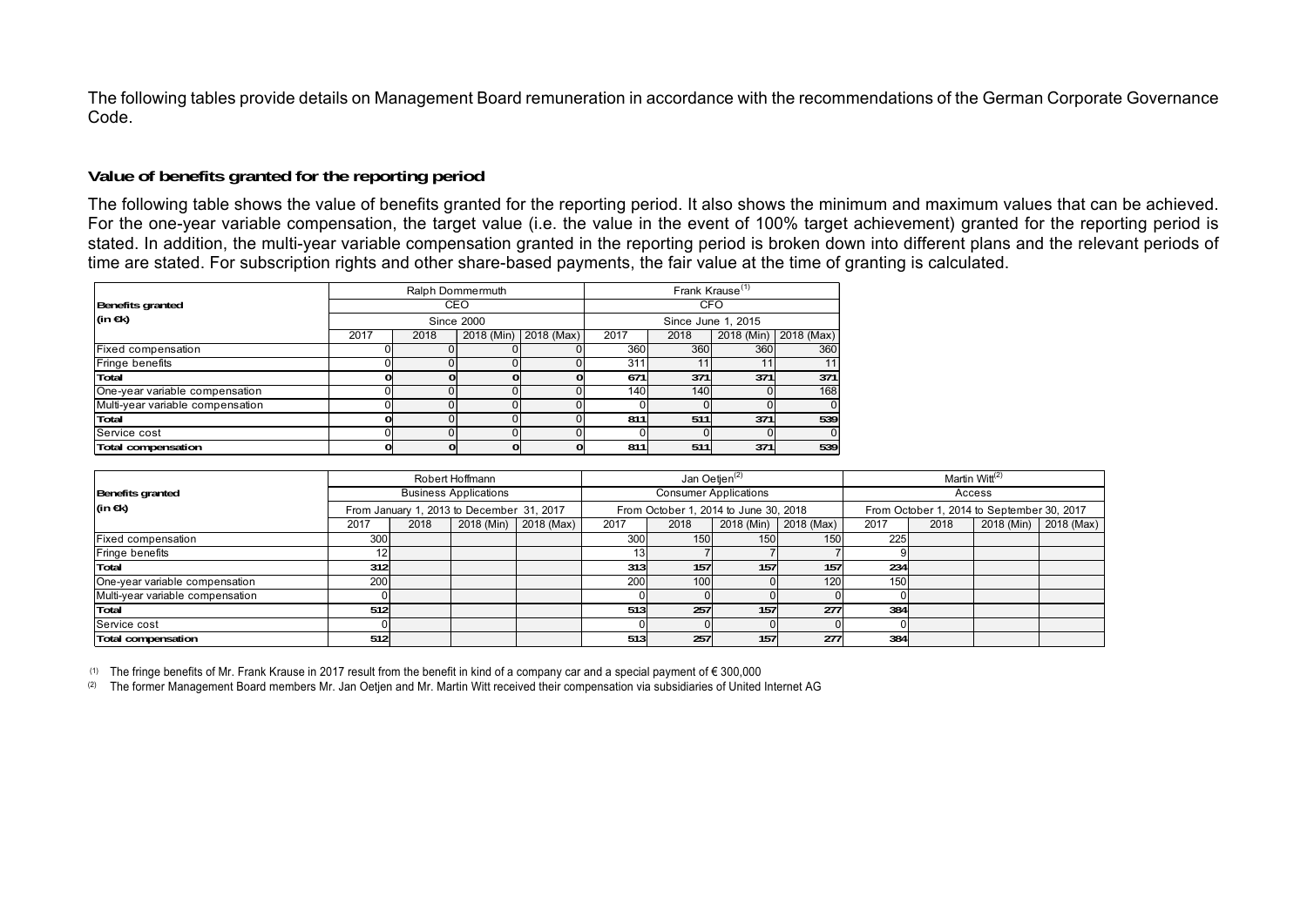# **Allocation for the reporting period**

The following table contains the allocation for the reporting period (disbursement) for fixed compensation and the one-year variable compensation. The table also shows the allocation (disbursement) of multi-year variable compensation exercised in the reporting period. The amounts are broken down into different plans.

|                                  |      | Frank Krause <sup>(1)</sup><br>Ralph Dommermuth |            |                    | Robert Hoffmann              | <u>Jan </u> Oetjen <sup>(2)</sup> |                              | Martin Witt <sup>(2)</sup> |        |                       |
|----------------------------------|------|-------------------------------------------------|------------|--------------------|------------------------------|-----------------------------------|------------------------------|----------------------------|--------|-----------------------|
| Allocation                       |      | <b>CEO</b>                                      | <b>CFO</b> |                    | <b>Business Applications</b> |                                   | <b>Consumer Applications</b> |                            | Access |                       |
| (in $\in$ k)                     |      |                                                 |            |                    |                              | From January 1, 2013              | From October 1, 2014 to      |                            |        | From October 1, 2014  |
|                                  |      | <b>Since 2000</b>                               |            | Since June 1, 2015 |                              | to December 31, 2017              |                              | June 30, 2018              |        | to September 30, 2017 |
|                                  | 2018 | 2017                                            | 2018       | 2017               | 2018                         | 2017                              | 2018                         | 2017                       | 2018   | 2017                  |
| Fixed compensation               |      |                                                 | 360        | 360                |                              | 300                               | 150                          | 300                        |        | 225                   |
| Fringe benefits                  |      |                                                 |            | 311                |                              |                                   |                              | 13.                        |        |                       |
| Total                            |      | ΩI                                              | 371        | 671                |                              | 312                               | 157                          | 313                        |        | 234                   |
| One-year variable compensation   |      | οI                                              | 140        | 140                |                              | 200                               | 100                          | 200                        |        | 150                   |
| Multi-year variable compensation |      | οI                                              |            | 700                |                              | 4,015                             | 1,833                        | 2,314                      |        | 2,315                 |
| SAR program F 2012 (6 years)     |      |                                                 |            |                    |                              |                                   |                              |                            |        | 199                   |
| SAR program H 2012 (6 years)     |      |                                                 |            |                    |                              | 4.015                             |                              |                            |        | 402                   |
| SAR program M 2012 (6 years)     |      |                                                 |            |                    |                              |                                   | 1,833                        | 2,314                      |        | 1,714                 |
| SAR program O 2015 (6 years)     |      |                                                 |            | 700                |                              |                                   |                              |                            |        |                       |
| Other                            |      | οI                                              |            |                    |                              |                                   |                              |                            |        | $\Omega$              |
| Total                            |      | ΩI                                              | 511        | 1,511              |                              | 4,527                             | 2,090                        | 2,827                      |        | 2,699                 |
| Service cost                     |      |                                                 |            |                    |                              |                                   |                              |                            |        |                       |
| Total compensation               |      | οI                                              | 511        | 1,511              |                              | 4,527                             | 2,090                        | 2,827                      |        | 2,699                 |

(1) The fringe benefits of Mr. Frank Krause in 2017 result from the benefit in kind of a company car and a special payment of  $\epsilon$  300,000

(2) The former Management Board members Mr. Jan Oetien and Mr. Martin Witt received their compensation via subsidiaries of United Internet AG; the exercise of SARs in fiscal year 2017 by Mr. Martin Witt took place after hi departure from the Management Board of United Internet AG and during his subsequent position as Management Board member of the subsidiary 1&1 Drillisch AG

In the fiscal year 2018, the Management Board member Mr. Jan Oetjen exercised SARs (75,000 SARs with a strike price of € 31.15). In fiscal year 2017, the following Management Board members exercised SARs: Mr. Frank Krause (50,000 SARs with a strike price of € 40.00), Mr. Robert Hoffmann (250,000 SARs with a strike price of € 16.06). Mr. Martin Witt (115,000 SARs with a weighted strike price of € 25.54) and Mr. Jan Oetien (150,000 SARs with a strike price of  $\in$  31.15).

In the IFRS consolidated financial statements of the United Internet Group, the following expenses were recognized for share-based payments to Management Board members: Mr. Ralph Dommermuth (€ 0k, prior year: € 0k), Mr. Frank Krause: € 334k (prior year: € 466k), Mr. Robert Hoffmann: € 0 (prior year: € 114k), Mr. Jan Oetjen: € 125k (prior year: € 211k), Mr. Martin Witt: € 0 (prior year: € 227k).

Further details on Management Board remuneration are provided in section 42.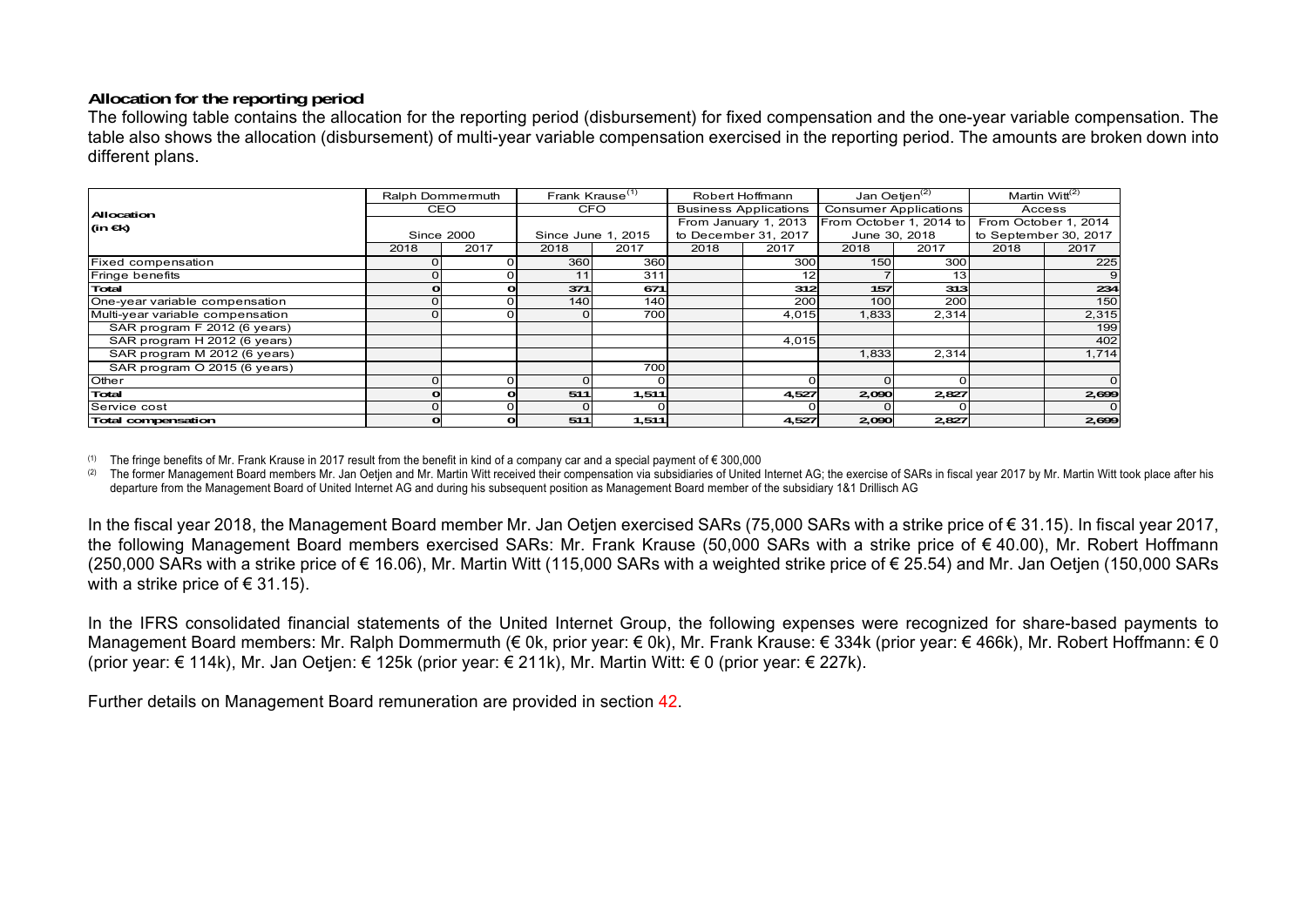# **Principles of the Supervisory Board remuneration system**

In the fiscal year 2018, the members of the Supervisory Board of United Internet AG also served – in different constellations – on the supervisory boards of United Internet AG's most important subsidiaries, i.e. the supervisory boards of 1&1 Drillisch AG, Drillisch Online AG (until July 2018; after change in legal form: Drillisch Online GmbH) and 1&1 Telecommunication SE, 1&1 Internet SE (after change of name: 1&1 IONOS SE), as well as 1&1 Mail & Media Applications SE. The Supervisory Board members each receive separate compensation for their work on behalf of the companies mentioned.

In each case, this compensation consists of a fixed element and an attendance fee. The fixed remuneration refers in each case to a full fiscal year. For parts of a fiscal year, compensation is paid on a prorated basis.

The remuneration system for the Supervisory Board of United Internet AG adopted by the Annual Shareholders' Meeting 2015 consists of a fixed remuneration component for an ordinary member and the Deputy Chairman of the Supervisory Board of € 15,000 each per full fiscal year and for the Chairman of the Supervisory Board of  $\epsilon$  30,000 per full fiscal year. In addition, each member of the Supervisory Board receives a payment of  $\epsilon$  1,000 for each meeting they attend in person, or via telephone, video conference or corresponding connection. There are no stock option plans for members of the Supervisory Board.

The new remuneration system for the Supervisory Board of 1&1 Drillisch AG adopted by the Annual Shareholders' Meeting 2018 consists of a fixed remuneration component for an ordinary member of the Supervisory Board of € 45,000 each per full fiscal year and for the Chairman of the Supervisory Board of € 55,000 per full fiscal year. In addition, each member of the Supervisory Board receives a payment of € 1,000 for each meeting they attend in person, or via telephone, video conference or corresponding connection. There are no stock option plans for members of the Supervisory Board.

In the course of their duties for Drillisch Online AG (until July 2018; after change in legal form: Drillisch Online GmbH), the fixed remuneration component for an ordinary member of the Supervisory Board, for the Deputy Chairman of the Supervisory Board, and for the Chairman of the Supervisory Board € 10,000 per full fiscal year in each case. In addition, each member of the Supervisory Board receives a payment of € 1,000 for each meeting they attend in person, or via telephone, video conference or corresponding connection.

In the course of their duties for 1&1 Telecommunication SE, the fixed remuneration component for an ordinary member of the Supervisory Board, for the Deputy Chairman of the Supervisory Board, and for the Chairman of the Supervisory Board is € 10,000 per full fiscal year in each case. In addition, each member of the Supervisory Board receives a payment of  $\epsilon$  1,000 for each meeting they attend in person, or via telephone, video conference or corresponding connection.

In the course of their duties for 1&1 Internet SE (after change of name: 1&1 IONOS SE), the fixed remuneration component for an ordinary member and the Deputy Chairman of the Supervisory Board is € 30,000 each per full fiscal year, and for the Chairman of the Supervisory Board € 35,000 per full fiscal year. In addition, each member of the Supervisory Board receives a payment of € 1,000 for each meeting they attend in person, or via telephone, video conference or corresponding connection.

In the course of their duties for 1&1 Mail & Media Applications SE, the fixed remuneration component for an ordinary member of the Supervisory Board is  $\epsilon$  15,000 per full fiscal year, and for the Deputy Chairman and Chairman of the Supervisory Board € 25,000 each per full fiscal year. In addition, each member of the Supervisory Board receives a payment of € 1,000 for each meeting they attend in person, or via telephone, video conference or corresponding connection.

Specific details on Supervisory Board compensation is provided in section 42 of the notes to the consolidated financial statements.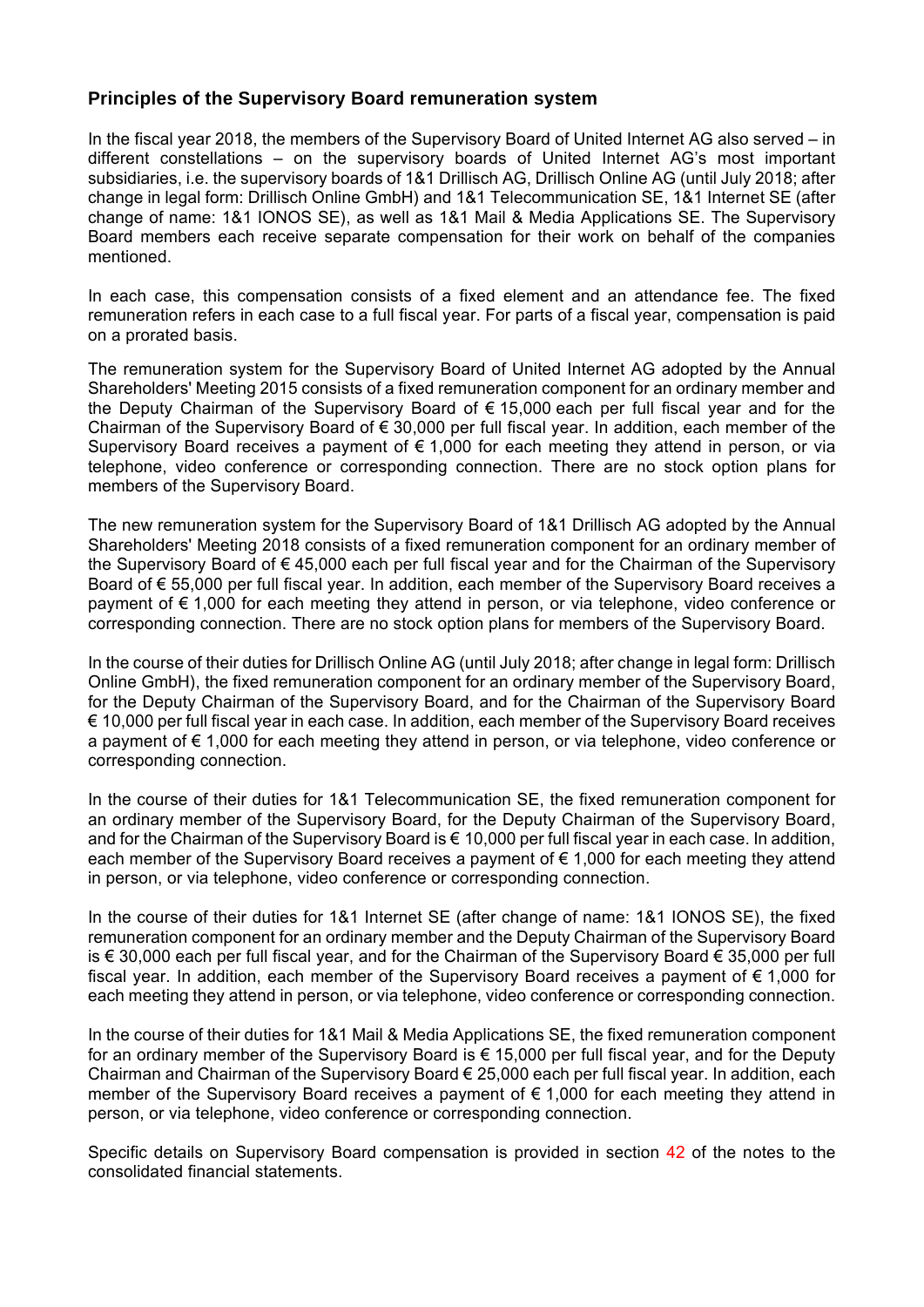# **Employee stock ownership plans**

# **Virtual stock option program for management (SAR)**

For many years now, United Internet AG has operated a stock-based compensation plan which enables its managers to participate in the company's success and is aimed at enhancing staff loyalty. The plan takes the form of a virtual stock option program.

Virtual stock options, or Stock Appreciation Rights (SARs), refer to the commitment of United Internet AG to pay the beneficiary a cash amount equivalent to the difference between the share price on the date of granting the option and the share price on exercising the option. The exercise hurdle is 120% of the share price, which is calculated as the average closing price in electronic trading (Xetra) of the Frankfurt Stock Exchange over the ten days preceding issuance of the option. Payment of value growth to the entitled person is limited to 100% of the calculated share price when the virtual options were granted.

An SAR corresponds to a virtual subscription right for one share of United Internet AG. However, it is not a share right and thus not a (genuine) option to acquire shares of United Internet AG. United Internet AG retains the right to fulfill its commitment to pay the SAR in cash by also transferring United Internet AG shares from its stock of treasury shares to the beneficiary, at its own discretion. Employees may exercise their option rights after expiry of certain minimum retention periods. The increase in value represents a taxable gain for employees. The SARs have a maturity of no more than six years.

Option rights can be exercised as follows: up to 25% of the option right may be converted at the earliest 24 months after the date of issue of the option; up to 50% at the earliest 36 months after the date of issue of the option; a total of up to 75% may be exercised at the earliest 48 months after the date of issue of the option; the full amount may be exercised at the earliest 60 months after the date of issue of the option.

# **Stock-based compensation for employees**

In addition to its long-standing employee stock ownership program for management, United Internet AG introduced a wide-ranging program for its employees in Germany in the fiscal year 2016, which ended in mid-2018.

The aim of the program was to

- involve employees more directly in the development of the company and its share,
- **F** raise staff motivation and performance,
- **hereof the loyalty of staff to the United Internet Group,**
- and at the same time support the development of the company.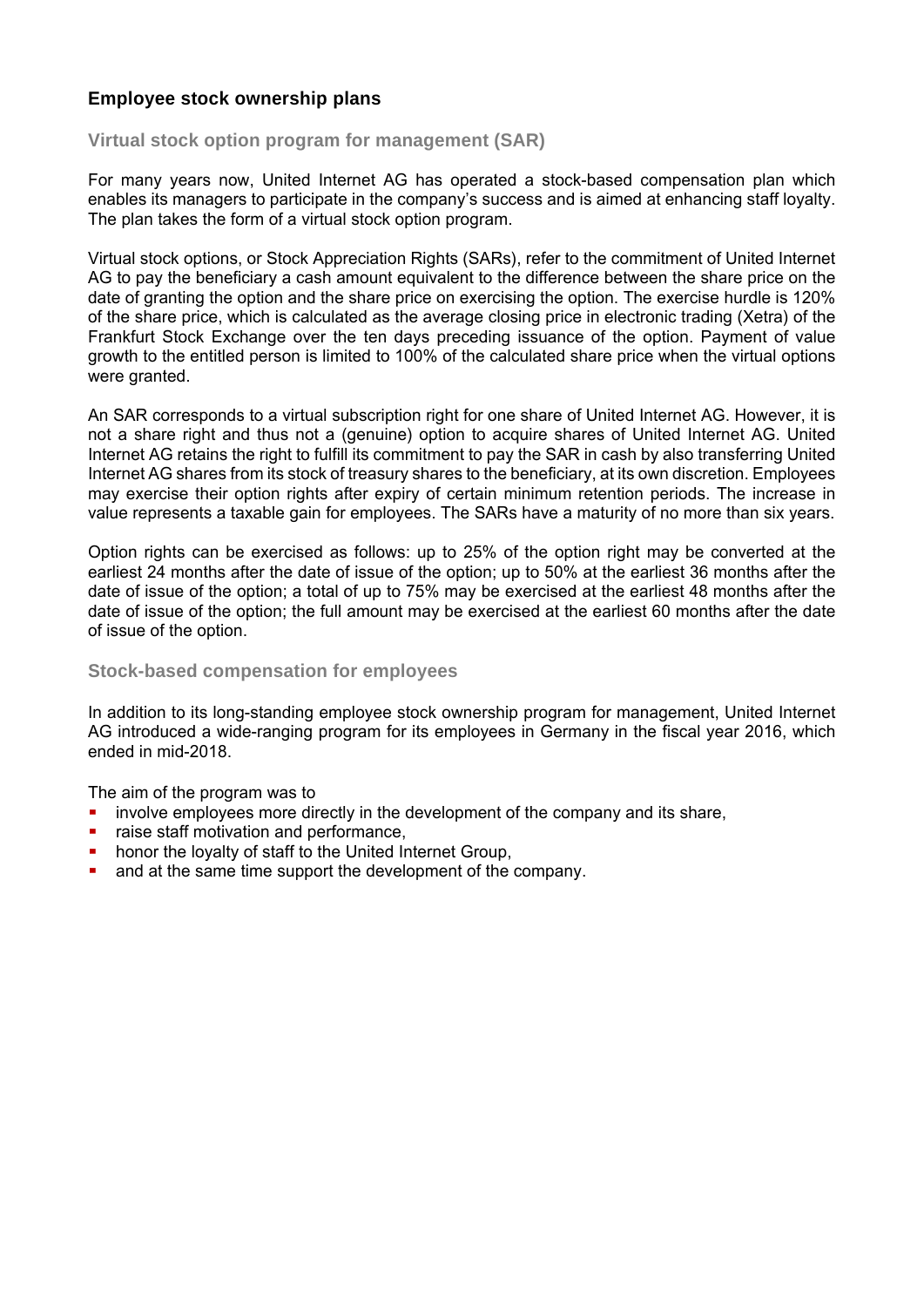Against this backdrop, the employee stock ownership program ("ESOP") was designed in the form of a stock-based compensation plan. The program consisted of two components:

- Firstly, qualifying employees received the option to buy a specific number of shares in United Internet AG at a reduced price, which they then had to hold for a period of two years (vesting period).
- On completion of the vesting period, participants were granted further shares for free, provided they were still working for the company – whereby employees of companies participating in "performance matching" received additional shares if certain pre-defined targets were reached.

Both the discounted acquisition of the shares and the free allocation of additional shares after the end of the vesting period represented a taxable non-cash benefit.

Employees at international locations were offered a different (non-stock-based) incentive system for tax reasons.

Further details on employee stock ownership plans are provided in section 37 of the notes to the consolidated financial statements.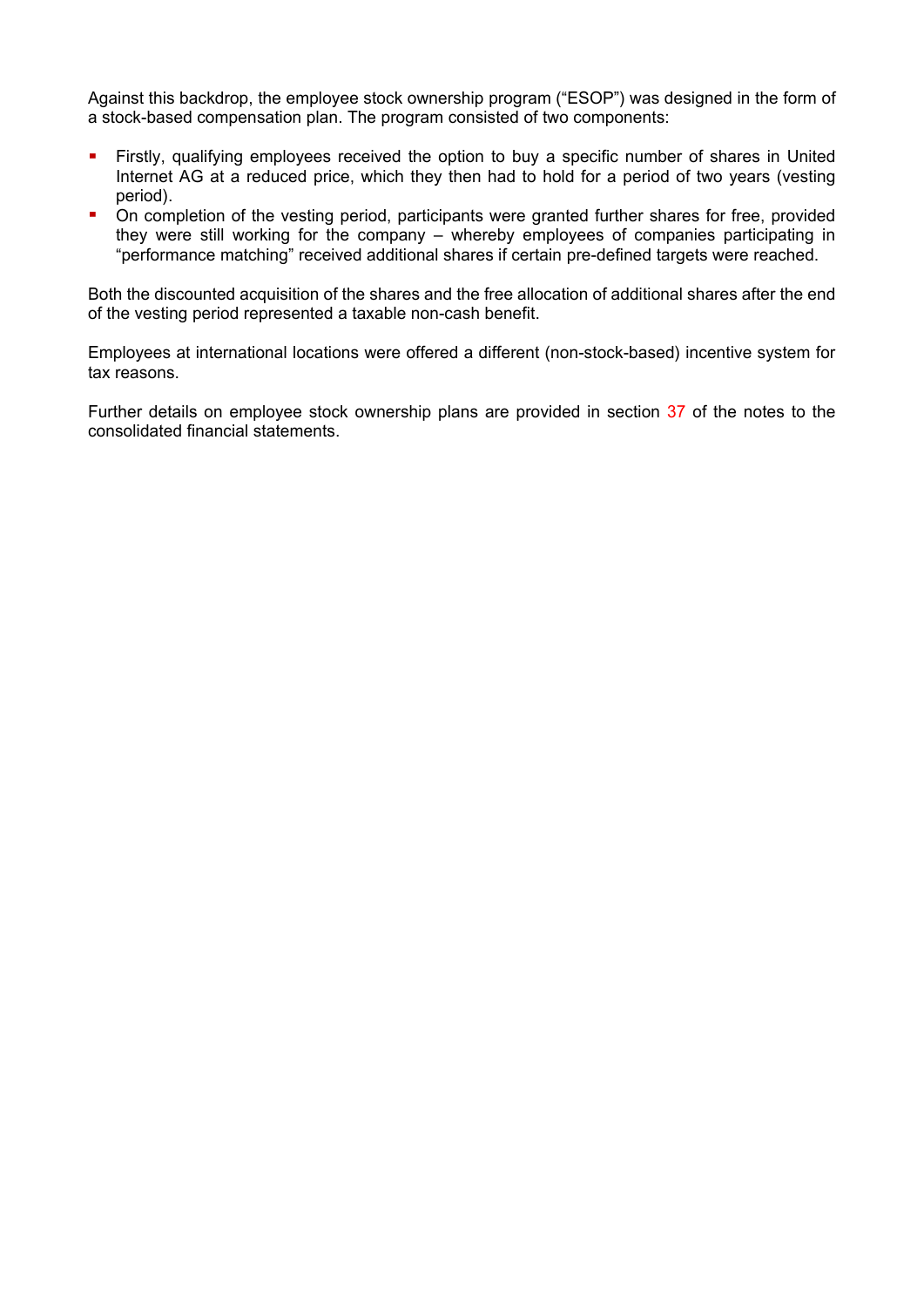# **9 DEPENDENT COMPANY REPORT**

In compliance with Sec. 312 (1) AktG, the Management Board declares that the company received adequate compensation (quid pro quo) for all legal transactions and measures listed in the report on relations with affiliated companies, in accordance with the circumstances known at the time when such transactions or measures were carried out, or the measure involved was executed or omitted, and that the company was not disadvantaged by such measures being executed or omitted.

Montabaur, March 22, 2019

The Management Board

Ralph Dommermuth **Frank Krause Frank Krause Frank Krause**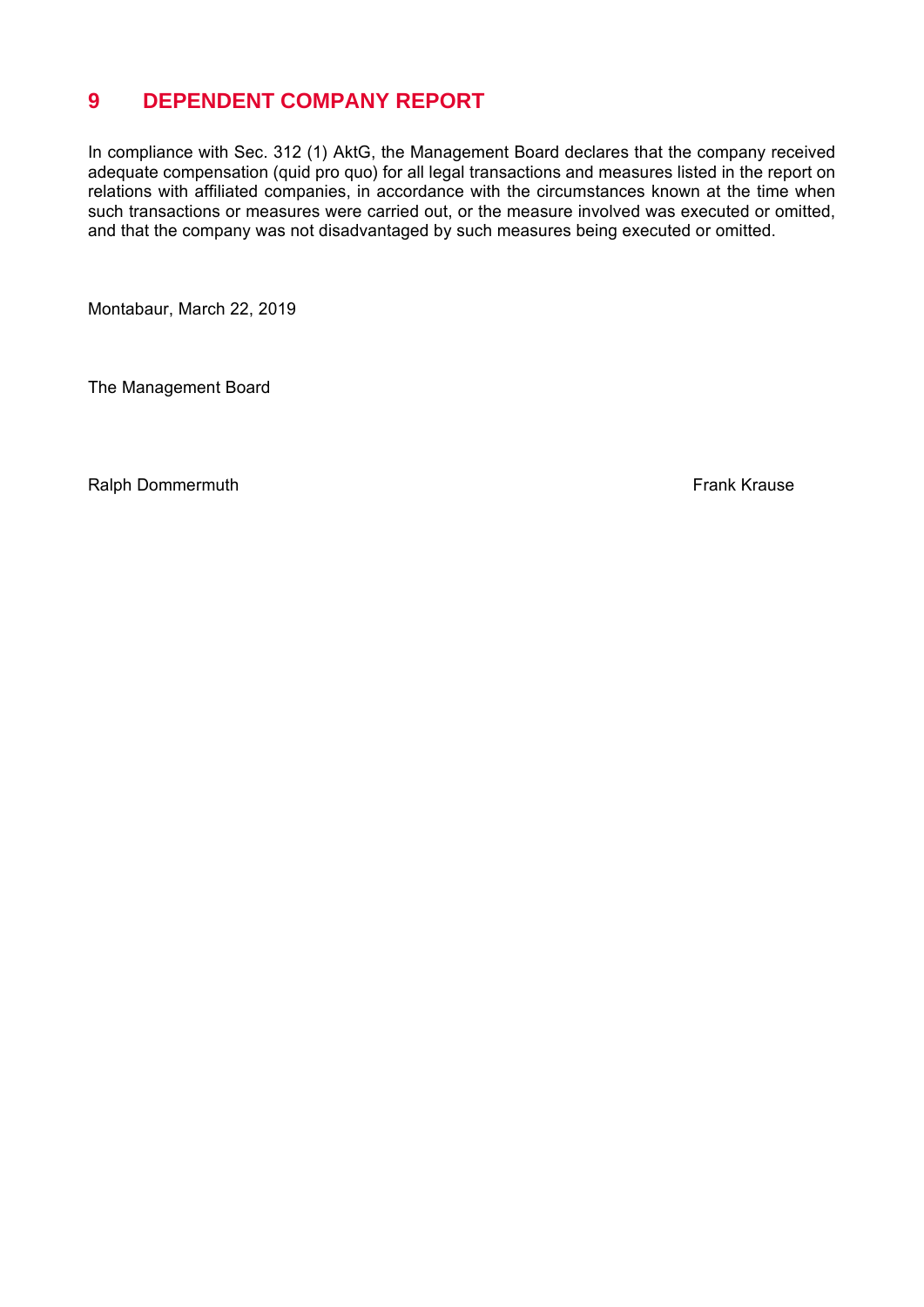# **ANNUAL FINANCIAL STATEMENTS OF THE PARENT COMPANY ACC. TO HGB AS AT DECEMBER 31, 2018**

# **CONTENTS**

Balance sheet

Income Statement

Notes to the Financial Statements

Development of Fixed Assets

Statement of Investments

Publication of Voting Right Announcements

Audit Opinion

Responsibility Statement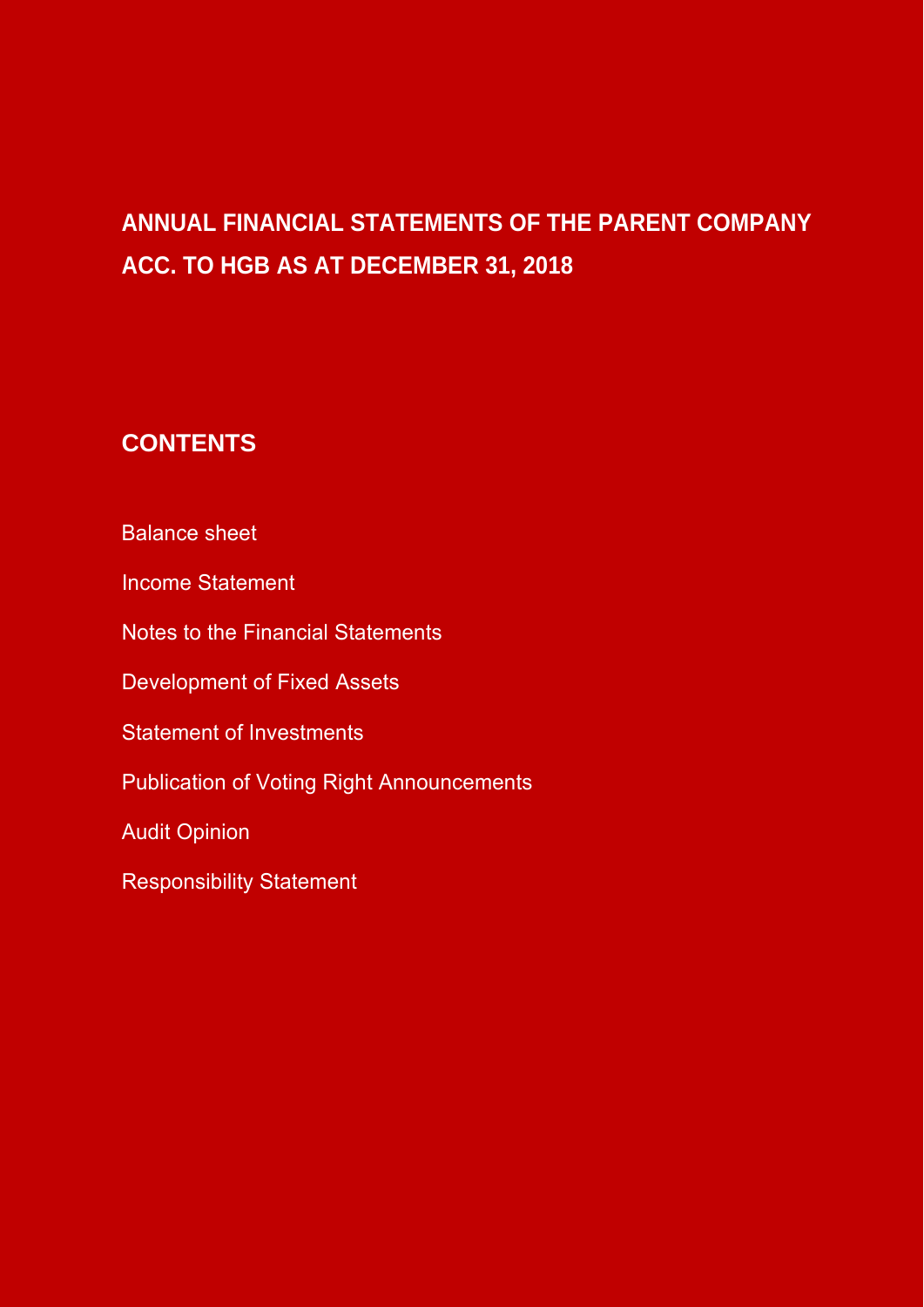| Assets                                                                                                                            | December 31, 2018<br><b>EUR</b><br><b>EUR</b> | December 31, 2017<br><b>EUR</b>      | <b>Equity and liabilities</b>                                                                                                | <b>EUR</b>                                                         | December 31, 2018<br><b>EUR</b> | December 31, 2017<br><b>EUR</b>                                   |
|-----------------------------------------------------------------------------------------------------------------------------------|-----------------------------------------------|--------------------------------------|------------------------------------------------------------------------------------------------------------------------------|--------------------------------------------------------------------|---------------------------------|-------------------------------------------------------------------|
| A. Non-current assets                                                                                                             |                                               |                                      | A. Equity                                                                                                                    |                                                                    |                                 |                                                                   |
| Intangible assets                                                                                                                 |                                               |                                      | Capital stock (conditional capital: EUR 25,000,000.00)<br>less treasury shares                                               | 205,000,000.00<br>-4,702,990.00                                    |                                 | 205,000,000.00<br>-4,993,289.00                                   |
| Concessions, industrial and similar rights and assets<br>as well as licenses in such rights and assets acquired for consideration | 8,675.00                                      | 23,844.00                            |                                                                                                                              |                                                                    | 200,297,010.00                  | 200,006,711.00                                                    |
| II. Property, plant and equipment                                                                                                 |                                               |                                      | II. Capital reserves                                                                                                         |                                                                    | 457,976,677.74                  | 457,976,677.74                                                    |
| Other equipment, operational and office equipment                                                                                 | 21,847.00                                     | 71,905.00                            | III. Revenue reserves                                                                                                        |                                                                    |                                 |                                                                   |
| III. Financial assets                                                                                                             |                                               |                                      | Other revenue reserves                                                                                                       |                                                                    | 379,801,899.06                  | 364,317,980.53                                                    |
| Shares in affiliated companies<br>2. Loans to affiliated companies                                                                | 3,668,830,203.75<br>2,312,455,266.76          | 3,101,018,302.35<br>1,851,550,000.00 | IV. Balance sheet profit                                                                                                     |                                                                    | 2,579,262,280.97                | 2,544,414,430.21                                                  |
|                                                                                                                                   | 5,981,285,470.51<br>5,981,315,992.51          | 4,952,568,302.35<br>4,952,664,051.35 | <b>B.</b> Accruals                                                                                                           |                                                                    | 3,617,337,867.77                | 3,566,715,799.48                                                  |
| <b>B.</b> Current assets                                                                                                          |                                               |                                      | Accrued taxes<br>2 <sub>1</sub><br>Other accrued liabilities                                                                 | 76,882,272.04<br>3,914,372.23                                      |                                 | 55,049,362.29<br>9,496,298.03                                     |
| Accounts receivable and other assets                                                                                              |                                               |                                      |                                                                                                                              |                                                                    | 80,796,644.27                   | 64,545,660.32                                                     |
| Receivables due from affiliated companies<br>2. Other assets                                                                      | 207,087,389.45<br>40,748,512.85               | 832,041,055.31<br>41,440,329.48      | C. Liabilities                                                                                                               |                                                                    |                                 |                                                                   |
| II. Securities                                                                                                                    | 247,835,902.30                                | 873,481,384.79                       | Liabilities due to banks<br>Trade accounts payable<br>Liabilities due to affiliated companies<br>3<br>Other liabilities<br>4 | 1,943,804,593.00<br>1,033,786.07<br>574,960,843.49<br>5,449,614.83 |                                 | 1,952,789,252.00<br>337,498.11<br>233,744,078.98<br>10,762,507.55 |
| Other securities                                                                                                                  | 3,742,322.96                                  |                                      | thereof from taxes EUR 5,449,614.83 (prior year: EUR 10,762,507.55)                                                          |                                                                    |                                 |                                                                   |
| III. Cash in hand and bank balances                                                                                               |                                               | 7,662,086.23                         |                                                                                                                              |                                                                    | 2,525,248,837.39                | 2,197,633,336.64                                                  |
|                                                                                                                                   | 731,841.30<br>252,310,066.56                  | 881,143,471.02                       | D. Deferred tax liabilities                                                                                                  |                                                                    | 10,447,603.64                   | 5,073,863.57                                                      |
| C. Prepaid expenses                                                                                                               | 204,894.00                                    | 161,137.64                           |                                                                                                                              |                                                                    |                                 |                                                                   |
|                                                                                                                                   | 6,233,830,953.07                              | 5,833,968,660.01                     |                                                                                                                              |                                                                    | 6,233,830,953.07                | 5,833,968,660.0                                                   |

# **United Internet AG, Montabaur Balance sheet as of December 31, 2018**

|                                                                       | <b>EUR</b>                                                         | December 31, 2018<br><b>EUR</b> | December 31, 2017<br><b>EUR</b>                                   |
|-----------------------------------------------------------------------|--------------------------------------------------------------------|---------------------------------|-------------------------------------------------------------------|
| onal capital: EUR 25,000,000.00)                                      | 205,000,000.00<br>$-4,702,990.00$                                  |                                 | 205,000,000.00<br>-4,993,289.00                                   |
|                                                                       |                                                                    | 200,297,010.00                  | 200,006,711.00                                                    |
|                                                                       |                                                                    | 457,976,677.74                  | 457,976,677.74                                                    |
| ١S                                                                    |                                                                    | 379,801,899.06                  | 364,317,980.53                                                    |
|                                                                       |                                                                    | 2,579,262,280.97                | 2,544,414,430.21                                                  |
|                                                                       |                                                                    | 3,617,337,867.77                | 3,566,715,799.48                                                  |
| s                                                                     | 76,882,272.04<br>3,914,372.23                                      | 80,796,644.27                   | 55,049,362.29<br>9,496,298.03<br>64,545,660.32                    |
| le<br>ted companies<br>R 5,449,614.83 (prior year: EUR 10,762,507.55) | 1,943,804,593.00<br>1,033,786.07<br>574,960,843.49<br>5,449,614.83 |                                 | 1,952,789,252.00<br>337,498.11<br>233,744,078.98<br>10,762,507.55 |
|                                                                       |                                                                    | 2,525,248,837.39                | 2,197,633,336.64                                                  |
| s                                                                     |                                                                    | 10,447,603.64                   | 5,073,863.57                                                      |
|                                                                       |                                                                    |                                 |                                                                   |
|                                                                       |                                                                    |                                 |                                                                   |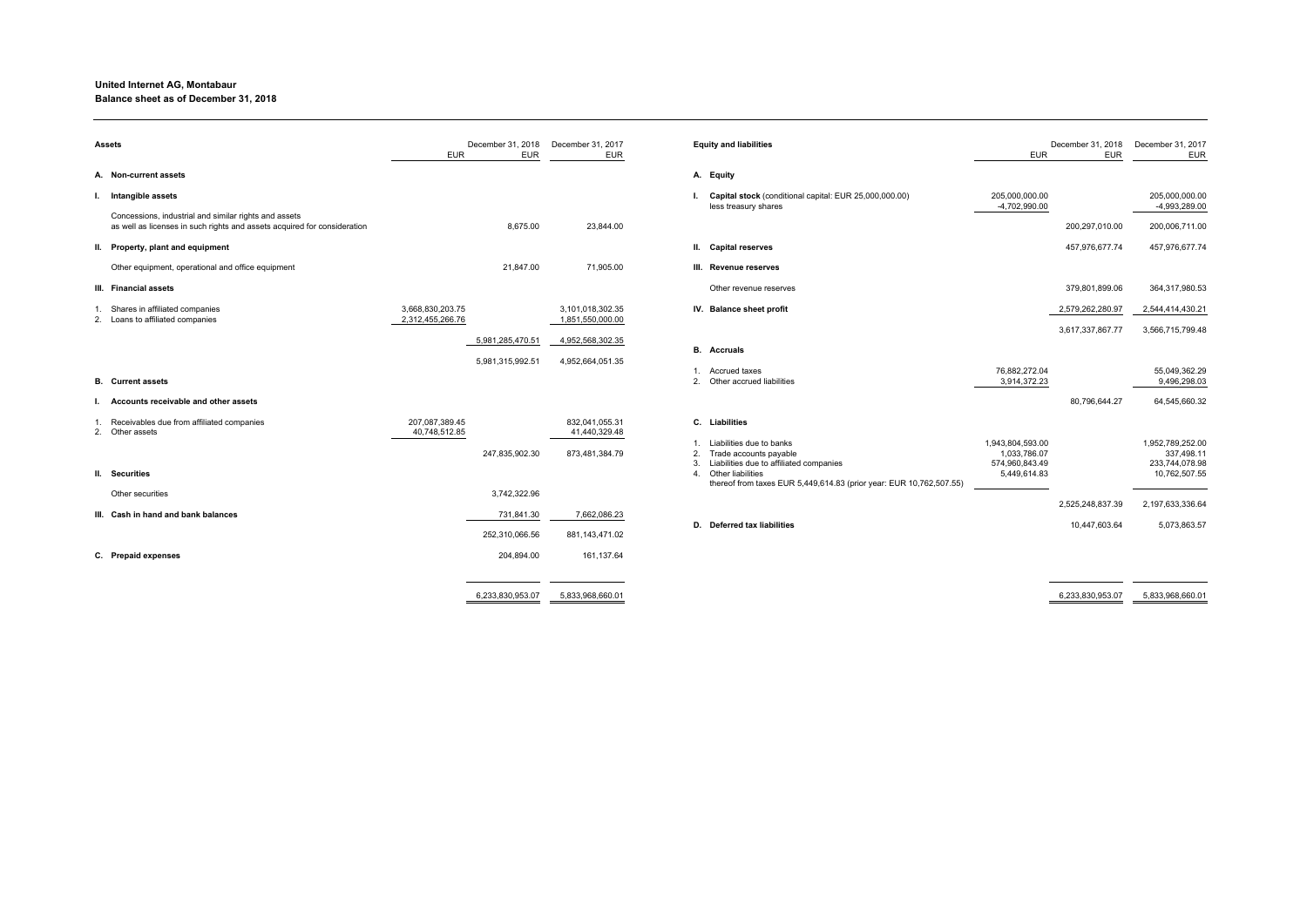### **United Internet AG, Montabaur Income Statement for 2018**

|         |                                                                                                                                                           | <b>EUR</b>                       | <b>EUR</b>       | 2017<br><b>EUR</b>             |
|---------|-----------------------------------------------------------------------------------------------------------------------------------------------------------|----------------------------------|------------------|--------------------------------|
| $1_{-}$ | Sales<br>2. Other operating income                                                                                                                        | 12,948.84<br>147,643,068.83      |                  | 853,101.15<br>1,434,786,221.78 |
|         |                                                                                                                                                           |                                  | 147,656,017.67   | 1,435,639,322.93               |
|         | 3. Personnel expenses<br>a) Wages and salaries<br>b) Social security contributions                                                                        | 594,079.14<br>22,686.56          |                  | 5,425,867.95<br>30,169.74      |
|         | 4. Depreciation and amortization of intangible assets<br>and property, plant and equipment                                                                | 38,354.00                        |                  | 46,645.00                      |
|         | 5. Other operating expenses                                                                                                                               | 36,882,631.57                    |                  | 13,783,834.95                  |
|         |                                                                                                                                                           |                                  | 37,537,751.27    | 19,286,517.64                  |
|         | 6. Income from profit transfer agreements<br>7. Income from investments<br>thereof from affiliated companies<br>EUR 209,631,358.23 (prior year: EUR 0.00) | 117,723,632.39<br>209,631,358.23 |                  | 141,462,503.39<br>0.00         |
|         | 8. Income from loans in financial assets<br>thereof from affiliated companies<br>EUR 113,104,267.06 (prior year: EUR 96,986,618.24)                       | 113,104,267.06                   |                  | 96,986,618.24                  |
|         | 9. Other interest and similar income<br>thereof from affiliated companies<br>EUR 10,573,025.64 (prior year: EUR 13,981,328.10)                            | 11,775,094.09                    |                  | 13,981,328.10                  |
|         | 10. Expense from loss transfer<br>11. Interest and similar expenses                                                                                       | 263,570,421.50<br>25,487,323.31  |                  | 10,461,211.00<br>37,977,683.22 |
|         | thereof to affiliated companies<br>EUR 915,295.01 (prior year: EUR 3,918,891.09)                                                                          |                                  |                  |                                |
|         |                                                                                                                                                           |                                  | 163,176,606.96   | 203,991,555.51                 |
|         | 12. Taxes on income<br>thereof income from the change in<br>disclosed deferred taxes EUR 5,373,740.07<br>(prior year: expense EUR 5,501,498.53)           |                                  | 68,440,399.25    | 77,909,915.96                  |
|         | 13. Result after taxes                                                                                                                                    |                                  | 204,854,474.11   | 1,542,434,444.84               |
|         | 14. Other taxes                                                                                                                                           |                                  | 919.00           | 1,588.00                       |
| 15.     | Net profit for the year (prior year: net loss for the year)                                                                                               |                                  | 204,853,555.11   | 1,542,432,856.84               |
| 16.     | Profit carried forward                                                                                                                                    |                                  | 2,374,408,725.86 | 1,001,981,573.37               |
|         | 17. Balance sheet profit                                                                                                                                  |                                  | 2,579,262,280.97 | 2,544,414,430.21               |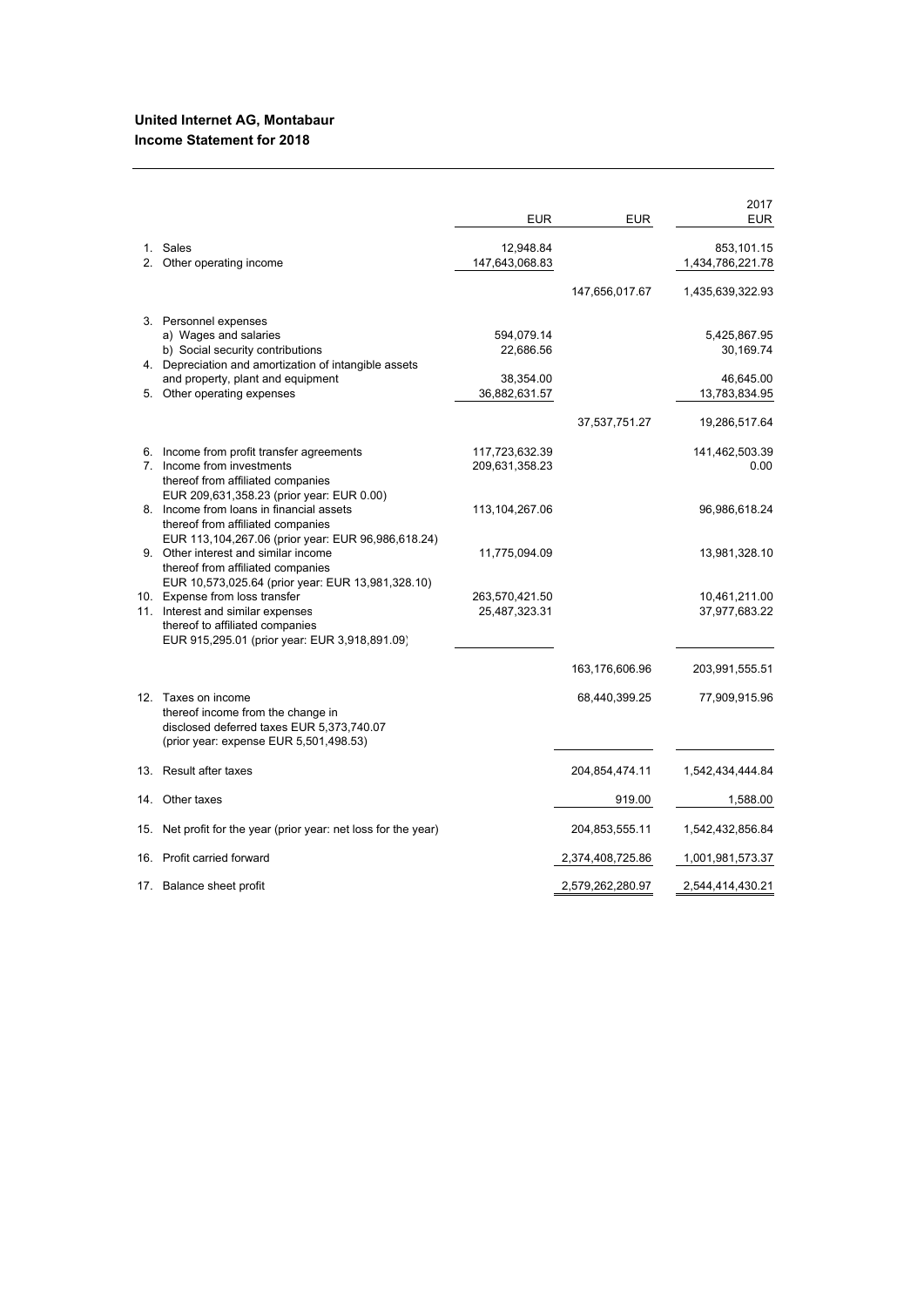# **UNITED INTERNET AG, MONTABAUR**

Notes to the Financial Statements for Fiscal Year 2018

### **GENERAL PROVISIONS**

The annual financial statements for fiscal year 2018 were prepared in accordance with Sections 242 ff. and Sections 264 ff. German Commercial Code (HGB), as well as with the respective provisions of the German Stock Corporation Law (AktG).

United Internet AG, Montabaur, is registered under number 5762 in Commercial Register B of the Local Court of Montabaur and is classified as a large corporation pursuant to Sec. 267 (3) HGB due to its capital market orientation.

The annual financial statements are based on the provisions of the German Commercial Code and Stock Corporation Act, as amended.

The income statement is prepared according to the cost summary method.

In order to enhance the clarity of presentation, disclosures on the composition of line items, and in some cases "thereof" references, are included in these notes.

Reference is made to the fact that consolidated financial statements have been prepared according to International Financial Reporting Standards (IFRS), as applied in the EU, to comply with the listing requirements for the Prime Standard segment of the Frankfurt Stock Exchange and have been disclosed in accordance with Sec. 325 HGB with reference to Sec. 315e HGB.

# **INFORMATION ABOUT THE COMPANY**

The business activities of United Internet AG (United Internet) go back to "Eins & Eins EDV Marketing GmbH", which was founded by Mr. Ralph Dommermuth and two other shareholders in 1988. The name of this marketing company was changed to "1&1 EDV Marketing GmbH", before being finally renamed as "1&1 Holding GmbH" in 1993.

United Internet AG was founded on January 29, 1998 as a new holding company for the 1&1 Group, with the name 1&1 Aktiengesellschaft & Co. Kommanditgesellschaft auf Aktien, a partnership limited by shares. The Company was entered into the commercial register at the Local Court of Montabaur against HRB 5762 on February 16, 1998. 1&1 Holding GmbH was subsequently merged into the Company with effect from January 1, 1998.

On March 20, 1998 the Company's shares were admitted to the Regulated Market of the Frankfurt Stock Exchange with a listing in the Neuer Markt segment. The shares were traded for the first time on March 23, 1998.

The extraordinary shareholders' meeting on February 22, 2000 adopted a resolution to change the name of the Company to United Internet Aktiengesellschaft & Co. KGaA. The new name was entered in the commercial register on February 23, 2000.

The change of legal form to a stock corporation by the name of United Internet AG, also decided on February 22, 2000, was entered in the commercial register on March 23, 2000.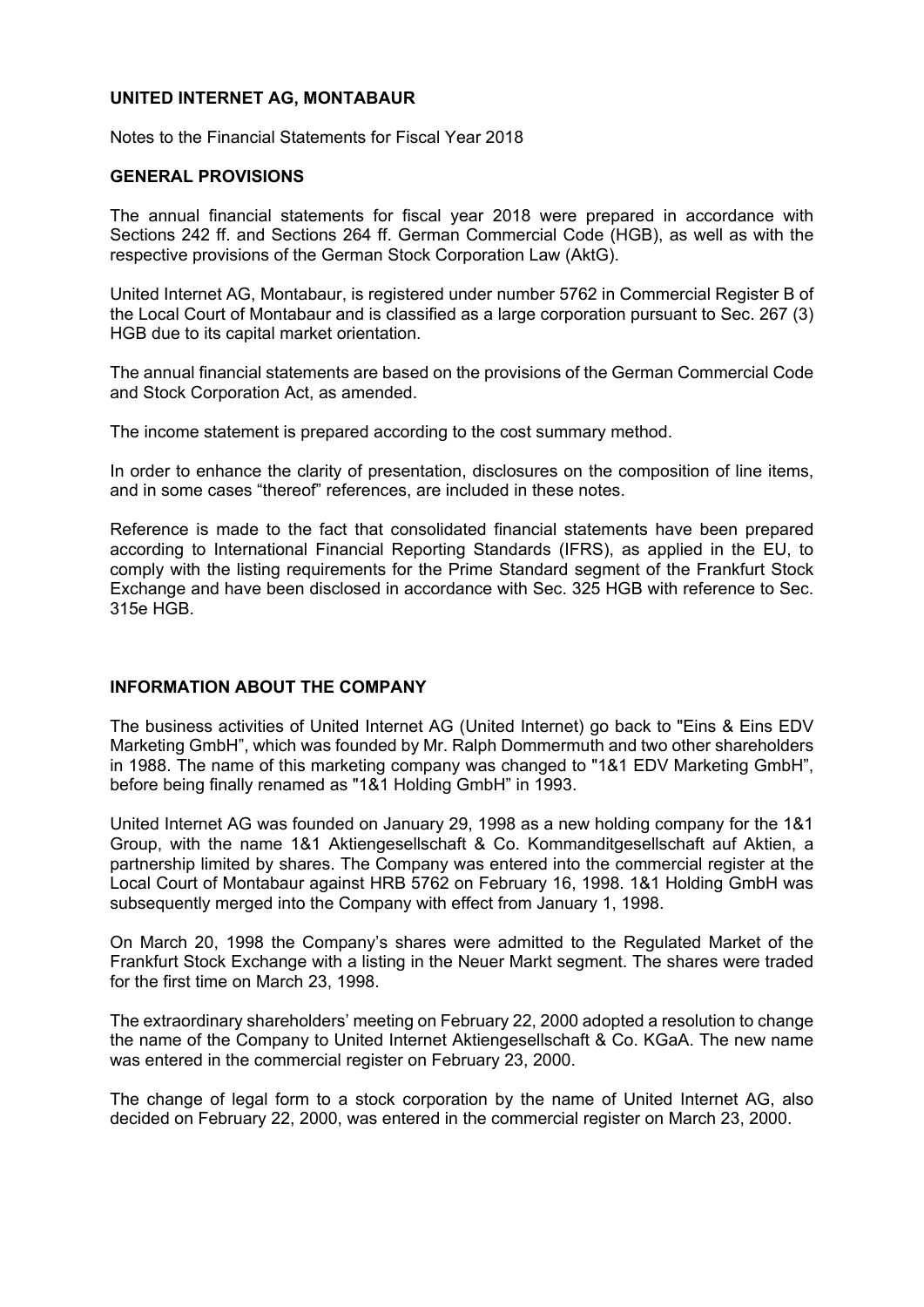# **PURPOSE OF THE COMPANY**

The purpose of the Company is to provide marketing, selling and other services, especially in the fields of telecommunications, information technology, including the Internet, and data processing or related areas. The Company's purpose also includes the acquisition, holding and management of investments in other companies, especially those operative in the aforementioned business segments. The Company is entitled to bring companies in which it holds an investment under its common control and may restrict itself to the management or administration of its investments.

The Company is authorized to acquire or hold investments in all types of companies in Germany and other countries and to transact all business that is conducive to its purpose. The Company is also authorized to conduct its business through subsidiaries, associated companies and joint ventures. It may outsource or transfer all or part of its operations to affiliated companies.

### **MANAGEMENT AND REPRESENTATION OF THE COMPANY**

The Company's Management Board manages and represents the Company. According to its by-laws, the Management Board has one or more members, the number of which is determined by the Supervisory Board. If the Management Board has only one member, the Company is represented by this person. If it has more than one member, the Company is represented by two members of the Management Board or by one member of the Management Board collectively with a person holding power of attorney; however, the Supervisory Board may authorize particular members of the Management Board to represent the Company on their own.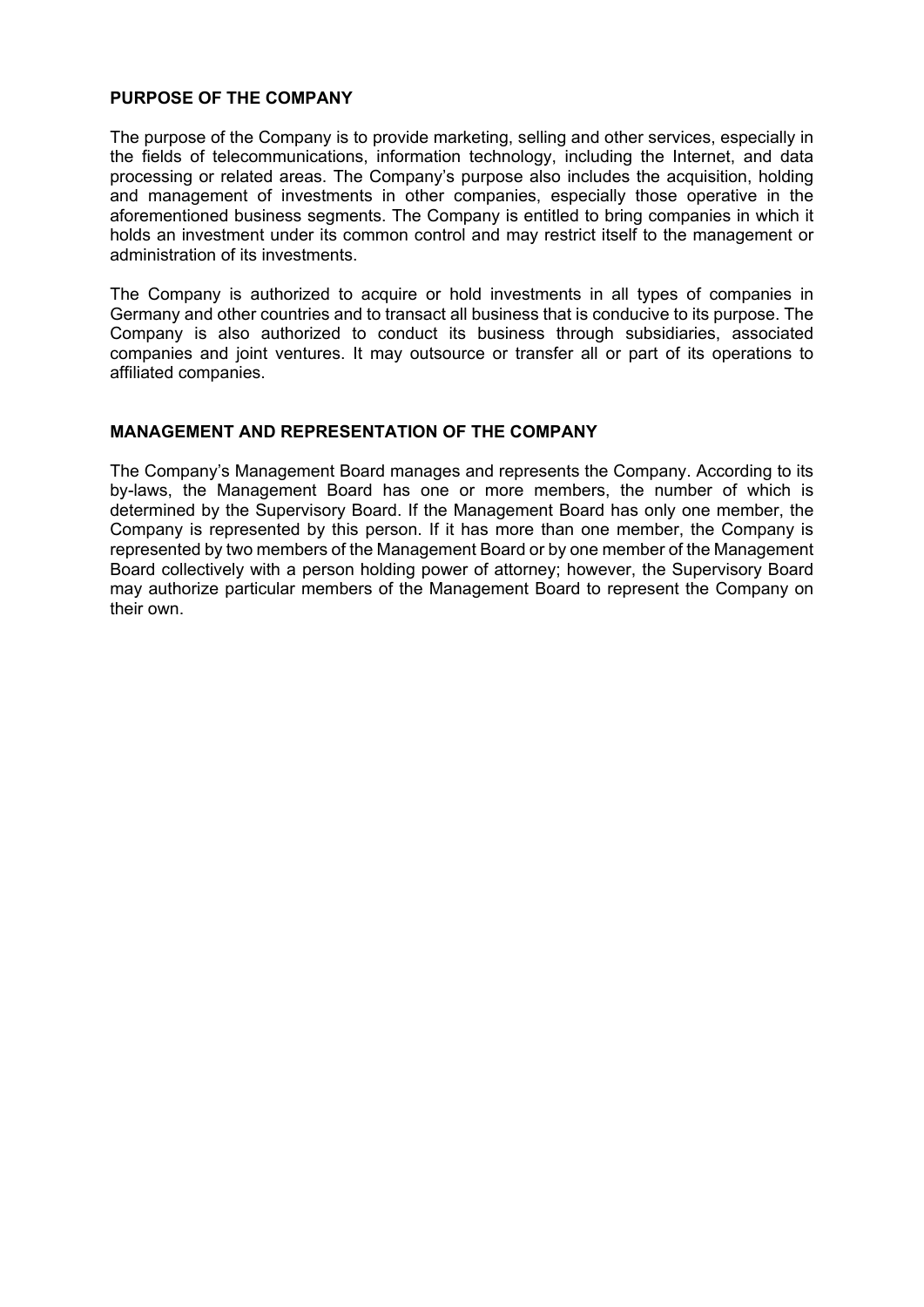# **ACCOUNTING AND VALUATION METHODS**

All figures are in euro (€), thousand euro (€k), million euro (€m), or billion euro (€bn).

The following accounting and valuation methods continued to be used in the preparation of the annual financial statements.

Purchased **intangible assets** are carried at cost and amortized in scheduled amounts over their useful lives (3 years, straight-line method) insofar as they are subject to wear and tear.

**Property, plant and equipment** are carried at cost and depreciated over their expected useful lives using the straight-line method. Depreciation of additions to property, plant and equipment is always made pro rata temporis. Individual items with a low net value of up to  $\epsilon$  250.00 are fully expensed in the year of acquisition; it is assumed that they are disposed of immediately.

Operational equipment is usually depreciated over 4 to 5 years. Leasehold improvements are generally written off over a period of 10 years or the shorter lease period. The expected useful life of office furniture and equipment is 8 to 13 years, that of the vehicles is 6 years.

Shares in affiliated companies disclosed under **financial assets** are reported at the lower of cost or – in the case of permanent impairment – market value, while loans are always stated at the lower of nominal or – in the case of permanent impairment – market value.

**Receivables and other assets** are stated at nominal value. All risk-bearing items, which are significant in terms of amount, are covered by reasonable allowances.

The **other securities** held as current assets were measured at cost or, if applicable, in accordance with Section 253 (4) of the German Commercial Code (HGB), at the lower of stock exchange and market price on the reporting date.

**Tax accruals** and **other accruals** consider all contingent liabilities, recognizable risks, and impending losses. They are carried at the settlement amount computed in accordance with prudent commercial practice (i.e. including future cost and price increases). Accruals with a remaining term of more than one year are discounted. As of the balance sheet date, the employee stock ownership program of the United Internet Group is carried at the prorated fair value of the obligation. The obligations are measured on each balance sheet date from the grant date until their settlement. Fair value is calculated with the aid of recognized financial models and is recognized pro rata temporis as a personnel expense over the vesting period.

**Liabilities** are stated at their settlement amount.

**Deferred taxes** are calculated due to temporary or quasi-permanent differences between the commercial law valuation of assets, liabilities and prepaid expenses and their tax valuation, or due to tax loss carryforwards. They are measured using the Company's individual tax rates at the point in time when the differences reverse. The amounts of the resulting tax burden or relief are not discounted. Deferred tax assets and liabilities are netted.

**Assets and liabilities denominated in foreign currencies** are translated at the average spot rate on the balance sheet date. In the case of remaining terms of over one year, the realization principle (Sec. 252 (1) No. 4 Half-sentence 2 HGB) and the acquisition cost principle (Sec. 253 (1) Sentence 1 HGB) are applied. The "thereof-currency-translation" comments stated in the notes include both recognized and unrecognized exchange rate differences.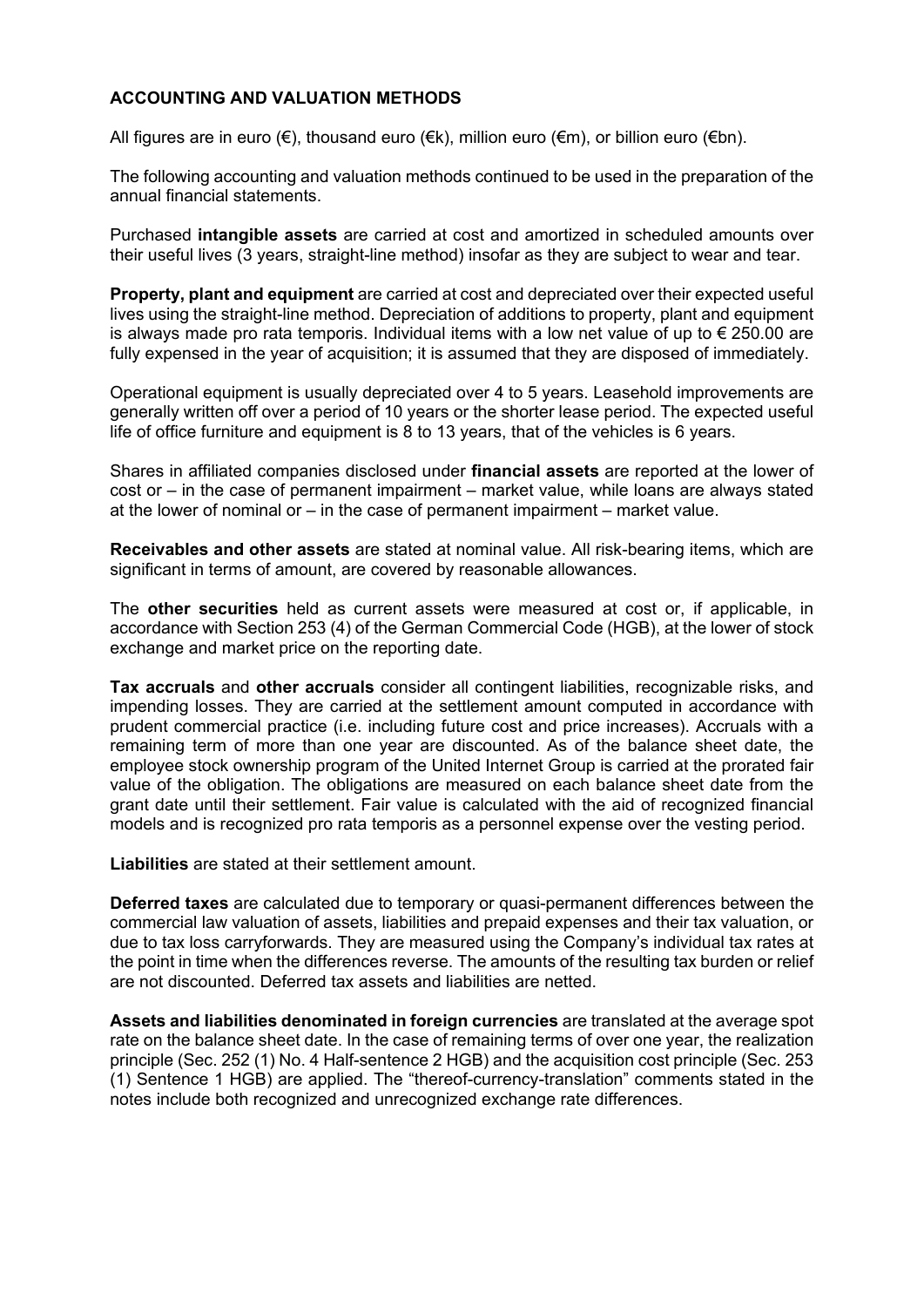# **NOTES TO BALANCE SHEET ITEMS**

### **NON-CURRENT ASSETS**

Reference is made to the non-current asset movement schedule (exhibit 1 of the notes) for the classification and development of non-current assets and disclosure of depreciation and amortization in the fiscal year.

### **Intangible assets**

Intangible assets in the reporting period mainly concern licenses.

### **Property, plant and equipment**

In the reporting period, investments in this area solely concern furniture and fixtures.

### **Financial assets**

Information on the equity situation and results of operations of the affiliated companies, stating the respective shareholding, is included in the list of shareholdings (exhibit 2 of the notes).

### **CURRENT ASSETS**

### **Receivables and other assets**

The classification and maturities of receivables and other assets are shown in the following table (in  $E(k)$ :

|                          | Dec. 31,<br>2018 |                 | Dec. 31, 2018                        |                 | Dec. 31,<br>2017 |
|--------------------------|------------------|-----------------|--------------------------------------|-----------------|------------------|
|                          | Total            | up to<br>1 year | Remaining term<br>of 1<br>to 5 years | over<br>5 years | Total *          |
| Accounts receivable from |                  |                 |                                      |                 |                  |
| affiliated companies     | 207,087          | 207,087         | 0                                    | 0               | 832,041          |
| Other assets             | 40,749           | 40,749          | 0                                    | 0               | 41,440           |
|                          | 247,836          | 247,836         | 0                                    |                 | 873,481          |

\* All remaining terms up to 1 year.

Receivables from affiliated companies mainly comprise receivables from the United Internet Group's internal cash management system due from 1&1 Drillisch AG amounting to € 32,000k, due from United Internet Corporate Services GmbH amounting to € 29,039k, due from United Internet Investments Holding AG & Co. KG amounting to € 11,276k, and due from 1&1 Internet Holding SE amounting to  $\epsilon$  10,913k.

Moreover, receivables from affiliated companies result from profit transfer agreements due from 1&1 Mail & Media Applications SE amounting to € 93,575k, and due from United Internet Corporate Services GmbH amounting to  $\epsilon$  24,148k. Receivables from affiliated companies from the purchase of services are mainly due from United Internet Media GmbH amounting to € 2,672k and from 1&1 Mail & Media GmbH amounting to  $€ 1,704$ k.

Other assets consist mostly of receivables due from the tax office ( $\epsilon$  38,978k).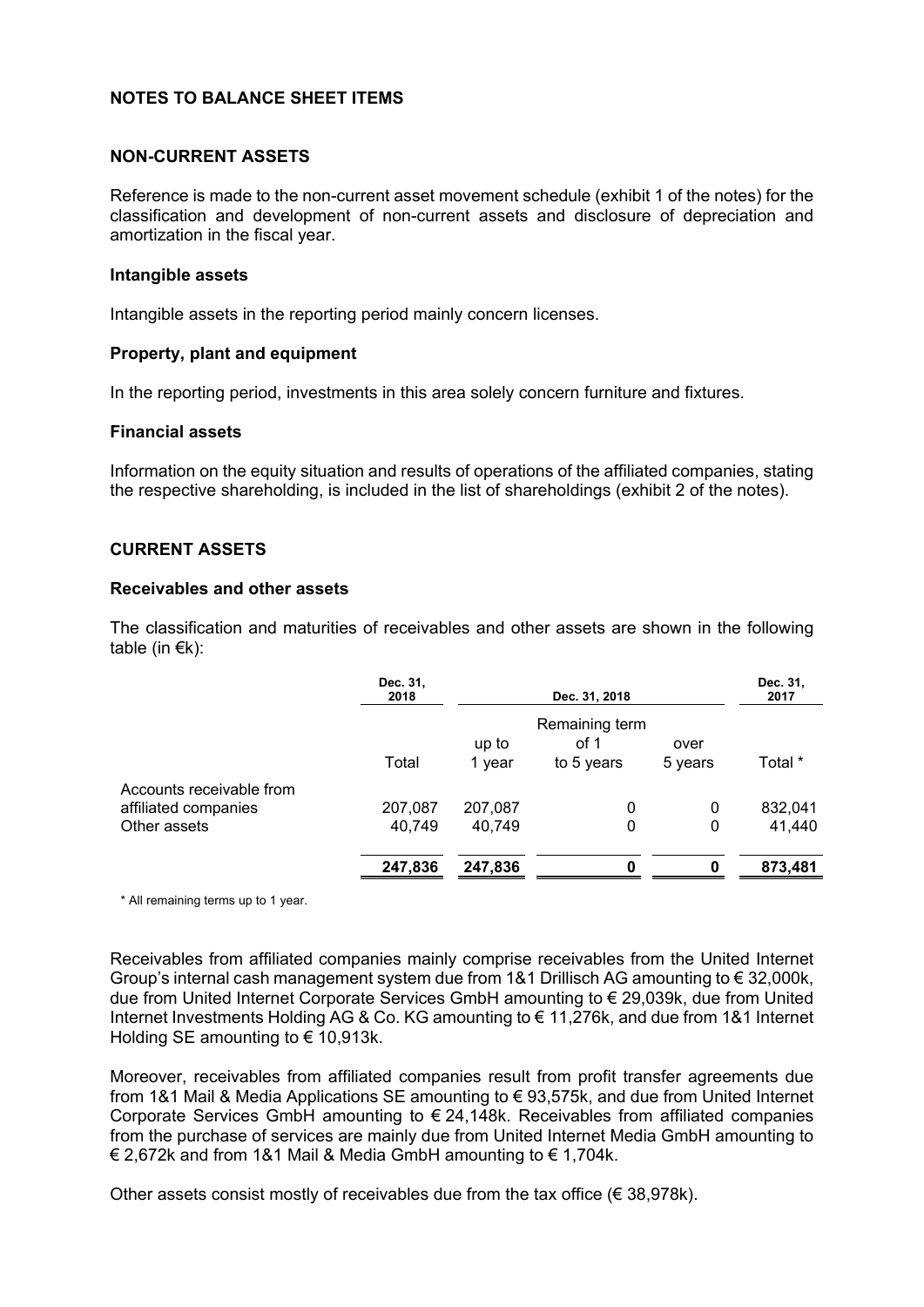# **EQUITY**

The Company has the legal form of a stock corporation ("Aktiengesellschaft").

# **Capital stock and shares**

As in the previous year, the fully paid-in capital stock on December 31, 2018 amounted to € 205,000,000.00 divided into 205,000,000 registered no-par shares having a theoretical share in the capital stock of  $\epsilon$  1.00 each.

As of December 31, 2018 the Company held 4,702,990 treasury shares, which in accordance with Sec. 272 (1)a HGB are deducted from capital stock on the face of the balance sheet.

# **Approved capital**

The Company's Management Board is authorized, subject to the approval of the Supervisory Board, to increase the capital stock by a maximum of  $\epsilon$  102,500,000.00 in the period ending May 20, 2020 by issuing on one or more occasions new no-par common shares in return for cash and/or non-cash contributions.

In the case of a capital increase in return for cash contributions, the shareholders shall be granted subscription rights. However, the Management Board is authorized, subject to the approval of the Supervisory Board, to exclude the right to subscribe in the case of fractional amounts and also to exclude the right to subscribe to the extent that this should be necessary in order to grant subscription rights for new shares to bearers of warrants, convertible bonds or warrant bonds issued by the Company or subordinated Group companies in the amount to which they are entitled on conversion of their conversion or warrant rights or fulfillment of their conversion obligation. The Management Board is also authorized, subject to the approval of the Supervisory Board, to exclude the right of shareholders to subscribe in the case that the issue amount of the new shares is not substantially lower than the quoted market price of Company shares with the same terms at the time of finalizing the issue amount and the shares issued in accordance with Sec. 186 (3) Sentence 4 AktG do not exceed in total 10% of capital stock. Shares sold or issued due to other authorizations in direct or corresponding application of Sec. 186 (3) Sentence 4 AktG under exclusion of subscription rights are to be accounted for in this limitation.

Furthermore, the Management Board is authorized, subject to the approval of the Supervisory Board, to exclude the right of shareholders to subscribe in the case of capital increases in return for non-cash contributions, especially in connection with the acquisition of companies, shareholdings or assets.

# **Conditional capital**

Capital stock has been conditionally increased by up to  $\epsilon$  25,000,000.00, divided into 25,000,000 no-par value shares (Conditional Capital 2015). The conditional capital increase is earmarked for shares to be granted to bearers or holders of warrant or convertible bonds granted by the Company or a subordinated Group company in accordance with the authorization. The new shares shall be issued at the warrant or conversion price to be determined in the bond terms and in accordance with the above authorization. The conditional capital increase shall only be implemented to the extent that the warrant or conversion rights pertaining to the bonds are exercised or warrant or conversion obligations pertaining to the bonds are fulfilled, or the Company exercises its right to tender shares, and unless other fulfillment possibilities for servicing are used. The new shares used for the issue shall participate in profits from the beginning of the fiscal year in which they are created by exercising the warrant or conversion right; to the extent that it is legally permissible, the Management Board may, with the approval of the Supervisory Board, determine the profit participation of new shares and, notwithstanding Section 60 (2) AktG, also for a fiscal year already expired.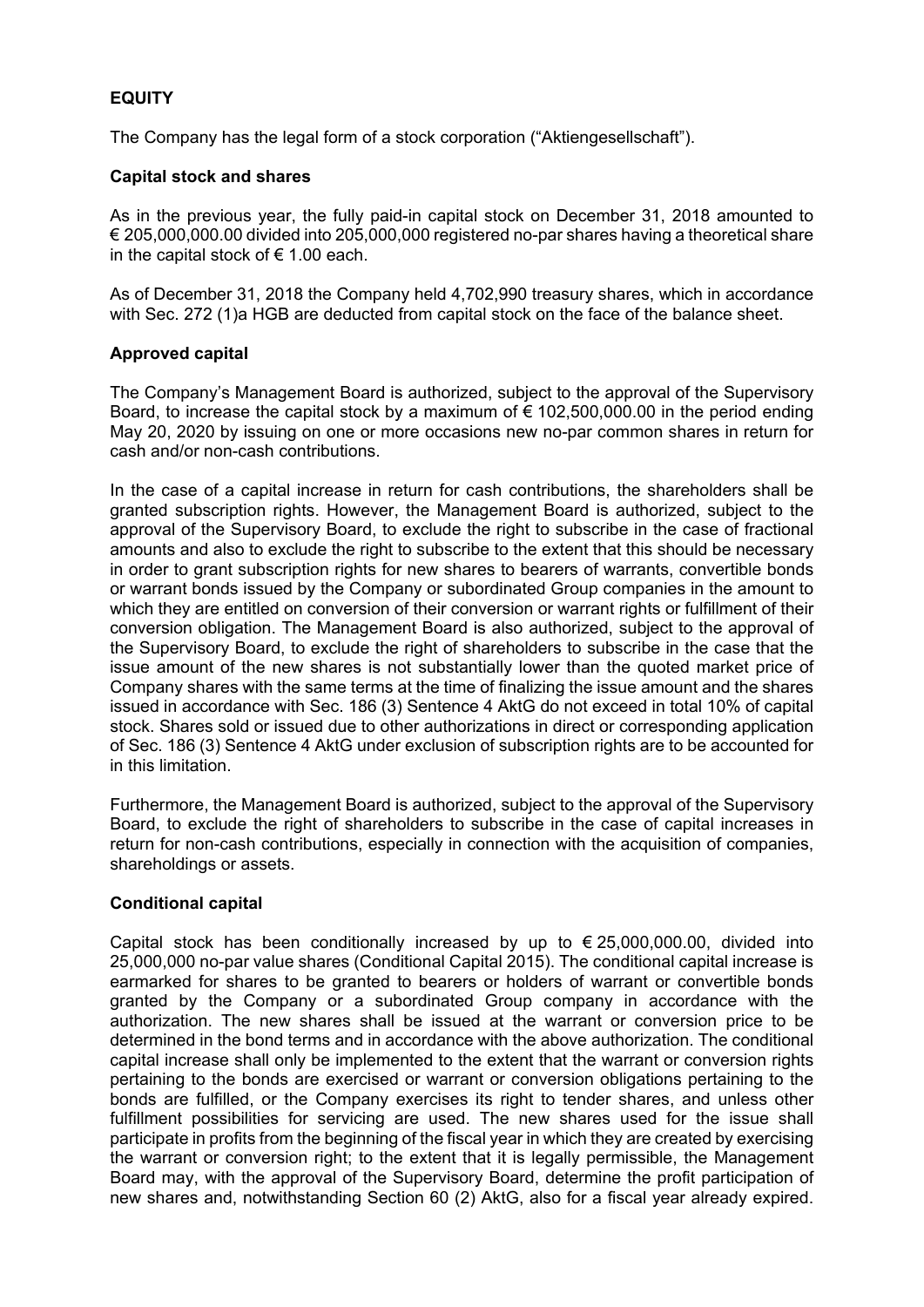The Management Board is authorized to determine the further details of the implementation of the conditional capital increase.

# **Authorization of Annual Shareholders' Meeting to acquire treasury shares**

Pursuant to Sec. 71 (1) No. 8 AktG, the Company is entitled to acquire treasury shares until September 18, 2020 up to a limit of ten percent of capital stock. The purchase price may be no lower than ten percent of the share's market price, nor higher than ten percent above its market price. The authorization may not be used for the purpose of trading with treasury shares.

As of the balance sheet date 4,702,990 treasury shares were held.

In addition to a sale via the stock exchange or in another manner that ensures the equal treatment of all shareholders, the Management Board is authorized, subject to the approval of the Supervisory Board, to use the United Internet shares purchased based on the authorization granted on May 18, 2017, or any prior authorizations, pursuant to Section 71 (1) No. 8 AktG, for the following purposes:

a) Sale for cash consideration that is not significantly below the Company's share price listed on the stock exchange at the time of sale (without ancillary purchase costs). This authorization, however, shall only apply on condition that this is a proportional amount of no more than 10%, or if this value is lower, of the existing capital stock accounted for by the total sold shares when this authorization is implemented. Those shares with a subscription right which was excluded, by the direct or corresponding application of Section 186 (3) Sentence 4 AktG, for this authorization's duration at the same time should be counted toward the above-stated maximum threshold.

b) Sale for payment in kind, particularly within the scope of the direct or indirect purchase of companies, parts of a company or equity shares therein, or other assets including receivables from the Company, or entitlements to purchase assets, or as part of corporate combinations as a (partial) consideration.

c) The granting of United Internet shares as part of remuneration and/or employee stock ownership programs by which United Internet offers or transfers shares to United Internet AG Management Board members and/or to individuals who are in an employment relationship with the Company or with one of its current or former affiliates and/or management board members of corporations affiliated with the Company. Insofar as United Internet shares are to be transferred to members of the Company's Management Board, the decision on this shall be incumbent upon the Company's Supervisory Board.

d) The fulfilment of conversion or option rights and/or conversion obligations stemming from convertible bonds or warrant bonds issued by the Company or by corporations which are controlled or majority held by the Company.

e) Whole or partial cancellation without any further resolution of the Annual Shareholders' Meeting. The Management Board is authorized, subject to the approval of the Supervisory Board, to reduce the Company's capital stock by the capital stock proportion attributable to the redeemed shares. Subject to the approval of the Supervisory Board, the Management Board may determine, in derogation herefrom, that the capital stock shall remain unchanged upon cancellation and that instead, by way of cancellation, the proportional ratio of remaining shares to the capital stock shall increase. The Supervisory Board is authorized to amend Section 5 of the Company's by-laws in accordance with the respective utilization of its authorization to cancel shares.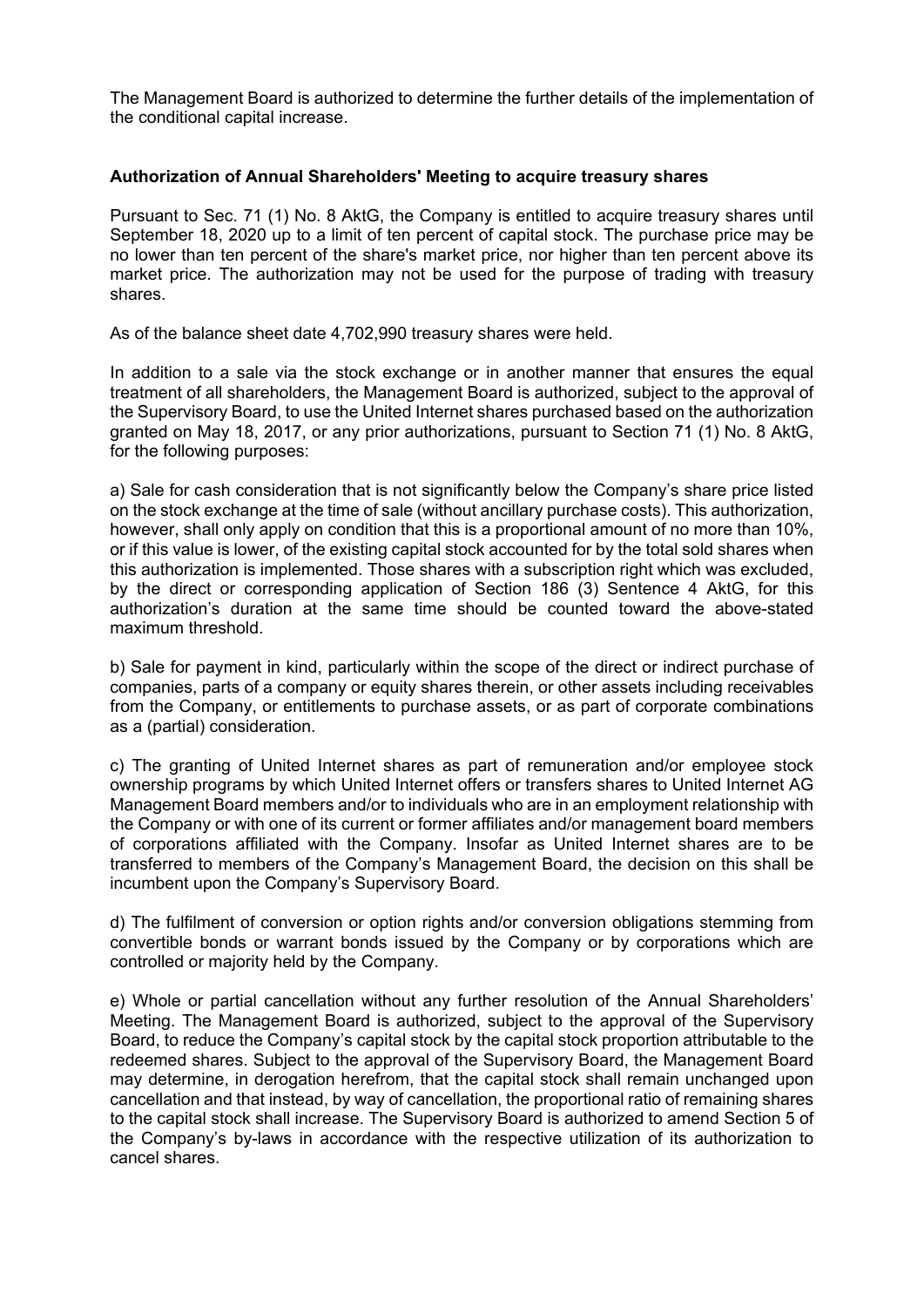# **Total shareholders' equity developed as follows (€):**

# **Development of total shareholders' equity**

# **Capital stock**

| Capital stock - December 31, 2017<br>Open deduction of treasury shares<br>acc. to Sec. 272 (1)a HGB - |               | 205,000,000.00   |
|-------------------------------------------------------------------------------------------------------|---------------|------------------|
| December 31, 2017                                                                                     | -4,993,289.00 |                  |
| - Issue of treasury shares                                                                            | 290,299.00    |                  |
| - Purchase of treasury shares                                                                         | 0.00          |                  |
| - Open deduction of treasury<br>shares acc. to Sec. 272 (1)a HGB -<br>December 31, 2018               |               | -4,702,990.00    |
| - Balance as of December 31, 2018                                                                     |               | 200,297,010.00   |
| <b>Capital reserves</b>                                                                               |               |                  |
|                                                                                                       |               |                  |
| Balance as of December 31, 2017                                                                       |               | 457,976,677.74   |
| Balance as of December 31, 2018                                                                       |               | 457,976,677.74   |
| Other revenue reserves                                                                                |               |                  |
| Balance as of December 31, 2017                                                                       |               | 364,317,980.53   |
| - Transfer to other revenue<br>reserves                                                               |               |                  |
| (employee stock ownership plans)                                                                      |               | 15,483,918.53    |
| - Purchase of treasury shares                                                                         |               | 0.00             |
| Balance as of December 31, 2018                                                                       |               | 379,801,899.06   |
| <b>Balance sheet profit</b>                                                                           |               |                  |
| Balance as of December 31, 2017                                                                       |               | 2,544,414,430.21 |
| Dividend payment                                                                                      |               | -170,005,704.35  |
| Net profit for the year                                                                               |               | 204,853,555.11   |
| - Balance as of December 31, 2018                                                                     |               | 2,579,262,280.97 |
| <b>Total shareholders' equity</b>                                                                     |               | 3,617,337,867.77 |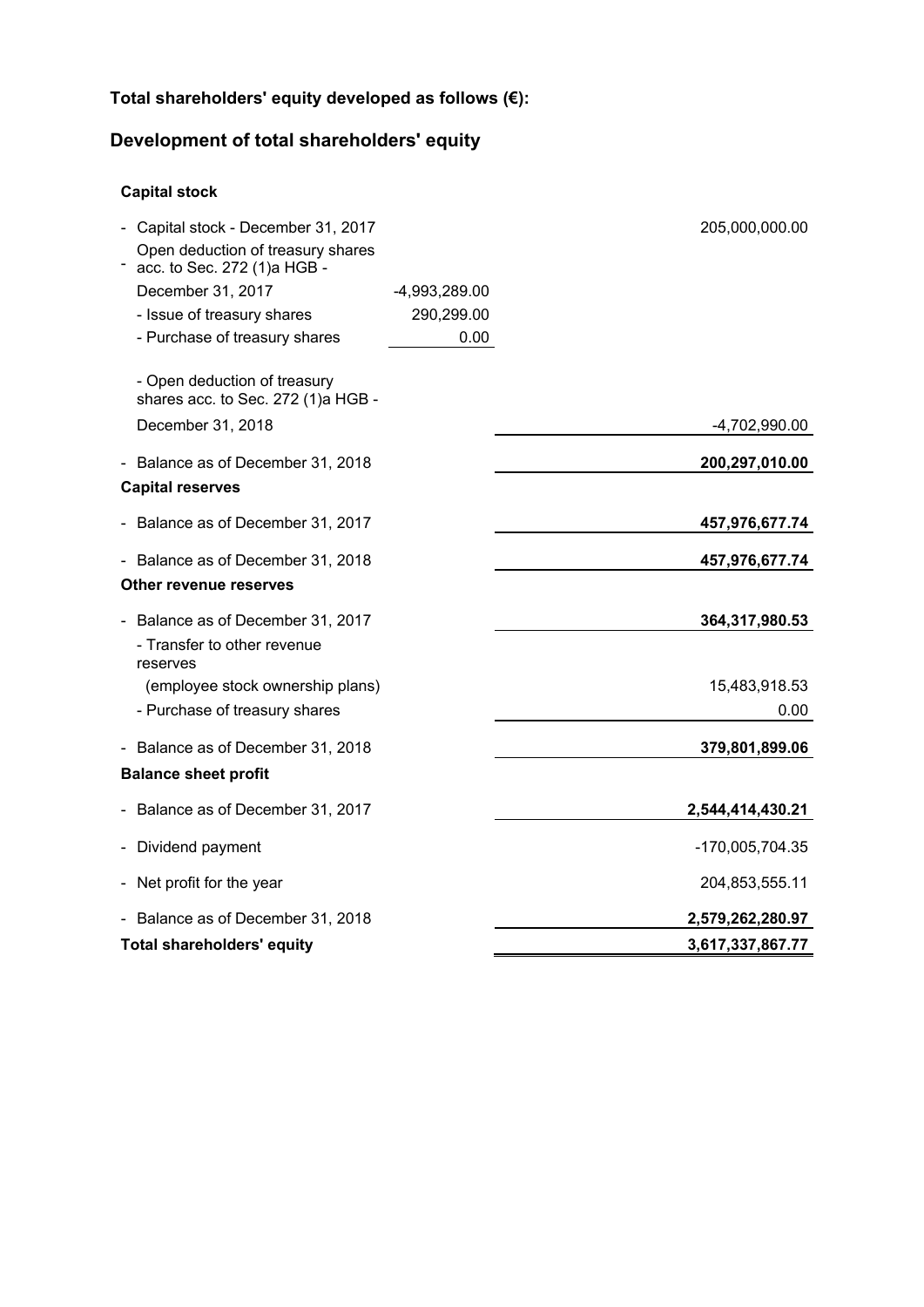Treasury shares are treated in the same way as a capital reduction. The nominal amount is deducted from subscribed capital on the face of the balance sheet and the difference is offset with other revenue reserves. The nominal value of shares held on the balance sheet date December 31, 2018, amounting to  $\epsilon$  4,702,990.00, was therefore deducted from capital stock and disclosed in a sub-column on the face of the balance sheet.

The Annual Shareholders' Meeting of May 24, 2018 followed the proposal of the Management Board and Supervisory Board to carry forward part of the balance sheet profit 2017 amounting to € 2,374,408,725.86 and to distribute another part totaling € 170,005,704.35 as a dividend.

As of the reporting date, the balance sheet profit amounts to  $\epsilon$  2,579,262,280.97. The balance sheet profit contains a carryforward from the previous year amounting to  $\epsilon$  2,544,414,430.21. This amount was reduced under consideration of the dividend paid in fiscal year 2018 to € 2,374,408,725.86.

For the fiscal year 2018, the Management Board has proposed to the Supervisory Board the payment of a dividend of  $\epsilon$  0.05 or  $\epsilon$  0.90 (see Dividend Proposal) per share. The Management Board and Supervisory Board will discuss this dividend proposal at the Supervisory Board meeting on March 27, 2019. According to Sec. 21 of the by-laws of United Internet AG, the Annual Shareholders' Meeting decides on the appropriation of the balance sheet profit.

Pursuant to Sec. 71b AktG, the Company does not accrue any rights from treasury shares and thus has no pro-rated dividend rights.

### **Treasury shares**

As of December 31, 2018 the Company held 4,702,990 treasury shares, representing 2.29% of the capital stock of 205,000,000 shares. The average purchase cost per share amounted to € 37.36.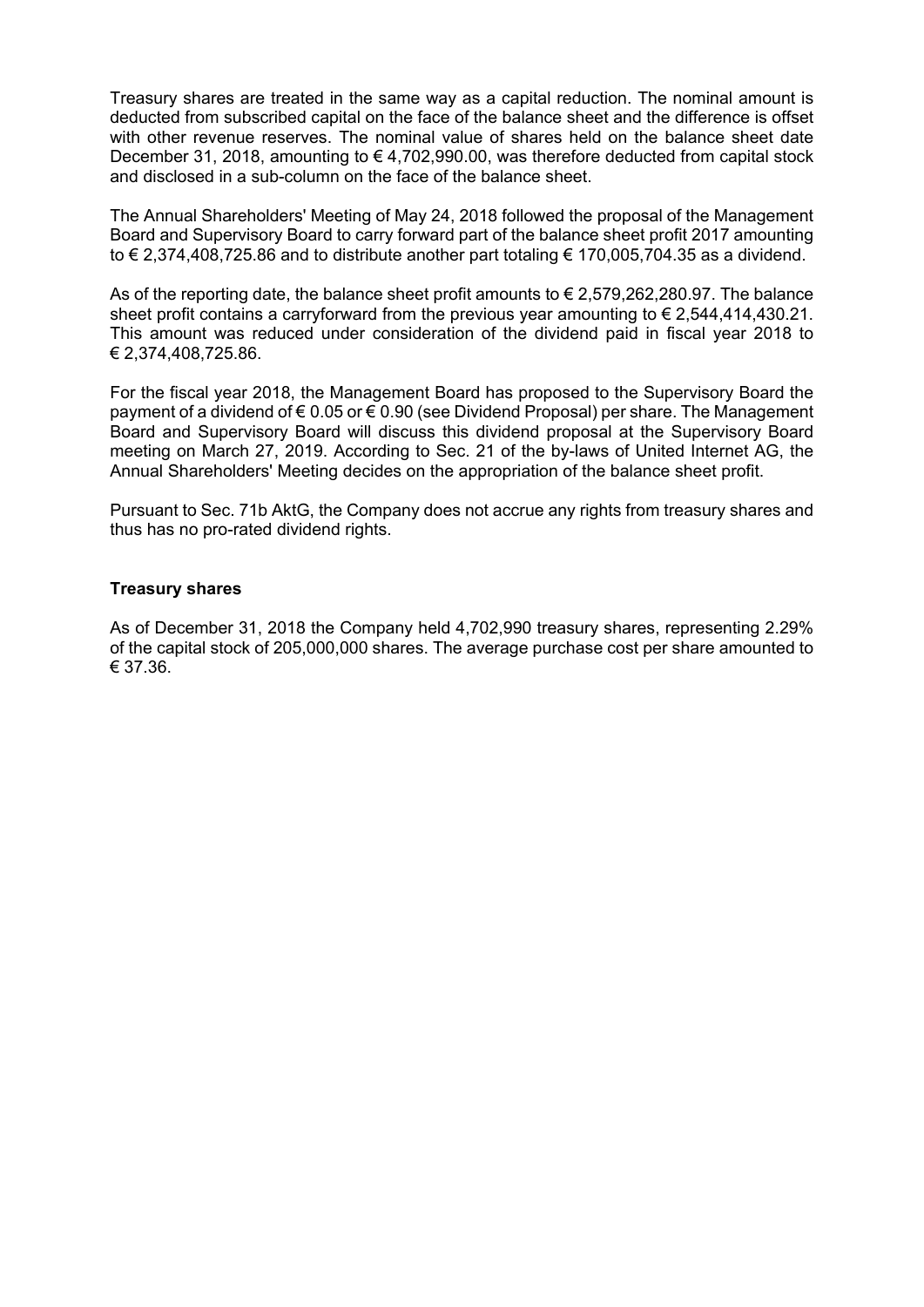# **ACCRUALS**

Accrued taxes of  $\epsilon$  58,632k refer to corporation tax, the solidarity surcharge and trade tax for previous years.

Other accrued liabilities contain appropriate accruals formed for all foreseeable liabilities whose amount and nature are uncertain as well as for pending losses, including for legal, auditing and consulting fees ( $\in$  1.090k), the employee stock ownership plan ( $\in$  507k), and for bonuses (€ 140k).

### **LIABILITIES**

The classification and maturities of the liabilities are shown in the following table (in  $\epsilon$ k):

|                                                                                     | 31,<br>Dec.<br>2018 |                 | Dec. 31, 2018                        |                 |           | Dec. 31, 2017                        |                                     |
|-------------------------------------------------------------------------------------|---------------------|-----------------|--------------------------------------|-----------------|-----------|--------------------------------------|-------------------------------------|
|                                                                                     | Total               | Up to<br>1 year | Remaining<br>term of 1 to 5<br>years | Over 5<br>years | Total     | Remaining<br>term of up to<br>1 year | Remaining<br>term of over<br>1 year |
| <b>Bank liabilities</b>                                                             | 1,943,805           | 208,305         | 1,535,500                            | 200,000         | 1,952,789 | 247,289                              | 1,705,500                           |
| Trade<br>payables                                                                   | 1.034               | 1.034           | 0                                    | 0               | 337       | 337                                  | 0                                   |
| Liabilities due<br>to affiliated<br>companies                                       | 574.961             | 574.961         | 0                                    | 0               | 233.744   | 233,744                              | $\mathbf 0$                         |
| Other<br>liabilities<br>thereof for<br>taxes € 5,450k<br>(prior year:<br>€ 10,763k) | 5,450               | 5,450           | 0                                    | 0               | 10,763    | 10,763                               | 0                                   |
|                                                                                     | 2,525,250           | 789.750         | 1.535.500                            | 200.000         | 2,197,633 | 492.133                              | 1,705,500                           |

As of December 31, 2018, bank liabilities amounted to € 1,944 million. They mainly comprise various syndicated loans totaling € 1,100 million and two promissory note loans totaling € 836 million. On December 21,2018, United Internet signed an agreement with its core banks regarding a new syndicated loan facility with a term up to January 2024. The syndicated loan adjusted in May 2017 with an original term until July 2020 was prematurely terminated. In addition, United Internet AG increased a bilateral credit facility by  $\epsilon$  125 million, from  $\epsilon$  75 million to € 200 million. The facility has been granted until further notice and bears standard market interest rates. United Internet AG is the sole borrower of this facility. No drawings had been made from the credit facility as at the end of the reporting period.

No collateral was provided for any of the loans.

Liabilities to affiliated companies mainly consist of liabilities from balances of the United Internet Group's internal cash management system (€ 272,080k), from services received from these companies ( $\in$  36,569k), and from profit transfer agreements ( $\in$  263,570k).

Other liabilities mainly consist of sales tax liabilities of € 5,438k.

### **DEFERRED TAXES**

Due to existing direct and indirect tax pooling, the measurement of deferred taxes is made across the entire tax pooling group of United Internet AG.

In the reporting period, there was a negative balance of deferred taxes of  $\epsilon$  10,448k as of December 31, 2018 (prior year: € 5,074k). Deferred tax assets amount to € 4,548k (prior year:  $\epsilon$  8,384k) and result as of the reporting date from deductible temporary differences relating to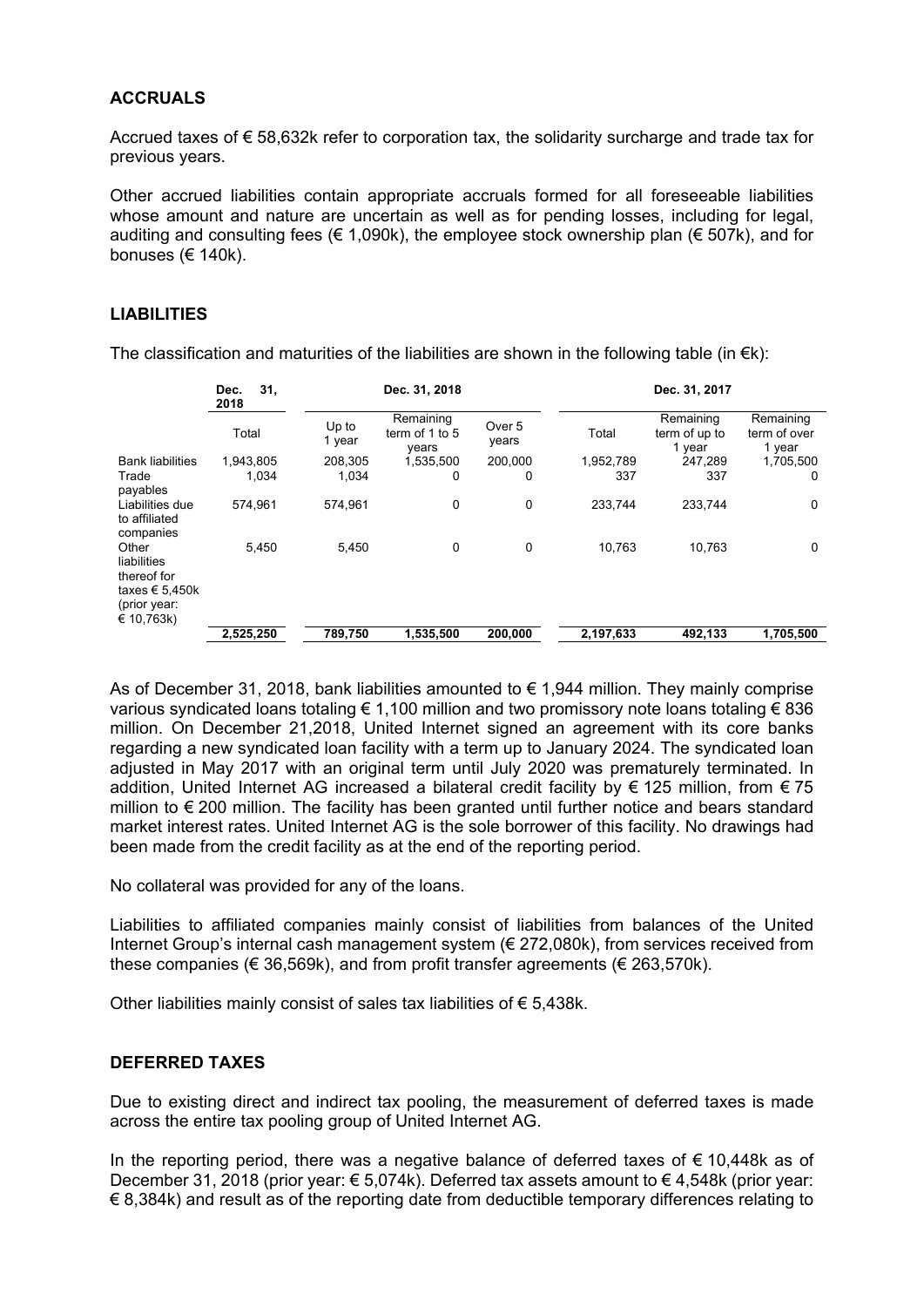intangible assets, as well as accruals. Deferred tax liabilities in the reporting period result from temporary differences relating to valuation differences between the trade and tax balance sheets, especially from investments, and amount to € 14,995k (prior year: € 13,458k). The calculation is based on a tax rate of 31.09% (prior year: 31.17%).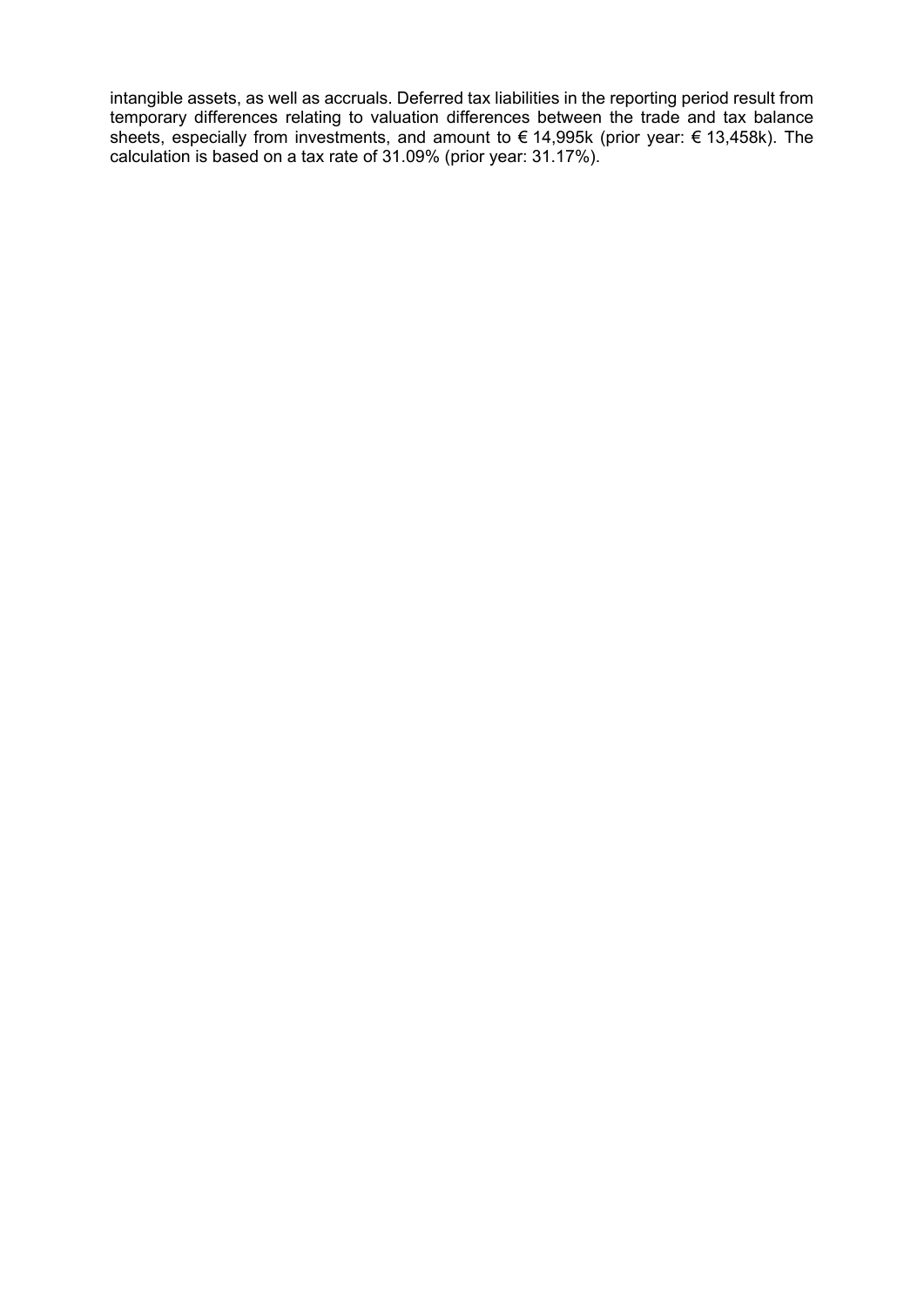# **NOTES TO THE INCOME STATEMENT**

### **OTHER OPERATING INCOME**

Other operating income mainly results from extraordinary income in connection with the disposal of financial assets totaling  $\epsilon$  143.752k. This refers above all to income from the exercise of a put option for the preferred share of 1&1 Internet Holding SE ( $\epsilon$  143,746k). In addition, there was other operating income from internal Group charges of € 2,275k and from income not relating to the period from the reversal of accruals of  $\epsilon$  1,591k (prior year:  $\epsilon$  591k).

### **PERSONNEL EXPENSES**

Adjusted for the effects from employee stock ownership plans, personnel expenses amounted to  $\epsilon$  616k in the reporting period (prior year:  $\epsilon$  1,404k).

### **OTHER OPERATING EXPENSES**

Other operating expenses mainly comprise the invoicing of services rendered by the Group company United Internet Corporate Services GmbH to United Internet AG for internal services rendered as well as for official Group matters. This also includes invoicing for the years 2016 and 2017 ( $\epsilon$  18.7 million; prior year:  $\epsilon$  0). In addition, other operating expenses include expenses for legal, consulting and audit fees ( $\in$  3,757k; prior year:  $\in$  10,816k).

### **INCOME FROM PROFIT TRANSFER AGREEMENTS**

Income from profit transfer agreements refers to the profit transfers of 1&1 Mail & Media Applications SE amounting to € 93,575k, and of United Internet Corporate Services GmbH totaling € 24,148k.

### **INCOME FROM INVESTMENTS**

Income from investments amounted to  $\epsilon$  209,631k (prior year:  $\epsilon$  0k) and includes dividends of 1&1 Drillisch AG (€ 189,673k) and of 1&1 Internet TopCo SE (€ 19,958k).

### **EXPENSES FOR LOSS ASSUMPTIONS**

Expenses for loss assumptions mainly comprise the compensation expense for United Internet Investments Holding AG & Co. KG (€ 222,203k) and United Internet Service Holding GmbH (€ 41,283k).

#### **INCOME TAXES**

Income taxes of € 68,440k comprise current taxes for 2018 of € 55,800k (of which € 27,608k for corporation tax and the solidarity surcharge and  $\in$  28,192k for trade tax) and  $\in$  7,266k from previous years. There was an opposing effect from the reversal of deferred tax liabilities amounting to  $\epsilon$  5,374k.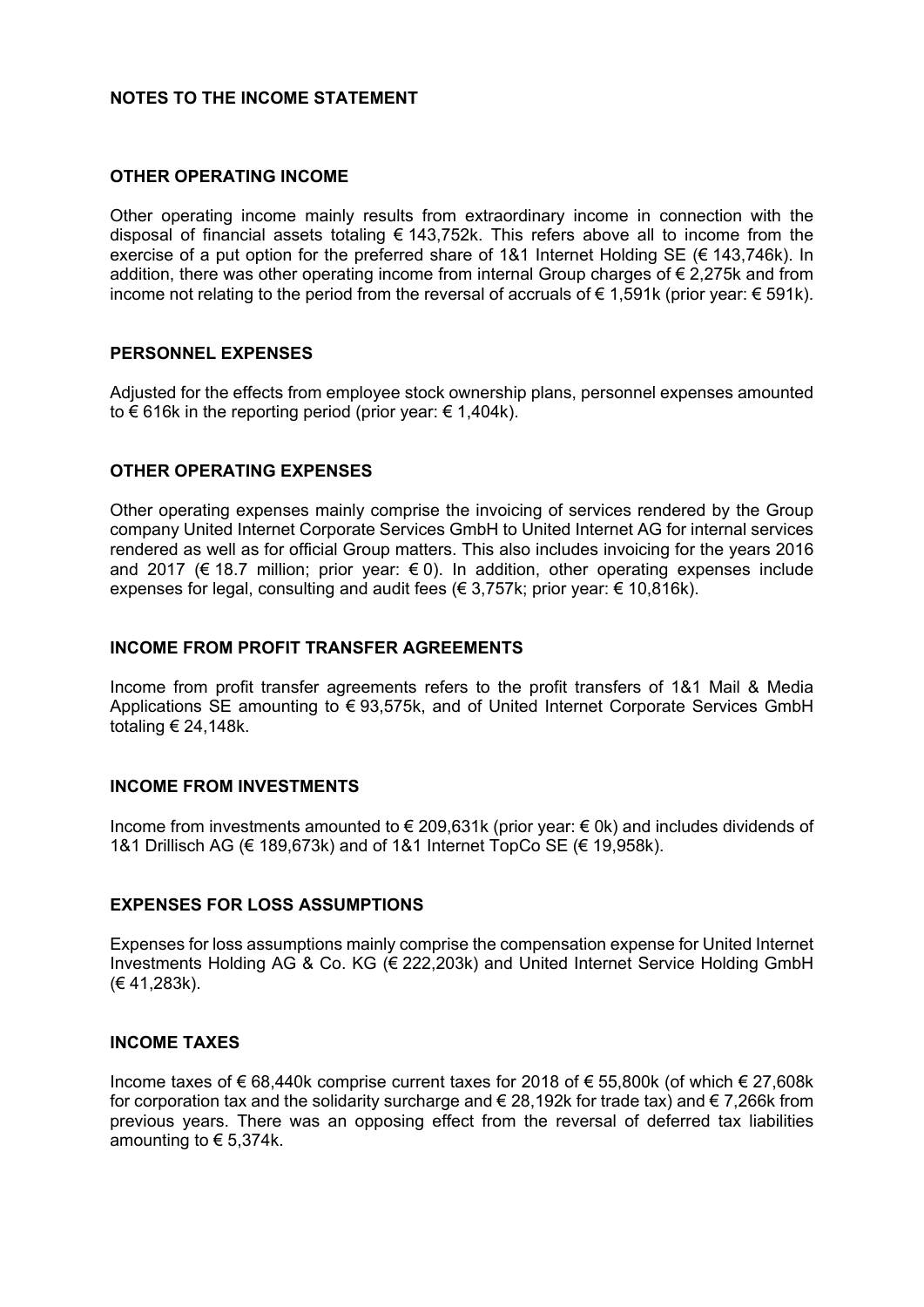# **OTHER DISCLOSURES**

# **Average number of employees**

An average of 2 (prior year: 2) permanent salaried staff were employed in the past fiscal year (without Management Board members, apprentices, part-time staff and employees on maternity leave).

# **Executive bodies of United Internet AG**

As of December 31, 2018, the Management Board consisted of the following members:

Ralph Dommermuth (CEO), Montabaur

Frank Krause (CFO), Kronberg/Taunus

Jan Oetjen departed on June 30, 2018 to join the Management Board of Consumer Applications, Karlsruhe

The members of the Management Board also belong to the supervisory boards of the following companies:

### Ralph Dommermuth

- Versatel Telecommunications GmbH, Düsseldorf, chair of the advisory committee
- 1&1 IONOS SE (formerly: 1&1 Internet SE), Montabaur, member of the supervisory board (until September 14, 2018)
- STRATO AG, Berlin, member of the supervisory board (until October 5, 2018)
- 1&1 Internet Holding SE, Montabaur, deputy chair of the supervisory board (as of September 5, 2018)

### Frank Krause

- Versatel Telecommunications GmbH, Düsseldorf, member of the advisory committee
- 1&1 Internet TopCo SE, Montabaur, member of the supervisory board (until September 5, 2018)
- 1&1 Internet Holding SE, Montabaur, member of the supervisory board
- 1&1 IONOS SE (formerly: 1&1 Internet SE), Montabaur, member of the supervisory board (until September 14, 2018)
- STRATO AG, Berlin, member of the supervisory board (until October 15, 2018)
- Tele Columbus AG, Berlin, member of the supervisory board (until October 4, 2018)

The Supervisory Board is responsible for determining the remuneration of the Management Board. The members of the Management Board are compensated according to performance. This compensation consists of a fixed and a variable element (bonus). A target remuneration figure is agreed for the fixed component and the bonus, which is regularly reviewed. The last review was made in fiscal year 2017. The fixed remuneration component is paid monthly as a salary. The size of the bonus depends on reaching certain, fixed financial targets agreed at the beginning of the fiscal year. These targets are based mainly on the sales and earnings figures. The target attainment corridor is generally between 90% to 120%. No bonus is paid below 90% of the agreed target and the bonus calculation ends at 120% of the agreed target. No subsequent amendment of the performance targets is allowed. There is no minimum guaranteed bonus. Payment is made after the annual financial statements have been adopted by the Supervisory Board.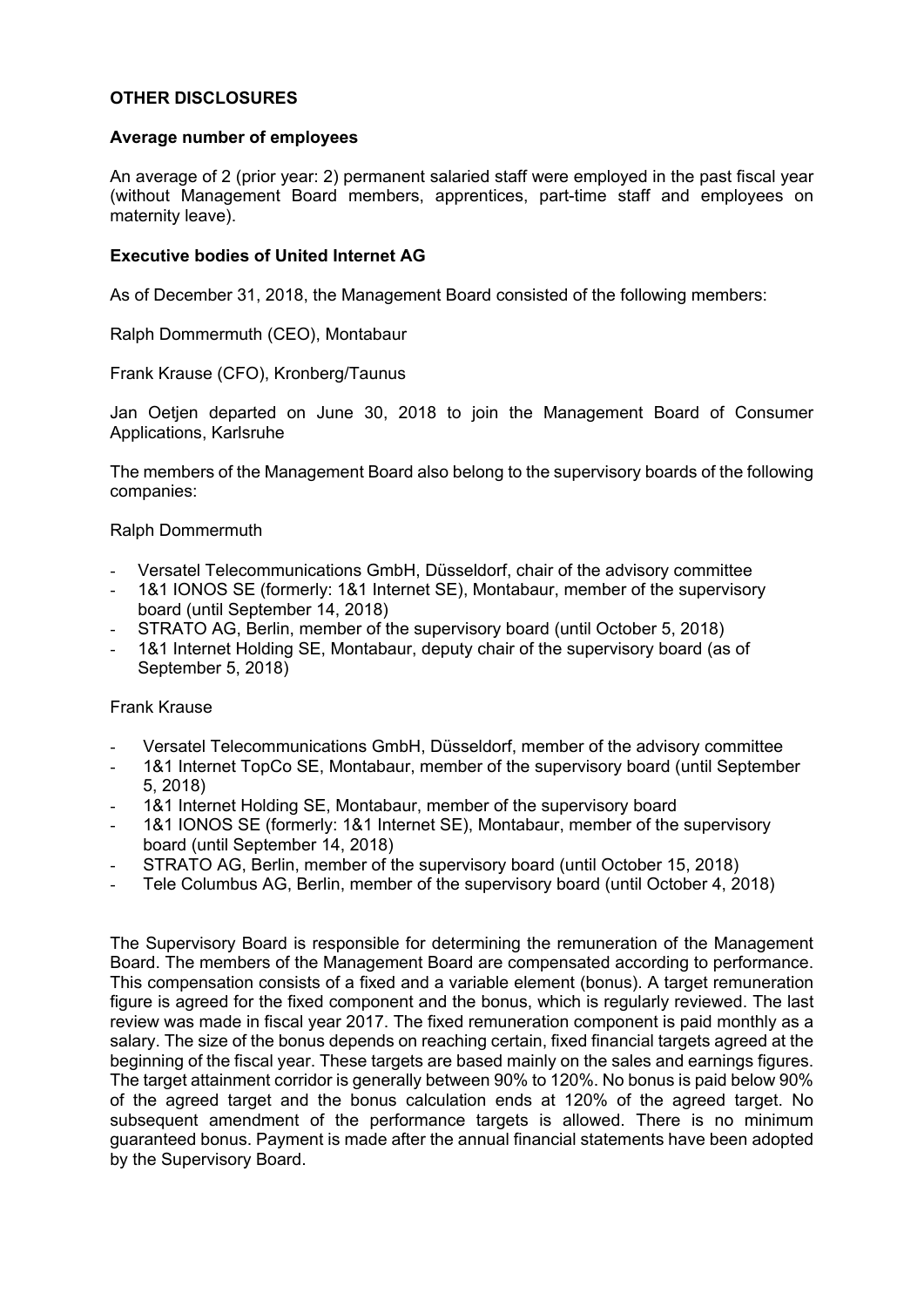As agreed with the Company's Supervisory Board, Mr. Ralph Dommermuth has resolved to waive his claim to Management Board remuneration as of fiscal year 2016 and for the following years.

In fiscal year 2018, total remuneration for the Management Board without share-based payments amounted in total to € 511k (prior year: € 1,323k). Of this total, € 360k or 71% was fixed, € 140k or 27% was variable, and € 11k or 2% were other special payments and fringe benefits.

There are no retirement benefits from the Company to members of the Management Board.

Stock Appreciation Right (SARs) refer to the Company's commitment to pay the beneficiary a cash amount equivalent to the difference between the share price on the date of granting the option (strike price) and the share price on exercising the option. The exercise hurdle is 120% of the share price of the average closing price in electronic trading (Xetra) of the Frankfurt Stock Exchange over the ten days preceding issuance of the option. Payment of value growth to the entitled person is limited to 100% of the strike price.

An SAR corresponds to a virtual subscription right for one share of United Internet AG. However, it is not a share right and thus not a (genuine) option to acquire shares of United Internet AG. The Company retains the right, however, to fulfill its commitment to pay the SAR in cash by also transferring United Internet shares from its inventory of treasury shares to the beneficiary, at its own discretion.

Up to 25% of the option right may be converted at the earliest 24 months after the date of issue of the option; up to 50% at the earliest 36 months after the date of issue of the option. A total of up to 75% may be exercised at the earliest 48 months after the date of issue of the option; the full amount may be exercised at the earliest 60 months after the date of issue of the option.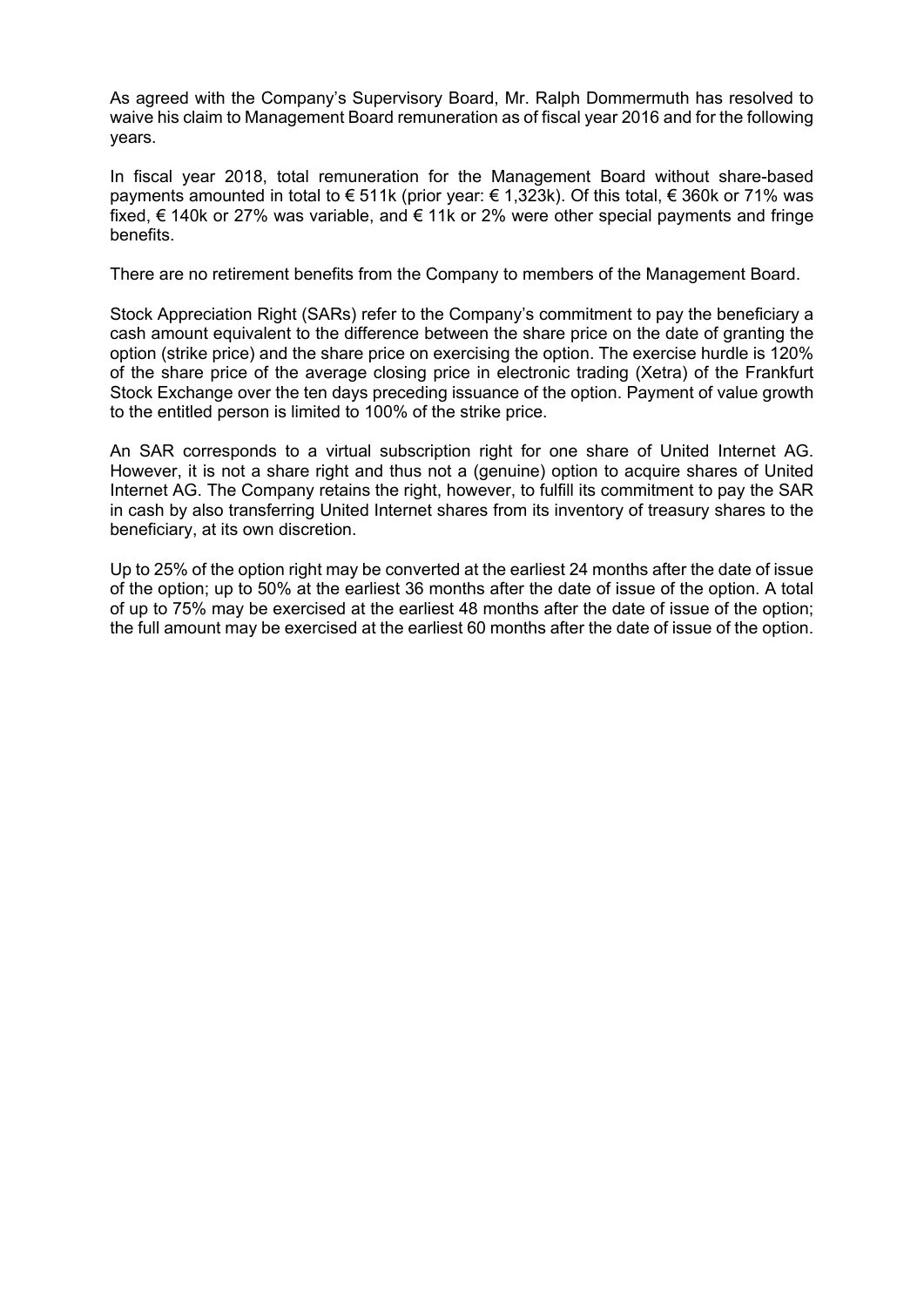The following table provides details on the compensation received by members of the Management Board (€k):

|                     |       |                       |             |                                     | Market value of |
|---------------------|-------|-----------------------|-------------|-------------------------------------|-----------------|
|                     |       |                       |             | Total fixed,                        | share-based     |
|                     |       |                       | Special and | variable, special                   | payments        |
|                     | Fixed |                       |             | fringe benefits and fringe benefits | granted in 2018 |
| 2018                | €k    | Variable $\epsilon$ k | €k          | €k                                  | €k *            |
| Ralph Dommermuth    |       |                       |             |                                     |                 |
| <b>Frank Krause</b> | 360   | 140                   | 11          | 511                                 |                 |
|                     | 360   | 140                   |             | 511                                 |                 |

|                  |       |                       |                 |                       | Market value of |
|------------------|-------|-----------------------|-----------------|-----------------------|-----------------|
|                  |       |                       |                 | Total fixed,          | share-based     |
|                  |       |                       | Special and     | variable, special     | payments        |
|                  | Fixed |                       | fringe benefits | and fringe            | granted in 2017 |
| 2017             | €k    | Variable $\epsilon$ k | €k              | benefits $\epsilon$ k | €k *            |
| Ralph Dommermuth |       |                       | 0               |                       |                 |
| Robert Hoffmann  | 300   | 200                   | 12              | 512                   |                 |
| Frank Krause     | 360   | 140                   | 311             | 811                   | 0               |
|                  | 660   | 340                   | 323             | 1,323                 | 0               |

Share-based payments (so-called Stock Appreciation Rights) are compensation components with a long-term incentive and paid out over a total period of 6 years.

In fiscal year 2018, Mr. Frank Krause received fringe benefits of € 11k. Mr. Jan Oetjen received salaries from a subsidiary of United Internet AG.

As in the previous year, no advances or loans were granted to members of the Management Board. No remuneration was paid to former members of the Management Board.

In fiscal year 2018, the Supervisory Board of United Internet AG consisted of the following members:

- Kurt Dobitsch, chair
- resident in Markt Schwaben
- Business owner, Chairman of the Supervisory Board of United Internet AG
- Kai-Uwe Ricke
- resident in Stallikon, Switzerland
- Member of the Board of Directors of Delta Partners, Dubai, Emirate of Dubai
- Michael Scheeren, deputy chair
- resident in Frankfurt am Main
- Banker, Member of the Supervisory Board of United Internet AG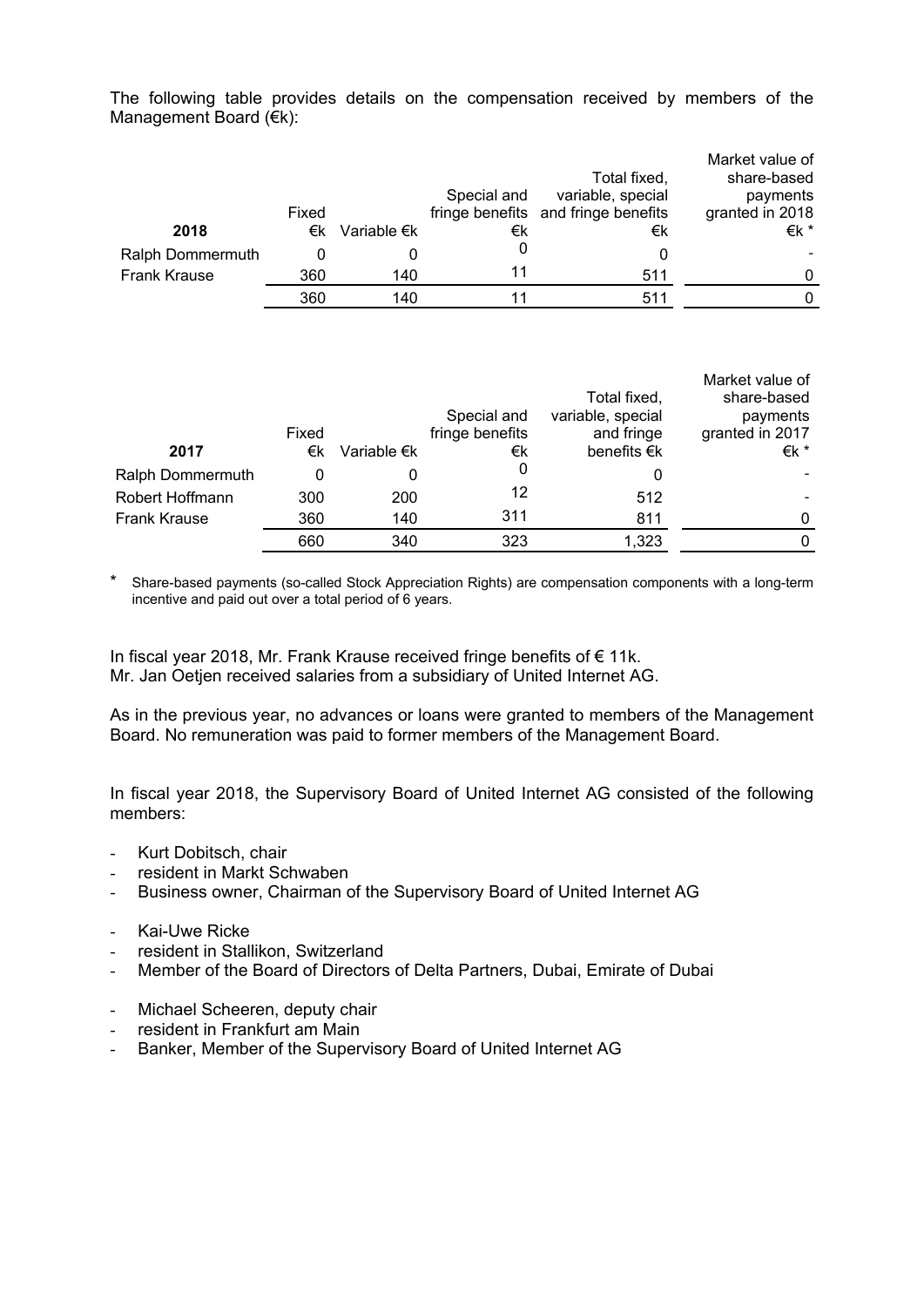In fiscal year 2018, the members of the Supervisory Board also held seats on supervisory boards or similar committees of the following companies:

Kurt Dobitsch

- 1&1 Telecommunication SE, Montabaur (deputy chair)
- 1&1 Mail & Media Applications SE, Montabaur (deputy chair)
- 1&1 Drillisch Aktiengesellschaft, Maintal
- Nemetschek SE, Munich (formerly: Nemetschek AG) (chair)
- Graphisoft S.E., Budapest / Hungary
- Vectorworks Inc., Columbia / USA
- Bechtle AG, Gaildorf
- Singhammer IT Consulting AG, Munich
- Drillisch Online GmbH, Maintal (formerly: Drillisch Online AG) (as of January 17, 2018) (as of January 23, 2018, deputy chair)

### Kai-Uwe Ricke

- 1&1 IONOS SE, Montabaur (formerly 1&1 Internet SE) (until September 14, 2018)
- 1&1 Internet Holding SE, Montabaur (as of September 5, 2018)
- 1&1 Telecommunication SE, Montabaur
- 1&1 Mail & Media Applications SE, Montabaur (chair)
- STRATO AG, Berlin (until October 5, 2018)
- 1&1 Drillisch AG, Maintal (deputy chair)
- EUN Holdings LLP, Delaware / USA (liquidated) (until January 11, 2018)
- EuNetworks Group Limited, London (as of September 26, 2018)
- Delta Partners Group Limited, Dubai
- Delta Partners Capital Limited, Dubai
- Delta Partners Growth Fund II GP Limited, Dubai
- Delta Partners Growth Fund II (Carry) General Partner Limited, Dubai
- SUSI Partners AG, Zurich / Switzerland
- Virgin Mobile CEE B.V., Amsterdam / Netherlands
- Virgin Mobile Polska sp.z.o.o, Warsaw / Poland (chair of the board of directors)
- Cash Credit Limited, Cayman Islands
- Drillisch Online GmbH, Maintal (formerly: Drillisch Online AG) (chair)

### Michael Scheeren

- 1&1 IONOS SE, Montabaur (formerly 1&1 Internet SE) (until September 14, 2018)
- 1&1 Internet Holding SE (as of September 5, 2018)
- 1&1 Telecommunication SE, Montabaur (chair)
- 1&1 Mail & Media Applications SE, Montabaur
- 1&1 Drillisch Aktiengesellschaft, Maintal (formerly: Drillisch AG) (chair)
- STRATO AG, Berlin (until October 5, 2018)
- Drillisch Online GmbH, Maintal (formerly Drillisch Online AG) (as of January 17, 2018) (deputy chair)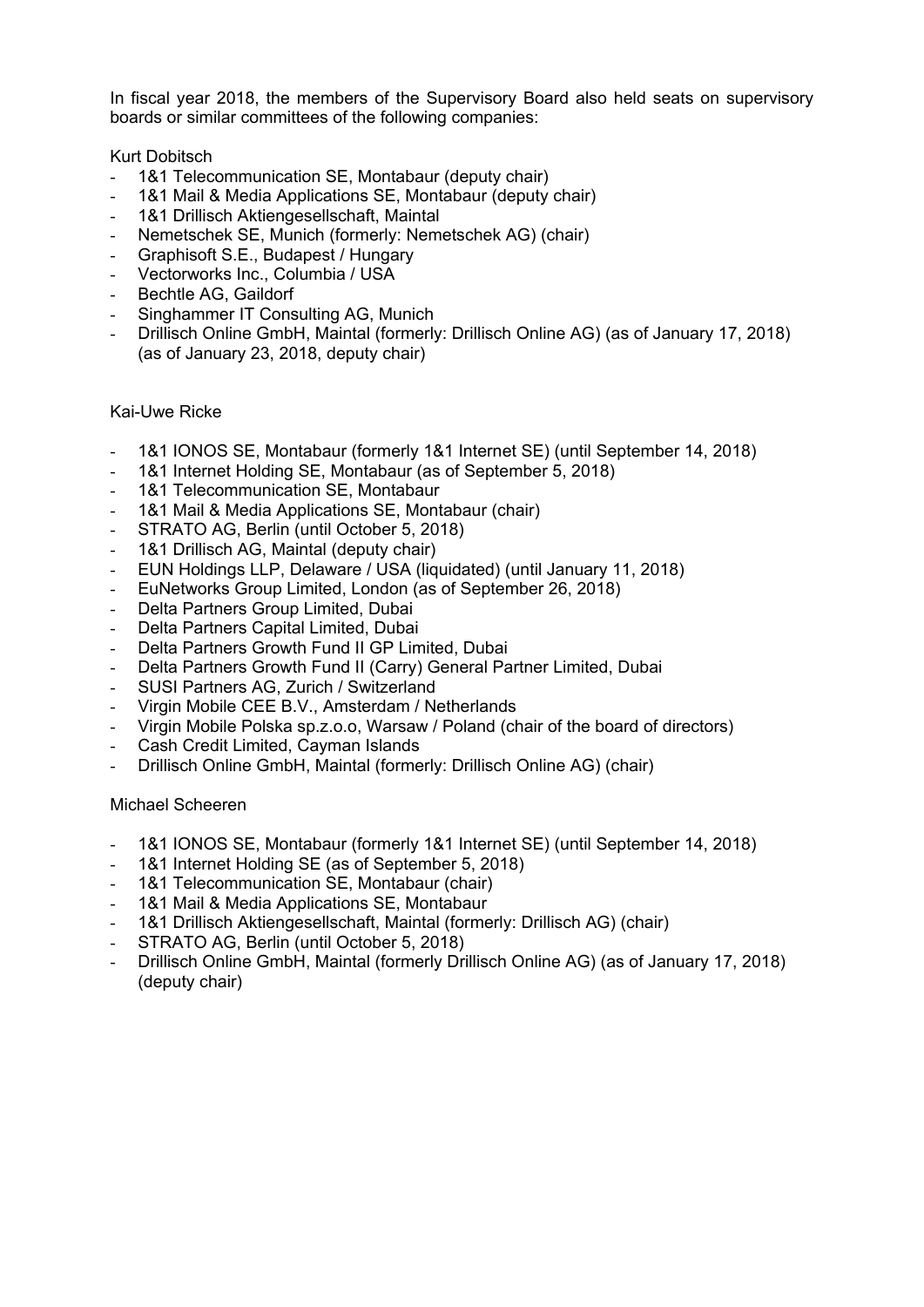On May 21, 2015, the Annual Shareholders' Meeting adopted a new remuneration system which complies fully with the German Corporate Governance Code. It consists of a fixed remuneration component and an attendance fee per meeting. The fixed remuneration for an ordinary member of the Supervisory Board amounts to € 15k per full fiscal year. The Chairman of the Supervisory Board receives the double amount. The attendance fee amounts to  $\epsilon$  1k for each meeting.

The members of the Supervisory Board of United Internet AG are also members of the supervisory board of various subsidiaries. As of fiscal year 2015, they receive remuneration from these subsidiaries. The remuneration of the subsidiaries also consists of a fixed annual remuneration and an attendance fee for each meeting. The fixed annual remuneration varies between the subsidiaries, while the standard attendance fee amounts to  $\epsilon$  1k for each meeting.

The following table provides details on the compensation received by members of the Supervisory Board of United Internet AG (€k):

| 2018                    | Fixed $\epsilon$ k | Attendance fee €k | Total €k                      |
|-------------------------|--------------------|-------------------|-------------------------------|
| <b>Kurt Dobitsch</b>    | 30                 | 4                 | 34                            |
| Kai-Uwe Ricke           | 15                 | 4                 | 19                            |
| <b>Michael Scheeren</b> | 15                 | 4                 | 19                            |
|                         | 60                 | 12                | 72                            |
| 2017                    | Fixed $\epsilon$ k | Attendance fee €k | Total $\epsilon$ <sub>k</sub> |
| <b>Kurt Dobitsch</b>    | 30                 | 4                 | 34                            |
| Kai-Uwe Ricke           | 15                 | 4                 | 19                            |
| <b>Michael Scheeren</b> | 15                 |                   | 19                            |
|                         | 60                 | 12                | 72                            |

There are no subscription rights or share-based payments for members of the Supervisory Board.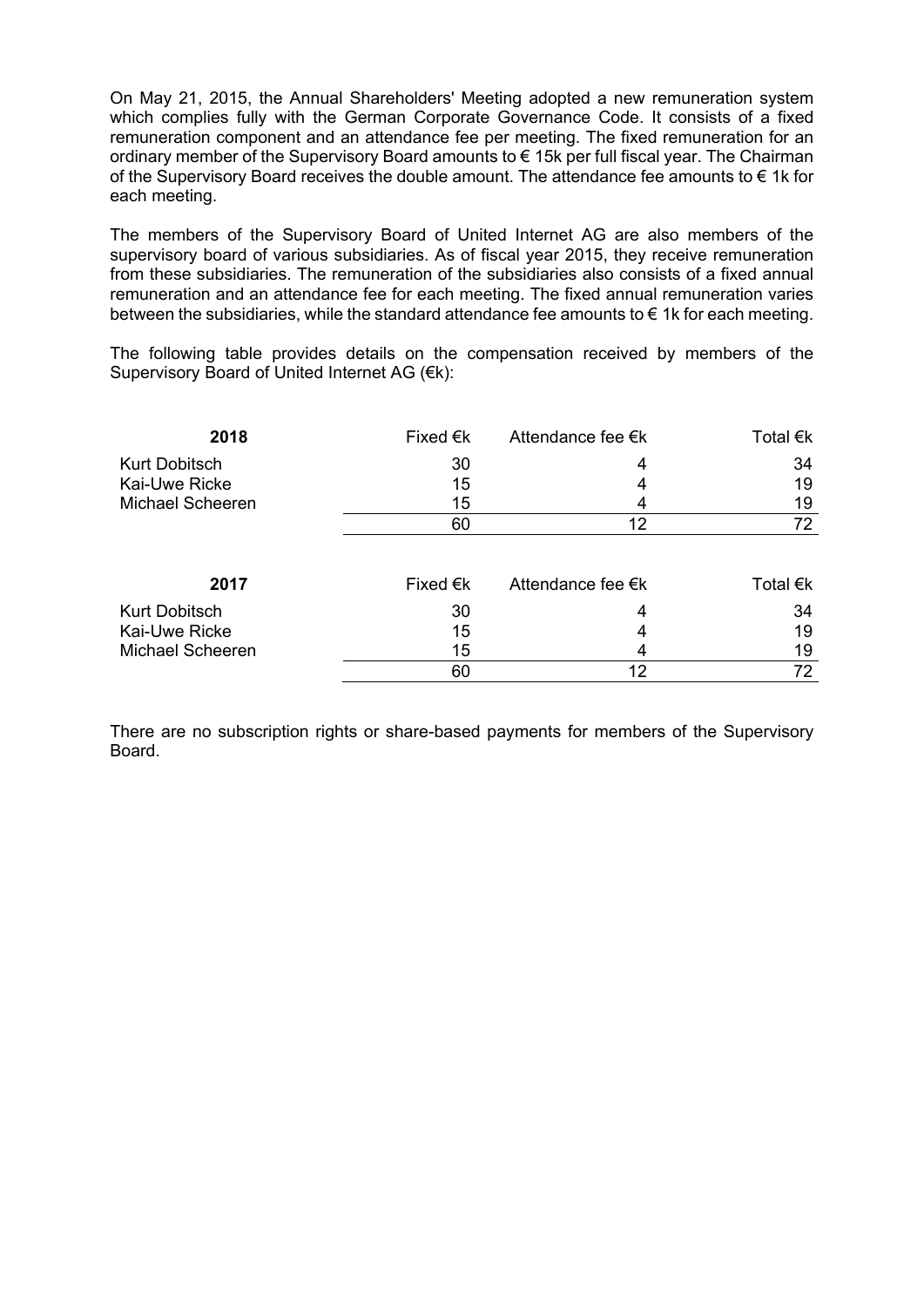# **Contingent liabilities**

The Company has guaranty facility in its name. As of the reporting date, guaranties totaling  $\epsilon$  29.906k were outstanding from this facility.

In addition, the Company is jointly and severally liable for a guaranty facility granted by banks, which both the Company and various subsidiaries may use. As of the reporting date, guaranties totaling € 9,124k were outstanding from this facility.

As of the reporting date, no outstanding guaranty from one of the two guaranty facilities had been used. Due to the stable business position of the borrowing subsidiaries and United Internet AG, the risk involved in the contingent liabilities is currently regarded as very low.

United Internet AG has issued a letter of comfort for 1&1 Internet TopCo SE. In this connection, United Internet AG has committed to accept responsibility for obligations received until December 31, 2018 in the following fiscal year and to ensure that 1&1 Internet TopCo SE is managed and funded in such a way that it can meet the aforementioned obligations punctually and in full.

# **Dividend proposal**

The Management Board points out that the outcome of the current auction on the allocation of mobile frequencies in the 2 GHz and 3.6 GHz range ("5G spectrum auction"), and the necessary additional investments in the event of a successful acquisition of spectrum at the auction, will have an impact on the use of the balance sheet profit:

1. In the event that Drillisch Netz AG, an indirect subsidiary of the Company, acquires spectrum during the 5G spectrum auction by May 20, 2019, the dividend proposal for the fiscal year 2018 will be as follows:

The Management Board proposes to use the disclosed balance sheet profit of United Internet AG for the fiscal year 2018 amounting to  $\epsilon$  2,579,262,280.97 as follows:

- **Payment of a dividend of**  $\epsilon$  **0.05 per share for the past fiscal year 2018 for each** no-par share with dividend entitlement (total of 200,297,010 dividend-entitled nopar shares). The proposed amount is based on the minimum dividend as prescribed by Section 254 (1) AktG  $\qquad \in 10,014,850.50$
- Amount carried forward  $\epsilon$  2,569,247,430.47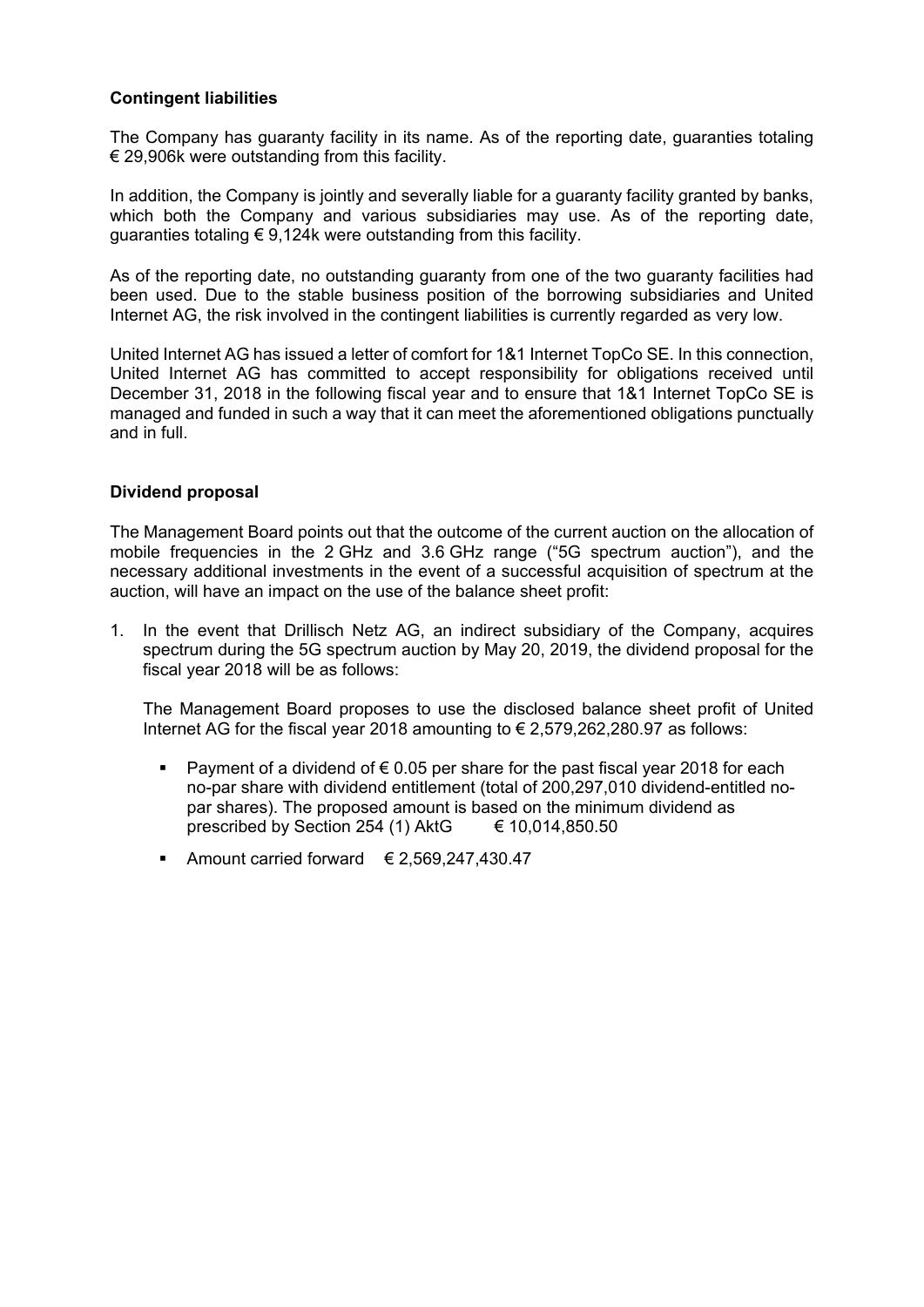2. In the event that Drillisch Netz AG does not acquire spectrum during the 5G spectrum auction by May 20, 2019, the dividend proposal for the fiscal year 2018 will be as follows:

The Management Board proposes to use the disclosed balance sheet profit of United Internet AG for the fiscal year 2018 amounting to  $\epsilon$  2,579,262,280.97 as follows:

- Payment of a dividend of  $\epsilon$  0.90 per share for the past fiscal year 2018 for each no-par share with dividend entitlement (total of 200,297,010 dividend-entitled nopar shares) € 180,267,309.00
- Amount carried forward  $\epsilon$  2,398,994,971.97

Each of the two alternative dividend proposals takes into account the 4,702,990 treasury shares held by the Company when the Management Board prepared these annual financial statements, which are not entitled to dividends pursuant to Section 71b AktG. The number of dividend-entitled shares may change before the Annual Shareholders' Meeting. In this case, a correspondingly adjusted dividend proposal will be submitted to the Annual Shareholders' Meeting with the same dividend per entitled share.

Pursuant to Section 58 (4) Sentence 2 AktG, the dividend payment is due on the third business day following the resolution of the Annual Shareholders' Meeting, i.e. Tuesday, May 28, 2019.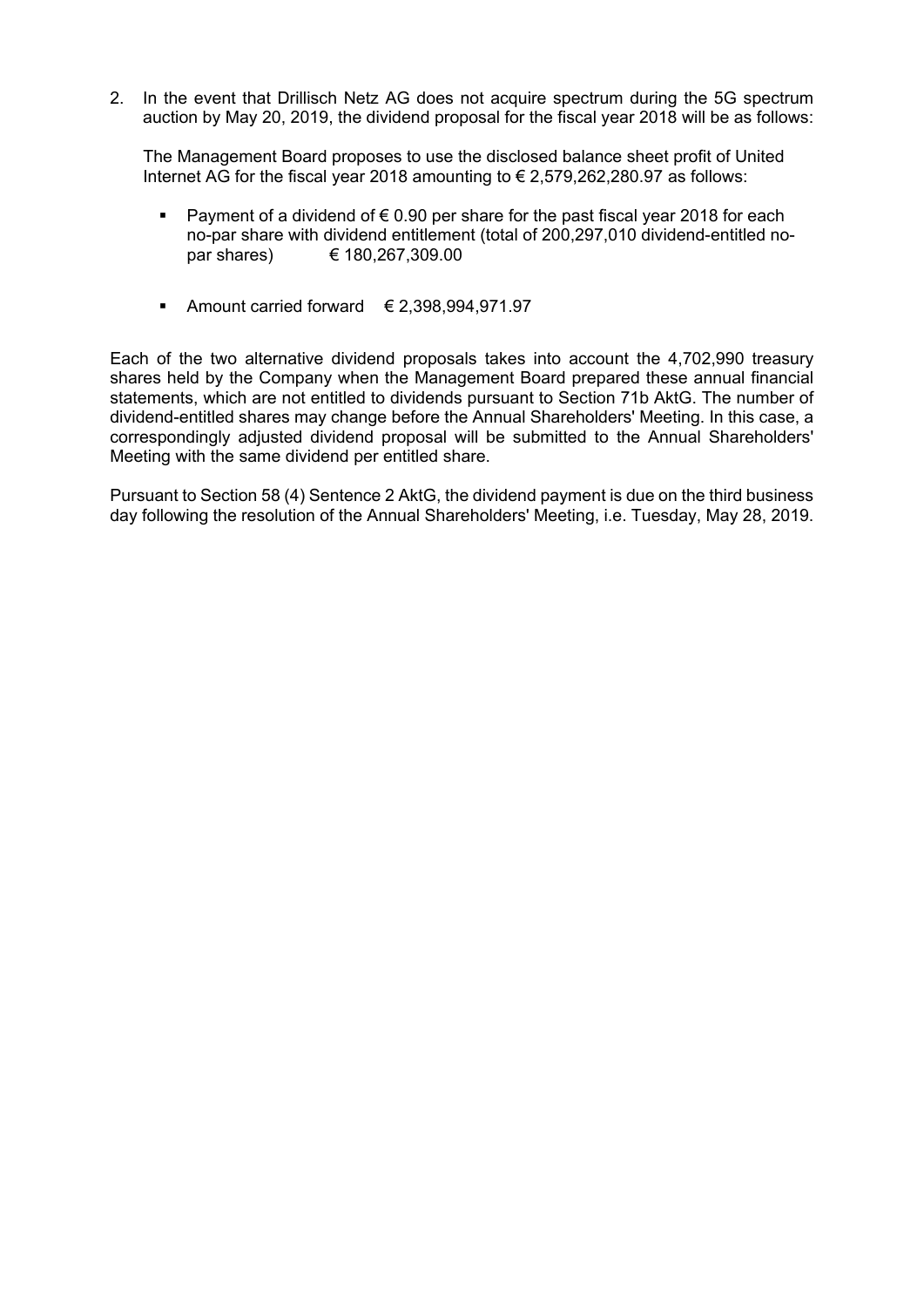# **Transactions with related parties**

In the period under review, no transactions were made with related parties at non-standard market conditions.

### **Disclosures on shareholdings**

United Internet AG is a partner with unlimited liability (general partner) of United Internet Investments Holding AG & Co. KG.

# **Publication of voting right announcements acc. to Sec. 26 WpHG**

Please refer to Appendix 3 of the Notes for details on voting rights disclosures.

### **Financial instruments**

In connection with an investment agreement, there are two derivatives not recognized at fair value (conditional purchase price receivables of United Internet AG). The fair values of the derivatives depend, among other things, on the performance of an investment and the development of the GBP/EUR exchange rate. The term is indefinite and ends upon termination of the investment agreement. The claims of United Internet AG are limited to  $\epsilon$  41 million and € 33 million, respectively. No payment obligations of United Internet AG can result from the agreement. The carrying amount of both derivatives is € 0 in both cases; the fair values amount to € 7.4 million and € 8.4 million, respectively. These valuations are based on a Black-Scholes model and a Monte Carlo simulation using observable and unobservable input factors. The input factors include in particular the expected maturity, the volatility, and the development of the GBP/EUR exchange rate.

# **Auditing and consulting fees**

In fiscal year 2018, auditing fees totaling € 6,827k (prior year: € 7,122k) were calculated in the consolidated financial statements. These include auditing fees of  $\epsilon$  4,585k (prior year: € 4,479k), other certification services of € 56k (prior year: € 46k), tax consultancy services of € 1,865k (prior year: € 1,857k), and other services of € 321k (prior year: € 740k). Auditing fees comprise both statutory audits as well as voluntary audits and audit reviews. Other services mainly refer to transaction-related due diligence services.

# **Corporate Governance Code**

The declaration of conformity with the German Corporate Governance Code acc. to Sec. 161 AktG was filed by the Management Board and Supervisory Board and is available to shareholders via the internet portal of United Internet AG (www.united-internet.de).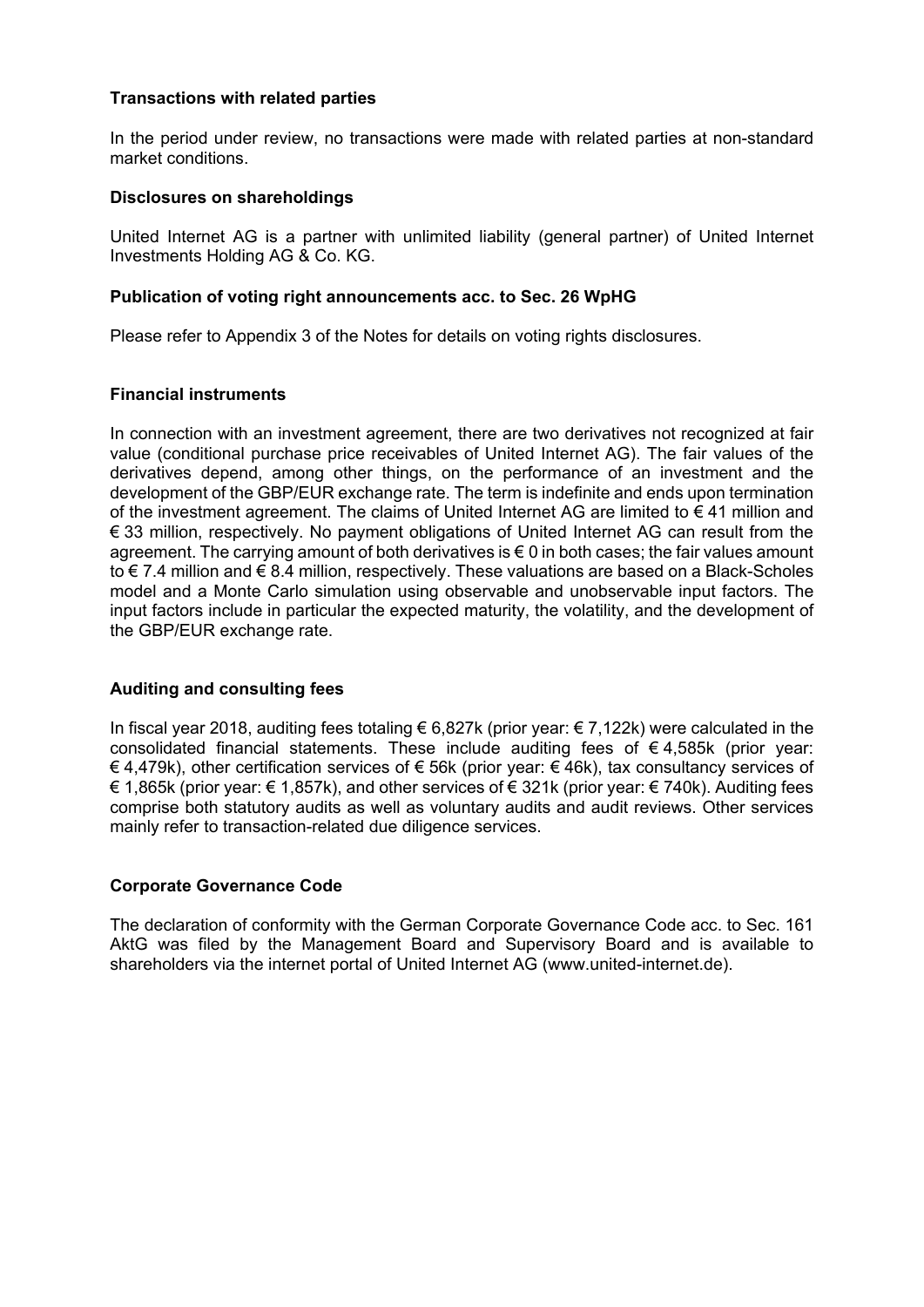# **SUBSEQUENT EVENTS**

There were no significant events subsequent to the end of the reporting period with any material financial effect.

Montabaur, March 22, 2019

The Management Board

Ralph Dommermuth **Frank Krause Frank Krause**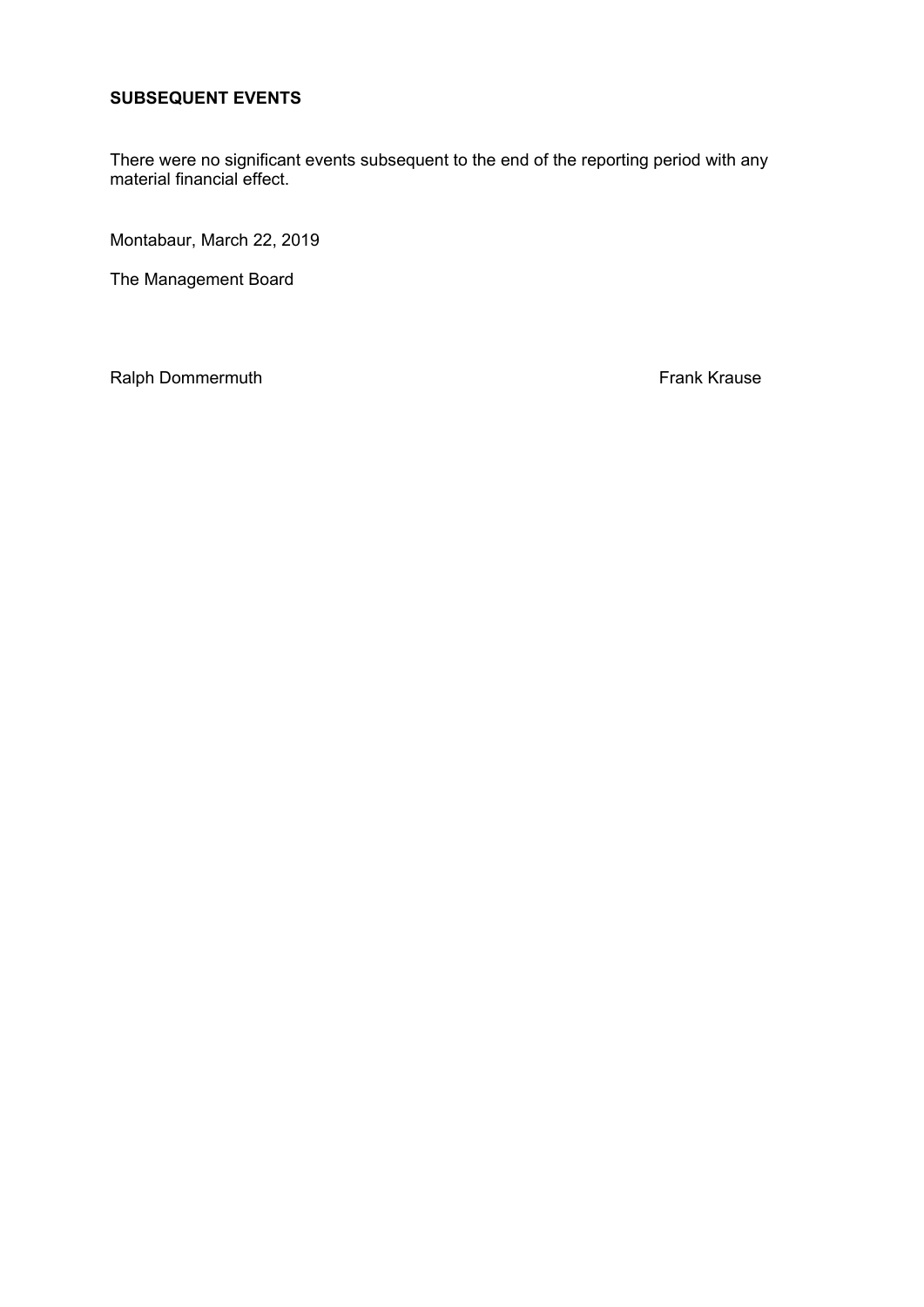### **Development of Non-Current Assets of United Internet AG in Fiscal Year 2018**

|    |                                                                                                                                   | Acquisition and production costs     |                                   | Accumulated depreciation |                                                     |                            |                         |                         | Net book value                  |                                                |                                      |
|----|-----------------------------------------------------------------------------------------------------------------------------------|--------------------------------------|-----------------------------------|--------------------------|-----------------------------------------------------|----------------------------|-------------------------|-------------------------|---------------------------------|------------------------------------------------|--------------------------------------|
|    |                                                                                                                                   | Jan. 1, 2018<br><b>EUR</b>           | Additions<br><b>EUR</b>           | Disposals<br><b>EUR</b>  | Dec. 31, 2018<br><b>EUR</b>                         | Jan. 1, 2018<br><b>EUR</b> | Additions<br><b>EUR</b> | Disposals<br><b>EUR</b> | . 2018<br>Dec. 31<br><b>EUR</b> | Dec. 31, 2018<br>EUR                           | Dec. 31, 2017<br>EUR                 |
| ъ. | Intangible assets                                                                                                                 |                                      |                                   |                          |                                                     |                            |                         |                         |                                 |                                                |                                      |
|    | Concessions, industrial and similar rights and assets<br>as well as licenses in such rights and assets acquired for consideration | 45.240.00                            | 0.00                              | 0.00                     | 45,240.00                                           | 21,396.00                  | 15,169.00               | 0.00                    | 36,565.00                       | 8,675.00                                       | 23,844.00                            |
|    | II. Property, plant and equipment                                                                                                 |                                      |                                   |                          |                                                     |                            |                         |                         |                                 |                                                |                                      |
|    | Other equipment, operational and office equipment                                                                                 | 187,386.66                           | 1,062.00                          | 74,428.49                | 114,020.17                                          | 115,481.66                 | 23,185.00               | 46,493.49               | 92,173.17                       | 21,847.00                                      | 71,905.00                            |
|    | III. Financial assets                                                                                                             |                                      |                                   |                          |                                                     |                            |                         |                         |                                 |                                                |                                      |
|    | Shares in affiliated companies<br>2. Loans to affiliated companies                                                                | 3,101,018,302.35<br>1,851,550,000.00 | 579,888,610.30<br>904,895,371.76  | 12,076,708.90            | 3,668,830,203.75<br>443,990,105.00 2,312,455,266.76 | 0.00<br>0.00               | 0.00<br>0.00            | 0.00<br>0.00            |                                 | 0.00 3.668,830,203.75<br>0.00 2,312,455,266.76 | 3,101,018,302.35<br>1,851,550,000.00 |
|    |                                                                                                                                   |                                      | 4,952,568,302.35 1,484,783,982.06 |                          | 456,066,813.90 5,981,285,470.51                     | 0.00                       | 0.00                    | 0.00                    |                                 | 0.00 5.981,285,470.51                          | 4,952,568,302.35                     |
|    |                                                                                                                                   |                                      | 4,952,800,929.01 1,484,785,044.06 | 456,141,242.39           | 5,981,444,730.68                                    | 136,877.66                 | 38,354.00               | 46,493.49               |                                 | 128,738.17 5,981,315,992.51                    | 4,952,664,051.35                     |

**Annex 1**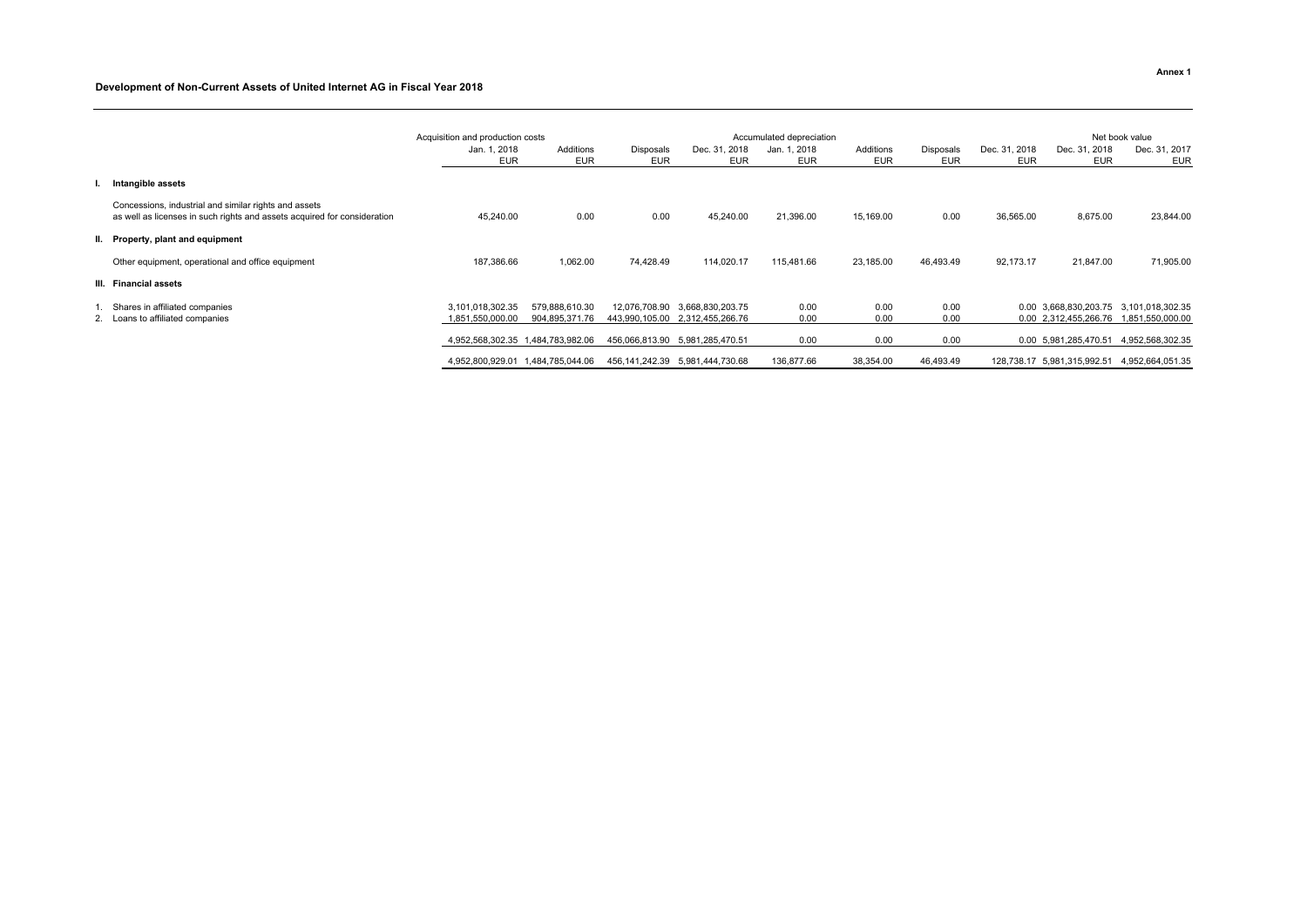### **United Internet AG, Montabaur**

Statement of investments as of December 31, 2018

|                                                                                          |                  | Company equity         |                              |
|------------------------------------------------------------------------------------------|------------------|------------------------|------------------------------|
|                                                                                          | Capital<br>share | as of Dec. 31,<br>2018 | Net income / loss<br>FY 2018 |
|                                                                                          | in %             | €k                     | €k                           |
| Shares held directly                                                                     |                  |                        |                              |
| 1&1 Mail & Media Applications SE, Montabaur (1)                                          | 100.00           | 968,686                | 0                            |
| CA BG AlphaRho AG, Vienna / Austria                                                      | 100.00           | 36                     | -24                          |
| MIP Multimedia Internet Park GmbH, Zweibrücken                                           | 100.00           | 60                     | 45                           |
| United Internet Corporate Services GmbH, Montabaur (1)                                   | 100.00           | 25                     | 0                            |
| United Internet Investments Holding AG & Co. KG, Montabaur (formerly UIIH GmbH) (1) (22) | 100.00           | 128,439                | 0                            |
| United Internet Service SE, Montabaur (1)                                                | 100.00           | 120                    | 0                            |
| United Internet Service Holding GmbH, Montabaur (1)                                      | 100.00           | 1,176,114              | 0                            |
| United Internet Management Holding SE, Montabaur (1)                                     | 100.00           | 120                    | 0                            |
| United Internet Corporate Holding SE, Montabaur (1)                                      | 100.00           | 120                    | 0                            |
| 1&1 Drillisch AG (formerly Drillisch AG), Maintal                                        | 73.29            | 6,592,430              | 341,767                      |
| 1&1 Internet TopCo SE, Montabaur                                                         | 66.67            | 523,148                | -364                         |
| Shares held indirectly                                                                   |                  |                        |                              |
| 1&1 Berlin Telecom Service GmbH, Berlin (3) (4)                                          | 100.00           | 25                     | 0                            |
| 1&1 Cardgate LLC, Chesterbrook / USA (5)                                                 | 100.00           | 321                    | 311                          |
| 1&1 Datacenter SAS, Strasbourg / France (5)                                              | 100.00           | 1,734                  | 67                           |
| 1&1 De-Mail GmbH, Montabaur (1)                                                          | 100.00           | 25                     | 0                            |
| 1&1 Energy GmbH, Montabaur                                                               | 100.00           | $-2,308$               | $-4,368$                     |
| 1&1 Internet (Philippines) Inc., Cebu City / Philippines (5) (20)                        | 100.00           | 885                    | 144                          |
| 1&1 Internet Development SRL, Bucharest / Romania (5) (19)                               | 100.00           | 1,277                  | 1,282                        |
| 1&1 Internet Espana S.L.U., Madrid / Spain (5)                                           | 100.00           | 1,063                  | 1,060                        |
| 1&1 Internet Holding SE, Montabaur (5)                                                   | 100.00           | 269,375                | 243,761                      |
| 1&1 Internet Ltd., Gloucester / UK (5)                                                   | 100.00           | 1,717                  | 2,043                        |
| 1&1 Internet S.A.R.L., Saargemünd / France (5)                                           | 100.00           | 1,297                  | 1,186                        |
| 1&1 Internet Service GmbH, Montabaur (5) (10)                                            | 100.00           | 240                    | 0                            |
| 1&1 Internet Sp.z o.o, Warsaw / Poland (5) (15)                                          | 100.00           | 231                    | 4                            |
| 1&1 IONOS Cloud GmbH (formerly Profit Bricks GmbH), Berlin (5)                           | 100.00           | 6,635                  | 0                            |
| 1&1 IONOS Cloud Inc. (formerly Profit Bricks Inc.), San Antonio / USA (5)                | 100.00           | 15                     | -550                         |
| 1&1 IONOS Inc. (formerly 1&1 Internet Inc.), Chesterbrook / USA (5)                      | 100.00           | 20,055                 | 3,066                        |
| 1&1 IONOS SE (formerly 1&1 Internet SE), Montabaur (5) (10)                              | 100.00           | 390,319                | 0                            |
| 1&1 Logistik GmbH, Montabaur (3) (4)                                                     | 100.00           | 25                     | 0                            |
| 1&1 Mail & Media Development & Technology GmbH, Montabaur (1)                            | 100.00           | 1,748                  | 0                            |
| 1&1 Mail & Media GmbH, Montabaur (1)                                                     | 100.00           | 212,665                | 0                            |
| 1&1 Mail & Media Inc., Chesterbrook / USA                                                | 100.00           | 16,735                 | $-3,554$                     |
| 1&1 Mail & Media Service GmbH, Montabaur (1)                                             | 100.00           | 25                     | 0                            |
|                                                                                          | 100.00           | 1,143                  | 0                            |
| 1&1 Telecom GmbH, Montabaur (3) (4)                                                      |                  |                        | 0                            |
| 1&1 Telecom Holding GmbH, Montabaur (3) (4)                                              | 100.00           | 1,752,964              | 0                            |
| 1&1 Telecom Sales GmbH, Montabaur (3) (4)                                                | 100.00           | 25                     |                              |
| 1&1 Telecom Service Montabaur GmbH, Montabaur (3) (4)                                    | 100.00           | 52                     | 0                            |
| 1&1 Telecom Service Zweibrücken GmbH, Zweibrücken (3) (4)                                | 100.00           | 25                     | 0                            |
| 1&1 Telecommunication SE, Montabaur (3) (4)                                              | 100.00           | 638,357                | 0                            |
| 1&1 UK Holdings Ltd., Gloucester / UK (5)                                                | 100.00           | 71,022                 | $-49$                        |
| 1&1 Versatel Deutschland GmbH, Düsseldorf (7)                                            | 100.00           | 306,431                | 0                            |
| 1&1 Versatel GmbH, Berlin (8)                                                            | 100.00           | 140,054                | 0                            |
| A1 Marketing, Kommunikation und neue Medien GmbH, Montabaur (1)                          | 100.00           | 1,152                  | 0                            |
| A1 Media USA LLC, Chesterbrook / USA (5)                                                 | 100.00           | 190                    | 56                           |
| Arsys Internet E.U.R.L., Perpignan / France (5)                                          | 100.00           | 142                    |                              |
| Arsys Internet S.L., Logroño / Spain (5)                                                 | 100.00           | 89,117                 | 5,549                        |
| AZ.pl Sp. z o.o., Stettin / Poland (5)                                                   | 100.00           | 24                     | 814                          |
| Blitz 17-665 SE, Munich (3) (4)                                                          | 100.00           | 120                    | 0                            |
| Blitz 17-666 SE, Munich (3) (4)                                                          | 100.00           | 120                    | 0                            |
| CA BG AlphaPi AG, Vienna / Austria                                                       | 100.00           | 45                     | $-15$                        |
| Cronon AG, Berlin (5) (10)                                                               | 100.00           | 157                    | 0                            |
| Domain Robot Enterprises Inc., Vancouver / Canada (5) (14) (24)                          | 100.00           | 0                      | 0                            |
| DomCollect International GmbH, Montabaur (5) (11)                                        | 100.00           | 25                     | 0                            |
| DomCollect Worldwide Intellectual Property AG, Zug / Switzerland (5) (15) (18)           | 100.00           | 252                    | 5                            |
| DP ASIA Sp. z o.o., Stettin / Poland (5) (14)                                            | 100.00           | 1                      | 0                            |
| DP EUROPE Sp. z o.o., Stettin / Poland (5) (14)                                          | 100.00           | 1                      | 0                            |
| DP POLAND Sp. z o.o., Stettin / Poland (5) (14)                                          | 100.00           | 1                      | 0                            |
| Drillisch Logistik GmbH, Münster (4)                                                     | 100.00           | 22,350                 | 5,515                        |
| Drillisch Netz AG (formerly Maintal), Krefeld (4)                                        | 100.00           | 944                    | 302                          |
| Drillisch Online GmbH (formerly Drillisch Online AG, Düsseldorf), Maintal (3) (4)        | 100.00           | 145,699                | 0                            |
| Fasthosts Internet Inc., Chesterbrook / USA (5) (15)                                     | 100.00           | $-336$                 | 0                            |
| Fasthosts Internet Ltd., Gloucester / UK (5)                                             | 100.00           | 7,405                  | 1,847                        |
| General Media Xervices GMX S.L., Madrid / Spain (15)                                     | 100.00           | 0                      |                              |
| GMX Italia S.r.l., Milan / Italy (15)                                                    | 100.00           | 0                      | 0                            |
| HBS Cloud Sp. z o.o., Stettin / Poland (5)                                               | 100.00           | 42                     |                              |
| home.pl S.A., Stettin / Poland (5)                                                       | 100.00           | 34,881                 | 10,817                       |
| Immobilienverwaltung AB GmbH, Montabaur (5)                                              | 100.00           | 468                    | 68                           |
| Immobilienverwaltung NMH GmbH, Montabaur (5)                                             | 100.00           | 1,009                  | 632                          |
| InterNetX Corp., Miami / USA (5)                                                         | 100.00           | $-59$                  | -57                          |
| InterNetX GmbH, Regensburg (5) (11)                                                      | 100.00           | 4,469                  | 0                            |
|                                                                                          |                  |                        |                              |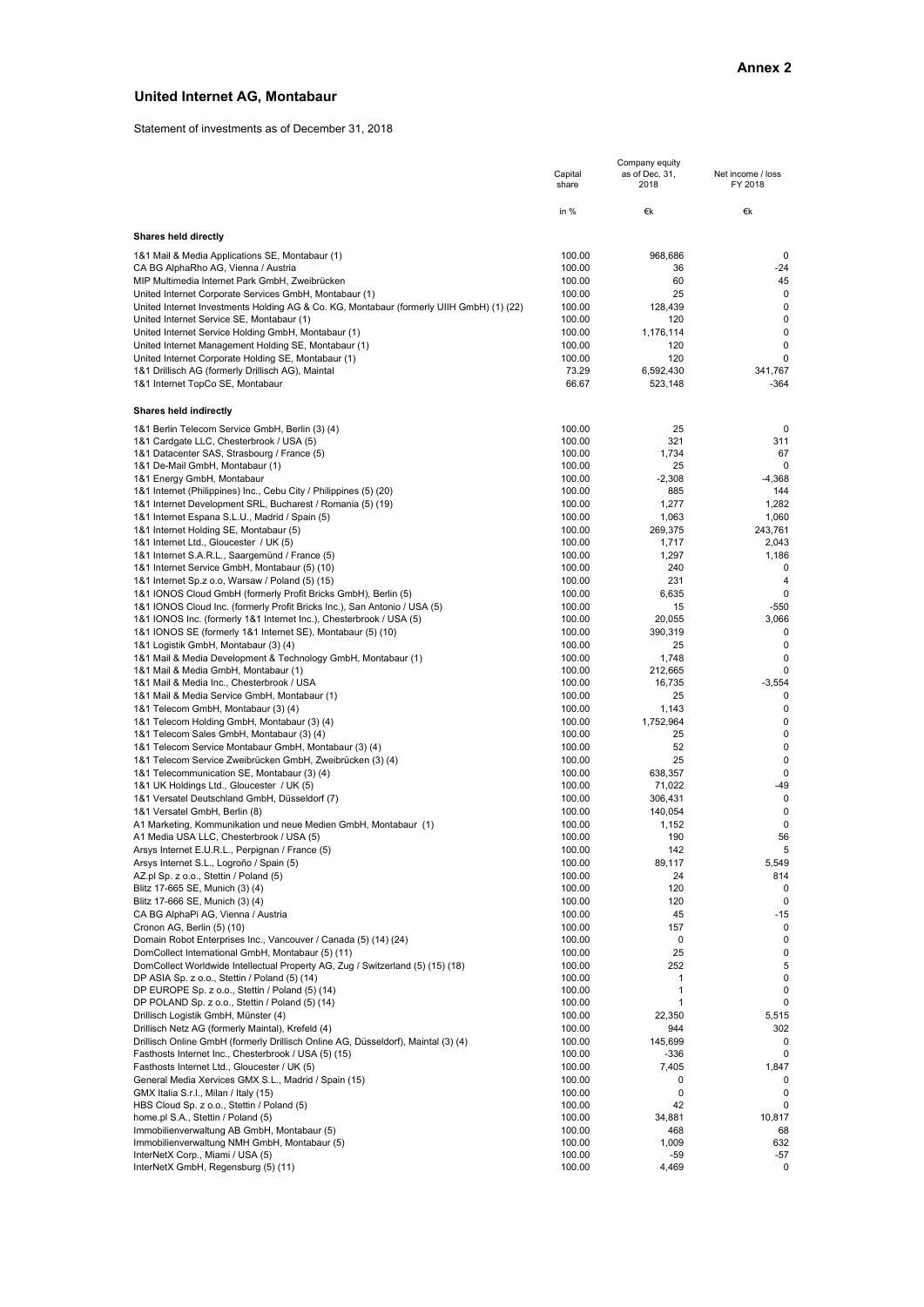#### **United Internet AG, Montabaur**

Statement of investments as of December 31, 2018

|                                                                                     | Company equity   |                        |                              |  |
|-------------------------------------------------------------------------------------|------------------|------------------------|------------------------------|--|
|                                                                                     | Capital<br>share | as of Dec. 31,<br>2018 | Net income / loss<br>FY 2018 |  |
|                                                                                     | in %             | €k                     | €k                           |  |
| IQ-optimize Software AG, Maintal (3) (4)                                            | 100.00           | 87                     | 0                            |  |
| Mobile Ventures GmbH, Maintal (4)                                                   | 100.00           | 1,024                  | 40                           |  |
| Nicline Internet S.L., Logroño / Spain (5)                                          | 100.00           | 541                    | 38                           |  |
| PSI USA, Inc., Las Vegas / USA (5)                                                  | 100.00           | 497                    | $-3,701$                     |  |
| Schlund Technologies GmbH, Regensburg (5) (13)                                      | 100.00           | 25                     | 0                            |  |
| Sedo GmbH, Cologne (5) (11)                                                         | 100.00           | 13,428                 | 0                            |  |
| Sedo.com LLC, Cambridge / USA (5)                                                   | 100.00           | 2,409                  | 1,302                        |  |
| STRATO AG, Berlin (5) (10)                                                          | 100.00           | 9,716                  | 0                            |  |
| Tesys Internet S.L., Logroño / Spain (5)                                            | 100.00           | 1,200                  | 10                           |  |
| TROPOLYS Netz GmbH, Düsseldorf                                                      | 100.00           | $-32,654$              | $-14$                        |  |
| TROPOLYS Service GmbH, Düsseldorf                                                   | 100.00           | $-20,267$              | $-11$                        |  |
| United Domains Inc., Cambridge / USA (5)                                            | 100.00           | 420                    | 21                           |  |
| United Internet Media Austria GmbH, Vienna / Austria                                | 100.00           | 263                    | 56                           |  |
| United Internet Media GmbH, Montabaur (1)                                           | 100.00           | 50                     | $\mathbf 0$                  |  |
| United Internet Sourcing & Aprenticeship GmbH, Montabaur (1)                        | 100.00           | 25                     | $\mathbf{1}$                 |  |
| united-domains AG, Starnberg (5)                                                    | 100.00           | 11,970                 | 11,538                       |  |
| united-domains Reselling GmbH, Starnberg (5) (12)                                   | 100.00           | 25                     | 0                            |  |
| Versatel Immobilien Verwaltungs GmbH, Düsseldorf                                    | 100.00           | $-4,017$               | $-3$                         |  |
| Versatel Telecommunications GmbH, Düsseldorf (6)                                    | 100.00           | 265,886                | 0                            |  |
| World4You Internet Services GmbH, Linz / Austria (5)                                | 100.00           | 3,140                  | 1,892                        |  |
| InterNetX Holding GmbH (formerly Sedo Holding GmbH, Montabaur), Regensburg (5) (21) | 95.56            | 15,632                 | 9,069                        |  |
| premium.pl Sp. z o.o., Stettin / Poland (5) (23)                                    | 75.00            | 244                    | 121                          |  |
| DomainsBot S.r.I, Rome / Italy (5)                                                  | 49.00            | 447                    | 125                          |  |
| Intellectual Property Management Company Inc., Dover (Delaware) / USA (5)           | 49.00            | 242                    | 74                           |  |
| rankingCoach International GmbH, Cologne (16)                                       | 30.70            | $-4,475$               | $-1,796$                     |  |
| uberall GmbH, Berlin (17)                                                           | 28.52            | $\Omega$               | $-2,768$                     |  |
| Tele Columbus AG, Berlin (17)                                                       | 28.52            | 543,364                | $-17,354$                    |  |
| Open-Xchange AG, Nuremberg (17)                                                     | 25.39            | 48,424                 | 27                           |  |
| Virtual Minds AG, Freiburg (17)                                                     | 25.10            | 12,876                 | 2,715                        |  |
| ePages GmbH, Hamburg (17)                                                           | 25.01            | 3,211                  | 869                          |  |
| AWIN AG, Berlin (17)                                                                | 20.00            | 184,936                | 7,130                        |  |
| Afilias Inc. (formerly Afilias plc, Dublin / Irland), Horsham, Pensylvania / USA    | < 20.00          |                        |                              |  |
| MMC Investments Holding Company Ltd., Port Louis / Mauritius                        | < 20.00          |                        |                              |  |
| PipesBox GmbH, Rostock                                                              | < 20.00          |                        |                              |  |
| Rocket Internet SE, Berlin                                                          | < 20.00          |                        | ٠                            |  |

(1) profit transfer to United Internet AG (direct/indirect)

(2) loss assumption by United Internet AG (3) profit transfer to 1&1 Drillisch AG (direct/indirect)

 (4) held directly/indirectly via 1&1 Drillisch AG (5) held directly/indirectly via 1&1 Internet TopCo SE

(6) loss assumption by United Internet Service Holding GmbH

(7) profit transfer to 1&1 Versatel GmbH (direct/indirect)

(8) loss assumption by Versatel Telecommunications GmbH (9) loss assumption by 1&1 Internet TopCo SE

(10) profit transfer to 1&1 Internet Holding SE (direct/indirect)

(11) profit transfer to InterNetX Holding GmbH (direct/indirect)

(12) profit transfer to united-domains AG

(13) profit transfer to InterNetX GmbH (14) no operating business

(15) in liquidation (16) based on published figures as of December 31, 2016 (17) based on published figures as of June 30 / December 31, 2017

(18) 0.002% via trustee

(19) Markus Huhn (1.00%)

(20) Hùseyin Dogan (0.008%), Matthias Steinberg (0.008%), Joran Sison (0.008%), Gary Sancio (0.008%), Ernesto Cadino (0.008%)

(21) Hakan Ali (2,96%), Thomas Mörz (1,48%)

(22) thereof 99.998% personally liable partner (general partner) UI AG and thereof 0.002% limited partner UICS GmbH (23) Przemyslaw Pawel Bojczuk (25.00%)

(24) inclides consolidated DomainsBot Inc., Dover / USA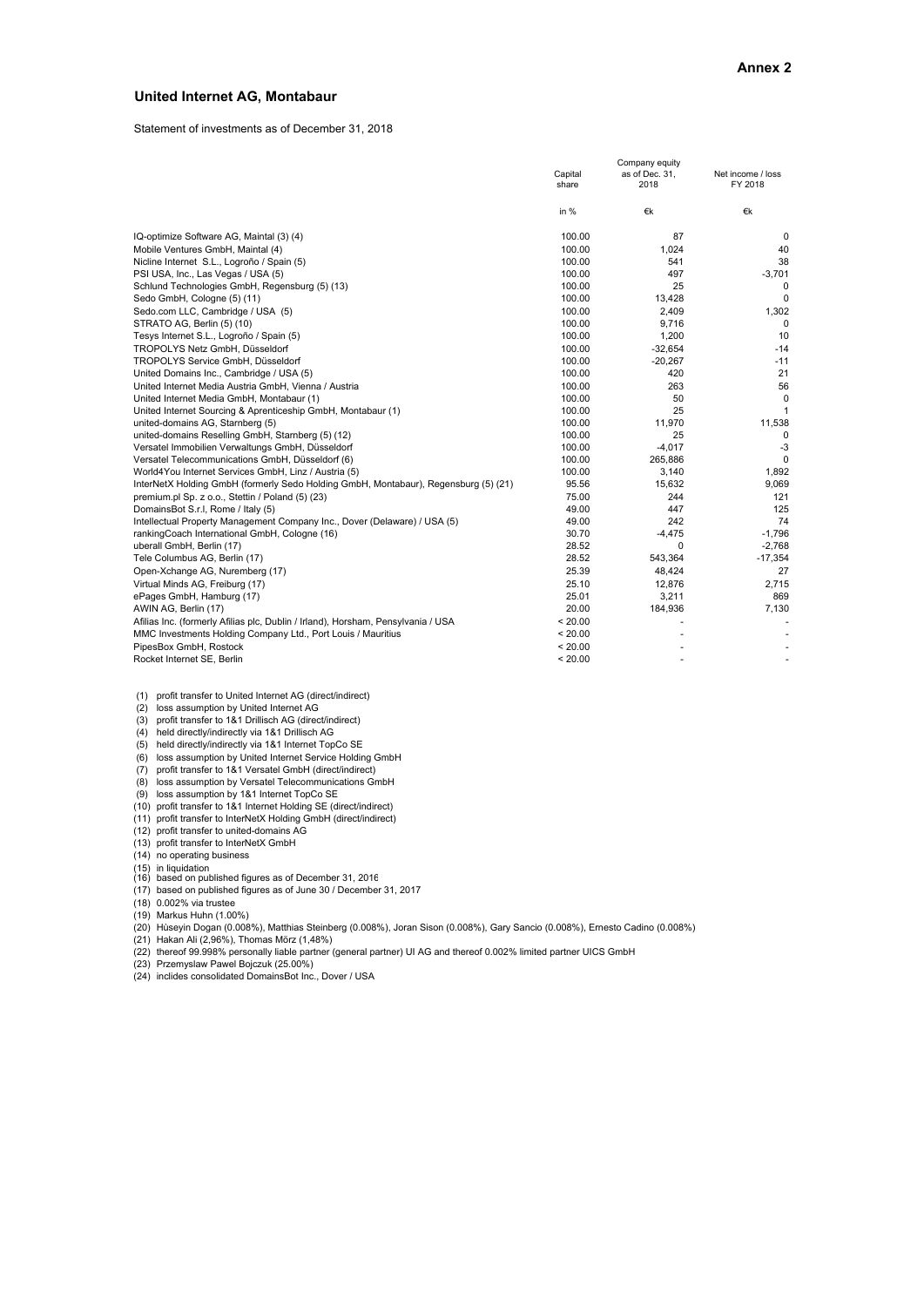# **Publication of voting right announcements acc. to Sec. 26 WpHG**

### **Publication on December 22, 2009**

In accordance with Sec. 21 (1) WpHG, Ralph Dommermuth GmbH & Co. KG Beteiligungsgesellschaft, Montabaur, Germany, has informed us that its proportion of voting rights in United Internet AG, Montabaur, exceeded the threshold of 30% due to a reduction in the total number of voting rights as of December 21, 2009, and amounted to 31.00% on this day (74,400,000 voting rights). Of this amount, 1.67% of voting rights (4,000,000 voting rights) are attributable to Ralph Dommermuth GmbH & Co. KG Beteiligungsgesellschaft according to Sec. 22 (1) Sentence 1 No. 1 WpHG.

In accordance with Sec. 21 (1) WpHG, Ralph Dommermuth Verwaltungs GmbH, Montabaur, Germany, has informed us that its proportion of voting rights in United Internet AG, Montabaur, exceeded the threshold of 30% due to a reduction in the total number of voting rights as of December 21, 2009, and amounted to 31.00% on this day (74,400,000 voting rights). Of this amount, 31.00% of voting rights (74,000,000 voting rights) are attributable to Ralph Dommermuth Verwaltungs GmbH according to Sec. 22 (1) Sentence 1 No. 1 WpHG. Voting rights attributed to Ralph Dommermuth Verwaltungs GmbH are held by the following companies it controls, whose voting rights in United Internet AG amounted to 3% or more: Ralph Dommermuth GmbH & Co. KG Beteiligungsgesellschaft.

# **Publication on March 26, 2013**

On March 22, 2013, RD Holding-Verwaltungs GmbH, Montabaur, Germany, informed us according to Sec. 21 (1) WpHG of the following:

In accordance with Sec. 21 (1) WpHG, we hereby inform you that the voting rights of RD Holding-Verwaltungs GmbH, Montabaur, Germany, in United Internet AG, Elgendorfer Str. 57, 56410 Montabaur, Germany, exceeded the 5%, 10%, 15%, 20%, 25% and 30% thresholds on March 21, 2013 and on this day amount to 45.36% (88,000,000 voting rights). According to Sec. 22 (1) Sentence 1 No. 1 WpHG, 4.12% (8,000,000 voting rights) are attributable to RD Holding-Verwaltungs GmbH and according to Sec. 22 (2) WpHG 41.24% (80,000,000 voting rights) are attributable. The name of the company it controls, of which 3% or more are attributed, is as follows:

- RD Holding GmbH & Co. KG.

The name of the shareholder whose shares are attributed 3% or more is as follows:

- Ralph Dommermuth GmbH & Co. KG Beteiligungsgesellschaft.

On March 22, 2013, RD Holding GmbH & Co. KG, Montabaur, Germany, informed us according to Sec. 21 (1) WpHG of the following:

In accordance with Sec. 21 (1) WpHG, we hereby inform you that the voting rights of RD Holding GmbH & Co. KG, Montabaur, Germany, in United Internet AG, Elgendorfer Str. 57, 56410 Montabaur, Germany, exceeded the 5%, 10%, 15%, 20%, 25% and 30% thresholds on March 21, 2013 and on this day amount to 45.36% (88,000,000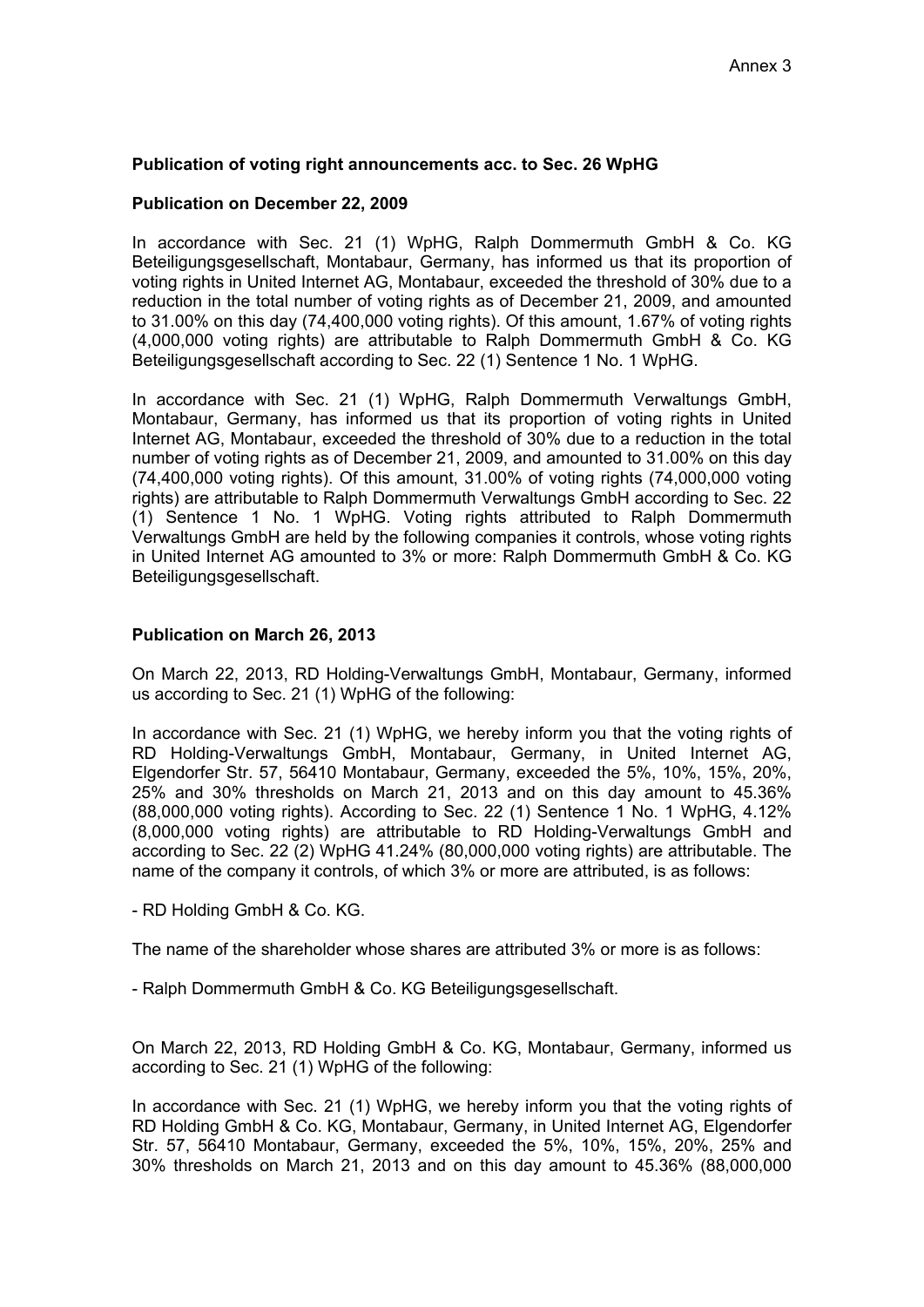voting rights). According to Sec. 22 (2), 41.24% (80,000,000 voting rights) are attributable to RD Holding GmbH & Co. KG. Voting rights are attributable to the following shareholder whose voting rights in United Internet AG exceed 3%:

- Ralph Dommermuth GmbH & Co. KG Beteiligungsgesellschaft.

On March 22, 2013, RD Holding-Verwaltungs GmbH, Montabaur, Germany, informed us according to Sec. 27a (1) WpHG of the following in connection with the exceeding or reaching of the 10% threshold or a higher threshold on March 21, 2013:

Objectives of purchasing the voting rights (Sec. 27a (1) Sentence 1 and Sentence 3 WpHG)

The acquisition was made by attribution in the course of an internal restructuring and serves neither the implementation of strategic objectives nor the generation of trading profits.

RD Holding-Verwaltungs GmbH does not intend to acquire further voting rights in United Internet AG via purchase or other means within the next twelve months.

RD Holding-Verwaltungs GmbH is not seeking to influence the composition of administrative, management or supervisory bodies of United Internet AG.

RD Holding-Verwaltungs GmbH is not seeking to significantly alter the company's capital structure, especially with regard to the ratio between equity and debt or its dividend policy.

Source of funds used for voting rights (Sec. 27a (1) Sentence 1 and Sentence 4 WpHG)

The acquisition of voting rights was made by attribution acc. to Sec. 22 (1) Sentence 1 No. 1 WpHG as well as Sec. 22 (2) WpHG. With regard to the purchase of voting rights in United Internet AG, no equity or debt was therefore used.

On March 22, 2013, RD Holding GmbH & Co. KG, Montabaur, Germany informed us according to Sec. 27a (1) WpHG of the following in connection with the exceeding or reaching of the 10% threshold or a higher threshold on March 21, 2013:

1. Objectives of purchasing the voting rights (Sec. 27a Abs. 1 Sentence 1 and Sentence 3 WpHG)

a- The acquisition was made by attribution in the course of an internal restructuring and serves neither the implementation of strategic objectives nor the generation of trading profits.

b- RD Holding GmbH & Co. KG does not intend to acquire further voting rights in United Internet AG via purchase or other means within the next twelve months.

c- RD Holding GmbH & Co. KG is not seeking to influence the composition of administrative, management or supervisory bodies of United Internet AG.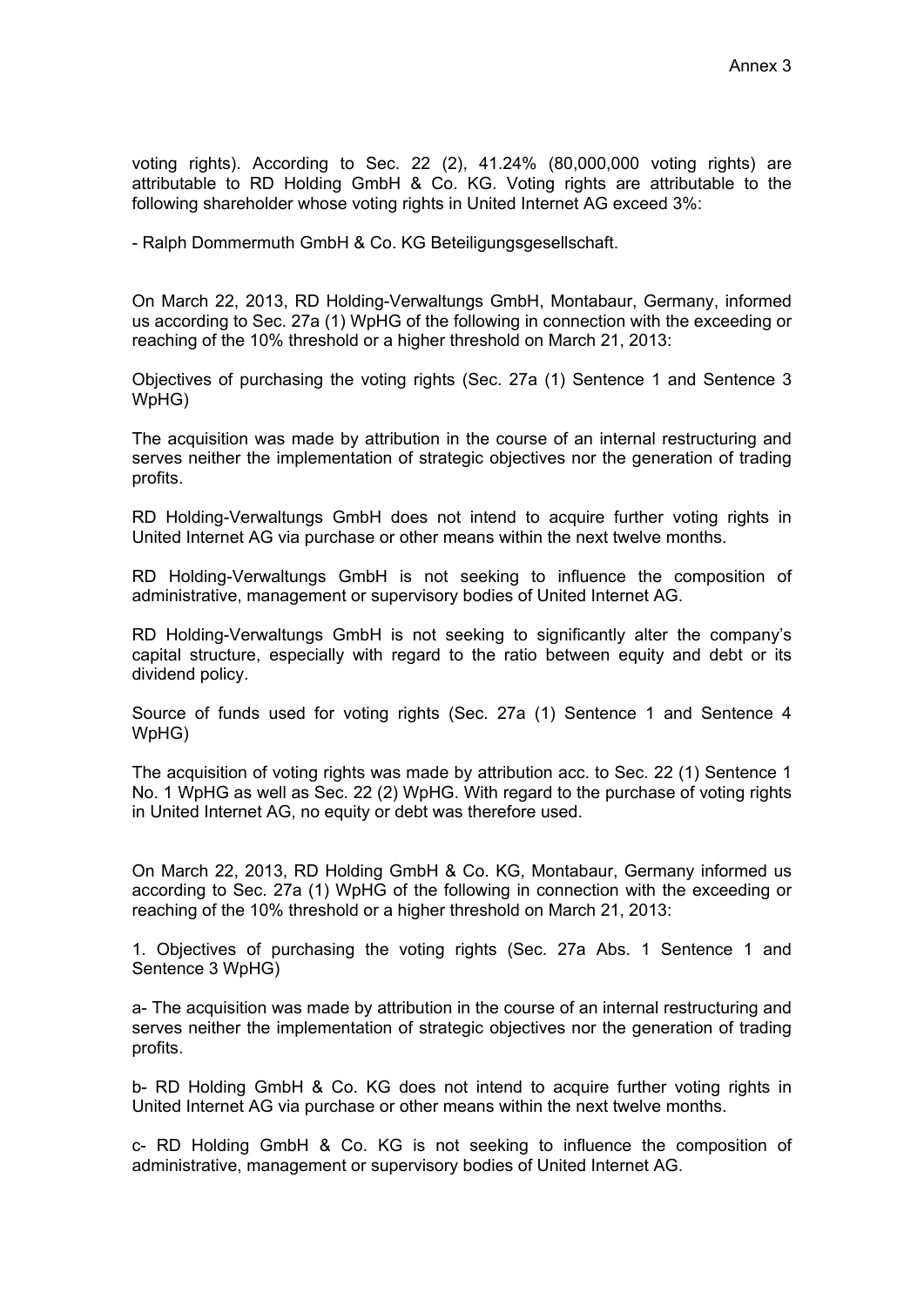d- RD Holding GmbH & Co. KG is not seeking to significantly alter the company's capital structure, especially with regard to the ratio between equity and debt or its dividend policy.

2. Source of funds used for voting rights (Sec. 27a (1) Sentence 1 and Sentence 4 WpHG)

The acquisition of voting rights was made by attribution acc. to Sec. 22 (1) Sentence 1 No. 1 WpHG as well as Sec. 22 (2) WpHG. With regard to the purchase of voting rights in United Internet AG, no equity or debt was therefore used.

#### **Publication on November 11, 2013**

On November 4, 2013, Mr. Ralph Dommermuth, Germany, informed us according to Sec. 21 (1) of the WpHG that via shares his voting rights in United Internet AG, Montabaur, Germany, exceeded the 50% threshold of voting rights on October 18, 2011 and on that day amounted to 50.25% (corresponding to 108,029,511 voting rights of a total of 215,000,000 voting rights). Of this total, 42.06% of voting rights (corresponding to 90,429,511 voting rights) were attributable to him acc. to Sec. 22 (1), Sentence 1, No. 1 WpHG.

- Ralph Dommermuth GmbH & Co. KG Beteiligungsgesellschaft

- Ralph Dommermuth Verwaltungs GmbH

- United Internet AG

On November 4, 2013, Mr. Ralph Dommermuth, Germany, informed us according to Sec. 21 (1) of the WpHG that via shares his voting rights in United Internet AG, Montabaur, Germany, fell below the 50% threshold of voting rights on January 8, 2013 and on that day amounted to 46.83% (corresponding to 93,662,202 voting rights of a total of 200,000,000). Of this total, 46.83% of voting rights (corresponding to 93,662,202 voting rights) were attributable to him acc. to Sec. 22 (1), Sentence 1, No. 1 WpHG. The attributed voting rights are held by the following companies which he controls, whose share of voting rights in United Internet AG is equal to or more than 3%:

- Ralph Dommermuth GmbH & Co. KG Beteiligungsgesellschaft
- Ralph Dommermuth Verwaltungs GmbH
- RD Holding GmbH & Co. KG RD Holding-Verwaltungs GmbH

#### **Publication of voting right announcements acc. to Sec. 26a WpHG**

#### **Publication of total voting rights as of September 30, 2014:**

United Internet AG hereby notifies that the total number of voting rights at the end of September 2014 amounted to 205,000,000.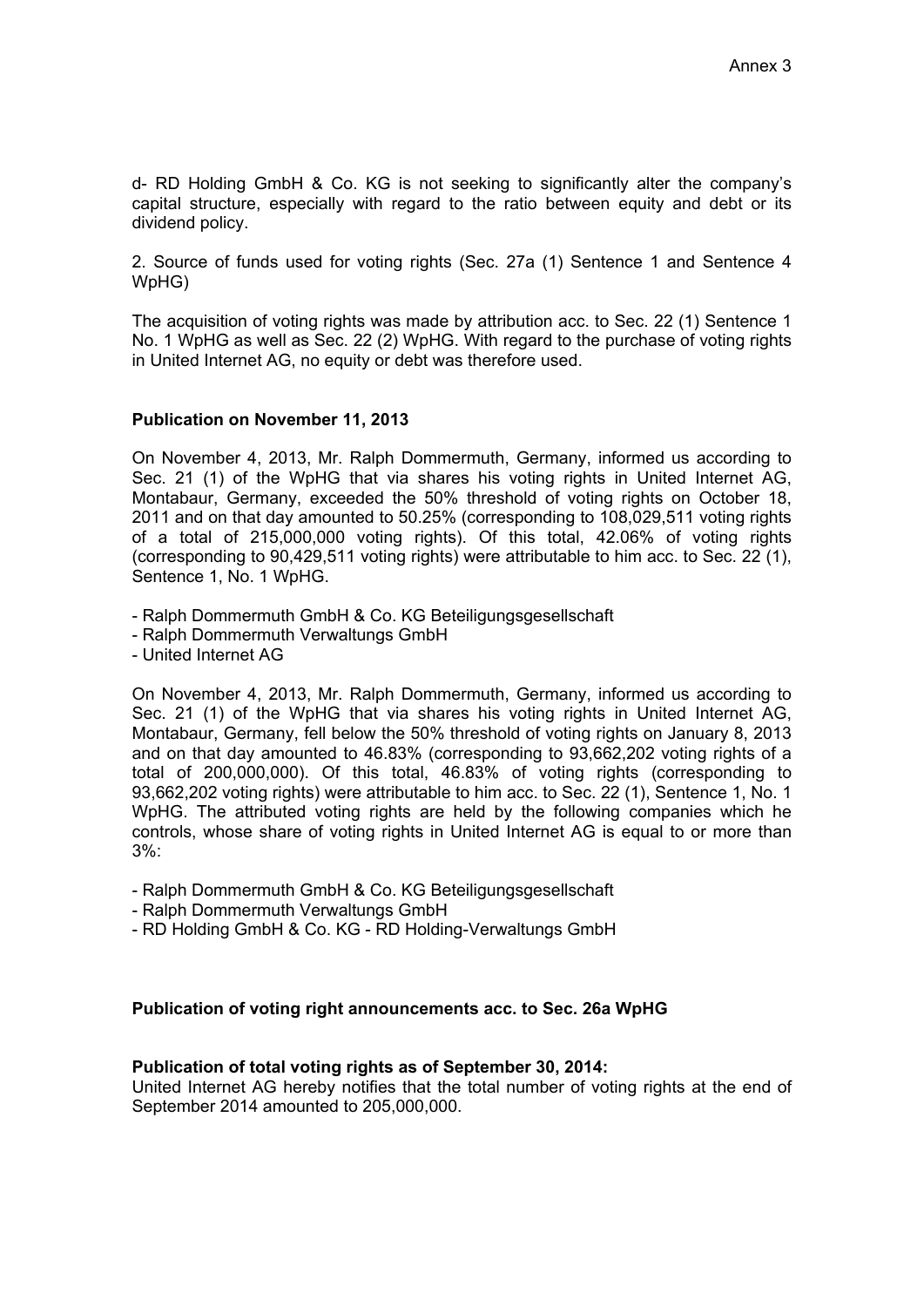# **Publication on October 23, 2017**

Notification of voting rights pursuant to Sec. 26, Section 1 of the WpHG

# **1. Details of issuer**

United Internet AG Elgendorfer Straße 57 56410 Montabaur Germany

# **2. Reason for notification**

X Acquisition/disposal of shares with voting rights

Acquisition/disposal of instruments

Change of breakdown of voting rights

Other reason:

# **3. Details of person subject to the notification obligation**

| Name: | City and country of registered office:                           |
|-------|------------------------------------------------------------------|
|       | BlackRock, Inc. Wilmington, DE<br>United States of America (USA) |
|       |                                                                  |

# **4. Names of shareholder(s)**

holding directly 3% or more voting rights, if different from 3. 

# **5. Date on which threshold was crossed or reached:**

18 Oct 2017

# **6. Total positions**

|                          | $%$ of voting rights<br>attached to shares<br>(total of 7.a.) | $%$ of voting rights<br>through instruments<br>(total of 7.b.1 +<br>7.b.2) | total of<br>both in<br>$\frac{0}{0}$<br>$(7.a. +$<br>7.b.) | total number of<br>voting rights of<br>issuer |
|--------------------------|---------------------------------------------------------------|----------------------------------------------------------------------------|------------------------------------------------------------|-----------------------------------------------|
| Resulting<br>situation   | $3.10 \%$                                                     |                                                                            | $0.16\%$ 3.26 %                                            | 205000000                                     |
| Previous<br>notification | $2.95\%$                                                      | $0.30 \%$                                                                  | $3.25 \%$                                                  |                                               |

**7. Notified details of the resulting situation**

# **a. Voting rights attached to shares (Sec.s 21, 22 WpHG)**

| <b>ISIN</b>  | absolute                                                                                |          | in $\%$  |          |  |
|--------------|-----------------------------------------------------------------------------------------|----------|----------|----------|--|
|              | direct                                                                                  | indirect | direct   | indirect |  |
|              | $ ({\rm Sec. 21 WpHG}) ({\rm Sec. 22 WpHG}) ({\rm Sec. 21 WpHG}) ({\rm Sec. 22 WpHG}) $ |          |          |          |  |
| DE0005089031 |                                                                                         | 6353099  | $0.00\%$ | 3.10 $%$ |  |
| <b>Total</b> | 6353099                                                                                 |          | $3.10\%$ |          |  |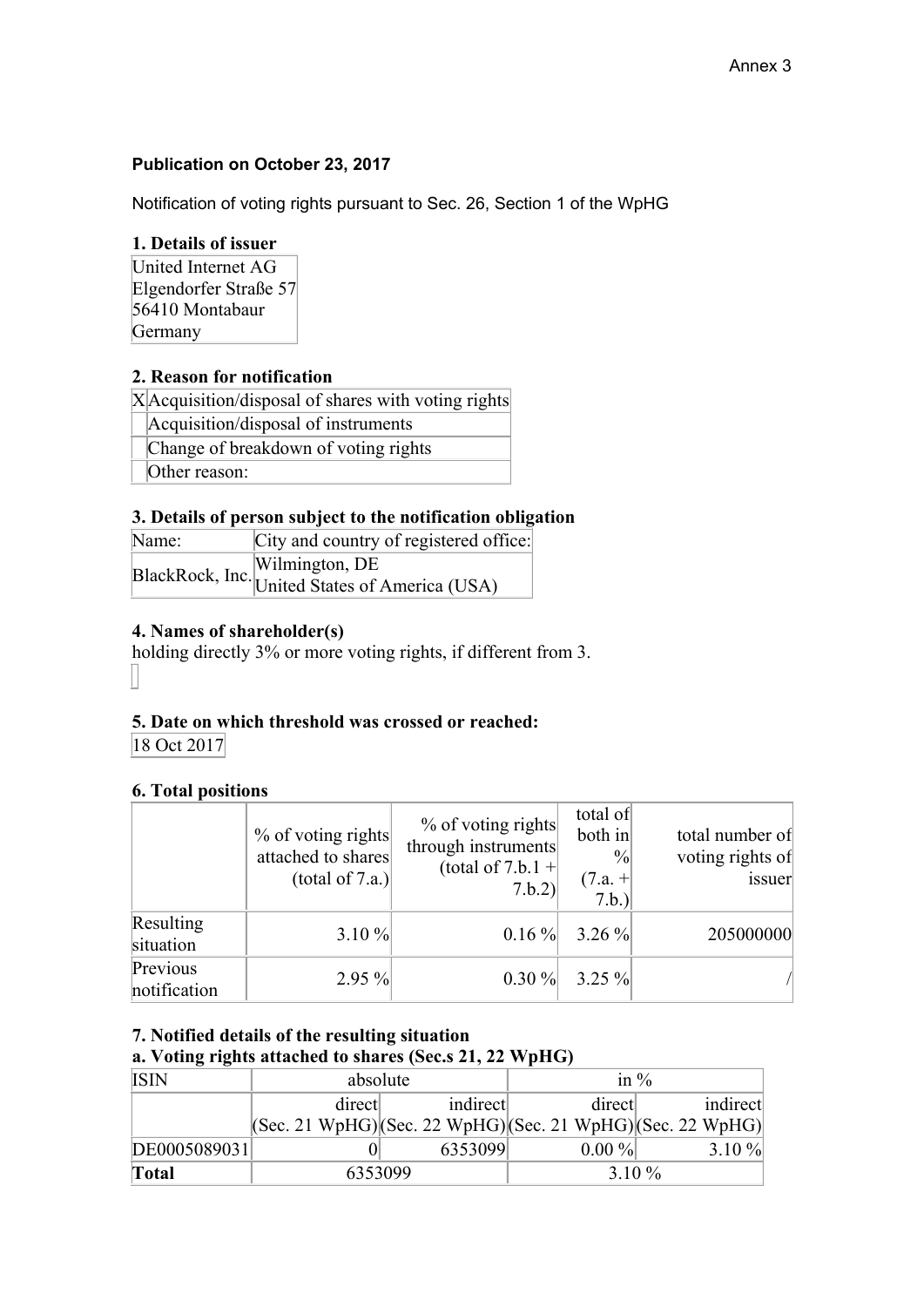| Type of               | Expiration or | Exercise or       |          | Voting rights Voting rights |
|-----------------------|---------------|-------------------|----------|-----------------------------|
| instrument            | maturity date | conversion period | absolute | in $\%$                     |
| Lent Securities $n/a$ |               | ln/a              | 319509   | $0.16\%$                    |
|                       |               | <b>Total</b>      | 319509   | $0.16\%$                    |

### **b.1. Instruments according to Sec. 25 para. 1 No. 1 WpHG**

#### **b.2. Instruments according to Sec. 25 para. 1 No. 2 WpHG**

 $\overline{\phantom{a}}$ 

| Type of<br>instrument      | Expiration or<br>maturity date | Exercise or<br>conversion<br>period | Cash or<br>physical<br>settlement | Voting<br>rights<br>absolute | Voting<br>rights in<br>$\frac{0}{0}$ |
|----------------------------|--------------------------------|-------------------------------------|-----------------------------------|------------------------------|--------------------------------------|
| Contract for<br>Difference | n/a                            | n/a                                 | Cash                              | 3862                         | $0.002\%$                            |
|                            |                                |                                     | Total                             | 3862                         | $0.002\%$                            |

### **8. Information in relation to the person subject to the notification obligation**

Person subject to the notification obligation is not controlled and does itself not control any other undertaking(s) holding directly or indirectly an interest in the (underlying) issuer  $(1)$ .

 $\overline{X}$  Full chain of controlled undertakings starting with the ultimate controlling natural person or legal entity:

|                                                                       | $%$ of voting | % of voting rights                    | Total of             |
|-----------------------------------------------------------------------|---------------|---------------------------------------|----------------------|
| Name                                                                  | rights (if at | through instruments                   | both (if at          |
|                                                                       |               | least held 3% (if at least held 5% or | least held           |
|                                                                       | or more)      |                                       | more) $5\%$ or more) |
| BlackRock, Inc.                                                       | $\frac{0}{0}$ | $\frac{0}{0}$                         | $\frac{0}{0}$        |
| Trident Merger, LLC                                                   | $\frac{0}{0}$ | $\frac{0}{0}$                         | $\frac{0}{0}$        |
| BlackRock Investment Management,<br><b>LLC</b>                        | $\frac{0}{0}$ | $\frac{0}{0}$                         | $\frac{0}{0}$        |
|                                                                       |               |                                       |                      |
| BlackRock, Inc.                                                       | $\frac{0}{0}$ | $\frac{0}{0}$                         | $\frac{0}{0}$        |
| BlackRock Holdco 2, Inc.                                              | $\frac{0}{0}$ | $\frac{0}{0}$                         | $\frac{0}{0}$        |
| <b>BlackRock Financial Management,</b>                                | $\frac{0}{0}$ | $\frac{0}{0}$                         | $\frac{0}{0}$        |
| Inc.                                                                  |               |                                       |                      |
| BlackRock, Inc.                                                       | $\frac{0}{0}$ | $\frac{0}{0}$                         | $\frac{0}{0}$        |
| BlackRock Holdco 2, Inc.                                              | $\frac{0}{0}$ | $\frac{0}{0}$                         | $\frac{0}{0}$        |
| <b>BlackRock Financial Management,</b><br>Inc.                        | $\frac{0}{0}$ | $\frac{0}{0}$                         | $\frac{0}{0}$        |
| BlackRock Holdco 4, LLC                                               | $\frac{0}{0}$ | $\frac{0}{0}$                         | $\frac{0}{0}$        |
| BlackRock Holdco 6, LLC                                               | $\frac{0}{0}$ | $\frac{0}{0}$                         | $\frac{0}{0}$        |
| BlackRock Delaware Holdings Inc.                                      | $\frac{0}{0}$ | $\frac{0}{0}$                         | $\frac{0}{0}$        |
| <b>BlackRock Institutional Trust</b><br>Company, National Association | $\frac{0}{0}$ | $\frac{0}{0}$                         | $\frac{0}{0}$        |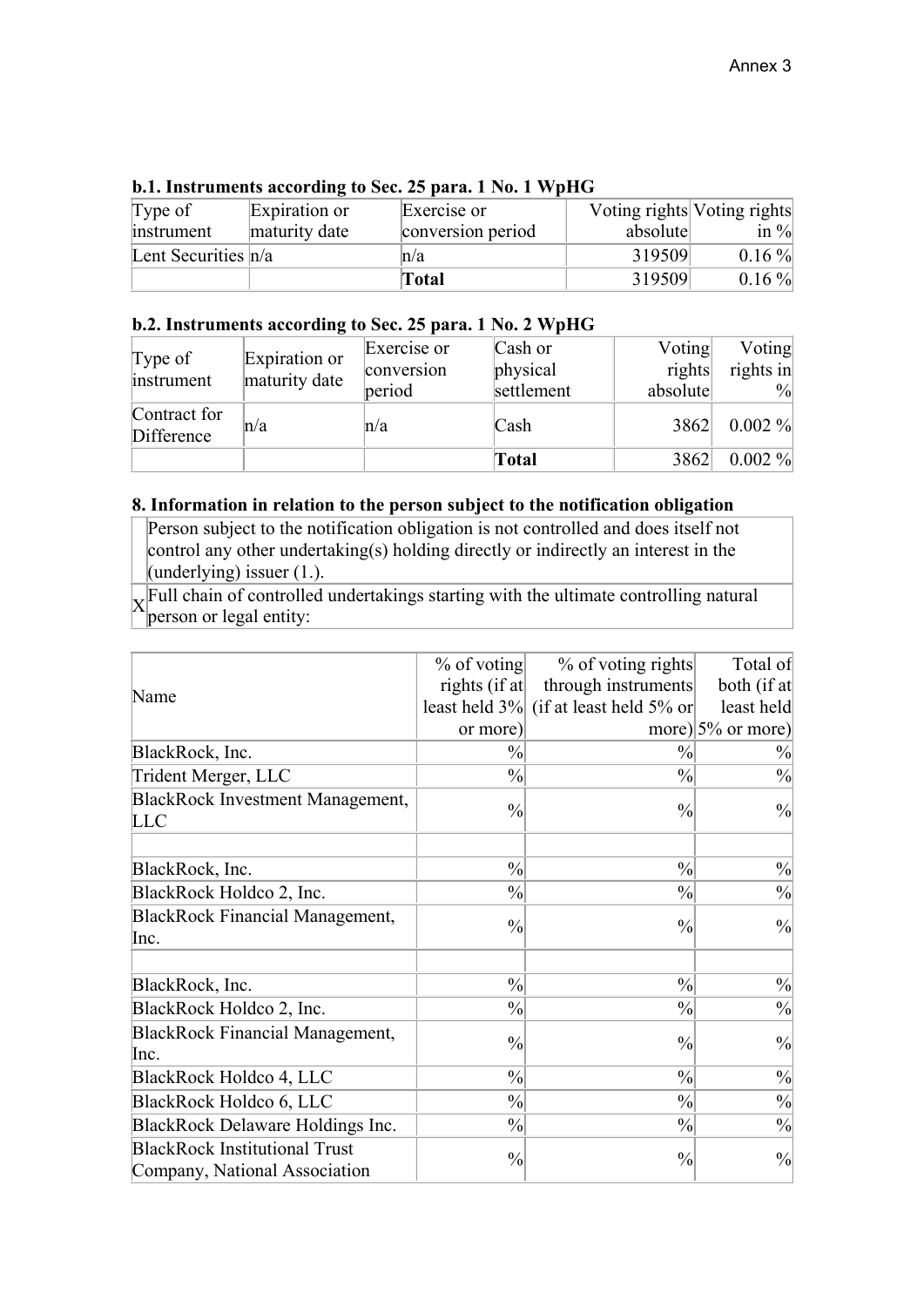| $\frac{0}{0}$<br>$\frac{0}{0}$<br>BlackRock, Inc.<br>BlackRock Holdco 2, Inc.<br>$\frac{0}{0}$<br>$\frac{0}{0}$<br>$\frac{0}{0}$<br>$\frac{0}{0}$<br>$\frac{0}{0}$<br>$\frac{0}{0}$<br>$\frac{0}{0}$<br>$\frac{0}{0}$<br>$\frac{0}{0}$<br>$\frac{0}{0}$<br>$\frac{0}{0}$<br>$\frac{0}{0}$<br>$\frac{0}{0}$<br>$\frac{0}{0}$<br>$\frac{0}{0}$<br>$\frac{0}{0}$ |               |               |               |
|---------------------------------------------------------------------------------------------------------------------------------------------------------------------------------------------------------------------------------------------------------------------------------------------------------------------------------------------------------------|---------------|---------------|---------------|
|                                                                                                                                                                                                                                                                                                                                                               |               |               | $\frac{0}{0}$ |
| <b>BlackRock Financial Management,</b><br>Inc.                                                                                                                                                                                                                                                                                                                |               |               | $\frac{0}{0}$ |
| BlackRock Holdco 4, LLC<br>BlackRock Holdco 6, LLC<br>BlackRock Delaware Holdings Inc.<br><b>BlackRock Fund Advisors</b><br>BlackRock, Inc.<br>BlackRock Holdco 2, Inc.<br><b>BlackRock Financial Management,</b>                                                                                                                                             |               |               | $\frac{0}{0}$ |
|                                                                                                                                                                                                                                                                                                                                                               |               |               |               |
|                                                                                                                                                                                                                                                                                                                                                               |               |               | $\frac{0}{0}$ |
|                                                                                                                                                                                                                                                                                                                                                               |               |               | $\frac{0}{0}$ |
|                                                                                                                                                                                                                                                                                                                                                               |               |               | $\frac{0}{0}$ |
|                                                                                                                                                                                                                                                                                                                                                               |               |               | $\frac{0}{0}$ |
|                                                                                                                                                                                                                                                                                                                                                               |               |               |               |
|                                                                                                                                                                                                                                                                                                                                                               |               |               | $\frac{0}{0}$ |
|                                                                                                                                                                                                                                                                                                                                                               |               |               | $\frac{0}{0}$ |
|                                                                                                                                                                                                                                                                                                                                                               | $\frac{0}{0}$ | $\frac{0}{0}$ | $\frac{0}{0}$ |
| Inc.                                                                                                                                                                                                                                                                                                                                                          |               |               |               |
| BlackRock Capital Holdings, Inc.<br>$\frac{0}{0}$<br>$\frac{0}{0}$                                                                                                                                                                                                                                                                                            |               |               | $\frac{0}{0}$ |
| $\frac{0}{0}$<br><b>BlackRock Advisors, LLC</b><br>$\frac{0}{0}$                                                                                                                                                                                                                                                                                              |               |               | $\frac{0}{0}$ |
|                                                                                                                                                                                                                                                                                                                                                               |               |               |               |
| $\frac{0}{0}$<br>BlackRock, Inc.<br>$\frac{0}{0}$                                                                                                                                                                                                                                                                                                             |               |               | $\frac{0}{0}$ |
| $\frac{0}{0}$<br>BlackRock Holdco 2, Inc.<br>$\frac{0}{0}$                                                                                                                                                                                                                                                                                                    |               |               | $\frac{0}{0}$ |
| <b>BlackRock Financial Management,</b><br>$\frac{0}{0}$<br>$\frac{0}{0}$                                                                                                                                                                                                                                                                                      |               |               | $\frac{0}{0}$ |
| Inc.                                                                                                                                                                                                                                                                                                                                                          |               |               |               |
| <b>BlackRock International Holdings,</b><br>$\frac{0}{0}$<br>$\frac{0}{0}$                                                                                                                                                                                                                                                                                    |               |               | $\frac{0}{0}$ |
| Inc.                                                                                                                                                                                                                                                                                                                                                          |               |               |               |
| BR Jersey International Holdings<br>$\frac{0}{0}$<br>$\frac{0}{0}$                                                                                                                                                                                                                                                                                            |               |               | $\frac{0}{0}$ |
| L.P.                                                                                                                                                                                                                                                                                                                                                          |               |               |               |
| BlackRock (Singapore) Holdco Pte.<br>$\frac{0}{0}$<br>$\frac{0}{0}$                                                                                                                                                                                                                                                                                           |               |               | $\frac{0}{0}$ |
| Ltd.                                                                                                                                                                                                                                                                                                                                                          |               |               |               |
| BlackRock (Singapore) Limited<br>$\frac{0}{0}$<br>$\frac{0}{0}$                                                                                                                                                                                                                                                                                               |               |               | $\frac{0}{0}$ |
|                                                                                                                                                                                                                                                                                                                                                               |               |               |               |
| $\frac{0}{0}$<br>$\frac{0}{0}$<br>BlackRock, Inc.                                                                                                                                                                                                                                                                                                             |               |               | $\frac{0}{0}$ |
| $\frac{0}{0}$<br>$\frac{0}{0}$<br>BlackRock Holdco 2, Inc.                                                                                                                                                                                                                                                                                                    |               |               | $\frac{0}{0}$ |
| <b>BlackRock Financial Management,</b><br>$\frac{0}{0}$<br>$\frac{0}{0}$<br>Inc.                                                                                                                                                                                                                                                                              |               |               | $\frac{0}{0}$ |
| <b>BlackRock International Holdings,</b>                                                                                                                                                                                                                                                                                                                      |               |               |               |
| $\frac{0}{0}$<br>$\frac{0}{0}$<br>Inc.                                                                                                                                                                                                                                                                                                                        |               |               | $\frac{0}{0}$ |
| BR Jersey International Holdings                                                                                                                                                                                                                                                                                                                              |               |               |               |
| $\frac{0}{0}$<br>$\frac{0}{0}$<br>L.P.                                                                                                                                                                                                                                                                                                                        |               |               | $\frac{0}{0}$ |
| BlackRock (Singapore) Holdco Pte.                                                                                                                                                                                                                                                                                                                             |               |               |               |
| $\frac{0}{0}$<br>$\frac{0}{0}$<br>Ltd.                                                                                                                                                                                                                                                                                                                        |               |               | $\frac{0}{0}$ |
| $\frac{0}{0}$<br>$\frac{0}{0}$<br>BlackRock Asia-Pac Holdco, LLC                                                                                                                                                                                                                                                                                              |               |               | $\frac{0}{0}$ |
| <b>BlackRock HK Holdco Limited</b><br>$\frac{0}{0}$<br>$\frac{0}{0}$                                                                                                                                                                                                                                                                                          |               |               | $\frac{0}{0}$ |
| <b>BlackRock Asset Management North</b>                                                                                                                                                                                                                                                                                                                       |               |               |               |
| $\frac{0}{0}$<br>$\frac{0}{0}$<br>Asia Limited                                                                                                                                                                                                                                                                                                                |               |               | $\frac{0}{0}$ |
|                                                                                                                                                                                                                                                                                                                                                               |               |               |               |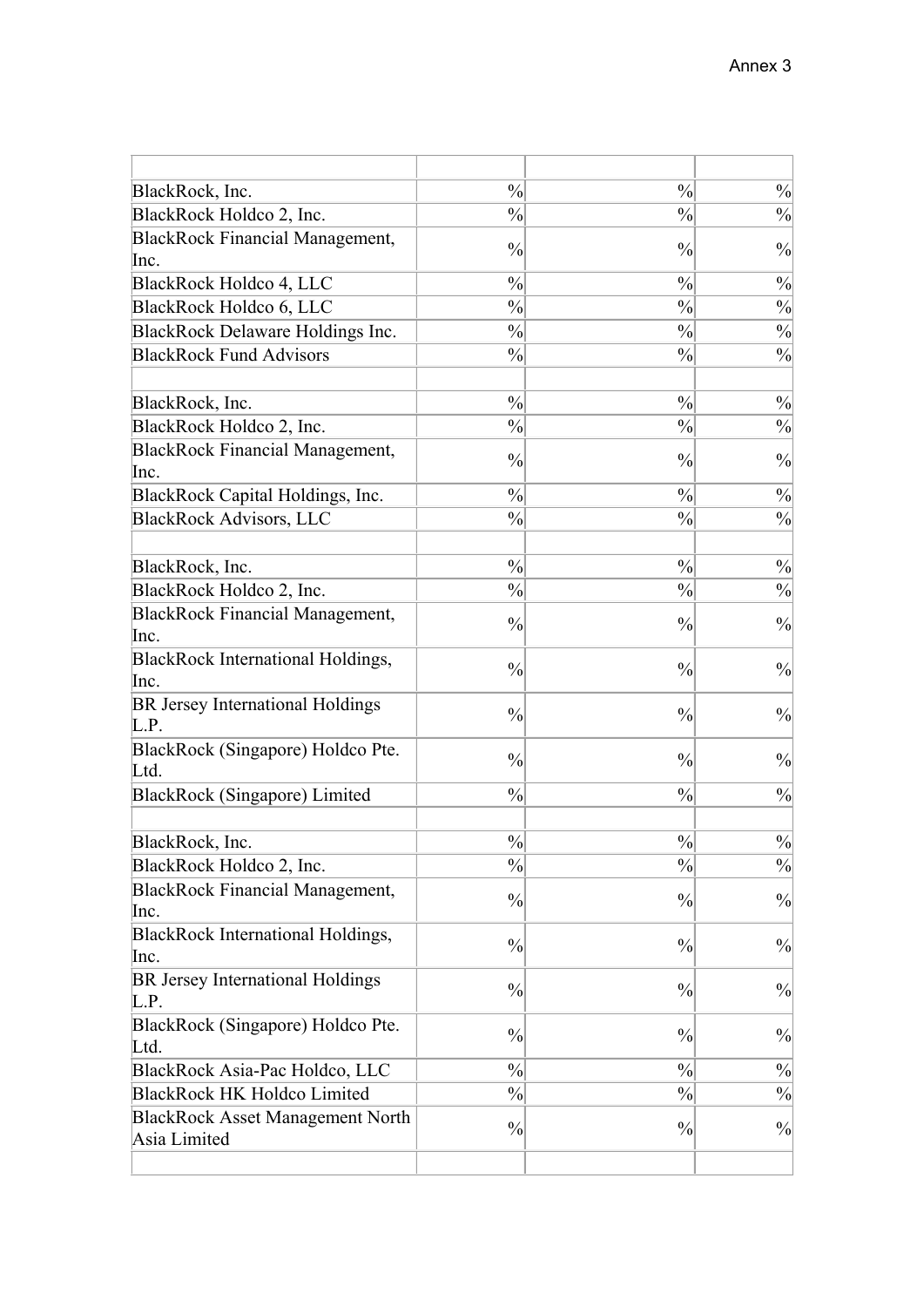| BlackRock, Inc.                                               | $\frac{0}{0}$ | $\frac{0}{0}$ | $\frac{0}{0}$ |
|---------------------------------------------------------------|---------------|---------------|---------------|
| BlackRock Holdco 2, Inc.                                      | $\frac{0}{0}$ | $\frac{0}{0}$ | $\frac{0}{0}$ |
| <b>BlackRock Financial Management,</b><br>Inc.                | $\frac{0}{0}$ | $\frac{0}{0}$ | $\frac{0}{0}$ |
| BlackRock International Holdings,<br>Inc.                     | $\frac{0}{0}$ | $\frac{0}{0}$ | $\frac{0}{0}$ |
| BR Jersey International Holdings<br>L.P.                      | $\frac{0}{0}$ | $\frac{0}{0}$ | $\frac{0}{0}$ |
| BlackRock (Singapore) Holdco Pte.<br>Ltd.                     | $\frac{0}{0}$ | $\frac{0}{0}$ | $\frac{0}{0}$ |
| BlackRock Asia-Pac Holdco, LLC                                | $\frac{0}{0}$ | $\frac{0}{0}$ | $\frac{0}{0}$ |
| <b>BlackRock HK Holdco Limited</b>                            | $\frac{0}{0}$ | $\frac{0}{0}$ | $\frac{0}{0}$ |
| <b>BlackRock Cayco Limited</b>                                | $\frac{0}{0}$ | $\frac{0}{0}$ | $\frac{0}{0}$ |
| <b>BlackRock Trident Holding</b><br>Company Limited           | $\frac{0}{0}$ | $\frac{0}{0}$ | $\frac{0}{0}$ |
| <b>BlackRock Japan Holdings GK</b>                            | $\frac{0}{0}$ | $\frac{0}{0}$ | $\frac{0}{0}$ |
| BlackRock Japan Co., Ltd.                                     | $\frac{0}{0}$ | $\frac{0}{0}$ | $\frac{0}{0}$ |
|                                                               |               |               |               |
| BlackRock, Inc.                                               | $\frac{0}{0}$ | $\frac{0}{0}$ | $\frac{0}{0}$ |
| BlackRock Holdco 2, Inc.                                      | $\frac{0}{0}$ | $\frac{0}{0}$ | $\frac{0}{0}$ |
| <b>BlackRock Financial Management,</b><br>Inc.                | $\frac{0}{0}$ | $\frac{0}{0}$ | $\frac{0}{0}$ |
| <b>BlackRock International Holdings,</b><br>Inc.              | $\frac{0}{0}$ | $\frac{0}{0}$ | $\frac{0}{0}$ |
| BR Jersey International Holdings<br>L.P.                      | $\frac{0}{0}$ | $\frac{0}{0}$ | $\frac{0}{0}$ |
| BlackRock Australia Holdco Pty.<br>Ltd.                       | $\frac{0}{0}$ | $\frac{0}{0}$ | $\frac{0}{0}$ |
| <b>BlackRock Investment Management</b><br>(Australia) Limited | $\frac{0}{0}$ | $\frac{0}{0}$ | $\frac{0}{0}$ |
|                                                               |               |               |               |
| BlackRock, Inc.                                               | $\frac{0}{0}$ | $\frac{0}{0}$ | $\frac{0}{0}$ |
| BlackRock Holdco 2, Inc.                                      | $\frac{0}{0}$ | $\frac{0}{0}$ | $\frac{0}{0}$ |
| <b>BlackRock Financial Management,</b><br>Inc.                | $\frac{0}{0}$ | $\frac{0}{0}$ | $\frac{0}{0}$ |
| BlackRock International Holdings,<br>Inc.                     | $\frac{0}{0}$ | $\frac{0}{0}$ | $\frac{0}{0}$ |
| BR Jersey International Holdings<br>L.P.                      | $\frac{0}{0}$ | $\frac{0}{0}$ | $\frac{0}{0}$ |
| BlackRock Holdco 3, LLC                                       | $\frac{0}{0}$ | $\frac{0}{0}$ | $\frac{0}{0}$ |
| <b>BlackRock Canada Holdings LP</b>                           | $\frac{0}{0}$ | $\frac{0}{0}$ | $\frac{0}{0}$ |
| <b>BlackRock Canada Holdings ULC</b>                          | $\frac{0}{0}$ | $\frac{0}{0}$ | $\frac{0}{0}$ |
| <b>BlackRock Asset Management</b><br>Canada Limited           | $\frac{0}{0}$ | $\frac{0}{0}$ | $\frac{0}{0}$ |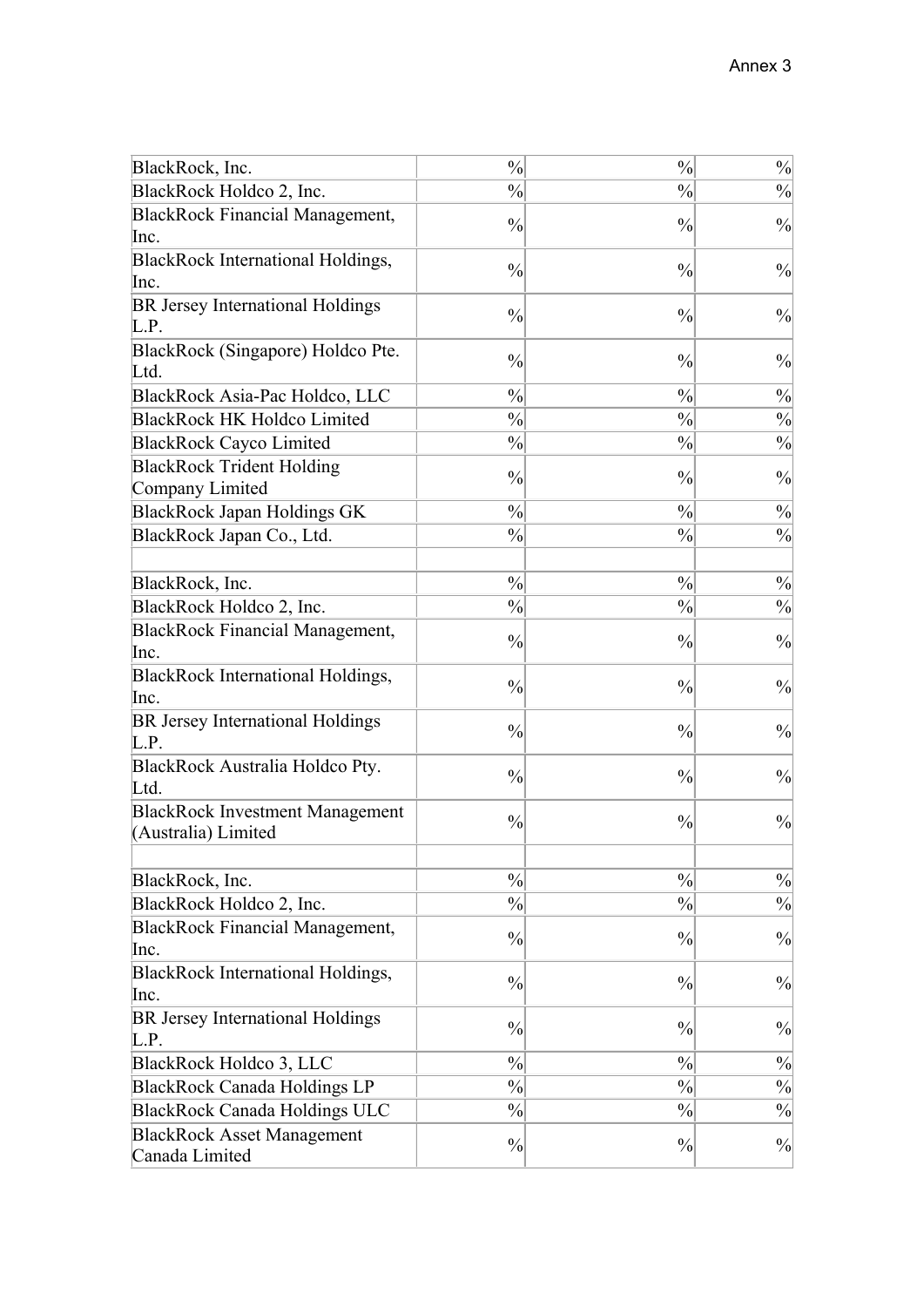| BlackRock, Inc.                                                    | $\frac{0}{0}$ | $\frac{0}{0}$ | $\frac{0}{0}$ |
|--------------------------------------------------------------------|---------------|---------------|---------------|
| BlackRock Holdco 2, Inc.                                           | $\frac{0}{0}$ | $\frac{0}{0}$ | $\frac{0}{0}$ |
| <b>BlackRock Financial Management,</b><br>Inc.                     | $\frac{0}{0}$ | $\frac{0}{0}$ | $\frac{0}{0}$ |
| BlackRock International Holdings,<br>Inc.                          | $\frac{0}{0}$ | $\frac{0}{0}$ | $\frac{0}{0}$ |
| BR Jersey International Holdings<br>L.P.                           | $\frac{0}{0}$ | $\frac{0}{0}$ | $\frac{0}{0}$ |
| <b>BlackRock Group Limited</b>                                     | $\frac{0}{0}$ | $\frac{0}{0}$ | $\frac{0}{0}$ |
| BlackRock Advisors (UK) Limited                                    | $\frac{0}{0}$ | $\frac{0}{0}$ | $\frac{0}{0}$ |
| BlackRock, Inc.                                                    | $\frac{0}{0}$ | $\frac{0}{0}$ | $\frac{0}{0}$ |
|                                                                    | $\frac{0}{0}$ | $\frac{0}{0}$ | $\frac{0}{0}$ |
| BlackRock Holdco 2, Inc.<br><b>BlackRock Financial Management,</b> |               |               |               |
| Inc.                                                               | $\frac{0}{0}$ | $\frac{0}{0}$ | $\frac{0}{0}$ |
| BlackRock International Holdings,<br>Inc.                          | $\frac{0}{0}$ | $\frac{0}{0}$ | $\frac{0}{0}$ |
| BR Jersey International Holdings<br>L.P.                           | $\frac{0}{0}$ | $\frac{0}{0}$ | $\frac{0}{0}$ |
| <b>BlackRock Group Limited</b>                                     | $\frac{0}{0}$ | $\frac{0}{0}$ | $\frac{0}{0}$ |
| BlackRock Luxembourg Holdco S.à<br>r.l.                            | $\frac{0}{0}$ | $\frac{0}{0}$ | $\frac{0}{0}$ |
| <b>BlackRock UK Holdco Limited</b>                                 | $\frac{0}{0}$ | $\frac{0}{0}$ | $\frac{0}{0}$ |
| <b>BlackRock Asset Management</b><br>Schweiz AG                    | $\frac{0}{0}$ | $\frac{0}{0}$ | $\frac{0}{0}$ |
|                                                                    |               |               |               |
| BlackRock, Inc.                                                    | $\frac{0}{0}$ | $\frac{0}{0}$ | $\frac{0}{0}$ |
| BlackRock Holdco 2, Inc.                                           | $\frac{0}{0}$ | $\frac{0}{0}$ | $\frac{0}{0}$ |
| <b>BlackRock Financial Management,</b><br>Inc.                     | $\frac{0}{0}$ | $\frac{0}{0}$ | $\frac{0}{0}$ |
| BlackRock International Holdings,<br>Inc.                          | $\frac{0}{0}$ | $\frac{0}{0}$ | $\frac{0}{0}$ |
| BR Jersey International Holdings<br>L.P.                           | $\frac{0}{0}$ | $\frac{0}{0}$ | $\frac{0}{0}$ |
| <b>BlackRock Group Limited</b>                                     | $\frac{0}{0}$ | $\frac{0}{0}$ | $\frac{0}{0}$ |
| BlackRock Luxembourg Holdco S.à<br>r.l.                            | $\frac{0}{0}$ | $\frac{0}{0}$ | $\frac{0}{0}$ |
| BlackRock (Luxembourg) S.A.                                        | $\frac{0}{0}$ | $\frac{0}{0}$ | $\frac{0}{0}$ |
|                                                                    |               |               |               |
| BlackRock, Inc.                                                    | $\frac{0}{0}$ | $\frac{0}{0}$ | $\frac{0}{0}$ |
| BlackRock Holdco 2, Inc.                                           | $\frac{0}{0}$ | $\frac{0}{0}$ | $\frac{0}{0}$ |
| <b>BlackRock Financial Management,</b><br>Inc.                     | $\frac{0}{0}$ | $\frac{0}{0}$ | $\frac{0}{0}$ |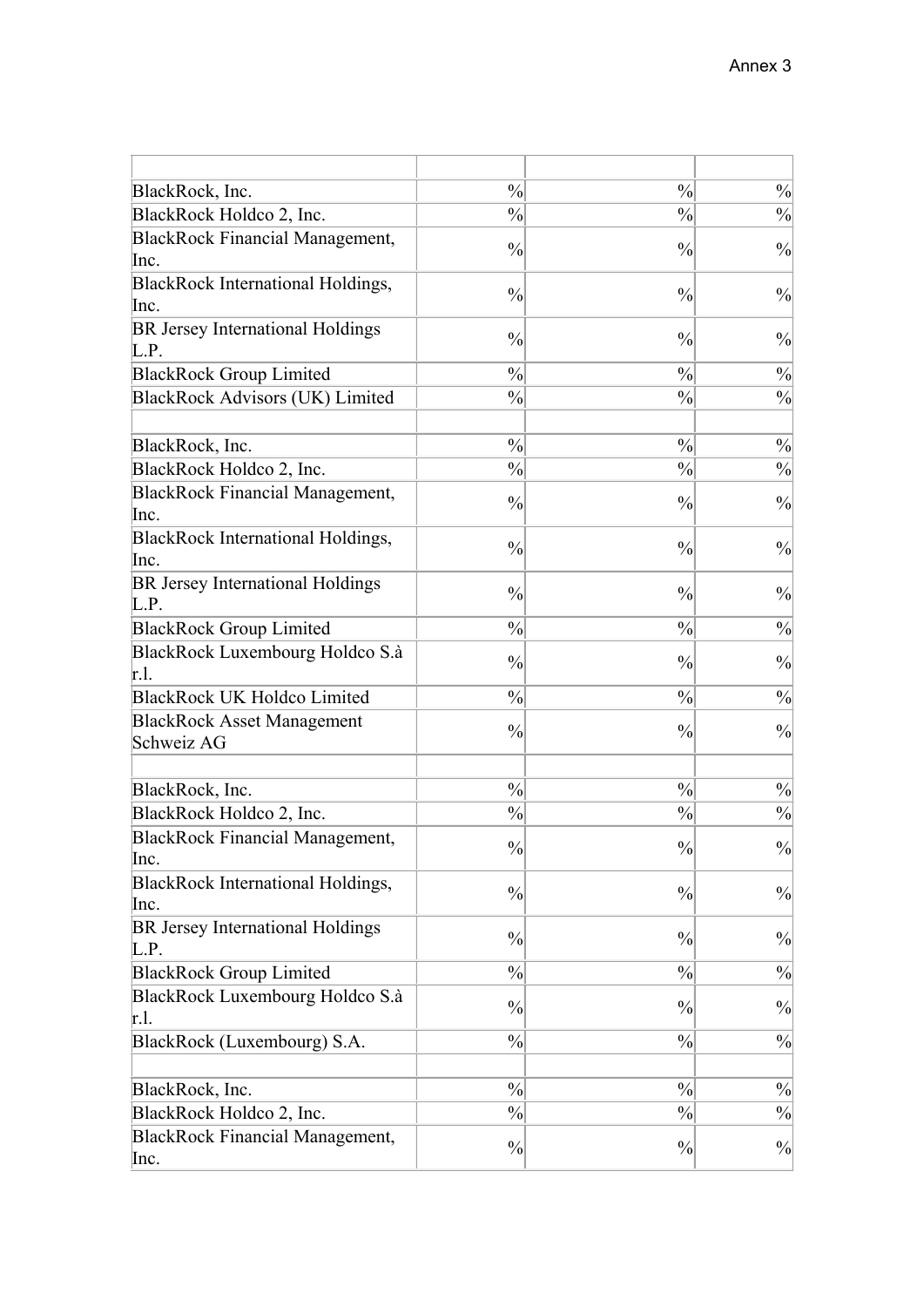| BlackRock International Holdings,         | $\frac{0}{0}$ | $\frac{0}{0}$ | $\frac{0}{0}$ |
|-------------------------------------------|---------------|---------------|---------------|
| Inc.                                      |               |               |               |
| BR Jersey International Holdings<br>L.P.  | $\frac{0}{0}$ | $\frac{0}{0}$ | $\frac{0}{0}$ |
| <b>BlackRock Group Limited</b>            | $\frac{0}{0}$ | $\frac{0}{0}$ | $\frac{0}{0}$ |
| BlackRock Luxembourg Holdco S.à           | $\frac{0}{0}$ | $\frac{0}{0}$ | $\frac{0}{0}$ |
| r.l.                                      |               |               |               |
| <b>BlackRock Investment Management</b>    | $\frac{0}{0}$ | $\frac{0}{0}$ | $\frac{0}{0}$ |
| <b>Ireland Holdings Limited</b>           |               |               |               |
| <b>BlackRock Asset Management</b>         | $\frac{0}{0}$ | $\frac{0}{0}$ | $\frac{0}{0}$ |
| <b>Ireland Limited</b>                    |               |               |               |
|                                           |               |               |               |
| BlackRock, Inc.                           | $\frac{0}{0}$ | $\frac{0}{0}$ | $\frac{0}{0}$ |
| BlackRock Holdco 2, Inc.                  | $\frac{0}{0}$ | $\frac{0}{0}$ | $\frac{0}{0}$ |
| <b>BlackRock Financial Management,</b>    | $\frac{0}{0}$ | $\frac{0}{0}$ | $\frac{0}{0}$ |
| Inc.                                      |               |               |               |
| BlackRock International Holdings,<br>Inc. | $\frac{0}{0}$ | $\frac{0}{0}$ | $\frac{0}{0}$ |
|                                           |               |               |               |
| BR Jersey International Holdings<br>L.P.  | $\frac{0}{0}$ | $\frac{0}{0}$ | $\frac{0}{0}$ |
| <b>BlackRock Group Limited</b>            | $\frac{0}{0}$ | $\frac{0}{0}$ | $\frac{0}{0}$ |
| <b>BlackRock International Limited</b>    | $\frac{0}{0}$ | $\frac{0}{0}$ | $\frac{0}{0}$ |
|                                           |               |               |               |
| BlackRock, Inc.                           | $\frac{0}{0}$ | $\frac{0}{0}$ | $\frac{0}{0}$ |
| BlackRock Holdco 2, Inc.                  | $\frac{0}{0}$ | $\frac{0}{0}$ | $\frac{0}{0}$ |
| <b>BlackRock Financial Management,</b>    |               |               |               |
| Inc.                                      | $\frac{0}{0}$ | $\frac{0}{0}$ | $\frac{0}{0}$ |
| BlackRock International Holdings,         | $\frac{0}{0}$ | $\frac{0}{0}$ | $\frac{0}{0}$ |
| Inc.                                      |               |               |               |
| <b>BR Jersey International Holdings</b>   | $\frac{0}{0}$ | $\frac{0}{0}$ | $\frac{0}{0}$ |
| L.P.                                      |               |               |               |
| <b>BlackRock Group Limited</b>            | $\frac{0}{0}$ | $\frac{0}{0}$ | $\frac{0}{0}$ |
| <b>BlackRock International Limited</b>    | $\frac{0}{0}$ | $\frac{0}{0}$ | $\frac{0}{0}$ |
| <b>BlackRock Life Limited</b>             | $\frac{0}{0}$ | $\frac{0}{0}$ | $\frac{0}{0}$ |
|                                           |               |               |               |
| BlackRock, Inc.                           | $\frac{0}{0}$ | $\frac{0}{0}$ | $\frac{0}{0}$ |
| BlackRock Holdco 2, Inc.                  | $\frac{0}{0}$ | $\frac{0}{0}$ | $\frac{0}{0}$ |
| <b>BlackRock Financial Management,</b>    | $\frac{0}{0}$ | $\frac{0}{0}$ | $\frac{0}{0}$ |
| Inc.                                      |               |               |               |
| BlackRock International Holdings,         | $\frac{0}{0}$ | $\frac{0}{0}$ | $\frac{0}{0}$ |
| Inc.                                      |               |               |               |
| BR Jersey International Holdings          | $\frac{0}{0}$ | $\frac{0}{0}$ | $\frac{0}{0}$ |
| L.P.                                      |               |               |               |
| <b>BlackRock Group Limited</b>            | $\frac{0}{0}$ | $\frac{0}{0}$ | $\frac{0}{0}$ |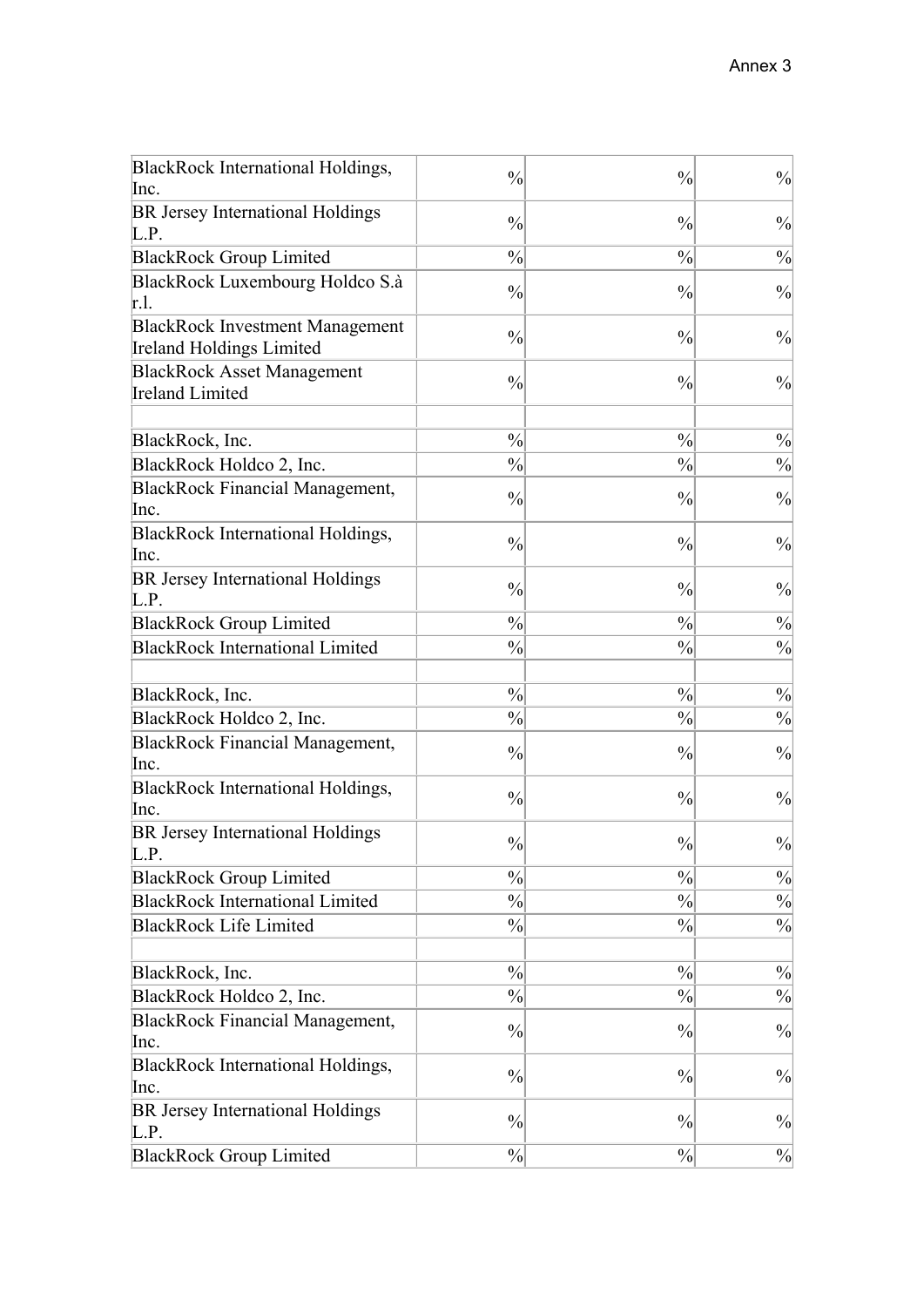| BlackRock (Netherlands) B.V.                                                    | $\frac{0}{0}$                  | $\frac{0}{0}$                  | $\frac{0}{0}$ |
|---------------------------------------------------------------------------------|--------------------------------|--------------------------------|---------------|
|                                                                                 |                                |                                |               |
| BlackRock, Inc.                                                                 | $\frac{0}{0}$<br>$\frac{0}{0}$ | $\frac{0}{0}$<br>$\frac{0}{0}$ | $\frac{0}{0}$ |
| BlackRock Holdco 2, Inc.                                                        |                                |                                | $\frac{0}{0}$ |
| <b>BlackRock Financial Management,</b><br>Inc.                                  | $\frac{0}{0}$                  | $\frac{0}{0}$                  | $\frac{0}{0}$ |
| BlackRock International Holdings,                                               | $\frac{0}{0}$                  | $\frac{0}{0}$                  | $\frac{0}{0}$ |
| Inc.                                                                            |                                |                                |               |
| BR Jersey International Holdings<br>L.P.                                        | $\frac{0}{0}$                  | $\frac{0}{0}$                  | $\frac{0}{0}$ |
| <b>BlackRock Group Limited</b>                                                  | $\frac{0}{0}$                  | $\frac{0}{0}$                  | $\frac{0}{0}$ |
| <b>BlackRock Investment Management</b><br>(UK) Limited                          | $\frac{0}{0}$                  | $\frac{0}{0}$                  | $\frac{0}{0}$ |
|                                                                                 |                                |                                |               |
| BlackRock, Inc.                                                                 | $\frac{0}{0}$                  | $\frac{0}{0}$                  | $\frac{0}{0}$ |
| BlackRock Holdco 2, Inc.                                                        | $\frac{0}{0}$                  | $\frac{0}{0}$                  | $\frac{0}{0}$ |
| <b>BlackRock Financial Management,</b>                                          |                                |                                |               |
| Inc.                                                                            | $\frac{0}{0}$                  | $\frac{0}{0}$                  | $\frac{0}{0}$ |
| <b>BlackRock International Holdings,</b>                                        |                                |                                |               |
| Inc.                                                                            | $\frac{0}{0}$                  | $\frac{0}{0}$                  | $\frac{0}{0}$ |
| BR Jersey International Holdings<br>L.P.                                        | $\frac{0}{0}$                  | $\frac{0}{0}$                  | $\frac{0}{0}$ |
| <b>BlackRock Group Limited</b>                                                  | $\frac{0}{0}$                  | $\frac{0}{0}$                  | $\frac{0}{0}$ |
| <b>BlackRock Investment Management</b>                                          |                                |                                |               |
| (UK) Limited                                                                    | $\frac{0}{0}$                  | $\frac{0}{0}$                  | $\frac{0}{0}$ |
| <b>BlackRock Asset Management</b>                                               |                                |                                |               |
| Deutschland AG                                                                  | $\frac{0}{0}$                  | $\frac{0}{0}$                  | $\frac{0}{0}$ |
|                                                                                 |                                |                                |               |
| BlackRock, Inc.                                                                 | $\frac{0}{0}$                  | $\frac{0}{0}$                  | $\frac{0}{0}$ |
| BlackRock Holdco 2, Inc.                                                        | $\frac{0}{0}$                  | $\frac{0}{0}$                  | $\frac{0}{0}$ |
| <b>BlackRock Financial Management,</b>                                          | $\frac{0}{0}$                  | $\frac{0}{0}$                  | $\frac{0}{0}$ |
| Inc.                                                                            |                                |                                |               |
| BlackRock International Holdings,                                               | $\frac{0}{0}$                  | $\frac{0}{0}$                  | $\frac{0}{0}$ |
| Inc.                                                                            |                                |                                |               |
| BR Jersey International Holdings<br>L.P.                                        | $\frac{0}{0}$                  | $\frac{0}{0}$                  | $\frac{0}{0}$ |
| <b>BlackRock Group Limited</b>                                                  | $\frac{0}{0}$                  | $\frac{0}{0}$                  | $\frac{0}{0}$ |
| <b>BlackRock Investment Management</b><br>(UK) Limited                          | $\frac{0}{0}$                  | $\frac{0}{0}$                  | $\frac{0}{0}$ |
| <b>BlackRock Asset Management</b>                                               |                                |                                |               |
| Deutschland AG                                                                  | $\frac{0}{0}$                  | $\frac{0}{0}$                  | $\frac{0}{0}$ |
| iShares (DE) I<br>Investmentaktiengesellschaft mit<br>Teilgesellschaftsvermögen | $\frac{0}{0}$                  | $\frac{0}{0}$                  | $\frac{0}{0}$ |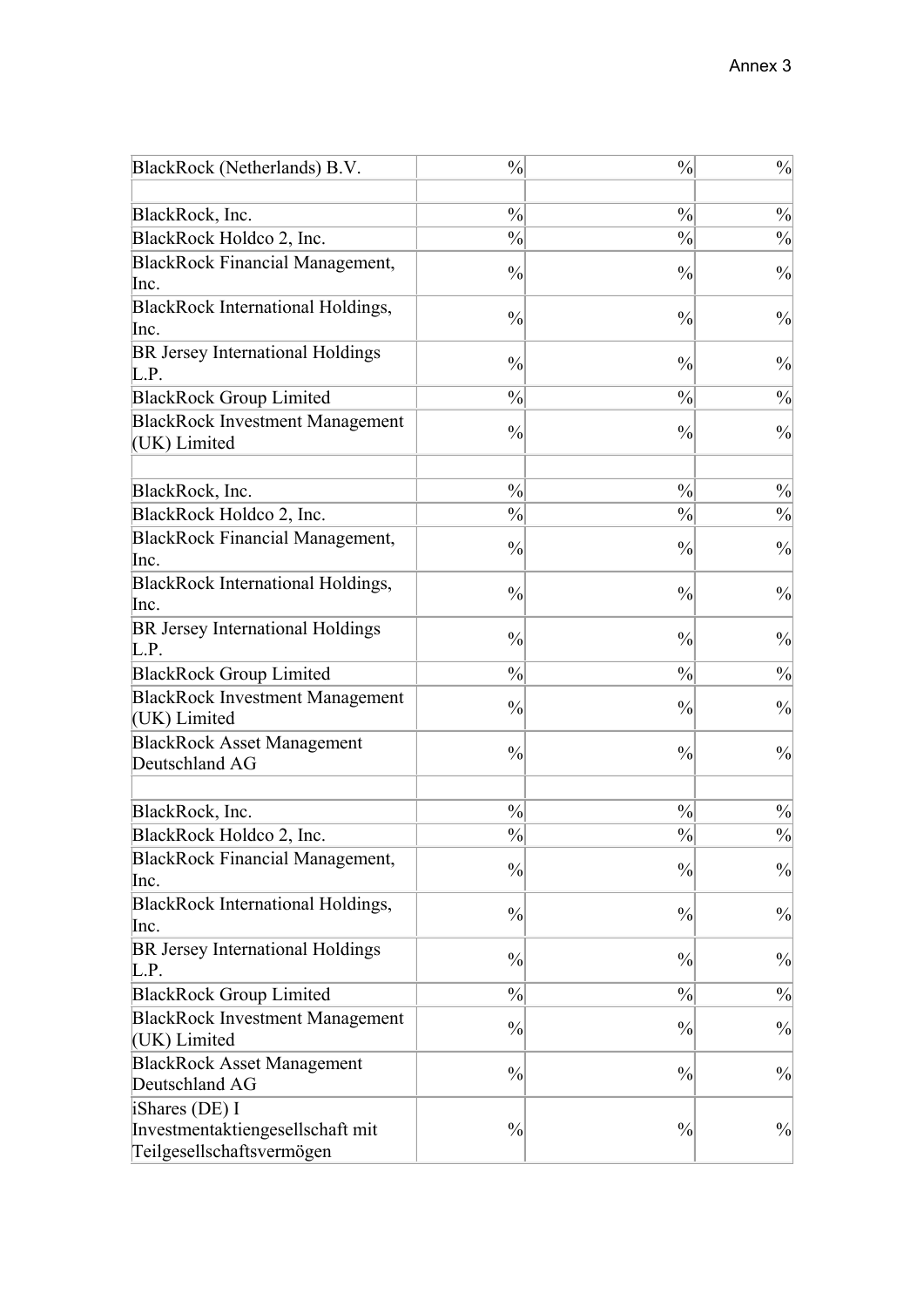| BlackRock, Inc.                                        | $\frac{0}{0}$ | $\frac{0}{0}$ | $\frac{0}{0}$ |
|--------------------------------------------------------|---------------|---------------|---------------|
| BlackRock Holdco 2, Inc.                               | $\frac{0}{0}$ | $\frac{0}{0}$ | $\frac{0}{0}$ |
| BlackRock Financial Management,<br>Inc.                | $\frac{0}{0}$ | $\frac{0}{0}$ | $\frac{0}{0}$ |
| BlackRock International Holdings,<br>Inc.              | $\frac{0}{0}$ | $\frac{0}{0}$ | $\frac{0}{0}$ |
| BR Jersey International Holdings<br>L.P.               | $\frac{0}{0}$ | $\frac{0}{0}$ | $\frac{0}{0}$ |
| <b>BlackRock Group Limited</b>                         | $\frac{0}{0}$ | $\frac{0}{0}$ | $\frac{0}{0}$ |
| <b>BlackRock Investment Management</b><br>(UK) Limited | $\frac{0}{0}$ | $\frac{0}{0}$ | $\frac{0}{0}$ |
| <b>BlackRock Fund Managers Limited</b>                 | $\frac{0}{0}$ | $\frac{0}{0}$ | $\frac{0}{0}$ |

# **9. In case of proxy voting according to Sec. 22 para. 3 WpHG**

| Date of general meeting:                                         |  |
|------------------------------------------------------------------|--|
| Holding position after general meeting: % (equals voting rights) |  |

# **10. Other explanatory remarks:**

 $\Box$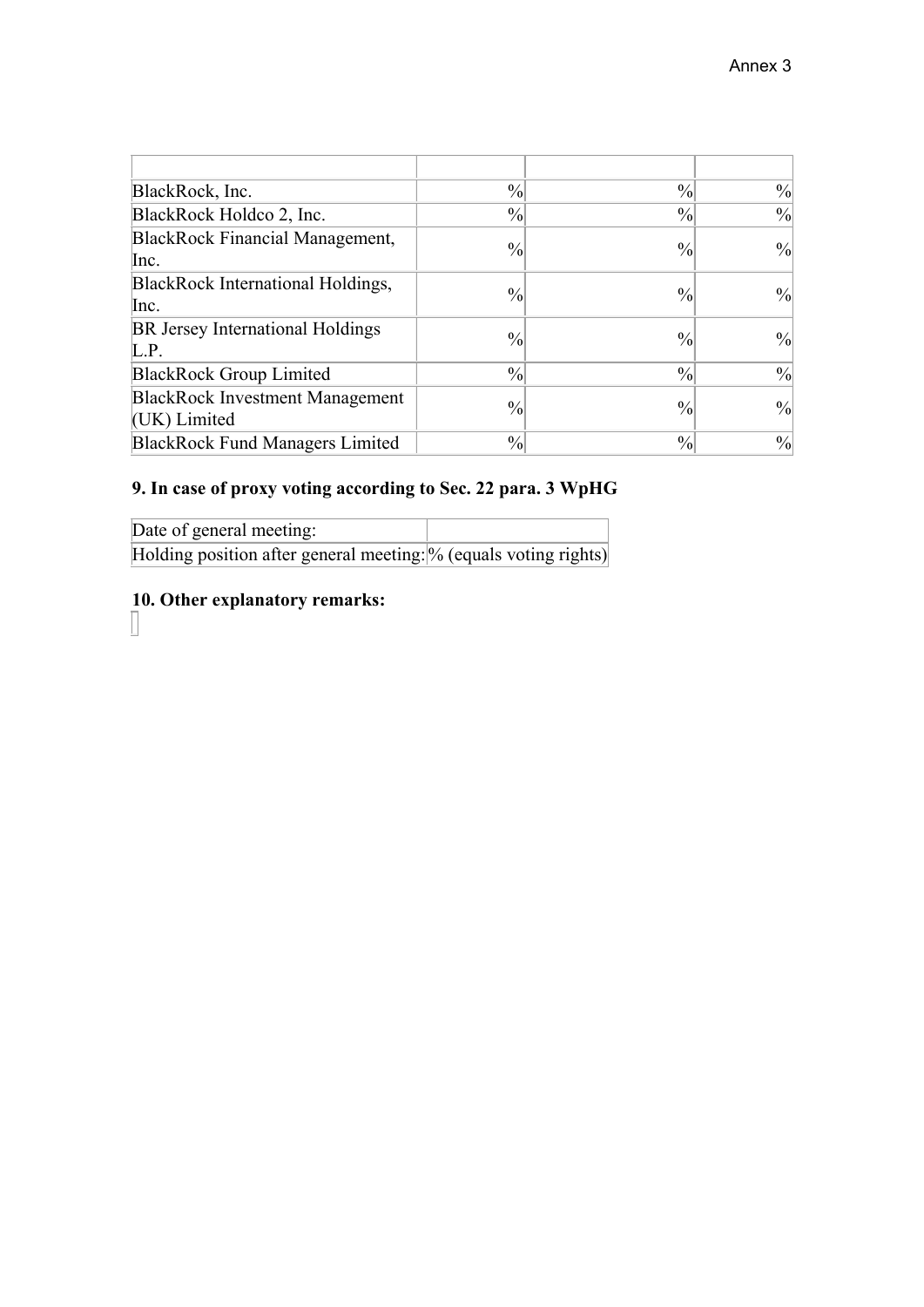# **Publication on October 30, 2018**

**United Internet AG: Release according to Article 40, Section 1 of the WpHG [the German Securities Trading Act] with the objective of Europe-wide distribution** 

# **Notification of Major Holdings**

### **1. Details of issuer**

| Name:        | United Internet AG                                  |  |  |
|--------------|-----------------------------------------------------|--|--|
| Street:      | Elgendorfer Straße 57                               |  |  |
| Postal code: | 56410                                               |  |  |
|              | Montabaur                                           |  |  |
| City:        | Germany                                             |  |  |
|              | Legal Entity Identifier (LEI): 3VEKWPJHTD4NKMBVG947 |  |  |

### **2. Reason for notification**

| $X$ Acquisition/disposal of shares with voting rights |  |
|-------------------------------------------------------|--|
| Acquisition/disposal of instruments                   |  |
| Change of breakdown of voting rights                  |  |

Other reason:

### **3. Details of person subject to the notification obligation**

Legal entity: Flossbach von Storch AG City of registered office, country: Köln, Germany

### **4. Names of shareholder(s)**

holding directly 3% or more voting rights, if different from 3. П

# **5. Date on which threshold was crossed or reached:**

24 Oct 2018

### **6. Total positions**

|                          | shares<br>(total of 7.a.) | $%$ of voting $%$ of voting rights<br>rights attached to through instruments<br>(total of 7.b.1 +<br>7.b.2) | Total of<br>both in<br>$(7.a. +$<br>7.b.) | Total number of voting<br>$\%$ rights pursuant to Sec. 41<br>WpHG |
|--------------------------|---------------------------|-------------------------------------------------------------------------------------------------------------|-------------------------------------------|-------------------------------------------------------------------|
| <b>New</b>               | $3.14 \%$                 | $0.00\%$                                                                                                    | $3.14 \%$                                 | 205000000                                                         |
| Previous<br>notification | $2.98\%$                  | $0.00\%$                                                                                                    | $2.98\%$                                  |                                                                   |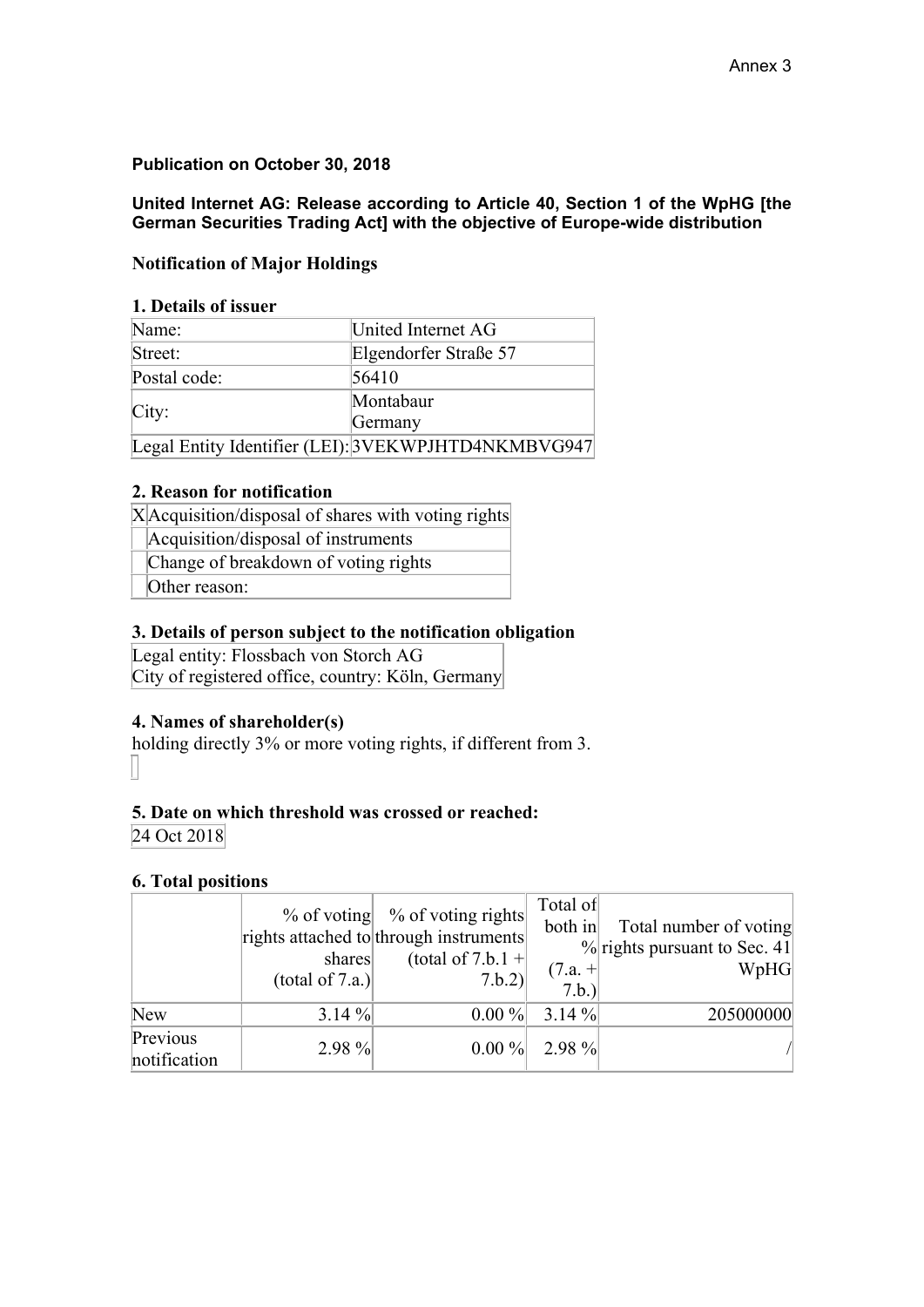# **7. Details on total positions**

**a. Voting rights attached to shares (Sec. 33, 34 WpHG)**

| <b>ISIN</b>  | Absolute                                                                                |          | In $\%$  |           |
|--------------|-----------------------------------------------------------------------------------------|----------|----------|-----------|
|              | Direct                                                                                  | Indirect | Direct   | Indirect  |
|              | $ ({\rm Sec. 33 WpHG}) ({\rm Sec. 34 WpHG}) ({\rm Sec. 33 WpHG}) ({\rm Sec. 34 WpHG}) $ |          |          |           |
| DE0005089031 |                                                                                         | 6446486  | $0.00\%$ | $3.14 \%$ |
| <b>Total</b> | 6446486                                                                                 |          | $3.14\%$ |           |

### **b.1. Instruments according to Sec. 38 (1) no. 1 WpHG**

| Type of    | Expiration or | Exercise or       |          | Voting rights Voting rights |
|------------|---------------|-------------------|----------|-----------------------------|
| instrument | maturity date | conversion period | absolute | in $\frac{9}{8}$            |
|            |               |                   |          | $\frac{0}{0}$               |
|            |               | Total             |          | $\frac{9}{0}$               |

### **b.2. Instruments according to Sec. 38 (1) no. 2 WpHG**

|            |               | Exercise or | Cash or    | Voting   | Voting        |
|------------|---------------|-------------|------------|----------|---------------|
| Type of    | Expiration or | conversion  | physical   | rights   | rights in     |
| instrument | maturity date | period      | settlement | absolute | $\frac{9}{0}$ |
|            |               |             |            |          | $\frac{0}{0}$ |
|            |               |             | Total      |          | $\frac{0}{0}$ |

### **8. Information in relation to the person subject to the notification obligation**

Person subject to the notification obligation is not controlled nor does it control any other undertaking(s) that directly or indirectly hold(s) an interest in the (underlying) issuer  $(1)$ .

Full chain of controlled undertakings starting with the ultimate controlling natural person or legal entity:

|                    | $%$ of voting rights | $%$ of voting rights through                            | Total of both (if |
|--------------------|----------------------|---------------------------------------------------------|-------------------|
| Name               |                      | (if at least $3\%$ or instruments (if at least $5\%$ or | at least 5% or    |
|                    | more)                | more)                                                   | more)             |
| Flossbach von      | $\frac{0}{0}$        | $\frac{0}{0}$                                           | $\frac{0}{0}$     |
| Storch AG          |                      |                                                         |                   |
| Flossbach von      | $3.14 \%$            | $\frac{0}{0}$                                           | $\frac{0}{0}$     |
| Storch Invest S.A. |                      |                                                         |                   |

# **9. In case of proxy voting according to Sec. 34 para. 3 WpHG**

(only in case of attribution of voting rights in accordance with Sec. 34 para. 1 sent. 1 No. 6 WpHG)

Date of general meeting:

 $\overline{\phantom{a}}$ 

Holding total positions after general meeting (6.) after annual general meeting:

| Proportion of voting rights Proportion of instruments Total of both |  |
|---------------------------------------------------------------------|--|
|                                                                     |  |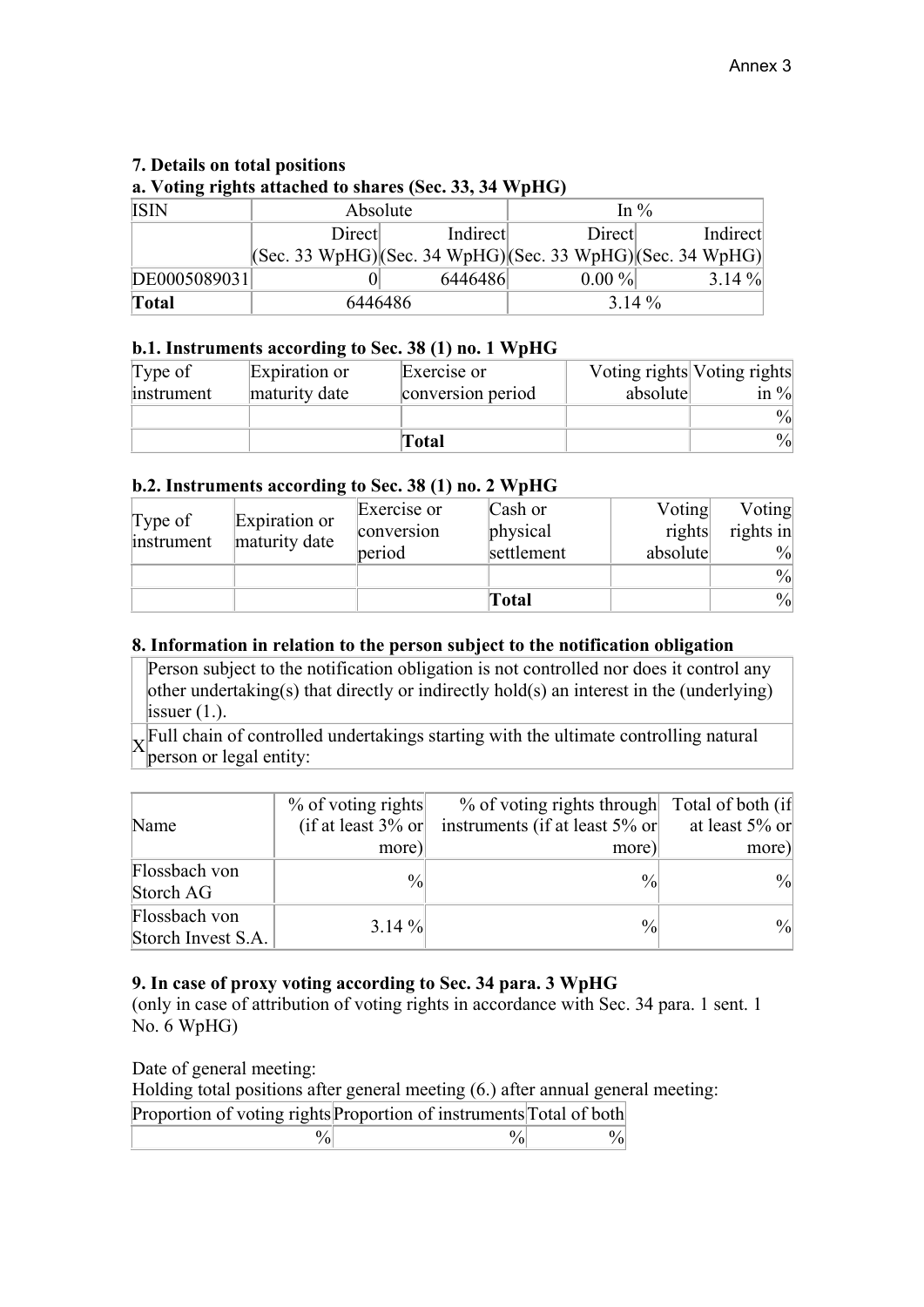**10. Other explanatory remarks:**

Date 29 Oct 2018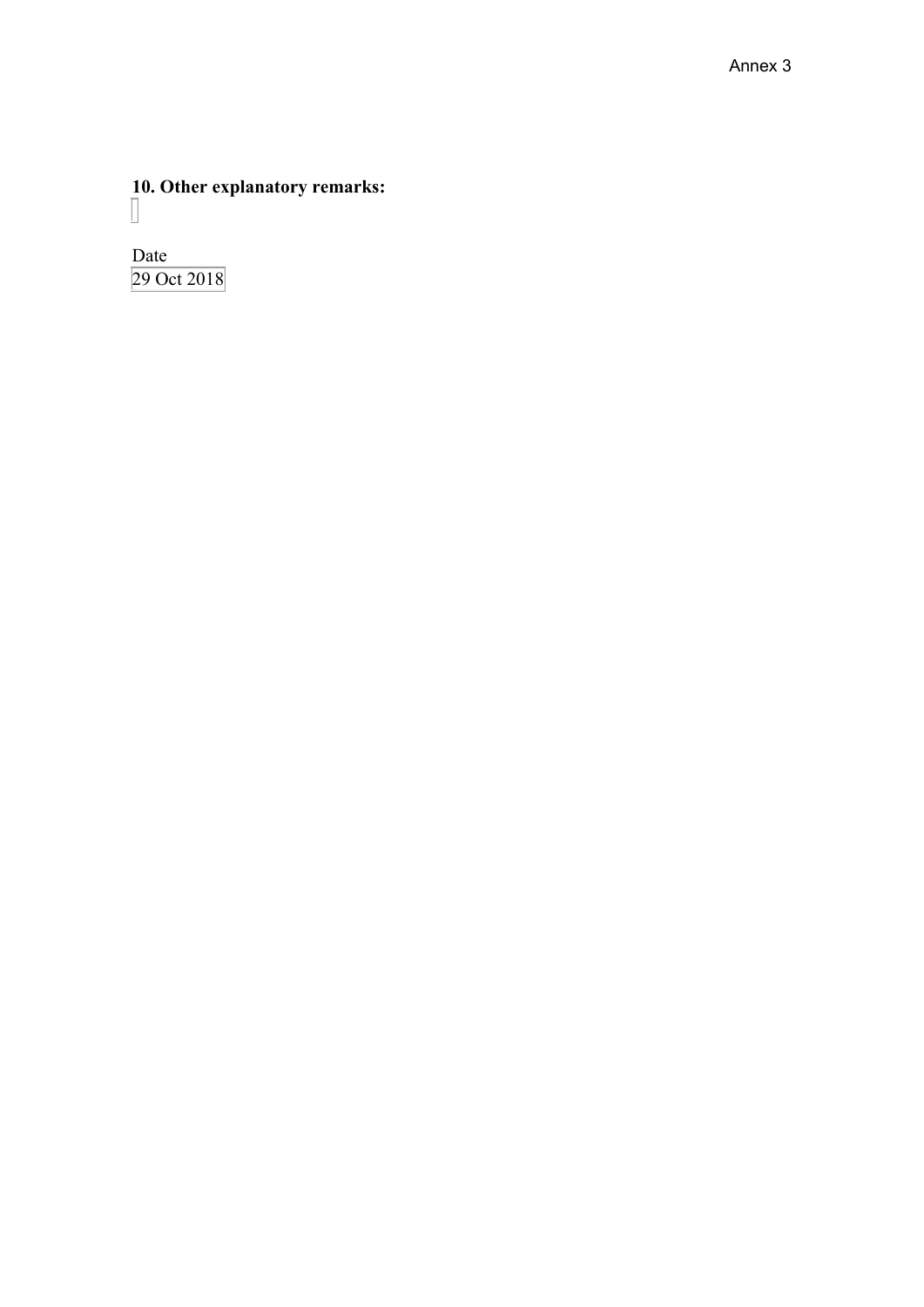# **Publication on December 12, 2018**

**United Internet AG: Release according to Article 40, Section 1 of the WpHG [the German Securities Trading Act] with the objective of Europe-wide distribution** 

# **Notification of Major Holdings**

### **1. Details of issuer**

| Name:        | United Internet AG                                  |
|--------------|-----------------------------------------------------|
| Street:      | Elgendorfer Straße 57                               |
| Postal code: | 56410                                               |
|              | Montabaur                                           |
| City:        | Germany                                             |
|              | Legal Entity Identifier (LEI): 3VEKWPJHTD4NKMBVG947 |

#### **2. Reason for notification**

| X Acquisition/disposal of shares with voting rights |  |  |  |  |  |  |  |  |  |  |  |  |  |  |  |  |  |  |  |  |  |  |  |  |
|-----------------------------------------------------|--|--|--|--|--|--|--|--|--|--|--|--|--|--|--|--|--|--|--|--|--|--|--|--|
|-----------------------------------------------------|--|--|--|--|--|--|--|--|--|--|--|--|--|--|--|--|--|--|--|--|--|--|--|--|

Acquisition/disposal of instruments

Change of breakdown of voting rights

Other reason:

### **3. Details of person subject to the notification obligation**

Legal entity: The Capital Group Companies, Inc. City of registered office, country: Los Angeles, California, United States of America (USA)

### **4. Names of shareholder(s)**

holding directly 3% or more voting rights, if different from 3.

### **5. Date on which threshold was crossed or reached:**

07 Dec 2018

### **6. Total positions**

|                          | shares<br>(total of 7.a.) | $%$ of voting $%$ of voting rights<br>rights attached to through instruments<br>(total of 7.b.1 +<br>7.b.2) | Total of<br>both in<br>$(7.a. +$<br>7.b.) | Total number of voting<br>$%$ rights pursuant to Sec. 41<br>WpHG |
|--------------------------|---------------------------|-------------------------------------------------------------------------------------------------------------|-------------------------------------------|------------------------------------------------------------------|
| New                      | $3.05 \%$                 | 0%                                                                                                          | $3.05 \%$                                 | 205000000                                                        |
| Previous<br>notification | $2.68\%$                  | $0\%$                                                                                                       | $2.68\%$                                  |                                                                  |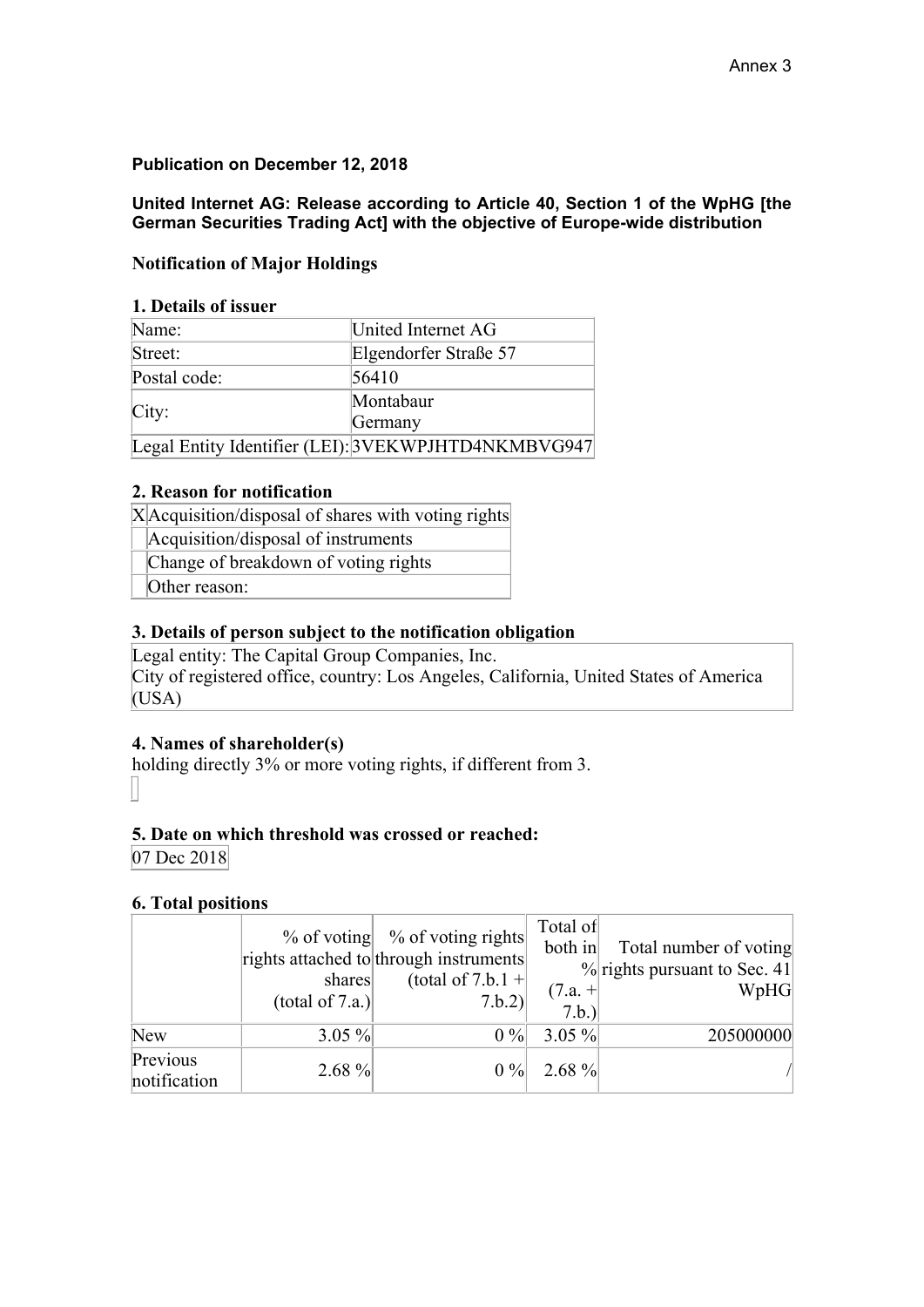# **7. Details on total positions**

**a. Voting rights attached to shares (Sec. 33, 34 WpHG)**

| <b>ISIN</b>  | Absolute                                                                                |           | In $\%$  |           |  |
|--------------|-----------------------------------------------------------------------------------------|-----------|----------|-----------|--|
|              | Direct                                                                                  | Indirect  | Direct   | Indirect  |  |
|              | $ ({\rm Sec. 33 WpHG}) ({\rm Sec. 34 WpHG}) ({\rm Sec. 33 WpHG}) ({\rm Sec. 34 WpHG}) $ |           |          |           |  |
| DE0005089031 |                                                                                         | 6,247,327 | $0\%$    | $3.05 \%$ |  |
| <b>Total</b> | 6,247,327                                                                               |           | $3.05\%$ |           |  |

### **b.1. Instruments according to Sec. 38 (1) no. 1 WpHG**

| Type of    | Expiration or | Exercise or       |          | Voting rights Voting rights |
|------------|---------------|-------------------|----------|-----------------------------|
| instrument | maturity date | conversion period | absolute | in $\frac{9}{8}$            |
|            |               |                   |          | $\frac{0}{0}$               |
|            |               | Total             |          | $\frac{9}{0}$               |

### **b.2. Instruments according to Sec. 38 (1) no. 2 WpHG**

|            |               |             | Total      |          | $\frac{0}{0}$ |
|------------|---------------|-------------|------------|----------|---------------|
|            |               |             |            |          | $\frac{0}{0}$ |
| instrument | maturity date | period      | settlement | absolute | $\frac{9}{0}$ |
| Type of    | Expiration or | conversion  | physical   | rights   | rights in     |
|            |               | Exercise or | Cash or    | Voting   | Voting        |

### **8. Information in relation to the person subject to the notification obligation**

Person subject to the notification obligation is not controlled nor does it control any other undertaking(s) that directly or indirectly hold(s) an interest in the (underlying) issuer  $(1)$ .

Full chain of controlled undertakings starting with the ultimate controlling natural person or legal entity:

|                      | $%$ of voting rights  | % of voting rights through Total of both (if |               |
|----------------------|-----------------------|----------------------------------------------|---------------|
| Name                 | (if at least $3\%$ or | instruments (if at least 5%) at least 5% or  |               |
|                      | more)                 | or more)                                     | more)         |
| The Capital Group    | $\frac{0}{0}$         | $\frac{0}{0}$                                | $\frac{0}{0}$ |
| Companies, Inc.      |                       |                                              |               |
| Capital Research and | $3.05 \%$             | $\frac{0}{0}$                                | $\frac{0}{0}$ |
| Management Company   |                       |                                              |               |

# **9. In case of proxy voting according to Sec. 34 para. 3 WpHG**

(only in case of attribution of voting rights in accordance with Sec. 34 para. 1 sent. 1 No. 6 WpHG)

Date of general meeting:

 $\overline{\phantom{a}}$ 

Holding total positions after general meeting (6.) after annual general meeting:

| Proportion of voting rights Proportion of instruments Total of both |  |
|---------------------------------------------------------------------|--|
|                                                                     |  |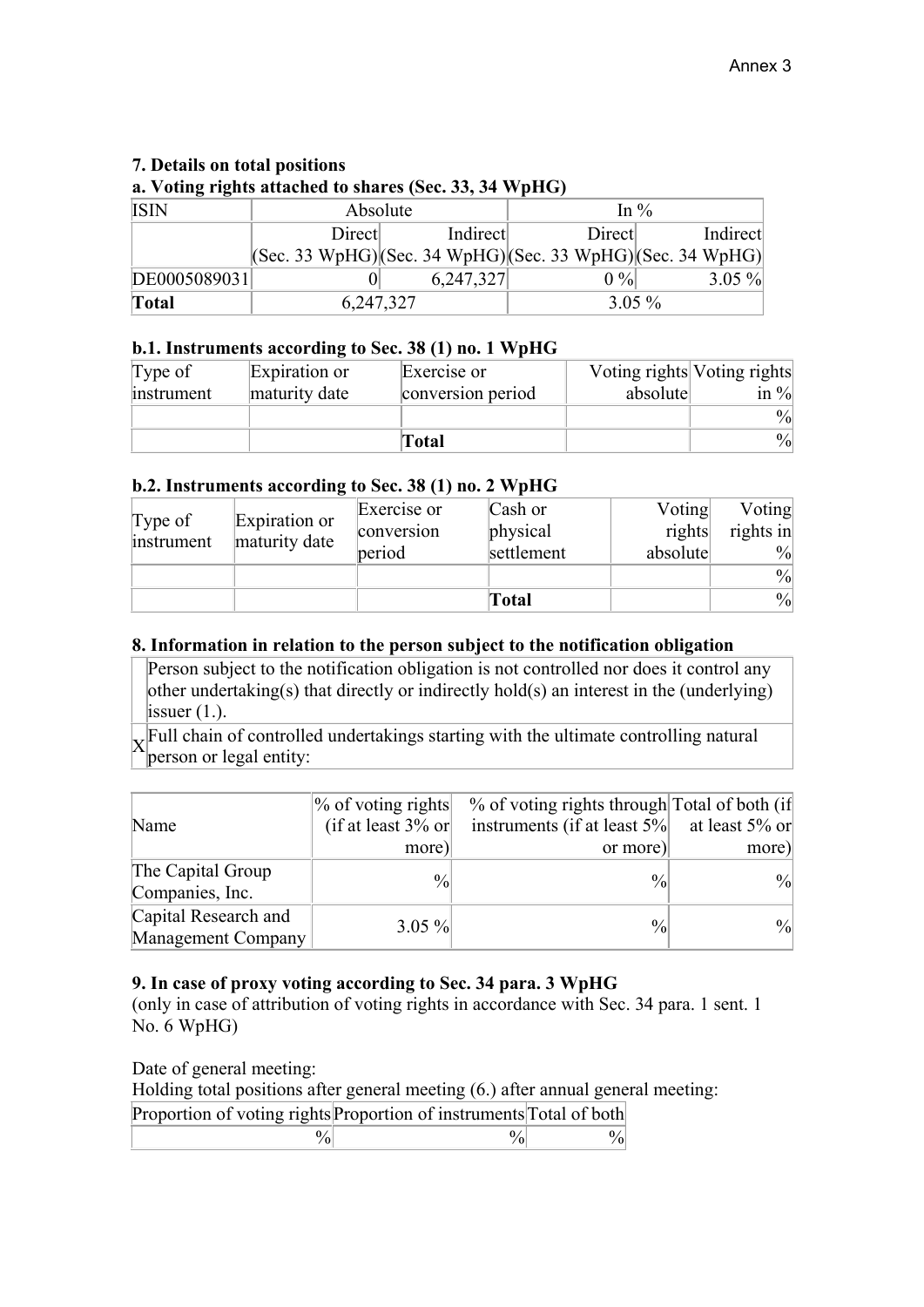**10. Other explanatory remarks:**

Date 12 Dec 2018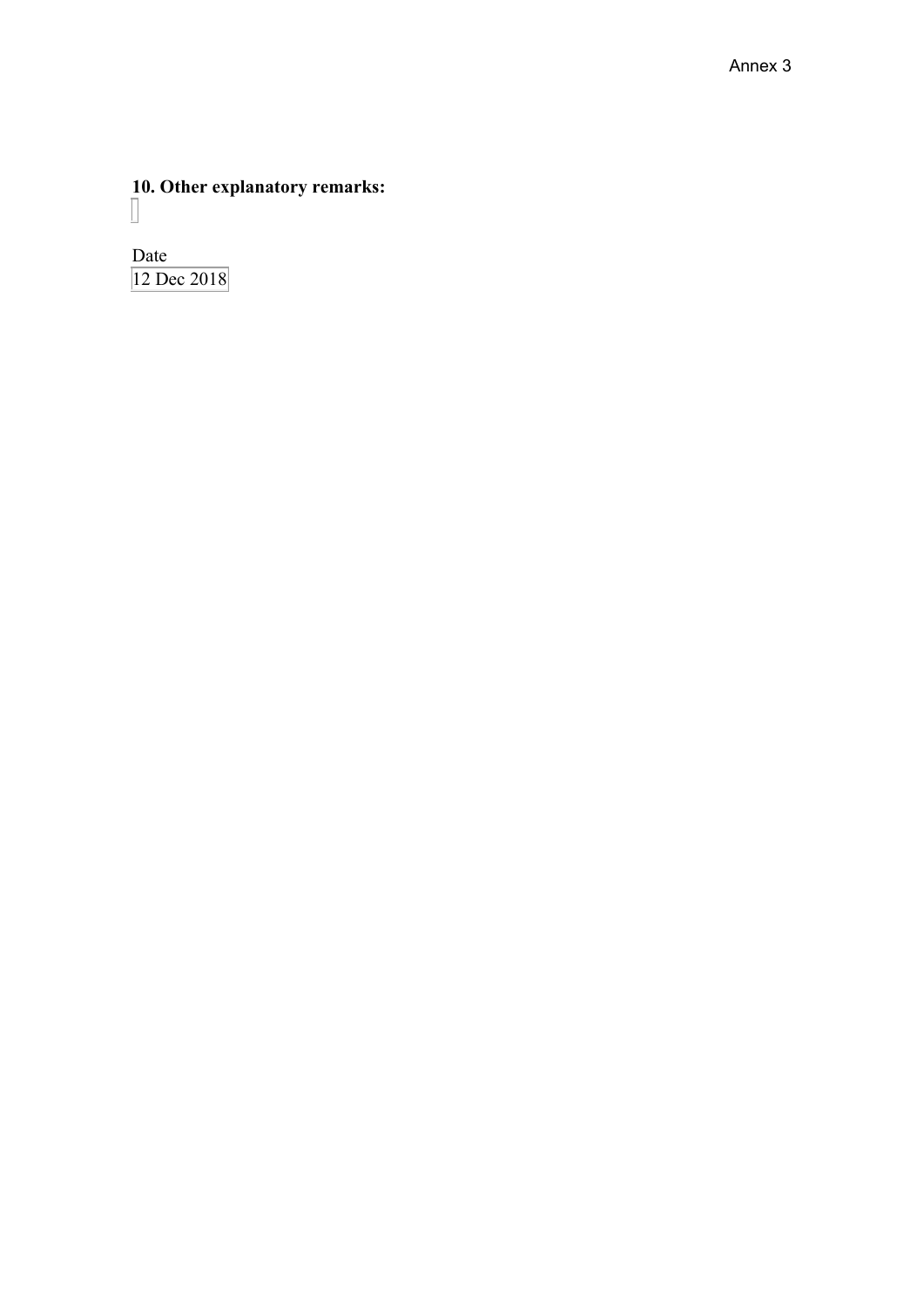# **Publication on December 20, 2018**

**United Internet AG: Release according to Article 40, Section 1 of the WpHG [the German Securities Trading Act] with the objective of Europe-wide distribution** 

# **Notification of Major Holdings**

### **1. Details of issuer**

| Name:        | United Internet AG                                  |
|--------------|-----------------------------------------------------|
| Street:      | Elgendorfer Straße 57                               |
| Postal code: | 56410                                               |
|              | Montabaur                                           |
| City:        | Germany                                             |
|              | Legal Entity Identifier (LEI): 3VEKWPJHTD4NKMBVG947 |

### **2. Reason for notification**

|  |  |  |  |  | XAcquisition/disposal of shares with voting rights |  |
|--|--|--|--|--|----------------------------------------------------|--|
|  |  |  |  |  |                                                    |  |

Acquisition/disposal of instruments

Change of breakdown of voting rights

Other reason:

# **3. Details of person subject to the notification obligation**

Legal entity: Allianz Global Investors GmbH City of registered office, country: Frankfurt/Main, Germany

# **4. Names of shareholder(s)**

holding directly 3% or more voting rights, if different from 3. П

# **5. Date on which threshold was crossed or reached:**

19 Dec 2018

# **6. Total positions**

|                          | shares<br>(total of 7.a.) | $%$ of voting $%$ of voting rights<br>rights attached to through instruments<br>(total of 7.b.1 +<br>7.b.2) | Total of<br>both in<br>$(7.a. +$<br>7.b.) | Total number of voting<br>$\%$ rights pursuant to Sec. 41<br>WpHG |
|--------------------------|---------------------------|-------------------------------------------------------------------------------------------------------------|-------------------------------------------|-------------------------------------------------------------------|
| <b>New</b>               | 5.03 $%$                  | $0.41 \%$                                                                                                   | 5.44 $\%$                                 | 205000000                                                         |
| Previous<br>notification | 4.9986 %                  | $0.02\%$                                                                                                    | $5.02\%$                                  |                                                                   |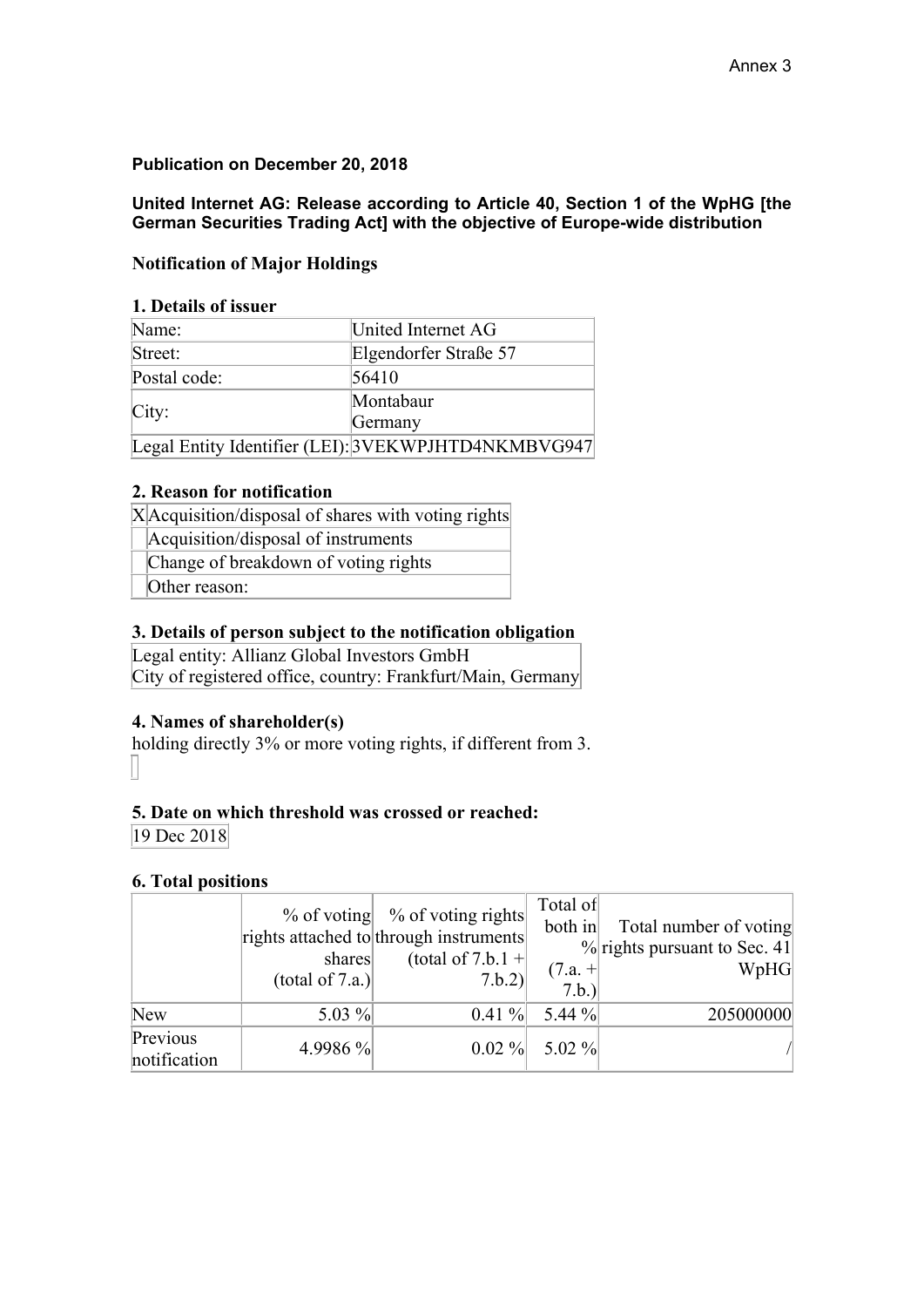# **7. Details on total positions**

 $\overline{\phantom{a}}$ 

**a. Voting rights attached to shares (Sec. 33, 34 WpHG)**

| <b>ISIN</b>  | Absolute |          | In $\%$       |                                                                                         |  |
|--------------|----------|----------|---------------|-----------------------------------------------------------------------------------------|--|
|              | Direct   | Indirect | Direct        | Indirect                                                                                |  |
|              |          |          |               | $ ({\rm Sec. 33 WpHG}) ({\rm Sec. 34 WpHG}) ({\rm Sec. 33 WpHG}) ({\rm Sec. 34 WpHG}) $ |  |
| DE0005089031 |          | 10310287 | $\frac{0}{0}$ | 5.03 $%$                                                                                |  |
| <b>Total</b> |          | 10310287 |               | 5.03 $%$                                                                                |  |

# **b.1. Instruments according to Sec. 38 (1) no. 1 WpHG**

| Type of    | Expiration or | Exercise or       | Voting rights Voting rights |                  |
|------------|---------------|-------------------|-----------------------------|------------------|
| instrument | maturity date | conversion period | absolute                    | in $\frac{9}{8}$ |
|            |               |                   |                             | $\frac{0}{0}$    |
|            |               | Total             |                             | $\frac{0}{0}$    |

# **b.2. Instruments according to Sec. 38 (1) no. 2 WpHG**

| Type of                    | Expiration or | Exercise or | Cash or      | Voting   | Voting        |
|----------------------------|---------------|-------------|--------------|----------|---------------|
|                            |               | conversion  | physical     | rights   | rights in     |
| instrument                 | maturity date | period      | settlement   | absolute | $\frac{9}{0}$ |
| Contract for<br>Difference | $\rm N/A$     | N/A         | Cash         | 35200    | $0.02 \%$     |
| Put Option                 | 15.03.2019    | N/A         | Physical     | 798000   | 0.39%         |
|                            |               |             | <b>Total</b> | 833200   | $0.41 \%$     |

# **8. Information in relation to the person subject to the notification obligation**

Person subject to the notification obligation is not controlled nor does it control any other undertaking(s) that directly or indirectly hold(s) an interest in the (underlying) issuer  $(1)$ .

 $\overline{X}$  Full chain of controlled undertakings starting with the ultimate controlling natural person or legal entity:

| Name                                    | $%$ of voting rights | % of voting rights through Total of both (if<br>(if at least $3\%$ or instruments (if at least $5\%$ or | at least 5% or |
|-----------------------------------------|----------------------|---------------------------------------------------------------------------------------------------------|----------------|
|                                         | more)                | more)                                                                                                   | more)          |
| Allianz SE                              | $\frac{0}{0}$        | $\frac{0}{0}$                                                                                           | $\frac{0}{0}$  |
| Allianz Asset<br>Management GmbH        | $\frac{0}{0}$        | $\frac{0}{0}$                                                                                           | $\frac{0}{0}$  |
| Allianz Global<br><b>Investors GmbH</b> | 5.03 $%$             | $\frac{0}{0}$                                                                                           | 5.44 $%$       |

# **9. In case of proxy voting according to Sec. 34 para. 3 WpHG**

(only in case of attribution of voting rights in accordance with Sec. 34 para. 1 sent. 1 No. 6 WpHG)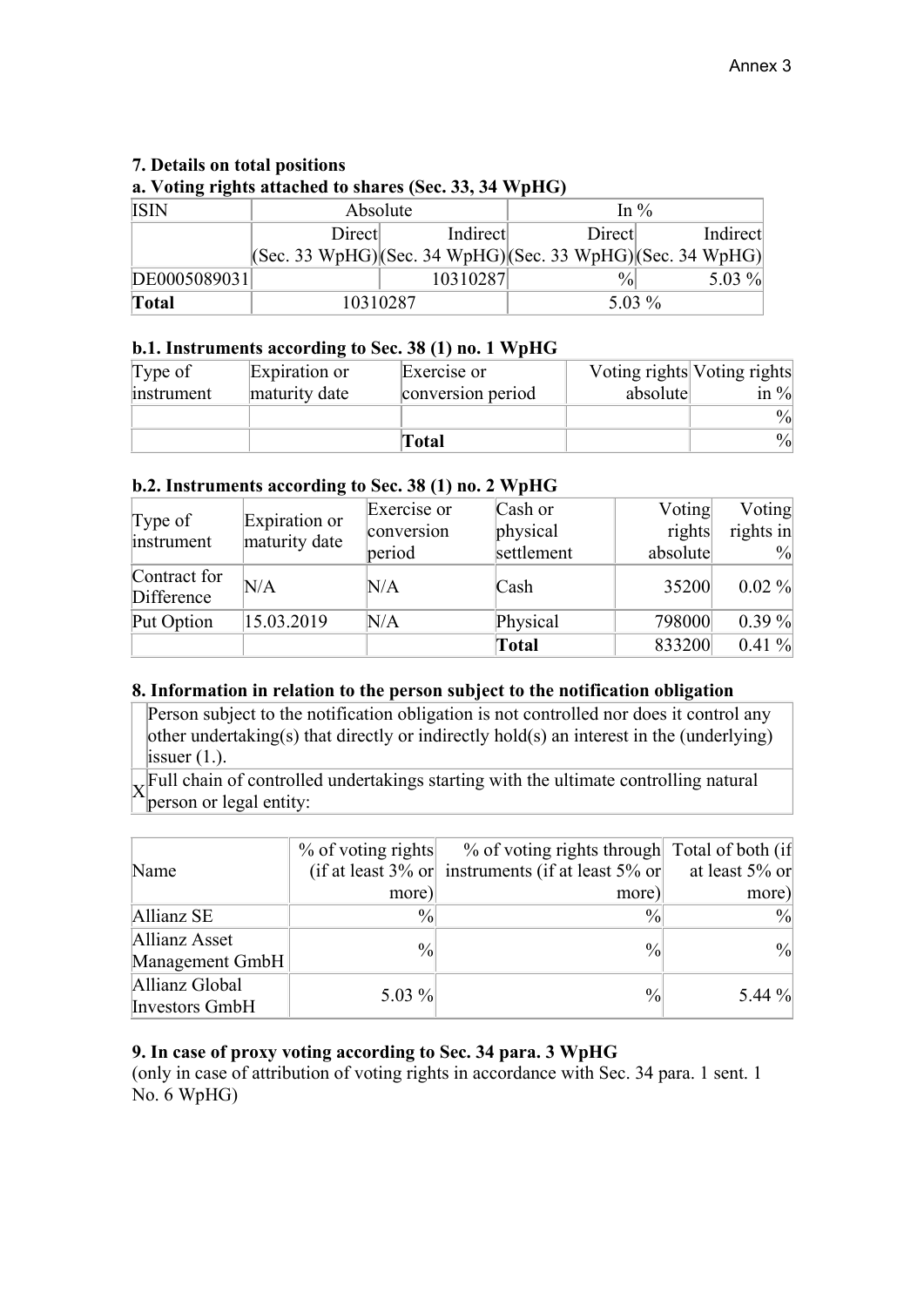Date of general meeting:

Holding total positions after general meeting (6.) after annual general meeting:

| Proportion of voting rights Proportion of instruments Total of both |  |
|---------------------------------------------------------------------|--|
|                                                                     |  |

# **10. Other explanatory remarks:**  $\prod$

Date 20 Dec 2018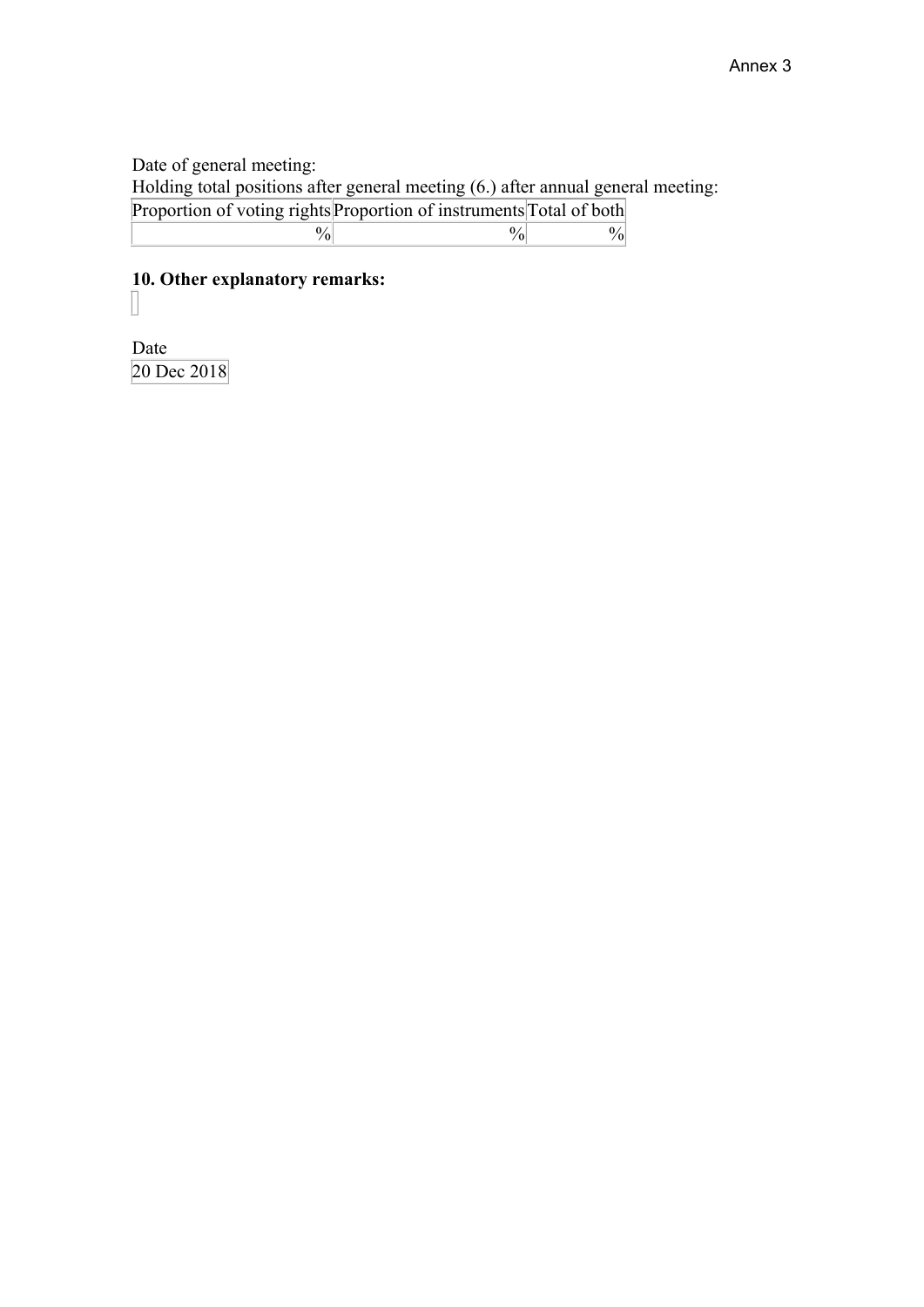#### B. Reproduction of the auditor's report

We issued the following auditor's report on the annual financial statements and the management report for the Company and the Group:

#### **"Independent auditor's report**

To United Internet AG

# **Report on the audit of the annual financial statements and of the management report for the Company and the Group**

#### **Opinions**

We have audited the annual financial statements of United Internet AG, Montabaur, which comprise the balance sheet as at 31 December 2018, and the income statement for the fiscal year from 1 January to 31 December 2018, and notes to the financial statements, including the recognition and measurement policies presented therein. In addition, we have audited the management report for the Company and the Group of United Internet AG, for the fiscal year from 1 January to 31 December 2018. In accordance with the German legal requirements, we have not audited the content in section 7 of the management report for the Company and the Group (the Corporate Governance Report pursuant to No. 3.10 of the German Corporate Governance Code and the statement on corporate governance pursuant to Sec. 289f HGB ["Handelsgesetzbuch": German Commercial Code] and Sec. 315d HGB or the declaration pursuant to Sec. 161 AktG ["Aktiengesetz": German Stock Corporation Act] contained therein).

In our opinion, on the basis of the knowledge obtained in the audit,

• the accompanying annual financial statements comply, in all material respects, with the requirements of German commercial law applicable to business corporations and give a true and fair view of the assets, liabilities and financial position of the Company as at 31 December 2018 and of its financial performance for the fiscal year from 1 January to 31 December 2018 in compliance with German legally required accounting principles, and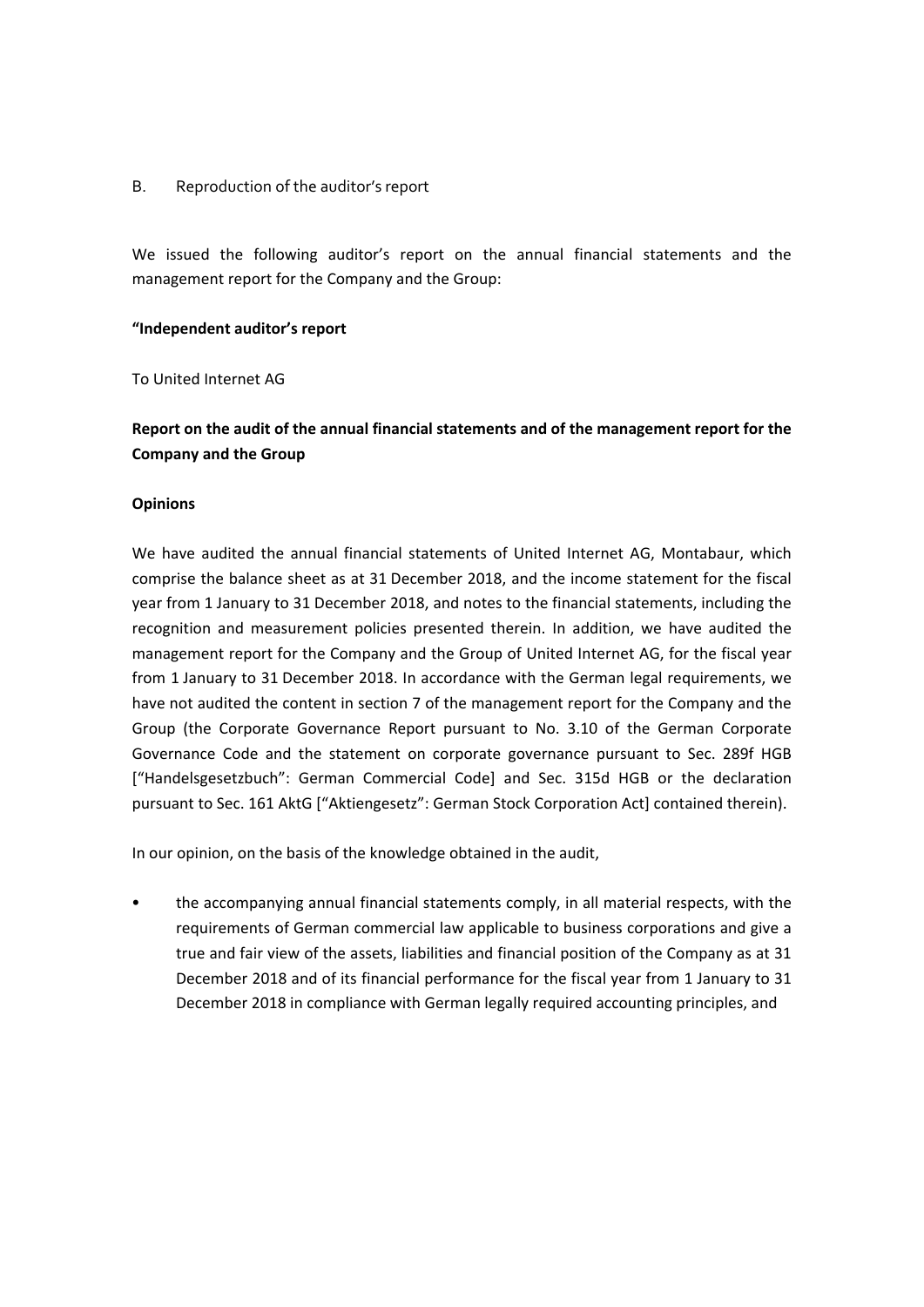• the accompanying management report for the Company and the Group as a whole provides an appropriate view of the Company's position. In all material respects, this management report for the Company and the Group is consistent with the annual financial statements, complies with German legal requirements and appropriately presents the opportunities and risks of future development. Our opinion on the management report for the Company and the Group does not cover the content in section 7 of the management report for the Company and the Group (the Corporate Governance Report pursuant to No. 3.10 of the German Corporate Governance Code and the statement on corporate governance pursuant to Sec. 289f HGB and Sec. 315d HGB or the declaration pursuant to Sec. 161 AktG contained therein).

Pursuant to Sec. 322 (3) Sentence 1 HGB, we declare that our audit has not led to any reservations relating to the legal compliance of the annual financial statements and of the management report for the Company and the Group.

#### **Basis for the opinions**

We conducted our audit of the annual financial statements and of the management report for the Company and the Group in accordance with Sec. 317 HGB and the EU Audit Regulation (No 537/2014, referred to subsequently as "EU Audit Regulation") and in compliance with German Generally Accepted Standards for Financial Statement Audits promulgated by the Institut der Wirtschaftsprüfer [Institute of Public Auditors in Germany] (IDW). Our responsibilities under those requirements and principles are further described in the "Auditor's responsibilities for the audit of the annual financial statements and of the management report for the Company and the Group" section of our auditor's report. We are independent of the Company in accordance with the requirements of European law and German commercial and professional law, and we have fulfilled our other German professional responsibilities in accordance with these requirements. In addition, in accordance with Art. 10 (2) f) of the EU Audit Regulation, we declare that we have not provided non‐audit services prohibited under Art. 5 (1) of the EU Audit Regulation. We believe that the audit evidence we have obtained is sufficient and appropriate to provide a basis for our opinions on the annual financial statements and on the management report for the Company and the Group.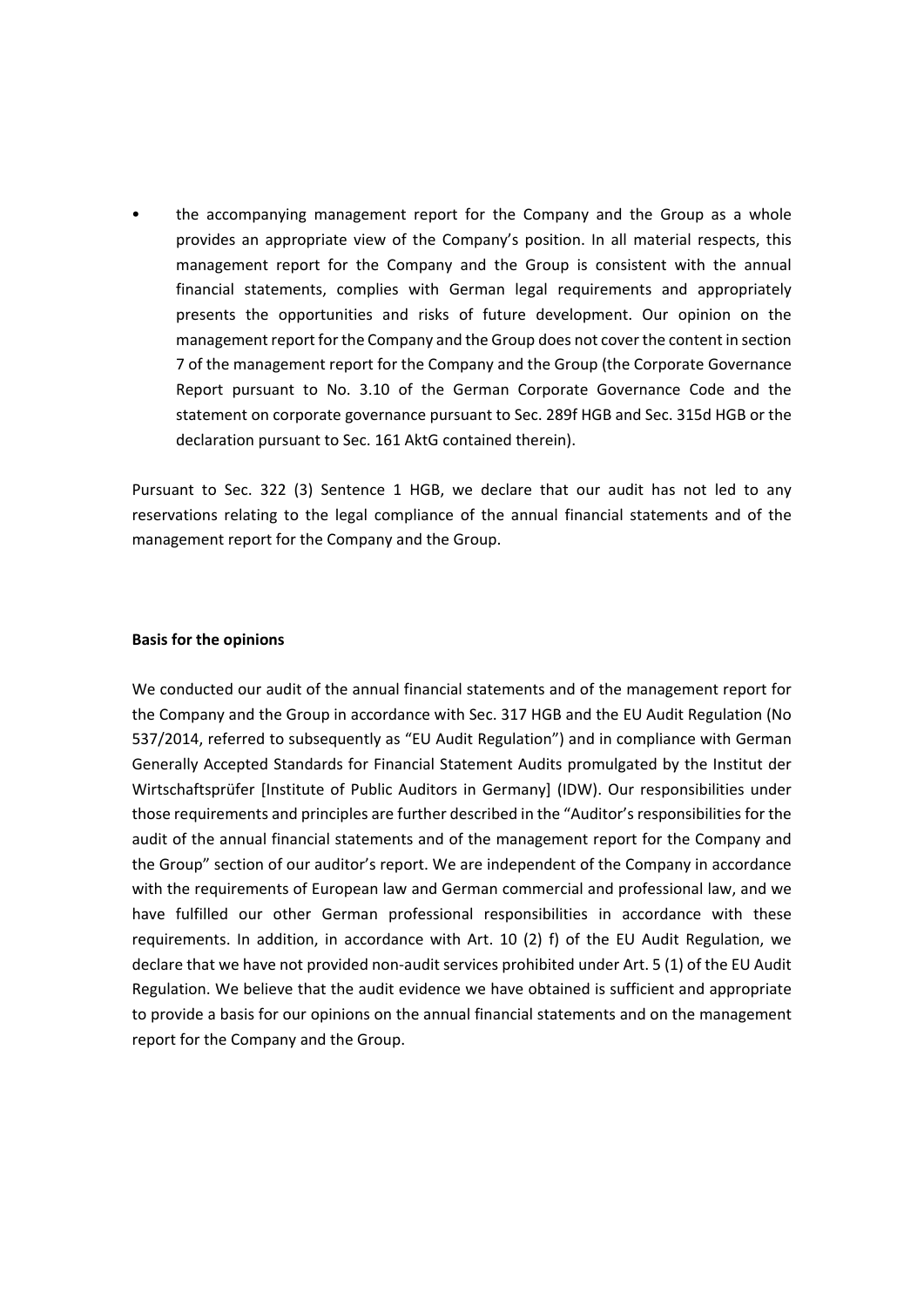#### **Key audit matters in the audit of the annual financial statements**

Key audit matters are those matters that, in our professional judgment, were of most significance in our audit of the annual financial statements for the fiscal year from 1 January to 31 December 2018. These matters were addressed in the context of our audit of the annual financial statements as a whole, and in forming our opinion thereon; we do not provide a separate opinion on these matters.

Below, we describe what we consider to be the key audit matters:

#### **Impairment of financial assets**

Reasons why the matter was determined to be a key audit matter

The financial assets presented in the financial statements of United Internet AG amount to 96% of total assets and comprise shares in affiliated companies and loans to affiliated companies. The executive directors tested the shares in and loans to affiliated companies for impairment as of the reporting date, consulting an external expert in the process. The impairment test of shares in and loans to affiliated companies is based on the historical experience of each entity and the expectations as to their future development. These expectations are based on many assumptions, which means that judgment is used to determine the net realizable values. In light of this and in view of the significance for the asset, liabilities and financial performance of United Internet AG, the impairment of financial assets was key audit matter.

#### Auditor's response

As part of our audit procedures, we assessed the competence, capabilities and objectivity of the expert, obtained an understanding of the expert's work and assessed the suitability of the expert opinion commissioned by the executive directors for testing the impairment of the financial assets as audit evidence. We also assessed the valuations by United Internet AG and the expert with the aid of our internal valuation specialists with regard to the methodology used and checked whether the underlying business plans used for the valuations are consistent with the budget figures approved by the executive directors. In addition, we analyzed further assumptions and estimates subject to judgment (such as growth rates or cost of capital) used to determine the fair values of the financial assets to determine whether they are consistent with general and industry‐specific market expectations. Furthermore, we checked the clerical accuracy of the models.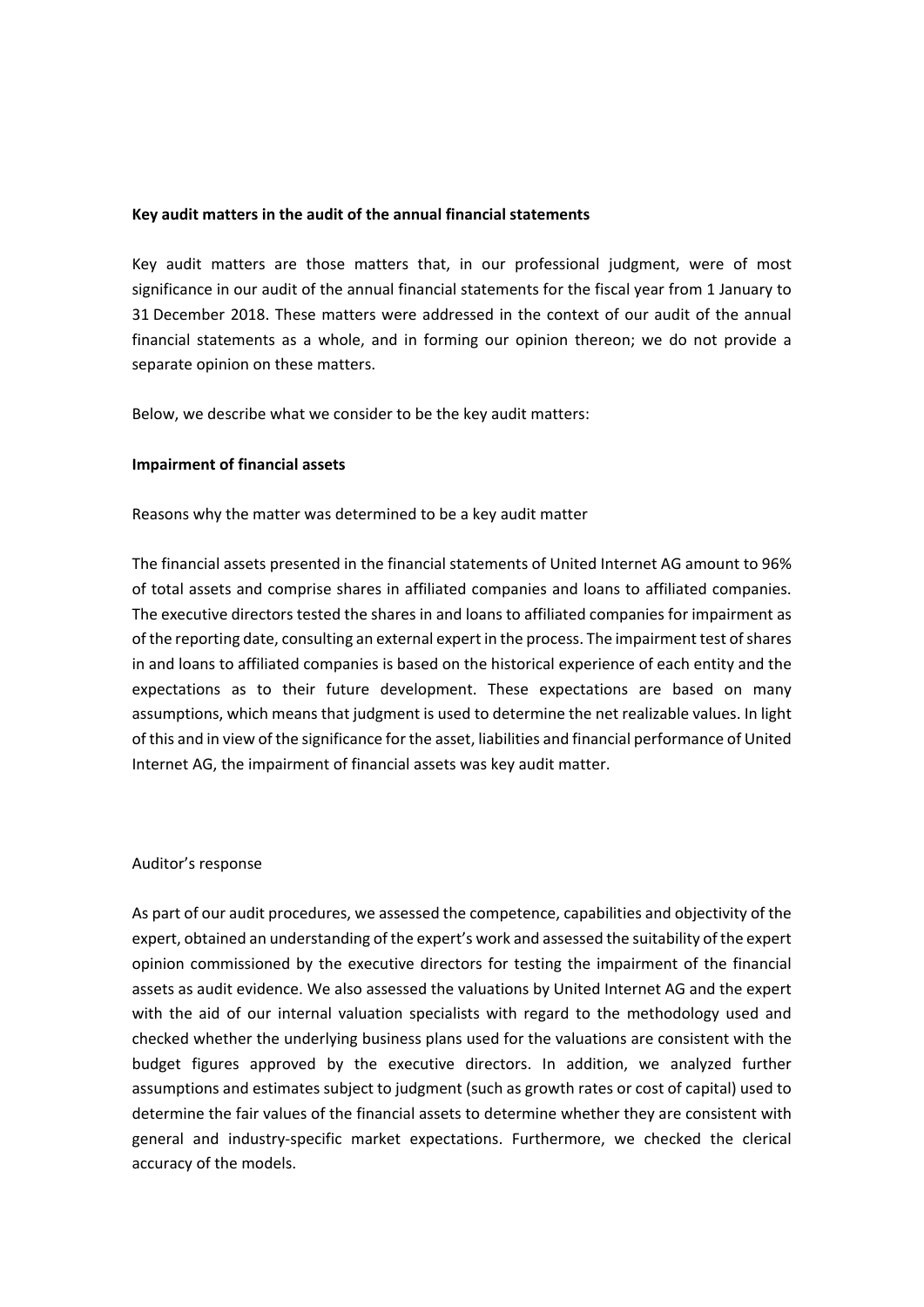Our audit procedures did not lead to any reservations relating to the assessment of impairment of the financial assets by the executive directors.

#### Reference to related disclosures

The Company's information on the impairment of financial assets is contained in the section "Accounting and valuation principles" and in the section "Financial assets" in the notes to the financial statements.

#### **Other information**

The executive directors are responsible for the other information. The other information comprises

- the Corporate Governance Report pursuant to No. 3.10 of the German Corporate Governance Code contained in section 7 of the management report for the Company and the Group,
- the declaration on company management pursuant to Sec. 289f HGB and Sec. 315d HGB or the declaration pursuant to Sec. 161 AktG contained therein in section 7 of the management report for the Company and the Group.

Our opinions on the annual financial statements and on the management report for the Company and the Group do not cover the other information, and consequently we do not express an opinion or any other form of assurance conclusion thereon.

In connection with our audit, our responsibility is to read the other information and, in so doing, to consider whether the other information

- is materially inconsistent with the annual financial statements, with the management report for the Company and the Group or our knowledge obtained in the audit, or
- otherwise appears to be materially misstated.

If, based on the work we have performed, we conclude that there is a material misstatement of this other information, we are required to report that fact. We have nothing to report in this regard.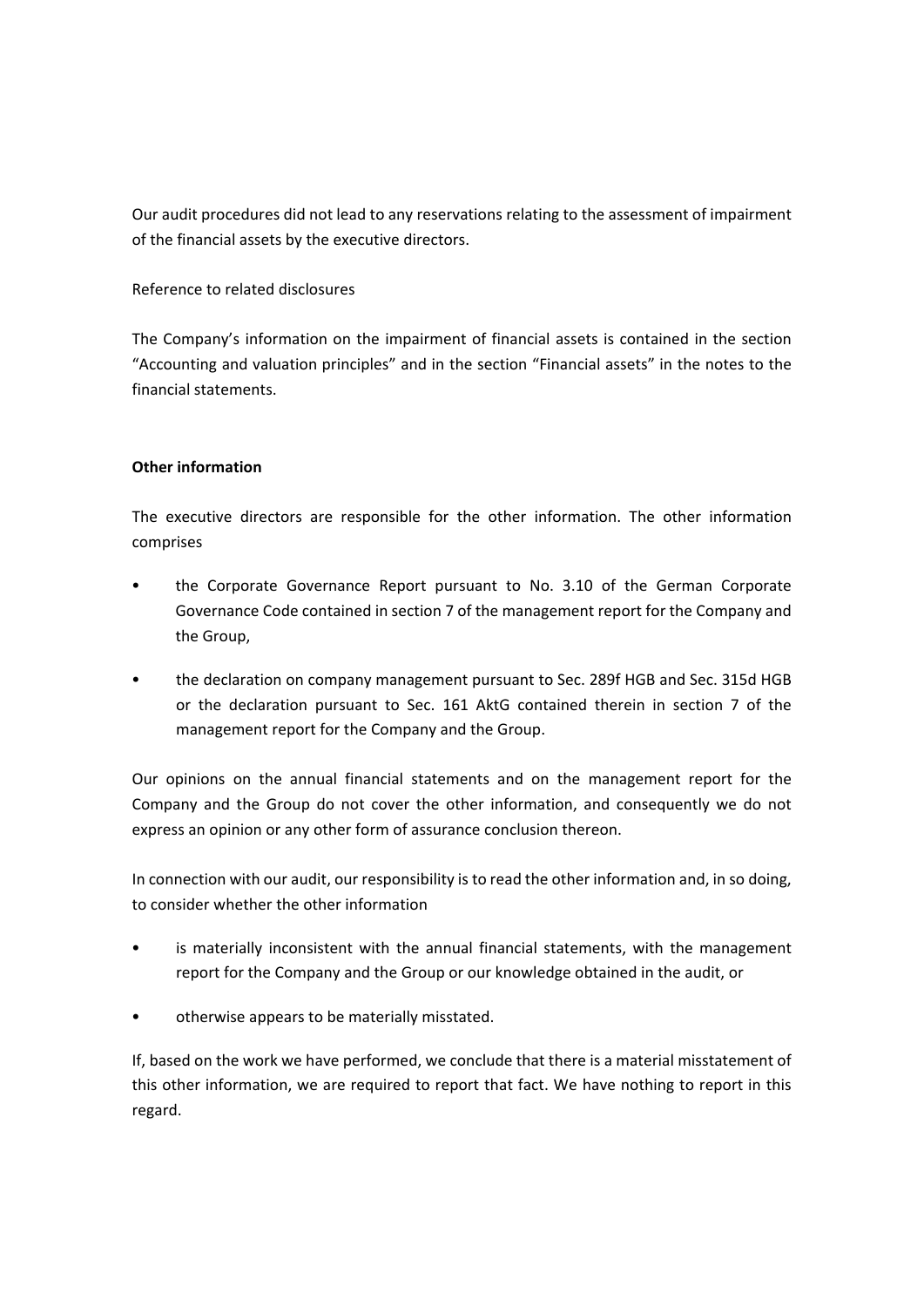# **Responsibilities of the executive directors and the supervisory board for the annual financial statements and the management report for the Company and the Group**

The executive directors are responsible for the preparation of the annual financial statements that comply, in all material respects, with the requirements of German commercial law applicable to business corporations, and that the annual financial statements give a true and fair view of the assets, liabilities, financial position and financial performance of the Company in compliance with German legally required accounting principles. In addition, the executive directors are responsible for such internal control as they, in accordance with German legally required accounting principles, have determined necessary to enable the preparation of annual financial statements that are free from material misstatement, whether due to fraud or error.

In preparing the annual financial statements, the executive directors are responsible for assessing the Company's ability to continue as a going concern. They also have the responsibility for disclosing, as applicable, matters related to going concern. In addition, they are responsible for financial reporting based on the going concern basis of accounting, provided no actual or legal circumstances conflict therewith.

Furthermore, the executive directors are responsible for the preparation of the management report for the Company and the Group that, as a whole, provides an appropriate view of the Company's position and is, in all material respects, consistent with the annual financial statements, complies with German legal requirements and appropriately presents the opportunities and risks of future development. In addition, the executive directors are responsible for such arrangements and measures (systems) as they have considered necessary to enable the preparation of a management report for the Company and the Group that is in accordance with the applicable German legal requirements, and to be able to provide sufficient appropriate evidence for the assertions in the management report for the Company and the Group.

The supervisory board is responsible for overseeing the Company's financial reporting process for the preparation of the annual financial statements and of the management report for the Company and the Group.

# **Auditor's responsibilities for the audit of the annual financial statements and of the management report for the Company and the Group**

Our objectives are to obtain reasonable assurance about whether the annual financial statements as a whole are free from material misstatement, whether due to fraud or error, and whether the management report for the Company and the Group as a whole provides an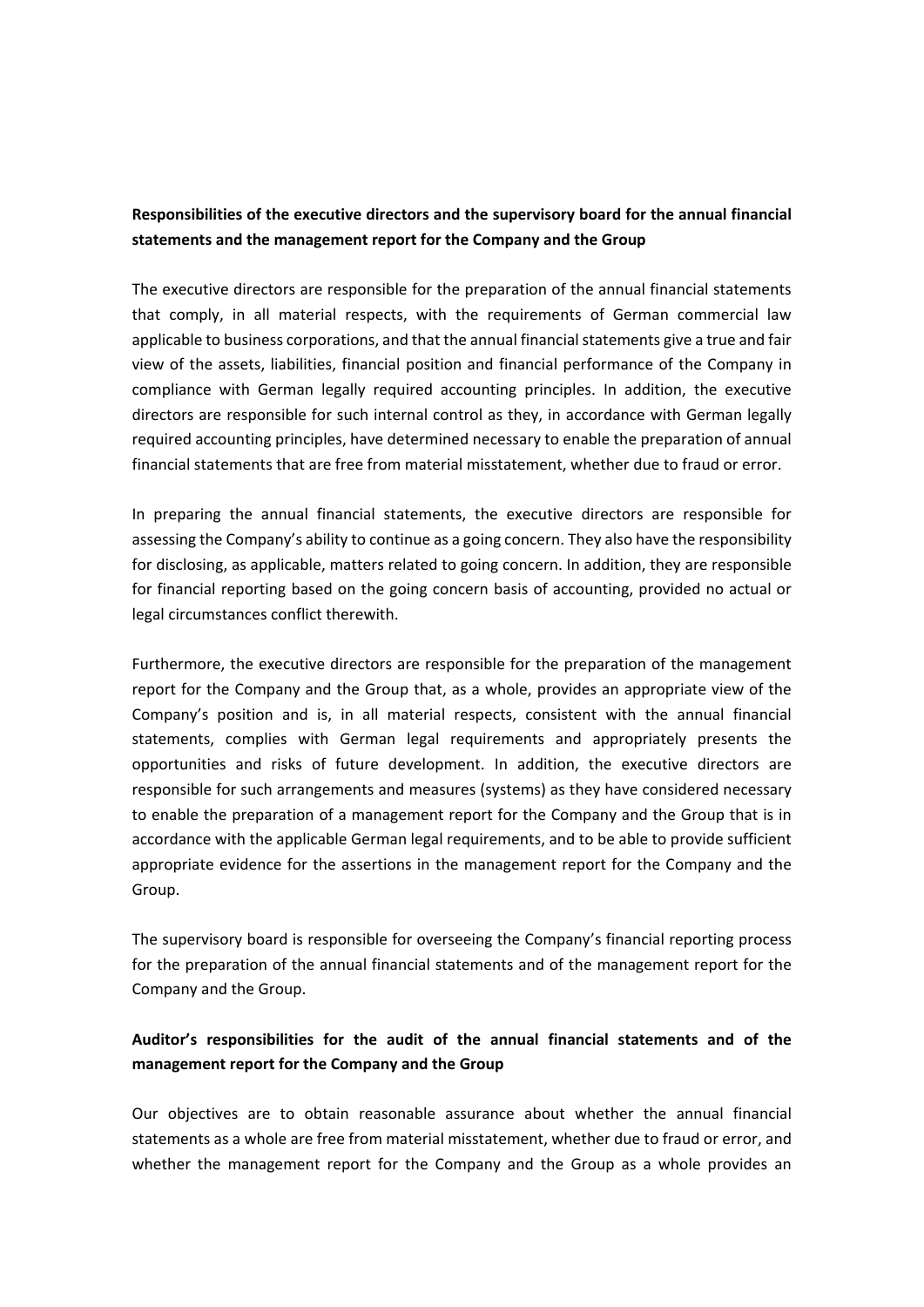appropriate view of the Company's position and, in all material respects, is consistent with the annual financial statements and the knowledge obtained in the audit, complies with the German legal requirements and appropriately presents the opportunities and risks of future development, as well as to issue an auditor's report that includes our opinions on the annual financial statements and on the management report for the Company and the Group.

Reasonable assurance is a high level of assurance, but is not a guarantee that an audit conducted in accordance with Sec. 317 HGB and the EU Audit Regulation and in compliance with German Generally Accepted Standards for Financial Statement Audits promulgated by the Institut der Wirtschaftsprüfer (IDW) will always detect a material misstatement. Misstatements can arise from fraud or error and are considered material if, individually or in the aggregate, they could reasonably be expected to influence the economic decisions of users taken on the basis of these annual financial statements and this management report for the Company and the Group.

We exercise professional judgment and maintain professional skepticism throughout the audit. We also:

- Identify and assess the risks of material misstatement of the annual financial statements and of the management report for the Company and the Group, whether due to fraud or error, design and perform audit procedures responsive to those risks, and obtain audit evidence that is sufficient and appropriate to provide a basis for our opinions. The risk of not detecting a material misstatement resulting from fraud is higher than for one resulting from error, as fraud may involve collusion, forgery, intentional omissions, misrepresentations, or the override of internal control.
- Obtain an understanding of internal control relevant to the audit of the annual financial statements and of arrangements and measures (systems) relevant to the audit of the management report for the Company and the Group in order to design audit procedures that are appropriate in the circumstances, but not for the purpose of expressing an opinion on the effectiveness of these systems of the Company.
- Evaluate the appropriateness of accounting policies used by the executive directors and the reasonableness of estimates made by the executive directors and related disclosures.
- Conclude on the appropriateness of the executive directors' use of the going concern basis of accounting and, based on the audit evidence obtained, whether a material uncertainty exists related to events or conditions that may cast significant doubt on the Company's ability to continue as a going concern. If we conclude that a material uncertainty exists, we are required to draw attention in the auditor's report to the related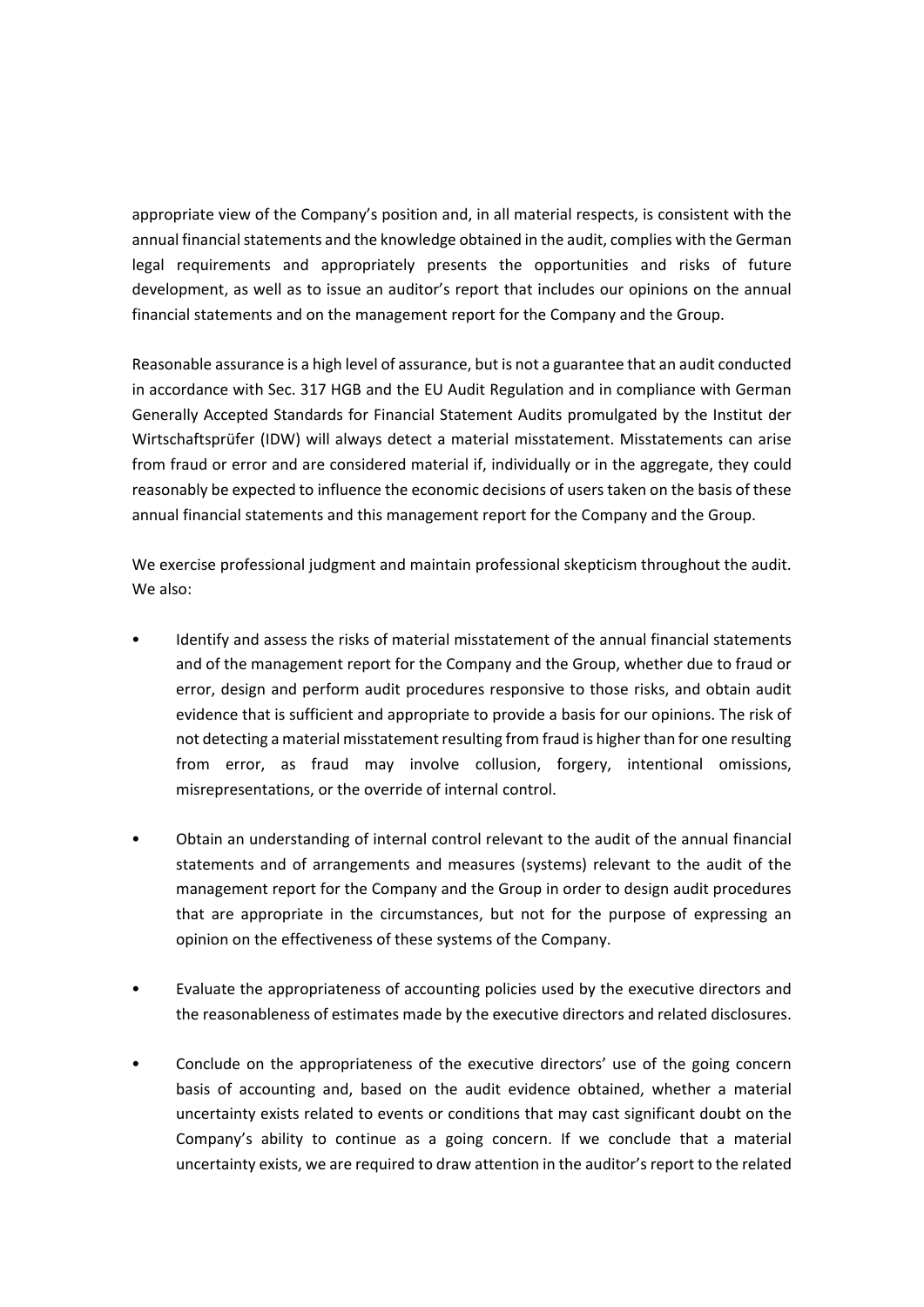disclosures in the annual financial statements and in the management report for the Company and the Group or, if such disclosures are inadequate, to modify our respective opinions. Our conclusions are based on the audit evidence obtained up to the date of our auditor's report. However, future events or conditions may cause the Company to cease to be able to continue as a going concern.

- Evaluate the overall presentation, structure and content of the annual financial statements, including the disclosures, and whether the annual financial statements present the underlying transactions and events in a manner that the annual financial statements give a true and fair view of the assets, liabilities, financial position and financial performance of the Company in compliance with German legally required accounting principles.
- Evaluate the consistency of the management report for the Company and the Group with the annual financial statements, its conformity with [German] law, and the view of the Company's position it provides.
- Perform audit procedures on the prospective information presented by the executive directors in the management report for the Company and the Group. On the basis of sufficient appropriate audit evidence we evaluate, in particular, the significant assumptions used by the executive directors as a basis for the prospective information, and evaluate the proper derivation of the prospective information from these assumptions. We do not express a separate opinion on the prospective information and on the assumptions used as a basis. There is a substantial unavoidable risk that future events will differ materially from the prospective information.

We communicate with those charged with governance regarding, among other matters, the planned scope and timing of the audit and significant audit findings, including any significant deficiencies in internal control that we identify during our audit.

We also provide those charged with governance with a statement that we have complied with the relevant independence requirements, and communicate with them all relationships and other matters that may reasonably be thought to bear on our independence and where applicable, the related safeguards.

From the matters communicated with those charged with governance, we determine those matters that were of most significance in the audit of the annual financial statements of the current period and are therefore the key audit matters. We describe these matters in our auditor's report unless law or regulation precludes public disclosure about the matter.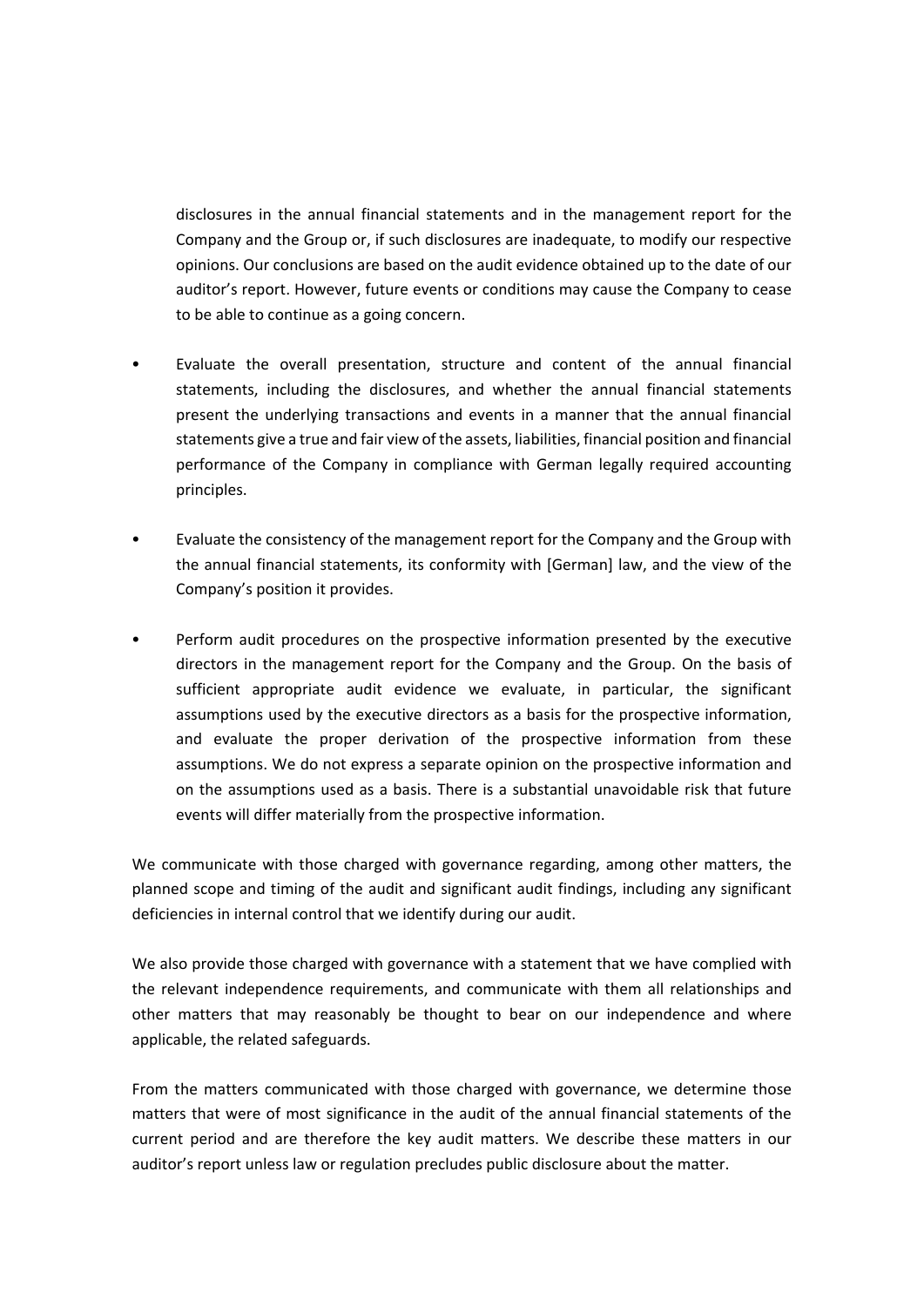#### **Other legal and regulatory requirements**

#### **Further information pursuant to Art. 10 of the EU Audit Regulation**

We were elected as auditor by the annual shareholders' meeting on 24 May 2018. We were engaged by the supervisory board on 21 June 2018. We have been the auditor of United Internet AG without interruption since fiscal year 2002.

We declare that the opinions expressed in this auditor's report are consistent with the additional report to the audit committee pursuant to Art. 11 of the EU Audit Regulation (long‐form audit report).

#### **German Public Auditor responsible for the engagement**

The German Public Auditor responsible for the engagement is Andreas Grote."

Eschborn/Frankfurt am Main, 27. März 2019

Ernst & Young GmbH

Wirtschaftsprüfungsgesellschaft

Grote Vorbrodt

Wirtschaftsprüfer Wirtschaftsprüfer

[German Public Auditor] [German Public Auditor]